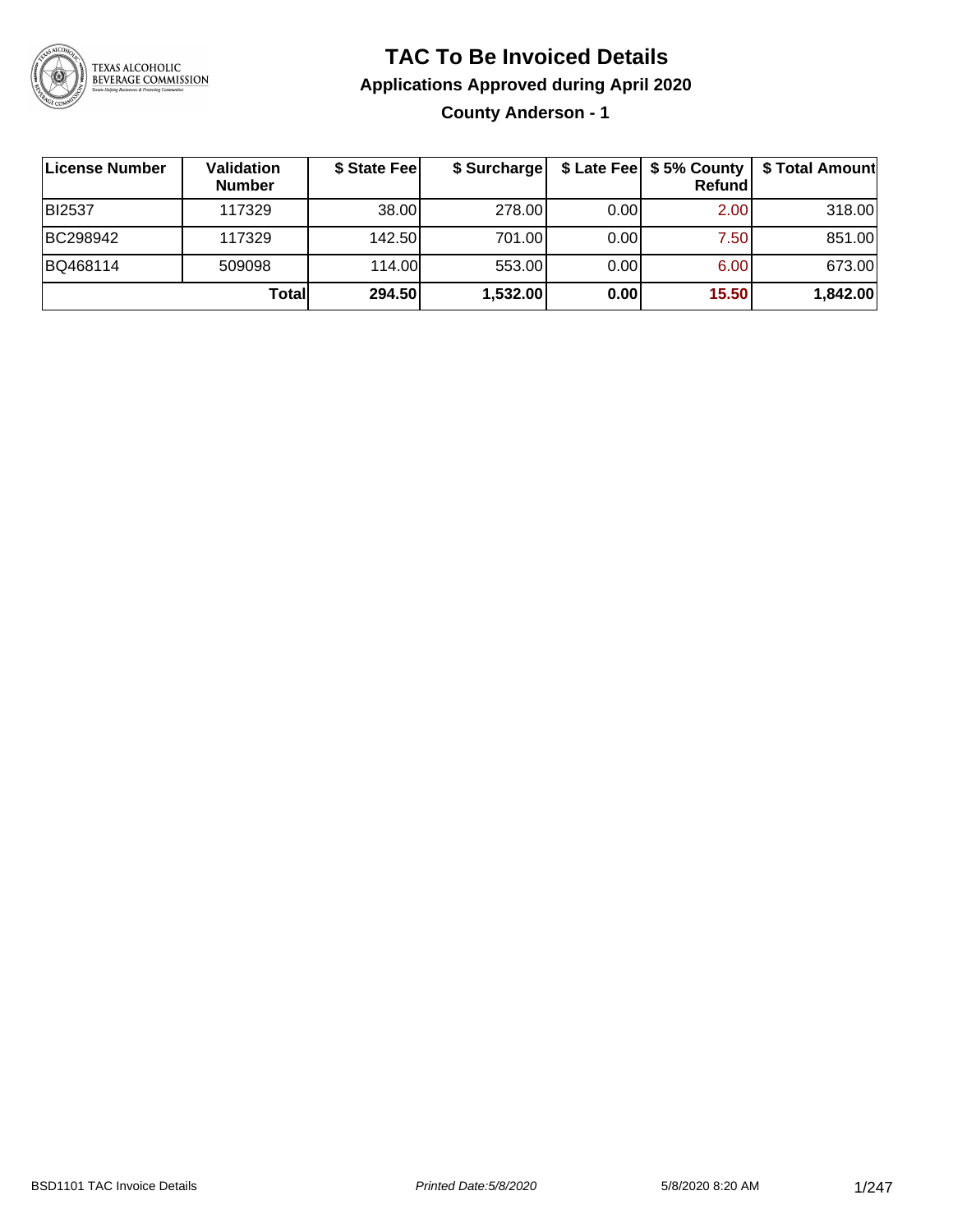

**County Andrews - 2**

| License Number | Validation<br><b>Number</b> | \$ State Feel | \$ Surcharge |      | Refund | \$ Late Fee   \$5% County   \$ Total Amount |
|----------------|-----------------------------|---------------|--------------|------|--------|---------------------------------------------|
| BQ872074       | 510993                      | 114.00L       | 553.00       | 0.00 | 6.00   | 673.00                                      |
|                | Totall                      | <b>114.00</b> | 553.00       | 0.00 | 6.00   | 673.00                                      |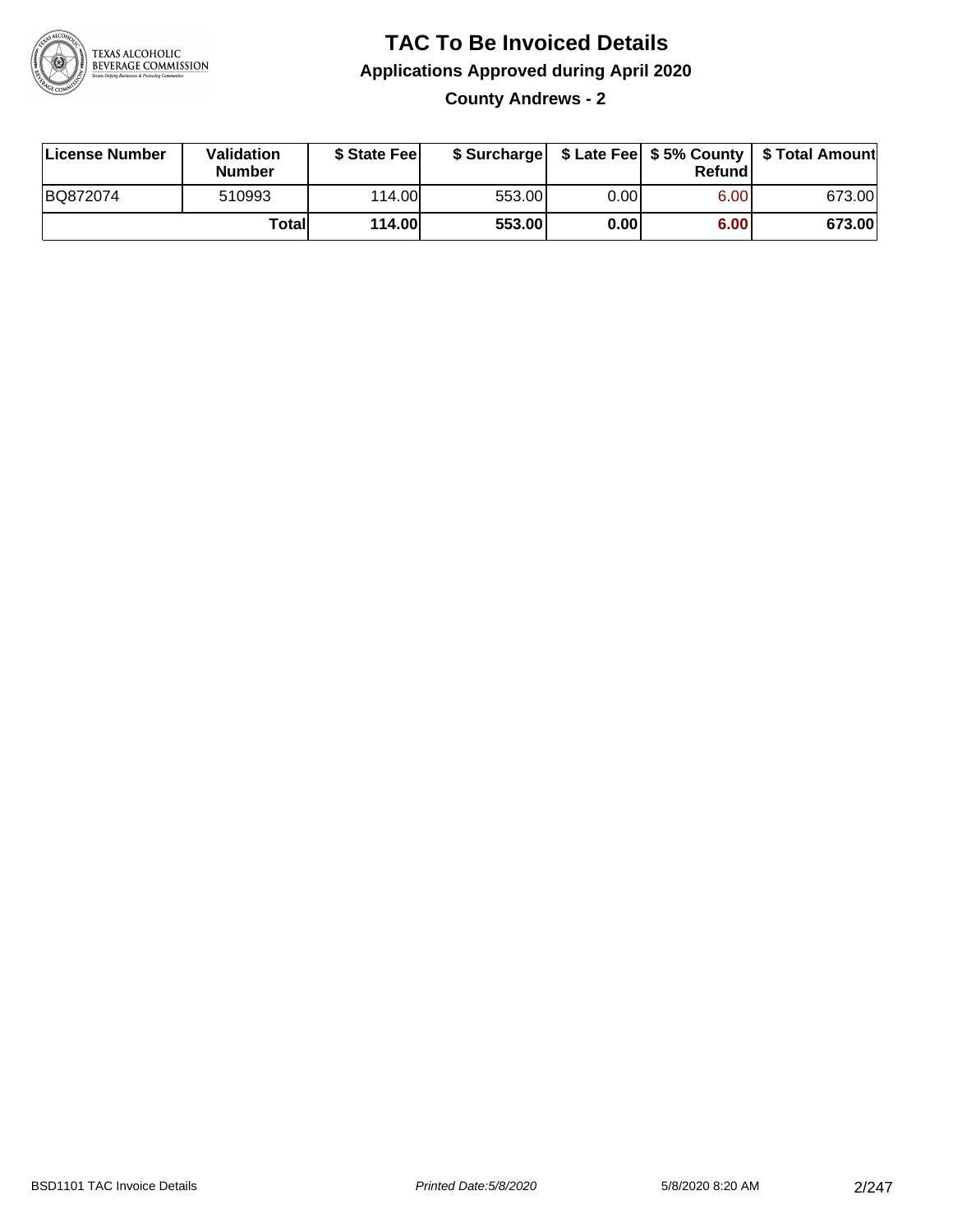

### **TAC To Be Invoiced Details Applications Approved during April 2020 County Angelina - 3**

| <b>License Number</b> | <b>Validation</b><br><b>Number</b> | \$ State Fee | \$ Surcharge | \$ Late Fee | \$5% County<br>Refundl | \$ Total Amount |
|-----------------------|------------------------------------|--------------|--------------|-------------|------------------------|-----------------|
| BF1087380             | 5899                               | 114.00       | 553.00       | 0.00        | 6.00                   | 673.00          |
| BQ656198              | 116010                             | 114.00       | 553.00       | 0.00        | 6.00                   | 673.00          |
| BQ941777              | 117443                             | 114.00       | 553.00       | 0.00        | 6.00                   | 673.00          |
| BQ1013258             | 118633                             | 114.00       | 553.00       | 0.00        | 6.00                   | 673.00          |
| BQ1009832             | 405488                             | 114.00       | 553.00       | 0.00        | 6.00                   | 673.00          |
| BQ872794              | 511014                             | 114.00       | 553.00       | 0.00        | 6.00                   | 673.00          |
|                       | <b>Total</b>                       | 684.00       | 3,318.00     | 0.00        | 36.00                  | 4,038.00        |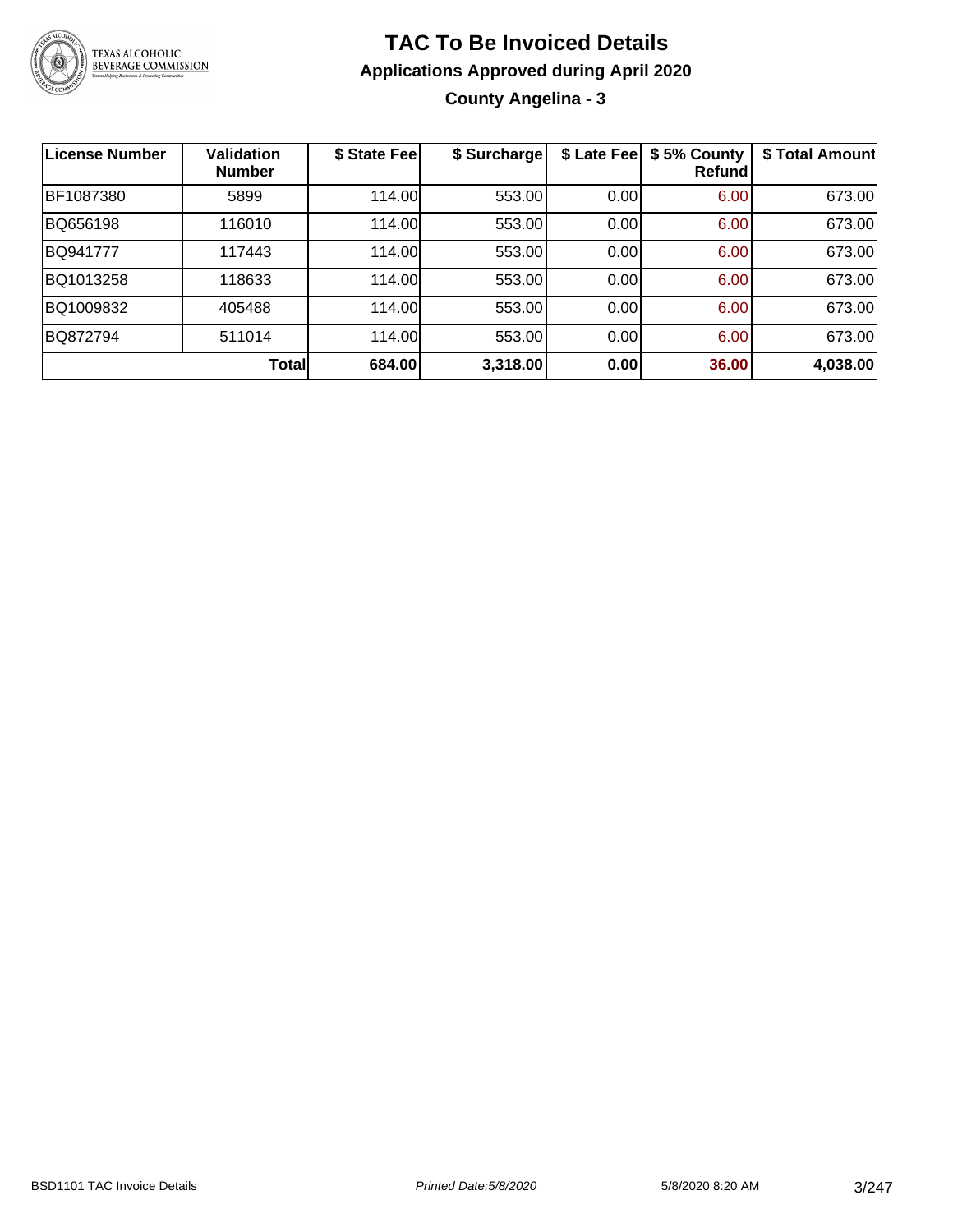

**County Aransas - 4**

| <b>License Number</b> | Validation<br><b>Number</b> | \$ State Fee | \$ Surcharge | \$ Late Fee | \$5% County<br><b>Refund</b> | \$ Total Amount |
|-----------------------|-----------------------------|--------------|--------------|-------------|------------------------------|-----------------|
| BG1085407             | 3717                        | 332.50       | 553.00       | 0.00        | 17.50                        | 903.00          |
| BF1086157             | 5560                        | 114.00       | 553.00       | 0.00        | 6.00                         | 673.00          |
| BQ1086275             | 5578                        | 114.00       | 553.00       | 0.00        | 6.00                         | 673.00          |
| BQ1009478             | 116091                      | 114.00       | 553.00       | 0.00        | 6.00                         | 673.00          |
| BG744774              | 116977                      | 332.50       | 553.00       | 0.00        | 17.50                        | 903.00          |
| BG1010940             | 117850                      | 332.50       | 553.00       | 0.00        | 17.50                        | 903.00          |
| BG804410              | 118151                      | 332.50       | 553.00       | 0.00        | 17.50                        | 903.00          |
| BQ1013326             | 118469                      | 114.00       | 553.00       | 0.00        | 6.00                         | 673.00          |
| BQ1013765             | 118492                      | 114.00       | 553.00       | 0.00        | 6.00                         | 673.00          |
| BG690165              | 118867                      | 332.50       | 553.00       | 0.00        | 17.50                        | 903.00          |
|                       | Total                       | 2,232.50     | 5,530.00     | 0.00        | 117.50                       | 7,880.00        |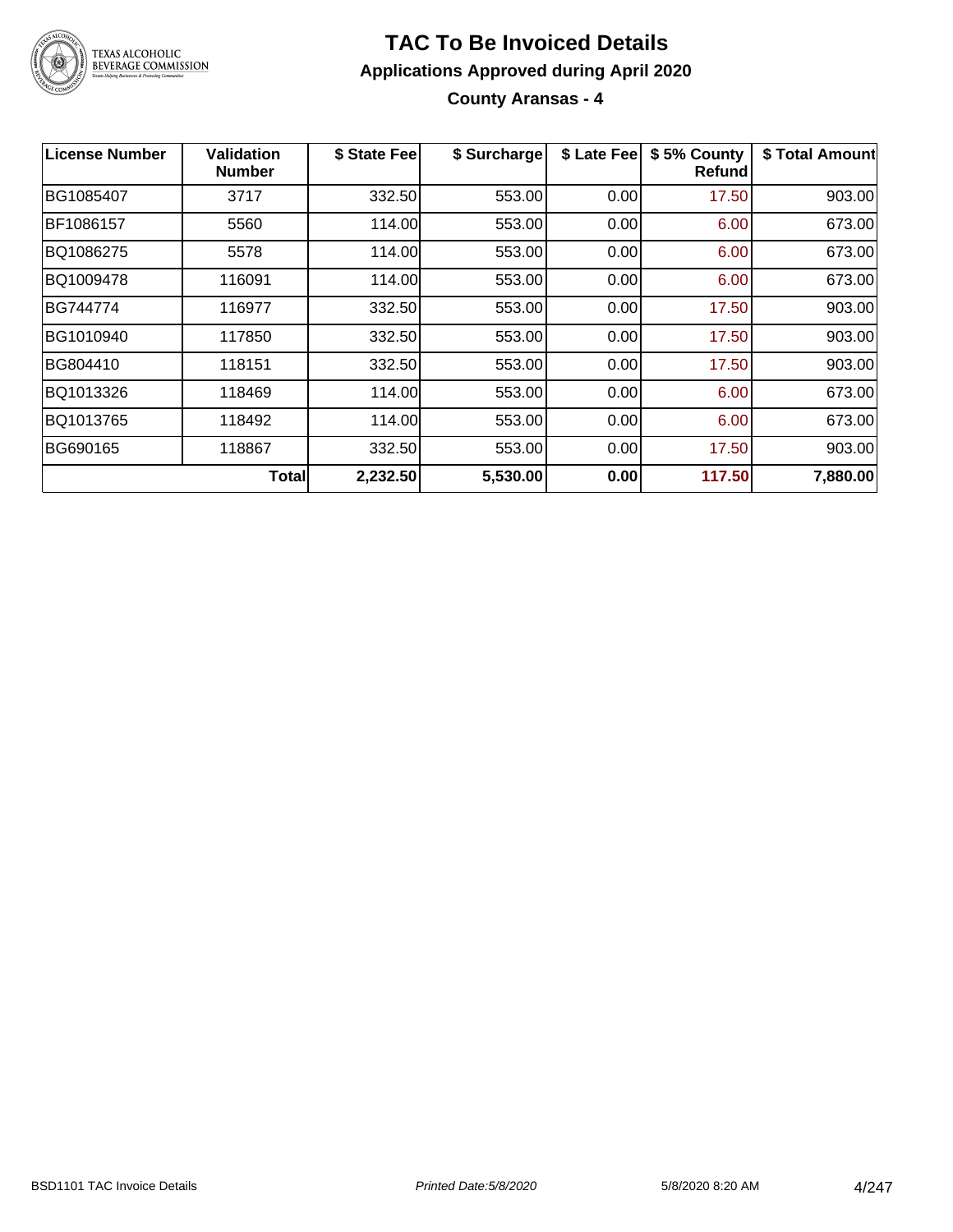

**County Archer - 5**

| License Number | <b>Validation</b><br><b>Number</b> | \$ State Fee | \$ Surcharge |       | Refundl | \$ Late Fee   \$5% County   \$ Total Amount |
|----------------|------------------------------------|--------------|--------------|-------|---------|---------------------------------------------|
| BQ1086476      | 5671                               | 114.00       | 553.00       | 0.001 | 6.00    | 673.00                                      |
| BF801214       | 117906                             | 114.00       | 553.00       | 0.001 | 6.00    | 673.00                                      |
|                | Totall                             | 228.00       | 1,106.00     | 0.00  | 12.00   | 1,346.00                                    |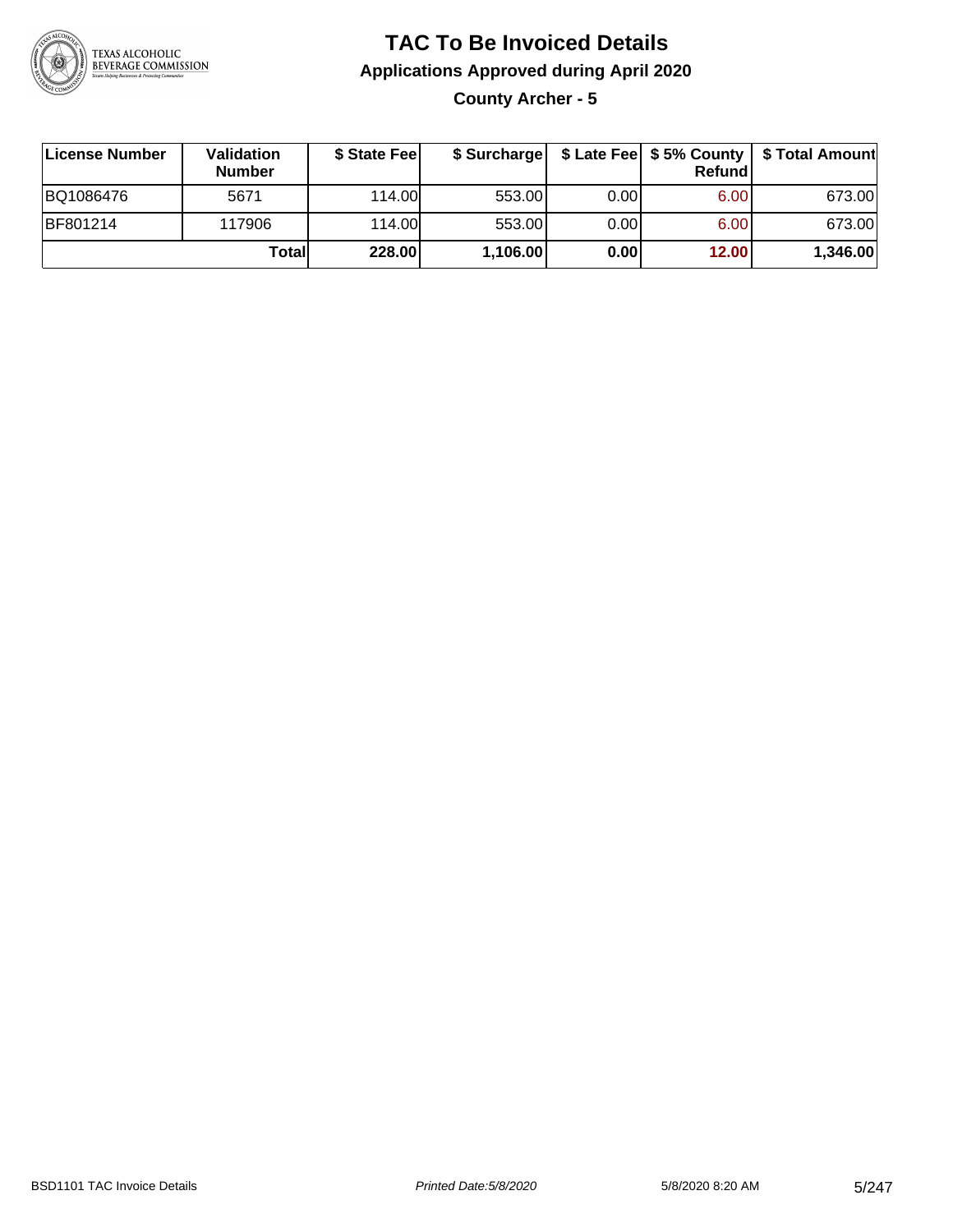

**County Atascosa - 7**

| <b>License Number</b> | Validation<br><b>Number</b> | \$ State Fee | \$ Surcharge | \$ Late Fee | \$5% County<br>Refund | \$ Total Amount |
|-----------------------|-----------------------------|--------------|--------------|-------------|-----------------------|-----------------|
| BF651366              | 114196                      | 114.00       | 553.00       | 0.00        | 6.00                  | 673.00          |
| BF408938              | 115245                      | 114.00       | 553.00       | 0.00        | 6.00                  | 673.00          |
| BF408939              | 115248                      | 114.00       | 553.00       | 0.00        | 6.00                  | 673.00          |
| BQ938973              | 115633                      | 114.00       | 553.00       | 0.00        | 6.00                  | 673.00          |
| BQ577014              | 116250                      | 114.00       | 553.00       | 0.00        | 6.00                  | 673.00          |
| BQ865192              | 116576                      | 114.00       | 553.00       | 0.00        | 6.00                  | 673.00          |
| BQ490453              | 117424                      | 114.00       | 553.00       | 0.00        | 6.00                  | 673.00          |
| BQ746690              | 118245                      | 114.00       | 553.00       | 0.00        | 6.00                  | 673.00          |
| BQ410266              | 118317                      | 114.00       | 553.00       | 0.00        | 6.00                  | 673.00          |
| BF244700              | 120379                      | 114.00       | 553.00       | 0.00        | 6.00                  | 673.00          |
|                       | <b>Total</b>                | 1,140.00     | 5,530.00     | 0.00        | 60.00                 | 6,730.00        |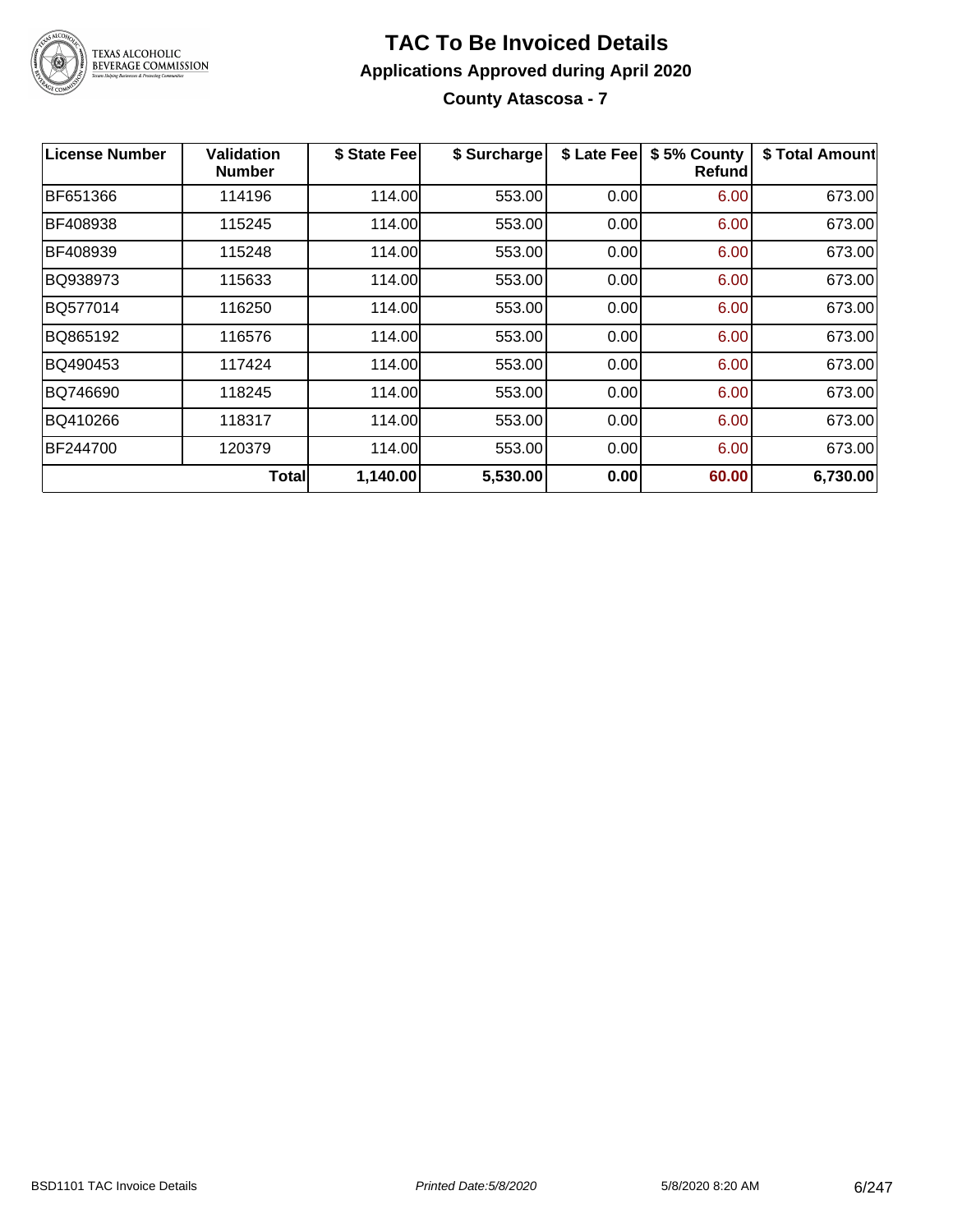

### **TAC To Be Invoiced Details Applications Approved during April 2020 County Austin - 8**

| ∣License Number | Validation<br><b>Number</b> | \$ State Fee | \$ Surcharge |      | \$ Late Fee   \$5% County<br>Refundl | \$ Total Amount |
|-----------------|-----------------------------|--------------|--------------|------|--------------------------------------|-----------------|
| BE273690        | 116334                      | 285.00       | 553.00       | 0.00 | 15.00                                | 853.00          |
| BG152762        | 118315                      | 332.50       | 553.00       | 0.00 | 17.50                                | 903.00          |
| BQ940798        | 118460                      | 114.00L      | 553.00       | 0.00 | 6.00                                 | 673.00          |
| BE79697         | 510449                      | 285.00       | 553.00       | 0.00 | 15.00                                | 853.00          |
|                 | Total                       | 1,016.50     | 2,212.00     | 0.00 | 53.50                                | 3,282.00        |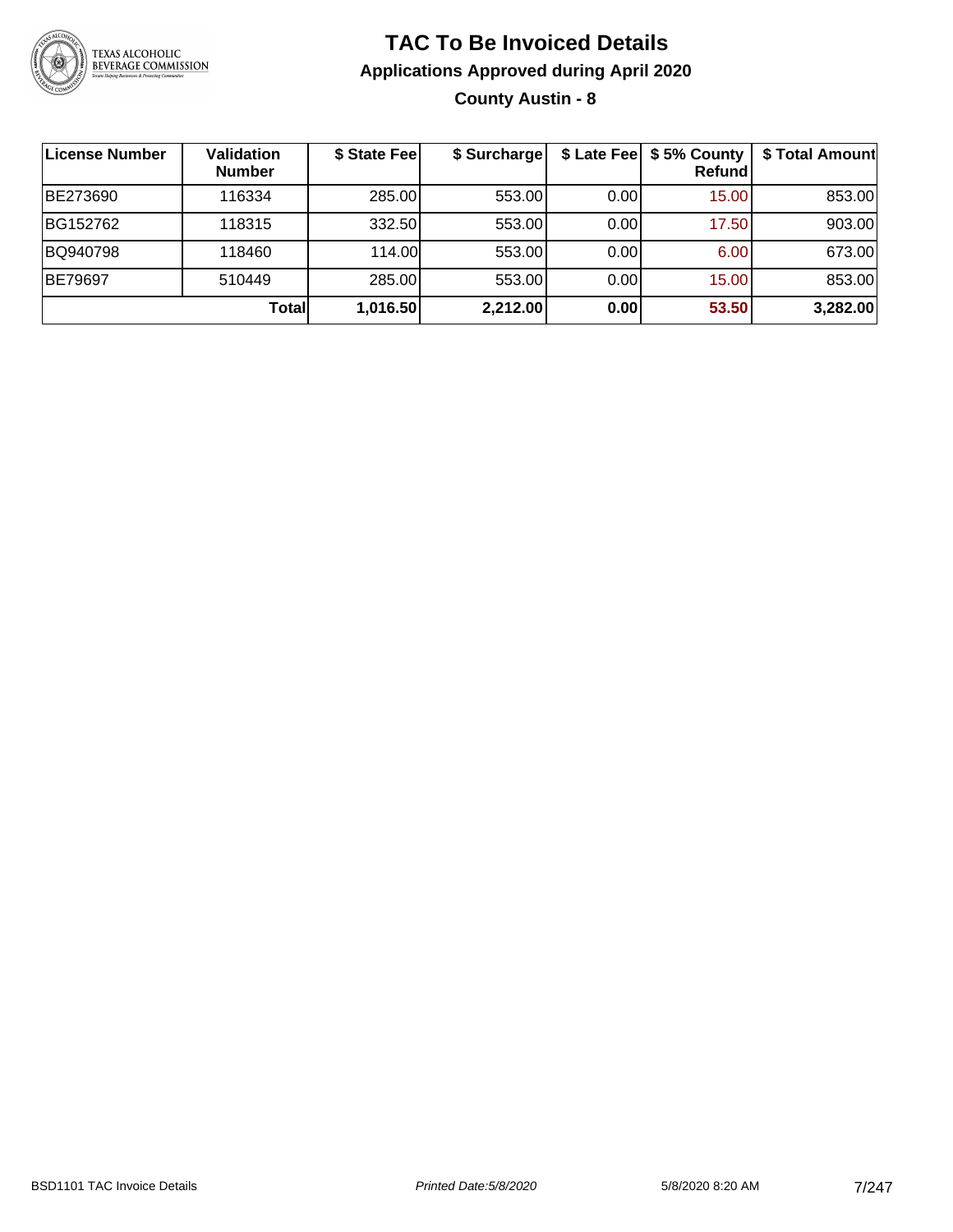

### **TAC To Be Invoiced Details Applications Approved during April 2020 County Bandera - 10**

| License Number | <b>Validation</b><br><b>Number</b> | \$ State Fee | \$ Surcharge |      | \$ Late Fee   \$5% County<br><b>Refund</b> | \$ Total Amount |
|----------------|------------------------------------|--------------|--------------|------|--------------------------------------------|-----------------|
| BQ653514       | 114591                             | 114.00       | 553.00       | 0.00 | 6.00                                       | 673.00          |
| BG937386       | 116955                             | 332.50       | 553.00       | 0.00 | 17.50                                      | 903.00          |
| BG1013153      | 117808                             | 332.50       | 553.00       | 0.00 | 17.50                                      | 903.00          |
| BG743366       | 509198                             | 332.50       | 553.00       | 0.00 | 17.50                                      | 903.00          |
| BQ807341       | 511001                             | 114.00       | 553.00       | 0.00 | 6.00                                       | 673.00          |
|                | Total                              | 1,225.50     | 2,765.00     | 0.00 | 64.50                                      | 4,055.00        |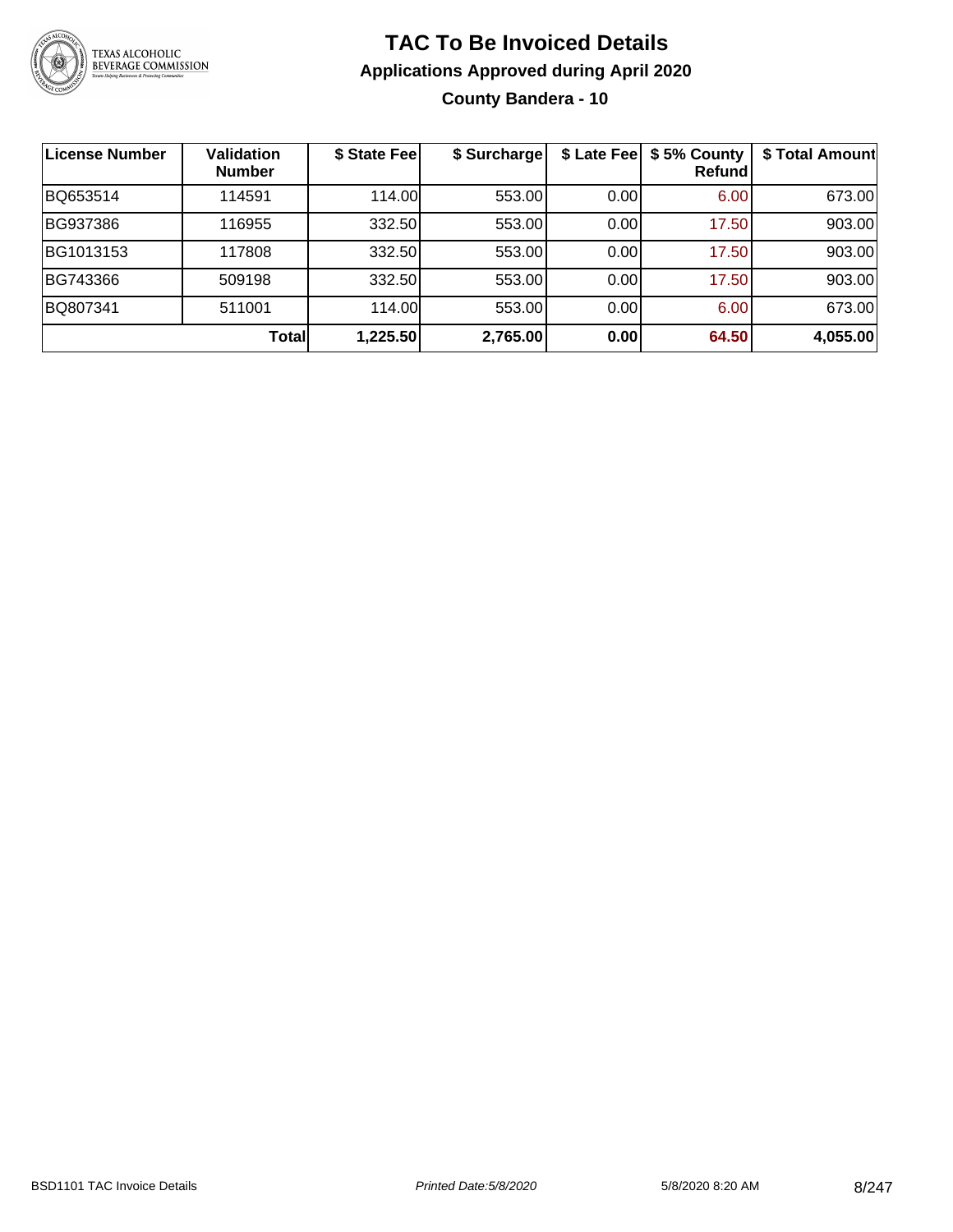

#### **TAC To Be Invoiced Details Applications Approved during April 2020 County Bastrop - 11**

| <b>License Number</b> | Validation<br><b>Number</b> | \$ State Fee | \$ Surcharge |        | \$ Late Fee   \$5% County<br><b>Refund</b> | \$ Total Amount |
|-----------------------|-----------------------------|--------------|--------------|--------|--------------------------------------------|-----------------|
| BG794038              | 113605                      | 332.50       | 553.00       | 100.00 | 17.50                                      | 1,003.00        |
| BQ937859              | 115235                      | 114.00       | 553.00       | 0.00   | 6.00                                       | 673.00          |
| BG1008849             | 115303                      | 332.50       | 553.00       | 0.00   | 17.50                                      | 903.00          |
| BG1008922             | 115331                      | 332.50       | 553.00       | 0.00   | 17.50                                      | 903.00          |
| BQ689815              | 116083                      | 114.00       | 553.00       | 0.00   | 6.00                                       | 673.00          |
| BF410537              | 117573                      | 114.00       | 553.00       | 0.00   | 6.00                                       | 673.00          |
| BQ804390              | 117578                      | 114.00       | 553.00       | 0.00   | 6.00                                       | 673.00          |
| BQ471113              | 117805                      | 114.00       | 553.00       | 0.00   | 6.00                                       | 673.00          |
| BF719466              | 117935                      | 114.00       | 553.00       | 0.00   | 6.00                                       | 673.00          |
| BG654867              | 117985                      | 332.50       | 553.00       | 0.00   | 17.50                                      | 903.00          |
| BF1012523             | 118417                      | 114.00       | 553.00       | 0.00   | 6.00                                       | 673.00          |
| BG943040              | 118737                      | 332.50       | 553.00       | 0.00   | 17.50                                      | 903.00          |
| BQ806757              | 118756                      | 114.00       | 553.00       | 0.00   | 6.00                                       | 673.00          |
| BG941856              | 118779                      | 332.50       | 553.00       | 0.00   | 17.50                                      | 903.00          |
| BG933231              | 118975                      | 332.50       | 553.00       | 0.00   | 17.50                                      | 903.00          |
| BQ1005459             | 508081                      | 114.00       | 553.00       | 0.00   | 6.00                                       | 673.00          |
| BQ803476              | 509565                      | 114.00       | 553.00       | 0.00   | 6.00                                       | 673.00          |
| BF719045              | 511072                      | 114.00       | 553.00       | 0.00   | 6.00                                       | 673.00          |
|                       | <b>Total</b>                | 3,581.50     | 9,954.00     | 100.00 | 188.50                                     | 13,824.00       |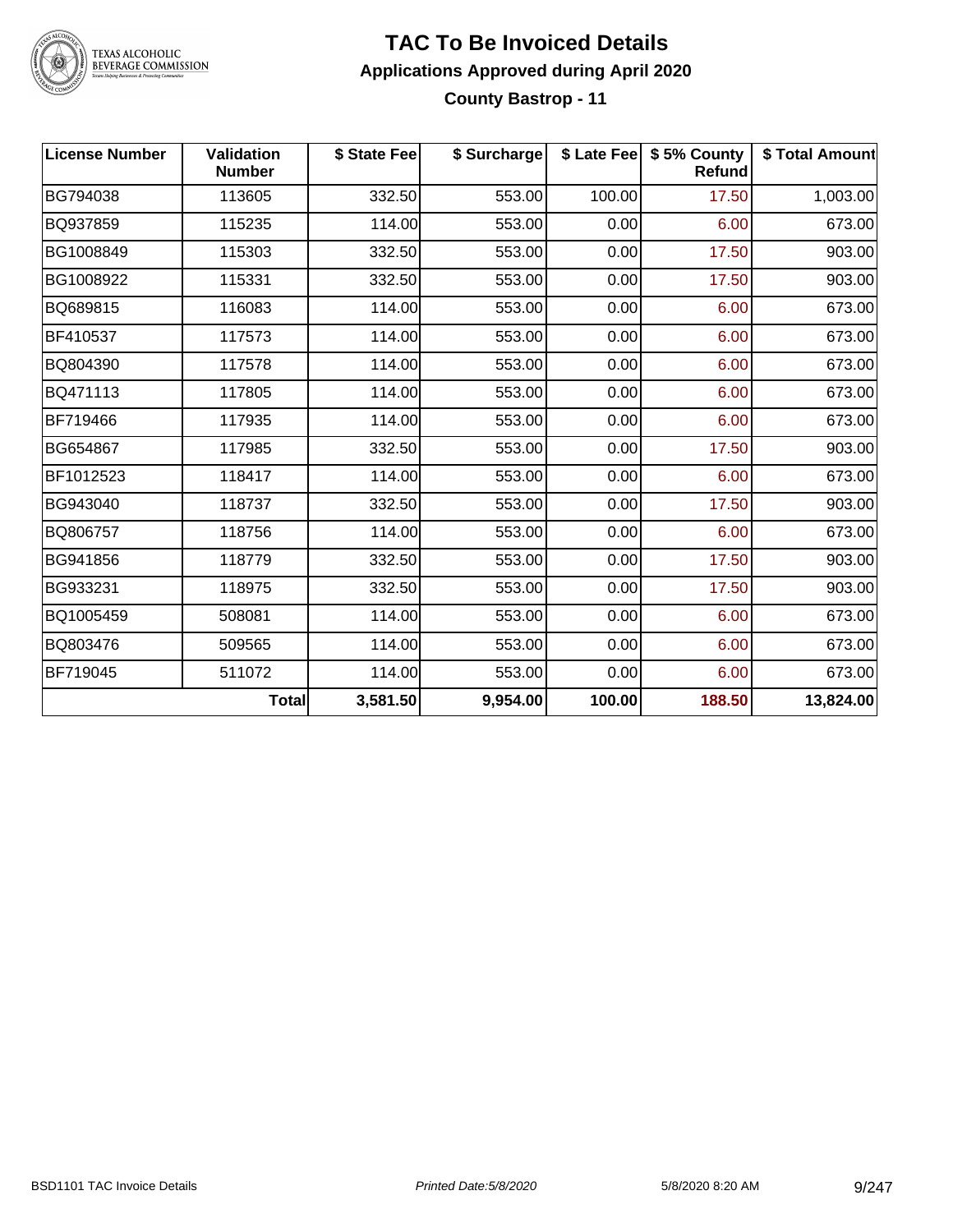

**County Bee - 13**

| License Number | Validation<br><b>Number</b> | \$ State Fee | \$ Surcharge |       | Refundl | \$ Late Fee   \$5% County   \$ Total Amount |
|----------------|-----------------------------|--------------|--------------|-------|---------|---------------------------------------------|
| BQ448176       | 118021                      | 114.00L      | 553.00       | 0.00  | 6.00    | 673.00                                      |
| BG448511       | 118414                      | 332.50       | 553.00       | 0.001 | 17.50   | 903.00                                      |
|                | Totall                      | 446.50       | 1,106.00     | 0.00  | 23.50   | 1,576.00                                    |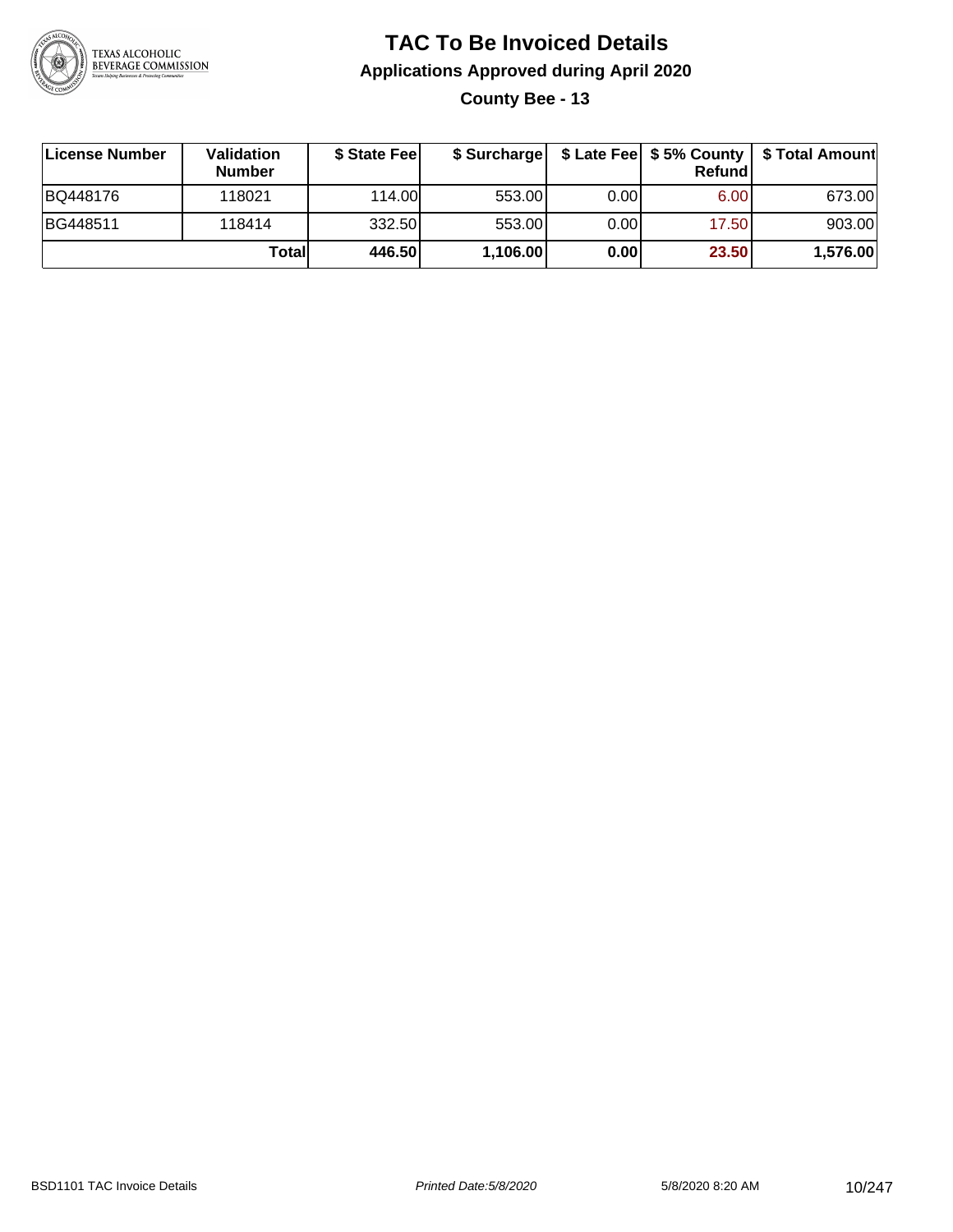

#### **TAC To Be Invoiced Details Applications Approved during April 2020 County Bell - 14**

| <b>License Number</b> | Validation<br><b>Number</b> | \$ State Fee | \$ Surcharge |      | \$ Late Fee   \$5% County<br>Refund | \$ Total Amount |
|-----------------------|-----------------------------|--------------|--------------|------|-------------------------------------|-----------------|
| BG1085996             | 4675                        | 332.50       | 553.00       | 0.00 | 17.50                               | 903.00          |
| BG1085741             | 4880                        | 332.50       | 553.00       | 0.00 | 17.50                               | 903.00          |
| BG1086283             | 4932                        | 332.50       | 553.00       | 0.00 | 17.50                               | 903.00          |
| BF1008195             | 114530                      | 114.00       | 553.00       | 0.00 | 6.00                                | 673.00          |
| BF408066              | 114724                      | 114.00       | 553.00       | 0.00 | 6.00                                | 673.00          |
| BG936822              | 115426                      | 332.50       | 553.00       | 0.00 | 17.50                               | 903.00          |
| BG687466              | 115615                      | 332.50       | 553.00       | 0.00 | 17.50                               | 903.00          |
| BQ686545              | 116053                      | 114.00       | 553.00       | 0.00 | 6.00                                | 673.00          |
| BQ745743              | 116083                      | 114.00       | 553.00       | 0.00 | 6.00                                | 673.00          |
| BQ554869              | 116270                      | 114.00       | 553.00       | 0.00 | 6.00                                | 673.00          |
| BQ655840              | 116270                      | 114.00       | 553.00       | 0.00 | 6.00                                | 673.00          |
| BQ622762              | 116547                      | 114.00       | 553.00       | 0.00 | 6.00                                | 673.00          |
| BG938680              | 117150                      | 332.50       | 553.00       | 0.00 | 17.50                               | 903.00          |
| BQ1013148             | 117765                      | 114.00       | 553.00       | 0.00 | 6.00                                | 673.00          |
| BQ868519              | 117972                      | 114.00       | 553.00       | 0.00 | 6.00                                | 673.00          |
| BQ869283              | 117972                      | 114.00       | 553.00       | 0.00 | 6.00                                | 673.00          |
| BF306257              | 118125                      | 114.00       | 553.00       | 0.00 | 6.00                                | 673.00          |
| BG718178              | 118137                      | 332.50       | 553.00       | 0.00 | 17.50                               | 903.00          |
| BF513266              | 118395                      | 114.00       | 553.00       | 0.00 | 6.00                                | 673.00          |
| BQ803217              | 118395                      | 114.00       | 553.00       | 0.00 | 6.00                                | 673.00          |
| BQ803218              | 118395                      | 114.00       | 553.00       | 0.00 | 6.00                                | 673.00          |
| BQ869697              | 118395                      | 114.00       | 553.00       | 0.00 | 6.00                                | 673.00          |
| BQ1013655             | 118395                      | 114.00       | 553.00       | 0.00 | 6.00                                | 673.00          |
| BQ745042              | 118605                      | 114.00       | 553.00       | 0.00 | 6.00                                | 673.00          |
| BQ871334              | 118790                      | 114.00       | 553.00       | 0.00 | 6.00                                | 673.00          |
| BB274590              | 118876                      | 570.00       | 701.00       | 0.00 | 30.00                               | 1,301.00        |
| BQ661140              | 119125                      | 114.00       | 553.00       | 0.00 | 6.00                                | 673.00          |
| BQ696819              | 119141                      | 114.00       | 553.00       | 0.00 | 6.00                                | 673.00          |
| BG721533              | 119484                      | 332.50       | 553.00       | 0.00 | 17.50                               | 903.00          |
| BE201071              | 502309                      | 285.00       | 553.00       | 0.00 | 15.00                               | 853.00          |
| BQ801061              | 508058                      | 114.00       | 553.00       | 0.00 | 6.00                                | 673.00          |
| BQ801247              | 508059                      | 114.00       | 553.00       | 0.00 | 6.00                                | 673.00          |
| BQ801062              | 508061                      | 114.00       | 553.00       | 0.00 | 6.00                                | 673.00          |
| BG1008263             | 508350                      | 332.50       | 553.00       | 0.00 | 17.50                               | 903.00          |
| BQ935440              | 508658                      | 114.00       | 553.00       | 0.00 | 6.00                                | 673.00          |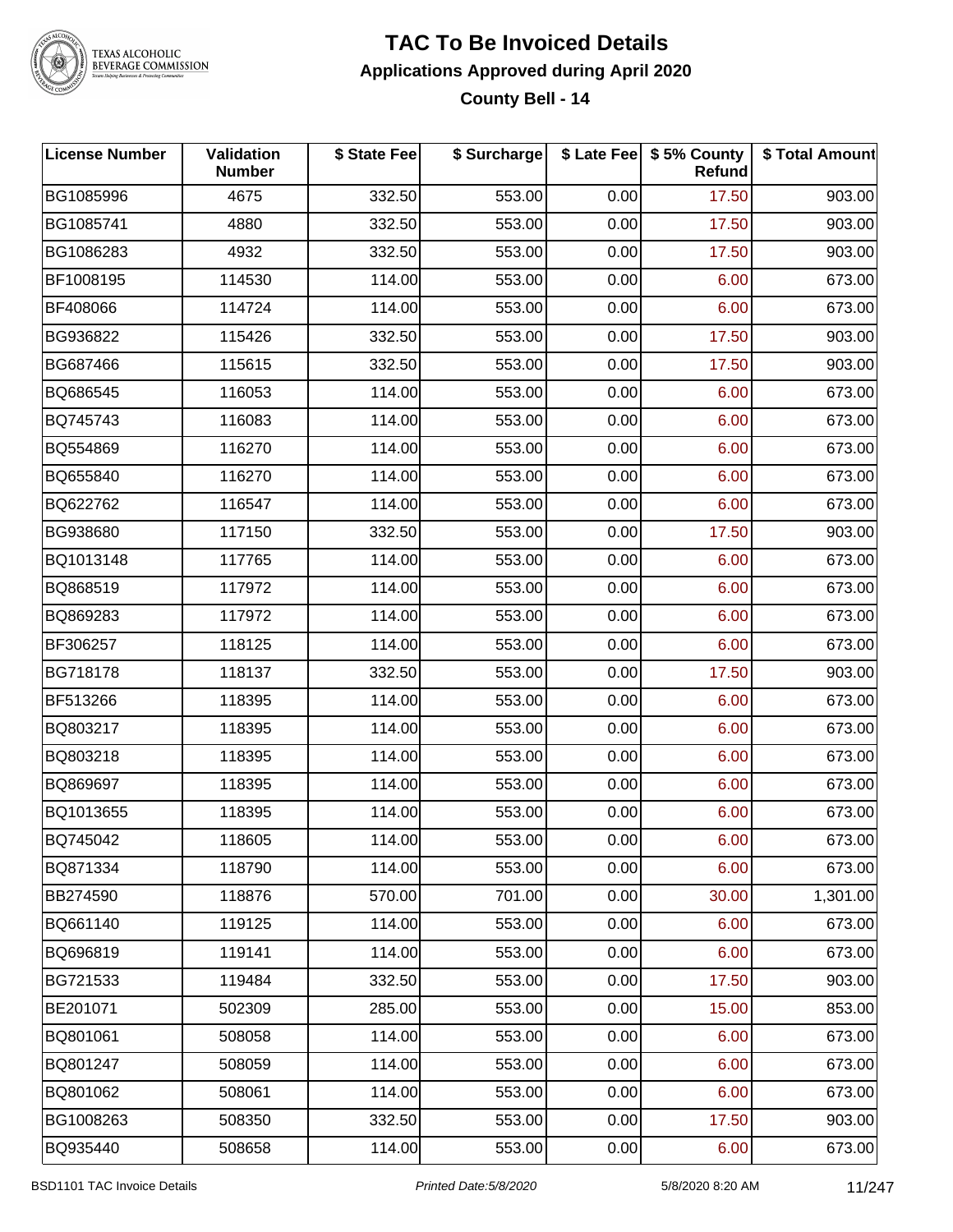| License Number | <b>Validation</b><br><b>Number</b> | \$ State Fee | \$ Surcharge | \$ Late Fee | \$5% County<br><b>Refund</b> | \$ Total Amount |
|----------------|------------------------------------|--------------|--------------|-------------|------------------------------|-----------------|
| BF805591       | 509564                             | 114.00       | 553.00       | 0.00        | 6.00                         | 673.00          |
| BE937620       | 510459                             | 285.00       | 553.00       | 100.00      | 15.00                        | 953.00          |
| BE205813       | 510460                             | 285.00       | 553.00       | 0.00        | 15.00                        | 853.00          |
| BL205813       | 510460                             | 475.00       | 327.00       | 0.00        | 25.00                        | 827.00          |
| BC1025876      | 510750                             | 142.50       | 701.00       | 0.00        | 7.50                         | 851.00          |
| BI837953       | 510753                             | 38.00        | 278.00       | 0.00        | 2.00                         | 318.00          |
| BQ806453       | 511005                             | 114.00       | 553.00       | 0.00        | 6.00                         | 673.00          |
| BQ945814       | 511009                             | 114.00       | 553.00       | 0.00        | 6.00                         | 673.00          |
| BQ938850       | 512102                             | 114.00       | 553.00       | 0.00        | 6.00                         | 673.00          |
|                | <b>Total</b>                       | 8,265.00     | 24,127.00    | 100.00      | 435.00                       | 32,927.00       |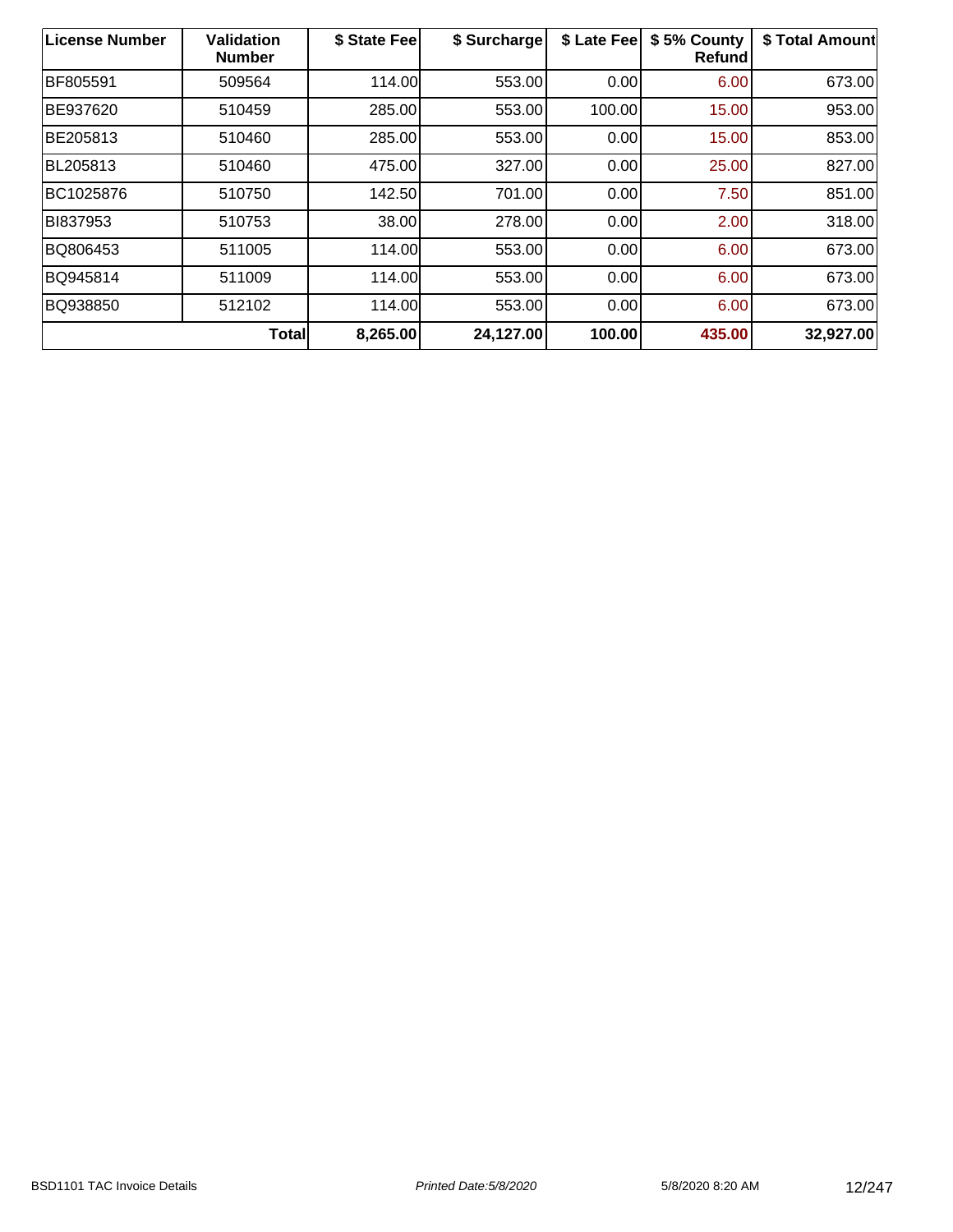

#### **TAC To Be Invoiced Details Applications Approved during April 2020 County Bexar - 15**

| License Number | Validation<br><b>Number</b> | \$ State Fee | \$ Surcharge |        | \$ Late Fee \$ 5% County<br>Refund | \$ Total Amount |
|----------------|-----------------------------|--------------|--------------|--------|------------------------------------|-----------------|
| BG1085489      | 4388                        | 1,900.00     | 553.00       | 0.00   | 100.00                             | 2,553.00        |
| BG1085720      | 4501                        | 1,900.00     | 553.00       | 0.00   | 100.00                             | 2,553.00        |
| BG1086129      | 4671                        | 1,900.00     | 553.00       | 0.00   | 100.00                             | 2,553.00        |
| BL1086129      | 4671                        | 475.00       | 327.00       | 0.00   | 25.00                              | 827.00          |
| BA1086326      | 5019                        | 1,425.00     | 651.00       | 0.00   | 75.00                              | 2,151.00        |
| BG1085725      | 5114                        | 1,900.00     | 553.00       | 0.00   | 100.00                             | 2,553.00        |
| BQ1085427      | 5270                        | 114.00       | 553.00       | 0.00   | 6.00                               | 673.00          |
| BG1086410      | 5291                        | 1,900.00     | 553.00       | 0.00   | 100.00                             | 2,553.00        |
| BG1086364      | 5342                        | 1,900.00     | 553.00       | 0.00   | 100.00                             | 2,553.00        |
| BG1085800      | 5354                        | 1,900.00     | 553.00       | 0.00   | 100.00                             | 2,553.00        |
| BQ1086203      | 5388                        | 114.00       | 553.00       | 0.00   | 6.00                               | 673.00          |
| BG1086548      | 5446                        | 1,900.00     | 553.00       | 0.00   | 100.00                             | 2,553.00        |
| BG1086104      | 5481                        | 1,900.00     | 553.00       | 0.00   | 100.00                             | 2,553.00        |
| BG1086278      | 5531                        | 1,900.00     | 553.00       | 0.00   | 100.00                             | 2,553.00        |
| BG1086963      | 5803                        | 1,900.00     | 553.00       | 0.00   | 100.00                             | 2,553.00        |
| BL1086963      | 5803                        | 475.00       | 327.00       | 0.00   | 25.00                              | 827.00          |
| BF1086987      | 5807                        | 114.00       | 553.00       | 0.00   | 6.00                               | 673.00          |
| BF738267       | 108510                      | 114.00       | 553.00       | 0.00   | 6.00                               | 673.00          |
| BQ931028       | 110892                      | 114.00       | 553.00       | 0.00   | 6.00                               | 673.00          |
| BQ1007961      | 112575                      | 114.00       | 553.00       | 0.00   | 6.00                               | 673.00          |
| BG468320       | 114144                      | 1,425.00     | 553.00       | 0.00   | 75.00                              | 2,053.00        |
| BG465167       | 114226                      | 1,425.00     | 553.00       | 0.00   | 75.00                              | 2,053.00        |
| BQ621599       | 114547                      | 114.00       | 553.00       | 0.00   | 6.00                               | 673.00          |
| BG425543       | 114565                      | 1,425.00     | 553.00       | 100.00 | 75.00                              | 2,153.00        |
| BL425543       | 114565                      | 475.00       | 327.00       | 100.00 | 25.00                              | 927.00          |
| BG865417       | 114608                      | 1,425.00     | 553.00       | 0.00   | 75.00                              | 2,053.00        |
| BG1008807      | 114871                      | 1,425.00     | 553.00       | 0.00   | 75.00                              | 2,053.00        |
| BG686005       | 114888                      | 1,425.00     | 553.00       | 0.00   | 75.00                              | 2,053.00        |
| BG938198       | 114979                      | 1,425.00     | 553.00       | 0.00   | 75.00                              | 2,053.00        |
| BQ488484       | 114999                      | 114.00       | 553.00       | 0.00   | 6.00                               | 673.00          |
| BQ938760       | 115011                      | 114.00       | 553.00       | 0.00   | 6.00                               | 673.00          |
| BQ468321       | 115047                      | 114.00       | 553.00       | 0.00   | 6.00                               | 673.00          |
| BQ622754       | 115068                      | 114.00       | 553.00       | 0.00   | 6.00                               | 673.00          |
| BQ799629       | 115074                      | 114.00       | 553.00       | 0.00   | 6.00                               | 673.00          |
| BQ654425       | 115076                      | 114.00       | 553.00       | 0.00   | 6.00                               | 673.00          |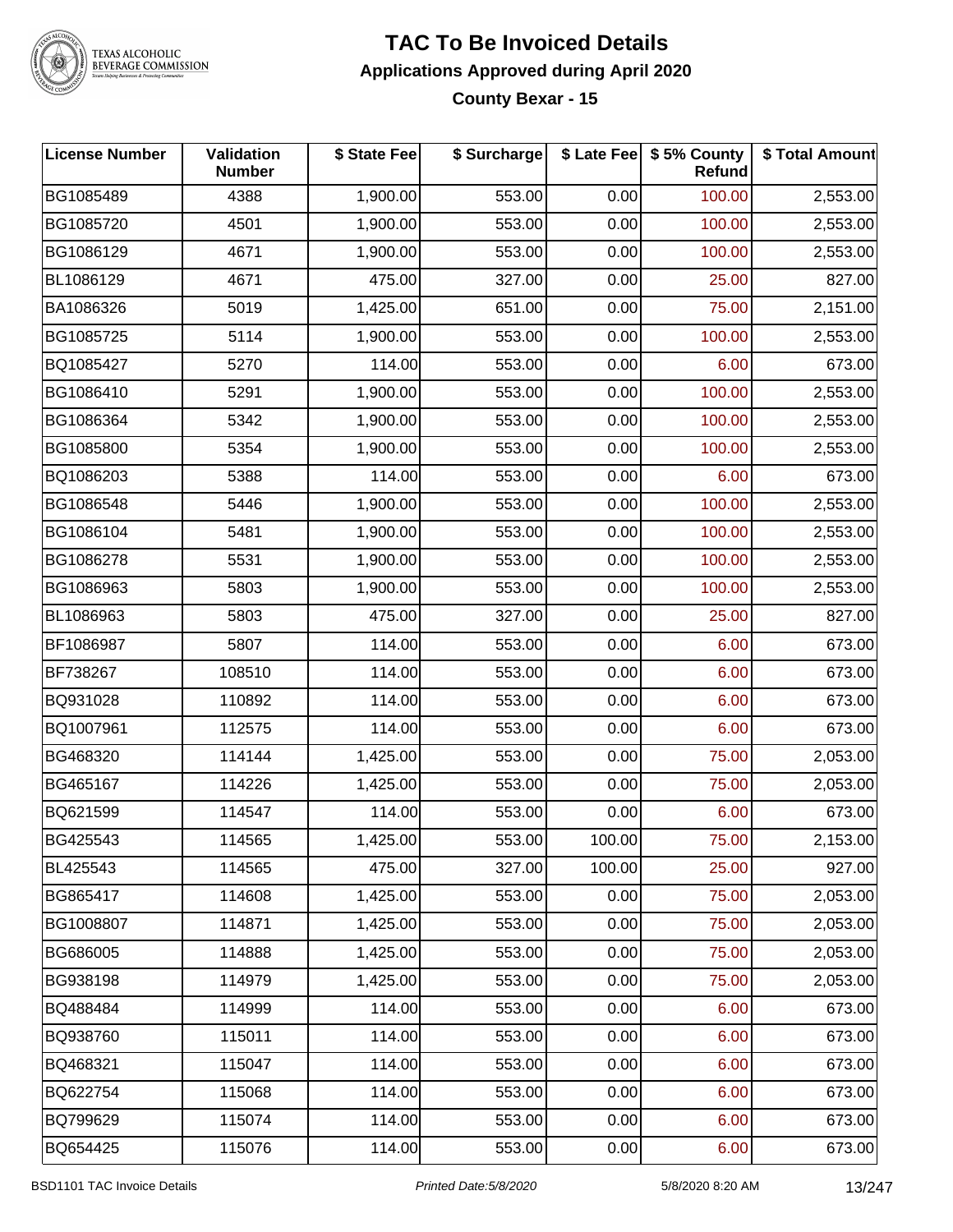| <b>License Number</b> | Validation<br><b>Number</b> | \$ State Fee | \$ Surcharge |        | \$ Late Fee   \$5% County<br>Refund | \$ Total Amount |
|-----------------------|-----------------------------|--------------|--------------|--------|-------------------------------------|-----------------|
| BQ487826              | 115078                      | 114.00       | 553.00       | 0.00   | 6.00                                | 673.00          |
| BQ933609              | 115143                      | 114.00       | 553.00       | 100.00 | 6.00                                | 773.00          |
| BG867751              | 115161                      | 1,425.00     | 553.00       | 0.00   | 75.00                               | 2,053.00        |
| BP867751              | 115161                      | 950.00       | 426.00       | 0.00   | 50.00                               | 1,426.00        |
| BG652580              | 115307                      | 1,425.00     | 553.00       | 0.00   | 75.00                               | 2,053.00        |
| BG865732              | 115312                      | 1,425.00     | 553.00       | 0.00   | 75.00                               | 2,053.00        |
| BQ939363              | 115322                      | 114.00       | 553.00       | 0.00   | 6.00                                | 673.00          |
| BQ866621              | 115370                      | 114.00       | 553.00       | 0.00   | 6.00                                | 673.00          |
| BQ304986              | 115382                      | 114.00       | 553.00       | 0.00   | 6.00                                | 673.00          |
| BQ315346              | 115389                      | 114.00       | 553.00       | 0.00   | 6.00                                | 673.00          |
| BQ686261              | 115428                      | 114.00       | 553.00       | 0.00   | 6.00                                | 673.00          |
| BF716725              | 115452                      | 114.00       | 553.00       | 0.00   | 6.00                                | 673.00          |
| BF801996              | 115452                      | 114.00       | 553.00       | 0.00   | 6.00                                | 673.00          |
| BG575581              | 115535                      | 1,425.00     | 553.00       | 0.00   | 75.00                               | 2,053.00        |
| BF716507              | 115628                      | 114.00       | 553.00       | 0.00   | 6.00                                | 673.00          |
| BQ554674              | 115631                      | 114.00       | 553.00       | 0.00   | 6.00                                | 673.00          |
| BQ555426              | 115653                      | 114.00       | 553.00       | 0.00   | 6.00                                | 673.00          |
| BQ205225              | 115690                      | 114.00       | 553.00       | 0.00   | 6.00                                | 673.00          |
| BQ939702              | 115740                      | 114.00       | 553.00       | 0.00   | 6.00                                | 673.00          |
| BG935708              | 115825                      | 1,425.00     | 553.00       | 0.00   | 75.00                               | 2,053.00        |
| BQ465069              | 115881                      | 114.00       | 553.00       | 0.00   | 6.00                                | 673.00          |
| BQ743412              | 115881                      | 114.00       | 553.00       | 0.00   | 6.00                                | 673.00          |
| BG742464              | 115934                      | 1,425.00     | 553.00       | 0.00   | 75.00                               | 2,053.00        |
| BF744062              | 115947                      | 114.00       | 553.00       | 0.00   | 6.00                                | 673.00          |
| BQ305661              | 115995                      | 114.00       | 553.00       | 0.00   | 6.00                                | 673.00          |
| BQ940326              | 116083                      | 114.00       | 553.00       | 0.00   | 6.00                                | 673.00          |
| BG866937              | 116271                      | 1,425.00     | 553.00       | 0.00   | 75.00                               | 2,053.00        |
| BG1011055             | 116320                      | 1,425.00     | 553.00       | 0.00   | 75.00                               | 2,053.00        |
| BQ620687              | 116357                      | 114.00       | 553.00       | 100.00 | 6.00                                | 773.00          |
| BG652750              | 116434                      | 1,425.00     | 553.00       | 0.00   | 75.00                               | 2,053.00        |
| BG935216              | 116529                      | 1,425.00     | 553.00       | 100.00 | 75.00                               | 2,153.00        |
| BQ799266              | 116537                      | 114.00       | 553.00       | 0.00   | 6.00                                | 673.00          |
| BQ652553              | 116546                      | 114.00       | 553.00       | 100.00 | 6.00                                | 773.00          |
| BQ230780              | 116547                      | 114.00       | 553.00       | 0.00   | 6.00                                | 673.00          |
| BQ428979              | 116547                      | 114.00       | 553.00       | 0.00   | 6.00                                | 673.00          |
| BQ577316              | 116548                      | 114.00       | 553.00       | 0.00   | 6.00                                | 673.00          |
| BG621086              | 116675                      | 1,425.00     | 553.00       | 0.00   | 75.00                               | 2,053.00        |
| BL621086              | 116675                      | 475.00       | 327.00       | 0.00   | 25.00                               | 827.00          |
| BQ491445              | 116718                      | 114.00       | 553.00       | 0.00   | 6.00                                | 673.00          |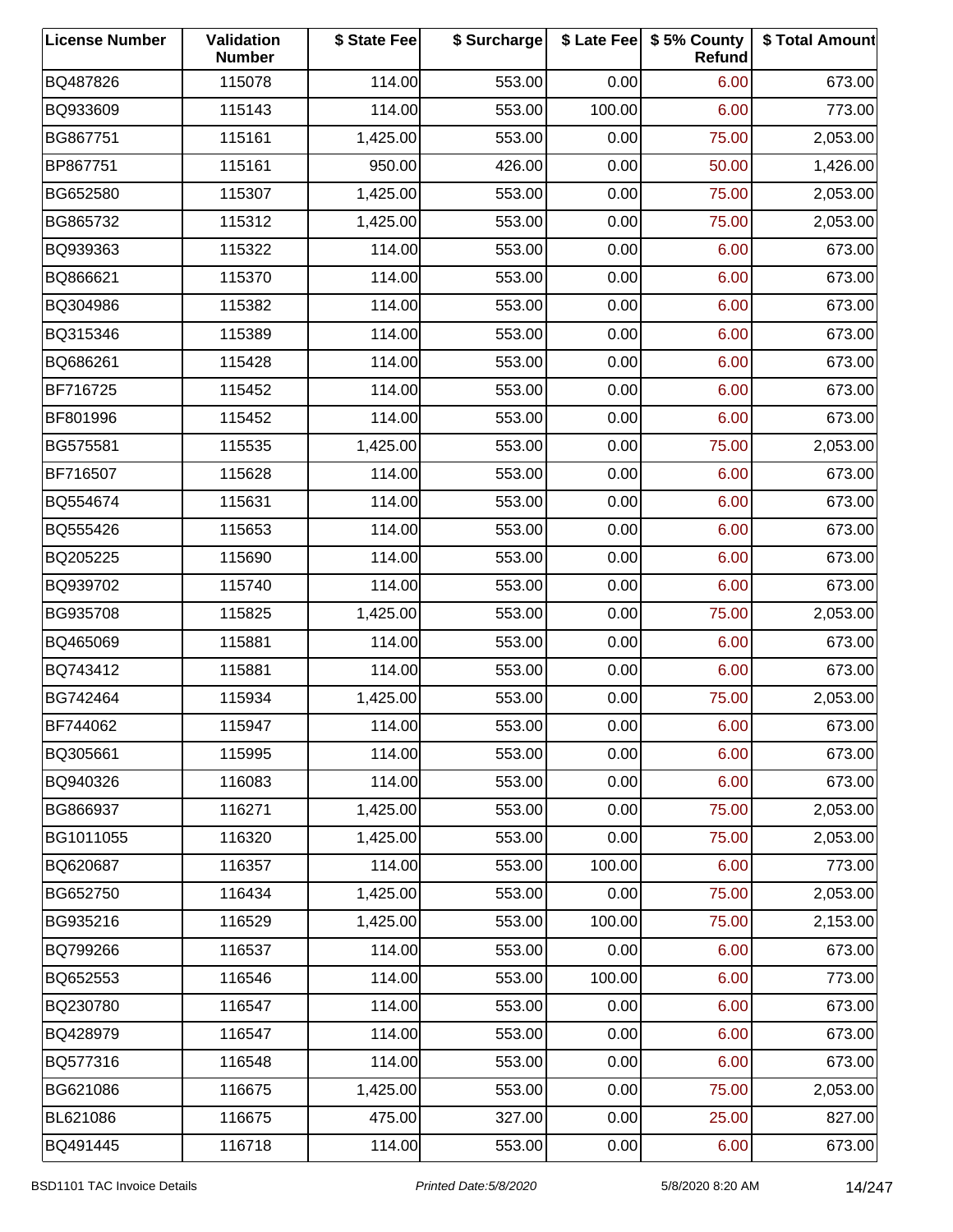| <b>License Number</b> | Validation<br><b>Number</b> | \$ State Fee | \$ Surcharge |        | \$ Late Fee   \$5% County<br>Refund | \$ Total Amount |
|-----------------------|-----------------------------|--------------|--------------|--------|-------------------------------------|-----------------|
| BG263045              | 116730                      | 1,425.00     | 553.00       | 0.00   | 75.00                               | 2,053.00        |
| BL263045              | 116730                      | 475.00       | 327.00       | 0.00   | 25.00                               | 827.00          |
| BQ409008              | 116733                      | 114.00       | 553.00       | 0.00   | 6.00                                | 673.00          |
| BF936479              | 116741                      | 114.00       | 553.00       | 100.00 | 6.00                                | 773.00          |
| BQ939975              | 116751                      | 114.00       | 553.00       | 0.00   | 6.00                                | 673.00          |
| BG864914              | 116774                      | 1,425.00     | 553.00       | 100.00 | 75.00                               | 2,153.00        |
| BQ866952              | 116848                      | 114.00       | 553.00       | 0.00   | 6.00                                | 673.00          |
| BQ1011013             | 116900                      | 114.00       | 553.00       | 0.00   | 6.00                                | 673.00          |
| BG426349              | 116923                      | 1,425.00     | 553.00       | 100.00 | 75.00                               | 2,153.00        |
| BF718960              | 116933                      | 114.00       | 553.00       | 0.00   | 6.00                                | 673.00          |
| BG940572              | 116939                      | 1,425.00     | 553.00       | 0.00   | 75.00                               | 2,053.00        |
| BG555169              | 116963                      | 1,425.00     | 553.00       | 0.00   | 75.00                               | 2,053.00        |
| BQ573709              | 117087                      | 114.00       | 553.00       | 100.00 | 6.00                                | 773.00          |
| BG533104              | 117099                      | 1,425.00     | 553.00       | 0.00   | 75.00                               | 2,053.00        |
| BQ1012319             | 117171                      | 114.00       | 553.00       | 0.00   | 6.00                                | 673.00          |
| BG575112              | 117178                      | 1,425.00     | 553.00       | 0.00   | 75.00                               | 2,053.00        |
| BQ689181              | 117233                      | 114.00       | 553.00       | 0.00   | 6.00                                | 673.00          |
| BQ718689              | 117265                      | 114.00       | 553.00       | 0.00   | 6.00                                | 673.00          |
| BC685462              | 117329                      | 142.50       | 701.00       | 0.00   | 7.50                                | 851.00          |
| BI685464              | 117329                      | 38.00        | 278.00       | 0.00   | 2.00                                | 318.00          |
| BQ553868              | 117414                      | 114.00       | 553.00       | 0.00   | 6.00                                | 673.00          |
| BG655845              | 117428                      | 1,425.00     | 553.00       | 0.00   | 75.00                               | 2,053.00        |
| BL655845              | 117428                      | 475.00       | 327.00       | 0.00   | 25.00                               | 827.00          |
| BE469441              | 117430                      | 1,425.00     | 553.00       | 0.00   | 75.00                               | 2,053.00        |
| BQ686524              | 117482                      | 114.00       | 553.00       | 0.00   | 6.00                                | 673.00          |
| BQ657894              | 117503                      | 114.00       | 553.00       | 0.00   | 6.00                                | 673.00          |
| BQ491304              | 117592                      | 114.00       | 553.00       | 0.00   | 6.00                                | 673.00          |
| BG576174              | 117602                      | 1,425.00     | 553.00       | 0.00   | 75.00                               | 2,053.00        |
| BQ804278              | 117647                      | 114.00       | 553.00       | 0.00   | 6.00                                | 673.00          |
| BG866183              | 117768                      | 1,425.00     | 553.00       | 0.00   | 75.00                               | 2,053.00        |
| BG1011958             | 117807                      | 1,425.00     | 553.00       | 0.00   | 75.00                               | 2,053.00        |
| BG938337              | 117815                      | 1,425.00     | 553.00       | 0.00   | 75.00                               | 2,053.00        |
| BQ870524              | 117998                      | 114.00       | 553.00       | 0.00   | 6.00                                | 673.00          |
| BG747268              | 118056                      | 1,425.00     | 553.00       | 0.00   | 75.00                               | 2,053.00        |
| BG218428              | 118109                      | 1,425.00     | 553.00       | 0.00   | 75.00                               | 2,053.00        |
| BQ574867              | 118136                      | 114.00       | 553.00       | 0.00   | 6.00                                | 673.00          |
| BQ656059              | 118227                      | 114.00       | 553.00       | 0.00   | 6.00                                | 673.00          |
| BG800903              | 118272                      | 1,425.00     | 553.00       | 0.00   | 75.00                               | 2,053.00        |
| BQ512463              | 118277                      | 114.00       | 553.00       | 0.00   | 6.00                                | 673.00          |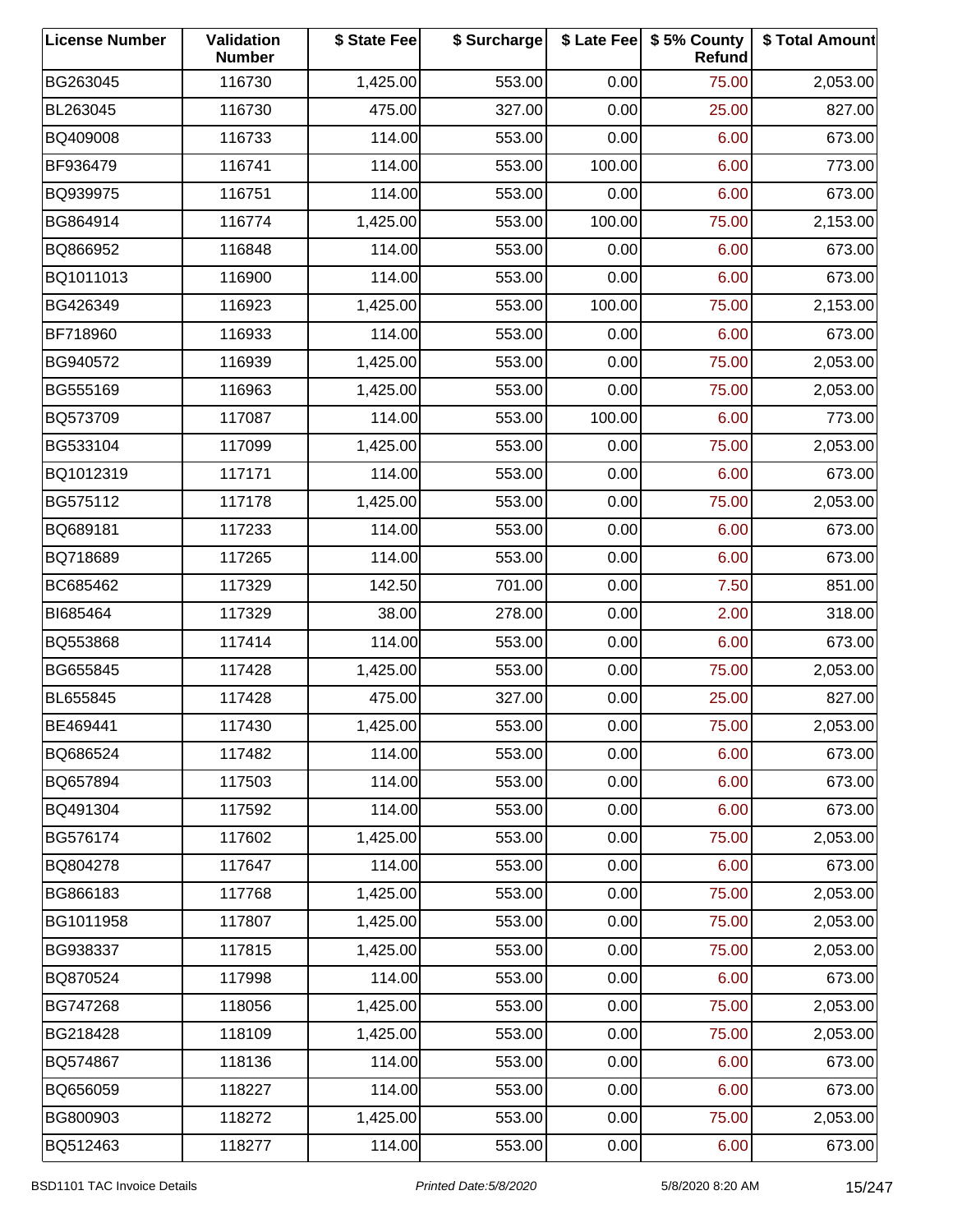| <b>License Number</b> | Validation<br><b>Number</b> | \$ State Fee | \$ Surcharge |        | \$ Late Fee   \$5% County<br>Refund | \$ Total Amount |
|-----------------------|-----------------------------|--------------|--------------|--------|-------------------------------------|-----------------|
| BG576085              | 118289                      | 1,425.00     | 553.00       | 0.00   | 75.00                               | 2,053.00        |
| BL576085              | 118289                      | 475.00       | 327.00       | 0.00   | 25.00                               | 827.00          |
| BQ1013596             | 118290                      | 114.00       | 553.00       | 0.00   | 6.00                                | 673.00          |
| BG1011396             | 118297                      | 1,425.00     | 553.00       | 0.00   | 75.00                               | 2,053.00        |
| BQ563360              | 118444                      | 114.00       | 553.00       | 0.00   | 6.00                                | 673.00          |
| BF1013704             | 118563                      | 114.00       | 553.00       | 0.00   | 6.00                                | 673.00          |
| BQ746418              | 118682                      | 114.00       | 553.00       | 0.00   | 6.00                                | 673.00          |
| BG532688              | 118736                      | 1,425.00     | 553.00       | 0.00   | 75.00                               | 2,053.00        |
| BQ514009              | 118739                      | 114.00       | 553.00       | 0.00   | 6.00                                | 673.00          |
| BF306298              | 118743                      | 114.00       | 553.00       | 0.00   | 6.00                                | 673.00          |
| BQ1013418             | 118757                      | 114.00       | 553.00       | 0.00   | 6.00                                | 673.00          |
| BG533617              | 118773                      | 1,425.00     | 553.00       | 0.00   | 75.00                               | 2,053.00        |
| BG1013671             | 118777                      | 1,425.00     | 553.00       | 0.00   | 75.00                               | 2,053.00        |
| BQ563361              | 118912                      | 114.00       | 553.00       | 0.00   | 6.00                                | 673.00          |
| BQ530300              | 118942                      | 114.00       | 553.00       | 0.00   | 6.00                                | 673.00          |
| BQ563452              | 118978                      | 114.00       | 553.00       | 0.00   | 6.00                                | 673.00          |
| BQ636360              | 119011                      | 114.00       | 553.00       | 0.00   | 6.00                                | 673.00          |
| BQ701101              | 119097                      | 114.00       | 553.00       | 0.00   | 6.00                                | 673.00          |
| BQ495123              | 119110                      | 114.00       | 553.00       | 0.00   | 6.00                                | 673.00          |
| BQ662273              | 119117                      | 114.00       | 553.00       | 0.00   | 6.00                                | 673.00          |
| BQ662352              | 119122                      | 114.00       | 553.00       | 0.00   | 6.00                                | 673.00          |
| BQ696818              | 119148                      | 114.00       | 553.00       | 0.00   | 6.00                                | 673.00          |
| BF552029              | 508159                      | 114.00       | 553.00       | 0.00   | 6.00                                | 673.00          |
| <b>BF64459</b>        | 508160                      | 114.00       | 553.00       | 0.00   | 6.00                                | 673.00          |
| BF652246              | 508328                      | 114.00       | 553.00       | 0.00   | 6.00                                | 673.00          |
| BG1004724             | 508329                      | 1,425.00     | 553.00       | 100.00 | 75.00                               | 2,153.00        |
| BQ864152              | 508356                      | 114.00       | 553.00       | 0.00   | 6.00                                | 673.00          |
| BG712548              | 508357                      | 1,425.00     | 553.00       | 100.00 | 75.00                               | 2,153.00        |
| BQ864150              | 508358                      | 114.00       | 553.00       | 0.00   | 6.00                                | 673.00          |
| BQ619297              | 508576                      | 114.00       | 553.00       | 0.00   | 6.00                                | 673.00          |
| BG445508              | 508577                      | 1,425.00     | 553.00       | 0.00   | 75.00                               | 2,053.00        |
| BG713396              | 508578                      | 1,425.00     | 553.00       | 100.00 | 75.00                               | 2,153.00        |
| BG713619              | 508610                      | 1,425.00     | 553.00       | 100.00 | 75.00                               | 2,153.00        |
| BQ743875              | 508611                      | 114.00       | 553.00       | 0.00   | 6.00                                | 673.00          |
| BF407119              | 508612                      | 114.00       | 553.00       | 0.00   | 6.00                                | 673.00          |
| BG304988              | 508661                      | 1,425.00     | 553.00       | 0.00   | 75.00                               | 2,053.00        |
| BG1004303             | 508662                      | 1,425.00     | 553.00       | 100.00 | 75.00                               | 2,153.00        |
| BG212073              | 508664                      | 1,425.00     | 553.00       | 0.00   | 75.00                               | 2,053.00        |
| BQ487713              | 508719                      | 114.00       | 553.00       | 0.00   | 6.00                                | 673.00          |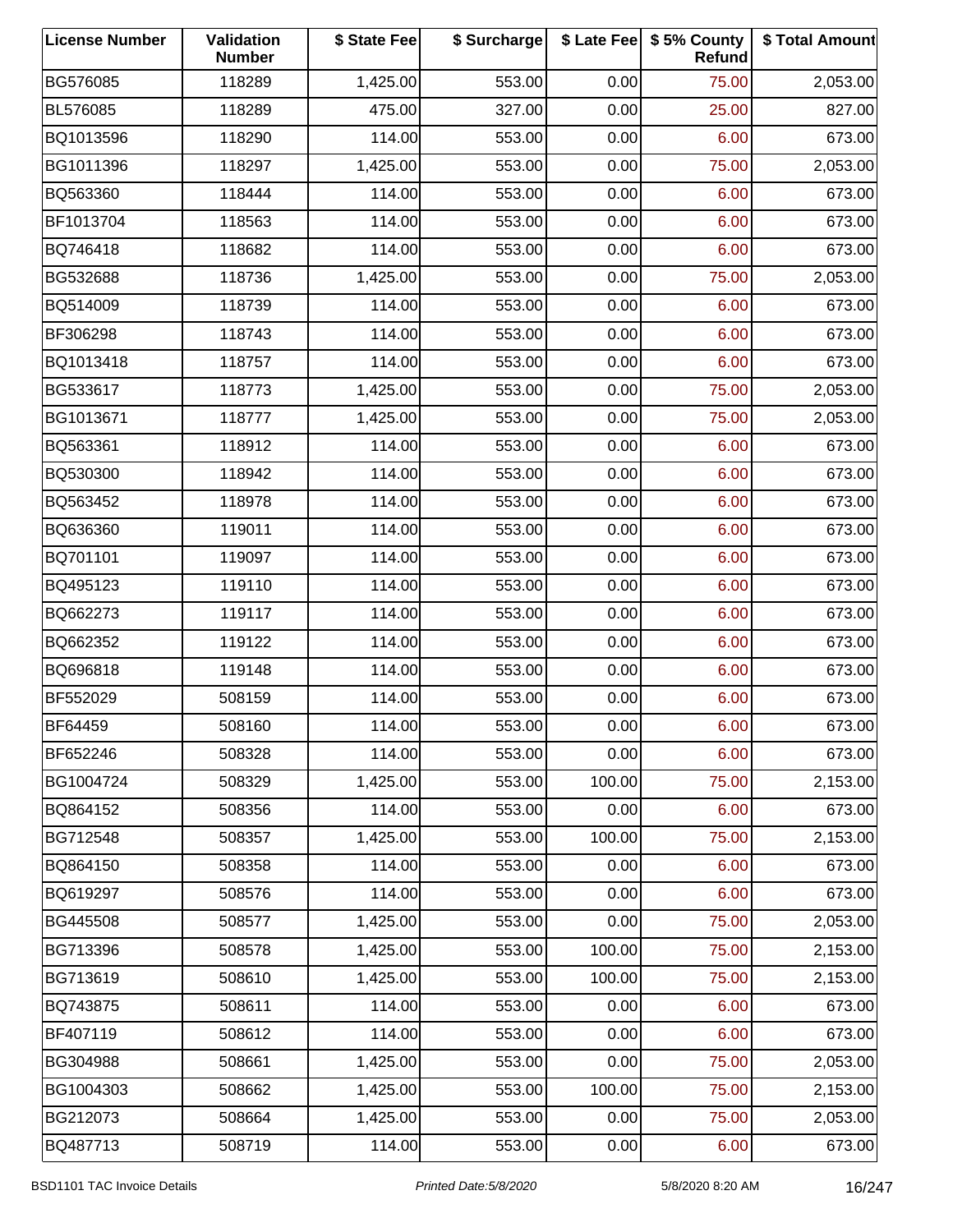| <b>License Number</b> | Validation<br><b>Number</b> | \$ State Fee | \$ Surcharge |        | \$ Late Fee   \$5% County<br>Refund | \$ Total Amount |
|-----------------------|-----------------------------|--------------|--------------|--------|-------------------------------------|-----------------|
| BQ487708              | 508724                      | 114.00       | 553.00       | 0.00   | 6.00                                | 673.00          |
| BG294212              | 508816                      | 1,425.00     | 553.00       | 0.00   | 75.00                               | 2,053.00        |
| BQ939863              | 508817                      | 114.00       | 553.00       | 0.00   | 6.00                                | 673.00          |
| BQ939866              | 508818                      | 114.00       | 553.00       | 0.00   | 6.00                                | 673.00          |
| BQ218697              | 508963                      | 114.00       | 553.00       | 0.00   | 6.00                                | 673.00          |
| BQ683906              | 509005                      | 114.00       | 553.00       | 0.00   | 6.00                                | 673.00          |
| BG553592              | 509006                      | 1,425.00     | 553.00       | 0.00   | 75.00                               | 2,053.00        |
| BG1007086             | 509075                      | 1,425.00     | 553.00       | 100.00 | 75.00                               | 2,153.00        |
| BG937616              | 509080                      | 1,425.00     | 553.00       | 0.00   | 75.00                               | 2,053.00        |
| BF252925              | 509081                      | 114.00       | 553.00       | 0.00   | 6.00                                | 673.00          |
| BG315270              | 509083                      | 1,425.00     | 553.00       | 0.00   | 75.00                               | 2,053.00        |
| BF935549              | 509084                      | 114.00       | 553.00       | 0.00   | 6.00                                | 673.00          |
| BF135970              | 509392                      | 114.00       | 553.00       | 0.00   | 6.00                                | 673.00          |
| BF135968              | 509393                      | 114.00       | 553.00       | 0.00   | 6.00                                | 673.00          |
| BQ653528              | 509394                      | 114.00       | 553.00       | 0.00   | 6.00                                | 673.00          |
| BG304847              | 509395                      | 1,425.00     | 553.00       | 0.00   | 75.00                               | 2,053.00        |
| BG409748              | 509396                      | 1,425.00     | 553.00       | 0.00   | 75.00                               | 2,053.00        |
| BG936269              | 509440                      | 1,425.00     | 553.00       | 0.00   | 75.00                               | 2,053.00        |
| BQ468319              | 509446                      | 114.00       | 553.00       | 0.00   | 6.00                                | 673.00          |
| BQ940121              | 509539                      | 114.00       | 553.00       | 0.00   | 6.00                                | 673.00          |
| BG262633              | 509609                      | 1,425.00     | 553.00       | 0.00   | 75.00                               | 2,053.00        |
| BL262633              | 509609                      | 475.00       | 327.00       | 0.00   | 25.00                               | 827.00          |
| BG684807              | 509610                      | 1,425.00     | 553.00       | 0.00   | 75.00                               | 2,053.00        |
| BQ941823              | 509659                      | 114.00       | 553.00       | 0.00   | 6.00                                | 673.00          |
| BQ574487              | 509676                      | 114.00       | 553.00       | 0.00   | 6.00                                | 673.00          |
| BQ407983              | 509677                      | 114.00       | 553.00       | 0.00   | 6.00                                | 673.00          |
| BG1012519             | 509679                      | 1,425.00     | 553.00       | 0.00   | 75.00                               | 2,053.00        |
| BF715665              | 509680                      | 114.00       | 553.00       | 0.00   | 6.00                                | 673.00          |
| BQ1009677             | 509718                      | 114.00       | 553.00       | 0.00   | 6.00                                | 673.00          |
| BG621015              | 509719                      | 1,425.00     | 553.00       | 0.00   | 75.00                               | 2,053.00        |
| BL621015              | 509719                      | 475.00       | 327.00       | 0.00   | 25.00                               | 827.00          |
| BG655892              | 509902                      | 1,425.00     | 553.00       | 0.00   | 75.00                               | 2,053.00        |
| BL655892              | 509902                      | 475.00       | 327.00       | 0.00   | 25.00                               | 827.00          |
| BQ551836              | 509912                      | 114.00       | 553.00       | 0.00   | 6.00                                | 673.00          |
| BF575465              | 509913                      | 114.00       | 553.00       | 0.00   | 6.00                                | 673.00          |
| BG742939              | 510068                      | 1,425.00     | 553.00       | 100.00 | 75.00                               | 2,153.00        |
| BL742939              | 510068                      | 475.00       | 327.00       | 100.00 | 25.00                               | 927.00          |
| BG306243              | 510081                      | 1,425.00     | 553.00       | 0.00   | 75.00                               | 2,053.00        |
| BL306243              | 510081                      | 475.00       | 327.00       | 0.00   | 25.00                               | 827.00          |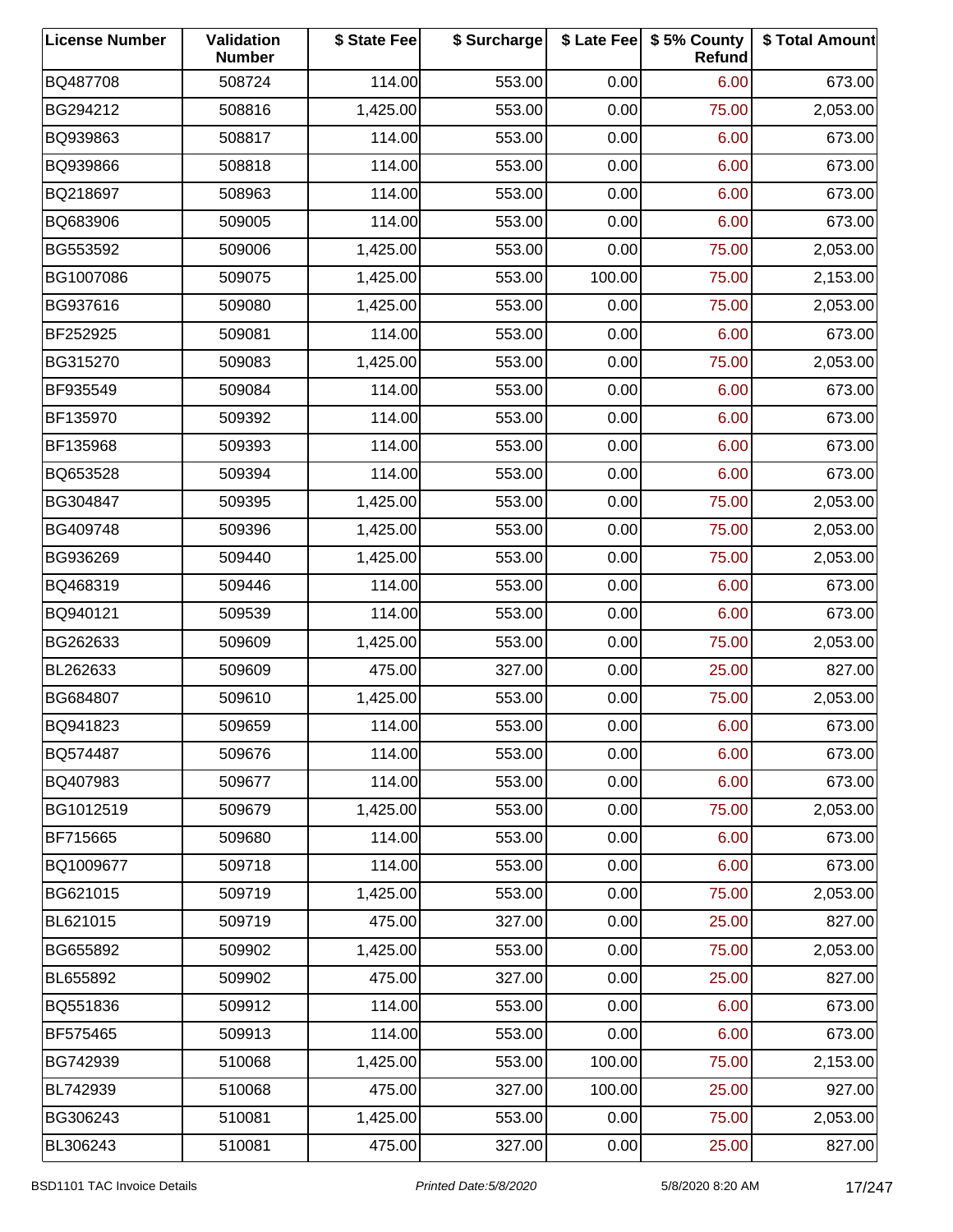| <b>License Number</b> | Validation<br><b>Number</b> | \$ State Fee | \$ Surcharge |          | \$ Late Fee   \$5% County<br>Refund | \$ Total Amount |
|-----------------------|-----------------------------|--------------|--------------|----------|-------------------------------------|-----------------|
| BQ687405              | 510354                      | 114.00       | 553.00       | 0.00     | 6.00                                | 673.00          |
| BG108183              | 510355                      | 1,425.00     | 553.00       | 0.00     | 75.00                               | 2,053.00        |
| BG511086              | 510391                      | 1,425.00     | 553.00       | 0.00     | 75.00                               | 2,053.00        |
| BG867309              | 510394                      | 1,425.00     | 553.00       | 0.00     | 75.00                               | 2,053.00        |
| BL867309              | 510394                      | 475.00       | 327.00       | 0.00     | 25.00                               | 827.00          |
| BG151225              | 510613                      | 1,425.00     | 553.00       | 0.00     | 75.00                               | 2,053.00        |
| BL151225              | 510613                      | 475.00       | 327.00       | 0.00     | 25.00                               | 827.00          |
| BF1009897             | 510806                      | 114.00       | 553.00       | 0.00     | 6.00                                | 673.00          |
| BG1009900             | 510807                      | 1,425.00     | 553.00       | 0.00     | 75.00                               | 2,053.00        |
| BL1009900             | 510807                      | 475.00       | 327.00       | 0.00     | 25.00                               | 827.00          |
| BG242450              | 510808                      | 1,425.00     | 553.00       | 0.00     | 75.00                               | 2,053.00        |
| BG1008104             | 510815                      | 1,425.00     | 553.00       | 100.00   | 75.00                               | 2,153.00        |
| BQ937720              | 510816                      | 114.00       | 553.00       | 0.00     | 6.00                                | 673.00          |
| BG294797              | 511019                      | 1,425.00     | 553.00       | 0.00     | 75.00                               | 2,053.00        |
| BL294797              | 511019                      | 475.00       | 327.00       | 0.00     | 25.00                               | 827.00          |
| BQ718410              | 511060                      | 114.00       | 553.00       | 0.00     | 6.00                                | 673.00          |
| BG512054              | 511061                      | 1,425.00     | 553.00       | 0.00     | 75.00                               | 2,053.00        |
| BL512054              | 511061                      | 475.00       | 327.00       | 0.00     | 25.00                               | 827.00          |
| BF1087460             | 511207                      | 114.00       | 553.00       | 0.00     | 6.00                                | 673.00          |
|                       | <b>Total</b>                | 144,903.50   | 112,132.00   | 1,900.00 | 7,626.50                            | 266,562.00      |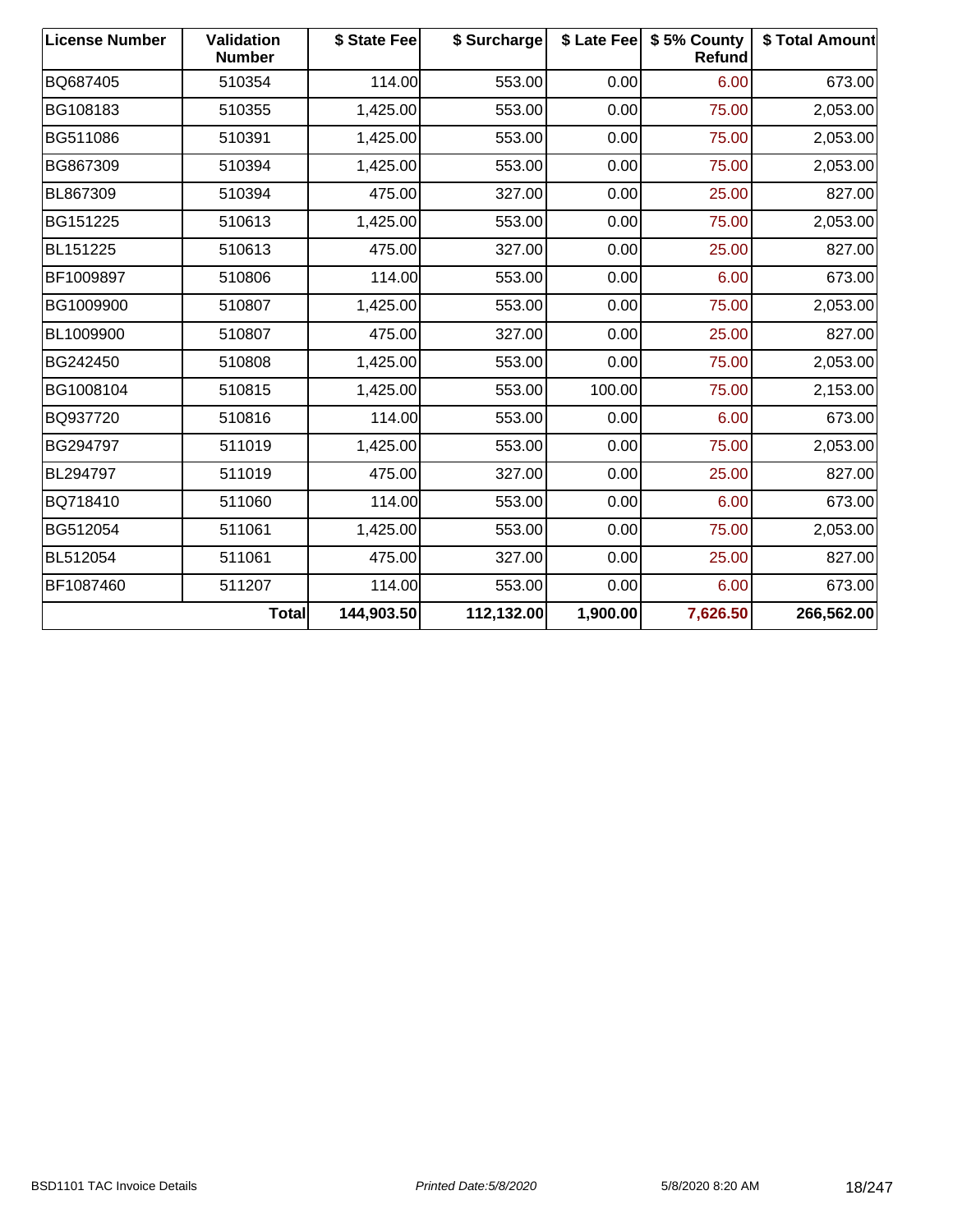

### **TAC To Be Invoiced Details Applications Approved during April 2020 County Blanco - 16**

| License Number | <b>Validation</b><br><b>Number</b> | \$ State Fee | \$ Surcharge | \$ Late Fee | \$5% County<br>Refundl | \$ Total Amount |
|----------------|------------------------------------|--------------|--------------|-------------|------------------------|-----------------|
| BG1087150      | 5149                               | 332.50       | 553.00       | 0.00        | 17.50                  | 903.00          |
| BP1087150      | 5149                               | 950.00       | 426.00       | 0.00        | 50.00                  | 1,426.00        |
| BQ941226       | 117106                             | 114.00       | 553.00       | 0.00        | 6.00                   | 673.00          |
| BQ939763       | 117346                             | 114.00       | 553.00       | 0.00        | 6.00                   | 673.00          |
| BQ1011622      | 118141                             | 114.00       | 553.00       | 0.00        | 6.00                   | 673.00          |
|                | Totall                             | 1,624.50     | 2,638.00     | 0.00        | 85.50                  | 4,348.00        |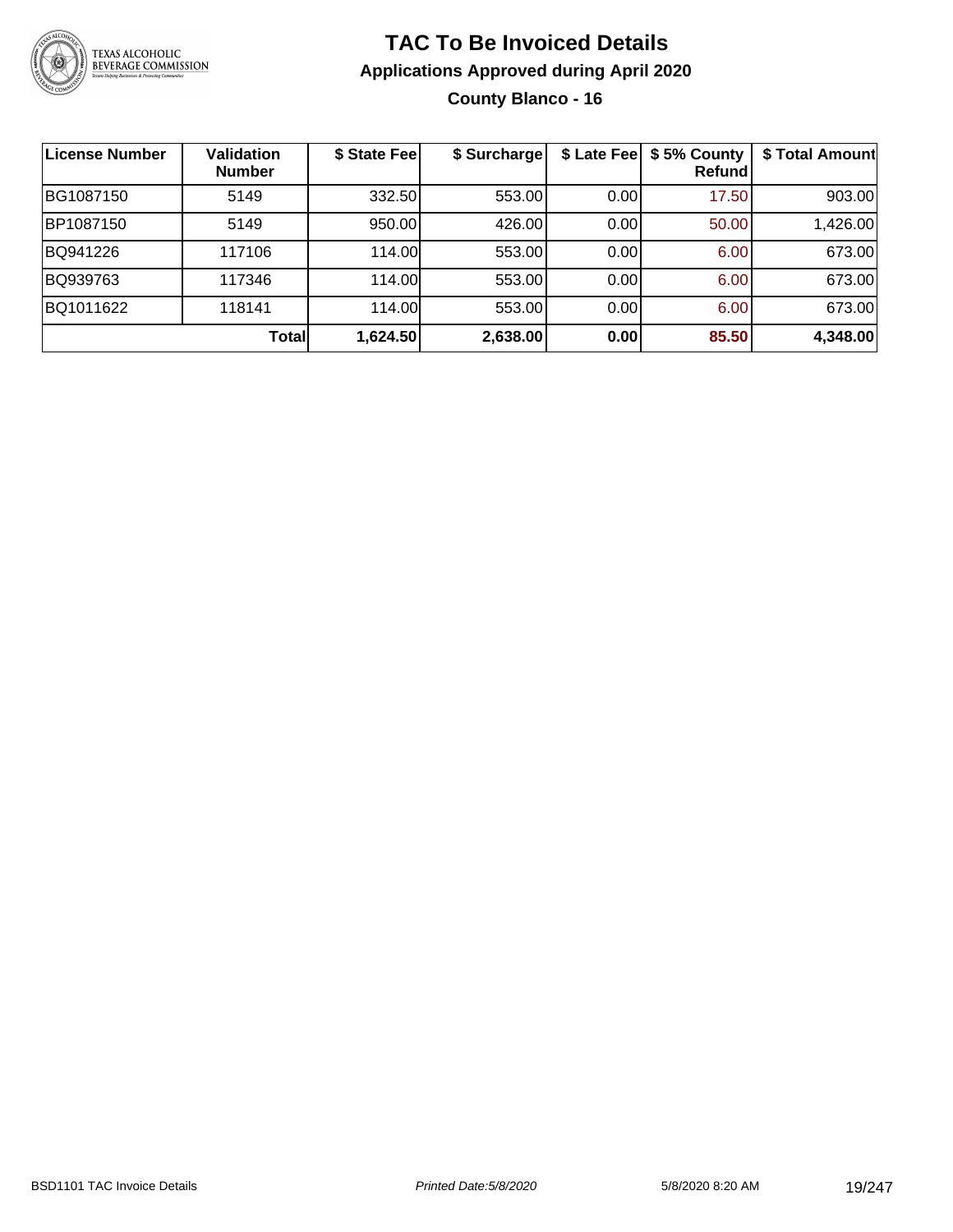

### **TAC To Be Invoiced Details Applications Approved during April 2020 County Bosque - 18**

| License Number | <b>Validation</b><br><b>Number</b> | \$ State Fee | \$ Surcharge |      | \$ Late Fee   \$5% County<br><b>Refund</b> | \$ Total Amount |
|----------------|------------------------------------|--------------|--------------|------|--------------------------------------------|-----------------|
| BF933445       | 113674                             | 114.00       | 553.00       | 0.00 | 6.00                                       | 673.00          |
| BQ870861       | 118455                             | 114.00       | 553.00       | 0.00 | 6.00                                       | 673.00          |
| BQ867221       | 507407                             | 114.00       | 553.00       | 0.00 | 6.00                                       | 673.00          |
| BF1009002      | 509200                             | 114.00       | 553.00       | 0.00 | 6.00                                       | 673.00          |
| BQ869501       | 509660                             | 114.00       | 553.00       | 0.00 | 6.00                                       | 673.00          |
|                | Total                              | 570.00       | 2,765.00     | 0.00 | 30.00                                      | 3,365.00        |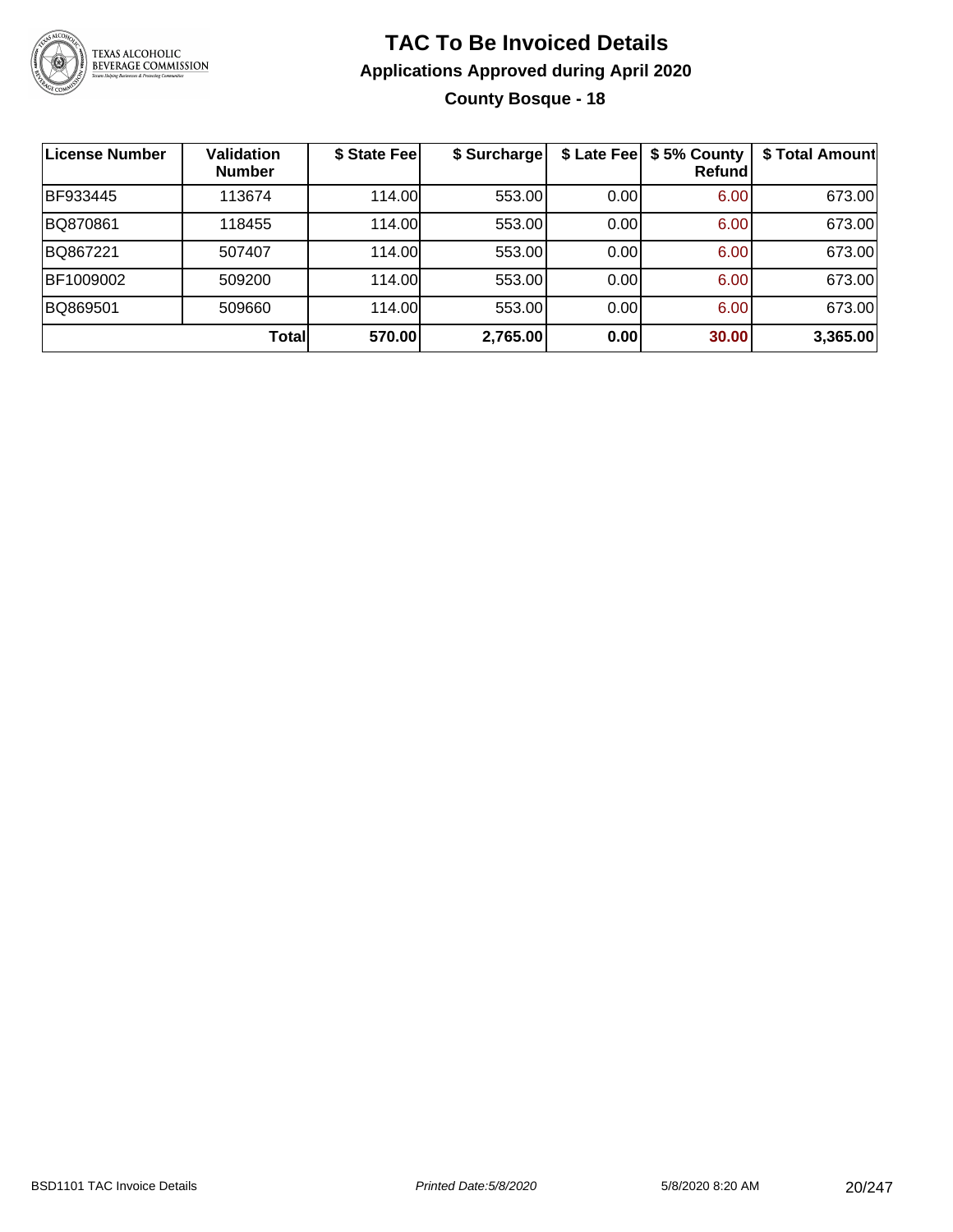

#### **TAC To Be Invoiced Details Applications Approved during April 2020 County Bowie - 19**

| <b>License Number</b> | <b>Validation</b><br><b>Number</b> | \$ State Fee | \$ Surcharge | \$ Late Fee | \$5% County<br><b>Refund</b> | \$ Total Amount |
|-----------------------|------------------------------------|--------------|--------------|-------------|------------------------------|-----------------|
| BQ1008905             | 114613                             | 114.00       | 553.00       | 0.00        | 6.00                         | 673.00          |
| BQ1008927             | 114615                             | 114.00       | 553.00       | 0.00        | 6.00                         | 673.00          |
| BQ938621              | 115036                             | 114.00       | 553.00       | 0.00        | 6.00                         | 673.00          |
| BQ938655              | 115040                             | 114.00       | 553.00       | 0.00        | 6.00                         | 673.00          |
| BQ938937              | 115044                             | 114.00       | 553.00       | 0.00        | 6.00                         | 673.00          |
| BQ938917              | 115045                             | 114.00       | 553.00       | 0.00        | 6.00                         | 673.00          |
| BQ942395              | 509542                             | 114.00       | 553.00       | 0.00        | 6.00                         | 673.00          |
| BQ941808              | 509546                             | 114.00       | 553.00       | 0.00        | 6.00                         | 673.00          |
| BQ870757              | 509548                             | 114.00       | 553.00       | 0.00        | 6.00                         | 673.00          |
| BQ942327              | 509549                             | 114.00       | 553.00       | 0.00        | 6.00                         | 673.00          |
| BQ942071              | 509561                             | 114.00       | 553.00       | 0.00        | 6.00                         | 673.00          |
| BQ942074              | 509569                             | 114.00       | 553.00       | 0.00        | 6.00                         | 673.00          |
|                       | <b>Total</b>                       | 1,368.00     | 6,636.00     | 0.00        | 72.00                        | 8,076.00        |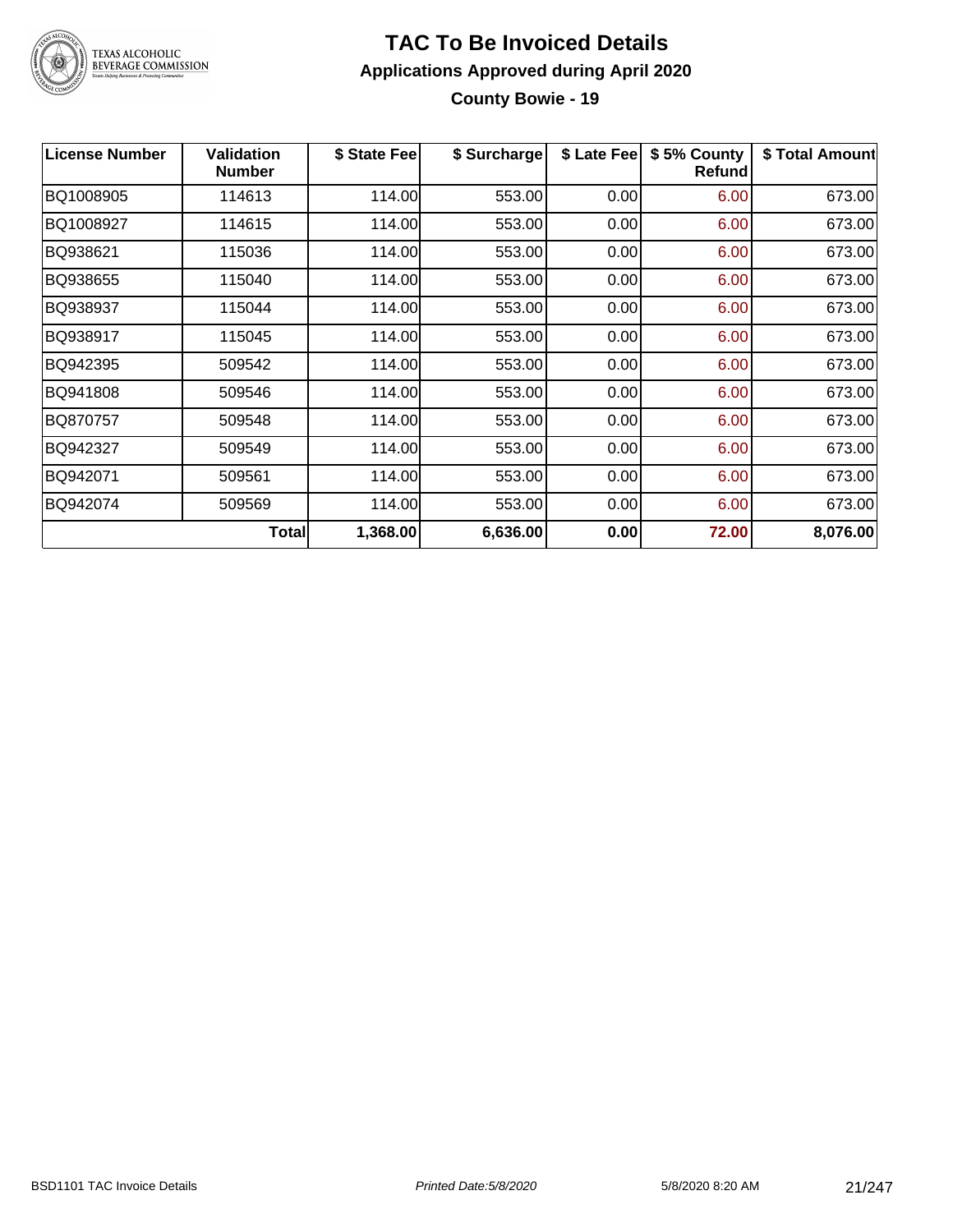

#### **TAC To Be Invoiced Details Applications Approved during April 2020 County Brazoria - 20**

| <b>License Number</b> | Validation<br><b>Number</b> | \$ State Fee | \$ Surcharge |      | \$ Late Fee   \$5% County<br><b>Refund</b> | \$ Total Amount |
|-----------------------|-----------------------------|--------------|--------------|------|--------------------------------------------|-----------------|
| BF1086672             | 5123                        | 114.00       | 553.00       | 0.00 | 6.00                                       | 673.00          |
| BQ1086236             | 5131                        | 114.00       | 553.00       | 0.00 | 6.00                                       | 673.00          |
| BQ1085444             | 5435                        | 114.00       | 553.00       | 0.00 | 6.00                                       | 673.00          |
| BG938140              | 114295                      | 332.50       | 553.00       | 0.00 | 17.50                                      | 903.00          |
| BG863362              | 114441                      | 332.50       | 553.00       | 0.00 | 17.50                                      | 903.00          |
| BQ935862              | 114603                      | 114.00       | 553.00       | 0.00 | 6.00                                       | 673.00          |
| BG938229              | 115288                      | 332.50       | 553.00       | 0.00 | 17.50                                      | 903.00          |
| BG938817              | 115494                      | 332.50       | 553.00       | 0.00 | 17.50                                      | 903.00          |
| BQ935849              | 115736                      | 114.00       | 553.00       | 0.00 | 6.00                                       | 673.00          |
| BE621893              | 115824                      | 285.00       | 553.00       | 0.00 | 15.00                                      | 853.00          |
| BL621893              | 115824                      | 475.00       | 327.00       | 0.00 | 25.00                                      | 827.00          |
| BG939719              | 115826                      | 332.50       | 553.00       | 0.00 | 17.50                                      | 903.00          |
| BQ685724              | 115881                      | 114.00       | 553.00       | 0.00 | 6.00                                       | 673.00          |
| BQ1010006             | 115881                      | 114.00       | 553.00       | 0.00 | 6.00                                       | 673.00          |
| BQ686681              | 115925                      | 114.00       | 553.00       | 0.00 | 6.00                                       | 673.00          |
| BE685111              | 116126                      | 285.00       | 553.00       | 0.00 | 15.00                                      | 853.00          |
| BQ686146              | 116234                      | 114.00       | 553.00       | 0.00 | 6.00                                       | 673.00          |
| BE531719              | 116325                      | 285.00       | 553.00       | 0.00 | 15.00                                      | 853.00          |
| BQ717376              | 116547                      | 114.00       | 553.00       | 0.00 | 6.00                                       | 673.00          |
| BQ936776              | 116632                      | 114.00       | 553.00       | 0.00 | 6.00                                       | 673.00          |
| BG108747              | 116707                      | 332.50       | 553.00       | 0.00 | 17.50                                      | 903.00          |
| BG865558              | 116822                      | 332.50       | 553.00       | 0.00 | 17.50                                      | 903.00          |
| BQ938916              | 117159                      | 114.00       | 553.00       | 0.00 | 6.00                                       | 673.00          |
| BG1011875             | 117259                      | 332.50       | 553.00       | 0.00 | 17.50                                      | 903.00          |
| BE689174              | 117463                      | 285.00       | 553.00       | 0.00 | 15.00                                      | 853.00          |
| BE575195              | 117467                      | 285.00       | 553.00       | 0.00 | 15.00                                      | 853.00          |
| BE745225              | 118026                      | 285.00       | 553.00       | 0.00 | 15.00                                      | 853.00          |
| BQ687232              | 118074                      | 114.00       | 553.00       | 0.00 | 6.00                                       | 673.00          |
| BQ745419              | 118159                      | 114.00       | 553.00       | 0.00 | 6.00                                       | 673.00          |
| BG1010142             | 118225                      | 332.50       | 553.00       | 0.00 | 17.50                                      | 903.00          |
| BG942121              | 118477                      | 332.50       | 553.00       | 0.00 | 17.50                                      | 903.00          |
| BQ942084              | 118490                      | 114.00       | 553.00       | 0.00 | 6.00                                       | 673.00          |
| BQ1013364             | 118490                      | 114.00       | 553.00       | 0.00 | 6.00                                       | 673.00          |
| BQ1011957             | 118728                      | 114.00       | 553.00       | 0.00 | 6.00                                       | 673.00          |
| BQ469786              | 118909                      | 114.00       | 553.00       | 0.00 | 6.00                                       | 673.00          |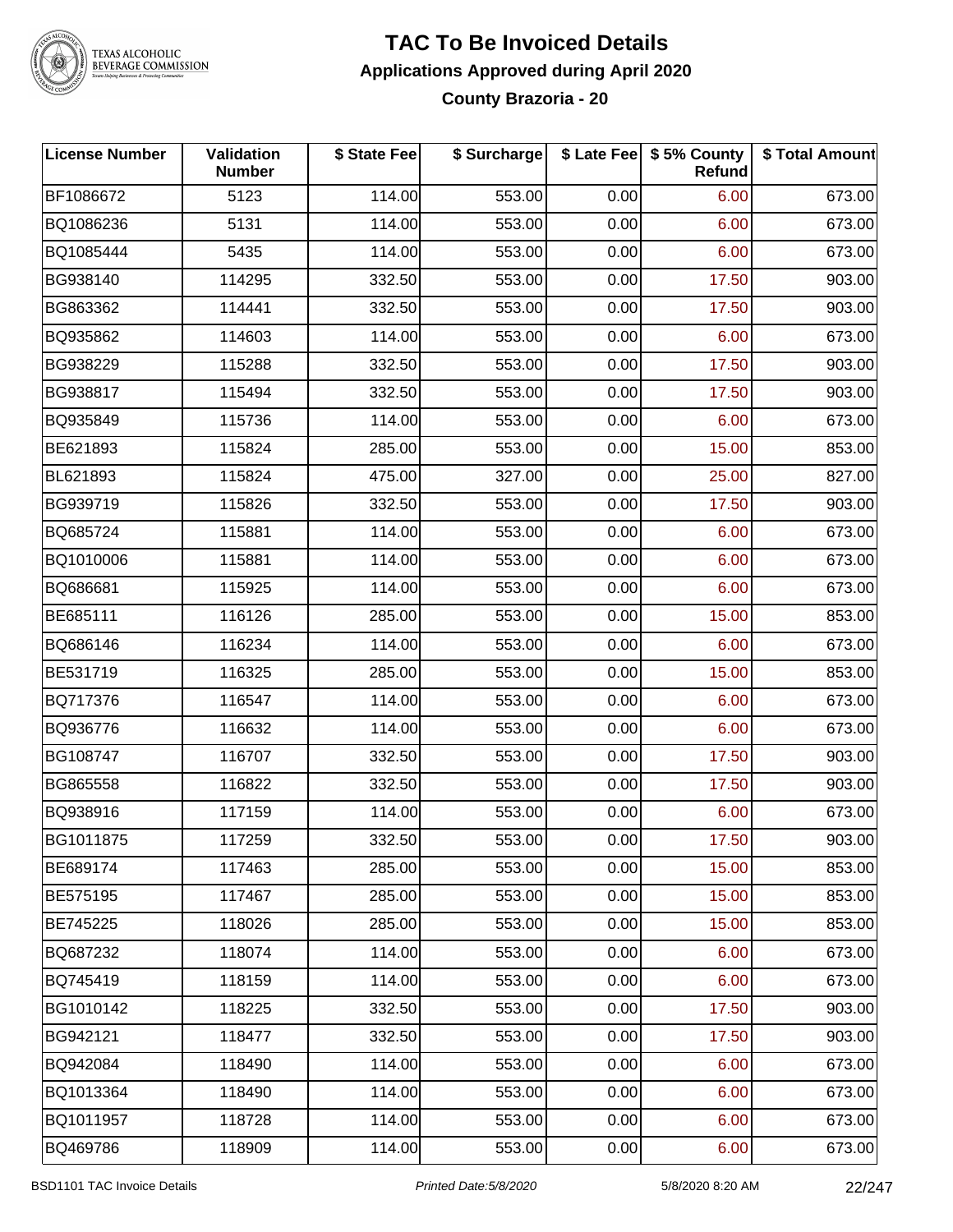| License Number | <b>Validation</b><br><b>Number</b> | \$ State Fee | \$ Surcharge | \$ Late Fee | \$5% County<br><b>Refund</b> | \$ Total Amount |
|----------------|------------------------------------|--------------|--------------|-------------|------------------------------|-----------------|
| BQ693783       | 119104                             | 114.00       | 553.00       | 0.00        | 6.00                         | 673.00          |
| BQ693357       | 119113                             | 114.00       | 553.00       | 0.00        | 6.00                         | 673.00          |
| BQ686656       | 405487                             | 114.00       | 553.00       | 0.00        | 6.00                         | 673.00          |
| BQ865022       | 508839                             | 114.00       | 553.00       | 0.00        | 6.00                         | 673.00          |
| BQ938751       | 509849                             | 114.00       | 553.00       | 0.00        | 6.00                         | 673.00          |
| BQ122692       | 510000                             | 114.00       | 553.00       | 0.00        | 6.00                         | 673.00          |
| BE193614       | 510350                             | 285.00       | 553.00       | 0.00        | 15.00                        | 853.00          |
|                | Total                              | 8,531.00     | 23,000.00    | 0.00        | 449.00                       | 31,980.00       |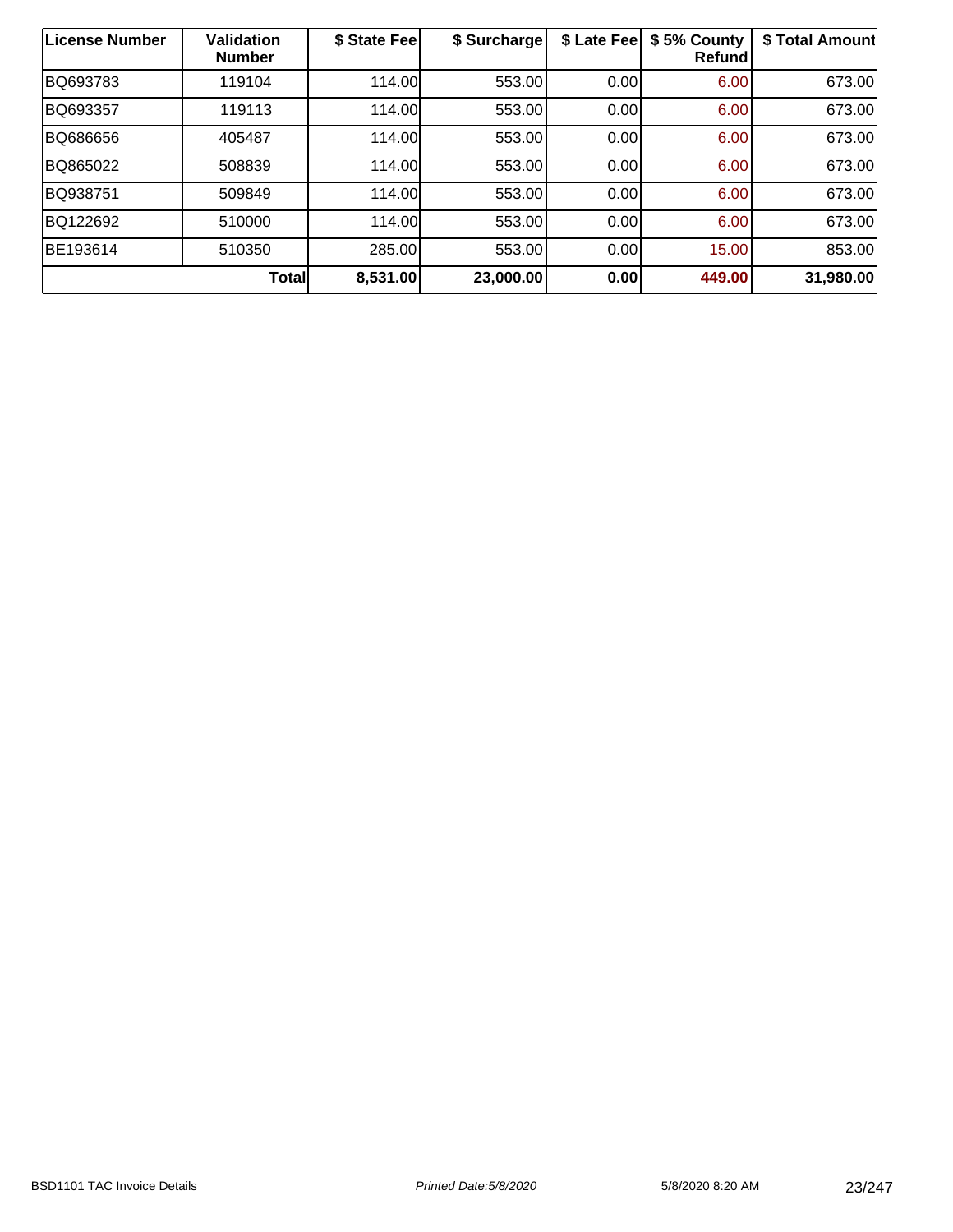

#### **TAC To Be Invoiced Details Applications Approved during April 2020 County Brazos - 21**

| <b>License Number</b> | <b>Validation</b><br><b>Number</b> | \$ State Fee | \$ Surcharge |        | \$ Late Fee   \$5% County<br><b>Refund</b> | \$ Total Amount |
|-----------------------|------------------------------------|--------------|--------------|--------|--------------------------------------------|-----------------|
| BL443491              | 3149                               | 475.00       | 327.00       | 0.00   | 25.00                                      | 827.00          |
| BG1087062             | 5399                               | 332.50       | 553.00       | 0.00   | 17.50                                      | 903.00          |
| BQ1085693             | 5474                               | 114.00       | 553.00       | 0.00   | 6.00                                       | 673.00          |
| BQ1006911             | 114062                             | 114.00       | 553.00       | 0.00   | 6.00                                       | 673.00          |
| BQ1005775             | 114089                             | 114.00       | 553.00       | 100.00 | 6.00                                       | 773.00          |
| BQ937716              | 114730                             | 114.00       | 553.00       | 0.00   | 6.00                                       | 673.00          |
| BQ938599              | 114773                             | 114.00       | 553.00       | 0.00   | 6.00                                       | 673.00          |
| BQ1010532             | 115311                             | 114.00       | 553.00       | 0.00   | 6.00                                       | 673.00          |
| BQ489284              | 115327                             | 114.00       | 553.00       | 0.00   | 6.00                                       | 673.00          |
| BQ554272              | 115572                             | 114.00       | 553.00       | 0.00   | 6.00                                       | 673.00          |
| BQ867932              | 115638                             | 114.00       | 553.00       | 0.00   | 6.00                                       | 673.00          |
| BG1011596             | 116545                             | 332.50       | 553.00       | 0.00   | 17.50                                      | 903.00          |
| BQ868865              | 117361                             | 114.00       | 553.00       | 0.00   | 6.00                                       | 673.00          |
| BG1011570             | 117567                             | 332.50       | 553.00       | 0.00   | 17.50                                      | 903.00          |
| BQ513909              | 117732                             | 114.00       | 553.00       | 0.00   | 6.00                                       | 673.00          |
| BQ469883              | 117742                             | 114.00       | 553.00       | 0.00   | 6.00                                       | 673.00          |
| BQ870509              | 118356                             | 114.00       | 553.00       | 0.00   | 6.00                                       | 673.00          |
| BQ563637              | 118456                             | 114.00       | 553.00       | 0.00   | 6.00                                       | 673.00          |
| BQ942810              | 118580                             | 114.00       | 553.00       | 0.00   | 6.00                                       | 673.00          |
| BQ747402              | 118594                             | 114.00       | 553.00       | 0.00   | 6.00                                       | 673.00          |
| BQ694062              | 119150                             | 114.00       | 553.00       | 0.00   | 6.00                                       | 673.00          |
| <b>BI7896</b>         | 405466                             | 38.00        | 278.00       | 0.00   | 2.00                                       | 318.00          |
| BF624100              | 405470                             | 114.00       | 553.00       | 0.00   | 6.00                                       | 673.00          |
| <b>BC7310</b>         | 405493                             | 142.50       | 701.00       | 0.00   | 7.50                                       | 851.00          |
| BG443491              | 505706                             | 332.50       | 553.00       | 0.00   | 17.50                                      | 903.00          |
| BQ934280              | 508615                             | 114.00       | 553.00       | 0.00   | 6.00                                       | 673.00          |
| BQ743560              | 508970                             | 114.00       | 553.00       | 0.00   | 6.00                                       | 673.00          |
| BB429709              | 510751                             | 570.00       | 701.00       | 0.00   | 30.00                                      | 1,301.00        |
| BI429710              | 510752                             | 38.00        | 278.00       | 0.00   | 2.00                                       | 318.00          |
|                       | <b>Total</b>                       | 4,873.50     | 15,557.00    | 100.00 | 256.50                                     | 20,787.00       |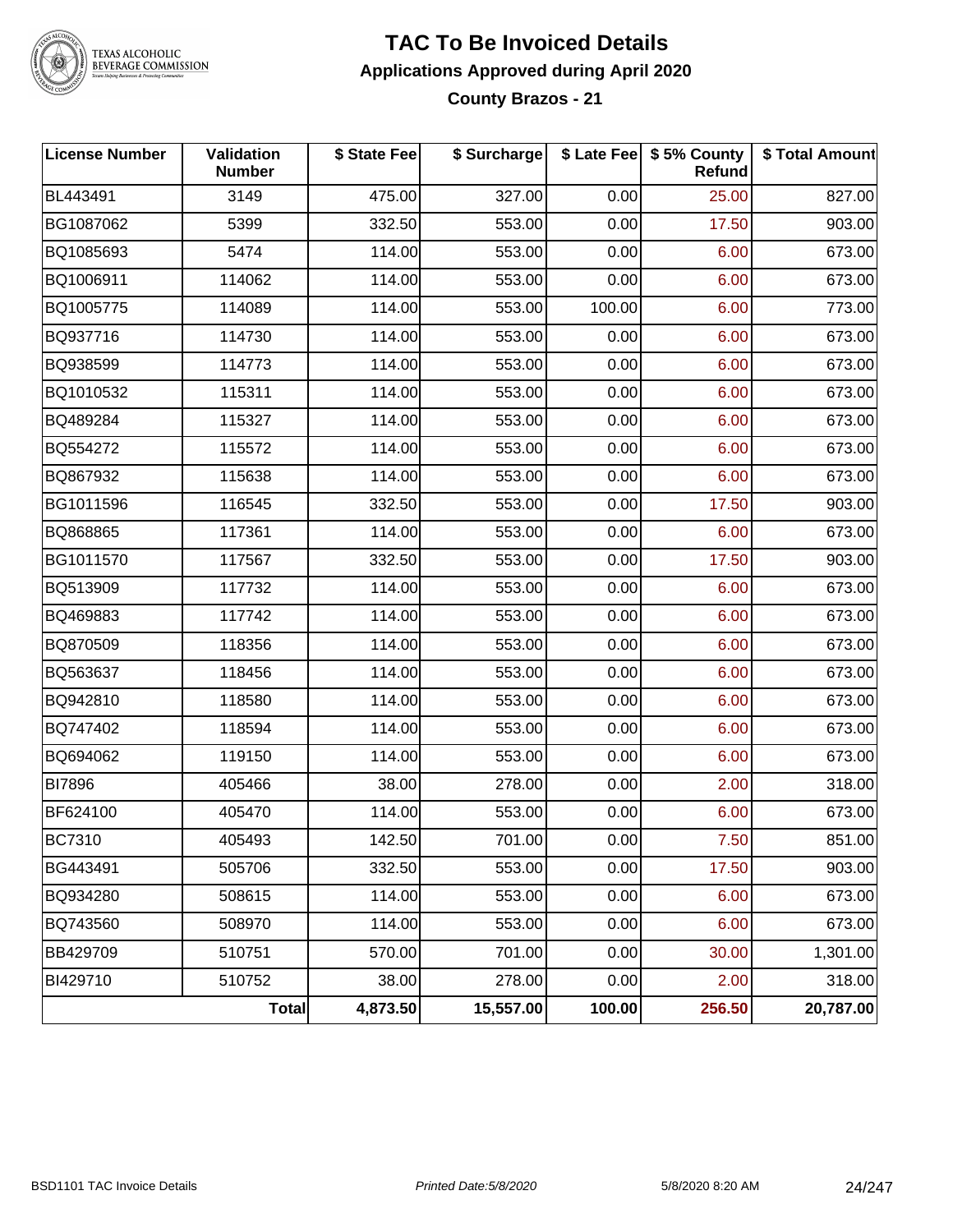

### **TAC To Be Invoiced Details Applications Approved during April 2020 County Brewster - 22**

| License Number | Validation<br><b>Number</b> | \$ State Fee | \$ Surcharge | \$ Late Fee | \$5% County<br><b>Refund</b> | \$ Total Amount |
|----------------|-----------------------------|--------------|--------------|-------------|------------------------------|-----------------|
| BG865972       | 114105                      | 332.50       | 553.00       | 0.00        | 17.50                        | 903.00          |
| BQ686520       | 114782                      | 114.00       | 553.00       | 0.00        | 6.00                         | 673.00          |
| BF262591       | 115246                      | 114.00       | 553.00       | 0.00        | 6.00                         | 673.00          |
| BQ865392       | 115539                      | 114.00       | 553.00       | 0.00        | 6.00                         | 673.00          |
| <b>BE93066</b> | 115576                      | 285.00       | 553.00       | 0.00        | 15.00                        | 853.00          |
| <b>BL93066</b> | 115576                      | 475.00       | 327.00       | 0.00        | 25.00                        | 827.00          |
| BG740517       | 506461                      | 332.50       | 553.00       | 0.00        | 17.50                        | 903.00          |
| BG936736       | 510044                      | 332.50       | 553.00       | 100.00      | 17.50                        | 1,003.00        |
|                | <b>Total</b>                | 2,099.50     | 4,198.00     | 100.00      | 110.50                       | 6,508.00        |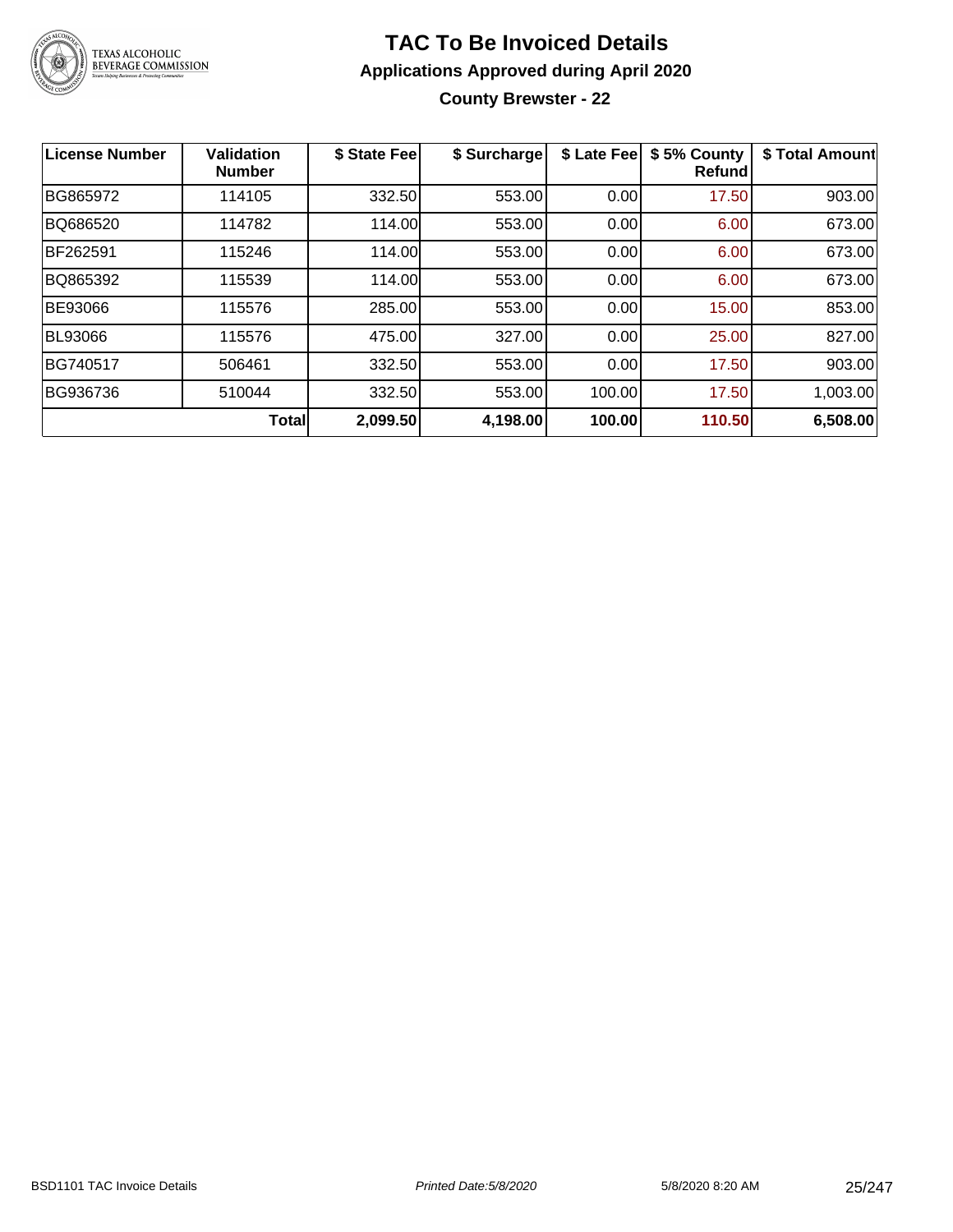

**County Brown - 25**

| License Number | Validation<br><b>Number</b> | \$ State Fee | \$ Surcharge |      | \$ Late Fee   \$5% County<br>Refund | \$ Total Amount |
|----------------|-----------------------------|--------------|--------------|------|-------------------------------------|-----------------|
| BQ802229       | 116269                      | 114.00L      | 553.00       | 0.00 | 6.00                                | 673.00          |
| BQ466480       | 116547                      | 114.00       | 553.00       | 0.00 | 6.00                                | 673.00          |
| BC529476       | 117329                      | 142.50       | 701.00       | 0.00 | 7.50                                | 851.00          |
| BI529477       | 117329                      | 38.00        | 278.00       | 0.00 | 2.00                                | 318.00          |
| BF803226       | 118013                      | 114.00       | 553.00       | 0.00 | 6.00                                | 673.00          |
|                | Total                       | 522.50       | 2,638.00     | 0.00 | 27.50                               | 3,188.00        |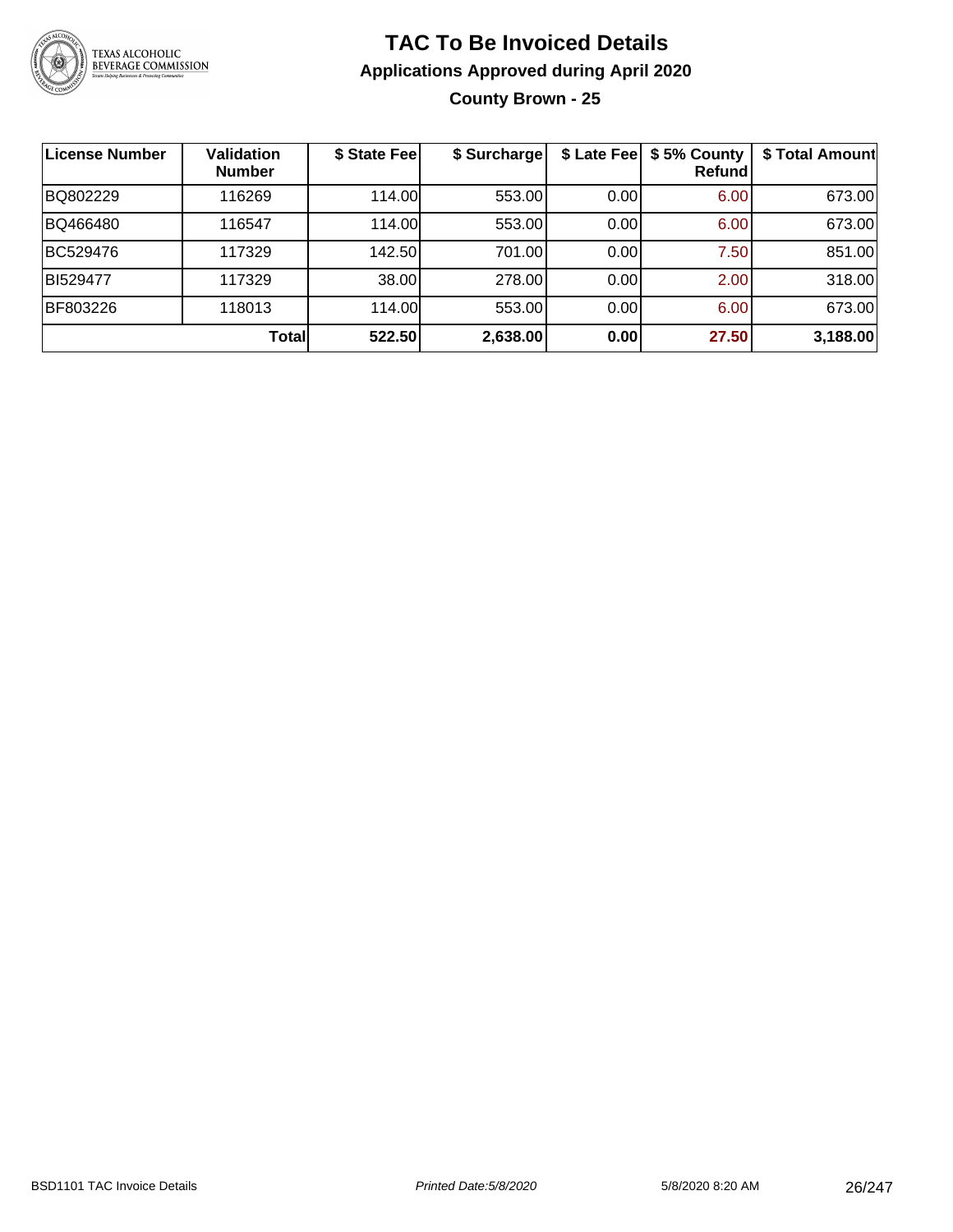

### **TAC To Be Invoiced Details Applications Approved during April 2020 County Burleson - 26**

| License Number | <b>Validation</b><br><b>Number</b> | \$ State Fee | \$ Surcharge | \$ Late Fee | \$5% County<br>Refundl | \$ Total Amount |
|----------------|------------------------------------|--------------|--------------|-------------|------------------------|-----------------|
| BQ1086221      | 4058                               | 114.00       | 553.00       | 0.00        | 6.00                   | 673.00          |
| BG1086149      | 4302                               | 332.50       | 553.00       | 0.00        | 17.50                  | 903.00          |
| BQ1087384      | 5826                               | 114.00       | 553.00       | 0.00        | 6.00                   | 673.00          |
| BG684078       | 114289                             | 332.50       | 553.00       | 0.00        | 17.50                  | 903.00          |
| BG533032       | 117024                             | 332.50       | 553.00       | 0.00        | 17.50                  | 903.00          |
|                | Totall                             | 1,225.50     | 2,765.00     | 0.00        | 64.50                  | 4,055.00        |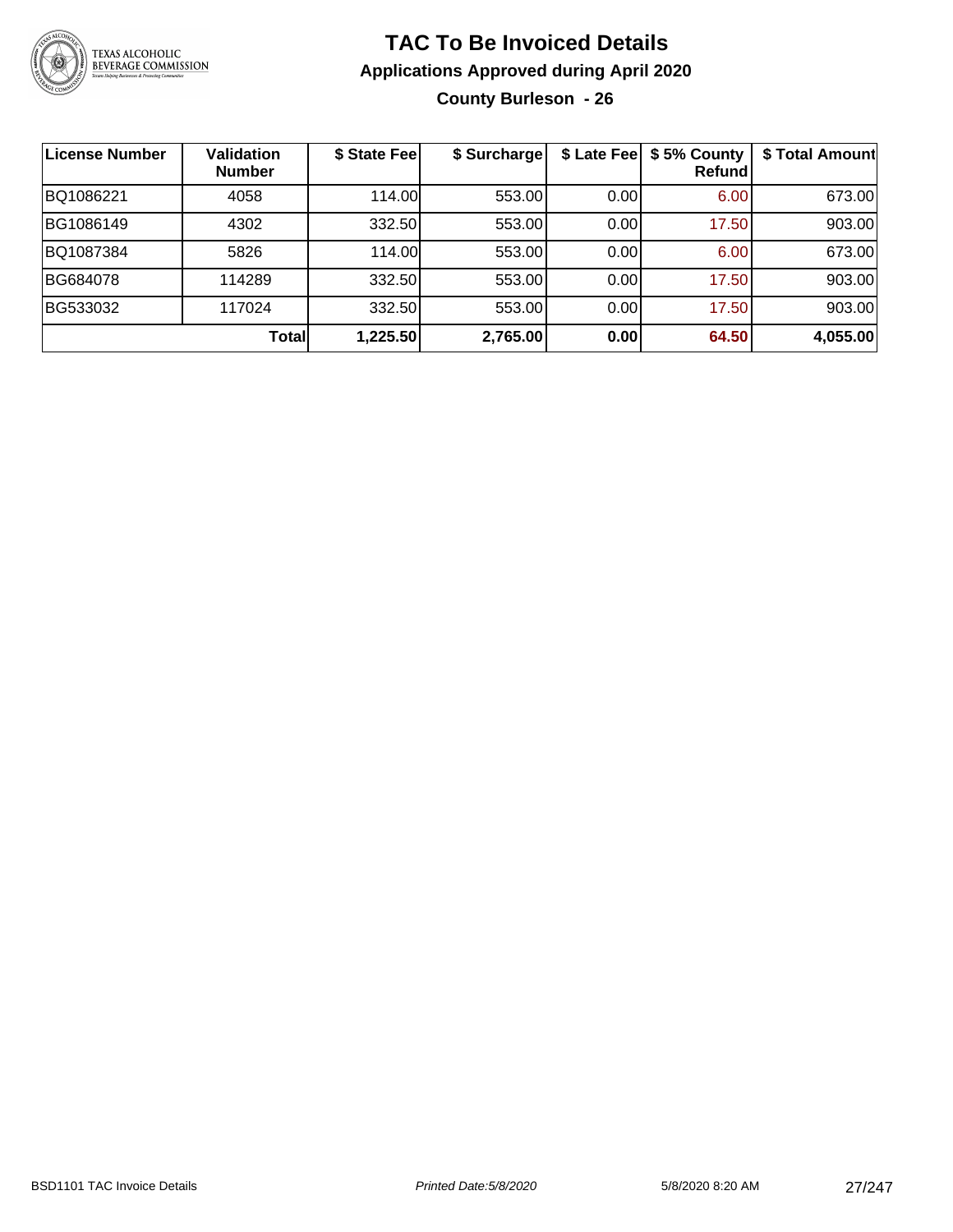

### **TAC To Be Invoiced Details Applications Approved during April 2020 County Burnet - 27**

| <b>License Number</b> | <b>Validation</b><br><b>Number</b> | \$ State Fee | \$ Surcharge | \$ Late Fee | \$5% County<br><b>Refund</b> | \$ Total Amount |
|-----------------------|------------------------------------|--------------|--------------|-------------|------------------------------|-----------------|
| BG1085567             | 4879                               | 332.50       | 553.00       | 0.00        | 17.50                        | 903.00          |
| BF1085989             | 5009                               | 114.00       | 553.00       | 0.00        | 6.00                         | 673.00          |
| BQ1008974             | 114732                             | 114.00       | 553.00       | 0.00        | 6.00                         | 673.00          |
| BQ865735              | 116827                             | 114.00       | 553.00       | 0.00        | 6.00                         | 673.00          |
| BG938531              | 116970                             | 332.50       | 553.00       | 0.00        | 17.50                        | 903.00          |
| BG866919              | 117473                             | 332.50       | 553.00       | 0.00        | 17.50                        | 903.00          |
| BF231716              | 118625                             | 114.00       | 553.00       | 0.00        | 6.00                         | 673.00          |
| BF317347              | 118697                             | 114.00       | 553.00       | 0.00        | 6.00                         | 673.00          |
|                       | <b>Total</b>                       | 1,567.50     | 4,424.00     | 0.00        | 82.50                        | 6,074.00        |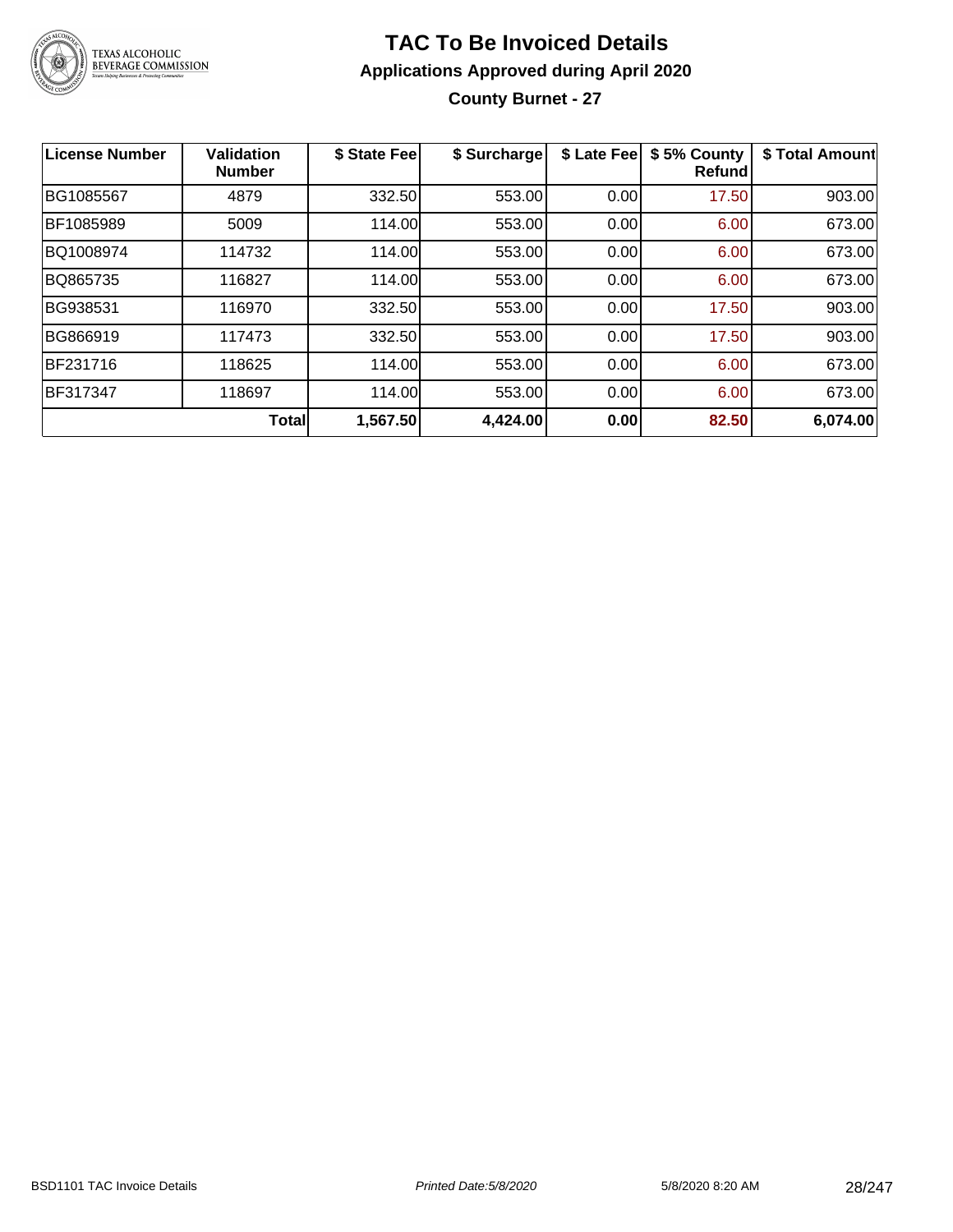

### **TAC To Be Invoiced Details Applications Approved during April 2020 County Caldwell - 28**

| <b>License Number</b> | <b>Validation</b><br><b>Number</b> | \$ State Fee | \$ Surcharge | \$ Late Fee | \$5% County<br>Refund | \$ Total Amount |
|-----------------------|------------------------------------|--------------|--------------|-------------|-----------------------|-----------------|
| BG1085814             | 4669                               | 332.50       | 553.00       | 0.00        | 17.50                 | 903.00          |
| BG1086391             | 4819                               | 332.50       | 553.00       | 0.00        | 17.50                 | 903.00          |
| BQ868225              | 115651                             | 114.00       | 553.00       | 0.00        | 6.00                  | 673.00          |
| BQ747359              | 118405                             | 114.00       | 553.00       | 0.00        | 6.00                  | 673.00          |
| BQ941791              | 120651                             | 114.00       | 553.00       | 0.00        | 6.00                  | 673.00          |
| BQ801448              | 508048                             | 114.00       | 553.00       | 0.00        | 6.00                  | 673.00          |
|                       | <b>Total</b>                       | 1,121.00     | 3,318.00     | 0.00        | 59.00                 | 4,498.00        |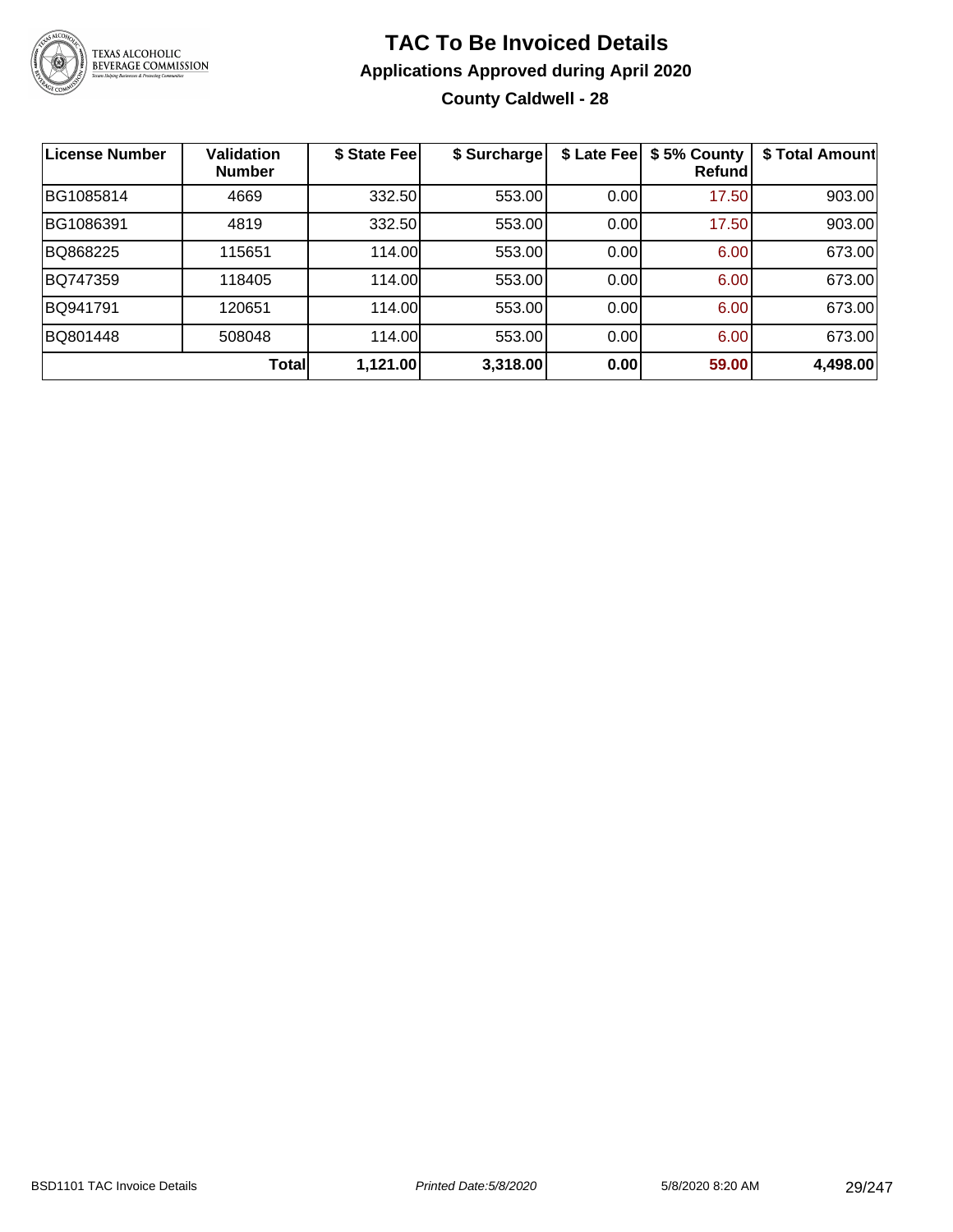

### **TAC To Be Invoiced Details Applications Approved during April 2020 County Calhoun - 29**

| License Number | <b>Validation</b><br><b>Number</b> | \$ State Fee | \$ Surcharge | \$ Late Fee | \$5% County<br><b>Refund</b> | \$ Total Amount |
|----------------|------------------------------------|--------------|--------------|-------------|------------------------------|-----------------|
| BF1086979      | 5864                               | 114.00       | 553.00       | 0.00        | 6.00                         | 673.00          |
| BQ938728       | 114624                             | 114.00       | 553.00       | 0.00        | 6.00                         | 673.00          |
| BG1009399      | 114972                             | 332.50       | 553.00       | 0.00        | 17.50                        | 903.00          |
| BQ867567       | 115011                             | 114.00       | 553.00       | 0.00        | 6.00                         | 673.00          |
| BG1009034      | 116560                             | 332.50       | 553.00       | 0.00        | 17.50                        | 903.00          |
| BQ468849       | 117166                             | 114.00       | 553.00       | 0.00        | 6.00                         | 673.00          |
| BQ513553       | 117530                             | 114.00       | 553.00       | 0.00        | 6.00                         | 673.00          |
| BF804437       | 117734                             | 114.00       | 553.00       | 0.00        | 6.00                         | 673.00          |
| BQ470629       | 118908                             | 114.00       | 553.00       | 0.00        | 6.00                         | 673.00          |
|                | <b>Total</b>                       | 1,463.00     | 4,977.00     | 0.00        | 77.00                        | 6,517.00        |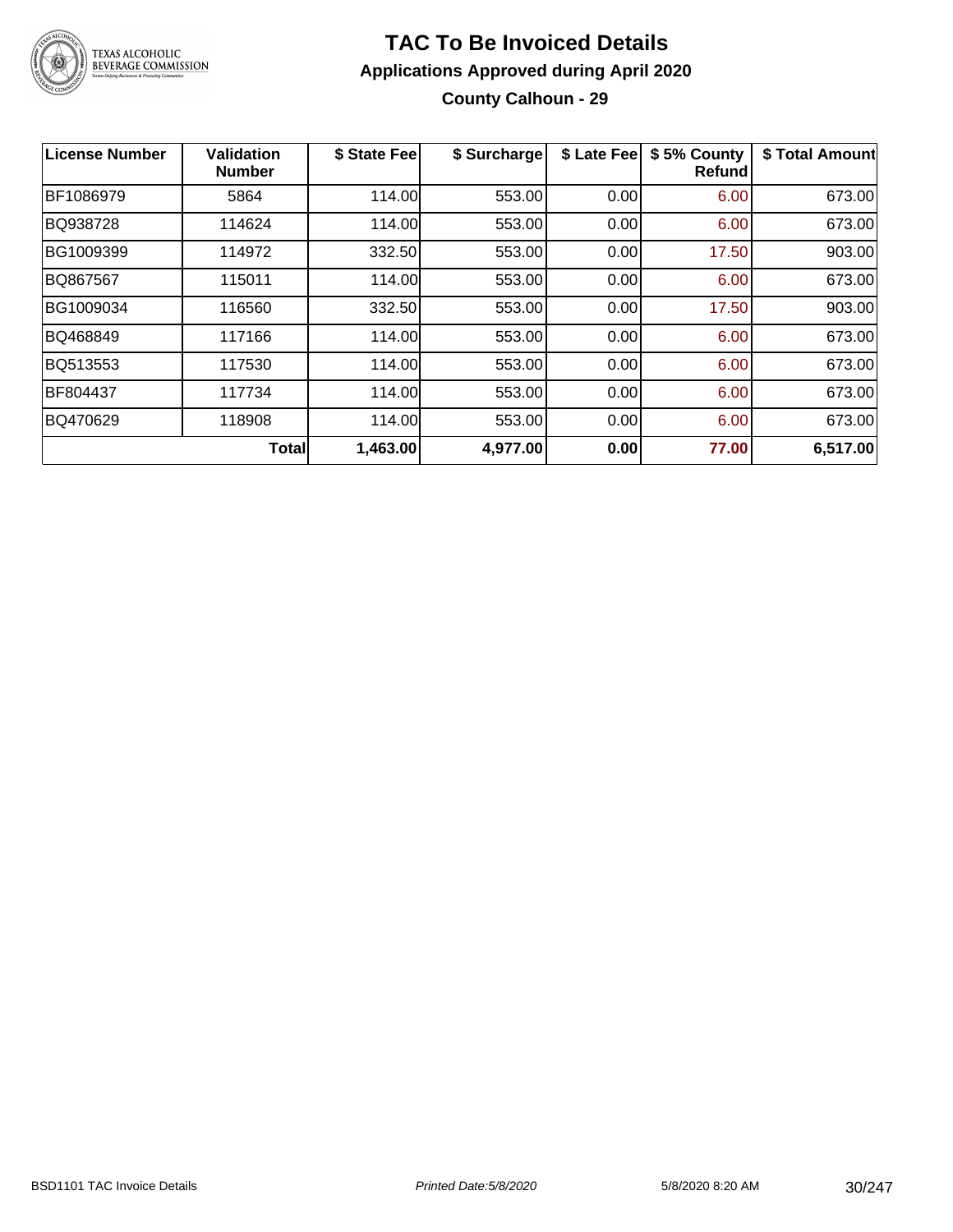

#### **TAC To Be Invoiced Details Applications Approved during April 2020 County Cameron - 31**

| <b>License Number</b> | Validation<br><b>Number</b> | \$ State Fee | \$ Surcharge |      | \$ Late Fee   \$5% County<br><b>Refund</b> | \$ Total Amount |
|-----------------------|-----------------------------|--------------|--------------|------|--------------------------------------------|-----------------|
| BQ1085405             | 4802                        | 114.00       | 553.00       | 0.00 | 6.00                                       | 673.00          |
| BG1085548             | 5103                        | 332.50       | 553.00       | 0.00 | 17.50                                      | 903.00          |
| BG1085789             | 5247                        | 332.50       | 553.00       | 0.00 | 17.50                                      | 903.00          |
| BL1085789             | 5247                        | 475.00       | 327.00       | 0.00 | 25.00                                      | 827.00          |
| BG1086965             | 5268                        | 332.50       | 553.00       | 0.00 | 17.50                                      | 903.00          |
| BQ1086373             | 5336                        | 114.00       | 553.00       | 0.00 | 6.00                                       | 673.00          |
| BQ1085641             | 5462                        | 114.00       | 553.00       | 0.00 | 6.00                                       | 673.00          |
| BG1085793             | 5591                        | 332.50       | 553.00       | 0.00 | 17.50                                      | 903.00          |
| BG865412              | 114020                      | 332.50       | 553.00       | 0.00 | 17.50                                      | 903.00          |
| BG801826              | 114914                      | 332.50       | 553.00       | 0.00 | 17.50                                      | 903.00          |
| BG688270              | 115479                      | 332.50       | 553.00       | 0.00 | 17.50                                      | 903.00          |
| BQ743289              | 115549                      | 114.00       | 553.00       | 0.00 | 6.00                                       | 673.00          |
| BQ316500              | 116083                      | 114.00       | 553.00       | 0.00 | 6.00                                       | 673.00          |
| BQ448127              | 116083                      | 114.00       | 553.00       | 0.00 | 6.00                                       | 673.00          |
| BQ718687              | 116170                      | 114.00       | 553.00       | 0.00 | 6.00                                       | 673.00          |
| BQ306367              | 116180                      | 114.00       | 553.00       | 0.00 | 6.00                                       | 673.00          |
| BG1011434             | 116422                      | 332.50       | 553.00       | 0.00 | 17.50                                      | 903.00          |
| BG1011437             | 116423                      | 332.50       | 553.00       | 0.00 | 17.50                                      | 903.00          |
| BG1011911             | 116424                      | 332.50       | 553.00       | 0.00 | 17.50                                      | 903.00          |
| BG1012216             | 116426                      | 332.50       | 553.00       | 0.00 | 17.50                                      | 903.00          |
| BQ939111              | 116605                      | 114.00       | 553.00       | 0.00 | 6.00                                       | 673.00          |
| BQ577036              | 116738                      | 114.00       | 553.00       | 0.00 | 6.00                                       | 673.00          |
| BG745714              | 116921                      | 332.50       | 553.00       | 0.00 | 17.50                                      | 903.00          |
| BG804026              | 116924                      | 332.50       | 553.00       | 0.00 | 17.50                                      | 903.00          |
| BQ488787              | 116964                      | 114.00       | 553.00       | 0.00 | 6.00                                       | 673.00          |
| BG800550              | 117000                      | 332.50       | 553.00       | 0.00 | 17.50                                      | 903.00          |
| BL800550              | 117000                      | 475.00       | 327.00       | 0.00 | 25.00                                      | 827.00          |
| BQ577820              | 117455                      | 114.00       | 553.00       | 0.00 | 6.00                                       | 673.00          |
| BQ577821              | 117455                      | 114.00       | 553.00       | 0.00 | 6.00                                       | 673.00          |
| BQ577822              | 117455                      | 114.00       | 553.00       | 0.00 | 6.00                                       | 673.00          |
| BQ866308              | 117852                      | 114.00       | 553.00       | 0.00 | 6.00                                       | 673.00          |
| BG942150              | 117997                      | 332.50       | 553.00       | 0.00 | 17.50                                      | 903.00          |
| BQ449058              | 118115                      | 114.00       | 553.00       | 0.00 | 6.00                                       | 673.00          |
| BF940105              | 118246                      | 114.00       | 553.00       | 0.00 | 6.00                                       | 673.00          |
| BQ556353              | 118356                      | 114.00       | 553.00       | 0.00 | 6.00                                       | 673.00          |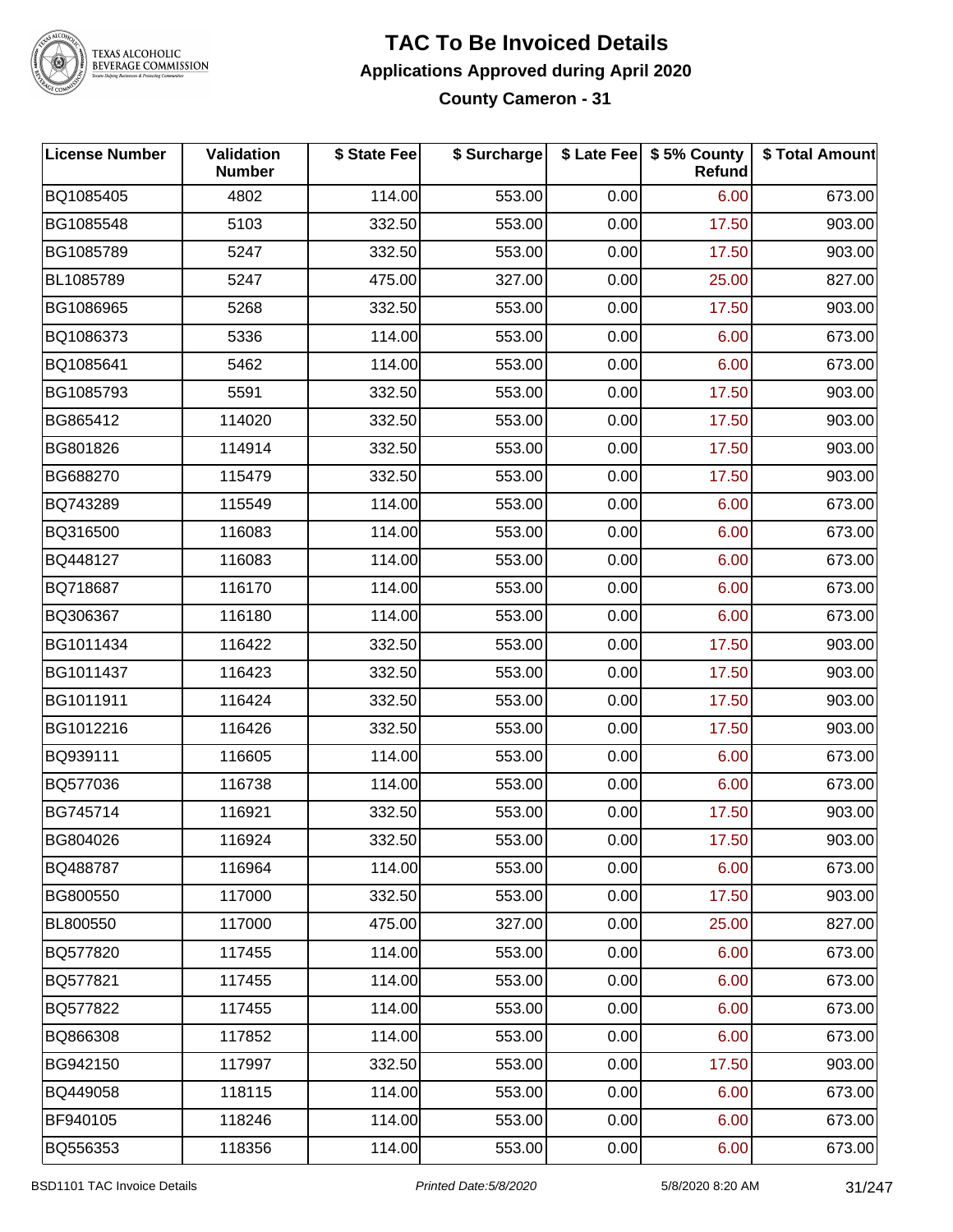| <b>License Number</b> | <b>Validation</b><br><b>Number</b> | \$ State Fee | \$ Surcharge |        | \$ Late Fee   \$5% County<br><b>Refund</b> | \$ Total Amount |
|-----------------------|------------------------------------|--------------|--------------|--------|--------------------------------------------|-----------------|
| BQ635652              | 118457                             | 114.00       | 553.00       | 0.00   | 6.00                                       | 673.00          |
| BQ868143              | 118485                             | 114.00       | 553.00       | 0.00   | 6.00                                       | 673.00          |
| BQ747632              | 118790                             | 114.00       | 553.00       | 0.00   | 6.00                                       | 673.00          |
| BG1010858             | 118799                             | 332.50       | 553.00       | 0.00   | 17.50                                      | 903.00          |
| BQ642115              | 119006                             | 114.00       | 553.00       | 0.00   | 6.00                                       | 673.00          |
| BG1012083             | 119024                             | 332.50       | 553.00       | 0.00   | 17.50                                      | 903.00          |
| BL1012083             | 119024                             | 475.00       | 327.00       | 0.00   | 25.00                                      | 827.00          |
| BQ437533              | 119643                             | 114.00       | 553.00       | 0.00   | 6.00                                       | 673.00          |
| BQ515299              | 119643                             | 114.00       | 553.00       | 0.00   | 6.00                                       | 673.00          |
| BG933138              | 508353                             | 332.50       | 553.00       | 0.00   | 17.50                                      | 903.00          |
| BL933138              | 508353                             | 475.00       | 327.00       | 0.00   | 25.00                                      | 827.00          |
| BG800490              | 508927                             | 332.50       | 553.00       | 0.00   | 17.50                                      | 903.00          |
| BG621694              | 508962                             | 332.50       | 553.00       | 0.00   | 17.50                                      | 903.00          |
| BG622457              | 509070                             | 332.50       | 553.00       | 0.00   | 17.50                                      | 903.00          |
| BF713489              | 509711                             | 114.00       | 553.00       | 100.00 | 6.00                                       | 773.00          |
| BG1010771             | 510813                             | 332.50       | 553.00       | 0.00   | 17.50                                      | 903.00          |
| BL1010771             | 510813                             | 475.00       | 327.00       | 0.00   | 25.00                                      | 827.00          |
| BQ1085696             | 511213                             | 114.00       | 553.00       | 0.00   | 6.00                                       | 673.00          |
|                       | Total                              | 12,654.00    | 28,179.00    | 100.00 | 666.00                                     | 41,599.00       |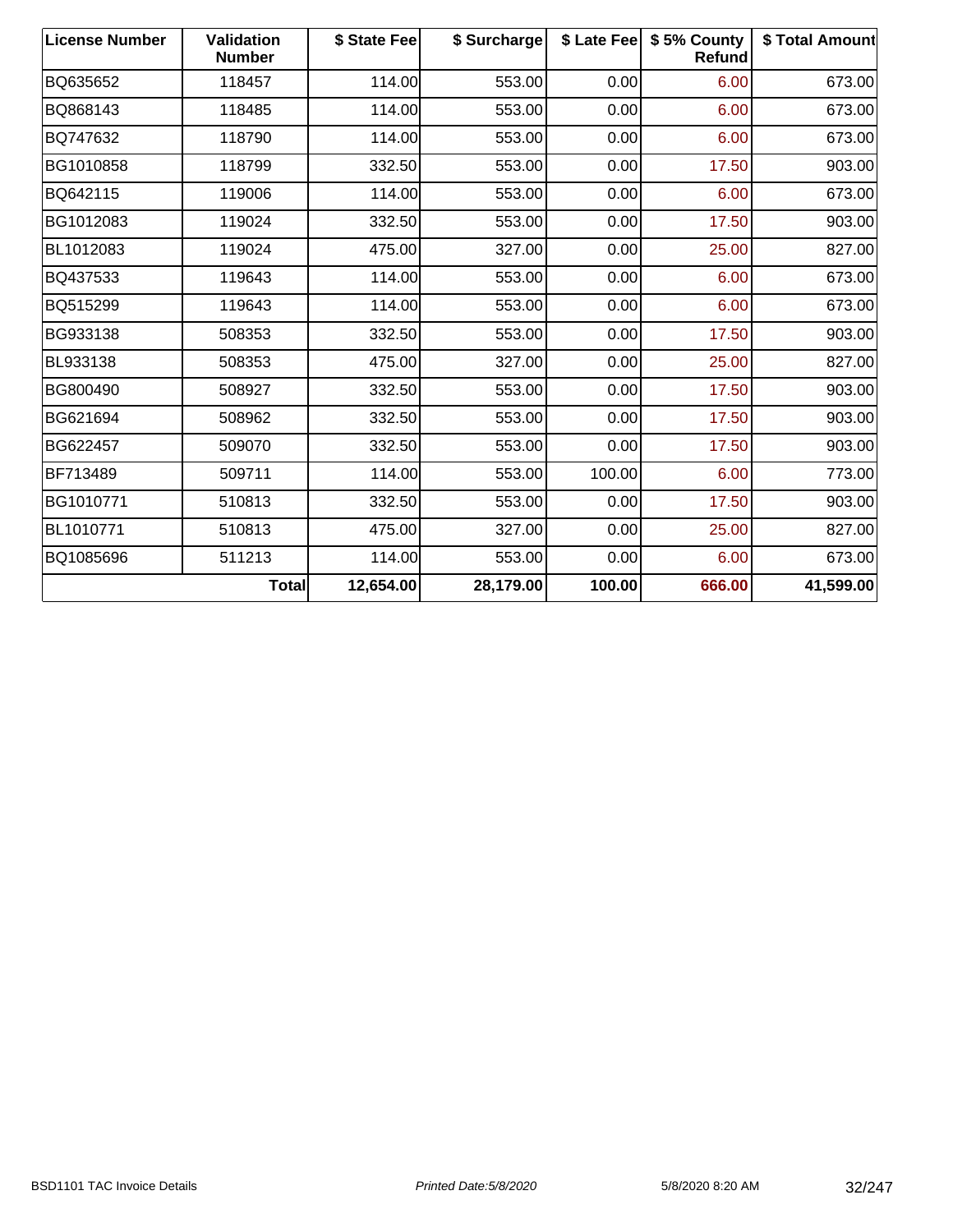

**County Camp - 32**

| License Number  | Validation<br><b>Number</b> | \$ State Fee | \$ Surcharge |       | <b>Refund</b> | \$ Late Fee   \$5% County   \$ Total Amount |
|-----------------|-----------------------------|--------------|--------------|-------|---------------|---------------------------------------------|
| <b>BF938812</b> | 115043                      | 114.00       | 553.00       | 0.00  | 6.00          | 673.00                                      |
| BQ869538        | 509543                      | 114.00L      | 553.00       | 0.001 | 6.00          | 673.00                                      |
|                 | Totall                      | 228.00       | 1,106.00     | 0.00  | 12.00         | 1,346.00                                    |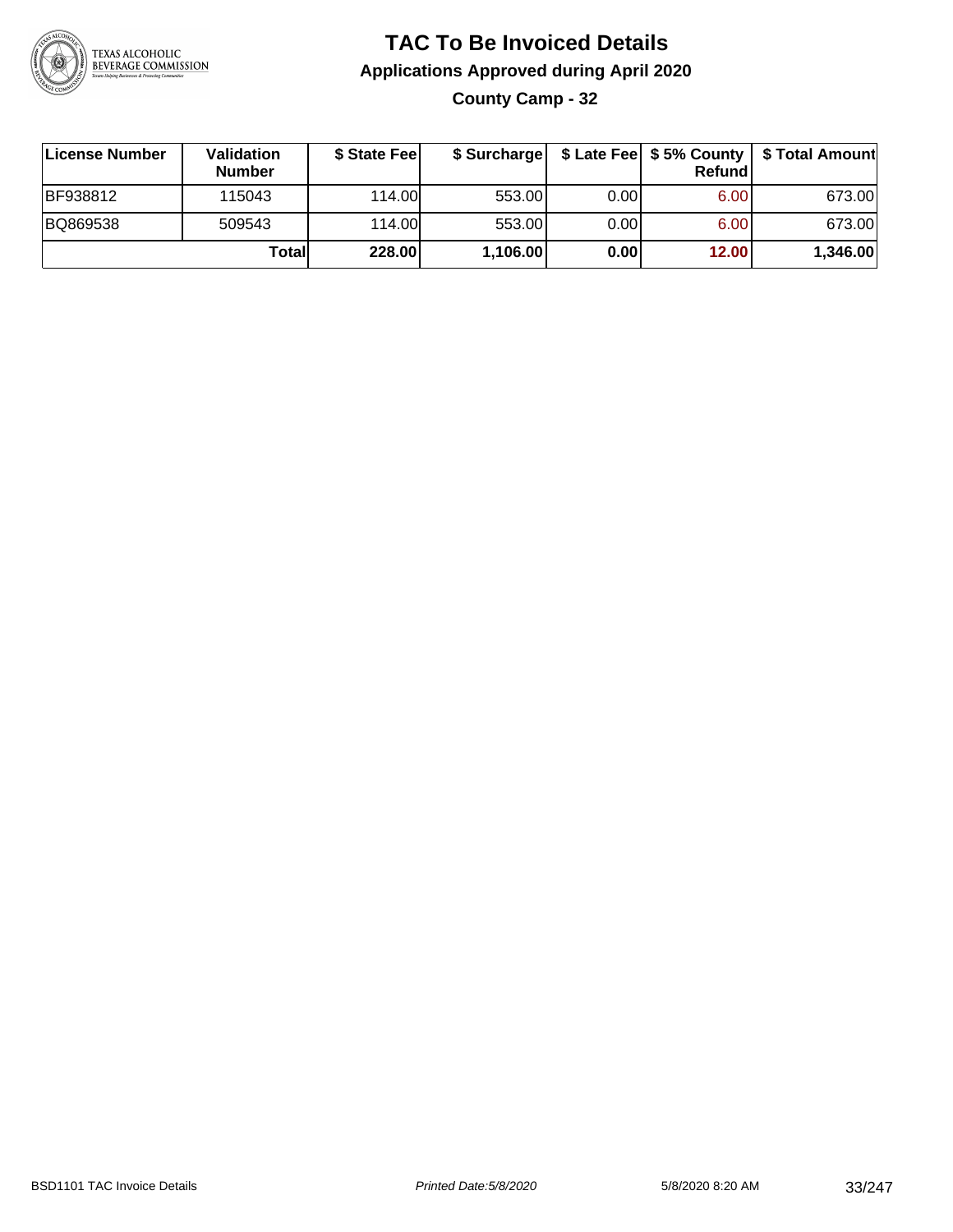

### **TAC To Be Invoiced Details Applications Approved during April 2020 County Carson - 33**

| License Number | Validation<br><b>Number</b> | \$ State Fee | \$ Surcharge |       | \$ Late Fee   \$5% County  <br>Refund | \$ Total Amount |
|----------------|-----------------------------|--------------|--------------|-------|---------------------------------------|-----------------|
| BF508874       | 114110                      | 114.00       | 553.00       | 0.001 | 6.00                                  | 673.00          |
| BQ242737       | 115014                      | 114.00       | 553.00       | 0.00  | 6.00                                  | 673.00          |
| BQ802211       | 116269                      | 114.00       | 553.00       | 0.00  | 6.00                                  | 673.00          |
|                | Total                       | 342.00       | 1,659.00     | 0.00  | 18.00                                 | 2,019.00        |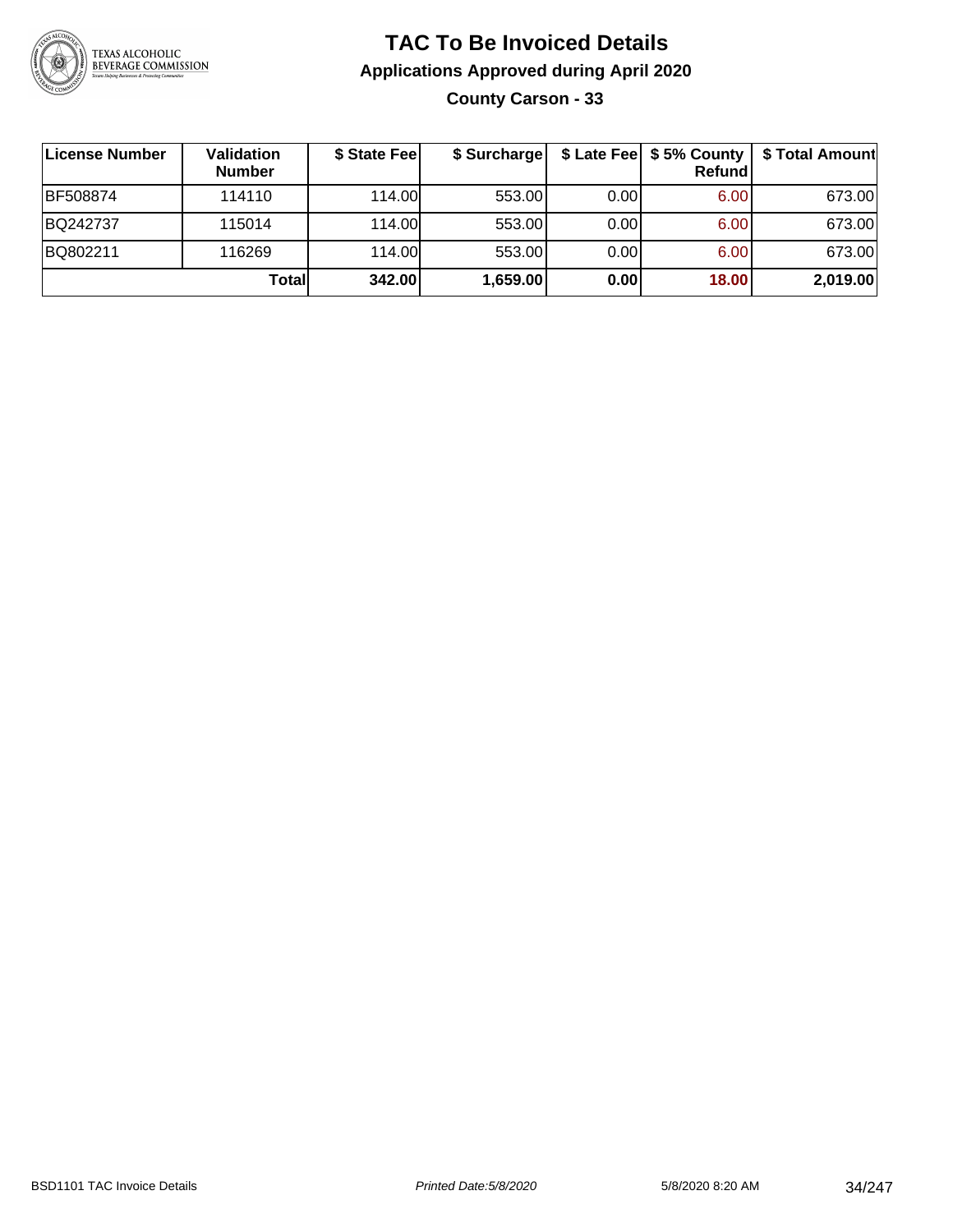

#### **TAC To Be Invoiced Details Applications Approved during April 2020 County Chambers - 36**

| <b>License Number</b> | <b>Validation</b><br><b>Number</b> | \$ State Fee | \$ Surcharge | \$ Late Fee | \$5% County<br><b>Refund</b> | \$ Total Amount |
|-----------------------|------------------------------------|--------------|--------------|-------------|------------------------------|-----------------|
| BG1086435             | 5060                               | 332.50       | 553.00       | 0.00        | 17.50                        | 903.00          |
| BB1008119             | 112489                             | 570.00       | 701.00       | 0.00        | 30.00                        | 1,301.00        |
| BF742490              | 113829                             | 114.00       | 553.00       | 0.00        | 6.00                         | 673.00          |
| BQ936820              | 114614                             | 114.00       | 553.00       | 0.00        | 6.00                         | 673.00          |
| BG938956              | 115133                             | 332.50       | 553.00       | 0.00        | 17.50                        | 903.00          |
| BF316071              | 115206                             | 114.00       | 553.00       | 0.00        | 6.00                         | 673.00          |
| BQ685955              | 116850                             | 114.00       | 553.00       | 0.00        | 6.00                         | 673.00          |
| BQ685956              | 116850                             | 114.00       | 553.00       | 0.00        | 6.00                         | 673.00          |
| BQ685957              | 116850                             | 114.00       | 553.00       | 0.00        | 6.00                         | 673.00          |
| BQ717831              | 116858                             | 114.00       | 553.00       | 0.00        | 6.00                         | 673.00          |
| BF745820              | 118368                             | 114.00       | 553.00       | 0.00        | 6.00                         | 673.00          |
| BF686273              | 509062                             | 114.00       | 553.00       | 0.00        | 6.00                         | 673.00          |
| BQ1009638             | 509108                             | 114.00       | 553.00       | 0.00        | 6.00                         | 673.00          |
| BF553179              | 509860                             | 114.00       | 553.00       | 0.00        | 6.00                         | 673.00          |
| BQ801819              | 510437                             | 114.00       | 553.00       | 0.00        | 6.00                         | 673.00          |
|                       | Total                              | 2,603.00     | 8,443.00     | 0.00        | 137.00                       | 11,183.00       |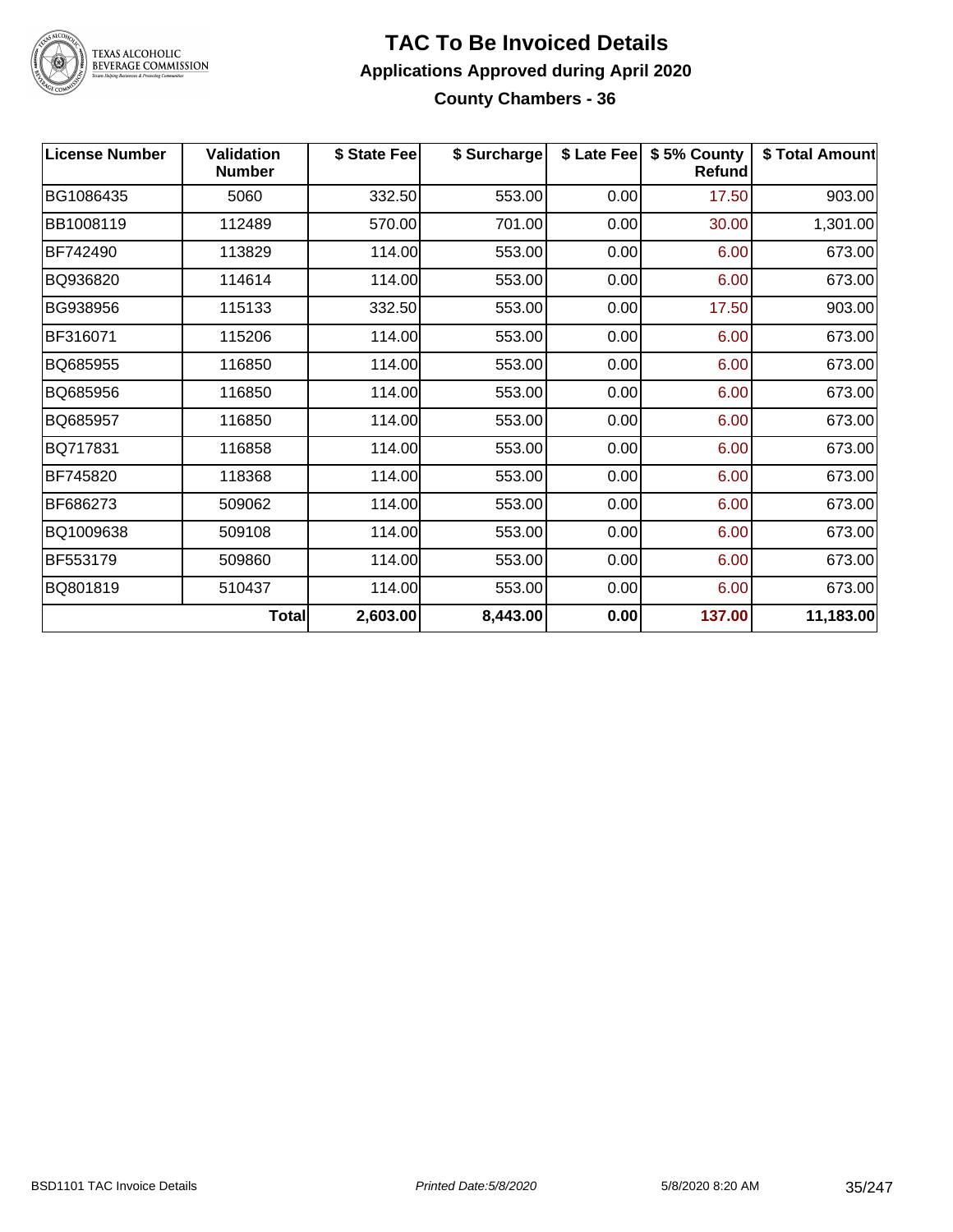

### **TAC To Be Invoiced Details Applications Approved during April 2020 County Cherokee - 37**

| License Number | Validation<br>Number | \$ State Fee  |        |      | Refundl | \$ Surcharge   \$ Late Fee   \$5% County   \$ Total Amount |
|----------------|----------------------|---------------|--------|------|---------|------------------------------------------------------------|
| BF1086592      | 5728                 | 114.00L       | 553.00 | 0.00 | 6.00    | 673.00                                                     |
|                | Totall               | <b>114.00</b> | 553.00 | 0.00 | 6.00    | 673.00                                                     |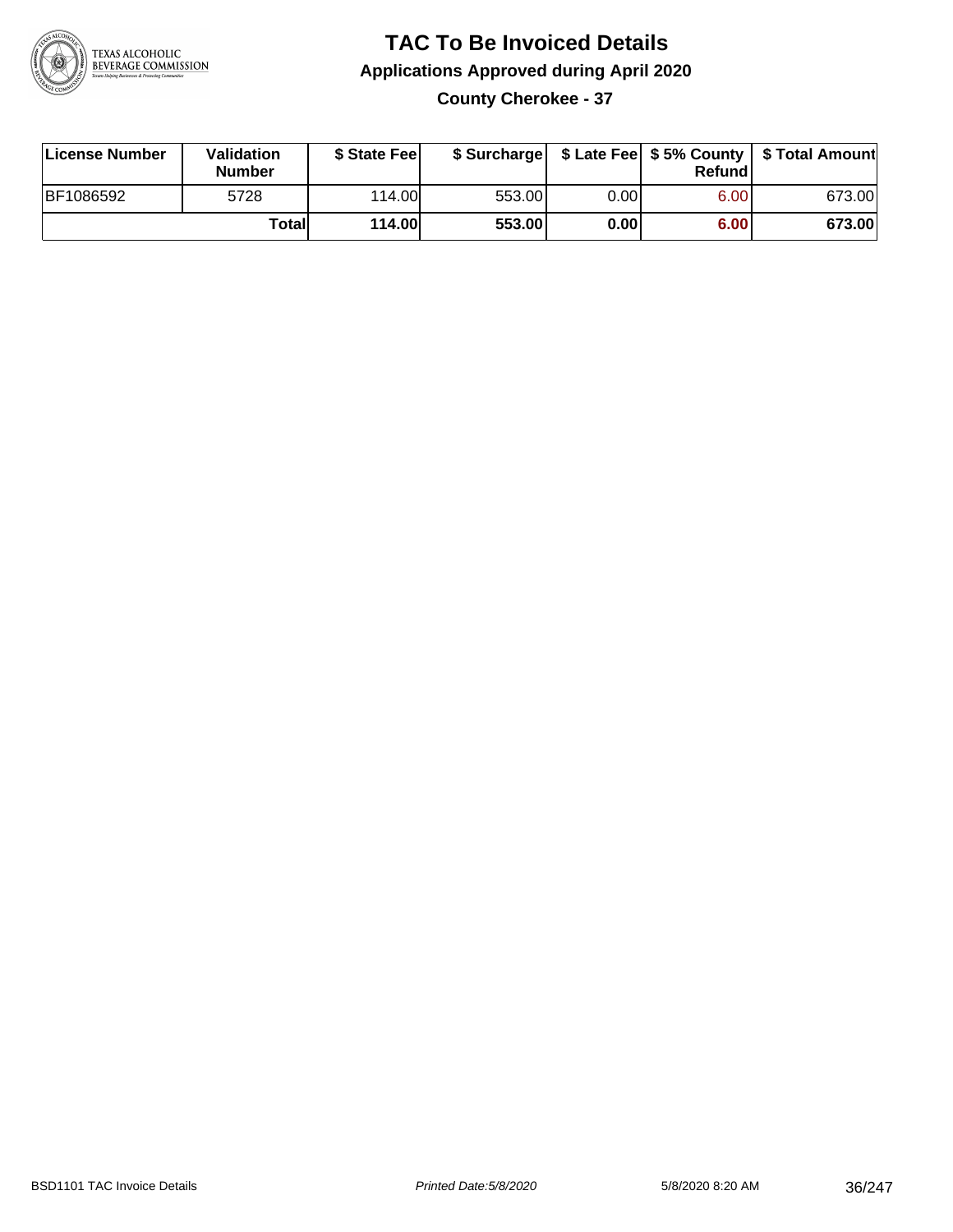

## **TAC To Be Invoiced Details Applications Approved during April 2020 County Childress - 38**

| License Number  | <b>Validation</b><br><b>Number</b> | \$ State Fee |          |       | <b>Refund</b> | \$ Surcharge   \$ Late Fee   \$5% County   \$ Total Amount |
|-----------------|------------------------------------|--------------|----------|-------|---------------|------------------------------------------------------------|
| <b>BF684679</b> | 115715                             | 114.00L      | 553.00   | 0.001 | 6.00          | 673.00                                                     |
| BQ802309        | 116269                             | 114.00L      | 553.00   | 0.00  | 6.00          | 673.00                                                     |
|                 | Totall                             | 228.00       | 1,106.00 | 0.00  | 12.00         | 1,346.00                                                   |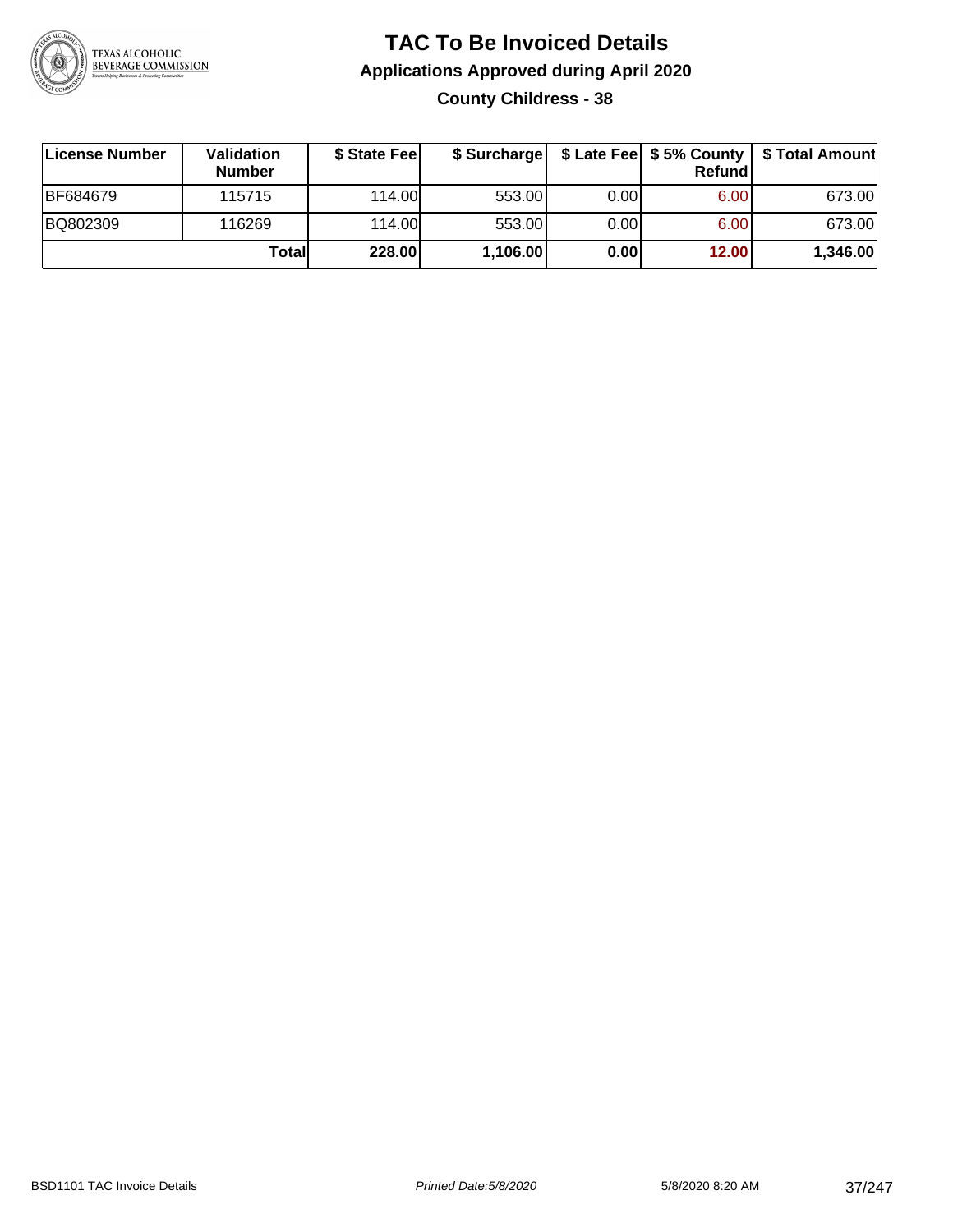

## **TAC To Be Invoiced Details Applications Approved during April 2020 County Clay - 39**

| ∣License Number | Validation<br><b>Number</b> | \$ State Fee | \$ Surcharge |       | \$ Late Fee   \$5% County<br><b>Refund</b> | \$ Total Amount |
|-----------------|-----------------------------|--------------|--------------|-------|--------------------------------------------|-----------------|
| BQ1086101       | 4766                        | 114.00L      | 553.00       | 0.001 | 6.00                                       | 673.00          |
| BG1009732       | 115280                      | 332.50       | 553.00       | 0.00  | 17.50                                      | 903.00          |
| BQ1011458       | 116780                      | 114.00       | 553.00       | 0.00  | 6.00                                       | 673.00          |
|                 | Total                       | 560.50       | 1,659.00     | 0.00  | 29.50                                      | 2,249.00        |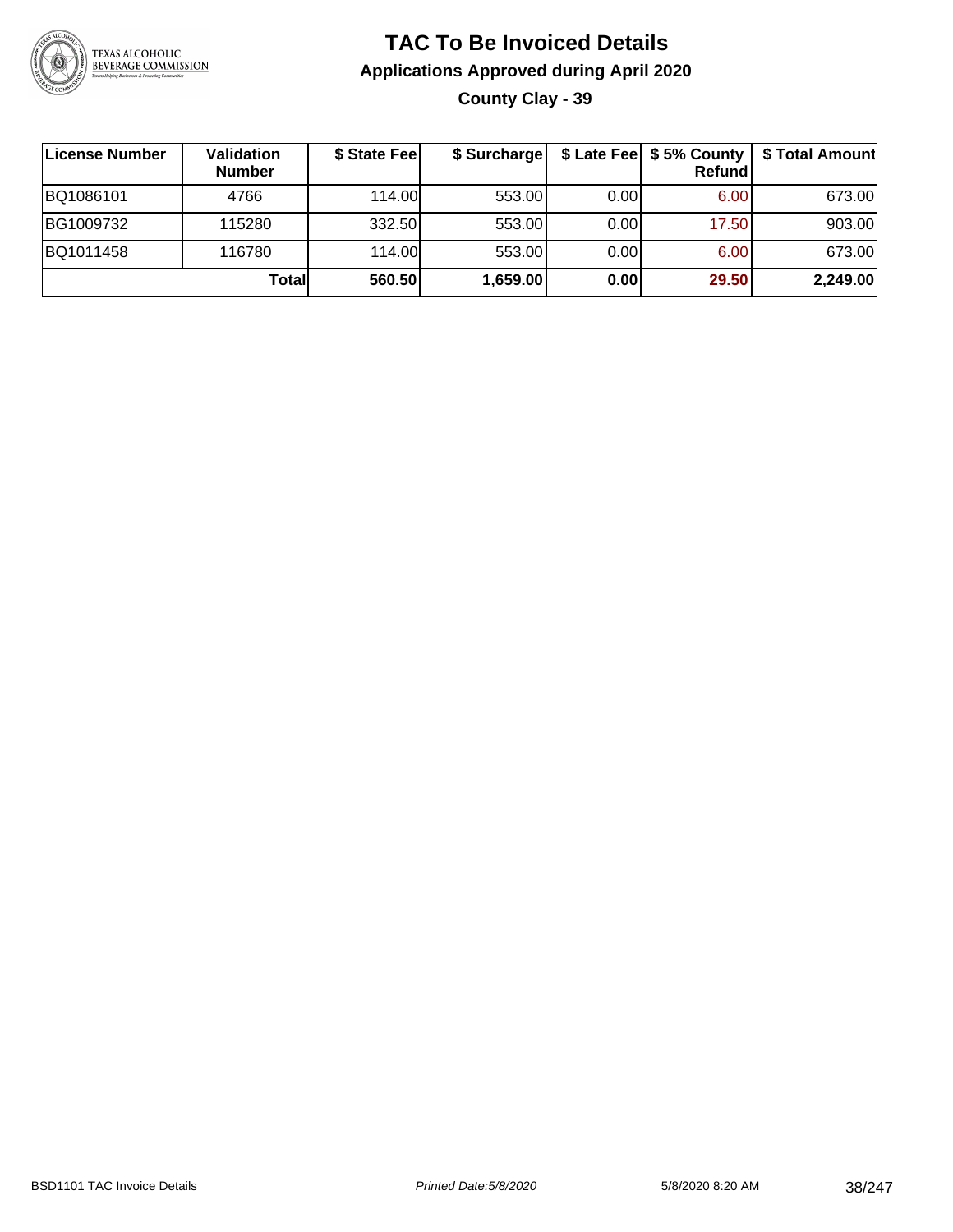

# **TAC To Be Invoiced Details Applications Approved during April 2020**

**County Coke - 41**

| License Number | Validation<br><b>Number</b> | \$ State Feel |        |      | Refundl | \$ Surcharge   \$ Late Fee   \$5% County   \$ Total Amount |
|----------------|-----------------------------|---------------|--------|------|---------|------------------------------------------------------------|
| BQ575470       | 115539                      | 114.00        | 553.00 | 0.00 | 6.00    | 673.00                                                     |
|                | Totall                      | <b>114.00</b> | 553.00 | 0.00 | 6.00    | 673.00                                                     |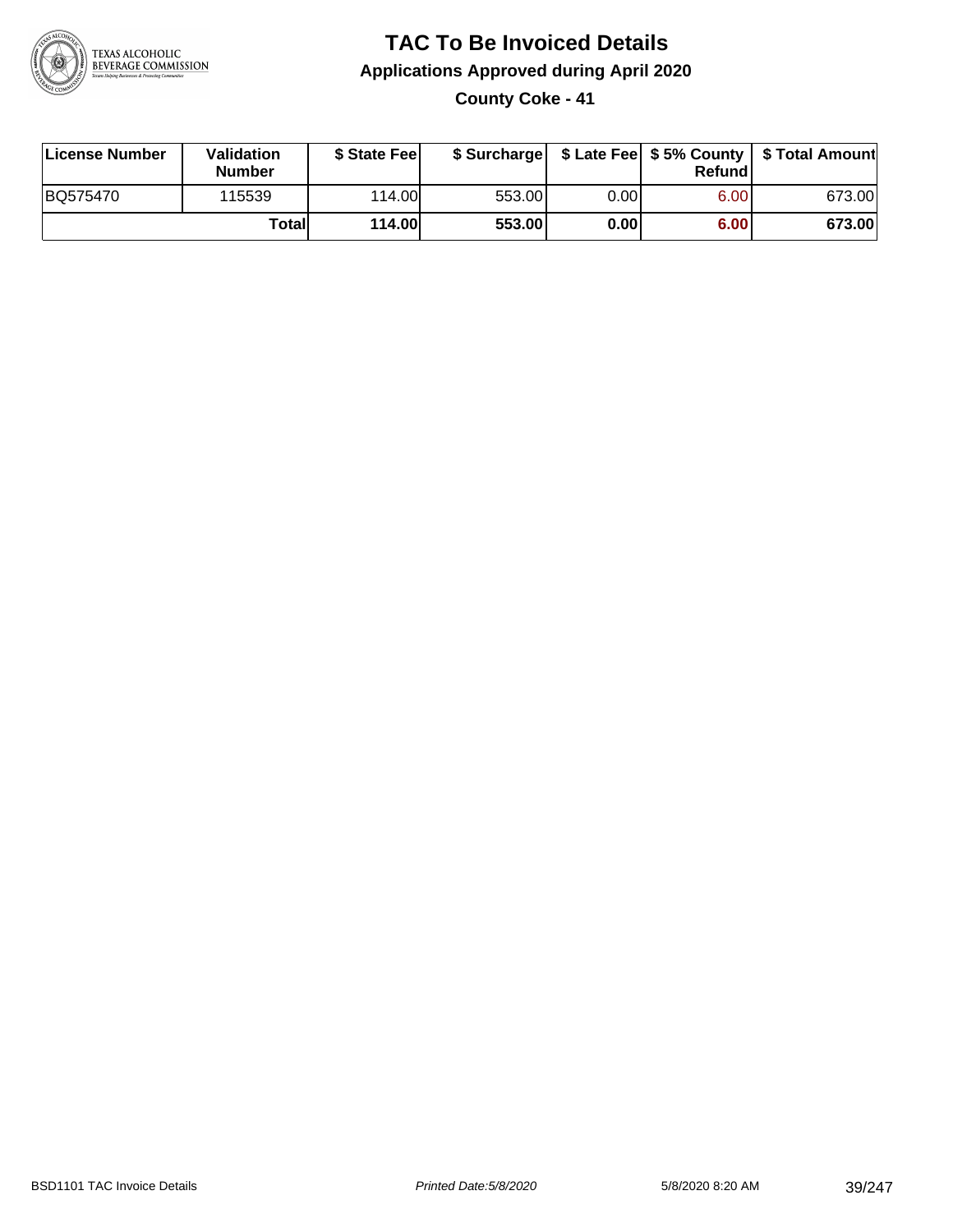

## **TAC To Be Invoiced Details Applications Approved during April 2020 County Coleman - 42**

| License Number | Validation<br><b>Number</b> | \$ State Fee | \$ Surcharge |      | Refundl |          |
|----------------|-----------------------------|--------------|--------------|------|---------|----------|
| BG1086110      | 4452                        | 332.50       | 553.00       | 0.00 | 17.50   | 903.00   |
| BQ273380       | 118128                      | 114.00       | 553.00       | 0.00 | 6.00    | 673.00   |
|                | Totall                      | 446.50       | 1,106.00     | 0.00 | 23.50   | 1,576.00 |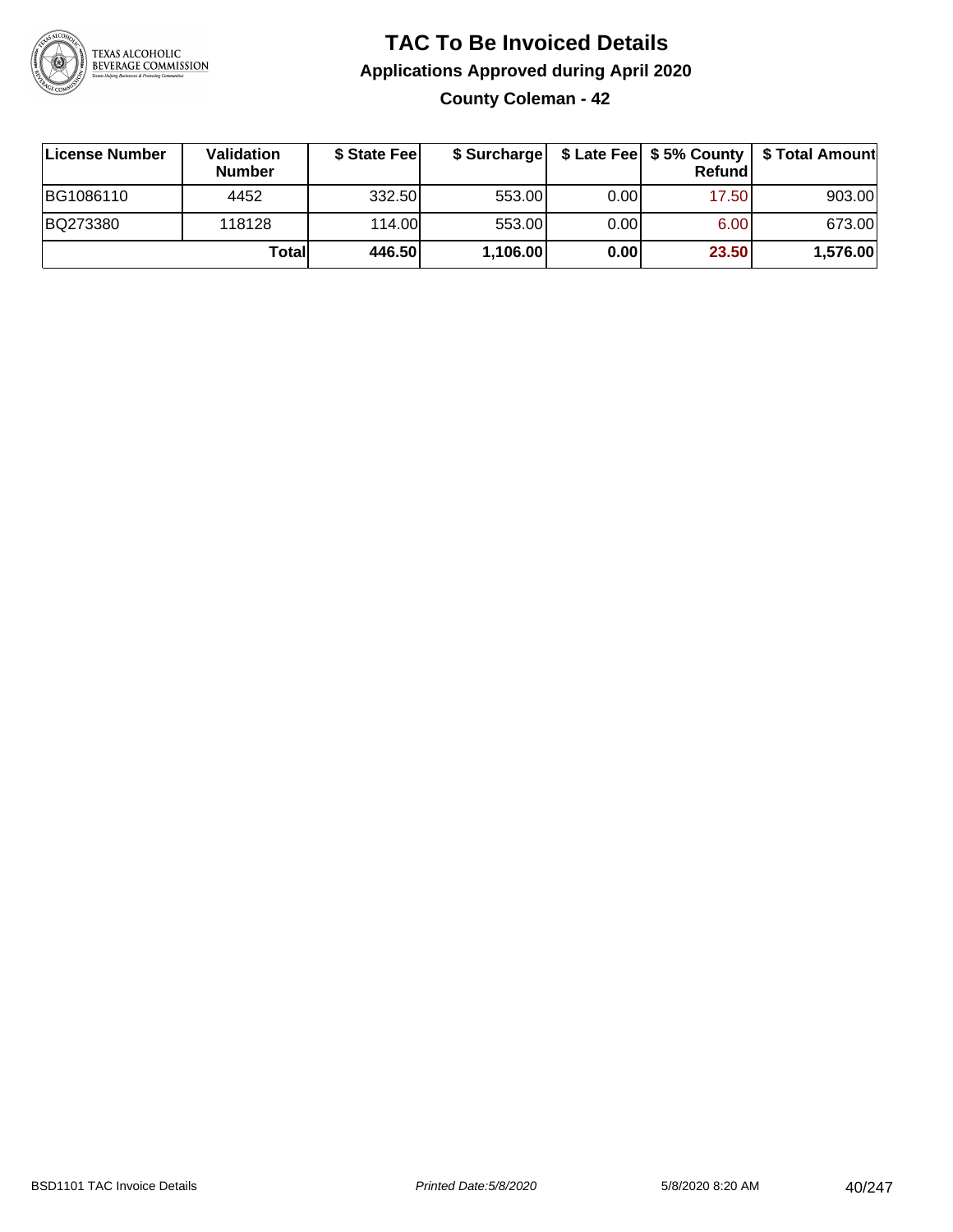

#### **TAC To Be Invoiced Details Applications Approved during April 2020 County Collin - 43**

| <b>License Number</b> | Validation<br><b>Number</b> | \$ State Fee | \$ Surcharge |        | \$ Late Fee   \$5% County<br><b>Refund</b> | \$ Total Amount |
|-----------------------|-----------------------------|--------------|--------------|--------|--------------------------------------------|-----------------|
| BF1085556             | 4890                        | 114.00       | 553.00       | 0.00   | 6.00                                       | 673.00          |
| BG1086030             | 5301                        | 332.50       | 553.00       | 0.00   | 17.50                                      | 903.00          |
| BG1087123             | 5821                        | 332.50       | 553.00       | 0.00   | 17.50                                      | 903.00          |
| BQ284920              | 103117                      | 114.00       | 553.00       | 0.00   | 6.00                                       | 673.00          |
| BA681574              | 113115                      | 1,425.00     | 651.00       | 0.00   | 75.00                                      | 2,151.00        |
| BQ715620              | 114483                      | 114.00       | 553.00       | 0.00   | 6.00                                       | 673.00          |
| BQ801191              | 114669                      | 114.00       | 553.00       | 0.00   | 6.00                                       | 673.00          |
| BQ743924              | 114710                      | 114.00       | 553.00       | 0.00   | 6.00                                       | 673.00          |
| BQ744861              | 114898                      | 114.00       | 553.00       | 0.00   | 6.00                                       | 673.00          |
| BQ744860              | 114900                      | 114.00       | 553.00       | 0.00   | 6.00                                       | 673.00          |
| BG937366              | 115008                      | 332.50       | 553.00       | 0.00   | 17.50                                      | 903.00          |
| BQ865257              | 115027                      | 114.00       | 553.00       | 0.00   | 6.00                                       | 673.00          |
| BF867560              | 115548                      | 114.00       | 553.00       | 0.00   | 6.00                                       | 673.00          |
| BQ799955              | 115881                      | 114.00       | 553.00       | 0.00   | 6.00                                       | 673.00          |
| BQ488888              | 116547                      | 114.00       | 553.00       | 0.00   | 6.00                                       | 673.00          |
| BQ717342              | 116589                      | 114.00       | 553.00       | 0.00   | 6.00                                       | 673.00          |
| BQ623765              | 116608                      | 114.00       | 553.00       | 0.00   | 6.00                                       | 673.00          |
| BG868718              | 116656                      | 332.50       | 553.00       | 0.00   | 17.50                                      | 903.00          |
| BQ1012207             | 116700                      | 114.00       | 553.00       | 0.00   | 6.00                                       | 673.00          |
| BQ869321              | 116738                      | 114.00       | 553.00       | 0.00   | 6.00                                       | 673.00          |
| BG939433              | 116817                      | 332.50       | 553.00       | 0.00   | 17.50                                      | 903.00          |
| BQ802255              | 117056                      | 114.00       | 553.00       | 0.00   | 6.00                                       | 673.00          |
| BC555184              | 117329                      | 142.50       | 701.00       | 0.00   | 7.50                                       | 851.00          |
| <b>BI555185</b>       | 117329                      | 38.00        | 278.00       | 0.00   | 2.00                                       | 318.00          |
| BQ1012956             | 117582                      | 114.00       | 553.00       | 0.00   | 6.00                                       | 673.00          |
| BQ554670              | 117919                      | 114.00       | 553.00       | 0.00   | 6.00                                       | 673.00          |
| BQ745688              | 118285                      | 114.00       | 553.00       | 0.00   | 6.00                                       | 673.00          |
| BF937513              | 118311                      | 114.00       | 553.00       | 100.00 | 6.00                                       | 773.00          |
| BQ942659              | 118320                      | 114.00       | 553.00       | 0.00   | 6.00                                       | 673.00          |
| BQ691665              | 118356                      | 114.00       | 553.00       | 0.00   | 6.00                                       | 673.00          |
| BF871017              | 118373                      | 114.00       | 553.00       | 0.00   | 6.00                                       | 673.00          |
| BQ615119              | 118428                      | 114.00       | 553.00       | 0.00   | 6.00                                       | 673.00          |
| BF871161              | 118557                      | 114.00       | 553.00       | 0.00   | 6.00                                       | 673.00          |
| BF513269              | 118589                      | 114.00       | 553.00       | 0.00   | 6.00                                       | 673.00          |
| BQ625013              | 118806                      | 114.00       | 553.00       | 0.00   | 6.00                                       | 673.00          |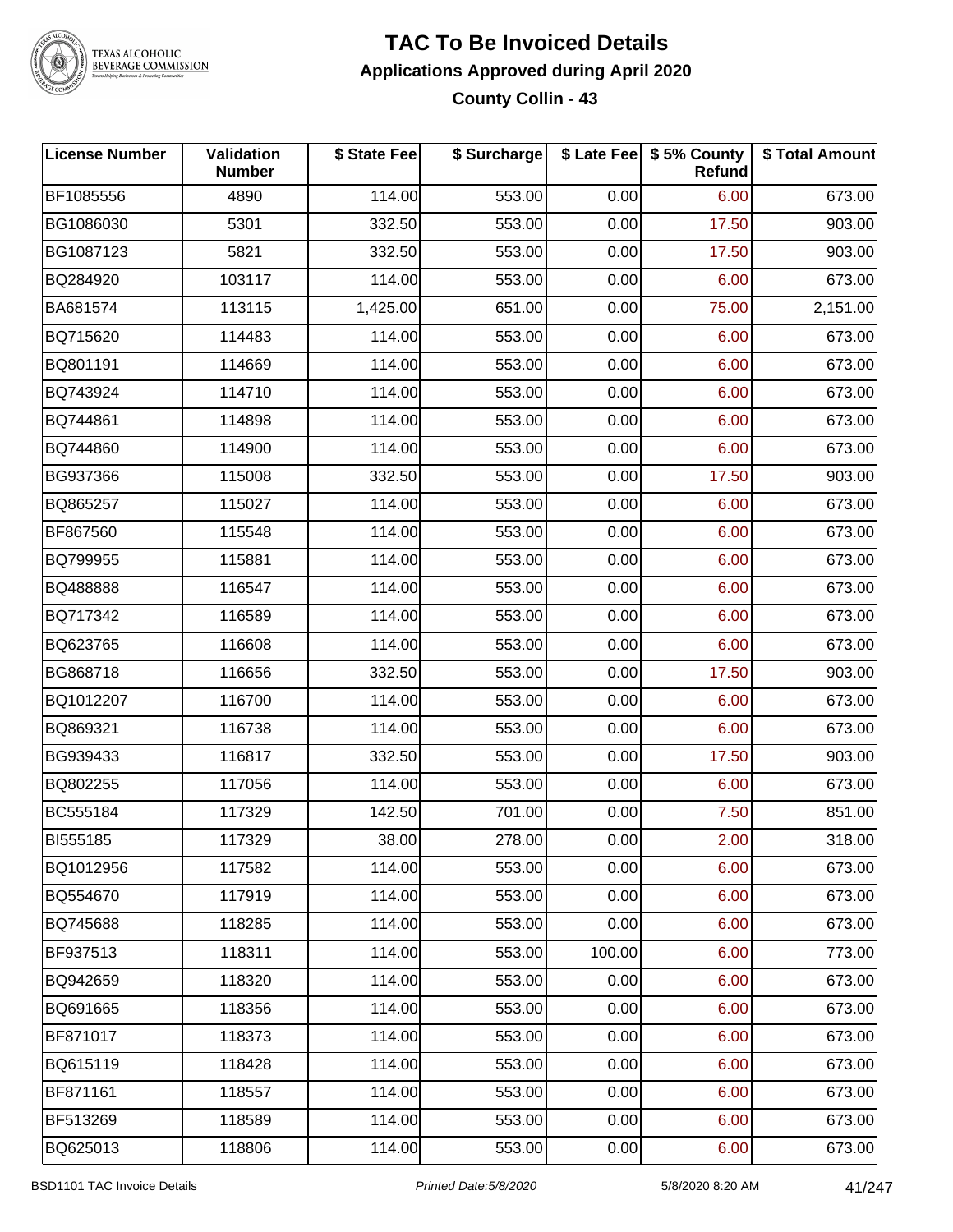| <b>License Number</b> | <b>Validation</b><br><b>Number</b> | \$ State Fee | \$ Surcharge |        | \$ Late Fee   \$5% County<br>Refund | \$ Total Amount |
|-----------------------|------------------------------------|--------------|--------------|--------|-------------------------------------|-----------------|
| BQ607702              | 118927                             | 114.00       | 553.00       | 0.00   | 6.00                                | 673.00          |
| BQ513814              | 118951                             | 114.00       | 553.00       | 0.00   | 6.00                                | 673.00          |
| BQ636451              | 118998                             | 114.00       | 553.00       | 0.00   | 6.00                                | 673.00          |
| BQ474282              | 119114                             | 114.00       | 553.00       | 0.00   | 6.00                                | 673.00          |
| BQ669750              | 119131                             | 114.00       | 553.00       | 0.00   | 6.00                                | 673.00          |
| BQ1012209             | 119166                             | 114.00       | 553.00       | 0.00   | 6.00                                | 673.00          |
| BQ512658              | 119273                             | 114.00       | 553.00       | 0.00   | 6.00                                | 673.00          |
| BQ428486              | 508542                             | 114.00       | 553.00       | 0.00   | 6.00                                | 673.00          |
| BQ316571              | 508543                             | 114.00       | 553.00       | 0.00   | 6.00                                | 673.00          |
| BQ487968              | 508620                             | 114.00       | 553.00       | 0.00   | 6.00                                | 673.00          |
| BQ939660              | 508710                             | 114.00       | 553.00       | 0.00   | 6.00                                | 673.00          |
| BQ511462              | 509090                             | 114.00       | 553.00       | 0.00   | 6.00                                | 673.00          |
| BQ940713              | 509177                             | 114.00       | 553.00       | 0.00   | 6.00                                | 673.00          |
| BG1008105             | 509433                             | 332.50       | 553.00       | 0.00   | 17.50                               | 903.00          |
| BG1008835             | 509434                             | 332.50       | 553.00       | 0.00   | 17.50                               | 903.00          |
| BF800065              | 509628                             | 114.00       | 553.00       | 0.00   | 6.00                                | 673.00          |
| BF1010428             | 509704                             | 114.00       | 553.00       | 0.00   | 6.00                                | 673.00          |
| BQ685989              | 509779                             | 114.00       | 553.00       | 0.00   | 6.00                                | 673.00          |
| BQ746132              | 509869                             | 114.00       | 553.00       | 0.00   | 6.00                                | 673.00          |
| BQ942898              | 509871                             | 114.00       | 553.00       | 0.00   | 6.00                                | 673.00          |
| BQ512657              | 510944                             | 114.00       | 553.00       | 0.00   | 6.00                                | 673.00          |
| BQ555910              | 510947                             | 114.00       | 553.00       | 0.00   | 6.00                                | 673.00          |
|                       | <b>Total</b>                       | 9,291.00     | 31,492.00    | 100.00 | 489.00                              | 41,372.00       |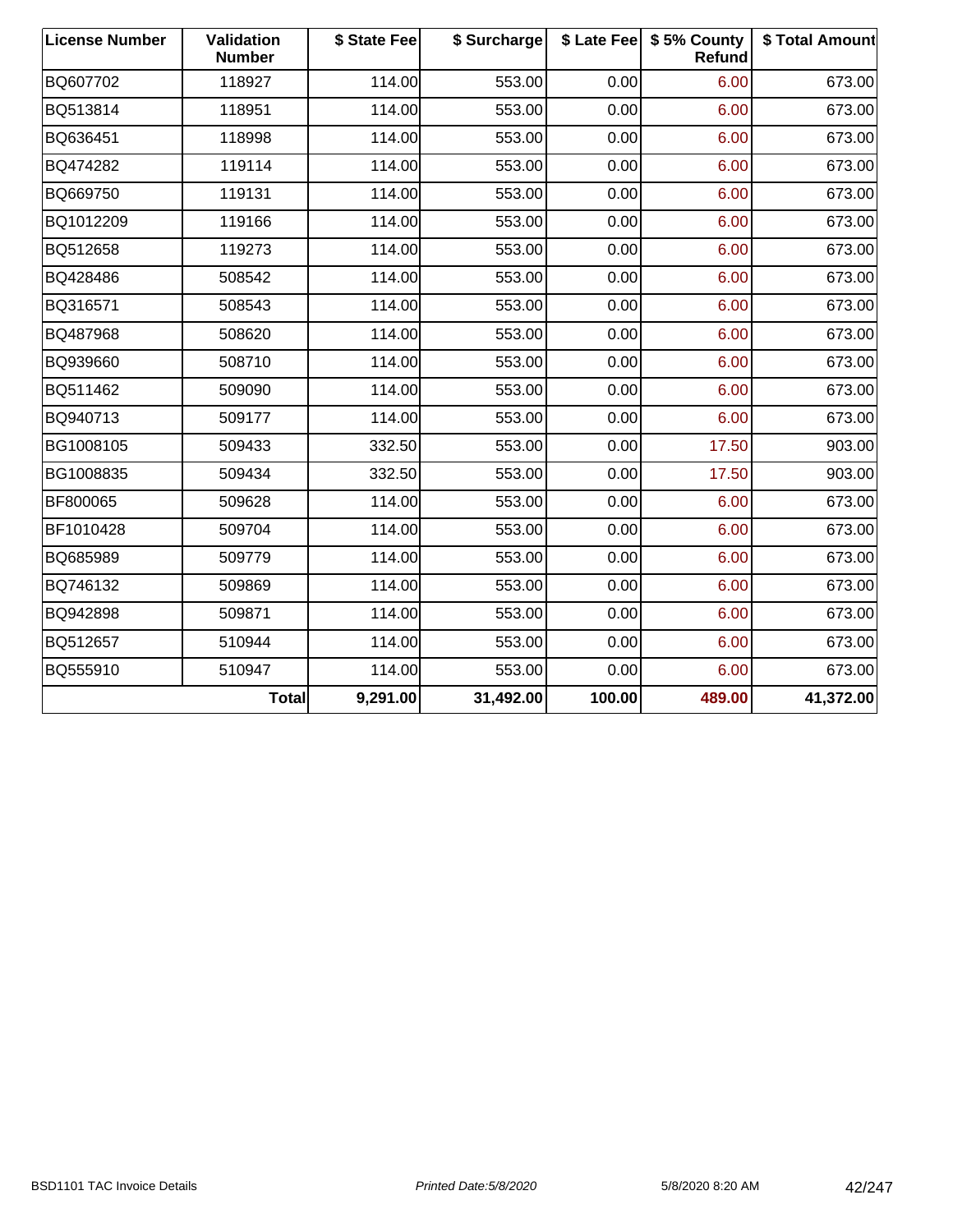

#### **TAC To Be Invoiced Details Applications Approved during April 2020 County Collingsworth - 44**

| License Number | Validation<br><b>Number</b> | \$ State Feel |        |       | Refund | \$ Surcharge   \$ Late Fee   \$5% County   \$ Total Amount |
|----------------|-----------------------------|---------------|--------|-------|--------|------------------------------------------------------------|
| BQ1009417      | 508711                      | 114.00        | 553.00 | 0.001 | 6.00   | 673.00                                                     |
|                | Totall                      | 114.00        | 553.00 | 0.00  | 6.00   | 673.00                                                     |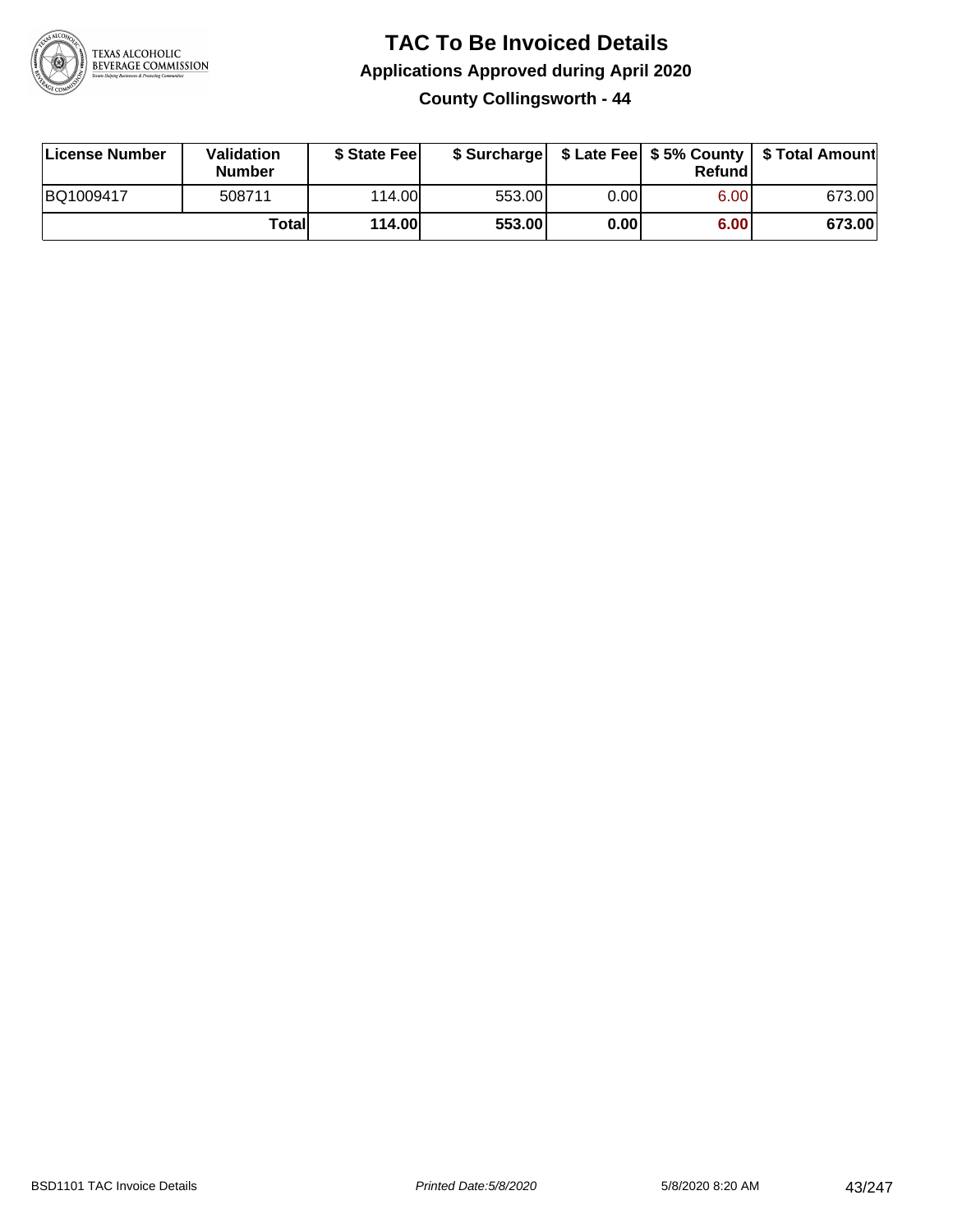

### **TAC To Be Invoiced Details Applications Approved during April 2020 County Colorado - 45**

| <b>License Number</b> | <b>Validation</b><br><b>Number</b> | \$ State Fee | \$ Surcharge | \$ Late Fee | \$5% County<br>Refundl | \$ Total Amount |
|-----------------------|------------------------------------|--------------|--------------|-------------|------------------------|-----------------|
| BF315630              | 115917                             | 114.00       | 553.00       | 0.00        | 6.00                   | 673.00          |
| BF865639              | 116855                             | 114.00       | 553.00       | 0.00        | 6.00                   | 673.00          |
| BG409244              | 117137                             | 332.50       | 553.00       | 0.00        | 17.50                  | 903.00          |
| BE207209              | 118716                             | 285.00       | 553.00       | 0.00        | 15.00                  | 853.00          |
| BF469338              | 118762                             | 114.00       | 553.00       | 0.00        | 6.00                   | 673.00          |
| BG940644              | 510097                             | 332.50       | 553.00       | 0.00        | 17.50                  | 903.00          |
|                       | <b>Total</b>                       | 1,292.00     | 3,318.00     | 0.00        | 68.00                  | 4,678.00        |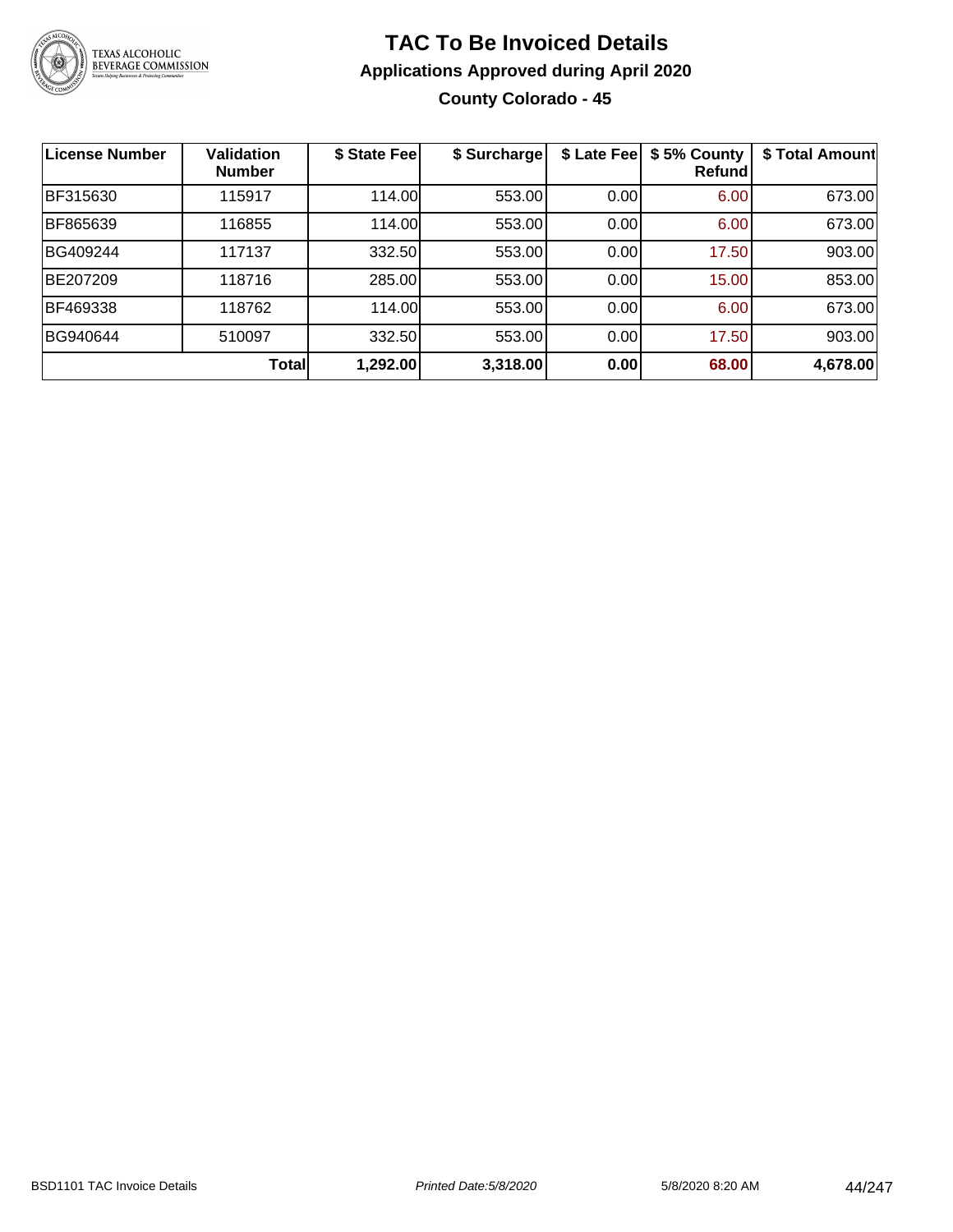

#### **TAC To Be Invoiced Details Applications Approved during April 2020 County Comal - 46**

| <b>License Number</b> | Validation<br><b>Number</b> | \$ State Fee | \$ Surcharge |        | \$ Late Fee   \$5% County<br><b>Refund</b> | \$ Total Amount |
|-----------------------|-----------------------------|--------------|--------------|--------|--------------------------------------------|-----------------|
| BG1087226             | 4763                        | 332.50       | 553.00       | 0.00   | 17.50                                      | 903.00          |
| BG1086407             | 5705                        | 332.50       | 553.00       | 0.00   | 17.50                                      | 903.00          |
| BG938509              | 114705                      | 332.50       | 553.00       | 0.00   | 17.50                                      | 903.00          |
| BQ801628              | 114810                      | 114.00       | 553.00       | 0.00   | 6.00                                       | 673.00          |
| BQ744444              | 114955                      | 114.00       | 553.00       | 0.00   | 6.00                                       | 673.00          |
| BQ936798              | 116011                      | 114.00       | 553.00       | 0.00   | 6.00                                       | 673.00          |
| BG1010144             | 116112                      | 332.50       | 553.00       | 0.00   | 17.50                                      | 903.00          |
| BG252724              | 116137                      | 332.50       | 553.00       | 100.00 | 17.50                                      | 1,003.00        |
| BG798872              | 116346                      | 332.50       | 553.00       | 0.00   | 17.50                                      | 903.00          |
| BQ866662              | 116547                      | 114.00       | 553.00       | 0.00   | 6.00                                       | 673.00          |
| BE801660              | 116555                      | 285.00       | 553.00       | 0.00   | 15.00                                      | 853.00          |
| BG1009796             | 116587                      | 332.50       | 553.00       | 0.00   | 17.50                                      | 903.00          |
| BG1009676             | 116742                      | 332.50       | 553.00       | 0.00   | 17.50                                      | 903.00          |
| BF533545              | 116877                      | 114.00       | 553.00       | 0.00   | 6.00                                       | 673.00          |
| BQ745744              | 116878                      | 114.00       | 553.00       | 0.00   | 6.00                                       | 673.00          |
| BG227509              | 117302                      | 332.50       | 553.00       | 0.00   | 17.50                                      | 903.00          |
| BG254234              | 117366                      | 332.50       | 553.00       | 0.00   | 17.50                                      | 903.00          |
| BQ1013727             | 117971                      | 114.00       | 553.00       | 0.00   | 6.00                                       | 673.00          |
| BG942581              | 118069                      | 332.50       | 553.00       | 0.00   | 17.50                                      | 903.00          |
| BG1011724             | 118204                      | 332.50       | 553.00       | 0.00   | 17.50                                      | 903.00          |
| BG801790              | 118267                      | 332.50       | 553.00       | 0.00   | 17.50                                      | 903.00          |
| BQ695039              | 119153                      | 114.00       | 553.00       | 0.00   | 6.00                                       | 673.00          |
| BG488470              | 508415                      | 332.50       | 553.00       | 0.00   | 17.50                                      | 903.00          |
| BQ939632              | 508709                      | 114.00       | 553.00       | 0.00   | 6.00                                       | 673.00          |
| BQ487296              | 508721                      | 114.00       | 553.00       | 0.00   | 6.00                                       | 673.00          |
| BQ936690              | 508974                      | 114.00       | 553.00       | 0.00   | 6.00                                       | 673.00          |
| BQ803652              | 509563                      | 114.00       | 553.00       | 0.00   | 6.00                                       | 673.00          |
|                       | Total                       | 6,308.00     | 14,931.00    | 100.00 | 332.00                                     | 21,671.00       |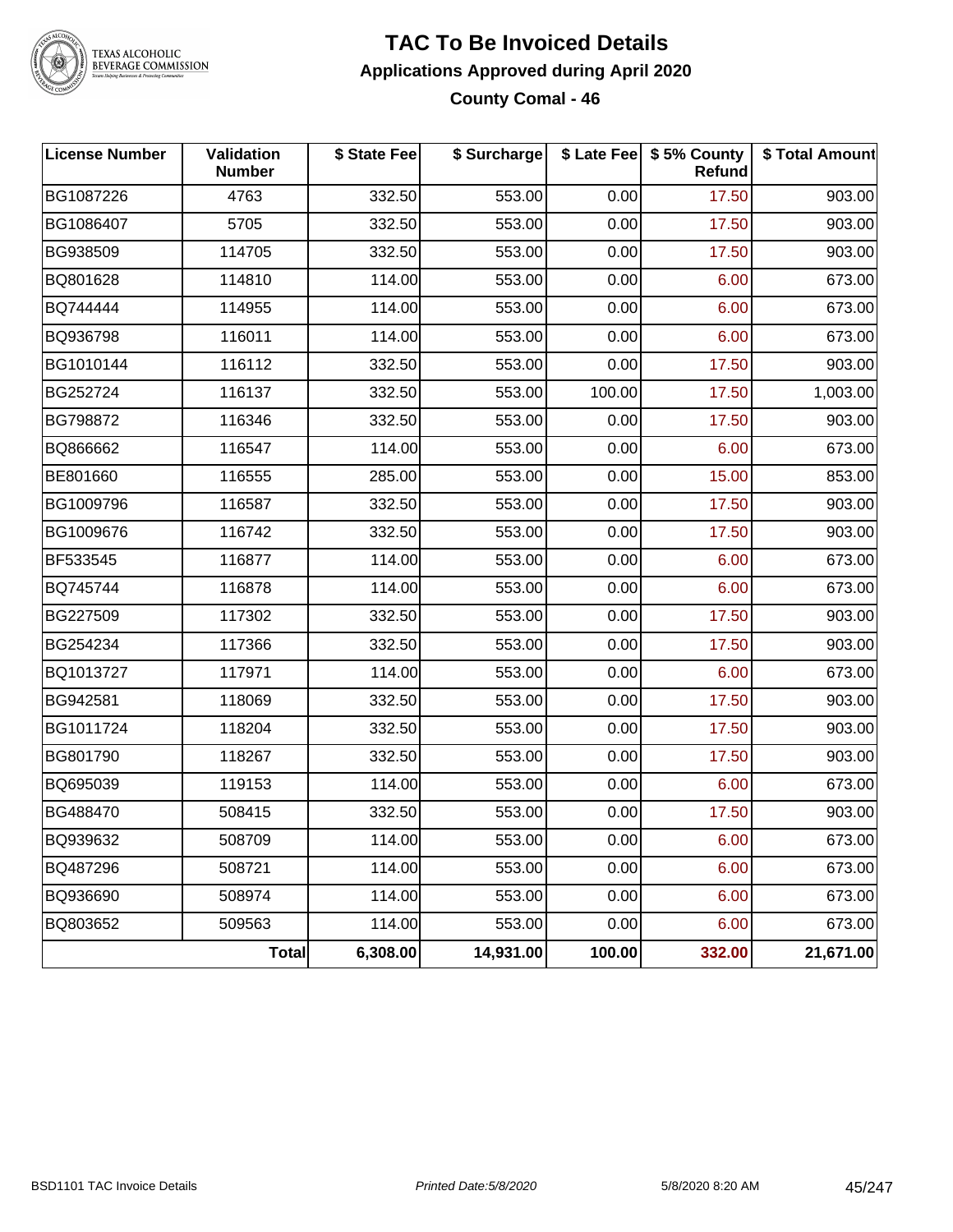

## **TAC To Be Invoiced Details Applications Approved during April 2020 County Concho - 48**

| License Number | Validation<br>Number | \$ State Fee  |        |      | Refundl | \$ Surcharge   \$ Late Fee   \$5% County   \$ Total Amount |
|----------------|----------------------|---------------|--------|------|---------|------------------------------------------------------------|
| BQ942661       | 118786               | 114.00L       | 553.00 | 0.00 | 6.00    | 673.00                                                     |
|                | Totall               | <b>114.00</b> | 553.00 | 0.00 | 6.00    | 673.00                                                     |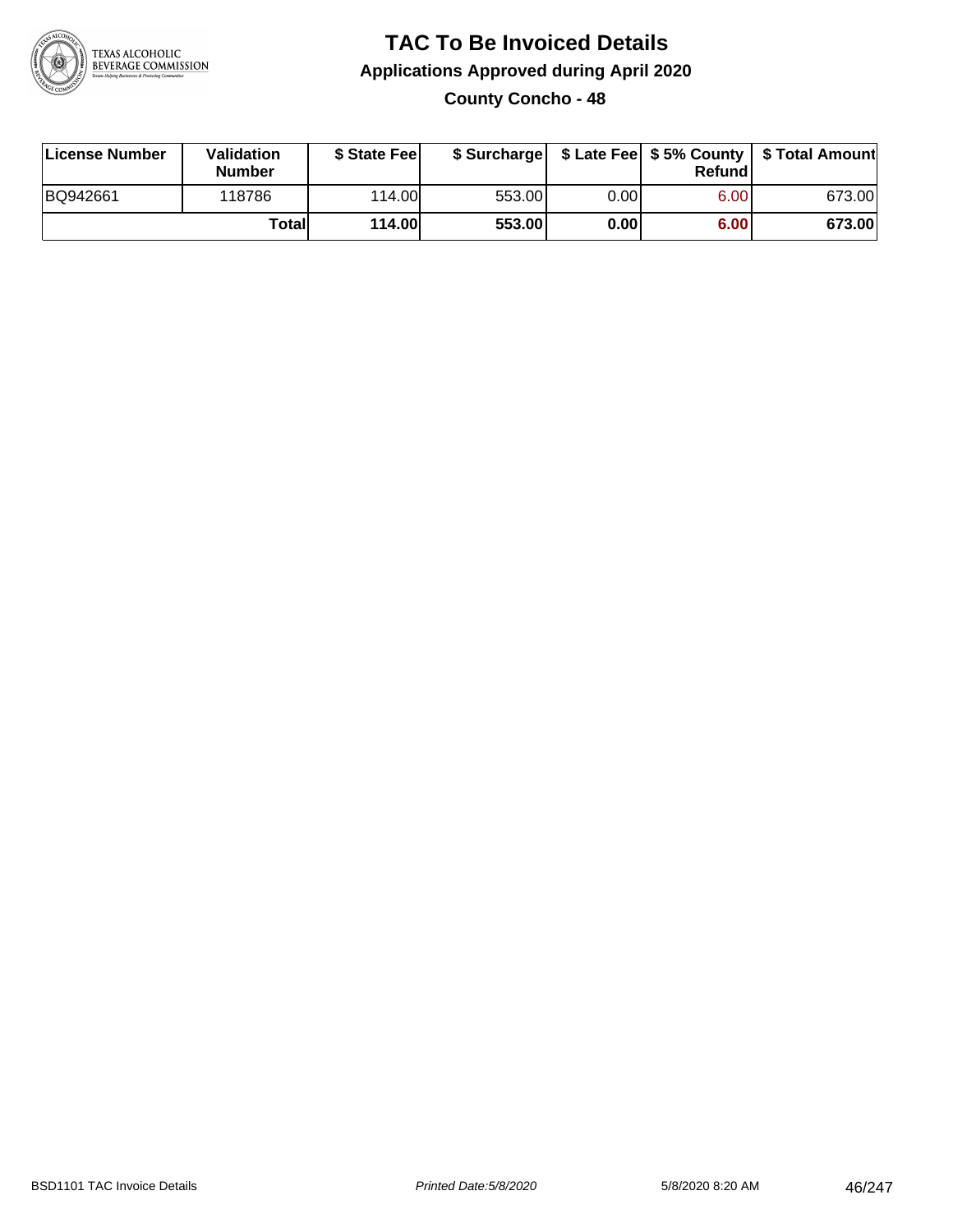

## **TAC To Be Invoiced Details Applications Approved during April 2020 County Cooke - 49**

| License Number | <b>Validation</b><br><b>Number</b> | \$ State Fee | \$ Surcharge |        | \$ Late Fee   \$5% County  <br>Refundl | \$ Total Amount |
|----------------|------------------------------------|--------------|--------------|--------|----------------------------------------|-----------------|
| BG1008295      | 115879                             | 332.50       | 553.00       | 0.00   | 17.50                                  | 903.00          |
| BF532599       | 117976                             | 114.00L      | 553.00       | 0.00   | 6.00                                   | 673.00          |
| BG742840       | 118195                             | 332.50       | 553.00       | 100.00 | 17.50                                  | 1,003.00        |
| BF573144       | 508161                             | 114.00L      | 553.00       | 0.00   | 6.00                                   | 673.00          |
|                | Totall                             | 893.00       | 2,212.00     | 100.00 | 47.00                                  | 3,252.00        |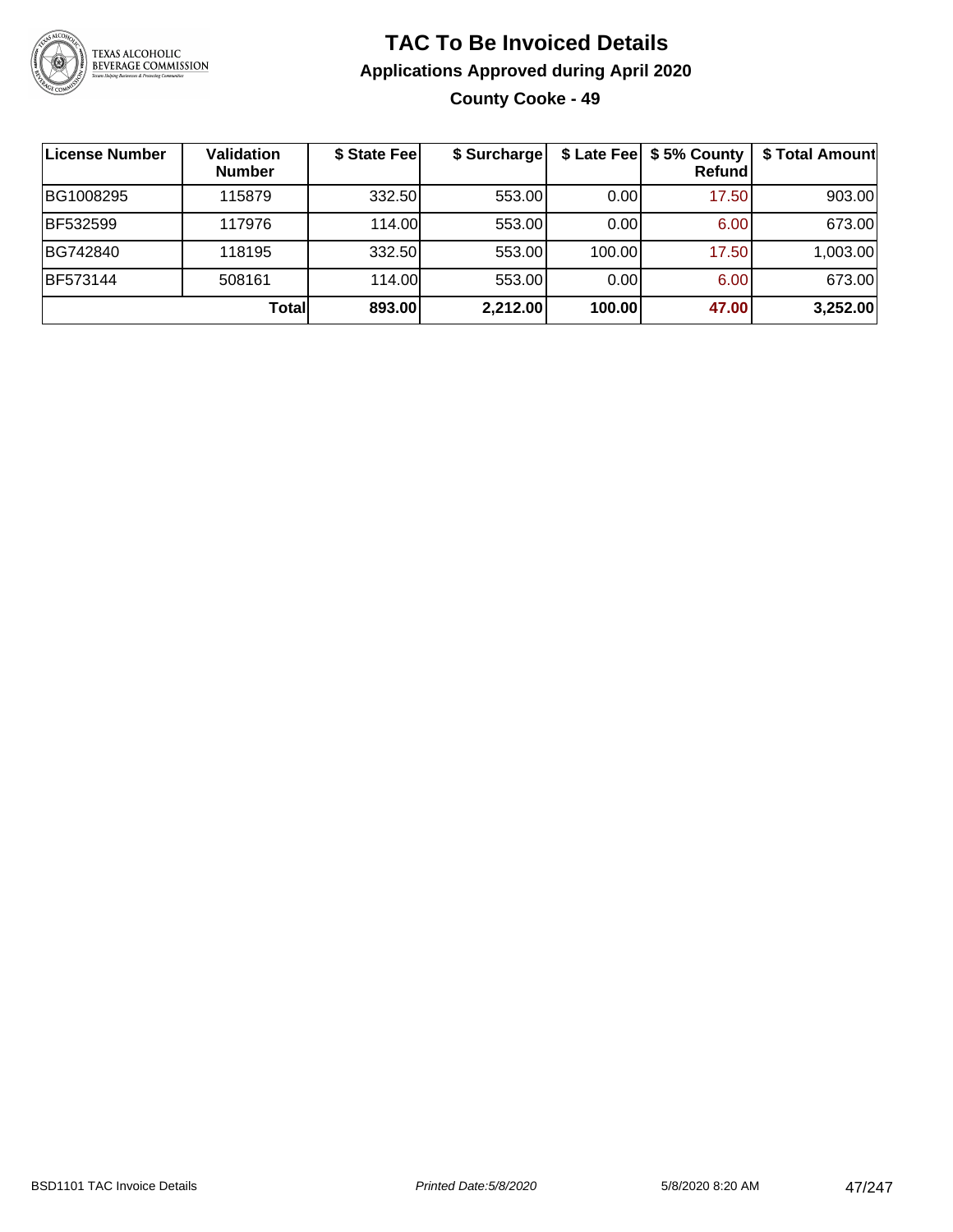

# **TAC To Be Invoiced Details Applications Approved during April 2020**

**County Coryell - 50**

| License Number | Validation<br><b>Number</b> | \$ State Fee  | \$ Surcharge |      | Refundl | \$ Late Fee   \$5% County   \$ Total Amount |
|----------------|-----------------------------|---------------|--------------|------|---------|---------------------------------------------|
| BQ1086048      | 5151                        | 114.00        | 553.00       | 0.00 | 6.00    | 673.00                                      |
|                | Totall                      | <b>114.00</b> | 553.00       | 0.00 | 6.00    | 673.00                                      |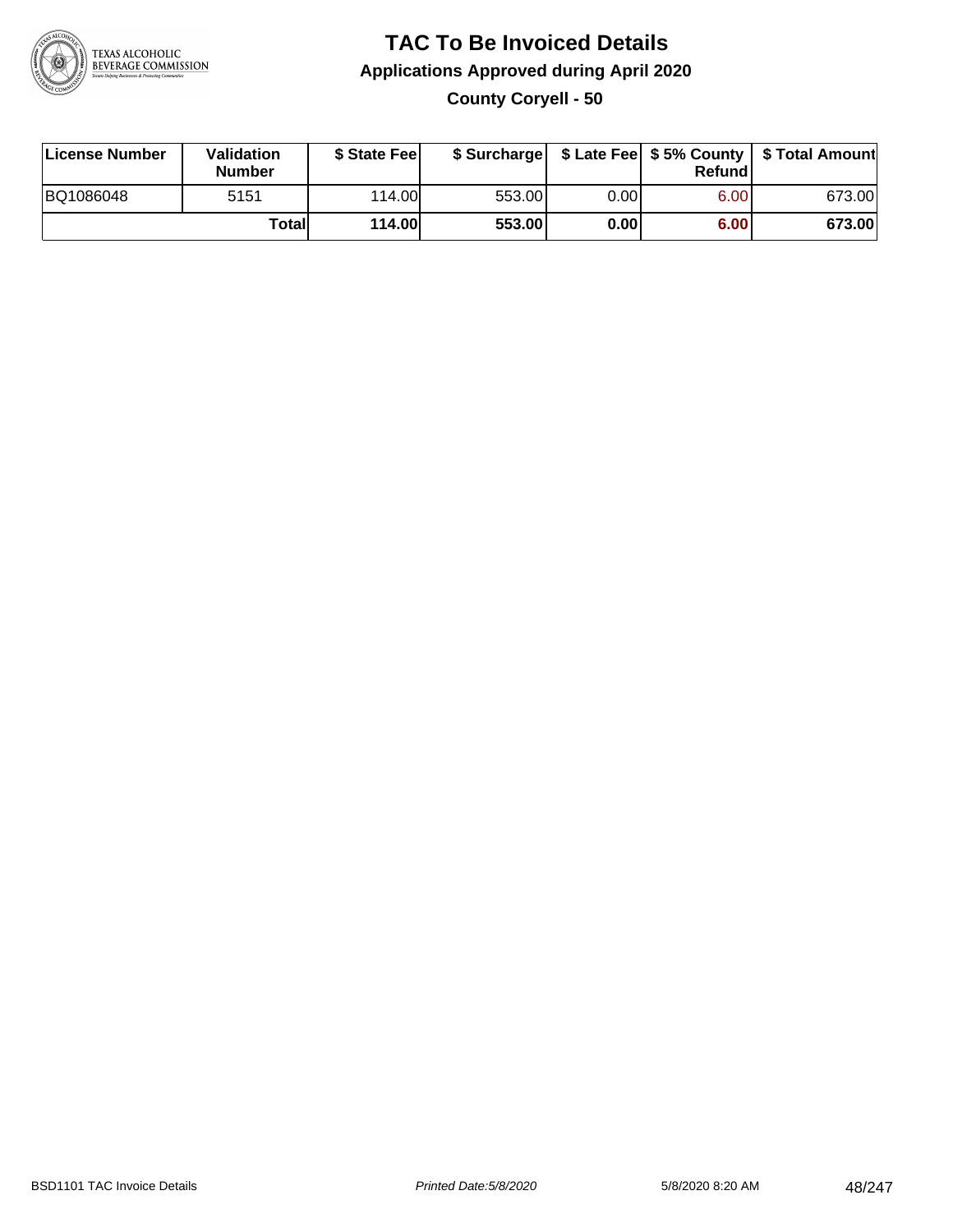

### **TAC To Be Invoiced Details Applications Approved during April 2020 County Culberson - 55**

| License Number | Validation<br><b>Number</b> | \$ State Fee |        |      | Refund | \$ Surcharge   \$ Late Fee   \$5% County   \$ Total Amount |
|----------------|-----------------------------|--------------|--------|------|--------|------------------------------------------------------------|
| BG1085892      | 4740                        | 332.50       | 553.00 | 0.00 | 17.50  | 903.00                                                     |
|                | Totall                      | 332.50       | 553.00 | 0.00 | 17.50  | 903.00                                                     |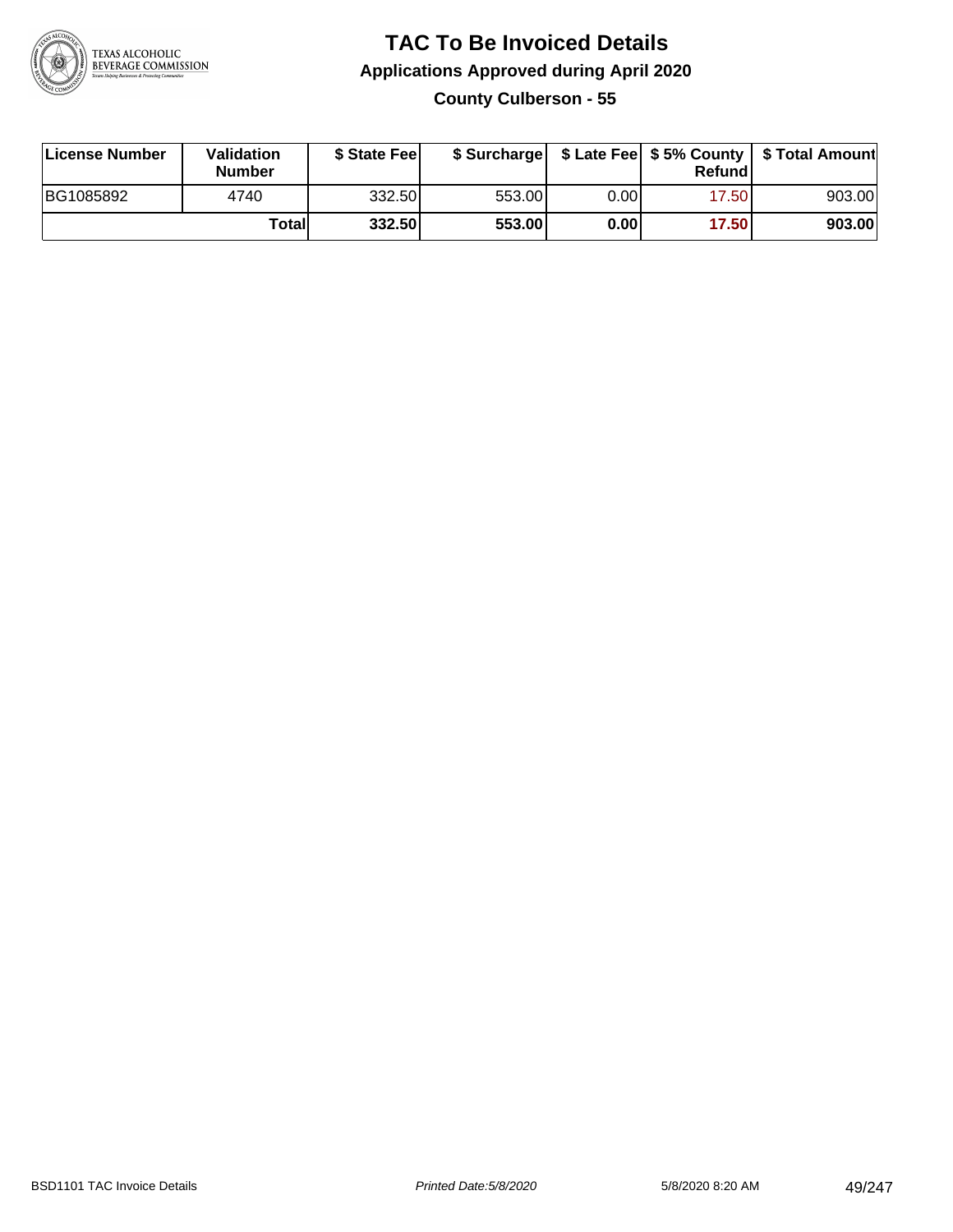

# **TAC To Be Invoiced Details Applications Approved during April 2020**

**County Dallam - 56**

| License Number | <b>Validation</b><br><b>Number</b> | \$ State Fee | \$ Surcharge |       | Refundl | \$ Late Fee   \$5% County   \$ Total Amount |
|----------------|------------------------------------|--------------|--------------|-------|---------|---------------------------------------------|
| BG863782       | 115251                             | 332.50       | 553.00       | 0.001 | 17.50   | 903.00                                      |
| BF626400       | 118526                             | 114.00       | 553.00       | 0.001 | 6.00    | 673.00                                      |
|                | Totall                             | 446.50       | 1,106.00     | 0.00  | 23.50   | 1,576.00                                    |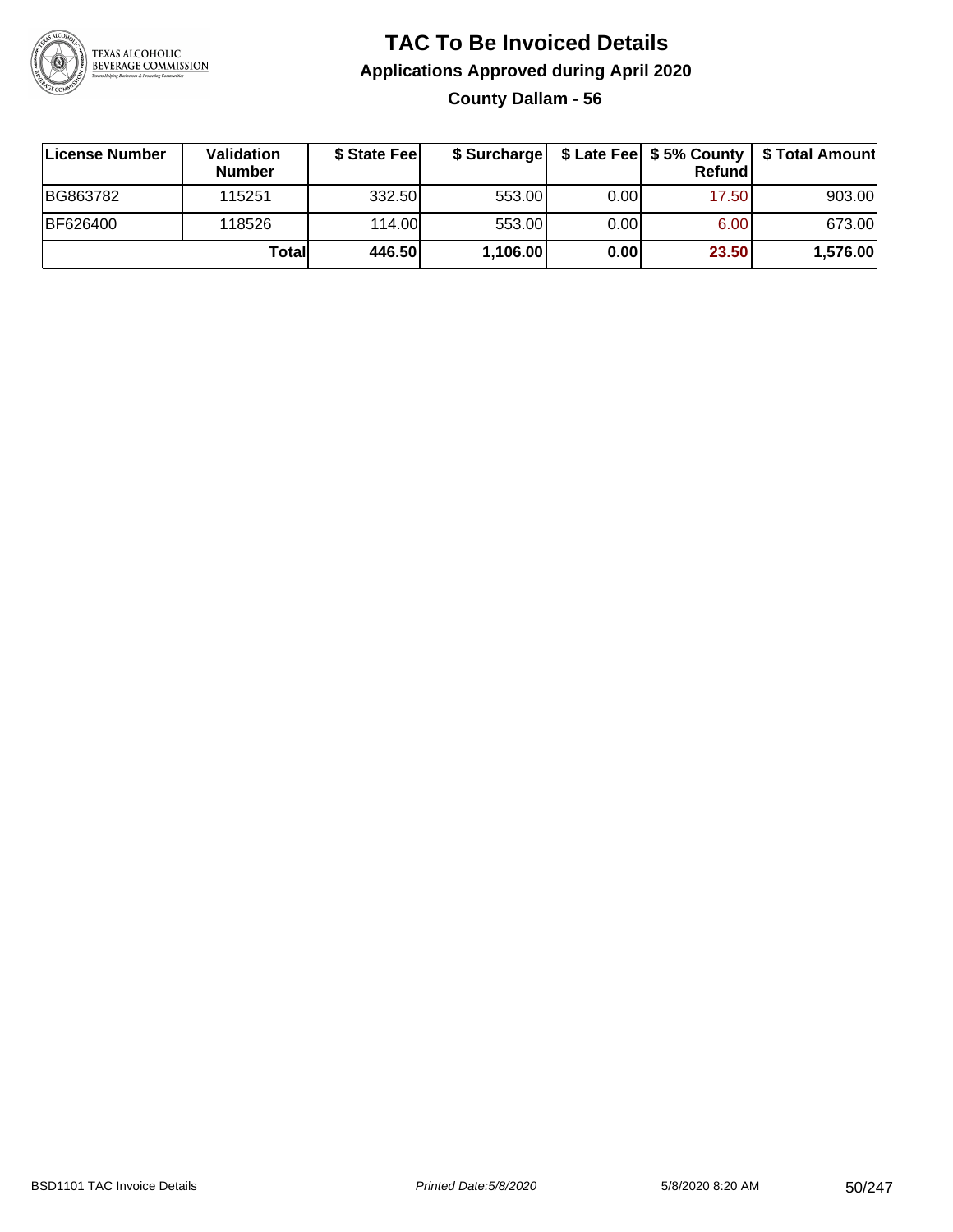

#### **TAC To Be Invoiced Details Applications Approved during April 2020 County Dallas - 57**

| <b>License Number</b> | Validation<br><b>Number</b> | \$ State Fee | \$ Surcharge |        | \$ Late Fee   \$5% County<br>Refund | \$ Total Amount |
|-----------------------|-----------------------------|--------------|--------------|--------|-------------------------------------|-----------------|
| BG1085966             | 4714                        | 1,900.00     | 553.00       | 0.00   | 100.00                              | 2,553.00        |
| BG1086905             | 5001                        | 1,900.00     | 553.00       | 0.00   | 100.00                              | 2,553.00        |
| BQ1085830             | 5133                        | 114.00       | 553.00       | 0.00   | 6.00                                | 673.00          |
| BG1086717             | 5159                        | 1,900.00     | 553.00       | 0.00   | 100.00                              | 2,553.00        |
| BG1086971             | 5167                        | 1,900.00     | 553.00       | 0.00   | 100.00                              | 2,553.00        |
| BG1086504             | 5245                        | 1,900.00     | 553.00       | 0.00   | 100.00                              | 2,553.00        |
| BQ1087128             | 5423                        | 114.00       | 553.00       | 0.00   | 6.00                                | 673.00          |
| BQ1086222             | 5454                        | 114.00       | 553.00       | 0.00   | 6.00                                | 673.00          |
| BQ1086276             | 5475                        | 114.00       | 553.00       | 0.00   | 6.00                                | 673.00          |
| BQ1087122             | 5494                        | 114.00       | 553.00       | 0.00   | 6.00                                | 673.00          |
| BQ1086478             | 5497                        | 114.00       | 553.00       | 0.00   | 6.00                                | 673.00          |
| BF1086230             | 5528                        | 114.00       | 553.00       | 0.00   | 6.00                                | 673.00          |
| BG1086248             | 5663                        | 1,900.00     | 553.00       | 0.00   | 100.00                              | 2,553.00        |
| BG642541              | 105250                      | 1,425.00     | 553.00       | 100.00 | 75.00                               | 2,153.00        |
| BL642541              | 105250                      | 475.00       | 327.00       | 100.00 | 25.00                               | 927.00          |
| BF934007              | 112848                      | 114.00       | 553.00       | 0.00   | 6.00                                | 673.00          |
| BQ714005              | 114041                      | 114.00       | 553.00       | 0.00   | 6.00                                | 673.00          |
| BF936591              | 114079                      | 114.00       | 553.00       | 0.00   | 6.00                                | 673.00          |
| BF620441              | 114082                      | 114.00       | 553.00       | 0.00   | 6.00                                | 673.00          |
| BF1007876             | 114150                      | 114.00       | 553.00       | 0.00   | 6.00                                | 673.00          |
| BF937360              | 114205                      | 114.00       | 553.00       | 0.00   | 6.00                                | 673.00          |
| BQ800478              | 114483                      | 114.00       | 553.00       | 0.00   | 6.00                                | 673.00          |
| BQ714455              | 114495                      | 114.00       | 553.00       | 0.00   | 6.00                                | 673.00          |
| BG242566              | 114521                      | 1,425.00     | 553.00       | 0.00   | 75.00                               | 2,053.00        |
| BF717740              | 114640                      | 114.00       | 553.00       | 0.00   | 6.00                                | 673.00          |
| BF716522              | 114709                      | 114.00       | 553.00       | 0.00   | 6.00                                | 673.00          |
| BQ801384              | 114733                      | 114.00       | 553.00       | 0.00   | 6.00                                | 673.00          |
| BG622759              | 114746                      | 1,425.00     | 553.00       | 0.00   | 75.00                               | 2,053.00        |
| BQ621781              | 114754                      | 114.00       | 553.00       | 0.00   | 6.00                                | 673.00          |
| BG863969              | 114778                      | 1,425.00     | 553.00       | 0.00   | 75.00                               | 2,053.00        |
| BQ744740              | 114789                      | 114.00       | 553.00       | 0.00   | 6.00                                | 673.00          |
| BQ717361              | 114809                      | 114.00       | 553.00       | 0.00   | 6.00                                | 673.00          |
| BQ685412              | 114821                      | 114.00       | 553.00       | 0.00   | 6.00                                | 673.00          |
| BF936570              | 114823                      | 114.00       | 553.00       | 0.00   | 6.00                                | 673.00          |
| BQ685521              | 114826                      | 114.00       | 553.00       | 0.00   | 6.00                                | 673.00          |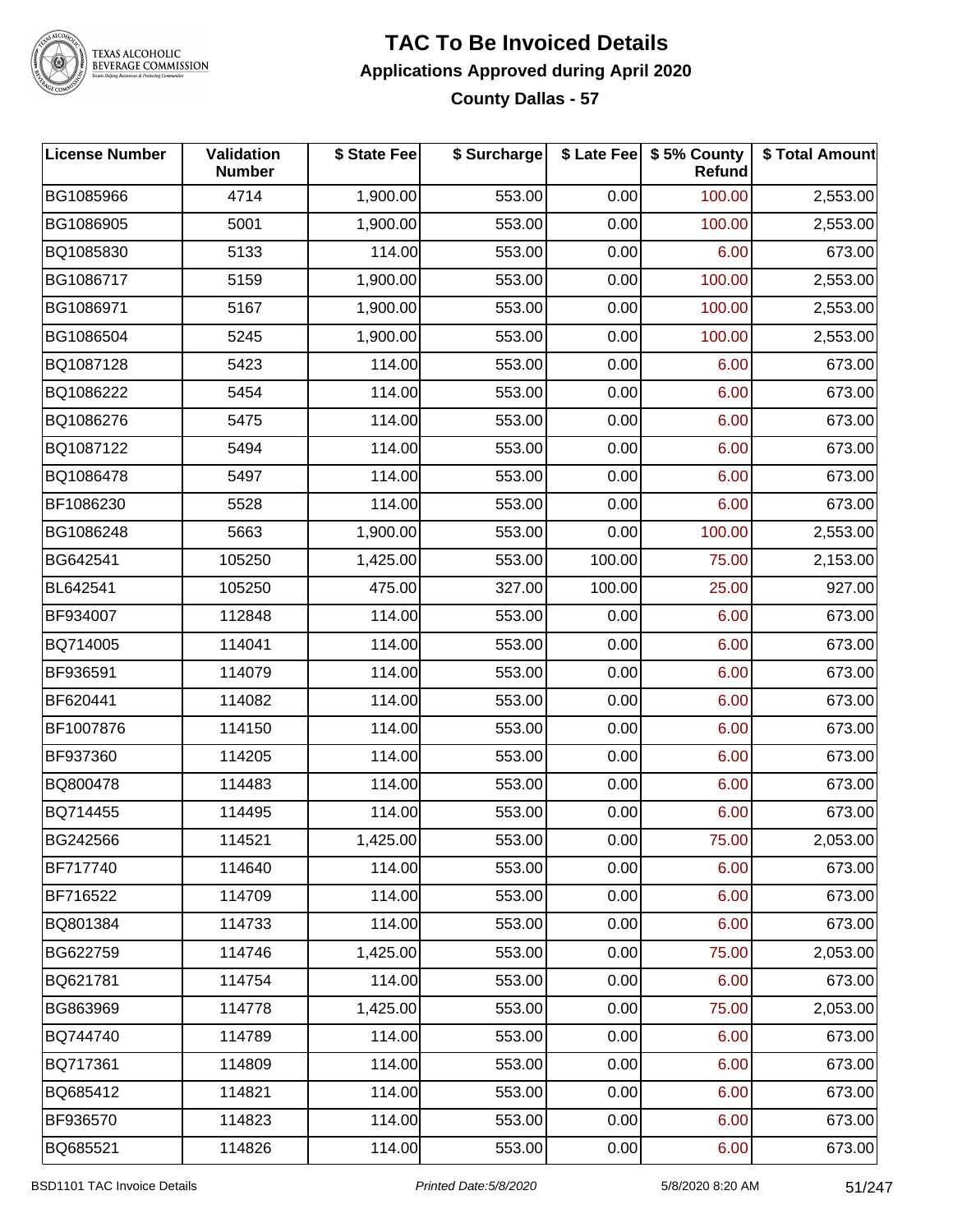| <b>License Number</b> | Validation<br><b>Number</b> | \$ State Fee | \$ Surcharge |        | \$ Late Fee   \$5% County<br>Refund | \$ Total Amount |
|-----------------------|-----------------------------|--------------|--------------|--------|-------------------------------------|-----------------|
| BQ687531              | 114866                      | 114.00       | 553.00       | 0.00   | 6.00                                | 673.00          |
| BQ744519              | 114901                      | 114.00       | 553.00       | 0.00   | 6.00                                | 673.00          |
| BQ800788              | 114910                      | 114.00       | 553.00       | 0.00   | 6.00                                | 673.00          |
| BQ717766              | 114969                      | 114.00       | 553.00       | 0.00   | 6.00                                | 673.00          |
| BQ717205              | 115053                      | 114.00       | 553.00       | 0.00   | 6.00                                | 673.00          |
| BG797205              | 115090                      | 1,425.00     | 553.00       | 100.00 | 75.00                               | 2,153.00        |
| BF687720              | 115110                      | 114.00       | 553.00       | 0.00   | 6.00                                | 673.00          |
| BG867103              | 115178                      | 1,425.00     | 553.00       | 0.00   | 75.00                               | 2,053.00        |
| BG933548              | 115194                      | 1,425.00     | 553.00       | 100.00 | 75.00                               | 2,153.00        |
| BF575725              | 115197                      | 114.00       | 553.00       | 0.00   | 6.00                                | 673.00          |
| BQ1008434             | 115319                      | 114.00       | 553.00       | 0.00   | 6.00                                | 673.00          |
| BQ936075              | 115467                      | 114.00       | 553.00       | 0.00   | 6.00                                | 673.00          |
| BQ1008670             | 115471                      | 114.00       | 553.00       | 0.00   | 6.00                                | 673.00          |
| BQ936889              | 115472                      | 114.00       | 553.00       | 0.00   | 6.00                                | 673.00          |
| BQ801853              | 115476                      | 114.00       | 553.00       | 0.00   | 6.00                                | 673.00          |
| BQ1011145             | 115506                      | 114.00       | 553.00       | 0.00   | 6.00                                | 673.00          |
| BQ802014              | 115612                      | 114.00       | 553.00       | 0.00   | 6.00                                | 673.00          |
| BQ802055              | 115641                      | 114.00       | 553.00       | 0.00   | 6.00                                | 673.00          |
| BQ939199              | 115648                      | 114.00       | 553.00       | 0.00   | 6.00                                | 673.00          |
| BG938528              | 115658                      | 1,425.00     | 553.00       | 0.00   | 75.00                               | 2,053.00        |
| BQ935840              | 115671                      | 114.00       | 553.00       | 0.00   | 6.00                                | 673.00          |
| BQ798896              | 115676                      | 114.00       | 553.00       | 0.00   | 6.00                                | 673.00          |
| BF717708              | 115681                      | 114.00       | 553.00       | 0.00   | 6.00                                | 673.00          |
| BF575237              | 115682                      | 114.00       | 553.00       | 0.00   | 6.00                                | 673.00          |
| BQ745422              | 115744                      | 114.00       | 553.00       | 0.00   | 6.00                                | 673.00          |
| BQ489188              | 115881                      | 114.00       | 553.00       | 0.00   | 6.00                                | 673.00          |
| BQ800539              | 115881                      | 114.00       | 553.00       | 0.00   | 6.00                                | 673.00          |
| BQ689377              | 116083                      | 114.00       | 553.00       | 0.00   | 6.00                                | 673.00          |
| BQ867096              | 116285                      | 114.00       | 553.00       | 0.00   | 6.00                                | 673.00          |
| BQ1011771             | 116340                      | 114.00       | 553.00       | 0.00   | 6.00                                | 673.00          |
| BQ937893              | 116355                      | 114.00       | 553.00       | 0.00   | 6.00                                | 673.00          |
| BF653665              | 116507                      | 114.00       | 553.00       | 0.00   | 6.00                                | 673.00          |
| BQ744767              | 116547                      | 114.00       | 553.00       | 0.00   | 6.00                                | 673.00          |
| BQ576077              | 116608                      | 114.00       | 553.00       | 0.00   | 6.00                                | 673.00          |
| BQ718640              | 116608                      | 114.00       | 553.00       | 0.00   | 6.00                                | 673.00          |
| BQ868217              | 116608                      | 114.00       | 553.00       | 0.00   | 6.00                                | 673.00          |
| BQ803728              | 116648                      | 114.00       | 553.00       | 0.00   | 6.00                                | 673.00          |
| BG868575              | 116655                      | 1,425.00     | 553.00       | 0.00   | 75.00                               | 2,053.00        |
| BF939075              | 116696                      | 114.00       | 553.00       | 0.00   | 6.00                                | 673.00          |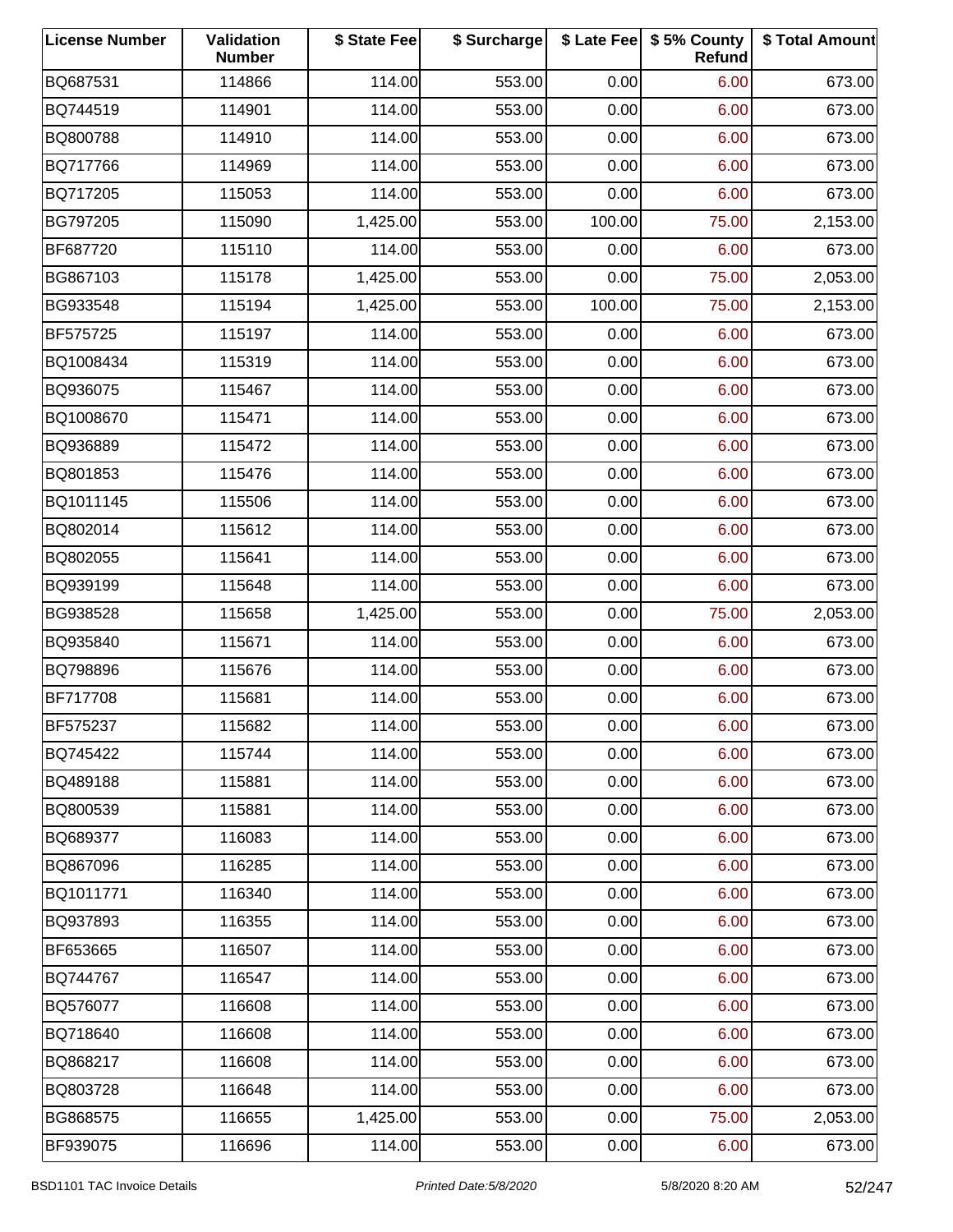| <b>License Number</b> | Validation<br><b>Number</b> | \$ State Fee | \$ Surcharge |      | \$ Late Fee   \$5% County<br>Refund | \$ Total Amount |
|-----------------------|-----------------------------|--------------|--------------|------|-------------------------------------|-----------------|
| BQ869276              | 116719                      | 114.00       | 553.00       | 0.00 | 6.00                                | 673.00          |
| BQ719679              | 116738                      | 114.00       | 553.00       | 0.00 | 6.00                                | 673.00          |
| BQ803880              | 116766                      | 114.00       | 553.00       | 0.00 | 6.00                                | 673.00          |
| BQ869177              | 116798                      | 114.00       | 553.00       | 0.00 | 6.00                                | 673.00          |
| BQ745998              | 116800                      | 114.00       | 553.00       | 0.00 | 6.00                                | 673.00          |
| BQ745988              | 116801                      | 114.00       | 553.00       | 0.00 | 6.00                                | 673.00          |
| BQ745993              | 116803                      | 114.00       | 553.00       | 0.00 | 6.00                                | 673.00          |
| BF218505              | 116834                      | 114.00       | 553.00       | 0.00 | 6.00                                | 673.00          |
| BQ745408              | 116881                      | 114.00       | 553.00       | 0.00 | 6.00                                | 673.00          |
| BQ865427              | 116964                      | 114.00       | 553.00       | 0.00 | 6.00                                | 673.00          |
| BQ940563              | 117004                      | 114.00       | 553.00       | 0.00 | 6.00                                | 673.00          |
| BF941255              | 117013                      | 114.00       | 553.00       | 0.00 | 6.00                                | 673.00          |
| BG867553              | 117025                      | 1,425.00     | 553.00       | 0.00 | 75.00                               | 2,053.00        |
| BG1009147             | 117089                      | 1,425.00     | 553.00       | 0.00 | 75.00                               | 2,053.00        |
| BF315358              | 117105                      | 114.00       | 553.00       | 0.00 | 6.00                                | 673.00          |
| BQ575066              | 117127                      | 114.00       | 553.00       | 0.00 | 6.00                                | 673.00          |
| BQ1009432             | 117216                      | 114.00       | 553.00       | 0.00 | 6.00                                | 673.00          |
| BQ868970              | 117219                      | 114.00       | 553.00       | 0.00 | 6.00                                | 673.00          |
| BC224655              | 117329                      | 142.50       | 701.00       | 0.00 | 7.50                                | 851.00          |
| BI224656              | 117329                      | 38.00        | 278.00       | 0.00 | 2.00                                | 318.00          |
| BG575100              | 117372                      | 1,425.00     | 553.00       | 0.00 | 75.00                               | 2,053.00        |
| BQ938030              | 117387                      | 114.00       | 553.00       | 0.00 | 6.00                                | 673.00          |
| BF800439              | 117400                      | 114.00       | 553.00       | 0.00 | 6.00                                | 673.00          |
| BQ1012728             | 117449                      | 114.00       | 553.00       | 0.00 | 6.00                                | 673.00          |
| BQ720043              | 117455                      | 114.00       | 553.00       | 0.00 | 6.00                                | 673.00          |
| BQ865863              | 117459                      | 114.00       | 553.00       | 0.00 | 6.00                                | 673.00          |
| BQ719056              | 117475                      | 114.00       | 553.00       | 0.00 | 6.00                                | 673.00          |
| BQ869628              | 117600                      | 114.00       | 553.00       | 0.00 | 6.00                                | 673.00          |
| BQ718855              | 117644                      | 114.00       | 553.00       | 0.00 | 6.00                                | 673.00          |
| BQ718856              | 117673                      | 114.00       | 553.00       | 0.00 | 6.00                                | 673.00          |
| BF870400              | 117731                      | 114.00       | 553.00       | 0.00 | 6.00                                | 673.00          |
| BQ866023              | 117758                      | 114.00       | 553.00       | 0.00 | 6.00                                | 673.00          |
| BQ656807              | 117838                      | 114.00       | 553.00       | 0.00 | 6.00                                | 673.00          |
| BF1010137             | 117846                      | 114.00       | 553.00       | 0.00 | 6.00                                | 673.00          |
| BQ1013023             | 117948                      | 114.00       | 553.00       | 0.00 | 6.00                                | 673.00          |
| BQ869694              | 118008                      | 114.00       | 553.00       | 0.00 | 6.00                                | 673.00          |
| BF625346              | 118023                      | 114.00       | 553.00       | 0.00 | 6.00                                | 673.00          |
| BG1011801             | 118028                      | 1,425.00     | 553.00       | 0.00 | 75.00                               | 2,053.00        |
| BQ938962              | 118030                      | 114.00       | 553.00       | 0.00 | 6.00                                | 673.00          |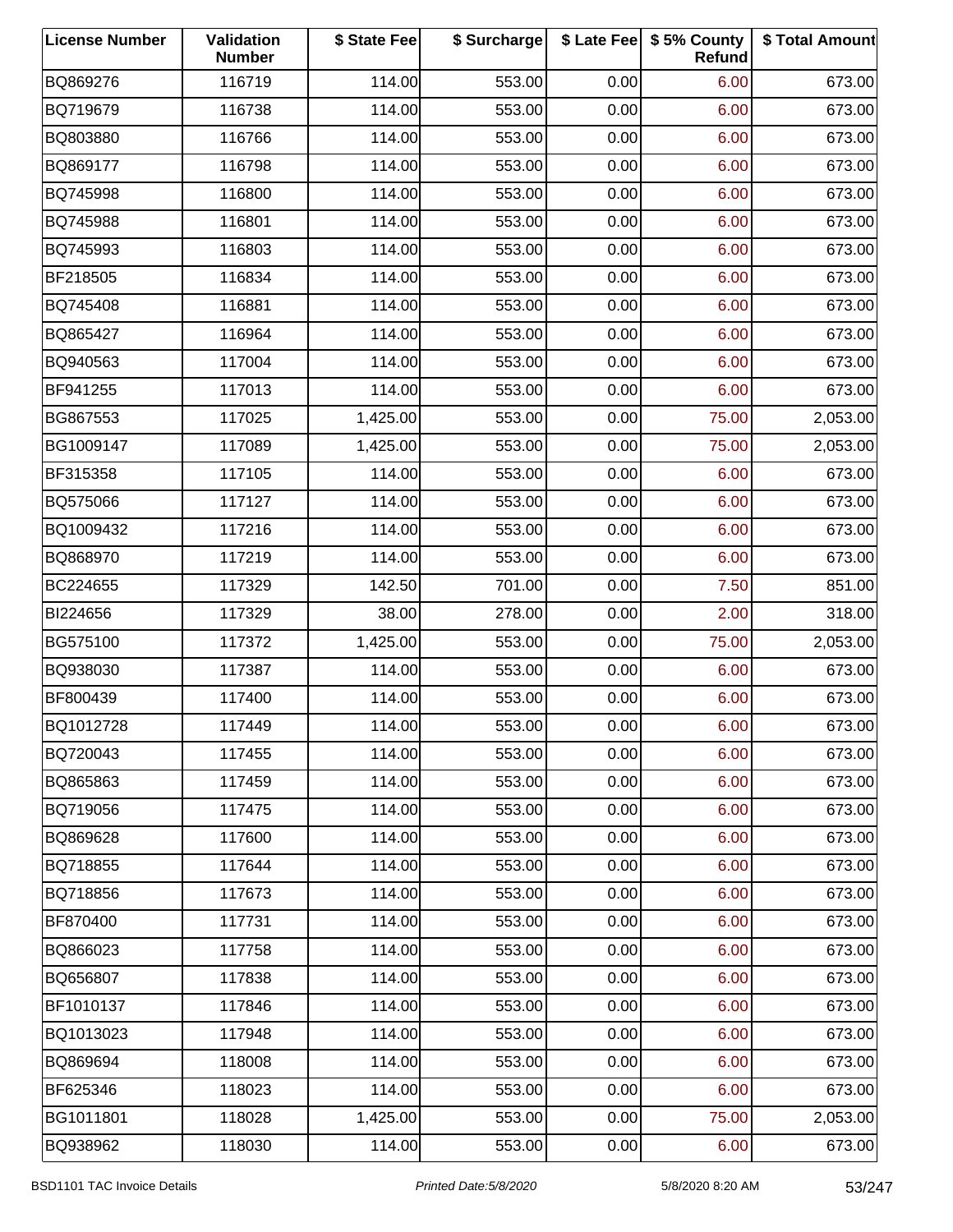| <b>License Number</b> | Validation<br><b>Number</b> | \$ State Fee | \$ Surcharge |      | \$ Late Fee   \$5% County<br>Refund | \$ Total Amount |
|-----------------------|-----------------------------|--------------|--------------|------|-------------------------------------|-----------------|
| BQ869661              | 118034                      | 114.00       | 553.00       | 0.00 | 6.00                                | 673.00          |
| BG941010              | 118093                      | 1,425.00     | 553.00       | 0.00 | 75.00                               | 2,053.00        |
| BG1010395             | 118112                      | 1,425.00     | 553.00       | 0.00 | 75.00                               | 2,053.00        |
| BG533622              | 118192                      | 1,425.00     | 553.00       | 0.00 | 75.00                               | 2,053.00        |
| BQ470832              | 118215                      | 114.00       | 553.00       | 0.00 | 6.00                                | 673.00          |
| BQ1010843             | 118232                      | 114.00       | 553.00       | 0.00 | 6.00                                | 673.00          |
| BF688077              | 118235                      | 114.00       | 553.00       | 0.00 | 6.00                                | 673.00          |
| BQ691790              | 118238                      | 114.00       | 553.00       | 0.00 | 6.00                                | 673.00          |
| BF942634              | 118325                      | 114.00       | 553.00       | 0.00 | 6.00                                | 673.00          |
| BQ744928              | 118327                      | 114.00       | 553.00       | 0.00 | 6.00                                | 673.00          |
| BQ943181              | 118356                      | 114.00       | 553.00       | 0.00 | 6.00                                | 673.00          |
| BF1013969             | 118356                      | 114.00       | 553.00       | 0.00 | 6.00                                | 673.00          |
| BF317305              | 118404                      | 114.00       | 553.00       | 0.00 | 6.00                                | 673.00          |
| BQ626409              | 118407                      | 114.00       | 553.00       | 0.00 | 6.00                                | 673.00          |
| BF942789              | 118411                      | 114.00       | 553.00       | 0.00 | 6.00                                | 673.00          |
| BQ718408              | 118424                      | 114.00       | 553.00       | 0.00 | 6.00                                | 673.00          |
| BQ629685              | 118427                      | 114.00       | 553.00       | 0.00 | 6.00                                | 673.00          |
| BQ1013668             | 118566                      | 114.00       | 553.00       | 0.00 | 6.00                                | 673.00          |
| BQ942260              | 118575                      | 114.00       | 553.00       | 0.00 | 6.00                                | 673.00          |
| BF512521              | 118592                      | 114.00       | 553.00       | 0.00 | 6.00                                | 673.00          |
| BF512523              | 118595                      | 114.00       | 553.00       | 0.00 | 6.00                                | 673.00          |
| BQ803035              | 118617                      | 114.00       | 553.00       | 0.00 | 6.00                                | 673.00          |
| BQ939238              | 118759                      | 114.00       | 553.00       | 0.00 | 6.00                                | 673.00          |
| BQ1011202             | 118760                      | 114.00       | 553.00       | 0.00 | 6.00                                | 673.00          |
| BQ577313              | 118806                      | 114.00       | 553.00       | 0.00 | 6.00                                | 673.00          |
| BQ689977              | 118806                      | 114.00       | 553.00       | 0.00 | 6.00                                | 673.00          |
| BF803063              | 118823                      | 114.00       | 553.00       | 0.00 | 6.00                                | 673.00          |
| BG870508              | 118859                      | 1,425.00     | 553.00       | 0.00 | 75.00                               | 2,053.00        |
| BQ611702              | 118884                      | 114.00       | 553.00       | 0.00 | 6.00                                | 673.00          |
| BQ611701              | 118891                      | 114.00       | 553.00       | 0.00 | 6.00                                | 673.00          |
| BQ580551              | 118907                      | 114.00       | 553.00       | 0.00 | 6.00                                | 673.00          |
| BQ603838              | 118935                      | 114.00       | 553.00       | 0.00 | 6.00                                | 673.00          |
| BQ724207              | 119099                      | 114.00       | 553.00       | 0.00 | 6.00                                | 673.00          |
| BQ649706              | 119112                      | 114.00       | 553.00       | 0.00 | 6.00                                | 673.00          |
| BQ487795              | 119115                      | 114.00       | 553.00       | 0.00 | 6.00                                | 673.00          |
| BQ664338              | 119120                      | 114.00       | 553.00       | 0.00 | 6.00                                | 673.00          |
| BQ506836              | 405458                      | 114.00       | 553.00       | 0.00 | 6.00                                | 673.00          |
| BG303414              | 506279                      | 1,425.00     | 553.00       | 0.00 | 75.00                               | 2,053.00        |
| BQ801057              | 508043                      | 114.00       | 553.00       | 0.00 | 6.00                                | 673.00          |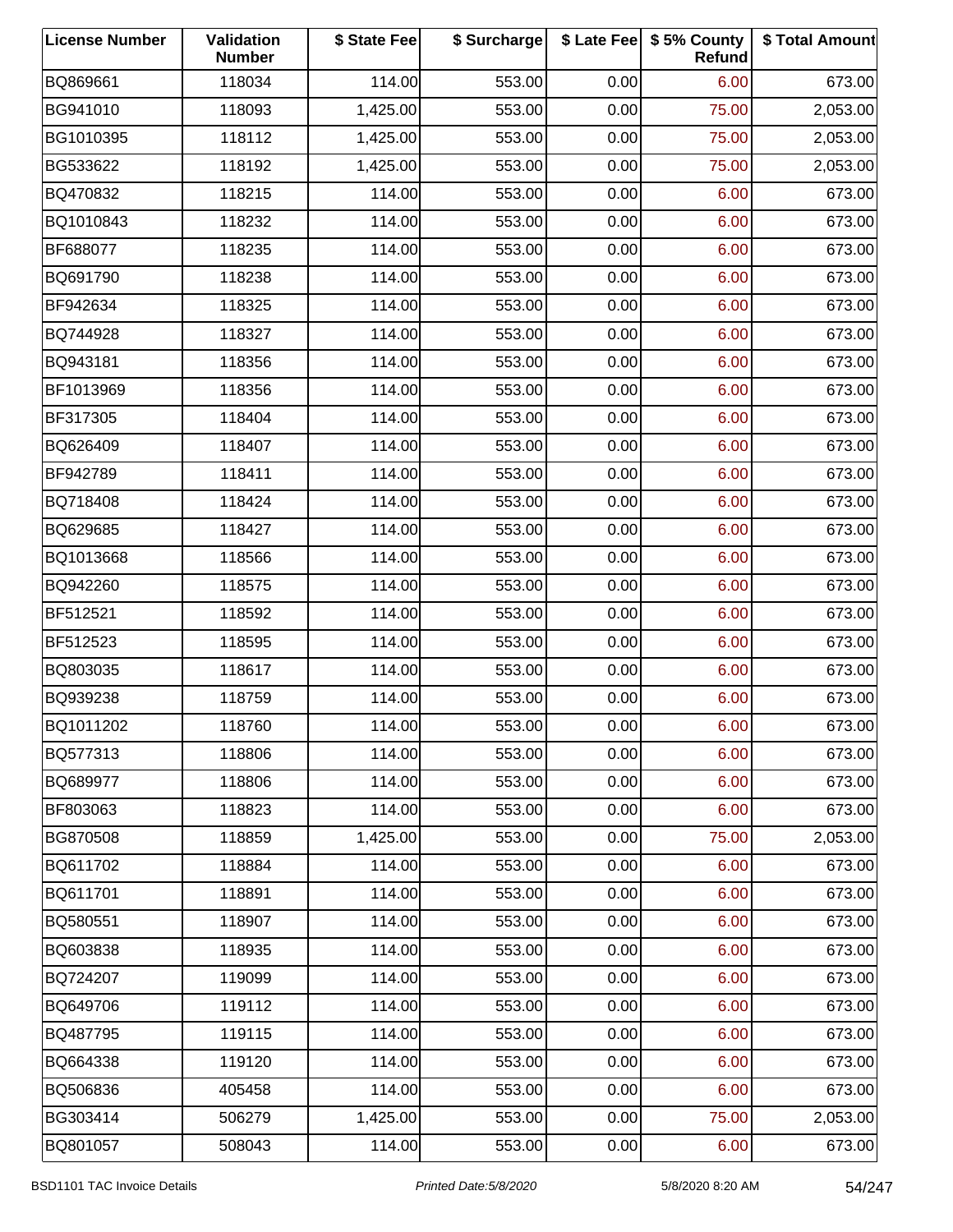| <b>License Number</b> | Validation<br><b>Number</b> | \$ State Fee | \$ Surcharge |        | \$ Late Fee   \$5% County<br>Refund | \$ Total Amount |
|-----------------------|-----------------------------|--------------|--------------|--------|-------------------------------------|-----------------|
| BQ796691              | 508476                      | 114.00       | 553.00       | 0.00   | 6.00                                | 673.00          |
| BQ865473              | 508544                      | 114.00       | 553.00       | 0.00   | 6.00                                | 673.00          |
| BQ1010953             | 508547                      | 114.00       | 553.00       | 0.00   | 6.00                                | 673.00          |
| BQ716069              | 508580                      | 114.00       | 553.00       | 0.00   | 6.00                                | 673.00          |
| BQ488490              | 508617                      | 114.00       | 553.00       | 0.00   | 6.00                                | 673.00          |
| BF272638              | 508738                      | 114.00       | 553.00       | 0.00   | 6.00                                | 673.00          |
| BG937502              | 508739                      | 1,425.00     | 553.00       | 0.00   | 75.00                               | 2,053.00        |
| BF867701              | 508742                      | 114.00       | 553.00       | 0.00   | 6.00                                | 673.00          |
| BQ716078              | 508838                      | 114.00       | 553.00       | 0.00   | 6.00                                | 673.00          |
| BQ489187              | 509095                      | 114.00       | 553.00       | 0.00   | 6.00                                | 673.00          |
| BF428586              | 509359                      | 114.00       | 553.00       | 0.00   | 6.00                                | 673.00          |
| BG1008553             | 509360                      | 1,425.00     | 553.00       | 0.00   | 75.00                               | 2,053.00        |
| BQ865589              | 509430                      | 114.00       | 553.00       | 0.00   | 6.00                                | 673.00          |
| BF798778              | 509437                      | 114.00       | 553.00       | 0.00   | 6.00                                | 673.00          |
| BQ1012215             | 509547                      | 114.00       | 553.00       | 0.00   | 6.00                                | 673.00          |
| BQ942323              | 509550                      | 114.00       | 553.00       | 0.00   | 6.00                                | 673.00          |
| BQ1012239             | 509573                      | 114.00       | 553.00       | 0.00   | 6.00                                | 673.00          |
| BQ719067              | 509773                      | 114.00       | 553.00       | 0.00   | 6.00                                | 673.00          |
| BG315973              | 509774                      | 1,425.00     | 553.00       | 0.00   | 75.00                               | 2,053.00        |
| BG939689              | 509775                      | 1,425.00     | 553.00       | 0.00   | 75.00                               | 2,053.00        |
| BQ870351              | 509862                      | 114.00       | 553.00       | 0.00   | 6.00                                | 673.00          |
| BQ746127              | 509864                      | 114.00       | 553.00       | 0.00   | 6.00                                | 673.00          |
| BQ690590              | 509865                      | 114.00       | 553.00       | 0.00   | 6.00                                | 673.00          |
| BQ720547              | 509866                      | 114.00       | 553.00       | 0.00   | 6.00                                | 673.00          |
| BQ690169              | 509867                      | 114.00       | 553.00       | 0.00   | 6.00                                | 673.00          |
| BQ865256              | 509892                      | 114.00       | 553.00       | 0.00   | 6.00                                | 673.00          |
| BQ1009533             | 509893                      | 114.00       | 553.00       | 0.00   | 6.00                                | 673.00          |
| BF687687              | 509894                      | 114.00       | 553.00       | 0.00   | 6.00                                | 673.00          |
| BF445062              | 510170                      | 114.00       | 553.00       | 0.00   | 6.00                                | 673.00          |
| BG274043              | 510172                      | 1,425.00     | 553.00       | 0.00   | 75.00                               | 2,053.00        |
| BG867900              | 510173                      | 1,425.00     | 553.00       | 0.00   | 75.00                               | 2,053.00        |
| BQ718280              | 510177                      | 114.00       | 553.00       | 0.00   | 6.00                                | 673.00          |
| BG1006051             | 510179                      | 1,425.00     | 553.00       | 100.00 | 75.00                               | 2,153.00        |
| BG1007710             | 511185                      | 1,425.00     | 553.00       | 0.00   | 75.00                               | 2,053.00        |
| BG1008958             | 512098                      | 1,425.00     | 553.00       | 0.00   | 75.00                               | 2,053.00        |
| BG911880              | 517822                      | 1,425.00     | 553.00       | 100.00 | 75.00                               | 2,153.00        |
|                       | Total                       | 69,169.50    | 103,611.00   | 600.00 | 3,640.50                            | 177,021.00      |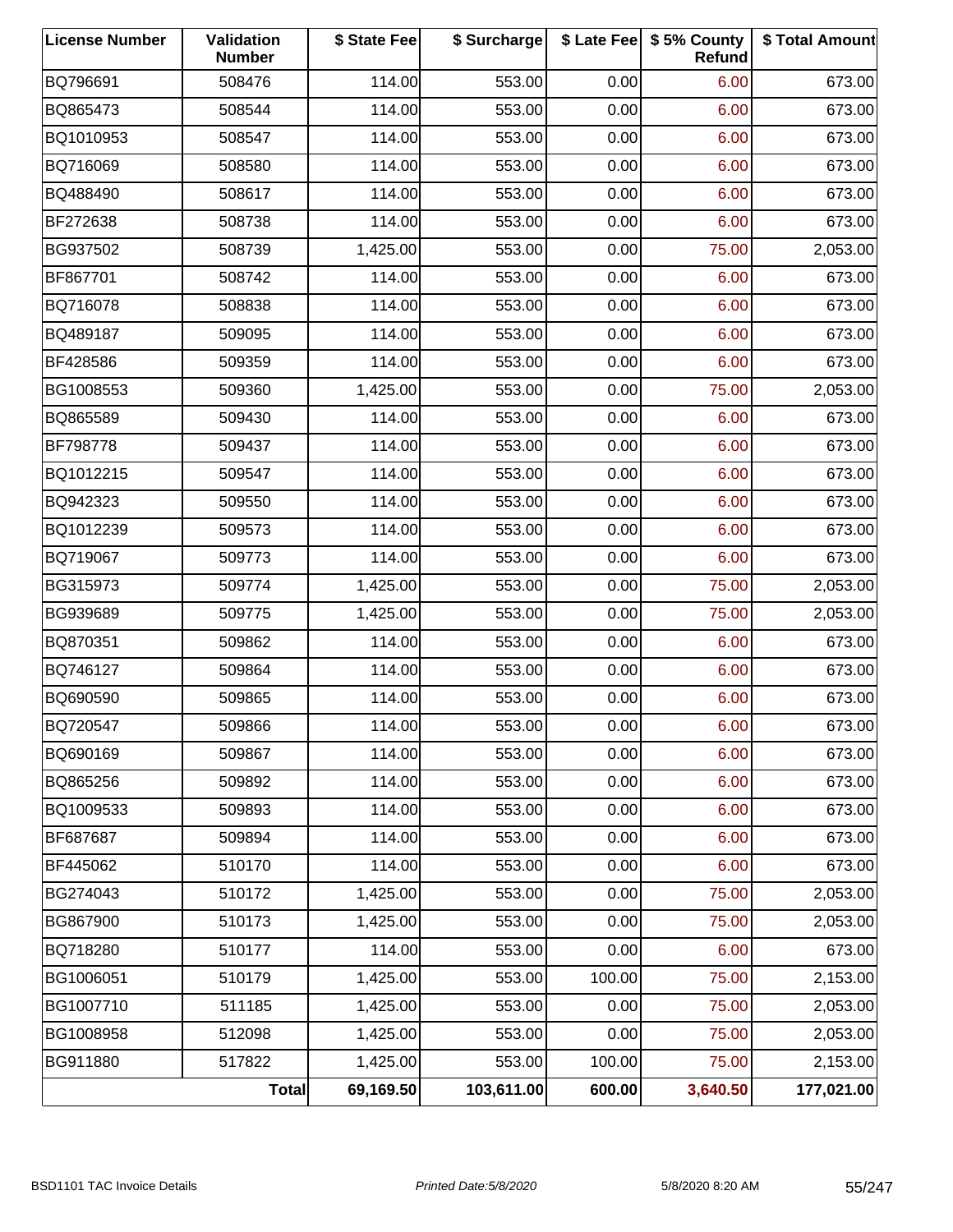

## **TAC To Be Invoiced Details Applications Approved during April 2020 County Dawson - 58**

| License Number | <b>Validation</b><br><b>Number</b> | \$ State Feel |        |      | Refund | \$ Surcharge   \$ Late Fee   \$5% County   \$ Total Amount |
|----------------|------------------------------------|---------------|--------|------|--------|------------------------------------------------------------|
| BG1008428      | 116194                             | 332.50        | 553.00 | 0.00 | 17.50  | 903.00                                                     |
|                | Totall                             | 332.50        | 553.00 | 0.00 | 17.50  | 903.00                                                     |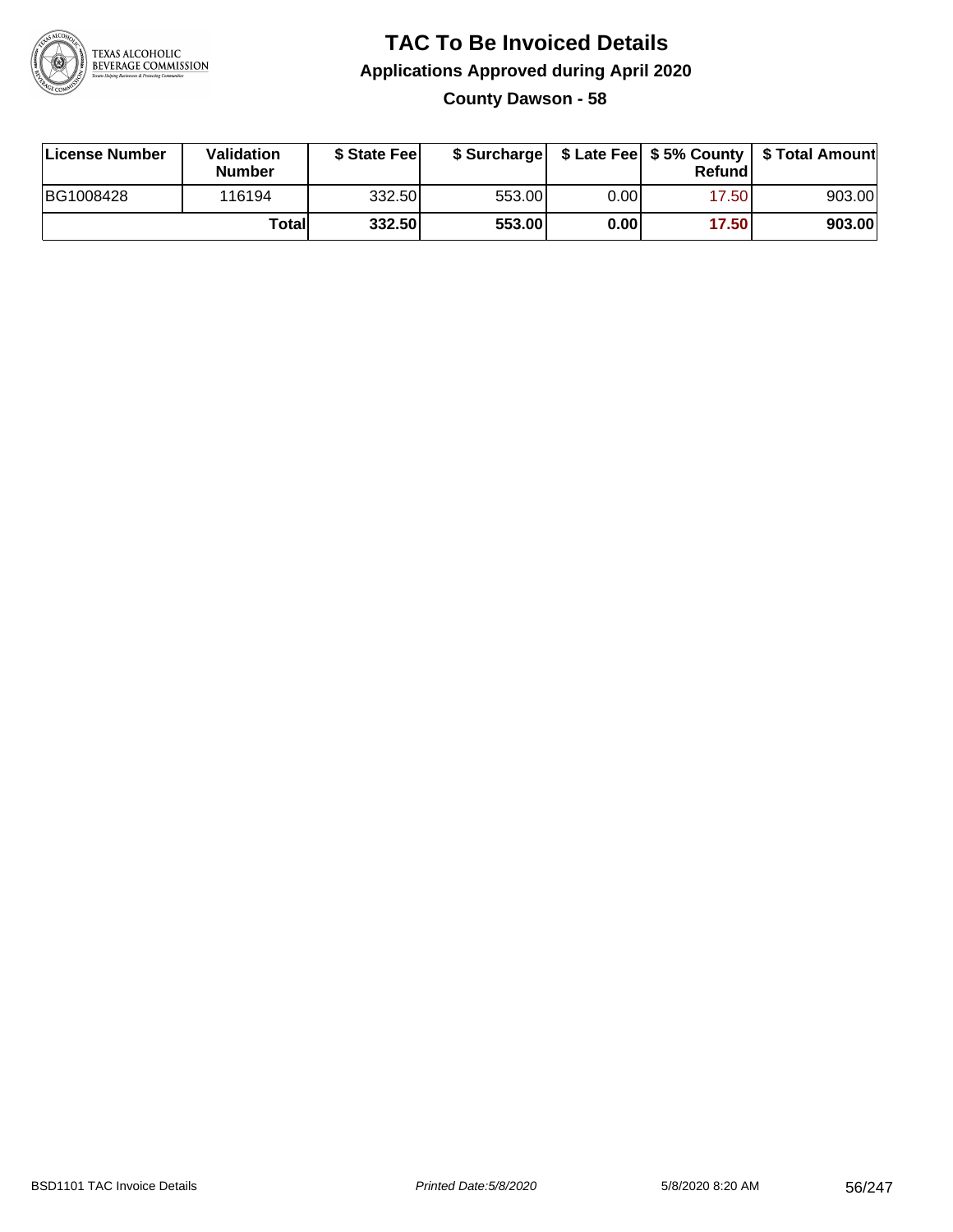

## **TAC To Be Invoiced Details Applications Approved during April 2020 County Deaf Smith - 59**

| License Number | Validation<br><b>Number</b> | \$ State Feel |        |       | Refundl | \$ Surcharge   \$ Late Fee   \$5% County   \$ Total Amount |
|----------------|-----------------------------|---------------|--------|-------|---------|------------------------------------------------------------|
| BQ870220       | 118084                      | 114.00        | 553.00 | 0.00  | 6.00    | 673.00                                                     |
|                | Total                       | <b>114.00</b> | 553.00 | 0.001 | 6.00    | 673.00                                                     |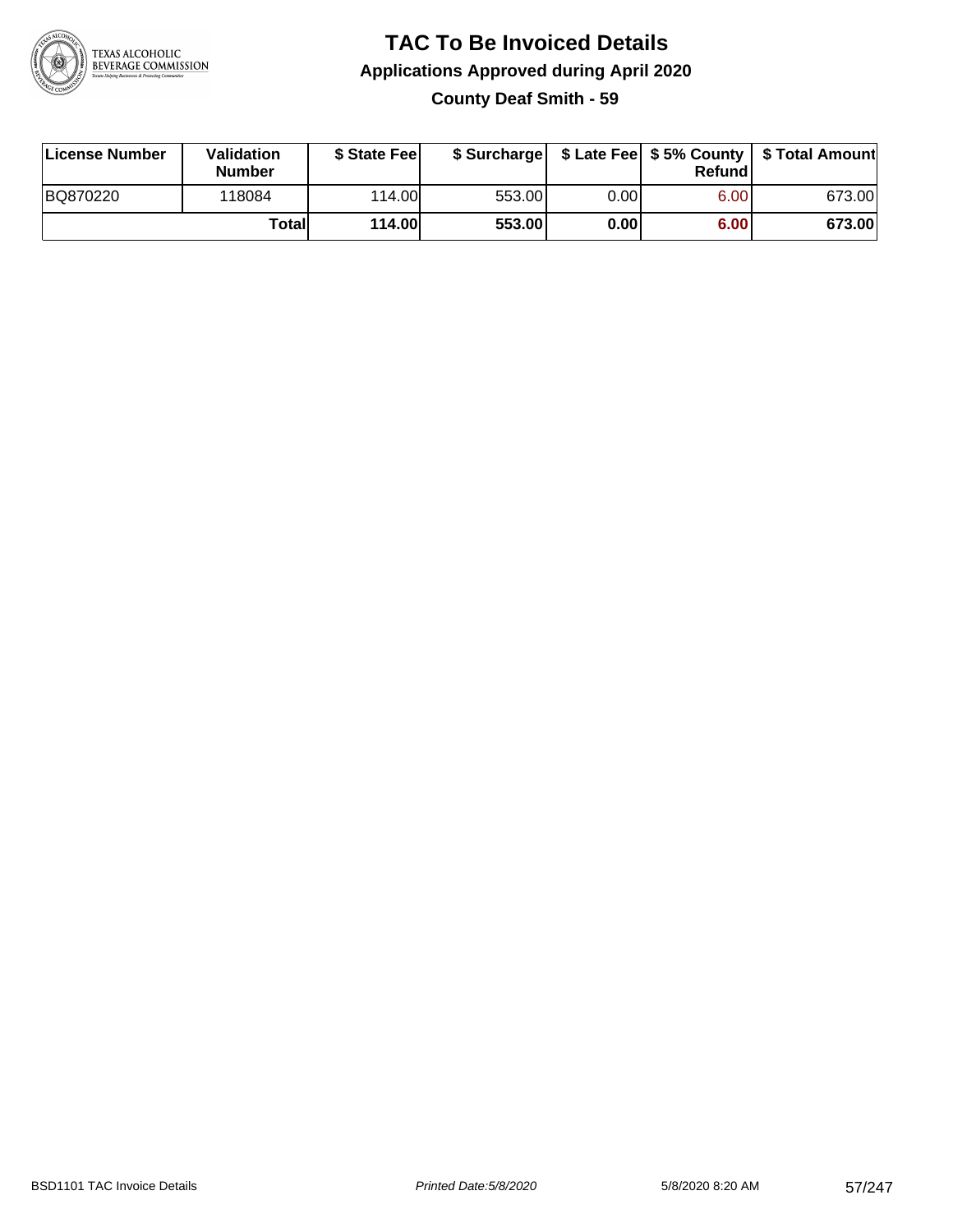

#### **TAC To Be Invoiced Details Applications Approved during April 2020 County Denton - 61**

| <b>License Number</b> | Validation<br><b>Number</b> | \$ State Fee | \$ Surcharge |      | \$ Late Fee   \$5% County<br>Refund | \$ Total Amount |
|-----------------------|-----------------------------|--------------|--------------|------|-------------------------------------|-----------------|
| BQ1085941             | 3552                        | 114.00       | 553.00       | 0.00 | 6.00                                | 673.00          |
| BG1085514             | 4707                        | 332.50       | 553.00       | 0.00 | 17.50                               | 903.00          |
| BL1085514             | 4707                        | 475.00       | 327.00       | 0.00 | 25.00                               | 827.00          |
| BG1085354             | 4878                        | 332.50       | 553.00       | 0.00 | 17.50                               | 903.00          |
| BL1085354             | 4878                        | 475.00       | 327.00       | 0.00 | 25.00                               | 827.00          |
| BF1085969             | 4891                        | 114.00       | 553.00       | 0.00 | 6.00                                | 673.00          |
| BF1086233             | 4892                        | 114.00       | 553.00       | 0.00 | 6.00                                | 673.00          |
| BF1085758             | 5015                        | 114.00       | 553.00       | 0.00 | 6.00                                | 673.00          |
| BG1086723             | 5234                        | 332.50       | 553.00       | 0.00 | 17.50                               | 903.00          |
| BQ1087026             | 5884                        | 114.00       | 553.00       | 0.00 | 6.00                                | 673.00          |
| BG1008563             | 114326                      | 332.50       | 553.00       | 0.00 | 17.50                               | 903.00          |
| BF864817              | 114369                      | 114.00       | 553.00       | 0.00 | 6.00                                | 673.00          |
| BQ744474              | 115011                      | 114.00       | 553.00       | 0.00 | 6.00                                | 673.00          |
| BG1010149             | 115261                      | 332.50       | 553.00       | 0.00 | 17.50                               | 903.00          |
| BQ653375              | 115345                      | 114.00       | 553.00       | 0.00 | 6.00                                | 673.00          |
| BQ939099              | 115639                      | 114.00       | 553.00       | 0.00 | 6.00                                | 673.00          |
| BQ687747              | 115778                      | 114.00       | 553.00       | 0.00 | 6.00                                | 673.00          |
| BQ687748              | 115778                      | 114.00       | 553.00       | 0.00 | 6.00                                | 673.00          |
| BQ574743              | 116608                      | 114.00       | 553.00       | 0.00 | 6.00                                | 673.00          |
| BQ533168              | 116648                      | 114.00       | 553.00       | 0.00 | 6.00                                | 673.00          |
| BF1011210             | 116692                      | 114.00       | 553.00       | 0.00 | 6.00                                | 673.00          |
| BQ803145              | 116796                      | 114.00       | 553.00       | 0.00 | 6.00                                | 673.00          |
| BQ624903              | 117018                      | 114.00       | 553.00       | 0.00 | 6.00                                | 673.00          |
| BQ686525              | 117245                      | 114.00       | 553.00       | 0.00 | 6.00                                | 673.00          |
| BC113882              | 117329                      | 142.50       | 701.00       | 0.00 | 7.50                                | 851.00          |
| BI113883              | 117329                      | 38.00        | 278.00       | 0.00 | 2.00                                | 318.00          |
| BG983164              | 117440                      | 332.50       | 553.00       | 0.00 | 17.50                               | 903.00          |
| BQ577421              | 117450                      | 114.00       | 553.00       | 0.00 | 6.00                                | 673.00          |
| BQ512167              | 117795                      | 114.00       | 553.00       | 0.00 | 6.00                                | 673.00          |
| BF803044              | 117864                      | 114.00       | 553.00       | 0.00 | 6.00                                | 673.00          |
| BG869067              | 117928                      | 332.50       | 553.00       | 0.00 | 17.50                               | 903.00          |
| BF1009785             | 117974                      | 114.00       | 553.00       | 0.00 | 6.00                                | 673.00          |
| BG745388              | 117991                      | 332.50       | 553.00       | 0.00 | 17.50                               | 903.00          |
| BL745388              | 117991                      | 475.00       | 327.00       | 0.00 | 25.00                               | 827.00          |
| BQ578004              | 118041                      | 114.00       | 553.00       | 0.00 | 6.00                                | 673.00          |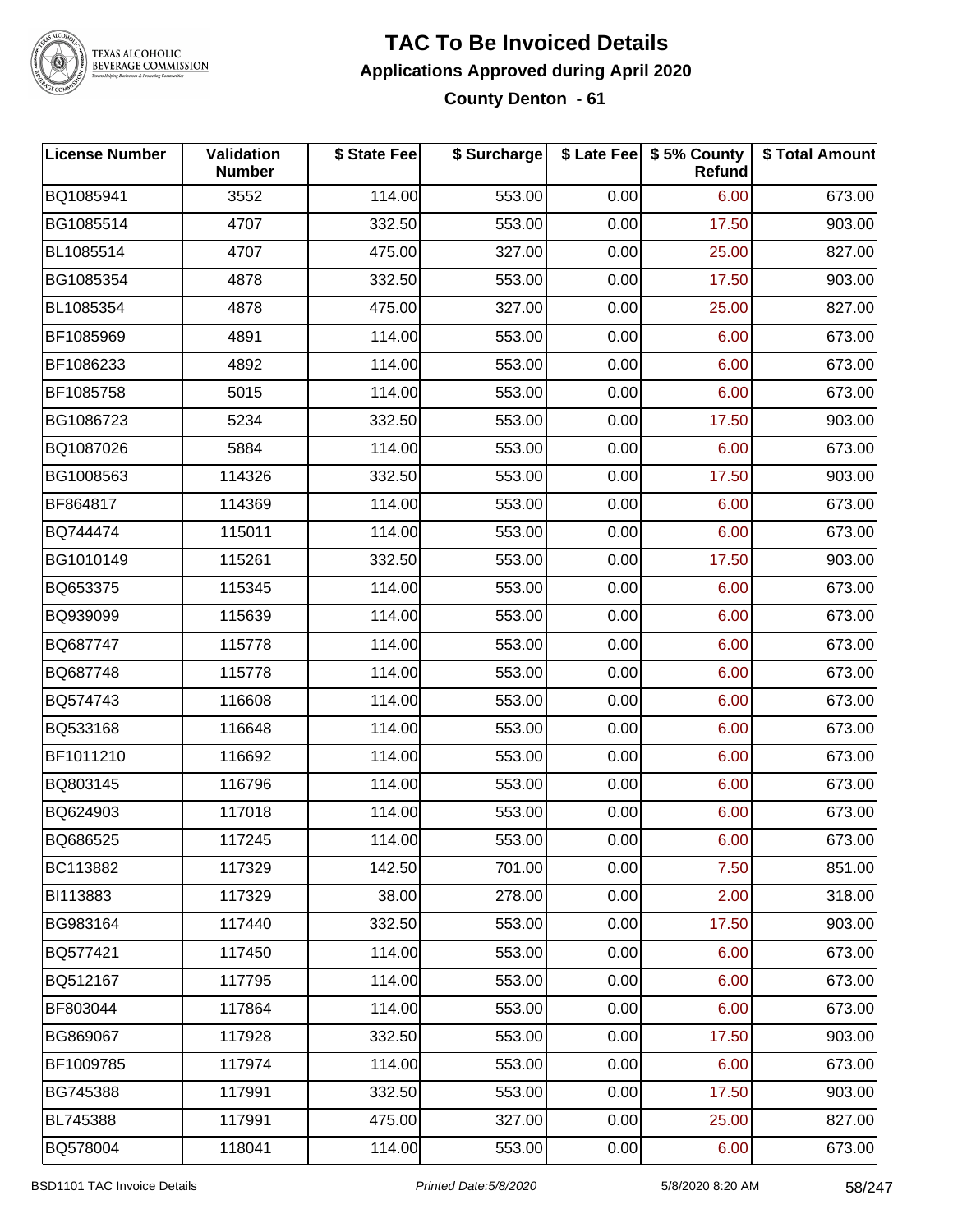| <b>License Number</b> | <b>Validation</b><br><b>Number</b> | \$ State Fee | \$ Surcharge |      | \$ Late Fee   \$5% County<br>Refund | \$ Total Amount |
|-----------------------|------------------------------------|--------------|--------------|------|-------------------------------------|-----------------|
| BQ578005              | 118068                             | 114.00       | 553.00       | 0.00 | 6.00                                | 673.00          |
| BQ870384              | 118236                             | 114.00       | 553.00       | 0.00 | 6.00                                | 673.00          |
| BQ691671              | 118356                             | 114.00       | 553.00       | 0.00 | 6.00                                | 673.00          |
| BQ942640              | 118356                             | 114.00       | 553.00       | 0.00 | 6.00                                | 673.00          |
| BQ1013202             | 118584                             | 114.00       | 553.00       | 0.00 | 6.00                                | 673.00          |
| BQ745305              | 118608                             | 114.00       | 553.00       | 0.00 | 6.00                                | 673.00          |
| BQ691970              | 118790                             | 114.00       | 553.00       | 0.00 | 6.00                                | 673.00          |
| BQ719320              | 118806                             | 114.00       | 553.00       | 0.00 | 6.00                                | 673.00          |
| BF1012098             | 118809                             | 114.00       | 553.00       | 0.00 | 6.00                                | 673.00          |
| BF535418              | 118914                             | 114.00       | 553.00       | 0.00 | 6.00                                | 673.00          |
| BQ601746              | 118930                             | 114.00       | 553.00       | 0.00 | 6.00                                | 673.00          |
| BQ529591              | 118940                             | 114.00       | 553.00       | 0.00 | 6.00                                | 673.00          |
| BQ648231              | 119004                             | 114.00       | 553.00       | 0.00 | 6.00                                | 673.00          |
| BQ671161              | 119133                             | 114.00       | 553.00       | 0.00 | 6.00                                | 673.00          |
| BQ577023              | 119166                             | 114.00       | 553.00       | 0.00 | 6.00                                | 673.00          |
| BQ577025              | 119166                             | 114.00       | 553.00       | 0.00 | 6.00                                | 673.00          |
| BG926745              | 503728                             | 332.50       | 553.00       | 0.00 | 17.50                               | 903.00          |
| BG314977              | 508360                             | 332.50       | 553.00       | 0.00 | 17.50                               | 903.00          |
| BQ799883              | 508545                             | 114.00       | 553.00       | 0.00 | 6.00                                | 673.00          |
| BQ506400              | 508546                             | 114.00       | 553.00       | 0.00 | 6.00                                | 673.00          |
| BQ801392              | 508547                             | 114.00       | 553.00       | 0.00 | 6.00                                | 673.00          |
| BQ938719              | 508574                             | 114.00       | 553.00       | 0.00 | 6.00                                | 673.00          |
| BQ553822              | 509096                             | 114.00       | 553.00       | 0.00 | 6.00                                | 673.00          |
| BF621296              | 509633                             | 114.00       | 553.00       | 0.00 | 6.00                                | 673.00          |
| BQ689047              | 509868                             | 114.00       | 553.00       | 0.00 | 6.00                                | 673.00          |
| BG937028              | 510099                             | 332.50       | 553.00       | 0.00 | 17.50                               | 903.00          |
| BQ938517              | 510176                             | 114.00       | 553.00       | 0.00 | 6.00                                | 673.00          |
| BQ578686              | 512353                             | 114.00       | 553.00       | 0.00 | 6.00                                | 673.00          |
|                       | Total                              | 10,621.00    | 34,034.00    | 0.00 | 559.00                              | 45,214.00       |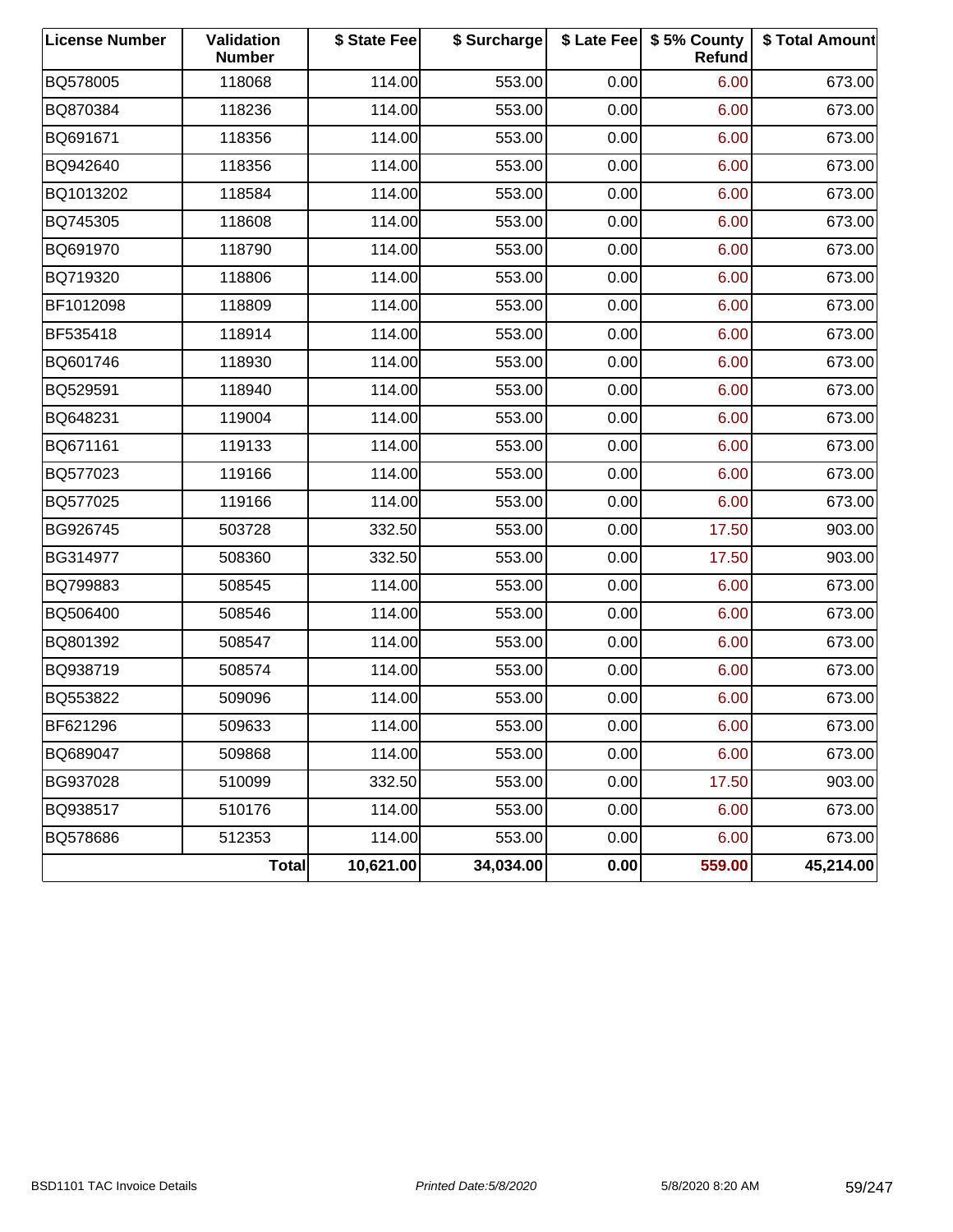

## **TAC To Be Invoiced Details Applications Approved during April 2020 County DeWitt - 62**

| License Number  | Validation<br><b>Number</b> | \$ State Fee | \$ Surcharge |      | Refundl | \$ Late Fee   \$5% County   \$ Total Amount |
|-----------------|-----------------------------|--------------|--------------|------|---------|---------------------------------------------|
| BG217973        | 114940                      | 332.50       | 553.00       | 0.00 | 17.50   | 903.00                                      |
| <b>BF513027</b> | 117167                      | 114.00L      | 553.00       | 0.00 | 6.00    | 673.00                                      |
|                 | Total                       | 446.50       | 1,106.00     | 0.00 | 23.50   | 1,576.00                                    |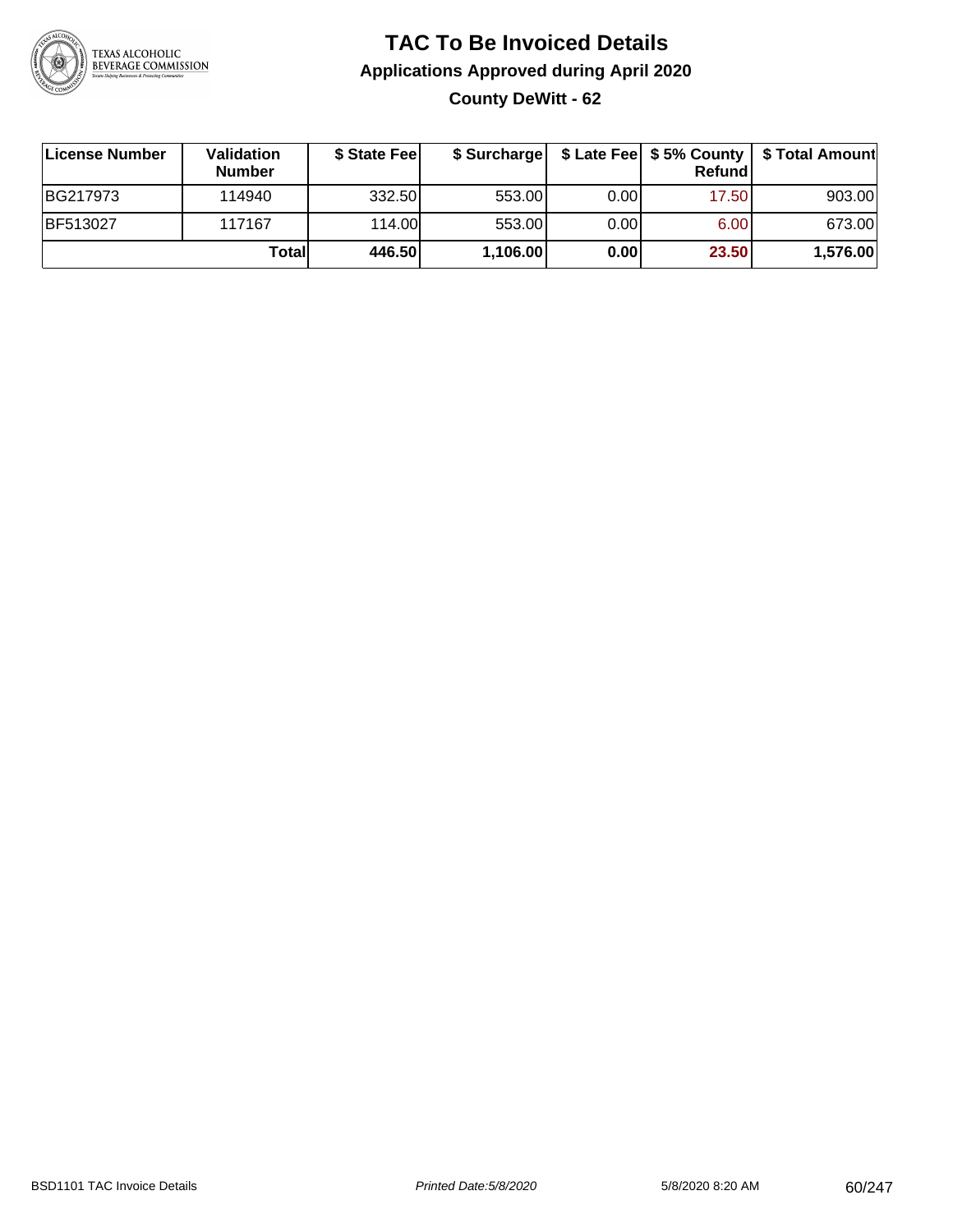

# **TAC To Be Invoiced Details Applications Approved during April 2020**

**County Dimmit - 64**

| License Number | Validation<br><b>Number</b> | \$ State Feel | \$ Surcharge |      | Refundl | \$ Late Fee   \$5% County   \$ Total Amount |
|----------------|-----------------------------|---------------|--------------|------|---------|---------------------------------------------|
| BQ869893       | 118588                      | 114.00        | 553.00       | 0.00 | 6.00    | 673.00                                      |
|                | Totall                      | <b>114.00</b> | 553.00       | 0.00 | 6.00    | 673.00                                      |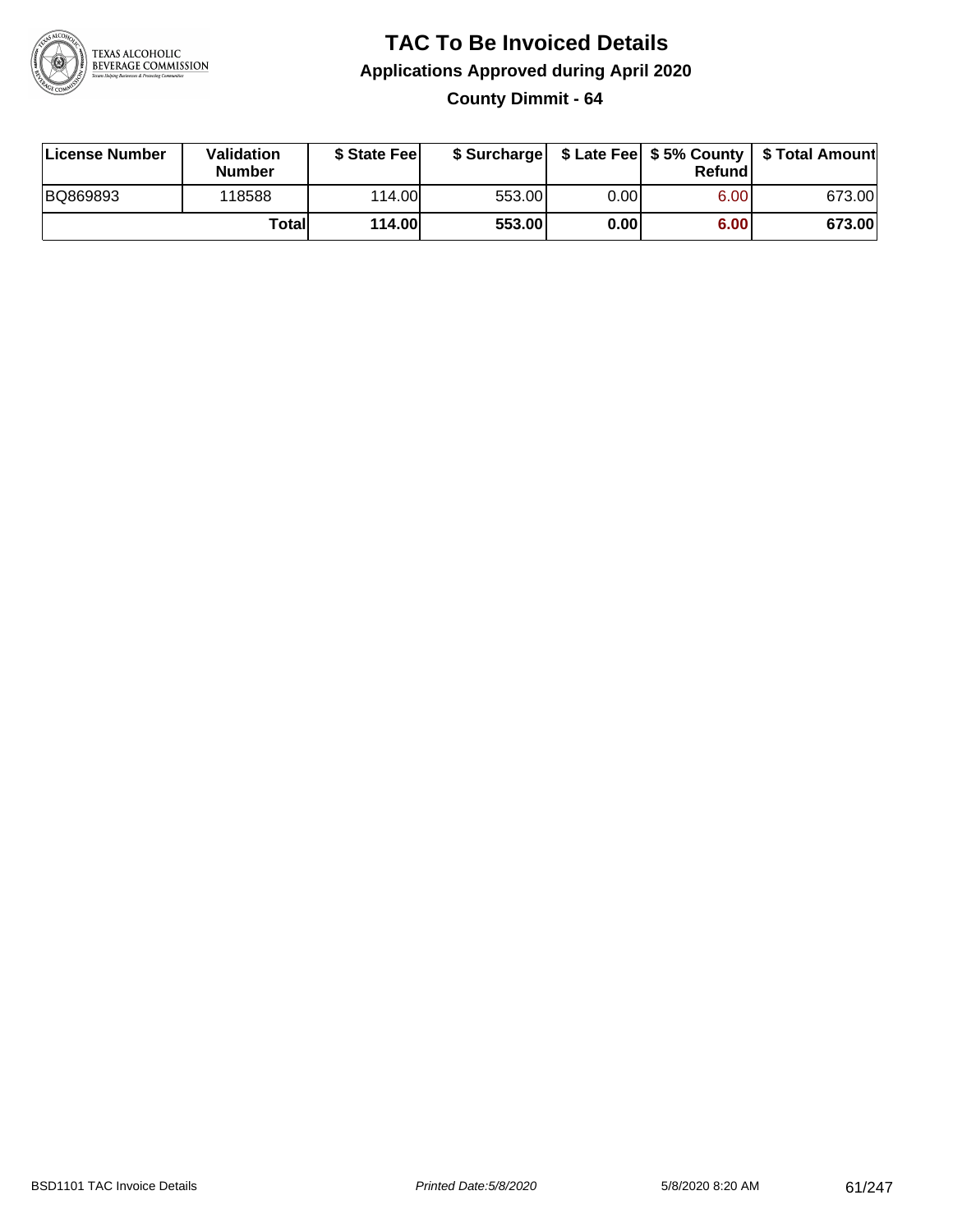

## **TAC To Be Invoiced Details Applications Approved during April 2020 County Donley - 65**

| ∣License Number | Validation<br><b>Number</b> | \$ State Fee | \$ Surcharge |      | \$ Late Fee   \$5% County<br>Refundl | \$ Total Amount |
|-----------------|-----------------------------|--------------|--------------|------|--------------------------------------|-----------------|
| BQ867350        | 116269                      | 114.00       | 553.00       | 0.00 | 6.00                                 | 673.00          |
| BG866558        | 116519                      | 332.50       | 553.00       | 0.00 | 17.50                                | 903.00          |
| BQ871022        | 509551                      | 114.00       | 553.00       | 0.00 | 6.00                                 | 673.00          |
|                 | Totall                      | 560.50       | 1,659.00     | 0.00 | 29.50                                | 2,249.00        |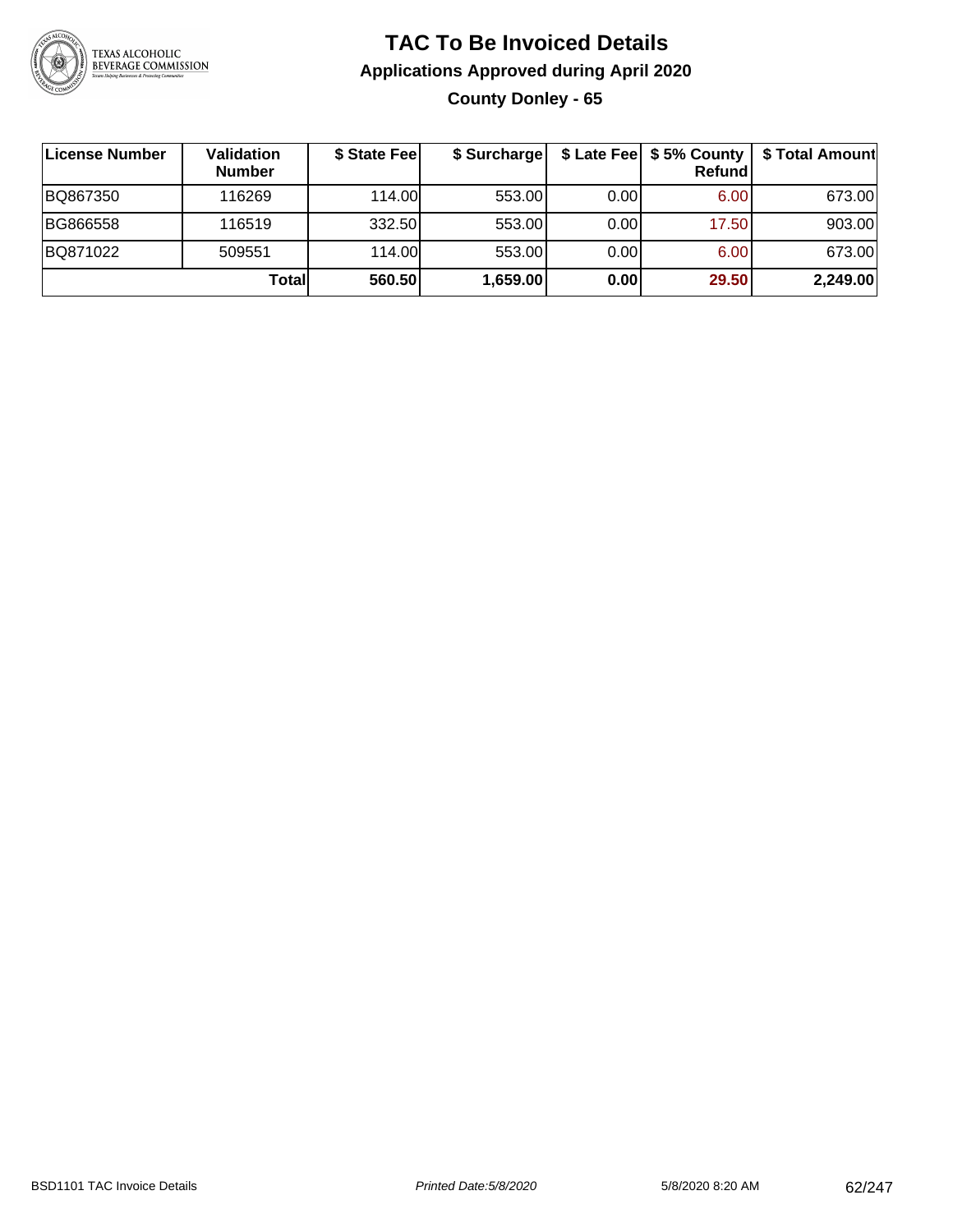

## **TAC To Be Invoiced Details Applications Approved during April 2020 County Duval - 66**

| License Number | Validation<br><b>Number</b> | \$ State Fee | \$ Surcharge |      | $$$ Late Fee $$5%$ County<br><b>Refund</b> | \$ Total Amount |
|----------------|-----------------------------|--------------|--------------|------|--------------------------------------------|-----------------|
| BG551053       | 114328                      | 332.50       | 553.00       | 0.00 | 17.50                                      | 903.00          |
| BL551053       | 114328                      | 475.00       | 327.00       | 0.00 | 25.00                                      | 827.00          |
| BQ576587       | 117318                      | 114.00       | 553.00       | 0.00 | 6.00                                       | 673.00          |
|                | Totall                      | 921.50       | 1,433.00     | 0.00 | 48.50                                      | 2,403.00        |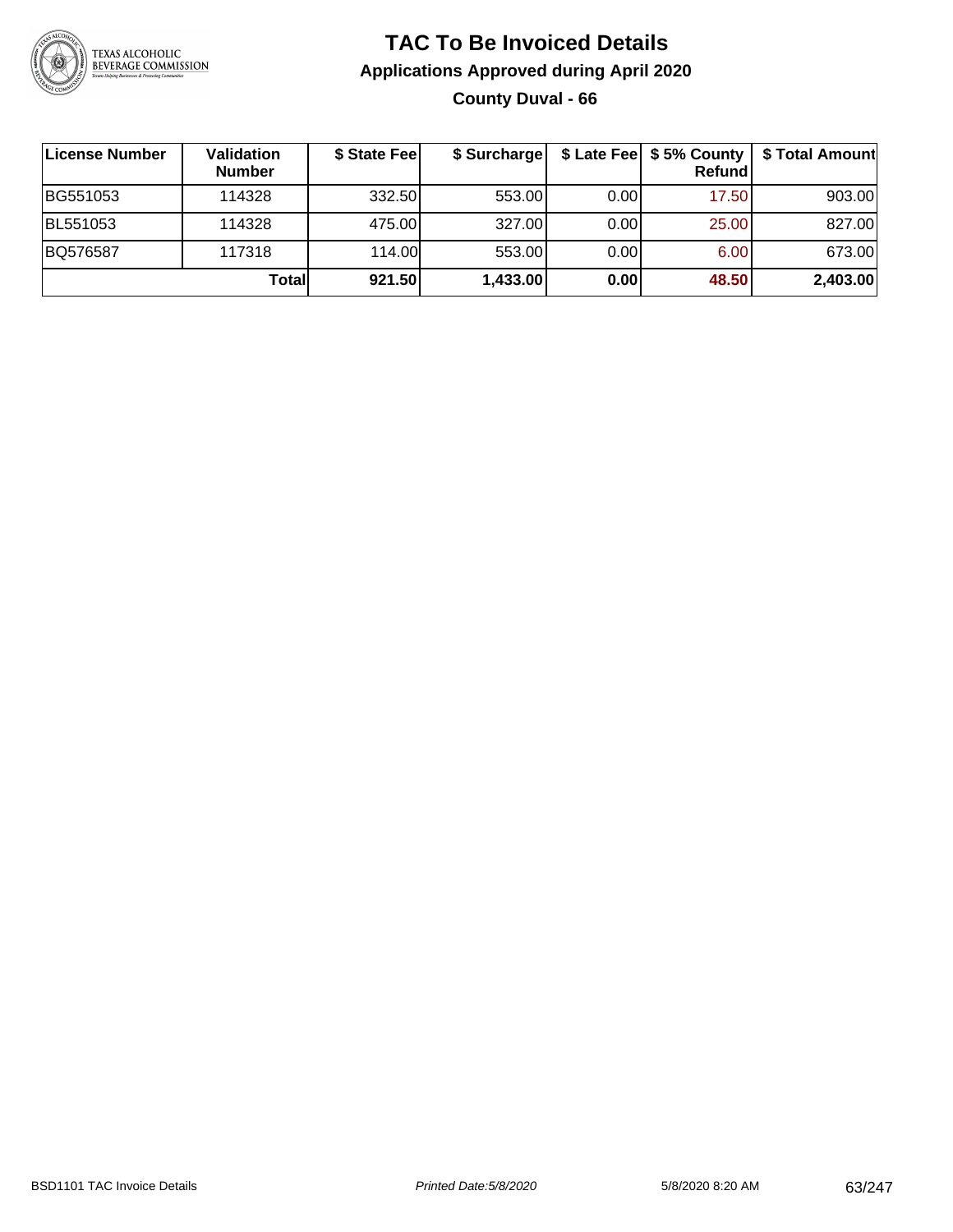

## **TAC To Be Invoiced Details Applications Approved during April 2020 County Eastland - 67**

| License Number | <b>Validation</b><br><b>Number</b> | \$ State Fee |          |       | Refundl | \$ Surcharge   \$ Late Fee   \$5% County   \$ Total Amount |
|----------------|------------------------------------|--------------|----------|-------|---------|------------------------------------------------------------|
| BQ1085381      | 5241                               | 114.00       | 553.00   | 0.001 | 6.00    | 673.00                                                     |
| BQ868859       | 118084                             | 114.00L      | 553.00   | 0.00  | 6.00    | 673.00                                                     |
|                | Totall                             | 228.00       | 1,106.00 | 0.00  | 12.00   | 1,346.00                                                   |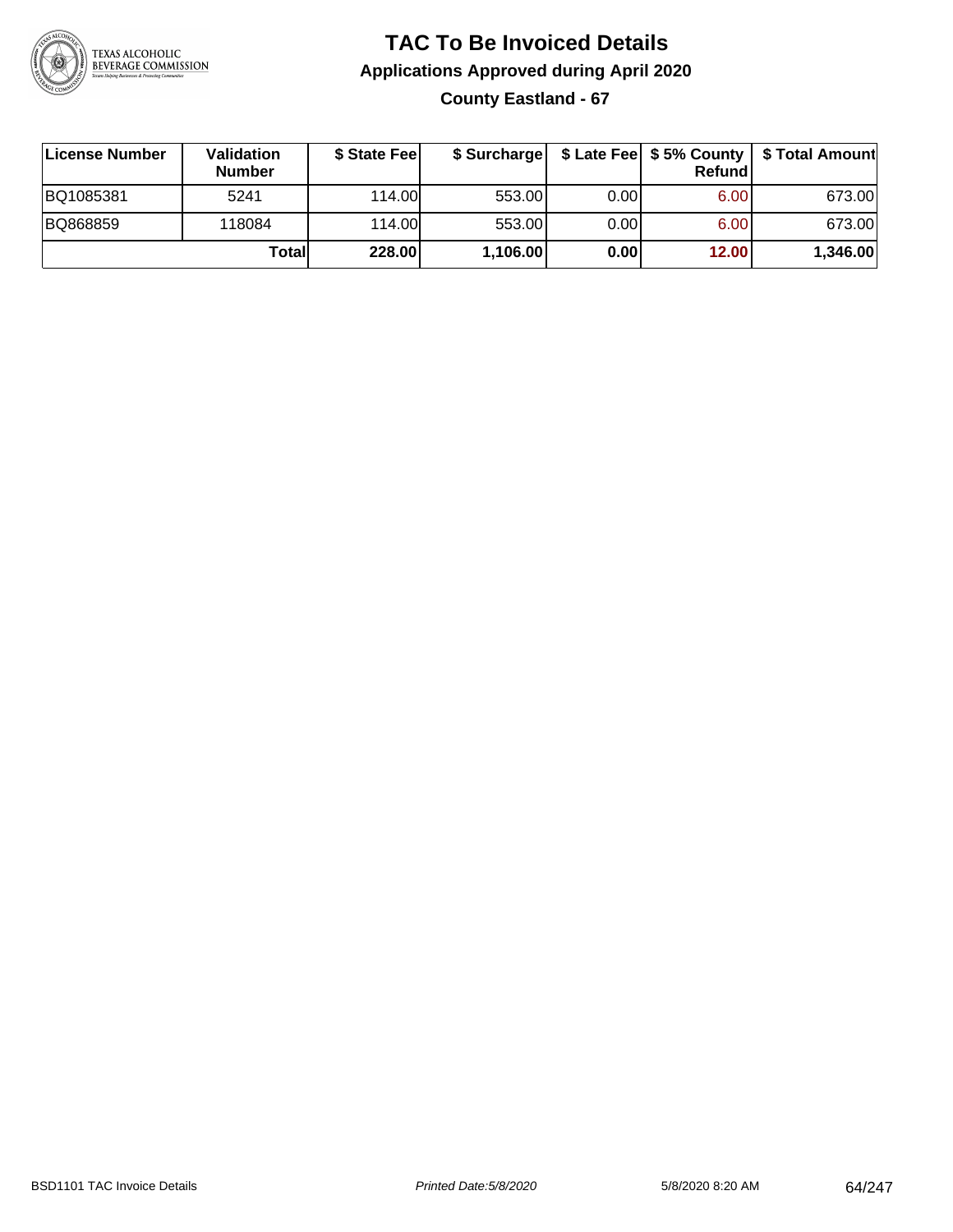

#### **TAC To Be Invoiced Details Applications Approved during April 2020 County Ector - 68**

| <b>License Number</b> | Validation<br><b>Number</b> | \$ State Fee | \$ Surcharge |      | \$ Late Fee \$ 5% County<br>Refund | \$ Total Amount |
|-----------------------|-----------------------------|--------------|--------------|------|------------------------------------|-----------------|
| BQ1087454             | 5887                        | 114.00       | 553.00       | 0.00 | 6.00                               | 673.00          |
| BG938820              | 114771                      | 332.50       | 553.00       | 0.00 | 17.50                              | 903.00          |
| BQ938205              | 115539                      | 114.00       | 553.00       | 0.00 | 6.00                               | 673.00          |
| BQ205900              | 117571                      | 114.00       | 553.00       | 0.00 | 6.00                               | 673.00          |
| BQ205902              | 117571                      | 114.00       | 553.00       | 0.00 | 6.00                               | 673.00          |
| BQ205904              | 117571                      | 114.00       | 553.00       | 0.00 | 6.00                               | 673.00          |
| BQ868145              | 117972                      | 114.00       | 553.00       | 0.00 | 6.00                               | 673.00          |
| BQ869564              | 118084                      | 114.00       | 553.00       | 0.00 | 6.00                               | 673.00          |
| BQ409904              | 118156                      | 114.00       | 553.00       | 0.00 | 6.00                               | 673.00          |
| BQ409905              | 118156                      | 114.00       | 553.00       | 0.00 | 6.00                               | 673.00          |
| BQ409907              | 118156                      | 114.00       | 553.00       | 0.00 | 6.00                               | 673.00          |
| BQ409909              | 118156                      | 114.00       | 553.00       | 0.00 | 6.00                               | 673.00          |
| BQ409911              | 118156                      | 114.00       | 553.00       | 0.00 | 6.00                               | 673.00          |
| BQ411014              | 118156                      | 114.00       | 553.00       | 0.00 | 6.00                               | 673.00          |
| BQ411017              | 118156                      | 114.00       | 553.00       | 0.00 | 6.00                               | 673.00          |
| BQ411018              | 118156                      | 114.00       | 553.00       | 0.00 | 6.00                               | 673.00          |
| BQ411019              | 118156                      | 114.00       | 553.00       | 0.00 | 6.00                               | 673.00          |
| BQ411125              | 118156                      | 114.00       | 553.00       | 0.00 | 6.00                               | 673.00          |
| BQ411151              | 118156                      | 114.00       | 553.00       | 0.00 | 6.00                               | 673.00          |
| BQ411153              | 118156                      | 114.00       | 553.00       | 0.00 | 6.00                               | 673.00          |
| BQ411154              | 118156                      | 114.00       | 553.00       | 0.00 | 6.00                               | 673.00          |
| BQ411155              | 118156                      | 114.00       | 553.00       | 0.00 | 6.00                               | 673.00          |
| BG867394              | 118386                      | 332.50       | 553.00       | 0.00 | 17.50                              | 903.00          |
| BQ938797              | 118576                      | 114.00       | 553.00       | 0.00 | 6.00                               | 673.00          |
| BF1013658             | 118659                      | 114.00       | 553.00       | 0.00 | 6.00                               | 673.00          |
| BF295862              | 118741                      | 114.00       | 553.00       | 0.00 | 6.00                               | 673.00          |
| BQ569531              | 118937                      | 114.00       | 553.00       | 0.00 | 6.00                               | 673.00          |
| BI140687              | 507981                      | 38.00        | 278.00       | 0.00 | 2.00                               | 318.00          |
| BQ800830              | 508039                      | 114.00       | 553.00       | 0.00 | 6.00                               | 673.00          |
| BG406816              | 508713                      | 332.50       | 553.00       | 0.00 | 17.50                              | 903.00          |
| BG937891              | 509078                      | 332.50       | 553.00       | 0.00 | 17.50                              | 903.00          |
| BG621385              | 510085                      | 332.50       | 553.00       | 0.00 | 17.50                              | 903.00          |
| BG866305              | 510453                      | 332.50       | 553.00       | 0.00 | 17.50                              | 903.00          |
| BL866305              | 510453                      | 475.00       | 327.00       | 0.00 | 25.00                              | 827.00          |
|                       | <b>Total</b>                | 5,472.00     | 18,301.00    | 0.00 | 288.00                             | 24,061.00       |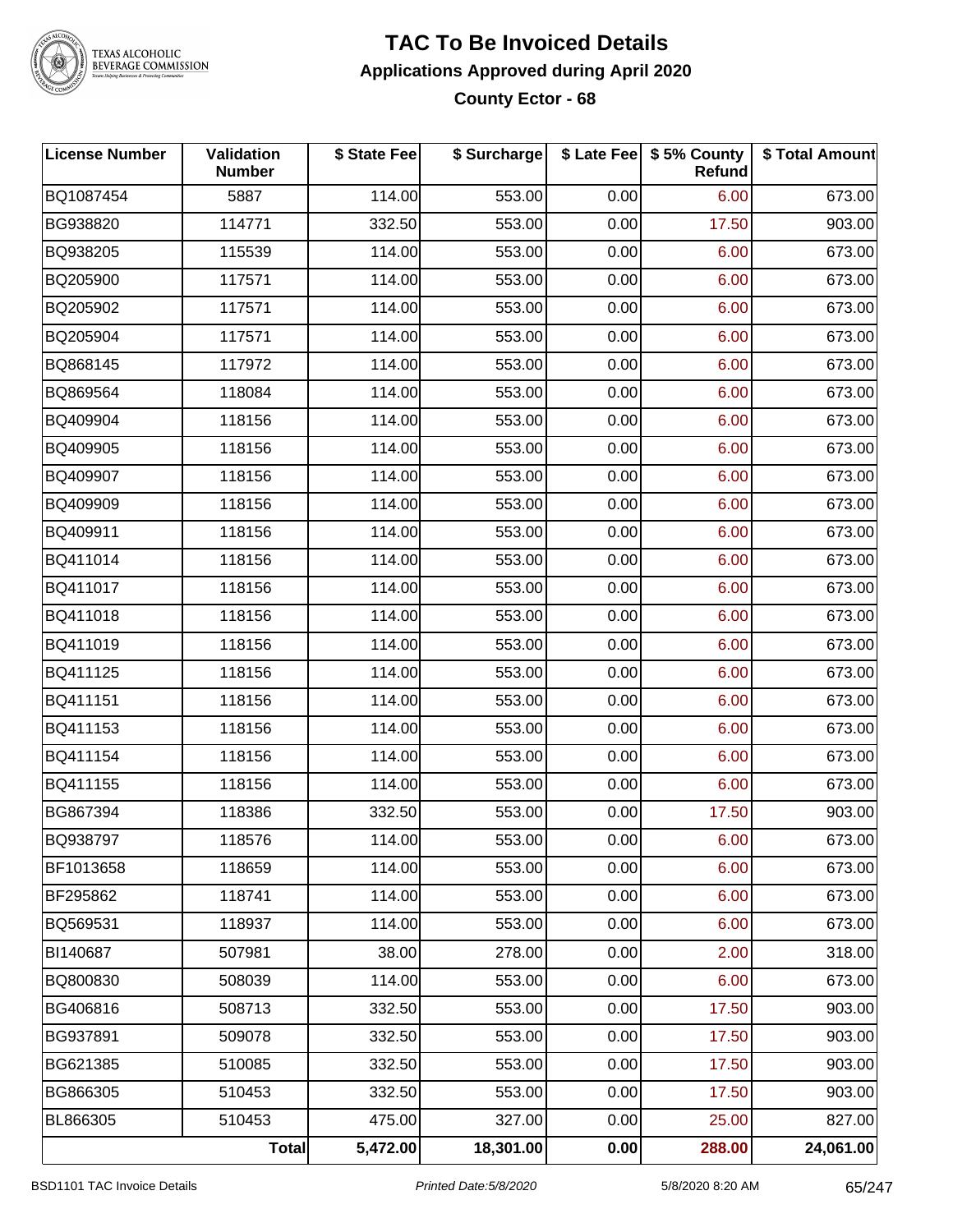

## **TAC To Be Invoiced Details Applications Approved during April 2020 County Edwards - 69**

| License Number  | Validation<br><b>Number</b> | \$ State Fee  |        |      | Refund | \$ Surcharge   \$ Late Fee   \$5% County   \$ Total Amount |
|-----------------|-----------------------------|---------------|--------|------|--------|------------------------------------------------------------|
| <b>BF410501</b> | 117724                      | 114.00        | 553.00 | 0.00 | 6.00   | 673.00                                                     |
|                 | Totall                      | <b>114.00</b> | 553.00 | 0.00 | 6.00   | 673.00                                                     |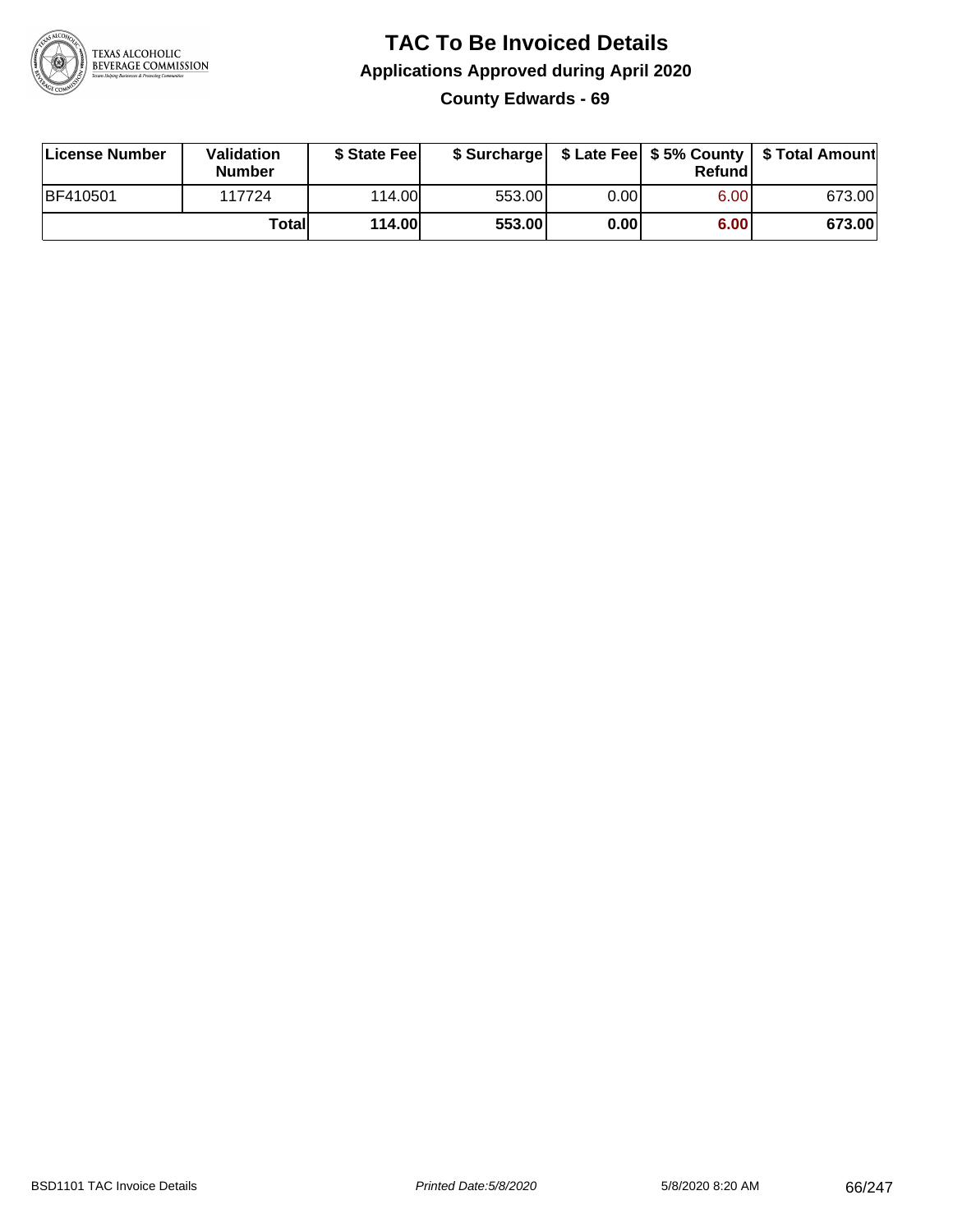

#### **TAC To Be Invoiced Details Applications Approved during April 2020 County Ellis - 70**

| <b>License Number</b> | <b>Validation</b><br><b>Number</b> | \$ State Fee | \$ Surcharge |      | \$ Late Fee   \$5% County<br><b>Refund</b> | \$ Total Amount |
|-----------------------|------------------------------------|--------------|--------------|------|--------------------------------------------|-----------------|
| BE1087468             | 5760                               | 285.00       | 553.00       | 0.00 | 15.00                                      | 853.00          |
| BQ685958              | 114013                             | 114.00       | 553.00       | 0.00 | 6.00                                       | 673.00          |
| BQ686247              | 114014                             | 114.00       | 553.00       | 0.00 | 6.00                                       | 673.00          |
| BQ800510              | 114114                             | 114.00       | 553.00       | 0.00 | 6.00                                       | 673.00          |
| BQ717393              | 114499                             | 114.00       | 553.00       | 0.00 | 6.00                                       | 673.00          |
| BQ686993              | 114600                             | 114.00       | 553.00       | 0.00 | 6.00                                       | 673.00          |
| BQ717403              | 115005                             | 114.00       | 553.00       | 0.00 | 6.00                                       | 673.00          |
| BQ867886              | 115806                             | 114.00       | 553.00       | 0.00 | 6.00                                       | 673.00          |
| BQ715771              | 116014                             | 114.00       | 553.00       | 0.00 | 6.00                                       | 673.00          |
| BF621777              | 116176                             | 114.00       | 553.00       | 0.00 | 6.00                                       | 673.00          |
| BQ717842              | 117037                             | 114.00       | 553.00       | 0.00 | 6.00                                       | 673.00          |
| BQ868186              | 507474                             | 114.00       | 553.00       | 0.00 | 6.00                                       | 673.00          |
| BQ868193              | 507475                             | 114.00       | 553.00       | 0.00 | 6.00                                       | 673.00          |
| BQ868195              | 507475                             | 114.00       | 553.00       | 0.00 | 6.00                                       | 673.00          |
| BQ942870              | 509571                             | 114.00       | 553.00       | 0.00 | 6.00                                       | 673.00          |
| BQ871331              | 510998                             | 114.00       | 553.00       | 0.00 | 6.00                                       | 673.00          |
|                       | <b>Total</b>                       | 1,995.00     | 8,848.00     | 0.00 | 105.00                                     | 10,948.00       |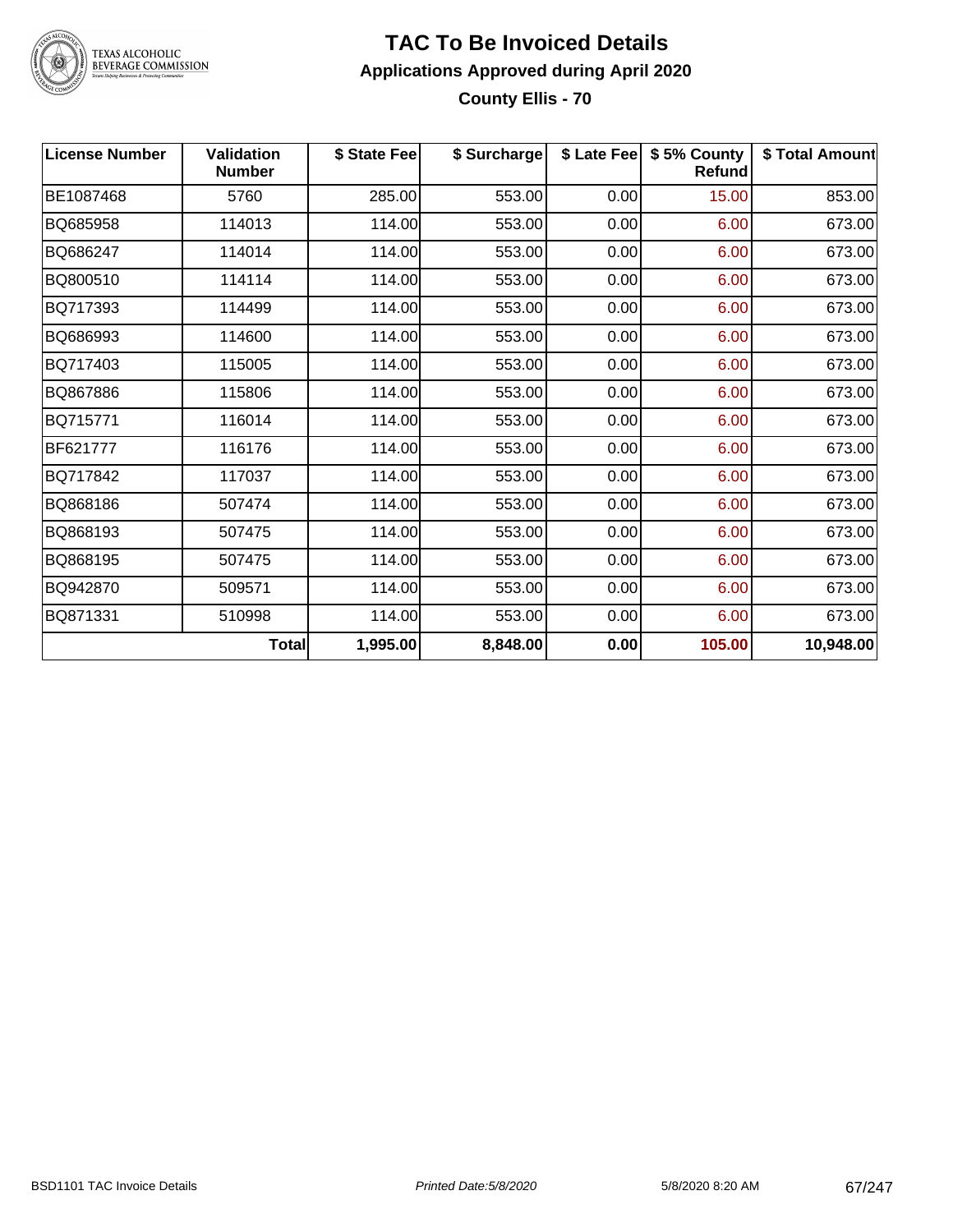

#### **TAC To Be Invoiced Details Applications Approved during April 2020 County El Paso - 71**

| <b>License Number</b> | Validation<br><b>Number</b> | \$ State Fee | \$ Surcharge |        | \$ Late Fee   \$5% County<br><b>Refund</b> | \$ Total Amount |
|-----------------------|-----------------------------|--------------|--------------|--------|--------------------------------------------|-----------------|
| BG1085998             | 4653                        | 332.50       | 553.00       | 0.00   | 17.50                                      | 903.00          |
| BL1085998             | 4653                        | 475.00       | 327.00       | 0.00   | 25.00                                      | 827.00          |
| BP1085998             | 4653                        | 950.00       | 426.00       | 0.00   | 50.00                                      | 1,426.00        |
| BQ1086106             | 4905                        | 114.00       | 553.00       | 0.00   | 6.00                                       | 673.00          |
| BQ1086817             | 4962                        | 114.00       | 553.00       | 0.00   | 6.00                                       | 673.00          |
| BG1085890             | 5124                        | 332.50       | 553.00       | 0.00   | 17.50                                      | 903.00          |
| BG1086599             | 5132                        | 332.50       | 553.00       | 0.00   | 17.50                                      | 903.00          |
| BG857249              | 106379                      | 332.50       | 553.00       | 0.00   | 17.50                                      | 903.00          |
| BL857249              | 106379                      | 475.00       | 327.00       | 0.00   | 25.00                                      | 827.00          |
| BG1006342             | 113633                      | 332.50       | 553.00       | 0.00   | 17.50                                      | 903.00          |
| BF575123              | 113963                      | 114.00       | 553.00       | 0.00   | 6.00                                       | 673.00          |
| BQ682552              | 113967                      | 114.00       | 553.00       | 0.00   | 6.00                                       | 673.00          |
| BF466072              | 114307                      | 114.00       | 553.00       | 0.00   | 6.00                                       | 673.00          |
| BG1008249             | 114310                      | 332.50       | 553.00       | 0.00   | 17.50                                      | 903.00          |
| BQ741806              | 114536                      | 114.00       | 553.00       | 0.00   | 6.00                                       | 673.00          |
| BG305624              | 114741                      | 332.50       | 553.00       | 0.00   | 17.50                                      | 903.00          |
| BG229724              | 114768                      | 332.50       | 553.00       | 0.00   | 17.50                                      | 903.00          |
| BL229724              | 114768                      | 475.00       | 327.00       | 0.00   | 25.00                                      | 827.00          |
| BQ1008476             | 114829                      | 114.00       | 553.00       | 0.00   | 6.00                                       | 673.00          |
| BG938554              | 114858                      | 332.50       | 553.00       | 0.00   | 17.50                                      | 903.00          |
| BG1007102             | 114879                      | 332.50       | 553.00       | 100.00 | 17.50                                      | 1,003.00        |
| BG651072              | 114885                      | 332.50       | 553.00       | 0.00   | 17.50                                      | 903.00          |
| BL651072              | 114885                      | 475.00       | 327.00       | 0.00   | 25.00                                      | 827.00          |
| BF510368              | 114945                      | 114.00       | 553.00       | 0.00   | 6.00                                       | 673.00          |
| BG866646              | 114952                      | 332.50       | 553.00       | 0.00   | 17.50                                      | 903.00          |
| BQ283565              | 115082                      | 114.00       | 553.00       | 0.00   | 6.00                                       | 673.00          |
| BG1010791             | 115164                      | 332.50       | 553.00       | 0.00   | 17.50                                      | 903.00          |
| BG867279              | 115317                      | 332.50       | 553.00       | 0.00   | 17.50                                      | 903.00          |
| BG80943               | 115447                      | 332.50       | 553.00       | 0.00   | 17.50                                      | 903.00          |
| BF510364              | 115567                      | 114.00       | 553.00       | 0.00   | 6.00                                       | 673.00          |
| BG409433              | 115735                      | 332.50       | 553.00       | 0.00   | 17.50                                      | 903.00          |
| BL409433              | 115735                      | 475.00       | 327.00       | 0.00   | 25.00                                      | 827.00          |
| BF655237              | 115773                      | 114.00       | 553.00       | 0.00   | 6.00                                       | 673.00          |
| BG936118              | 115784                      | 332.50       | 553.00       | 0.00   | 17.50                                      | 903.00          |
| BL936118              | 115784                      | 475.00       | 327.00       | 0.00   | 25.00                                      | 827.00          |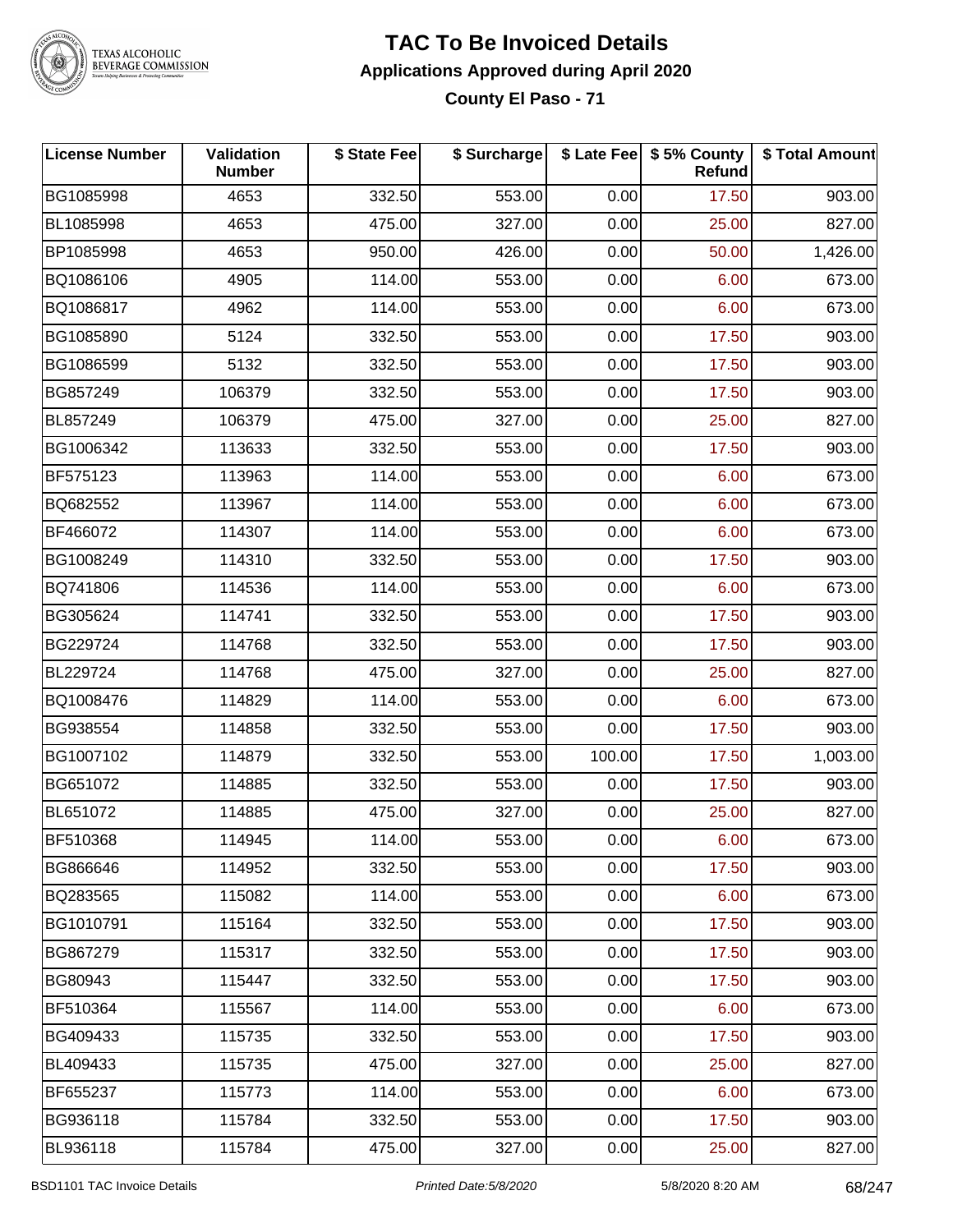| <b>License Number</b> | Validation<br><b>Number</b> | \$ State Fee | \$ Surcharge |      | \$ Late Fee   \$5% County<br>Refund | \$ Total Amount |
|-----------------------|-----------------------------|--------------|--------------|------|-------------------------------------|-----------------|
| BQ490452              | 115942                      | 114.00       | 553.00       | 0.00 | 6.00                                | 673.00          |
| BG867275              | 115955                      | 332.50       | 553.00       | 0.00 | 17.50                               | 903.00          |
| BQ687665              | 116003                      | 114.00       | 553.00       | 0.00 | 6.00                                | 673.00          |
| BG1010216             | 116150                      | 332.50       | 553.00       | 0.00 | 17.50                               | 903.00          |
| BQ305373              | 116173                      | 114.00       | 553.00       | 0.00 | 6.00                                | 673.00          |
| BG553336              | 116332                      | 332.50       | 553.00       | 0.00 | 17.50                               | 903.00          |
| BL553336              | 116332                      | 475.00       | 327.00       | 0.00 | 25.00                               | 827.00          |
| BG554740              | 116411                      | 332.50       | 553.00       | 0.00 | 17.50                               | 903.00          |
| BQ511263              | 116413                      | 114.00       | 553.00       | 0.00 | 6.00                                | 673.00          |
| BG165077              | 116430                      | 332.50       | 553.00       | 0.00 | 17.50                               | 903.00          |
| BG1008616             | 116477                      | 332.50       | 553.00       | 0.00 | 17.50                               | 903.00          |
| BQ1009281             | 116559                      | 114.00       | 553.00       | 0.00 | 6.00                                | 673.00          |
| BF510366              | 116650                      | 114.00       | 553.00       | 0.00 | 6.00                                | 673.00          |
| BG718830              | 116846                      | 332.50       | 553.00       | 0.00 | 17.50                               | 903.00          |
| BG685687              | 116847                      | 332.50       | 553.00       | 0.00 | 17.50                               | 903.00          |
| BL685687              | 116847                      | 475.00       | 327.00       | 0.00 | 25.00                               | 827.00          |
| BG745981              | 116907                      | 332.50       | 553.00       | 0.00 | 17.50                               | 903.00          |
| BG656537              | 116909                      | 332.50       | 553.00       | 0.00 | 17.50                               | 903.00          |
| BQ294530              | 116936                      | 114.00       | 553.00       | 0.00 | 6.00                                | 673.00          |
| BQ532356              | 117027                      | 114.00       | 553.00       | 0.00 | 6.00                                | 673.00          |
| BQ532357              | 117031                      | 114.00       | 553.00       | 0.00 | 6.00                                | 673.00          |
| BQ532355              | 117033                      | 114.00       | 553.00       | 0.00 | 6.00                                | 673.00          |
| BG744321              | 117047                      | 332.50       | 553.00       | 0.00 | 17.50                               | 903.00          |
| BF428516              | 117182                      | 114.00       | 553.00       | 0.00 | 6.00                                | 673.00          |
| BQ622745              | 117239                      | 114.00       | 553.00       | 0.00 | 6.00                                | 673.00          |
| BC724036              | 117329                      | 142.50       | 701.00       | 0.00 | 7.50                                | 851.00          |
| BI724037              | 117329                      | 38.00        | 278.00       | 0.00 | 2.00                                | 318.00          |
| BG939544              | 117412                      | 332.50       | 553.00       | 0.00 | 17.50                               | 903.00          |
| BG745386              | 117479                      | 332.50       | 553.00       | 0.00 | 17.50                               | 903.00          |
| BQ470020              | 117563                      | 114.00       | 553.00       | 0.00 | 6.00                                | 673.00          |
| BG688268              | 117596                      | 332.50       | 553.00       | 0.00 | 17.50                               | 903.00          |
| BG576586              | 117780                      | 332.50       | 553.00       | 0.00 | 17.50                               | 903.00          |
| BQ305937              | 117829                      | 114.00       | 553.00       | 0.00 | 6.00                                | 673.00          |
| BQ869643              | 117972                      | 114.00       | 553.00       | 0.00 | 6.00                                | 673.00          |
| BQ310770              | 118148                      | 114.00       | 553.00       | 0.00 | 6.00                                | 673.00          |
| BQ407029              | 118156                      | 114.00       | 553.00       | 0.00 | 6.00                                | 673.00          |
| BQ407030              | 118156                      | 114.00       | 553.00       | 0.00 | 6.00                                | 673.00          |
| BQ407031              | 118156                      | 114.00       | 553.00       | 0.00 | 6.00                                | 673.00          |
| BQ407033              | 118156                      | 114.00       | 553.00       | 0.00 | 6.00                                | 673.00          |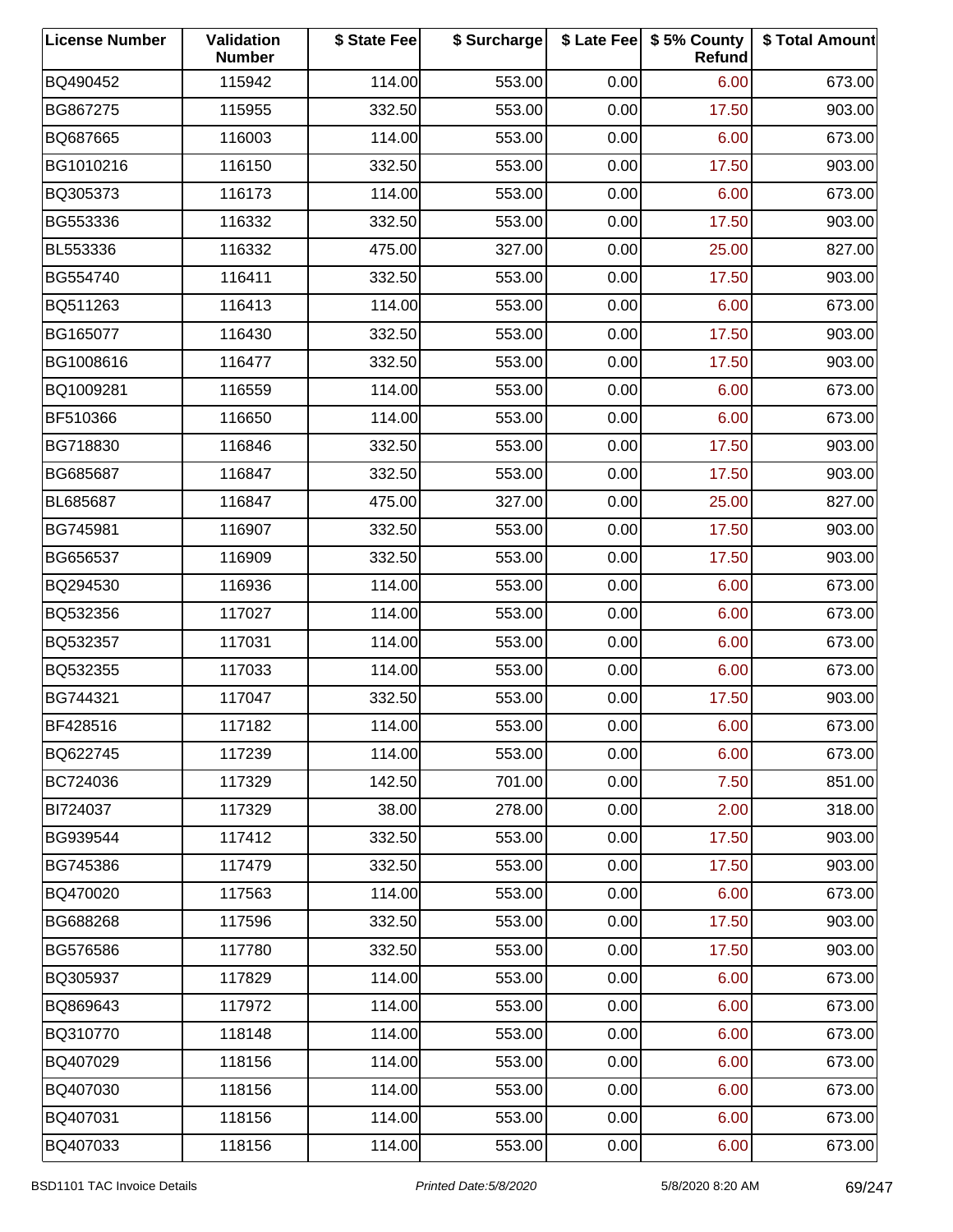| <b>License Number</b> | Validation<br><b>Number</b> | \$ State Fee | \$ Surcharge |      | \$ Late Fee   \$5% County<br>Refund | \$ Total Amount |
|-----------------------|-----------------------------|--------------|--------------|------|-------------------------------------|-----------------|
| BQ407035              | 118156                      | 114.00       | 553.00       | 0.00 | 6.00                                | 673.00          |
| BQ407037              | 118156                      | 114.00       | 553.00       | 0.00 | 6.00                                | 673.00          |
| BQ407039              | 118156                      | 114.00       | 553.00       | 0.00 | 6.00                                | 673.00          |
| BQ407040              | 118156                      | 114.00       | 553.00       | 0.00 | 6.00                                | 673.00          |
| BQ407041              | 118156                      | 114.00       | 553.00       | 0.00 | 6.00                                | 673.00          |
| BQ407042              | 118156                      | 114.00       | 553.00       | 0.00 | 6.00                                | 673.00          |
| BQ407043              | 118156                      | 114.00       | 553.00       | 0.00 | 6.00                                | 673.00          |
| BQ407044              | 118156                      | 114.00       | 553.00       | 0.00 | 6.00                                | 673.00          |
| BQ407045              | 118156                      | 114.00       | 553.00       | 0.00 | 6.00                                | 673.00          |
| BQ407046              | 118156                      | 114.00       | 553.00       | 0.00 | 6.00                                | 673.00          |
| BQ407047              | 118156                      | 114.00       | 553.00       | 0.00 | 6.00                                | 673.00          |
| BQ407048              | 118156                      | 114.00       | 553.00       | 0.00 | 6.00                                | 673.00          |
| BQ407049              | 118156                      | 114.00       | 553.00       | 0.00 | 6.00                                | 673.00          |
| BQ407050              | 118156                      | 114.00       | 553.00       | 0.00 | 6.00                                | 673.00          |
| BQ407052              | 118156                      | 114.00       | 553.00       | 0.00 | 6.00                                | 673.00          |
| BQ407054              | 118156                      | 114.00       | 553.00       | 0.00 | 6.00                                | 673.00          |
| BQ407055              | 118156                      | 114.00       | 553.00       | 0.00 | 6.00                                | 673.00          |
| BQ407056              | 118156                      | 114.00       | 553.00       | 0.00 | 6.00                                | 673.00          |
| BQ407057              | 118156                      | 114.00       | 553.00       | 0.00 | 6.00                                | 673.00          |
| BQ407058              | 118156                      | 114.00       | 553.00       | 0.00 | 6.00                                | 673.00          |
| BQ407059              | 118156                      | 114.00       | 553.00       | 0.00 | 6.00                                | 673.00          |
| BQ407061              | 118156                      | 114.00       | 553.00       | 0.00 | 6.00                                | 673.00          |
| BQ407062              | 118156                      | 114.00       | 553.00       | 0.00 | 6.00                                | 673.00          |
| BQ407063              | 118156                      | 114.00       | 553.00       | 0.00 | 6.00                                | 673.00          |
| BQ407064              | 118156                      | 114.00       | 553.00       | 0.00 | 6.00                                | 673.00          |
| BQ407065              | 118156                      | 114.00       | 553.00       | 0.00 | 6.00                                | 673.00          |
| BQ407066              | 118156                      | 114.00       | 553.00       | 0.00 | 6.00                                | 673.00          |
| BQ407067              | 118156                      | 114.00       | 553.00       | 0.00 | 6.00                                | 673.00          |
| BQ407068              | 118156                      | 114.00       | 553.00       | 0.00 | 6.00                                | 673.00          |
| BQ407069              | 118156                      | 114.00       | 553.00       | 0.00 | 6.00                                | 673.00          |
| BQ407070              | 118156                      | 114.00       | 553.00       | 0.00 | 6.00                                | 673.00          |
| BQ407071              | 118156                      | 114.00       | 553.00       | 0.00 | 6.00                                | 673.00          |
| BQ407073              | 118156                      | 114.00       | 553.00       | 0.00 | 6.00                                | 673.00          |
| BQ407074              | 118156                      | 114.00       | 553.00       | 0.00 | 6.00                                | 673.00          |
| BG1010846             | 118202                      | 332.50       | 553.00       | 0.00 | 17.50                               | 903.00          |
| BQ556538              | 118211                      | 114.00       | 553.00       | 0.00 | 6.00                                | 673.00          |
| BE254210              | 118239                      | 285.00       | 553.00       | 0.00 | 15.00                               | 853.00          |
| BG263104              | 118310                      | 332.50       | 553.00       | 0.00 | 17.50                               | 903.00          |
| BQ616267              | 118425                      | 114.00       | 553.00       | 0.00 | 6.00                                | 673.00          |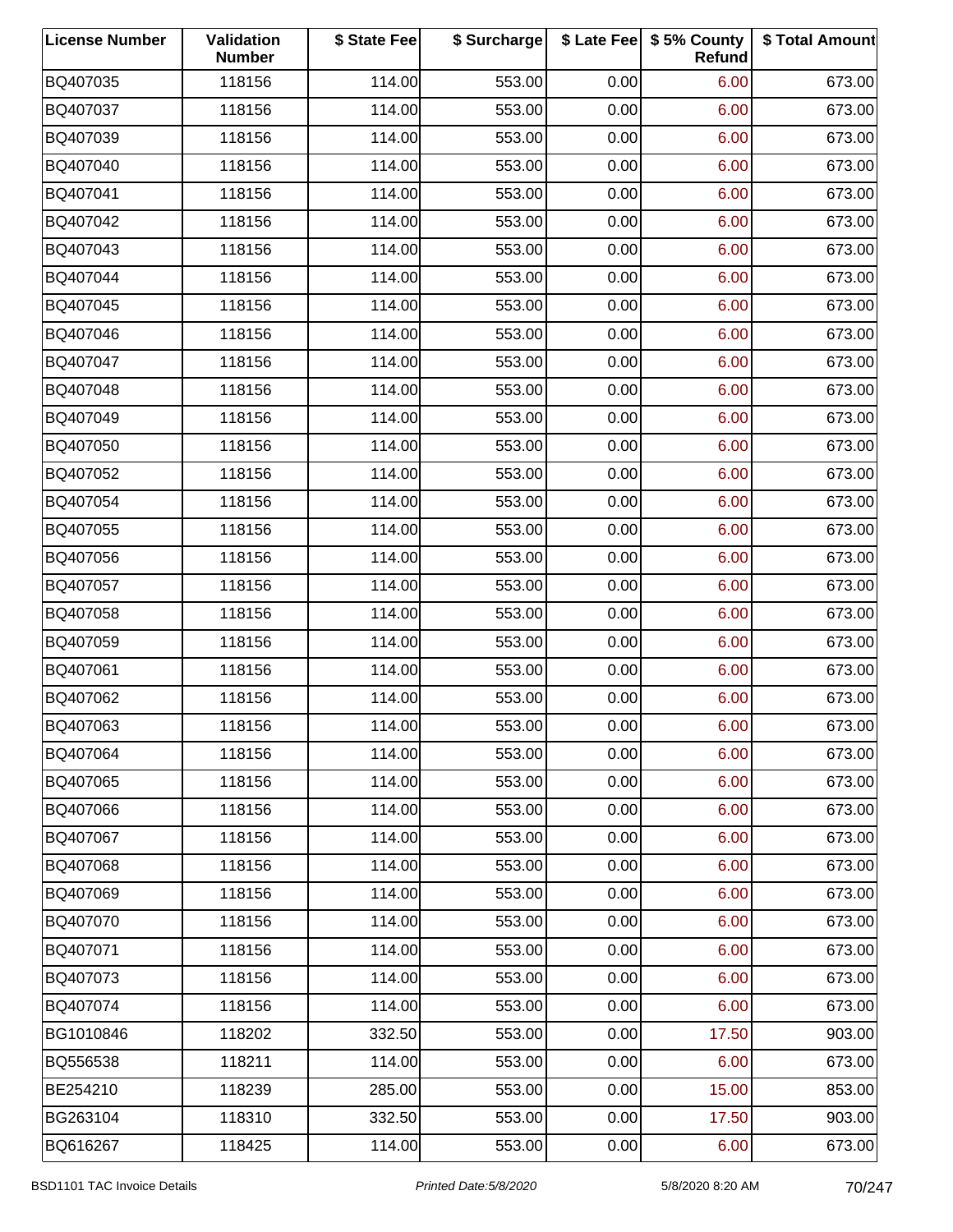| <b>License Number</b> | <b>Validation</b><br><b>Number</b> | \$ State Fee | \$ Surcharge |        | \$ Late Fee \$ 5% County<br>Refund | \$ Total Amount |
|-----------------------|------------------------------------|--------------|--------------|--------|------------------------------------|-----------------|
| BQ616373              | 118426                             | 114.00       | 553.00       | 0.00   | 6.00                               | 673.00          |
| BF431214              | 118516                             | 114.00       | 553.00       | 0.00   | 6.00                               | 673.00          |
| BF431211              | 118624                             | 114.00       | 553.00       | 0.00   | 6.00                               | 673.00          |
| BQ243578              | 118665                             | 114.00       | 553.00       | 0.00   | 6.00                               | 673.00          |
| BQ867763              | 118689                             | 114.00       | 553.00       | 0.00   | 6.00                               | 673.00          |
| BQ718005              | 118710                             | 114.00       | 553.00       | 0.00   | 6.00                               | 673.00          |
| BQ616514              | 118881                             | 114.00       | 553.00       | 0.00   | 6.00                               | 673.00          |
| BF871664              | 118898                             | 114.00       | 553.00       | 0.00   | 6.00                               | 673.00          |
| BQ638215              | 119014                             | 114.00       | 553.00       | 0.00   | 6.00                               | 673.00          |
| BE220146              | 119038                             | 285.00       | 553.00       | 0.00   | 15.00                              | 853.00          |
| BQ801583              | 508046                             | 114.00       | 553.00       | 0.00   | 6.00                               | 673.00          |
| BF796613              | 508482                             | 114.00       | 553.00       | 0.00   | 6.00                               | 673.00          |
| BG1006880             | 508969                             | 332.50       | 553.00       | 0.00   | 17.50                              | 903.00          |
| BG304467              | 509412                             | 332.50       | 553.00       | 100.00 | 17.50                              | 1,003.00        |
| BQ620752              | 509447                             | 114.00       | 553.00       | 0.00   | 6.00                               | 673.00          |
| BQ803420              | 509559                             | 114.00       | 553.00       | 0.00   | 6.00                               | 673.00          |
| BQ941478              | 509619                             | 114.00       | 553.00       | 0.00   | 6.00                               | 673.00          |
| BQ942082              | 509989                             | 114.00       | 553.00       | 0.00   | 6.00                               | 673.00          |
| BG716221              | 510083                             | 332.50       | 553.00       | 0.00   | 17.50                              | 903.00          |
| BG743825              | 510393                             | 332.50       | 553.00       | 0.00   | 17.50                              | 903.00          |
| BQ152464              | 510755                             | 114.00       | 553.00       | 0.00   | 6.00                               | 673.00          |
|                       | Total                              | 27,597.50    | 72,040.00    | 200.00 | 1,452.50                           | 101,290.00      |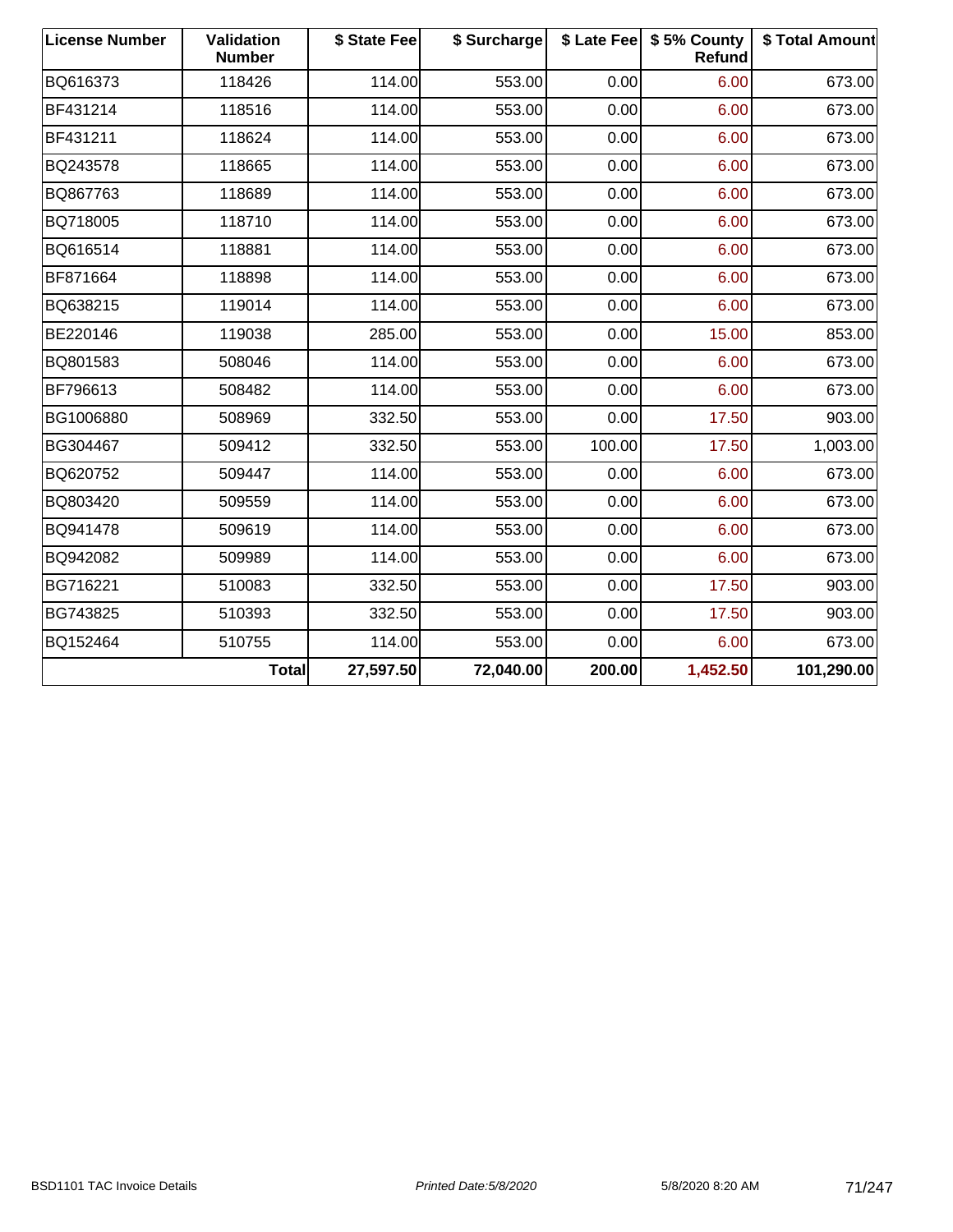

## **TAC To Be Invoiced Details Applications Approved during April 2020 County Erath - 72**

| <b>License Number</b> | <b>Validation</b><br><b>Number</b> | \$ State Fee | \$ Surcharge | \$ Late Fee | \$5% County<br>Refundl | \$ Total Amount |
|-----------------------|------------------------------------|--------------|--------------|-------------|------------------------|-----------------|
| BQ1006905             | 114118                             | 114.00       | 553.00       | 0.00        | 6.00                   | 673.00          |
| BQ802248              | 116269                             | 114.00       | 553.00       | 0.00        | 6.00                   | 673.00          |
| BF1008964             | 116387                             | 114.00       | 553.00       | 0.00        | 6.00                   | 673.00          |
| BQ937718              | 117242                             | 114.00       | 553.00       | 0.00        | 6.00                   | 673.00          |
| BQ939172              | 118180                             | 114.00       | 553.00       | 0.00        | 6.00                   | 673.00          |
| BQ868192              | 507475                             | 114.00       | 553.00       | 0.00        | 6.00                   | 673.00          |
|                       | <b>Total</b>                       | 684.00       | 3,318.00     | 0.00        | 36.00                  | 4,038.00        |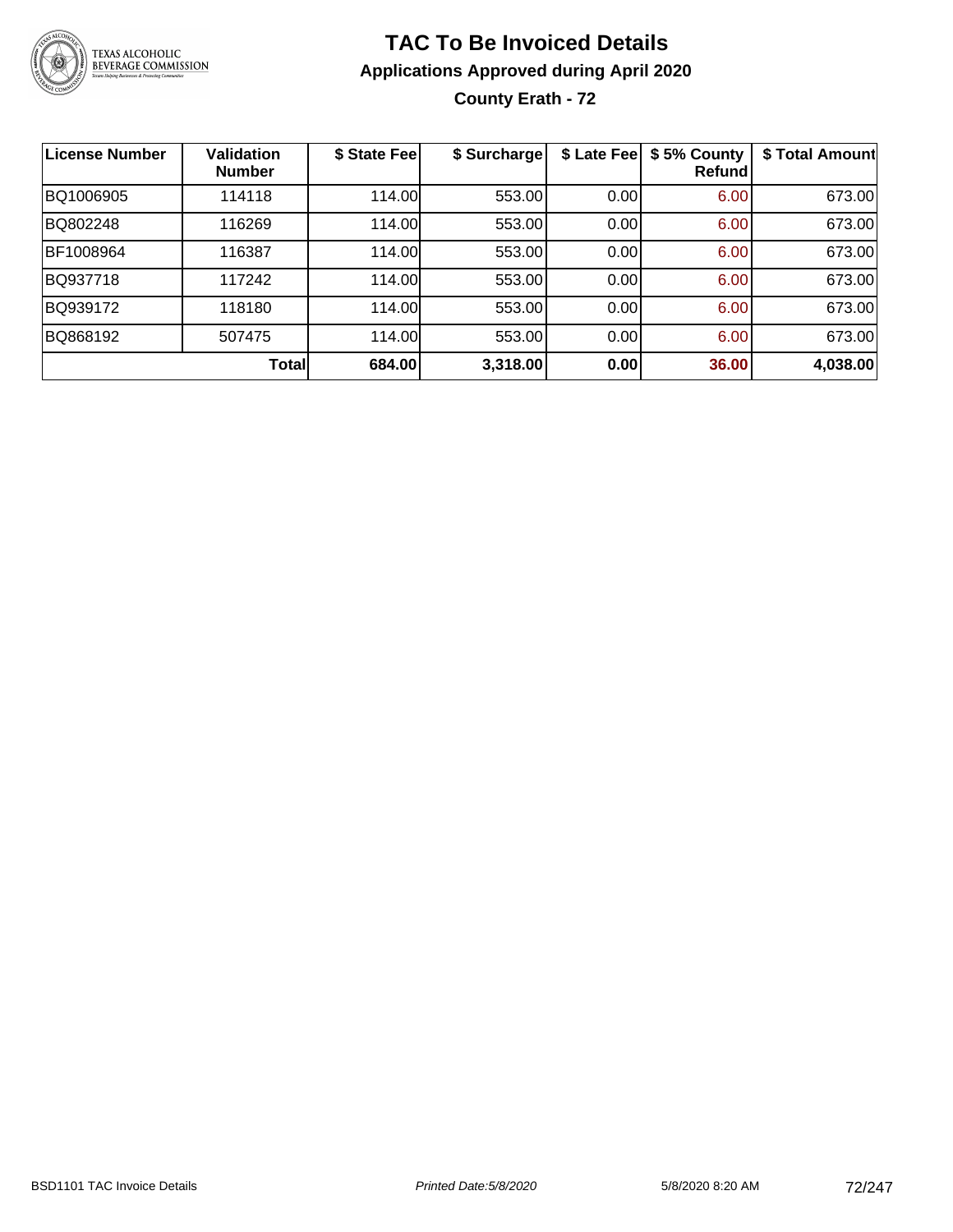

### **TAC To Be Invoiced Details Applications Approved during April 2020 County Falls - 73**

**License Number Validation Number \$ State Fee \$ Surcharge \$ Late Fee \$ 5% County Refund \$ Total Amount** BQ797992 114981 114.00 553.00 0.00 6.00 673.00 BQ1009806 115481 114.00 553.00 0.00 6.00 673.00 BG653501 116902 332.50 553.00 0.00 17.50 903.00 **Total 560.50 1,659.00 0.00 29.50 2,249.00**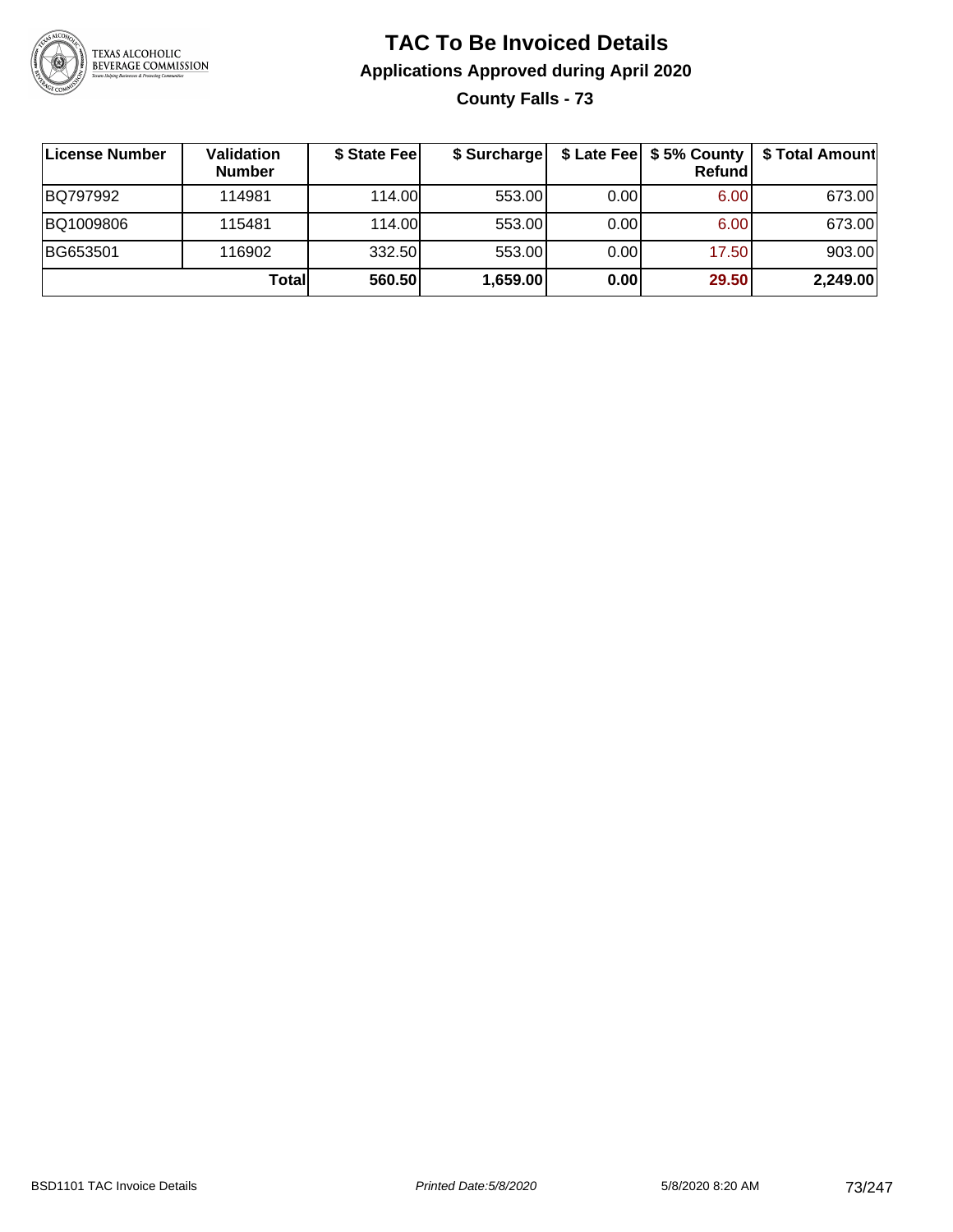

### **TAC To Be Invoiced Details Applications Approved during April 2020**

**County Fannin - 74**

| ∣License Number | Validation<br><b>Number</b> | \$ State Feel | \$ Surcharge |      | Refundl | \$ Late Fee   \$5% County   \$ Total Amount |
|-----------------|-----------------------------|---------------|--------------|------|---------|---------------------------------------------|
| BQ1086792       | 5638                        | 114.00L       | 553.00       | 0.00 | 6.00    | 673.00                                      |
| <b>BF719826</b> | 118218                      | 114.00L       | 553.00       | 0.00 | 6.00    | 673.00                                      |
|                 | Totall                      | 228.00        | 1,106.00     | 0.00 | 12.00   | 1,346.00                                    |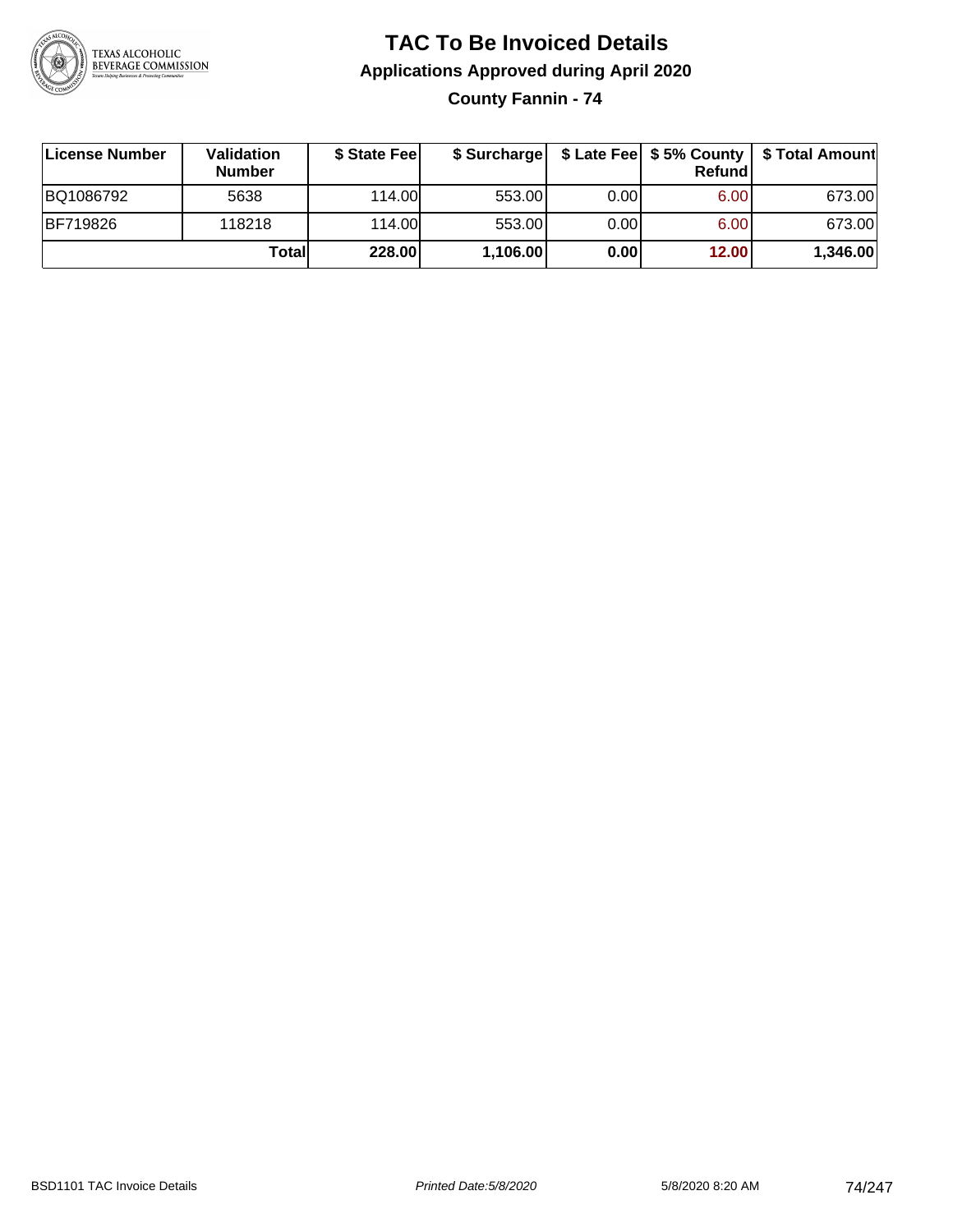

#### **TAC To Be Invoiced Details Applications Approved during April 2020 County Fayette - 75**

| <b>License Number</b> | <b>Validation</b><br><b>Number</b> | \$ State Fee | \$ Surcharge |      | \$ Late Fee   \$5% County<br><b>Refund</b> | \$ Total Amount |
|-----------------------|------------------------------------|--------------|--------------|------|--------------------------------------------|-----------------|
| BG1085601             | 4662                               | 332.50       | 553.00       | 0.00 | 17.50                                      | 903.00          |
| BG1086117             | 5061                               | 332.50       | 553.00       | 0.00 | 17.50                                      | 903.00          |
| BG686542              | 114172                             | 332.50       | 553.00       | 0.00 | 17.50                                      | 903.00          |
| BI485619              | 114619                             | 38.00        | 278.00       | 0.00 | 2.00                                       | 318.00          |
| BC485618              | 114625                             | 142.50       | 701.00       | 0.00 | 7.50                                       | 851.00          |
| BG867759              | 114814                             | 332.50       | 553.00       | 0.00 | 17.50                                      | 903.00          |
| BG939036              | 115132                             | 332.50       | 553.00       | 0.00 | 17.50                                      | 903.00          |
| BG864299              | 115277                             | 332.50       | 553.00       | 0.00 | 17.50                                      | 903.00          |
| BG686934              | 115490                             | 332.50       | 553.00       | 0.00 | 17.50                                      | 903.00          |
| BE273767              | 116379                             | 285.00       | 553.00       | 0.00 | 15.00                                      | 853.00          |
| BG1010760             | 117284                             | 332.50       | 553.00       | 0.00 | 17.50                                      | 903.00          |
| BG1010801             | 117337                             | 332.50       | 553.00       | 0.00 | 17.50                                      | 903.00          |
| BE137447              | 117363                             | 285.00       | 553.00       | 0.00 | 15.00                                      | 853.00          |
| BQ492043              | 118328                             | 114.00       | 553.00       | 0.00 | 6.00                                       | 673.00          |
| BG530735              | 508964                             | 332.50       | 553.00       | 0.00 | 17.50                                      | 903.00          |
| BG1010621             | 509193                             | 332.50       | 553.00       | 0.00 | 17.50                                      | 903.00          |
|                       | <b>Total</b>                       | 4,522.00     | 8,721.00     | 0.00 | 238.00                                     | 13,481.00       |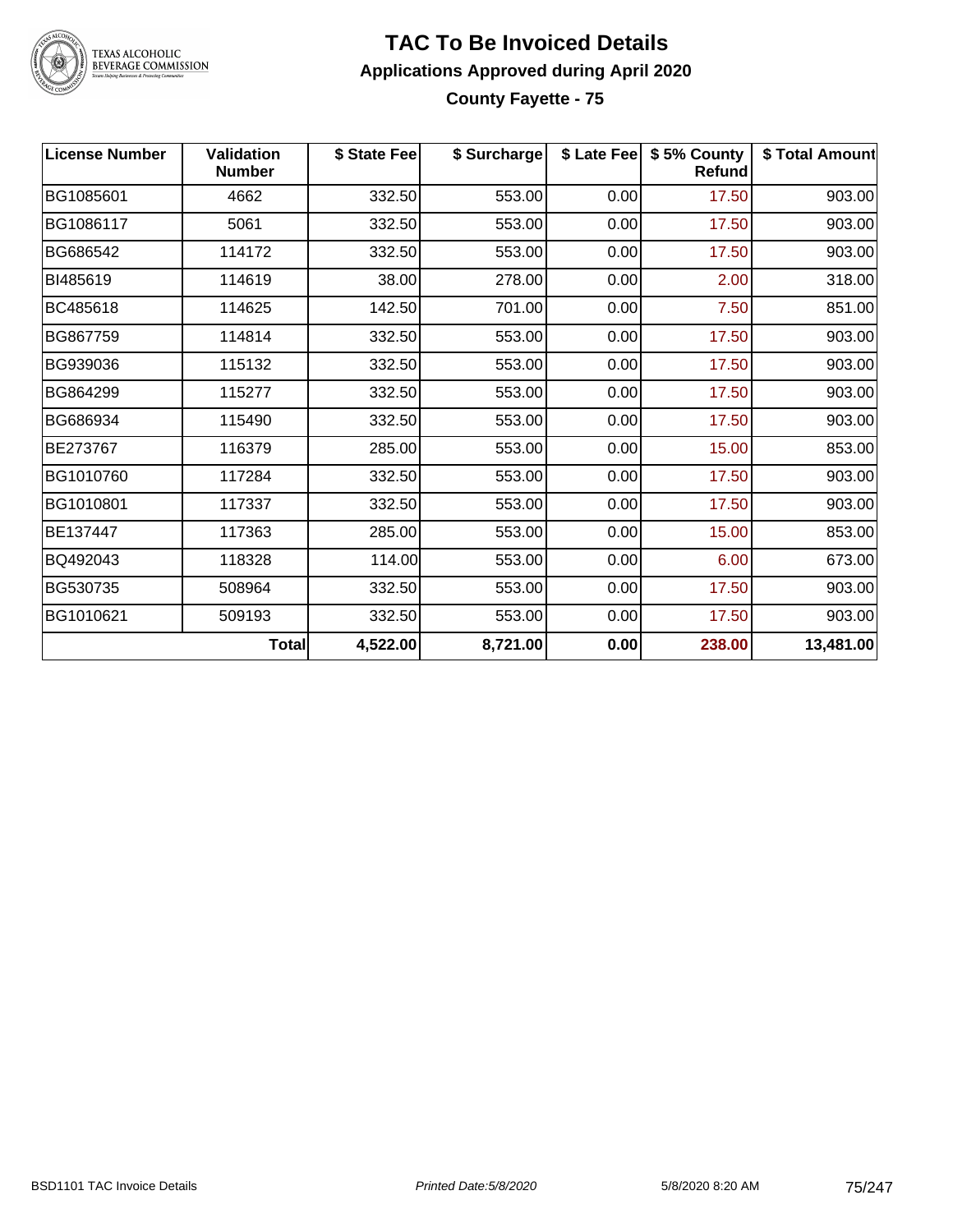

#### **TAC To Be Invoiced Details Applications Approved during April 2020 County Fort Bend - 79**

| <b>License Number</b> | Validation<br><b>Number</b> | \$ State Fee | \$ Surcharge |      | \$ Late Fee   \$5% County<br>Refund | \$ Total Amount |
|-----------------------|-----------------------------|--------------|--------------|------|-------------------------------------|-----------------|
| BG1085511             | 4778                        | 332.50       | 553.00       | 0.00 | 17.50                               | 903.00          |
| BL1085511             | 4778                        | 475.00       | 327.00       | 0.00 | 25.00                               | 827.00          |
| BG1086699             | 4896                        | 332.50       | 553.00       | 0.00 | 17.50                               | 903.00          |
| BF1086806             | 5052                        | 114.00       | 553.00       | 0.00 | 6.00                                | 673.00          |
| BF649498              | 113074                      | 114.00       | 553.00       | 0.00 | 6.00                                | 673.00          |
| BG933702              | 114091                      | 332.50       | 553.00       | 0.00 | 17.50                               | 903.00          |
| BG683537              | 114319                      | 332.50       | 553.00       | 0.00 | 17.50                               | 903.00          |
| BF1008243             | 114383                      | 114.00       | 553.00       | 0.00 | 6.00                                | 673.00          |
| <b>BF797295</b>       | 114659                      | 114.00       | 553.00       | 0.00 | 6.00                                | 673.00          |
| BQ488611              | 115001                      | 114.00       | 553.00       | 0.00 | 6.00                                | 673.00          |
| BF717109              | 115073                      | 114.00       | 553.00       | 0.00 | 6.00                                | 673.00          |
| BF865716              | 115184                      | 114.00       | 553.00       | 0.00 | 6.00                                | 673.00          |
| BG1009244             | 115512                      | 332.50       | 553.00       | 0.00 | 17.50                               | 903.00          |
| BG866247              | 115538                      | 332.50       | 553.00       | 0.00 | 17.50                               | 903.00          |
| BQ717333              | 115881                      | 114.00       | 553.00       | 0.00 | 6.00                                | 673.00          |
| BQ621359              | 115889                      | 114.00       | 553.00       | 0.00 | 6.00                                | 673.00          |
| BF715632              | 115915                      | 114.00       | 553.00       | 0.00 | 6.00                                | 673.00          |
| BQ800189              | 115978                      | 114.00       | 553.00       | 0.00 | 6.00                                | 673.00          |
| BQ745037              | 115984                      | 114.00       | 553.00       | 0.00 | 6.00                                | 673.00          |
| BQ800403              | 115994                      | 114.00       | 553.00       | 0.00 | 6.00                                | 673.00          |
| BQ686684              | 116099                      | 114.00       | 553.00       | 0.00 | 6.00                                | 673.00          |
| BG939181              | 116241                      | 332.50       | 553.00       | 0.00 | 17.50                               | 903.00          |
| BL939181              | 116241                      | 475.00       | 327.00       | 0.00 | 25.00                               | 827.00          |
| BF742829              | 116266                      | 114.00       | 553.00       | 0.00 | 6.00                                | 673.00          |
| BQ316578              | 116608                      | 114.00       | 553.00       | 0.00 | 6.00                                | 673.00          |
| BQ316579              | 116608                      | 114.00       | 553.00       | 0.00 | 6.00                                | 673.00          |
| BQ939261              | 116608                      | 114.00       | 553.00       | 0.00 | 6.00                                | 673.00          |
| BG552959              | 116693                      | 332.50       | 553.00       | 0.00 | 17.50                               | 903.00          |
| BI232149              | 116764                      | 38.00        | 278.00       | 0.00 | 2.00                                | 318.00          |
| BC232148              | 116802                      | 142.50       | 701.00       | 0.00 | 7.50                                | 851.00          |
| BG939193              | 117179                      | 332.50       | 553.00       | 0.00 | 17.50                               | 903.00          |
| BQ621378              | 117246                      | 114.00       | 553.00       | 0.00 | 6.00                                | 673.00          |
| BQ870177              | 117455                      | 114.00       | 553.00       | 0.00 | 6.00                                | 673.00          |
| BQ1010955             | 117464                      | 114.00       | 553.00       | 0.00 | 6.00                                | 673.00          |
| BG1009461             | 117753                      | 332.50       | 553.00       | 0.00 | 17.50                               | 903.00          |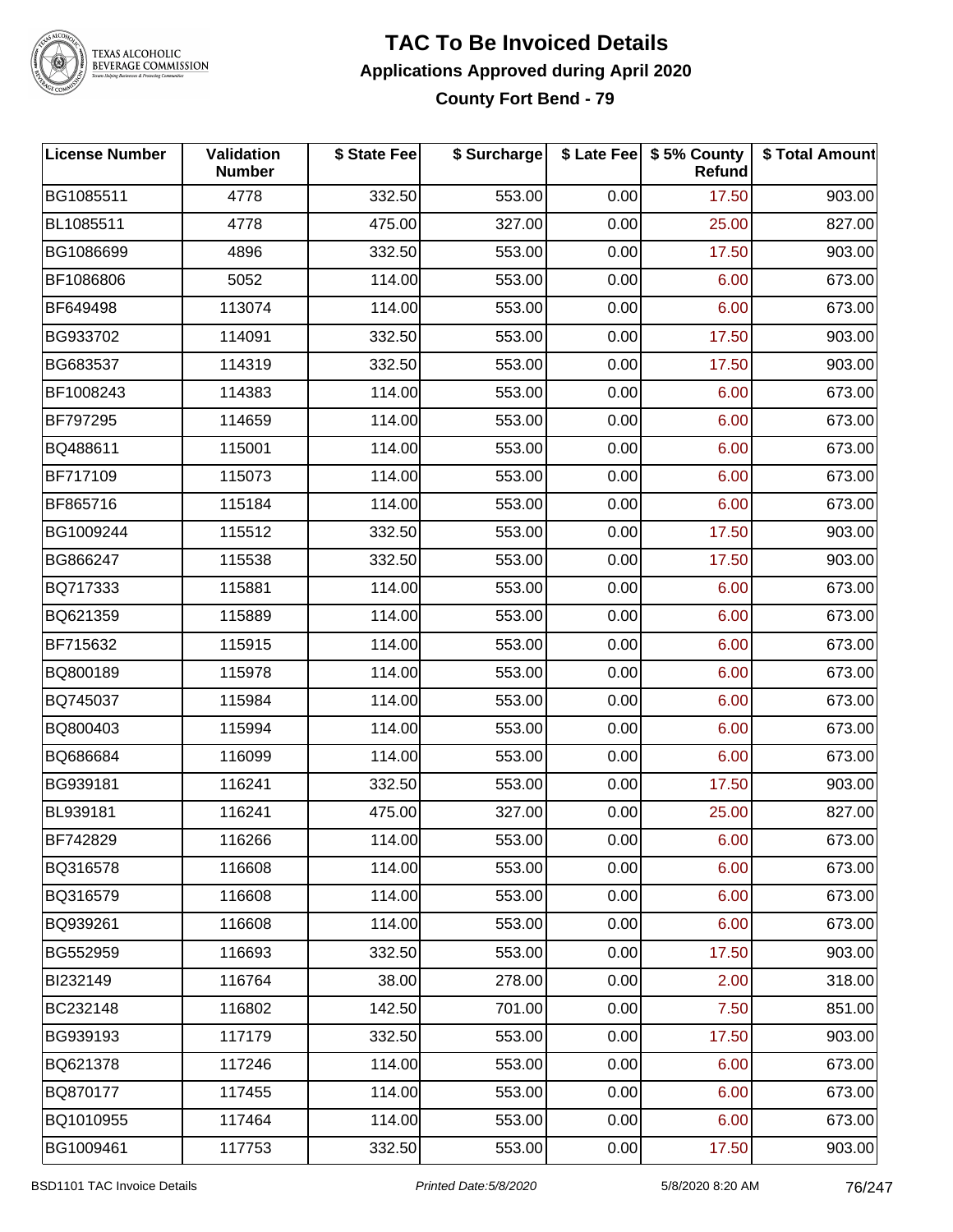| <b>License Number</b> | Validation<br><b>Number</b> | \$ State Fee | \$ Surcharge |        | \$ Late Fee   \$5% County<br><b>Refund</b> | \$ Total Amount |
|-----------------------|-----------------------------|--------------|--------------|--------|--------------------------------------------|-----------------|
| BG866092              | 117799                      | 332.50       | 553.00       | 100.00 | 17.50                                      | 1,003.00        |
| BF802841              | 117966                      | 114.00       | 553.00       | 0.00   | 6.00                                       | 673.00          |
| BG1013563             | 118116                      | 332.50       | 553.00       | 0.00   | 17.50                                      | 903.00          |
| BQ554439              | 118162                      | 114.00       | 553.00       | 0.00   | 6.00                                       | 673.00          |
| BG866649              | 118208                      | 332.50       | 553.00       | 0.00   | 17.50                                      | 903.00          |
| BQ449042              | 118220                      | 114.00       | 553.00       | 0.00   | 6.00                                       | 673.00          |
| BF942963              | 118340                      | 114.00       | 553.00       | 0.00   | 6.00                                       | 673.00          |
| BF316825              | 118408                      | 114.00       | 553.00       | 0.00   | 6.00                                       | 673.00          |
| BG577830              | 118561                      | 332.50       | 553.00       | 0.00   | 17.50                                      | 903.00          |
| BQ513397              | 118693                      | 114.00       | 553.00       | 0.00   | 6.00                                       | 673.00          |
| BQ687886              | 118735                      | 114.00       | 553.00       | 0.00   | 6.00                                       | 673.00          |
| BQ476807              | 118982                      | 114.00       | 553.00       | 0.00   | 6.00                                       | 673.00          |
| BQ636605              | 119012                      | 114.00       | 553.00       | 0.00   | 6.00                                       | 673.00          |
| BQ500822              | 119111                      | 114.00       | 553.00       | 0.00   | 6.00                                       | 673.00          |
| BG932013              | 508349                      | 332.50       | 553.00       | 100.00 | 17.50                                      | 1,003.00        |
| BQ552411              | 508619                      | 114.00       | 553.00       | 0.00   | 6.00                                       | 673.00          |
| BG427736              | 508723                      | 332.50       | 553.00       | 0.00   | 17.50                                      | 903.00          |
| BG553275              | 508998                      | 332.50       | 553.00       | 0.00   | 17.50                                      | 903.00          |
| BF282663              | 509104                      | 114.00       | 553.00       | 0.00   | 6.00                                       | 673.00          |
| BQ938032              | 509414                      | 114.00       | 553.00       | 0.00   | 6.00                                       | 673.00          |
| BF575369              | 509705                      | 114.00       | 553.00       | 0.00   | 6.00                                       | 673.00          |
| BG869667              | 510080                      | 332.50       | 553.00       | 0.00   | 17.50                                      | 903.00          |
| BG534055              | 510454                      | 332.50       | 553.00       | 0.00   | 17.50                                      | 903.00          |
| BG470163              | 510456                      | 332.50       | 553.00       | 0.00   | 17.50                                      | 903.00          |
|                       | <b>Total</b>                | 11,770.50    | 32,048.00    | 200.00 | 619.50                                     | 44,638.00       |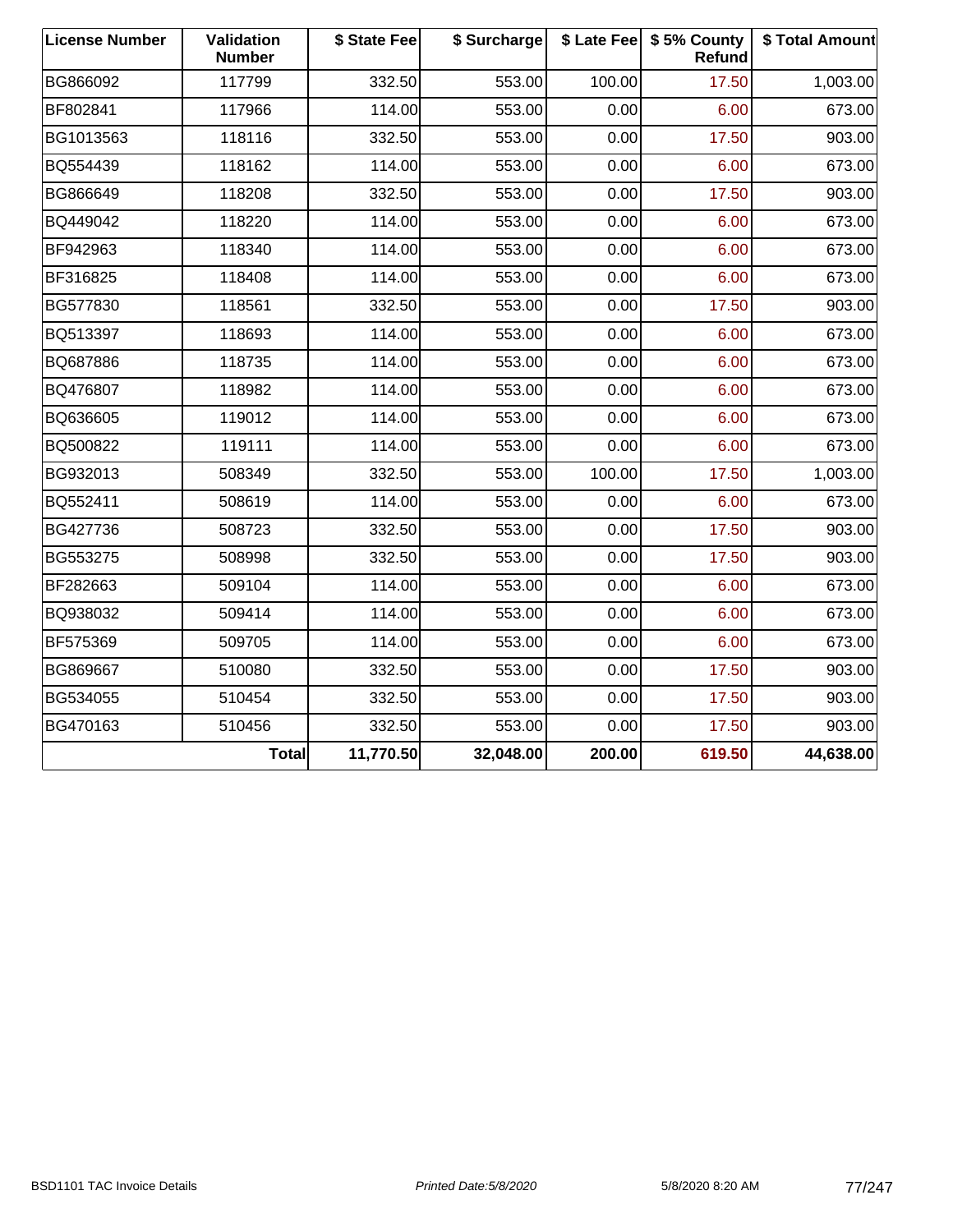

### **TAC To Be Invoiced Details Applications Approved during April 2020 County Franklin - 80**

| License Number | <b>Validation</b><br><b>Number</b> | \$ State Feel |        |      | Refundl | \$ Surcharge   \$ Late Fee   \$5% County   \$ Total Amount |
|----------------|------------------------------------|---------------|--------|------|---------|------------------------------------------------------------|
| BQ865990       | 116887                             | 114.00        | 553.00 | 0.00 | 6.00    | 673.00                                                     |
|                | Totall                             | <b>114.00</b> | 553.00 | 0.00 | 6.00    | 673.00                                                     |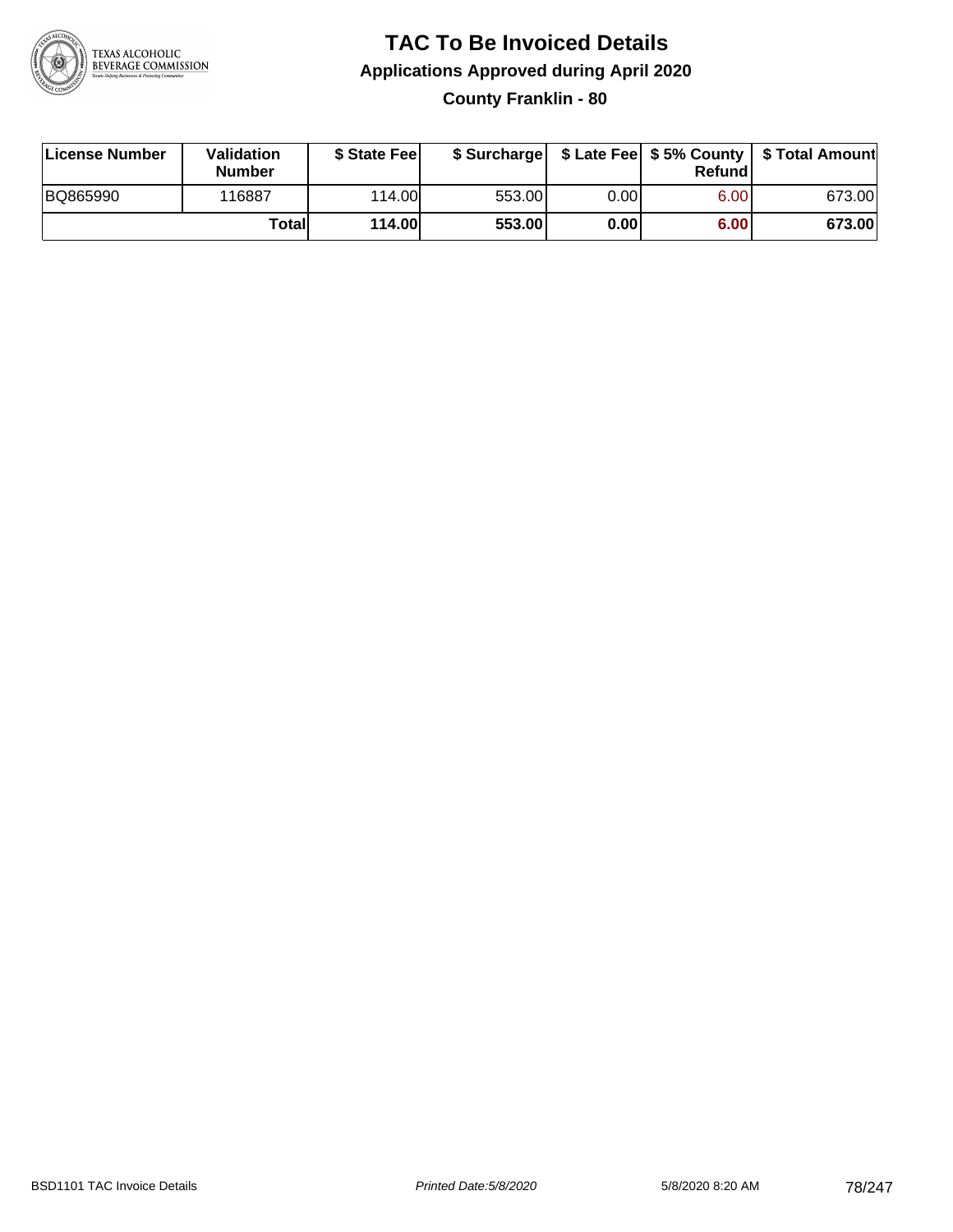

# **TAC To Be Invoiced Details Applications Approved during April 2020**

**County Freestone - 81**

| ∣License Number | Validation<br><b>Number</b> | \$ State Feel | \$ Surcharge |      | Refundl |          |
|-----------------|-----------------------------|---------------|--------------|------|---------|----------|
| BQ940464        | 117500                      | 114.00L       | 553.00       | 0.00 | 6.00    | 673.00   |
| <b>BF531994</b> | 509776                      | 114.00L       | 553.00       | 0.00 | 6.00    | 673.00   |
|                 | Totall                      | 228.00        | 1,106.00     | 0.00 | 12.00   | 1,346.00 |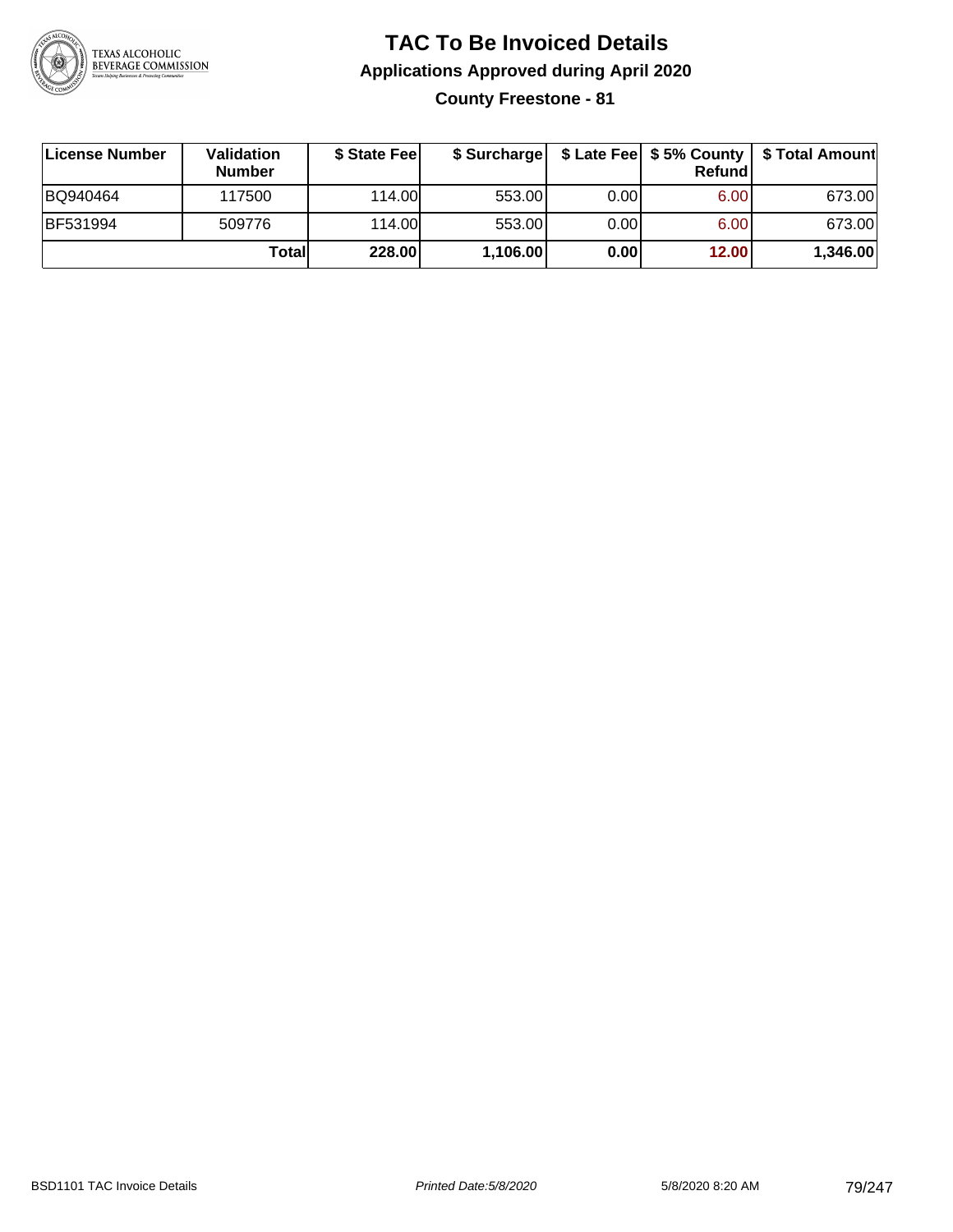

# **TAC To Be Invoiced Details Applications Approved during April 2020**

**County Frio - 82**

| License Number | Validation<br><b>Number</b> | \$ State Fee | \$ Surcharge |       | Refundl | \$ Late Fee   \$5% County   \$ Total Amount |
|----------------|-----------------------------|--------------|--------------|-------|---------|---------------------------------------------|
| BF150034       | 115459                      | 114.00       | 553.00       | 0.00  | 6.00    | 673.00                                      |
| BQ808808       | 511000                      | 114.00       | 553.00       | 0.001 | 6.00    | 673.00                                      |
|                | Totall                      | 228.00       | 1,106.00     | 0.00  | 12.00   | 1,346.00                                    |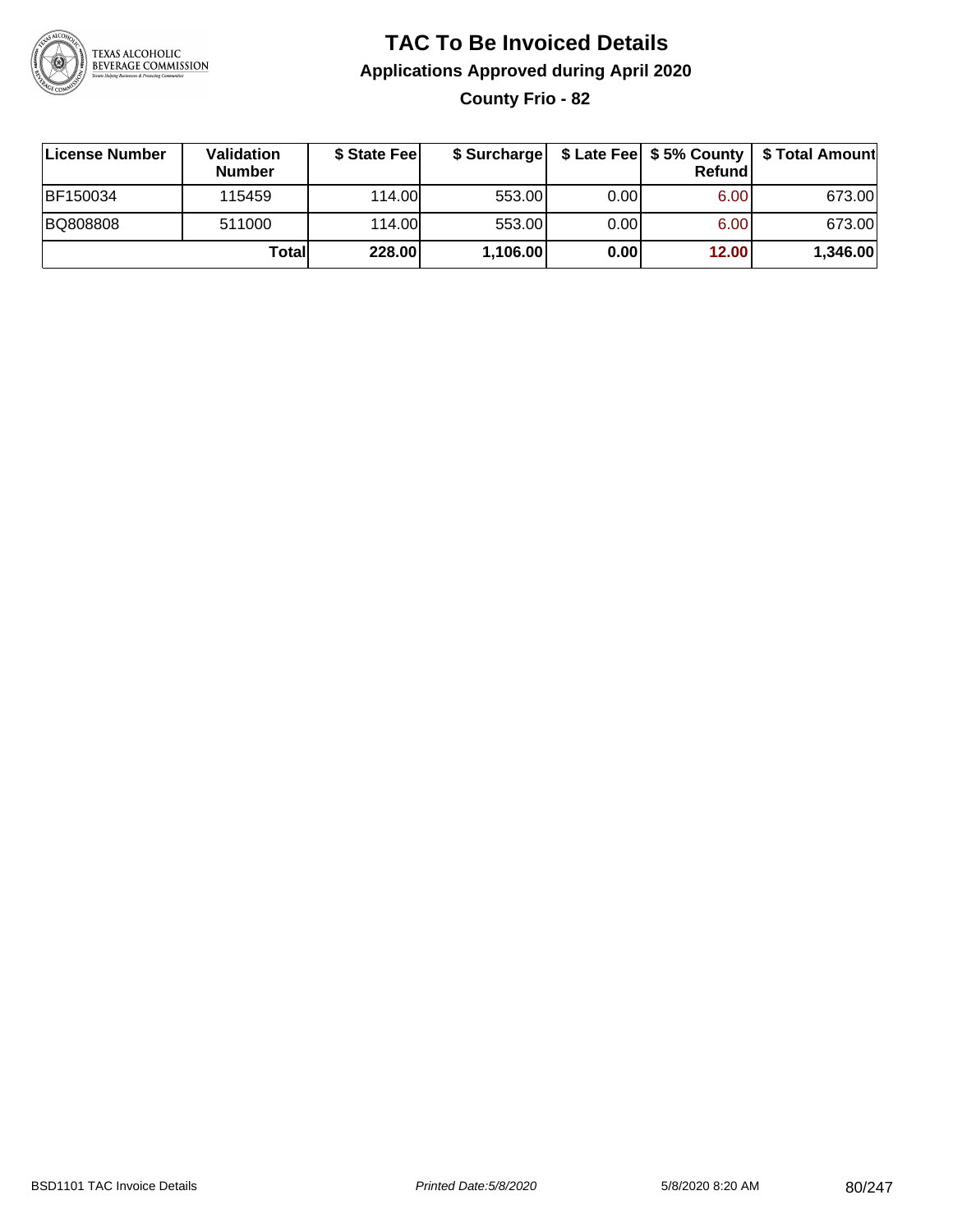

#### **TAC To Be Invoiced Details Applications Approved during April 2020 County Galveston - 84**

| <b>License Number</b> | Validation<br><b>Number</b> | \$ State Fee | \$ Surcharge |        | \$ Late Fee   \$5% County<br>Refund | \$ Total Amount |
|-----------------------|-----------------------------|--------------|--------------|--------|-------------------------------------|-----------------|
| BG1086332             | 5034                        | 332.50       | 553.00       | 0.00   | 17.50                               | 903.00          |
| BG1086801             | 5456                        | 332.50       | 553.00       | 0.00   | 17.50                               | 903.00          |
| BL1086801             | 5456                        | 475.00       | 327.00       | 0.00   | 25.00                               | 827.00          |
| BQ1087015             | 5472                        | 114.00       | 553.00       | 0.00   | 6.00                                | 673.00          |
| BQ1087169             | 5582                        | 114.00       | 553.00       | 0.00   | 6.00                                | 673.00          |
| BG1086436             | 5735                        | 332.50       | 553.00       | 0.00   | 17.50                               | 903.00          |
| BF937757              | 114261                      | 114.00       | 553.00       | 0.00   | 6.00                                | 673.00          |
| BG714268              | 114412                      | 332.50       | 553.00       | 0.00   | 17.50                               | 903.00          |
| BL714268              | 114412                      | 475.00       | 327.00       | 0.00   | 25.00                               | 827.00          |
| BQ938502              | 114731                      | 114.00       | 553.00       | 0.00   | 6.00                                | 673.00          |
| BG743951              | 114765                      | 332.50       | 553.00       | 0.00   | 17.50                               | 903.00          |
| BQ623148              | 114801                      | 114.00       | 553.00       | 0.00   | 6.00                                | 673.00          |
| BF1008957             | 114825                      | 114.00       | 553.00       | 0.00   | 6.00                                | 673.00          |
| BG685205              | 114925                      | 332.50       | 553.00       | 0.00   | 17.50                               | 903.00          |
| BQ510743              | 115003                      | 114.00       | 553.00       | 0.00   | 6.00                                | 673.00          |
| BF468440              | 115102                      | 114.00       | 553.00       | 0.00   | 6.00                                | 673.00          |
| BG718188              | 115468                      | 332.50       | 553.00       | 0.00   | 17.50                               | 903.00          |
| BQ743213              | 115951                      | 114.00       | 553.00       | 0.00   | 6.00                                | 673.00          |
| BF1009226             | 115970                      | 114.00       | 553.00       | 0.00   | 6.00                                | 673.00          |
| BQ745581              | 115984                      | 114.00       | 553.00       | 0.00   | 6.00                                | 673.00          |
| BF468582              | 116116                      | 114.00       | 553.00       | 0.00   | 6.00                                | 673.00          |
| BQ1010141             | 116123                      | 114.00       | 553.00       | 0.00   | 6.00                                | 673.00          |
| BG530965              | 116253                      | 332.50       | 553.00       | 0.00   | 17.50                               | 903.00          |
| <b>BF553254</b>       | 116564                      | 114.00       | 553.00       | 100.00 | 6.00                                | 773.00          |
| BG305783              | 116710                      | 332.50       | 553.00       | 0.00   | 17.50                               | 903.00          |
| BL305783              | 116710                      | 475.00       | 327.00       | 0.00   | 25.00                               | 827.00          |
| BQ511460              | 116845                      | 114.00       | 553.00       | 0.00   | 6.00                                | 673.00          |
| BG273599              | 117036                      | 332.50       | 553.00       | 0.00   | 17.50                               | 903.00          |
| BG555612              | 117129                      | 332.50       | 553.00       | 0.00   | 17.50                               | 903.00          |
| BG512264              | 117211                      | 332.50       | 553.00       | 0.00   | 17.50                               | 903.00          |
| BG941020              | 117483                      | 332.50       | 553.00       | 0.00   | 17.50                               | 903.00          |
| BG490661              | 117616                      | 332.50       | 553.00       | 0.00   | 17.50                               | 903.00          |
| BG316454              | 117634                      | 332.50       | 553.00       | 0.00   | 17.50                               | 903.00          |
| BG1013340             | 117729                      | 332.50       | 553.00       | 0.00   | 17.50                               | 903.00          |
| BQ624435              | 117764                      | 114.00       | 553.00       | 0.00   | 6.00                                | 673.00          |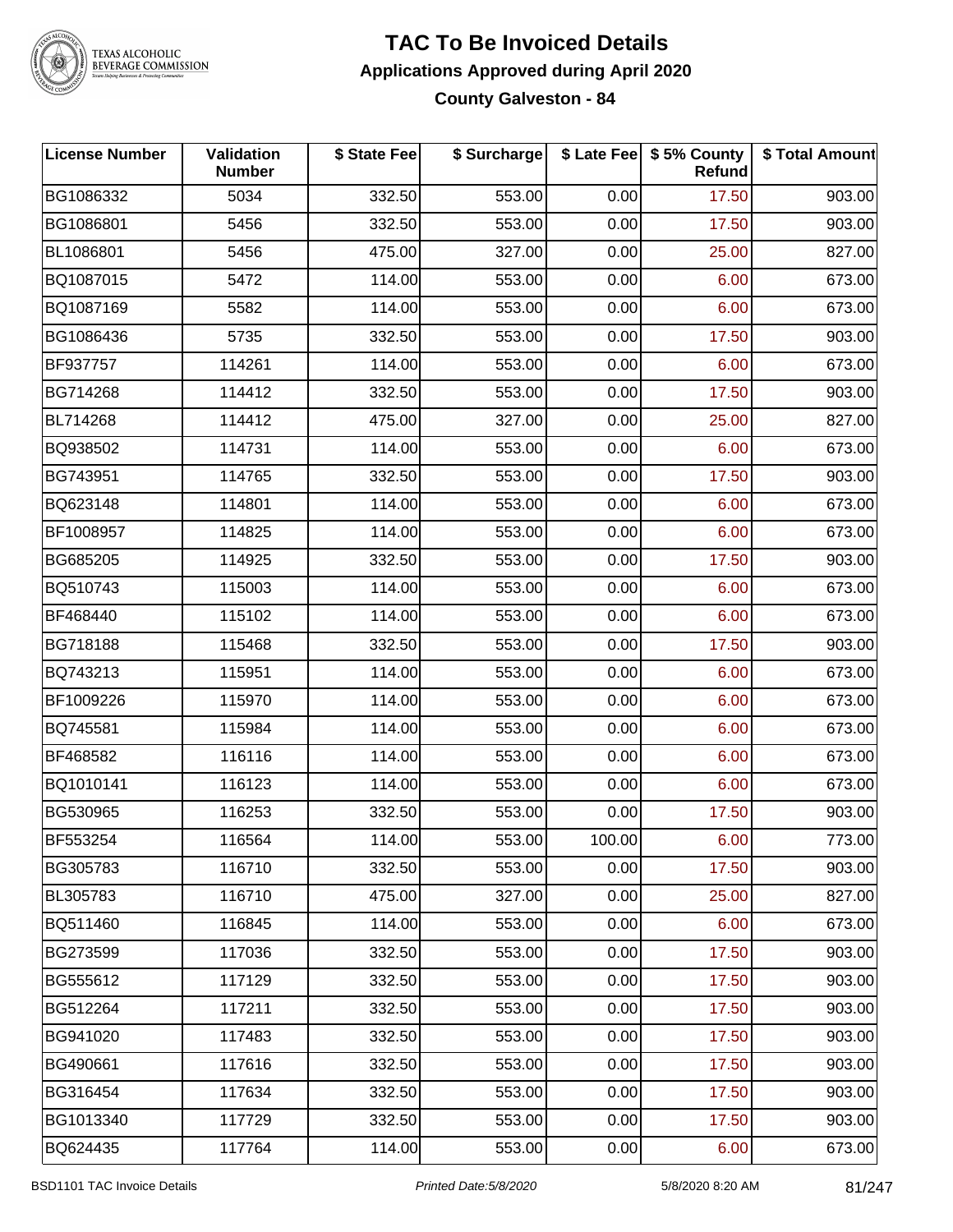| <b>License Number</b> | Validation<br><b>Number</b> | \$ State Fee | \$ Surcharge |        | \$ Late Fee   \$5% County<br>Refund | \$ Total Amount |
|-----------------------|-----------------------------|--------------|--------------|--------|-------------------------------------|-----------------|
| BG241802              | 117810                      | 332.50       | 553.00       | 0.00   | 17.50                               | 903.00          |
| BF656255              | 118018                      | 114.00       | 553.00       | 0.00   | 6.00                                | 673.00          |
| BQ717874              | 118061                      | 114.00       | 553.00       | 0.00   | 6.00                                | 673.00          |
| BG622681              | 118203                      | 332.50       | 553.00       | 0.00   | 17.50                               | 903.00          |
| BG1013736             | 118209                      | 332.50       | 553.00       | 0.00   | 17.50                               | 903.00          |
| BQ511937              | 118221                      | 114.00       | 553.00       | 0.00   | 6.00                                | 673.00          |
| BQ512330              | 118442                      | 114.00       | 553.00       | 0.00   | 6.00                                | 673.00          |
| BQ870769              | 118503                      | 114.00       | 553.00       | 0.00   | 6.00                                | 673.00          |
| BQ746848              | 118682                      | 114.00       | 553.00       | 0.00   | 6.00                                | 673.00          |
| BG941040              | 118924                      | 332.50       | 553.00       | 0.00   | 17.50                               | 903.00          |
| BQ560174              | 118947                      | 114.00       | 553.00       | 0.00   | 6.00                                | 673.00          |
| BQ681109              | 119130                      | 114.00       | 553.00       | 0.00   | 6.00                                | 673.00          |
| BG215666              | 504555                      | 332.50       | 553.00       | 0.00   | 17.50                               | 903.00          |
| BQ740972              | 507431                      | 114.00       | 553.00       | 0.00   | 6.00                                | 673.00          |
| BG1005089             | 508082                      | 332.50       | 553.00       | 100.00 | 17.50                               | 1,003.00        |
| BF427369              | 509106                      | 114.00       | 553.00       | 0.00   | 6.00                                | 673.00          |
| BQ797447              | 509176                      | 114.00       | 553.00       | 100.00 | 6.00                                | 773.00          |
| BQ654515              | 509415                      | 114.00       | 553.00       | 0.00   | 6.00                                | 673.00          |
| BG716222              | 509715                      | 332.50       | 553.00       | 0.00   | 17.50                               | 903.00          |
| BQ688371              | 509717                      | 114.00       | 553.00       | 0.00   | 6.00                                | 673.00          |
| BQ315585              | 509845                      | 114.00       | 553.00       | 0.00   | 6.00                                | 673.00          |
| BQ122654              | 509993                      | 114.00       | 553.00       | 0.00   | 6.00                                | 673.00          |
| BF868750              | 510066                      | 114.00       | 553.00       | 0.00   | 6.00                                | 673.00          |
| BQ469337              | 510445                      | 114.00       | 553.00       | 0.00   | 6.00                                | 673.00          |
| BQ206869              | 511100                      | 114.00       | 553.00       | 0.00   | 6.00                                | 673.00          |
|                       | <b>Total</b>                | 12,948.50    | 32,502.00    | 300.00 | 681.50                              | 46,432.00       |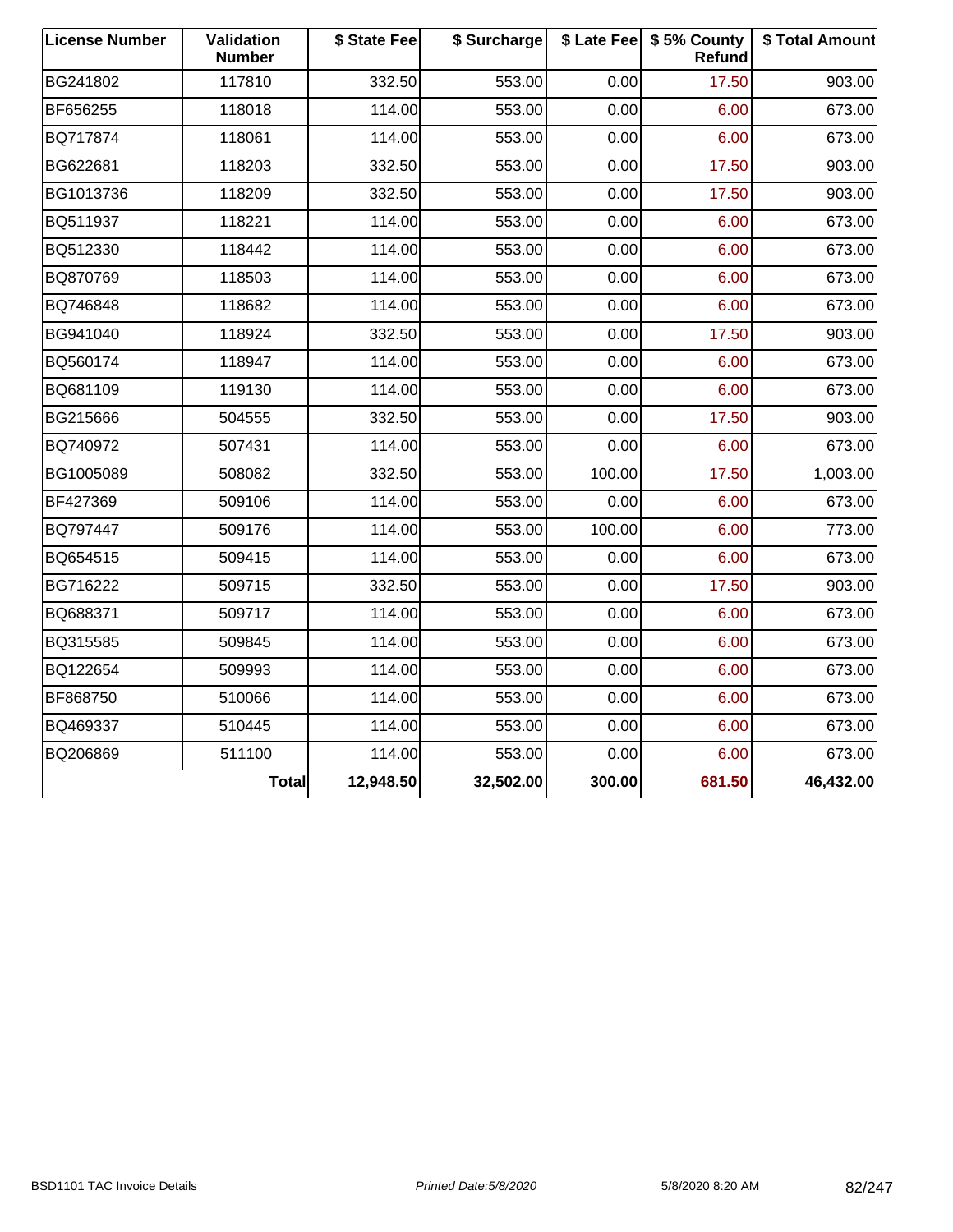

### **TAC To Be Invoiced Details Applications Approved during April 2020 County Garza - 85**

| License Number | <b>Validation</b><br><b>Number</b> | \$ State Feel |        |      | Refund | \$ Surcharge   \$ Late Fee   \$5% County   \$ Total Amount |
|----------------|------------------------------------|---------------|--------|------|--------|------------------------------------------------------------|
| BG799373       | 114916                             | 332.50        | 553.00 | 0.00 | 17.50  | 903.00                                                     |
|                | Totall                             | 332.50        | 553.00 | 0.00 | 17.50  | 903.00                                                     |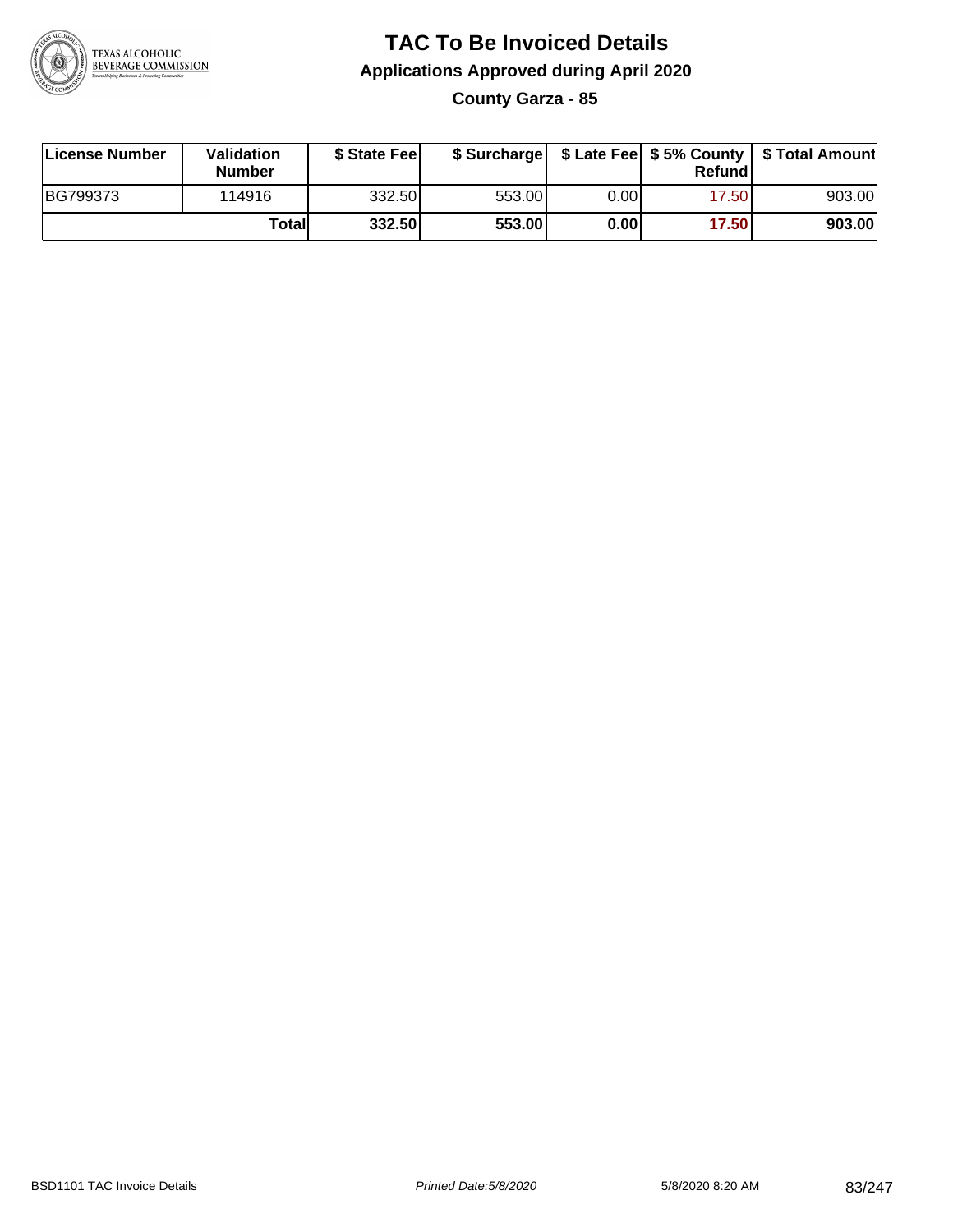

#### **TAC To Be Invoiced Details Applications Approved during April 2020 County Gillespie - 86**

| <b>License Number</b> | <b>Validation</b><br><b>Number</b> | \$ State Fee | \$ Surcharge | \$ Late Fee | \$5% County<br>Refund | \$ Total Amount |
|-----------------------|------------------------------------|--------------|--------------|-------------|-----------------------|-----------------|
| BF797589              | 112606                             | 114.00       | 553.00       | 0.00        | 6.00                  | 673.00          |
| BQ653785              | 114591                             | 114.00       | 553.00       | 0.00        | 6.00                  | 673.00          |
| BQ654028              | 114591                             | 114.00       | 553.00       | 0.00        | 6.00                  | 673.00          |
| BG503460              | 115083                             | 332.50       | 553.00       | 0.00        | 17.50                 | 903.00          |
| BG651916              | 115791                             | 332.50       | 553.00       | 0.00        | 17.50                 | 903.00          |
| BG939712              | 116217                             | 332.50       | 553.00       | 0.00        | 17.50                 | 903.00          |
| BG295195              | 116287                             | 332.50       | 553.00       | 0.00        | 17.50                 | 903.00          |
| BP295195              | 116287                             | 950.00       | 426.00       | 0.00        | 50.00                 | 1,426.00        |
| BG66773               | 116384                             | 332.50       | 553.00       | 0.00        | 17.50                 | 903.00          |
| BL66773               | 116384                             | 475.00       | 327.00       | 0.00        | 25.00                 | 827.00          |
| BG870870              | 118186                             | 332.50       | 553.00       | 0.00        | 17.50                 | 903.00          |
|                       | <b>Total</b>                       | 3,762.00     | 5,730.00     | 0.00        | 198.00                | 9,690.00        |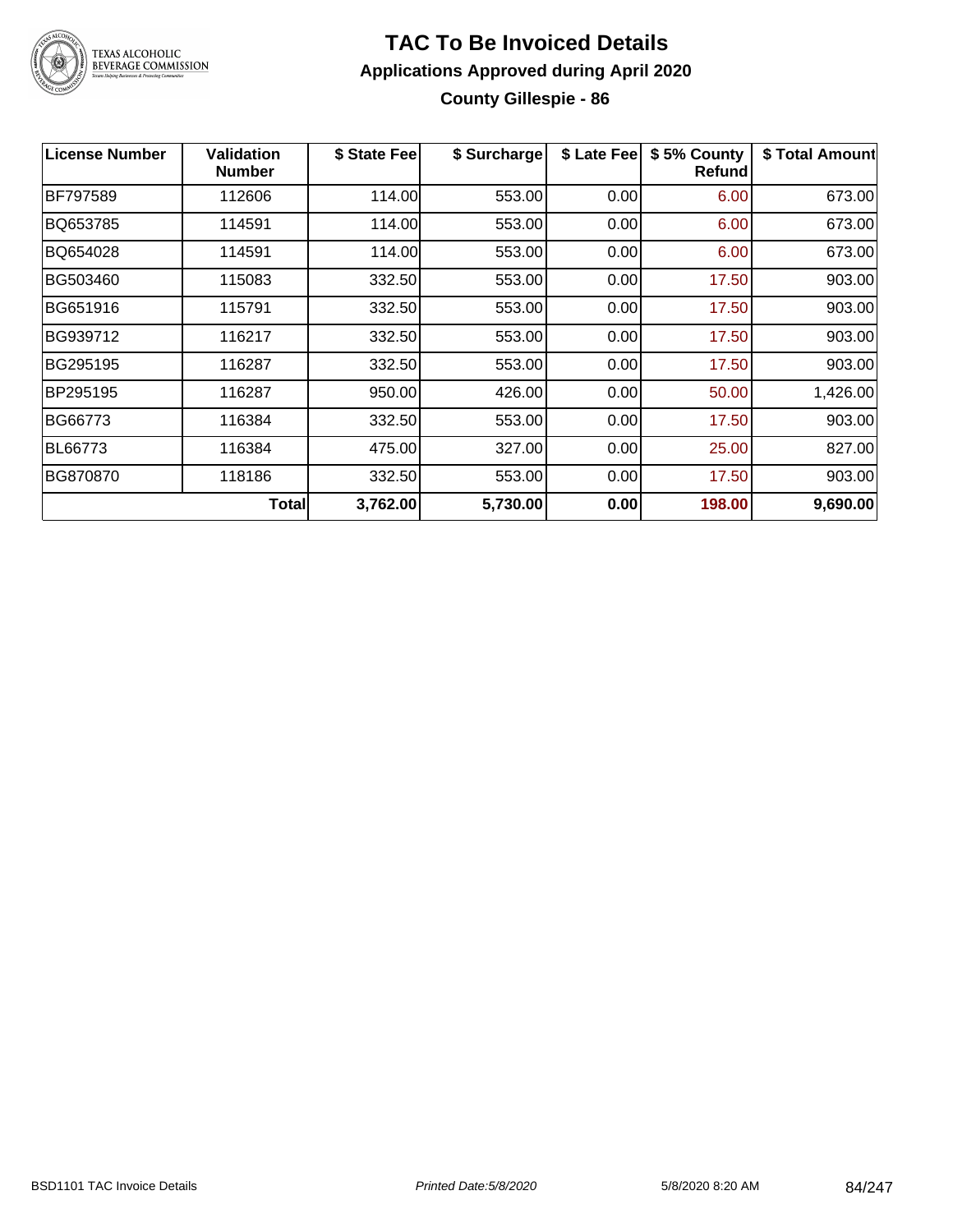

### **TAC To Be Invoiced Details Applications Approved during April 2020 County Goliad - 88**

| License Number   | Validation<br><b>Number</b> | \$ State Fee |        |      | Refundl | \$ Surcharge   \$ Late Fee   \$5% County   \$ Total Amount |
|------------------|-----------------------------|--------------|--------|------|---------|------------------------------------------------------------|
| <b>BF1087158</b> | 5157                        | 114.00       | 553.00 | 0.00 | 6.00    | 673.00                                                     |
|                  | Total                       | 114.00       | 553.00 | 0.00 | 6.00    | 673.00                                                     |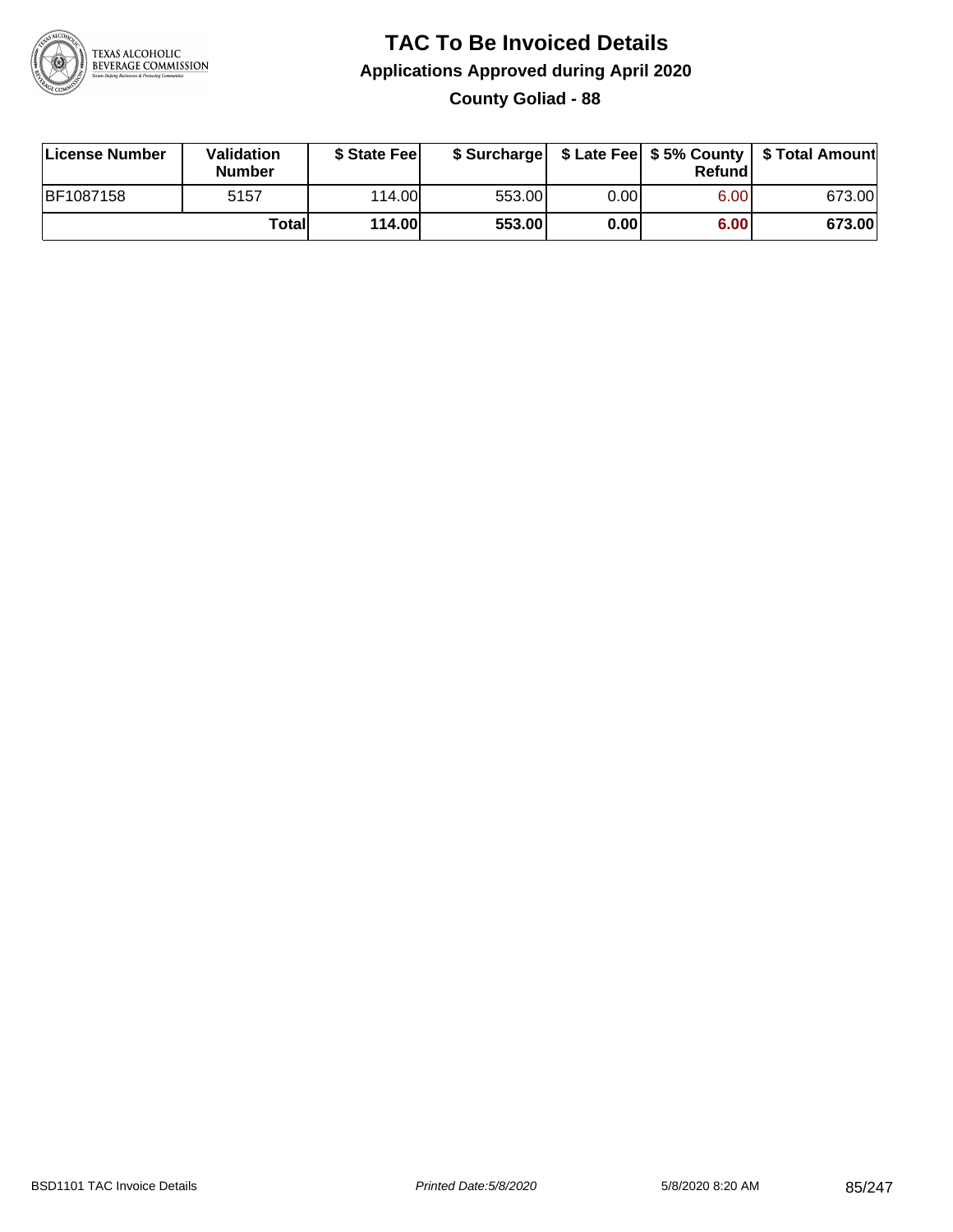

### **TAC To Be Invoiced Details Applications Approved during April 2020 County Gonzales - 89**

| License Number | <b>Validation</b><br><b>Number</b> | \$ State Fee | \$ Surcharge |      | \$ Late Fee   \$5% County<br><b>Refund</b> | \$ Total Amount |
|----------------|------------------------------------|--------------|--------------|------|--------------------------------------------|-----------------|
| BQ1086103      | 5546                               | 114.00       | 553.00       | 0.00 | 6.00                                       | 673.00          |
| BQ935963       | 114605                             | 114.00L      | 553.00       | 0.00 | 6.00                                       | 673.00          |
| BG625851       | 118519                             | 332.50       | 553.00       | 0.00 | 17.50                                      | 903.00          |
| BQ658215       | 118635                             | 114.00L      | 553.00       | 0.00 | 6.00                                       | 673.00          |
|                | Totall                             | 674.50       | 2,212.00     | 0.00 | 35.50                                      | 2,922.00        |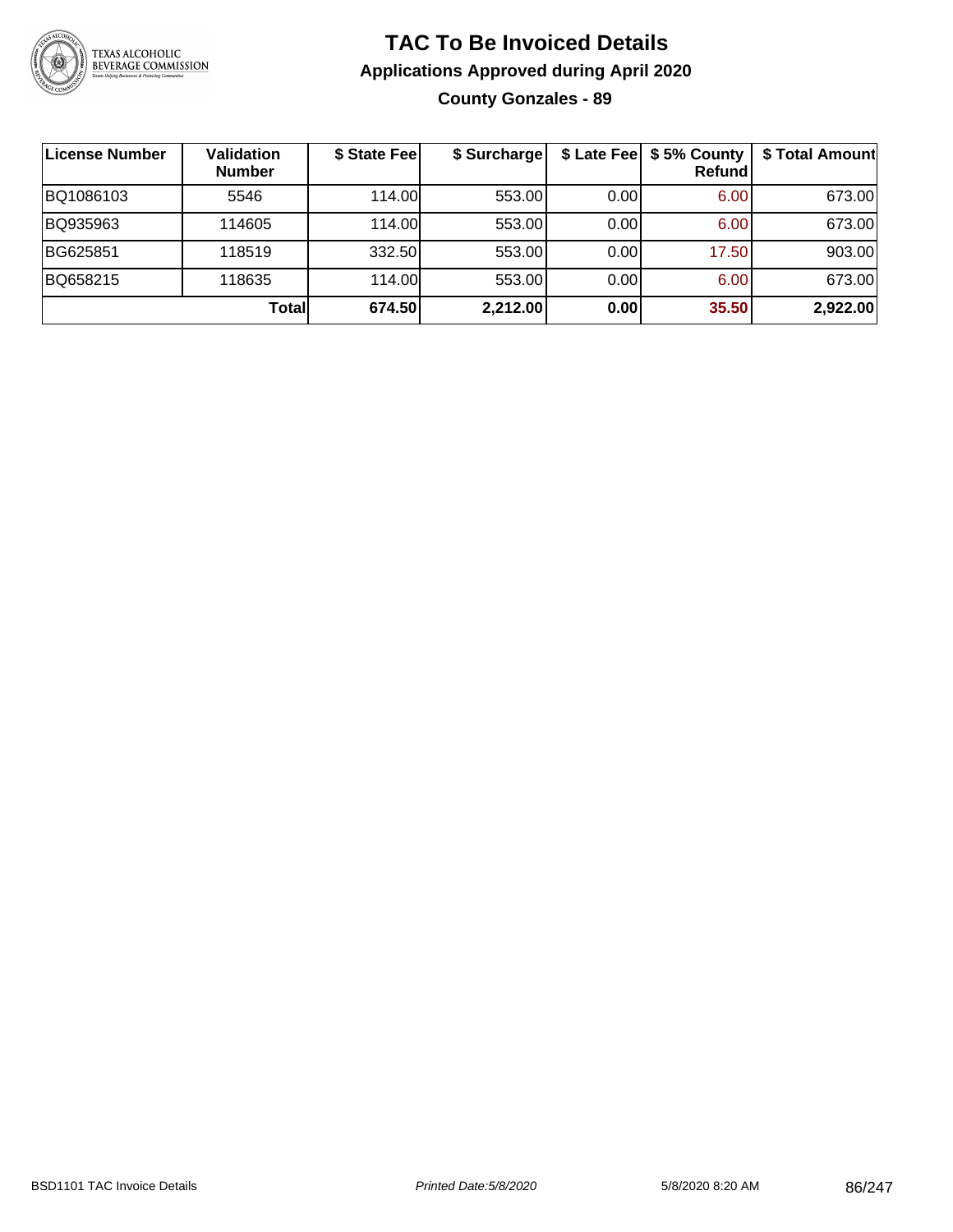

### **TAC To Be Invoiced Details Applications Approved during April 2020 County Gray - 90**

| <b>License Number</b> | <b>Validation</b><br><b>Number</b> | \$ State Fee | \$ Surcharge | \$ Late Fee | \$5% County<br><b>Refund</b> | \$ Total Amount |
|-----------------------|------------------------------------|--------------|--------------|-------------|------------------------------|-----------------|
| BG1086565             | 5534                               | 332.50       | 553.00       | 0.00        | 17.50                        | 903.00          |
| BQ744515              | 114855                             | 114.00       | 553.00       | 0.00        | 6.00                         | 673.00          |
| BQ686920              | 114922                             | 114.00       | 553.00       | 0.00        | 6.00                         | 673.00          |
| BQ802243              | 116269                             | 114.00       | 553.00       | 0.00        | 6.00                         | 673.00          |
| BG316145              | 117226                             | 332.50       | 553.00       | 0.00        | 17.50                        | 903.00          |
| BQ656293              | 117673                             | 114.00       | 553.00       | 0.00        | 6.00                         | 673.00          |
| BQ623696              | 511026                             | 114.00       | 553.00       | 0.00        | 6.00                         | 673.00          |
|                       | Total                              | 1,235.00     | 3,871.00     | 0.00        | 65.00                        | 5,171.00        |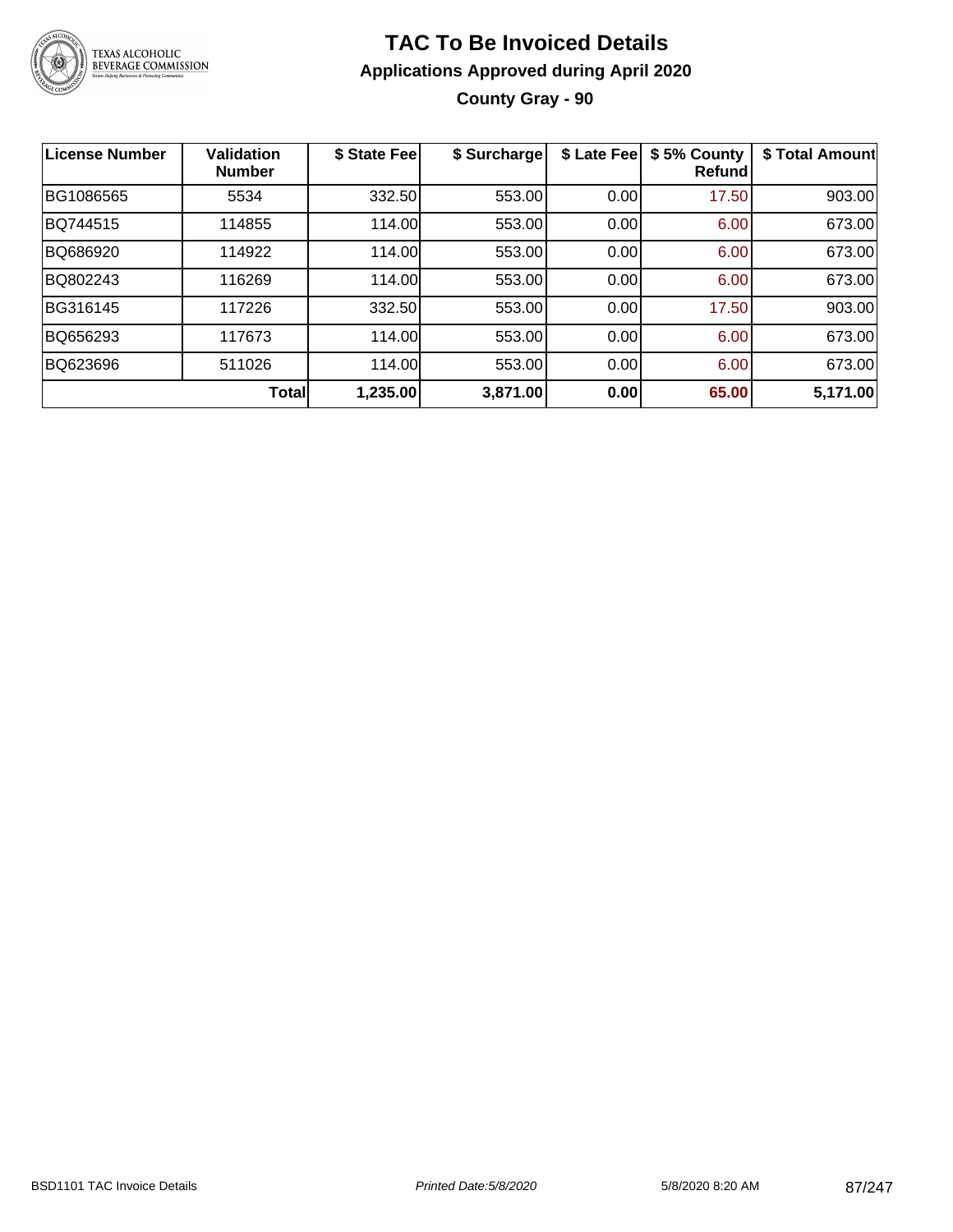

#### **TAC To Be Invoiced Details Applications Approved during April 2020 County Grayson - 91**

| <b>License Number</b> | Validation<br><b>Number</b> | \$ State Fee | \$ Surcharge |      | \$ Late Fee   \$5% County<br>Refund | \$ Total Amount |
|-----------------------|-----------------------------|--------------|--------------|------|-------------------------------------|-----------------|
| BQ1087472             | 5756                        | 114.00       | 553.00       | 0.00 | 6.00                                | 673.00          |
| BF796516              | 112370                      | 114.00       | 553.00       | 0.00 | 6.00                                | 673.00          |
| BF620253              | 114676                      | 114.00       | 553.00       | 0.00 | 6.00                                | 673.00          |
| BQ622776              | 115006                      | 114.00       | 553.00       | 0.00 | 6.00                                | 673.00          |
| BQ252763              | 115297                      | 114.00       | 553.00       | 0.00 | 6.00                                | 673.00          |
| BQ800436              | 115396                      | 114.00       | 553.00       | 0.00 | 6.00                                | 673.00          |
| BQ744766              | 115767                      | 114.00       | 553.00       | 0.00 | 6.00                                | 673.00          |
| BQ489687              | 117350                      | 114.00       | 553.00       | 0.00 | 6.00                                | 673.00          |
| BQ941865              | 117460                      | 114.00       | 553.00       | 0.00 | 6.00                                | 673.00          |
| BG1009453             | 117778                      | 332.50       | 553.00       | 0.00 | 17.50                               | 903.00          |
| BF690359              | 117818                      | 114.00       | 553.00       | 0.00 | 6.00                                | 673.00          |
| BF719942              | 117821                      | 114.00       | 553.00       | 0.00 | 6.00                                | 673.00          |
| BF489775              | 117823                      | 114.00       | 553.00       | 0.00 | 6.00                                | 673.00          |
| BF578012              | 118212                      | 114.00       | 553.00       | 0.00 | 6.00                                | 673.00          |
| BF1013192             | 118573                      | 114.00       | 553.00       | 0.00 | 6.00                                | 673.00          |
| BG938852              | 118654                      | 332.50       | 553.00       | 0.00 | 17.50                               | 903.00          |
| BQ945639              | 510997                      | 114.00       | 553.00       | 0.00 | 6.00                                | 673.00          |
|                       | <b>Total</b>                | 2,375.00     | 9,401.00     | 0.00 | 125.00                              | 11,901.00       |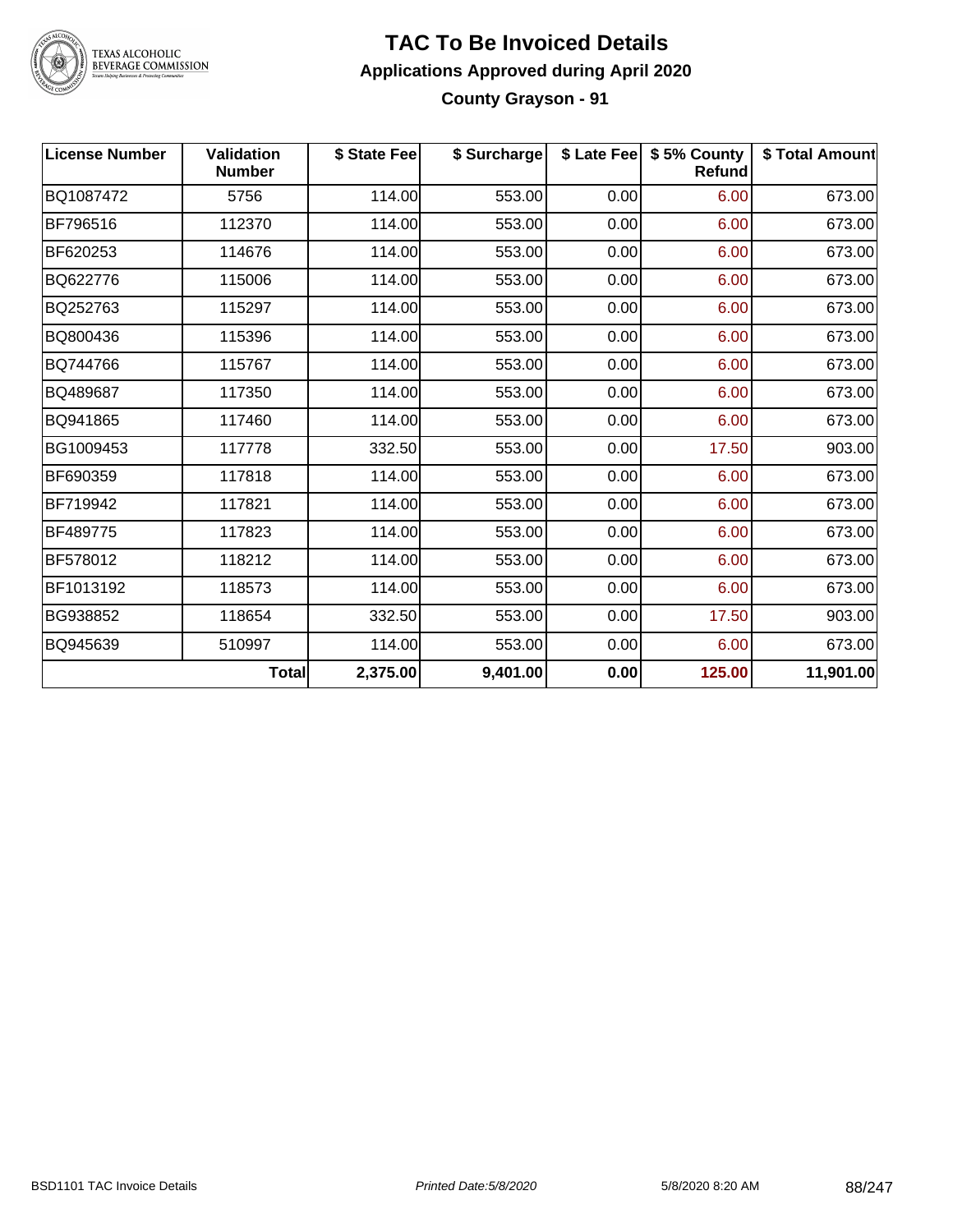

#### **TAC To Be Invoiced Details Applications Approved during April 2020 County Gregg - 92**

| <b>License Number</b> | Validation<br><b>Number</b> | \$ State Fee | \$ Surcharge |        | \$ Late Fee   \$5% County<br><b>Refund</b> | \$ Total Amount |
|-----------------------|-----------------------------|--------------|--------------|--------|--------------------------------------------|-----------------|
| BF798923              | 113860                      | 114.00       | 553.00       | 0.00   | 6.00                                       | 673.00          |
| BG552851              | 115020                      | 332.50       | 553.00       | 0.00   | 17.50                                      | 903.00          |
| BL552851              | 115020                      | 475.00       | 327.00       | 0.00   | 25.00                                      | 827.00          |
| BQ1008959             | 115275                      | 114.00       | 553.00       | 0.00   | 6.00                                       | 673.00          |
| BG573219              | 115566                      | 332.50       | 553.00       | 100.00 | 17.50                                      | 1,003.00        |
| BL573219              | 115566                      | 475.00       | 327.00       | 100.00 | 25.00                                      | 927.00          |
| BQ533535              | 116177                      | 114.00       | 553.00       | 0.00   | 6.00                                       | 673.00          |
| BQ533536              | 116178                      | 114.00       | 553.00       | 0.00   | 6.00                                       | 673.00          |
| BQ656485              | 116459                      | 114.00       | 553.00       | 0.00   | 6.00                                       | 673.00          |
| BB222953              | 116926                      | 570.00       | 701.00       | 0.00   | 30.00                                      | 1,301.00        |
| BI222954              | 116926                      | 38.00        | 278.00       | 0.00   | 2.00                                       | 318.00          |
| BF623955              | 118423                      | 114.00       | 553.00       | 0.00   | 6.00                                       | 673.00          |
| BQ576334              | 118569                      | 114.00       | 553.00       | 0.00   | 6.00                                       | 673.00          |
| BQ1013936             | 118591                      | 114.00       | 553.00       | 0.00   | 6.00                                       | 673.00          |
| BQ805301              | 118669                      | 114.00       | 553.00       | 0.00   | 6.00                                       | 673.00          |
| BF1010774             | 118690                      | 114.00       | 553.00       | 0.00   | 6.00                                       | 673.00          |
| BQ659277              | 119635                      | 114.00       | 553.00       | 0.00   | 6.00                                       | 673.00          |
| BQ867586              | 508044                      | 114.00       | 553.00       | 0.00   | 6.00                                       | 673.00          |
| BF867514              | 508158                      | 114.00       | 553.00       | 0.00   | 6.00                                       | 673.00          |
|                       | <b>Total</b>                | 3,705.00     | 9,928.00     | 200.00 | 195.00                                     | 14,028.00       |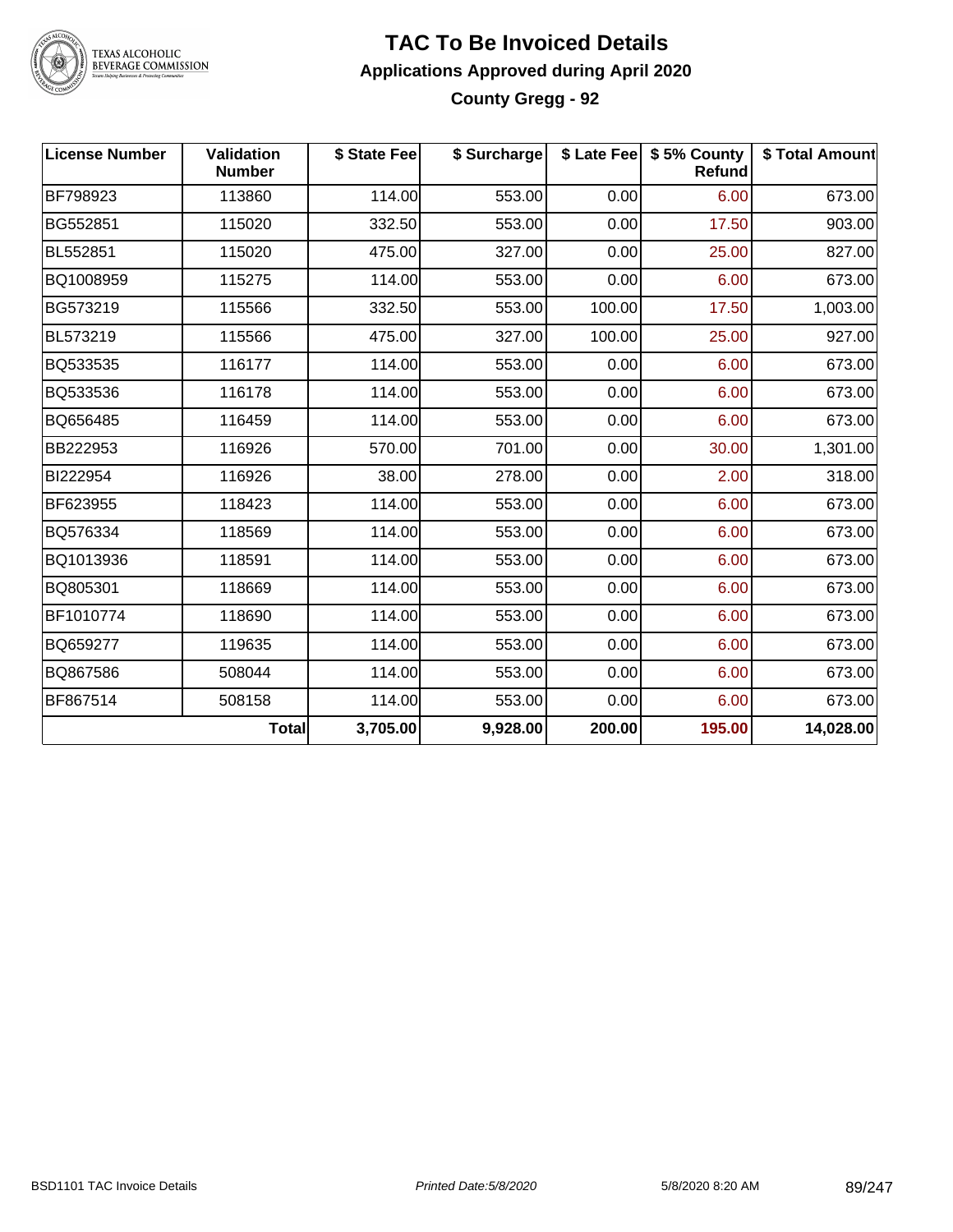

### **TAC To Be Invoiced Details Applications Approved during April 2020 County Grimes - 93**

| License Number | <b>Validation</b><br><b>Number</b> | \$ State Fee | \$ Surcharge |       | \$ Late Fee   \$5% County<br><b>Refund</b> | \$ Total Amount |
|----------------|------------------------------------|--------------|--------------|-------|--------------------------------------------|-----------------|
| BQ1085480      | 4696                               | 114.00       | 553.00       | 0.00  | 6.00                                       | 673.00          |
| BG862605       | 111407                             | 332.50       | 553.00       | 0.001 | 17.50                                      | 903.00          |
| BQ802479       | 118449                             | 114.00       | 553.00       | 0.00  | 6.00                                       | 673.00          |
| BQ867102       | 508036                             | 114.00       | 553.00       | 0.00  | 6.00                                       | 673.00          |
| BF682448       | 508170                             | 114.00       | 553.00       | 0.00  | 6.00                                       | 673.00          |
|                | <b>Total</b>                       | 788.50       | 2,765.00     | 0.00  | 41.50                                      | 3,595.00        |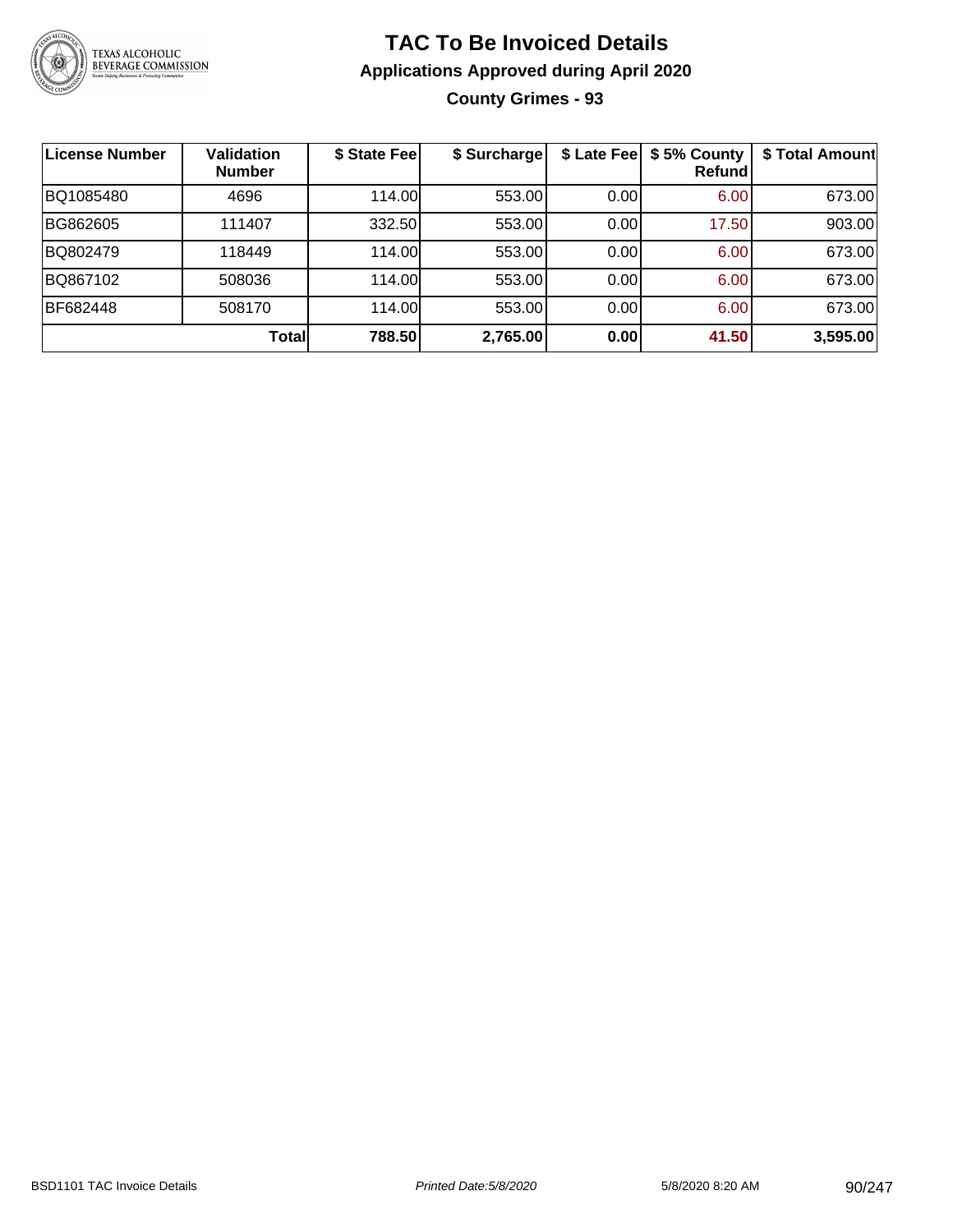

#### **TAC To Be Invoiced Details Applications Approved during April 2020 County Guadalupe - 94**

| <b>License Number</b> | Validation<br><b>Number</b> | \$ State Fee | \$ Surcharge |        | \$ Late Fee   \$5% County<br><b>Refund</b> | \$ Total Amount |
|-----------------------|-----------------------------|--------------|--------------|--------|--------------------------------------------|-----------------|
| BG1086937             | 5341                        | 332.50       | 553.00       | 0.00   | 17.50                                      | 903.00          |
| BF1087470             | 5885                        | 114.00       | 553.00       | 0.00   | 6.00                                       | 673.00          |
| BG273639              | 115793                      | 332.50       | 553.00       | 0.00   | 17.50                                      | 903.00          |
| BL273639              | 115793                      | 475.00       | 327.00       | 0.00   | 25.00                                      | 827.00          |
| BQ717078              | 116125                      | 114.00       | 553.00       | 0.00   | 6.00                                       | 673.00          |
| BQ936534              | 116388                      | 114.00       | 553.00       | 0.00   | 6.00                                       | 673.00          |
| BG122690              | 116697                      | 332.50       | 553.00       | 0.00   | 17.50                                      | 903.00          |
| BG717166              | 117053                      | 332.50       | 553.00       | 0.00   | 17.50                                      | 903.00          |
| BQ555917              | 117199                      | 114.00       | 553.00       | 0.00   | 6.00                                       | 673.00          |
| BG718884              | 117203                      | 332.50       | 553.00       | 0.00   | 17.50                                      | 903.00          |
| BQ575010              | 117340                      | 114.00       | 553.00       | 0.00   | 6.00                                       | 673.00          |
| BQ625661              | 117694                      | 114.00       | 553.00       | 0.00   | 6.00                                       | 673.00          |
| BF576232              | 117946                      | 114.00       | 553.00       | 0.00   | 6.00                                       | 673.00          |
| BQ745602              | 118570                      | 114.00       | 553.00       | 0.00   | 6.00                                       | 673.00          |
| BG682139              | 508623                      | 332.50       | 553.00       | 100.00 | 17.50                                      | 1,003.00        |
| BQ488141              | 508720                      | 114.00       | 553.00       | 0.00   | 6.00                                       | 673.00          |
| BQ488144              | 508722                      | 114.00       | 553.00       | 0.00   | 6.00                                       | 673.00          |
| BQ804121              | 509553                      | 114.00       | 553.00       | 0.00   | 6.00                                       | 673.00          |
| BG868864              | 510253                      | 332.50       | 553.00       | 0.00   | 17.50                                      | 903.00          |
|                       | <b>Total</b>                | 4,056.50     | 10,281.00    | 100.00 | 213.50                                     | 14,651.00       |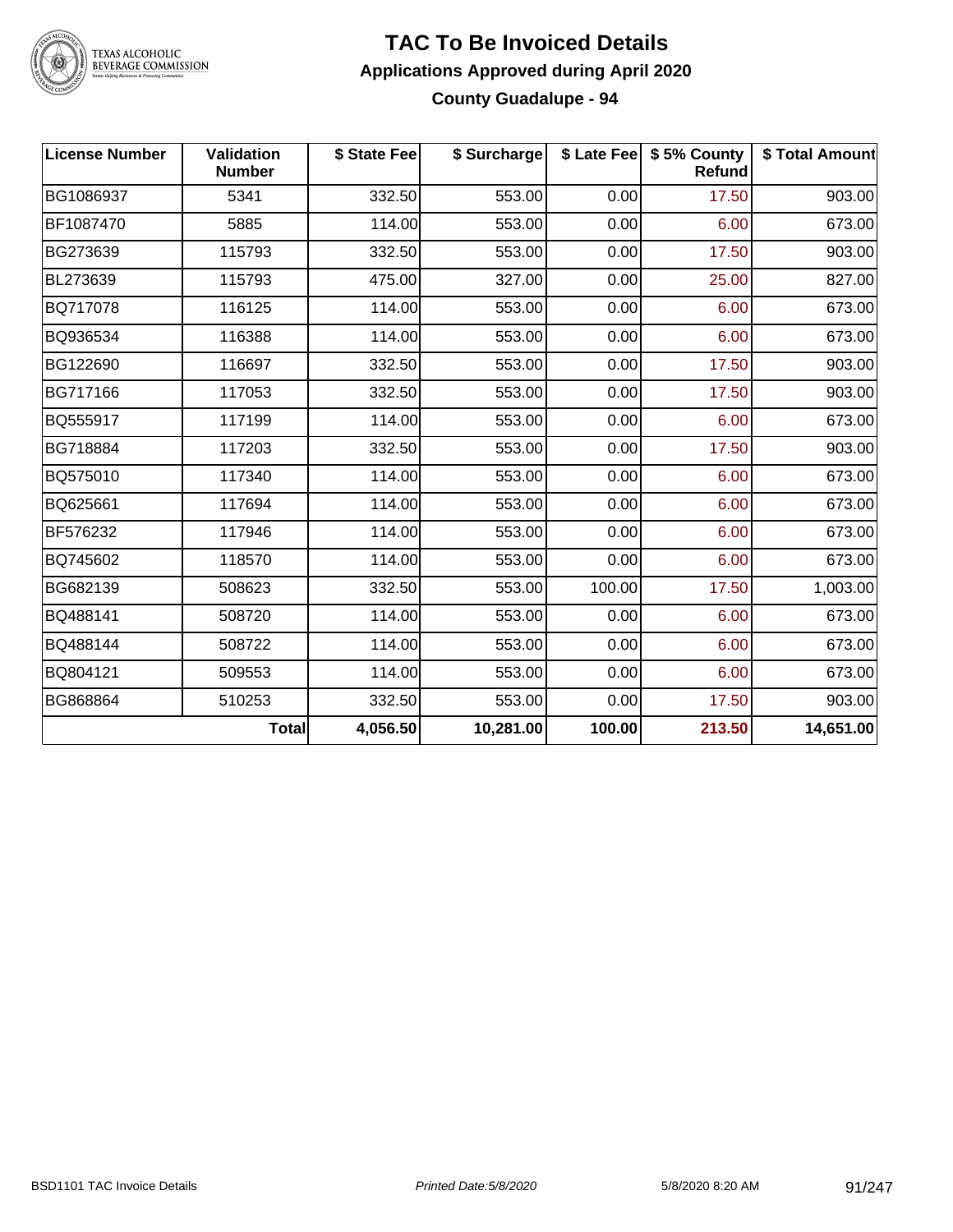

### **TAC To Be Invoiced Details Applications Approved during April 2020 County Hale - 95**

| <b>License Number</b> | <b>Validation</b><br><b>Number</b> | \$ State Fee | \$ Surcharge | \$ Late Fee | \$5% County<br>Refundl | \$ Total Amount |
|-----------------------|------------------------------------|--------------|--------------|-------------|------------------------|-----------------|
| BF685953              | 113636                             | 114.00       | 553.00       | 0.00        | 6.00                   | 673.00          |
| BQ801082              | 114544                             | 114.00       | 553.00       | 0.00        | 6.00                   | 673.00          |
| BQ801083              | 114544                             | 114.00       | 553.00       | 0.00        | 6.00                   | 673.00          |
| BQ801084              | 114544                             | 114.00       | 553.00       | 0.00        | 6.00                   | 673.00          |
| BQ801085              | 114544                             | 114.00       | 553.00       | 0.00        | 6.00                   | 673.00          |
| BF686438              | 115990                             | 114.00       | 553.00       | 0.00        | 6.00                   | 673.00          |
|                       | Total                              | 684.00       | 3,318.00     | 0.00        | 36.00                  | 4,038.00        |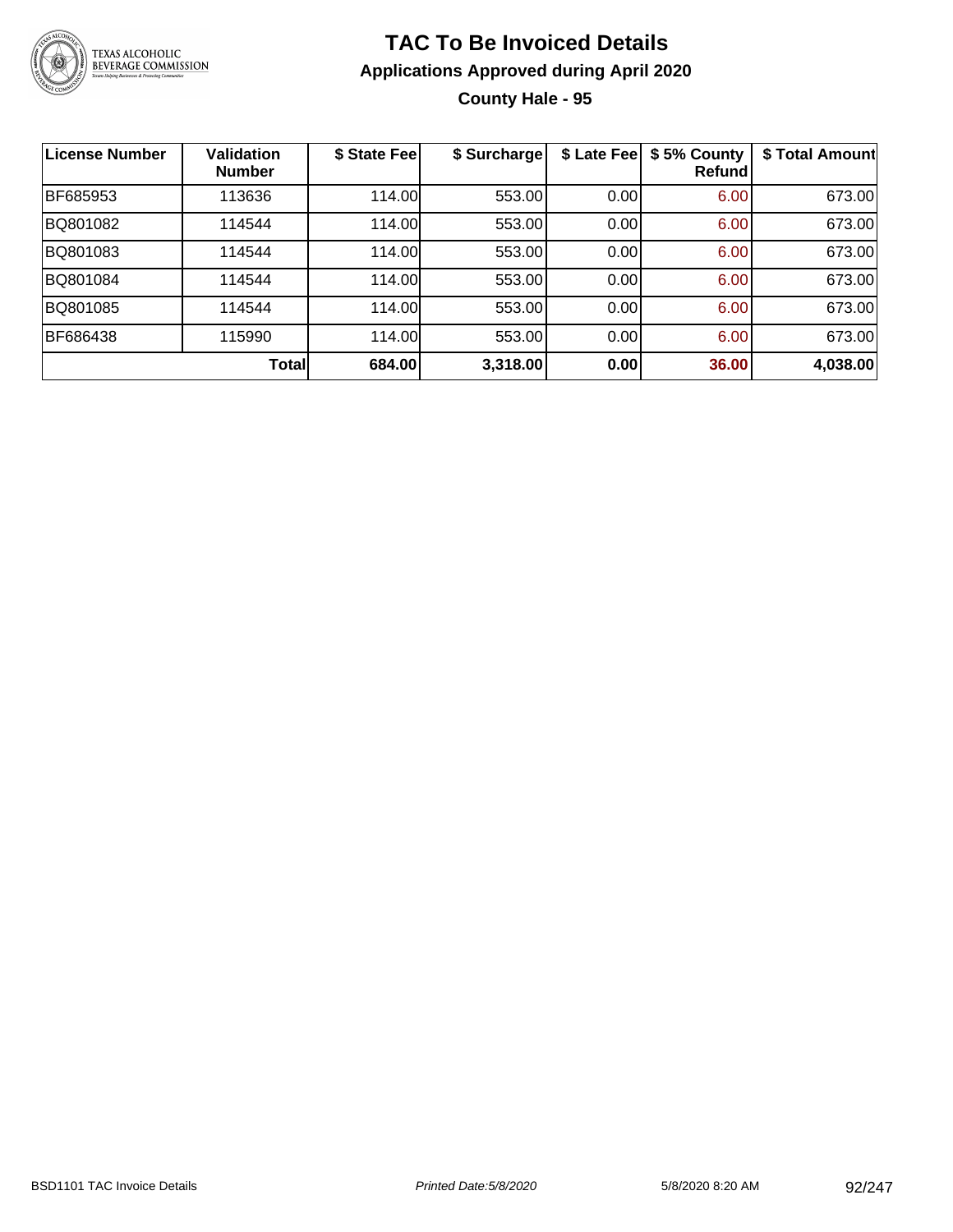

### **TAC To Be Invoiced Details Applications Approved during April 2020 County Hamilton - 97**

| ∣License Number | Validation<br><b>Number</b> | \$ State Fee | \$ Surcharge |      | Refund | \$ Late Fee   \$5% County   \$ Total Amount |
|-----------------|-----------------------------|--------------|--------------|------|--------|---------------------------------------------|
| BG1011100       | 116079                      | 332.50       | 553.00       | 0.00 | 17.50  | 903.00                                      |
| BQ868187        | 507474                      | 114.00       | 553.00       | 0.00 | 6.00   | 673.00                                      |
|                 | Totall                      | 446.50       | 1,106.00     | 0.00 | 23.50  | 1,576.00                                    |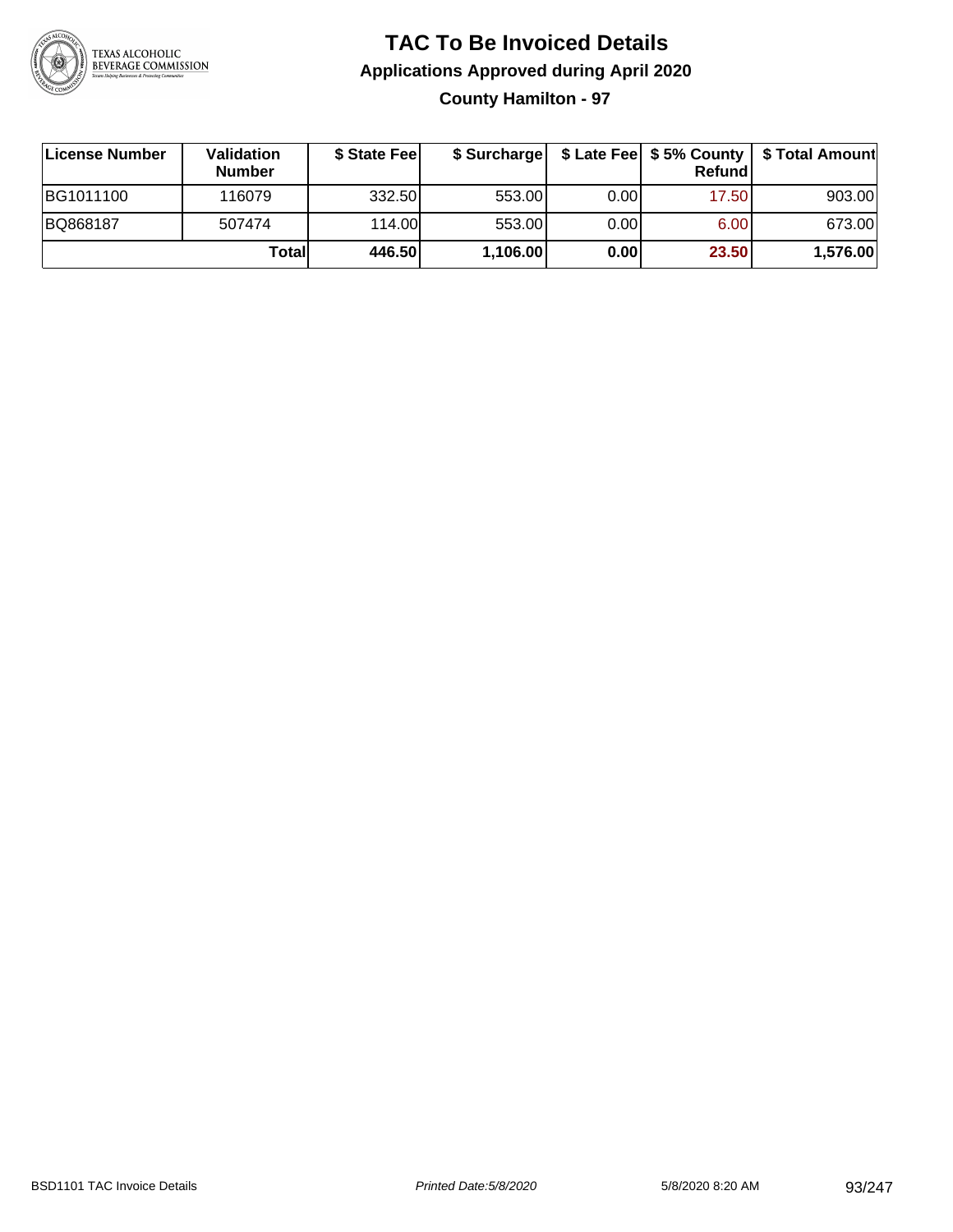

### **TAC To Be Invoiced Details Applications Approved during April 2020 County Hansford - 98**

| License Number | <b>Validation</b><br><b>Number</b> | \$ State Fee | \$ Surcharge |      | <b>Refund</b> | \$ Late Fee   \$5% County   \$ Total Amount |
|----------------|------------------------------------|--------------|--------------|------|---------------|---------------------------------------------|
| BQ802245       | 116269                             | 114.00L      | 553.00       | 0.00 | 6.00          | 673.00                                      |
| BF800662       | 509424                             | 114.00       | 553.00       | 0.00 | 6.00          | 673.00                                      |
|                | Totall                             | 228.00       | 1,106.00     | 0.00 | 12.00         | 1,346.00                                    |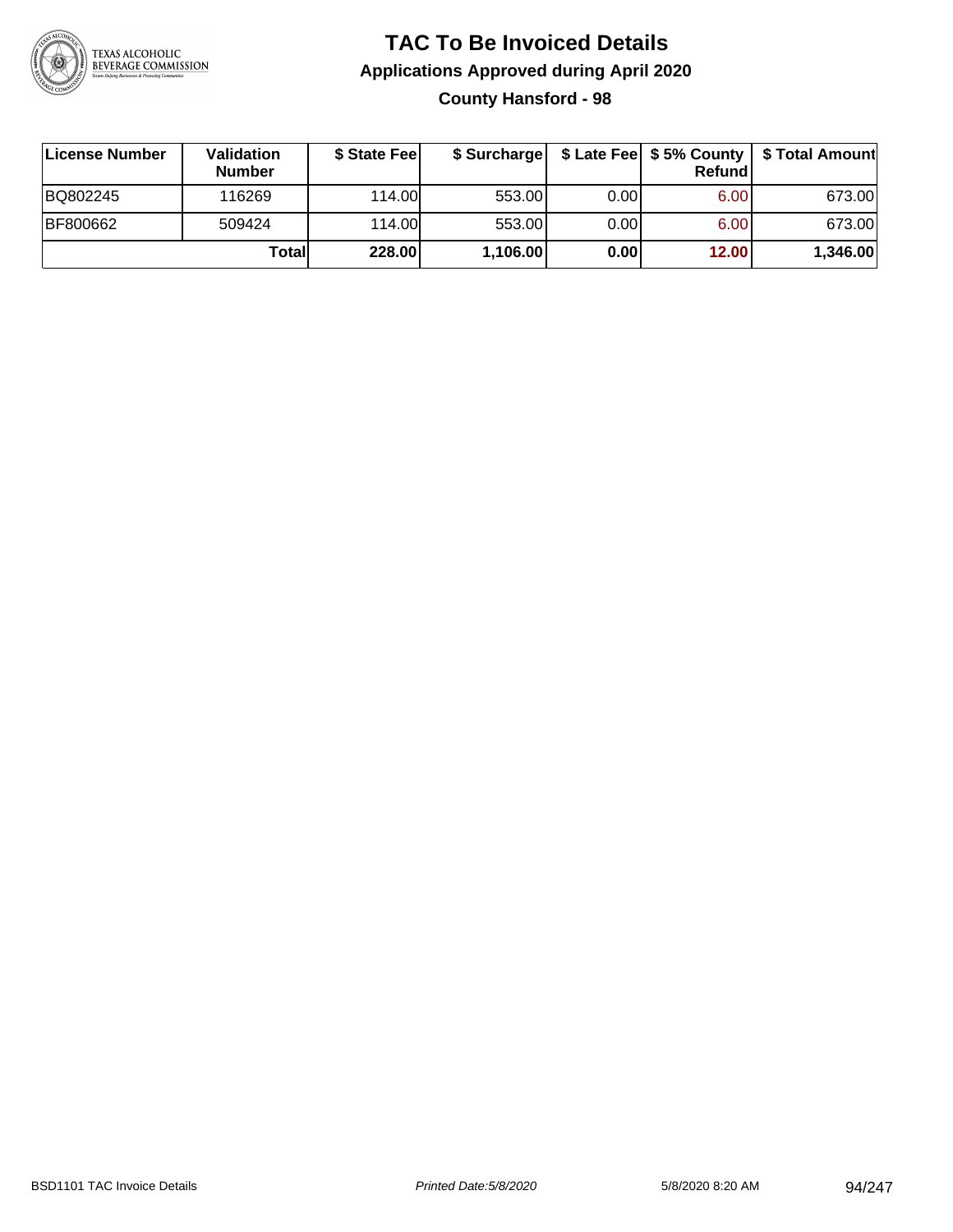

#### **TAC To Be Invoiced Details Applications Approved during April 2020 County Hardin - 100**

| <b>License Number</b> | <b>Validation</b><br><b>Number</b> | \$ State Fee | \$ Surcharge | \$ Late Fee | \$5% County<br>Refund | \$ Total Amount |
|-----------------------|------------------------------------|--------------|--------------|-------------|-----------------------|-----------------|
| <b>BF714277</b>       | 115000                             | 114.00       | 553.00       | 100.00      | 6.00                  | 773.00          |
| BQ295088              | 115786                             | 114.00       | 553.00       | 0.00        | 6.00                  | 673.00          |
| BF688110              | 116143                             | 114.00       | 553.00       | 0.00        | 6.00                  | 673.00          |
| BF688264              | 116471                             | 114.00       | 553.00       | 0.00        | 6.00                  | 673.00          |
| BF866660              | 117123                             | 114.00       | 553.00       | 0.00        | 6.00                  | 673.00          |
| BQ747305              | 118682                             | 114.00       | 553.00       | 0.00        | 6.00                  | 673.00          |
| BQ554865              | 119166                             | 114.00       | 553.00       | 0.00        | 6.00                  | 673.00          |
| BF621030              | 506805                             | 114.00       | 553.00       | 0.00        | 6.00                  | 673.00          |
| BQ748502              | 510913                             | 114.00       | 553.00       | 0.00        | 6.00                  | 673.00          |
|                       | <b>Total</b>                       | 1,026.00     | 4,977.00     | 100.00      | 54.00                 | 6,157.00        |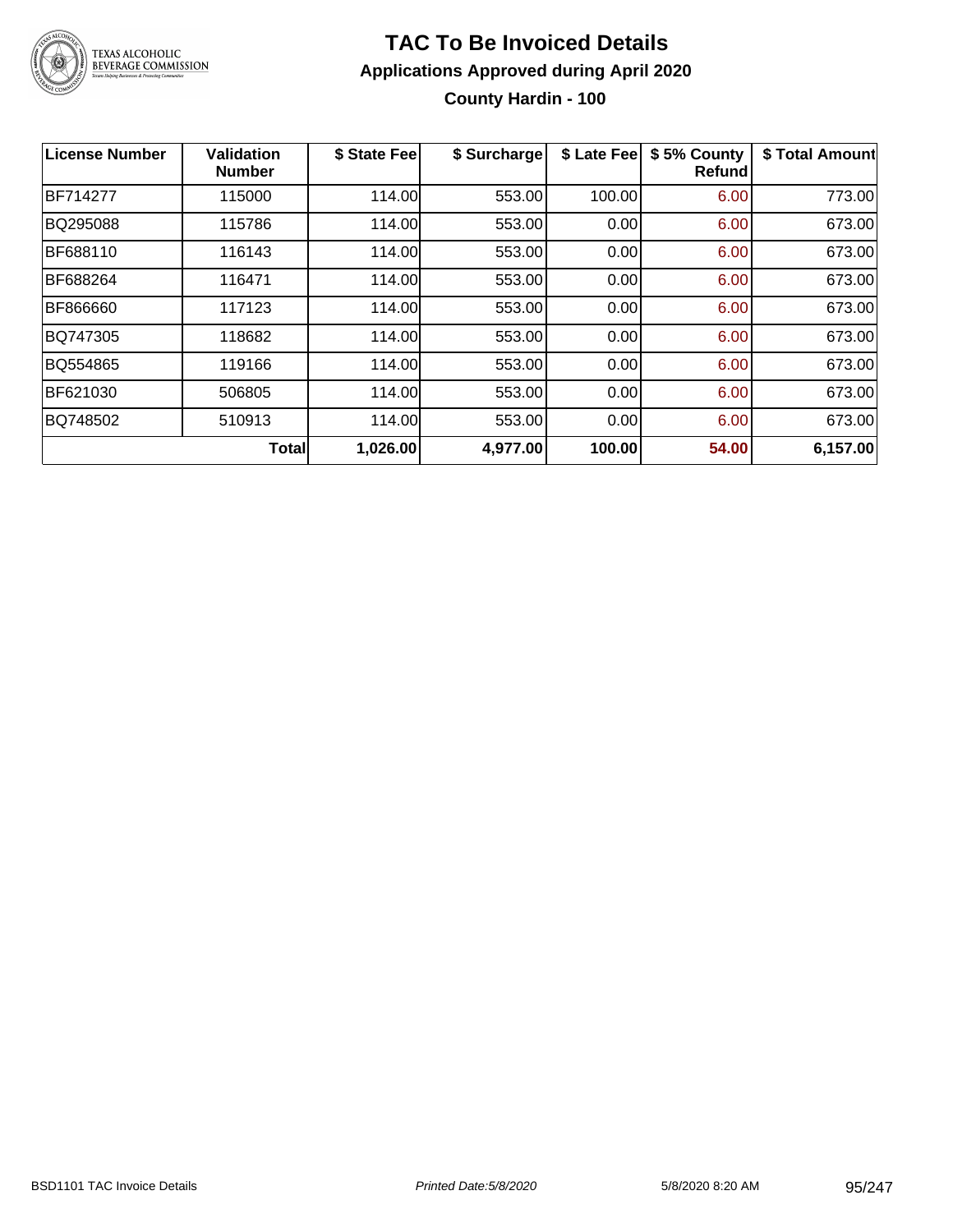

#### **TAC To Be Invoiced Details Applications Approved during April 2020 County Harris - 101**

| <b>License Number</b> | <b>Validation</b><br><b>Number</b> | \$ State Fee | \$ Surcharge |      | \$ Late Fee   \$5% County<br>Refund | \$ Total Amount |
|-----------------------|------------------------------------|--------------|--------------|------|-------------------------------------|-----------------|
| BG1085529             | 4198                               | 1,900.00     | 553.00       | 0.00 | 100.00                              | 2,553.00        |
| BL1085529             | 4198                               | 475.00       | 327.00       | 0.00 | 25.00                               | 827.00          |
| BG1085940             | 4736                               | 1,900.00     | 553.00       | 0.00 | 100.00                              | 2,553.00        |
| BG1085805             | 4739                               | 1,900.00     | 553.00       | 0.00 | 100.00                              | 2,553.00        |
| BL1085805             | 4739                               | 475.00       | 327.00       | 0.00 | 25.00                               | 827.00          |
| BF1085673             | 4784                               | 114.00       | 553.00       | 0.00 | 6.00                                | 673.00          |
| BG1086289             | 4943                               | 1,900.00     | 553.00       | 0.00 | 100.00                              | 2,553.00        |
| BG1086511             | 4949                               | 1,900.00     | 553.00       | 0.00 | 100.00                              | 2,553.00        |
| BG1087334             | 4951                               | 1,900.00     | 553.00       | 0.00 | 100.00                              | 2,553.00        |
| BG1085638             | 4973                               | 1,900.00     | 553.00       | 0.00 | 100.00                              | 2,553.00        |
| BL1085638             | 4973                               | 475.00       | 327.00       | 0.00 | 25.00                               | 827.00          |
| BQ1085362             | 4978                               | 114.00       | 553.00       | 0.00 | 6.00                                | 673.00          |
| BG1087223             | 5003                               | 1,900.00     | 553.00       | 0.00 | 100.00                              | 2,553.00        |
| BF1087265             | 5022                               | 114.00       | 553.00       | 0.00 | 6.00                                | 673.00          |
| BF1087009             | 5024                               | 114.00       | 553.00       | 0.00 | 6.00                                | 673.00          |
| BF1087059             | 5028                               | 114.00       | 553.00       | 0.00 | 6.00                                | 673.00          |
| BQ1085845             | 5037                               | 114.00       | 553.00       | 0.00 | 6.00                                | 673.00          |
| BQ1087127             | 5038                               | 114.00       | 553.00       | 0.00 | 6.00                                | 673.00          |
| BQ1086834             | 5040                               | 114.00       | 553.00       | 0.00 | 6.00                                | 673.00          |
| BF1087395             | 5041                               | 114.00       | 553.00       | 0.00 | 6.00                                | 673.00          |
| BF1087252             | 5042                               | 114.00       | 553.00       | 0.00 | 6.00                                | 673.00          |
| BF1087332             | 5043                               | 114.00       | 553.00       | 0.00 | 6.00                                | 673.00          |
| BF1087259             | 5044                               | 114.00       | 553.00       | 0.00 | 6.00                                | 673.00          |
| BF1086708             | 5045                               | 114.00       | 553.00       | 0.00 | 6.00                                | 673.00          |
| BF1087117             | 5046                               | 114.00       | 553.00       | 0.00 | 6.00                                | 673.00          |
| BG1085393             | 5047                               | 1,900.00     | 553.00       | 0.00 | 100.00                              | 2,553.00        |
| BL1085393             | 5047                               | 475.00       | 327.00       | 0.00 | 25.00                               | 827.00          |
| BG1086460             | 5050                               | 1,900.00     | 553.00       | 0.00 | 100.00                              | 2,553.00        |
| BL1086460             | 5050                               | 475.00       | 327.00       | 0.00 | 25.00                               | 827.00          |
| BQ1086100             | 5056                               | 114.00       | 553.00       | 0.00 | 6.00                                | 673.00          |
| BF1087036             | 5059                               | 114.00       | 553.00       | 0.00 | 6.00                                | 673.00          |
| BQ1085364             | 5062                               | 114.00       | 553.00       | 0.00 | 6.00                                | 673.00          |
| BQ1085811             | 5073                               | 114.00       | 553.00       | 0.00 | 6.00                                | 673.00          |
| BG1086102             | 5084                               | 1,900.00     | 553.00       | 0.00 | 100.00                              | 2,553.00        |
| BG1086396             | 5142                               | 1,900.00     | 553.00       | 0.00 | 100.00                              | 2,553.00        |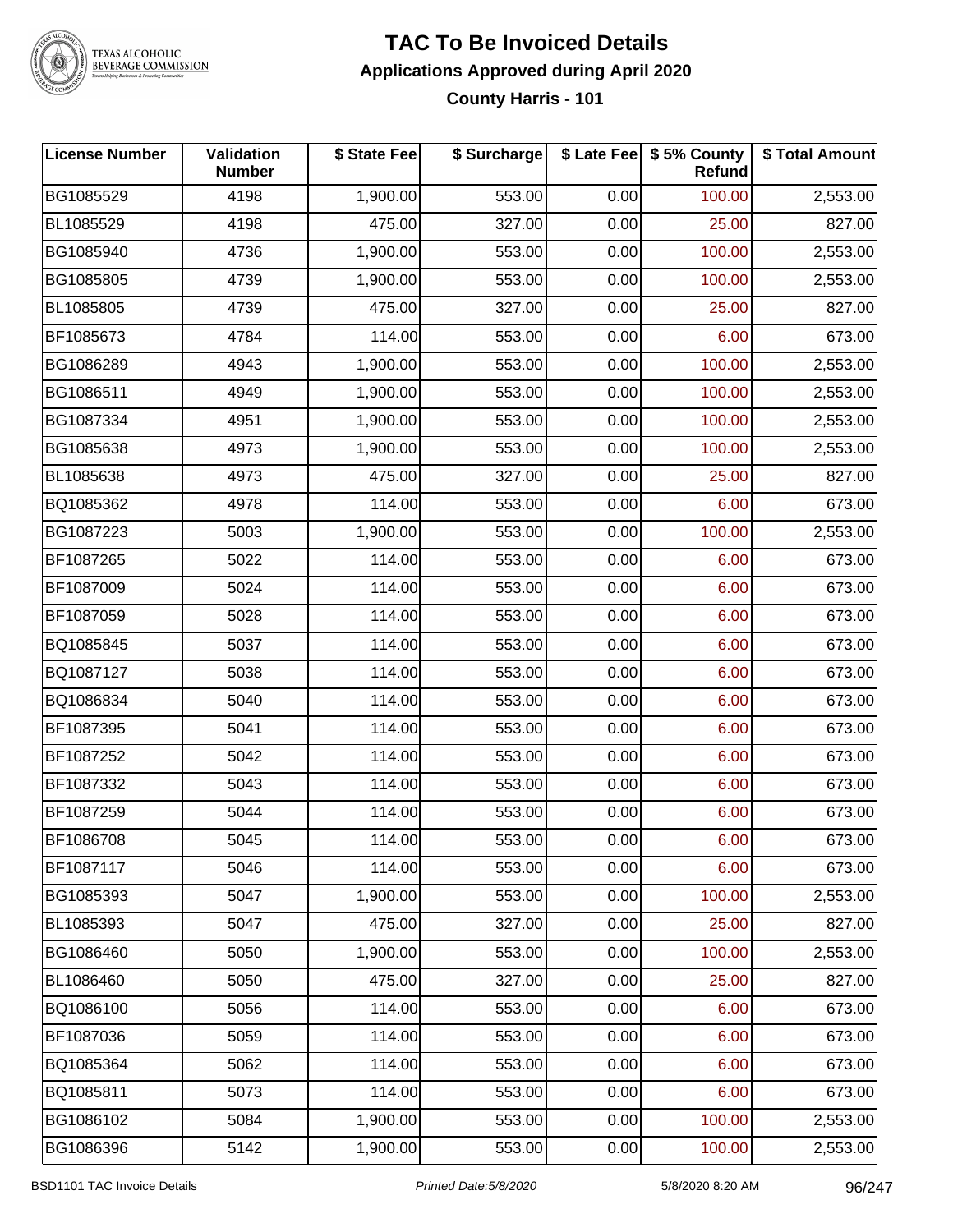| <b>License Number</b> | Validation<br><b>Number</b> | \$ State Fee | \$ Surcharge |      | \$ Late Fee   \$5% County<br>Refund | \$ Total Amount |
|-----------------------|-----------------------------|--------------|--------------|------|-------------------------------------|-----------------|
| BG1087125             | 5211                        | 1,900.00     | 553.00       | 0.00 | 100.00                              | 2,553.00        |
| BQ1085910             | 5283                        | 114.00       | 553.00       | 0.00 | 6.00                                | 673.00          |
| BG1085335             | 5288                        | 1,900.00     | 553.00       | 0.00 | 100.00                              | 2,553.00        |
| BQ1085391             | 5311                        | 114.00       | 553.00       | 0.00 | 6.00                                | 673.00          |
| BQ1087457             | 5318                        | 114.00       | 553.00       | 0.00 | 6.00                                | 673.00          |
| BQ1086279             | 5320                        | 114.00       | 553.00       | 0.00 | 6.00                                | 673.00          |
| BQ1085390             | 5348                        | 114.00       | 553.00       | 0.00 | 6.00                                | 673.00          |
| BG1087318             | 5421                        | 1,900.00     | 553.00       | 0.00 | 100.00                              | 2,553.00        |
| BQ1086004             | 5426                        | 114.00       | 553.00       | 0.00 | 6.00                                | 673.00          |
| BQ1087235             | 5427                        | 114.00       | 553.00       | 0.00 | 6.00                                | 673.00          |
| BQ1085358             | 5433                        | 114.00       | 553.00       | 0.00 | 6.00                                | 673.00          |
| BQ1085843             | 5436                        | 114.00       | 553.00       | 0.00 | 6.00                                | 673.00          |
| BG1086503             | 5450                        | 1,900.00     | 553.00       | 0.00 | 100.00                              | 2,553.00        |
| BQ1086537             | 5466                        | 114.00       | 553.00       | 0.00 | 6.00                                | 673.00          |
| BQ1087130             | 5468                        | 114.00       | 553.00       | 0.00 | 6.00                                | 673.00          |
| BQ1087426             | 5469                        | 114.00       | 553.00       | 0.00 | 6.00                                | 673.00          |
| BQ1085660             | 5471                        | 114.00       | 553.00       | 0.00 | 6.00                                | 673.00          |
| BQ1085527             | 5473                        | 114.00       | 553.00       | 0.00 | 6.00                                | 673.00          |
| BG1087453             | 5480                        | 1,900.00     | 553.00       | 0.00 | 100.00                              | 2,553.00        |
| BL1087453             | 5480                        | 475.00       | 327.00       | 0.00 | 25.00                               | 827.00          |
| BQ1086186             | 5505                        | 114.00       | 553.00       | 0.00 | 6.00                                | 673.00          |
| BQ1086099             | 5506                        | 114.00       | 553.00       | 0.00 | 6.00                                | 673.00          |
| BQ1086333             | 5513                        | 114.00       | 553.00       | 0.00 | 6.00                                | 673.00          |
| BQ1086363             | 5516                        | 114.00       | 553.00       | 0.00 | 6.00                                | 673.00          |
| BQ1087147             | 5518                        | 114.00       | 553.00       | 0.00 | 6.00                                | 673.00          |
| BQ1086943             | 5520                        | 114.00       | 553.00       | 0.00 | 6.00                                | 673.00          |
| BQ1086917             | 5522                        | 114.00       | 553.00       | 0.00 | 6.00                                | 673.00          |
| BG1085653             | 5526                        | 1,900.00     | 553.00       | 0.00 | 100.00                              | 2,553.00        |
| BQ1085965             | 5581                        | 114.00       | 553.00       | 0.00 | 6.00                                | 673.00          |
| BB1086464             | 5649                        | 570.00       | 701.00       | 0.00 | 30.00                               | 1,301.00        |
| BQ1086700             | 5712                        | 114.00       | 553.00       | 0.00 | 6.00                                | 673.00          |
| BQ1086461             | 5713                        | 114.00       | 553.00       | 0.00 | 6.00                                | 673.00          |
| BQ1086588             | 5749                        | 114.00       | 553.00       | 0.00 | 6.00                                | 673.00          |
| BG1086863             | 5784                        | 1,900.00     | 553.00       | 0.00 | 100.00                              | 2,553.00        |
| BQ1086904             | 5793                        | 114.00       | 553.00       | 0.00 | 6.00                                | 673.00          |
| BG1086865             | 5798                        | 1,900.00     | 553.00       | 0.00 | 100.00                              | 2,553.00        |
| BG1087029             | 5859                        | 1,900.00     | 553.00       | 0.00 | 100.00                              | 2,553.00        |
| BG1087074             | 5893                        | 1,900.00     | 553.00       | 0.00 | 100.00                              | 2,553.00        |
| BG1087031             | 5894                        | 1,900.00     | 553.00       | 0.00 | 100.00                              | 2,553.00        |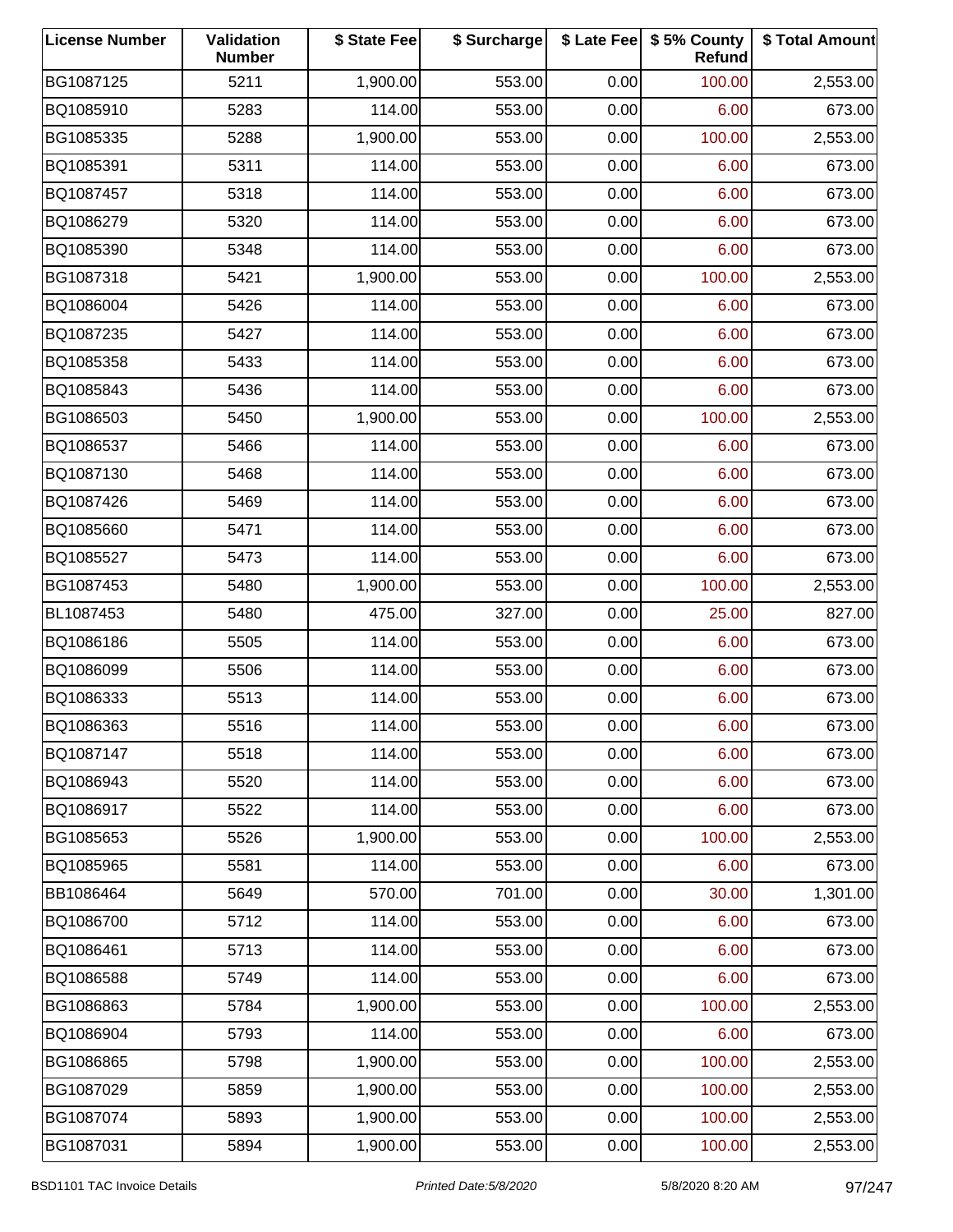| <b>License Number</b> | Validation<br><b>Number</b> | \$ State Fee | \$ Surcharge |        | \$ Late Fee   \$5% County<br>Refund | \$ Total Amount |
|-----------------------|-----------------------------|--------------|--------------|--------|-------------------------------------|-----------------|
| BG1087478             | 5935                        | 1,900.00     | 553.00       | 0.00   | 100.00                              | 2,553.00        |
| BG1087278             | 5936                        | 1,900.00     | 553.00       | 0.00   | 100.00                              | 2,553.00        |
| BQ1087474             | 5937                        | 114.00       | 553.00       | 0.00   | 6.00                                | 673.00          |
| BQ506761              | 108109                      | 114.00       | 553.00       | 0.00   | 6.00                                | 673.00          |
| BQ1009121             | 113092                      | 114.00       | 553.00       | 0.00   | 6.00                                | 673.00          |
| BF315920              | 113583                      | 114.00       | 553.00       | 0.00   | 6.00                                | 673.00          |
| BF252781              | 113679                      | 114.00       | 553.00       | 0.00   | 6.00                                | 673.00          |
| BF294308              | 113791                      | 114.00       | 553.00       | 0.00   | 6.00                                | 673.00          |
| BF294307              | 113792                      | 114.00       | 553.00       | 0.00   | 6.00                                | 673.00          |
| BF1008101             | 113826                      | 114.00       | 553.00       | 0.00   | 6.00                                | 673.00          |
| BF798593              | 113882                      | 114.00       | 553.00       | 0.00   | 6.00                                | 673.00          |
| BF652790              | 113886                      | 114.00       | 553.00       | 0.00   | 6.00                                | 673.00          |
| BF743372              | 113989                      | 114.00       | 553.00       | 0.00   | 6.00                                | 673.00          |
| BF508726              | 114010                      | 114.00       | 553.00       | 0.00   | 6.00                                | 673.00          |
| BF654205              | 114016                      | 114.00       | 553.00       | 0.00   | 6.00                                | 673.00          |
| BG933343              | 114044                      | 1,425.00     | 553.00       | 100.00 | 75.00                               | 2,153.00        |
| BB1007253             | 114067                      | 570.00       | 701.00       | 0.00   | 30.00                               | 1,301.00        |
| BG933863              | 114120                      | 1,425.00     | 553.00       | 0.00   | 75.00                               | 2,053.00        |
| BL933863              | 114120                      | 475.00       | 327.00       | 0.00   | 25.00                               | 827.00          |
| BF574639              | 114126                      | 114.00       | 553.00       | 0.00   | 6.00                                | 673.00          |
| BG407384              | 114156                      | 1,425.00     | 553.00       | 0.00   | 75.00                               | 2,053.00        |
| BL407384              | 114156                      | 475.00       | 327.00       | 0.00   | 25.00                               | 827.00          |
| BG572852              | 114160                      | 1,425.00     | 553.00       | 0.00   | 75.00                               | 2,053.00        |
| BG714063              | 114170                      | 1,425.00     | 553.00       | 0.00   | 75.00                               | 2,053.00        |
| BG716458              | 114296                      | 1,425.00     | 553.00       | 0.00   | 75.00                               | 2,053.00        |
| BL716458              | 114296                      | 475.00       | 327.00       | 0.00   | 25.00                               | 827.00          |
| BG574600              | 114304                      | 1,425.00     | 553.00       | 0.00   | 75.00                               | 2,053.00        |
| BG1006968             | 114358                      | 1,425.00     | 553.00       | 0.00   | 75.00                               | 2,053.00        |
| BF272068              | 114364                      | 114.00       | 553.00       | 100.00 | 6.00                                | 773.00          |
| BF272071              | 114372                      | 114.00       | 553.00       | 0.00   | 6.00                                | 673.00          |
| BG685549              | 114378                      | 1,425.00     | 553.00       | 0.00   | 75.00                               | 2,053.00        |
| BF532153              | 114465                      | 114.00       | 553.00       | 0.00   | 6.00                                | 673.00          |
| BG572710              | 114467                      | 1,425.00     | 553.00       | 0.00   | 75.00                               | 2,053.00        |
| BL572710              | 114467                      | 475.00       | 327.00       | 0.00   | 25.00                               | 827.00          |
| BF937389              | 114468                      | 114.00       | 553.00       | 0.00   | 6.00                                | 673.00          |
| BF1009386             | 114468                      | 114.00       | 553.00       | 0.00   | 6.00                                | 673.00          |
| BQ938474              | 114474                      | 114.00       | 553.00       | 0.00   | 6.00                                | 673.00          |
| BF935420              | 114479                      | 114.00       | 553.00       | 0.00   | 6.00                                | 673.00          |
| BQ489947              | 114502                      | 114.00       | 553.00       | 0.00   | 6.00                                | 673.00          |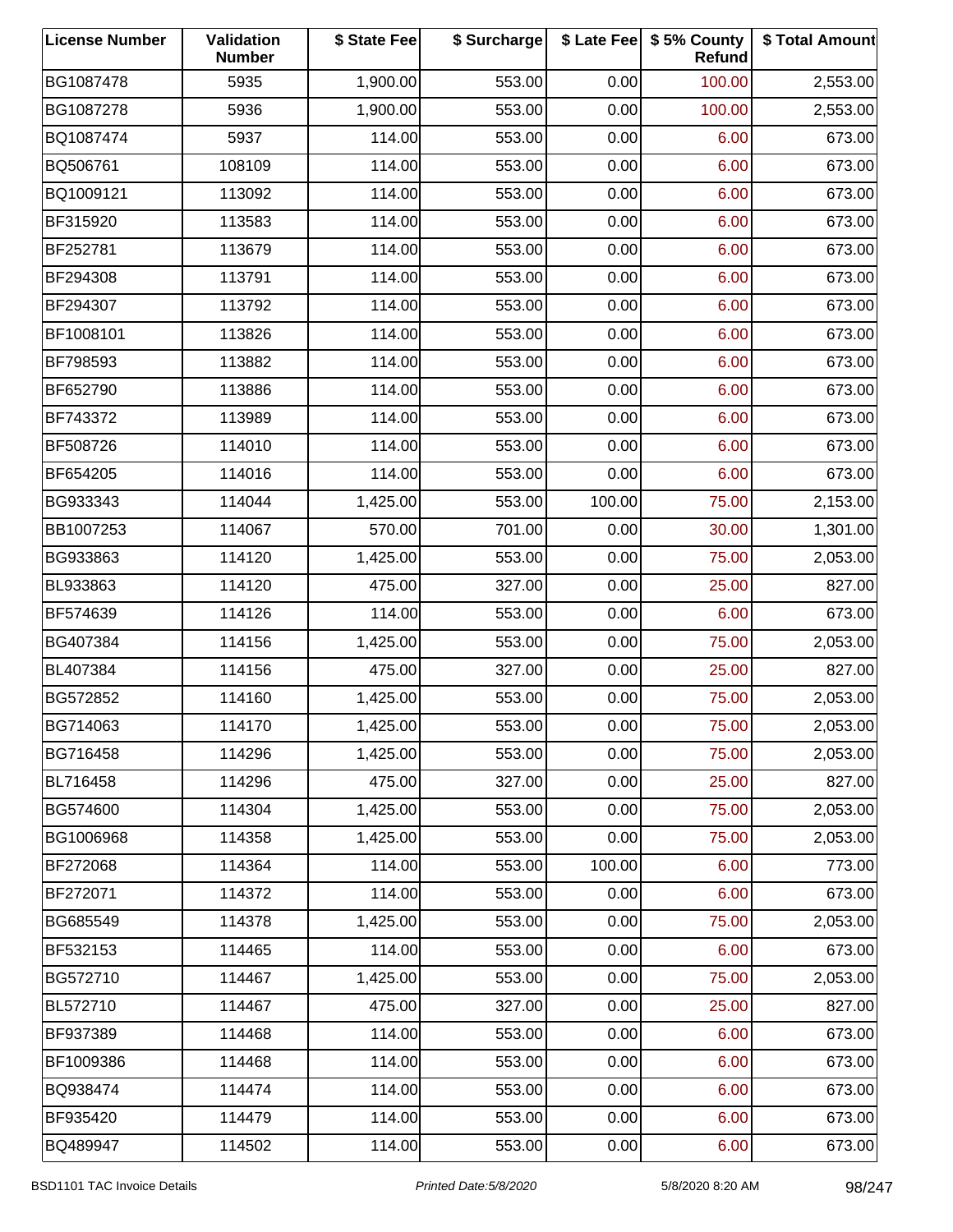| <b>License Number</b> | Validation<br><b>Number</b> | \$ State Fee | \$ Surcharge |        | \$ Late Fee   \$5% County<br>Refund | \$ Total Amount |
|-----------------------|-----------------------------|--------------|--------------|--------|-------------------------------------|-----------------|
| BG1006920             | 114525                      | 1,425.00     | 553.00       | 0.00   | 75.00                               | 2,053.00        |
| BG1006933             | 114526                      | 1,425.00     | 553.00       | 0.00   | 75.00                               | 2,053.00        |
| BQ1009032             | 114531                      | 114.00       | 553.00       | 0.00   | 6.00                                | 673.00          |
| BG621447              | 114538                      | 1,425.00     | 553.00       | 0.00   | 75.00                               | 2,053.00        |
| BF863862              | 114550                      | 114.00       | 553.00       | 0.00   | 6.00                                | 673.00          |
| BG714475              | 114566                      | 1,425.00     | 553.00       | 0.00   | 75.00                               | 2,053.00        |
| BG489047              | 114578                      | 1,425.00     | 553.00       | 0.00   | 75.00                               | 2,053.00        |
| BL489047              | 114578                      | 475.00       | 327.00       | 0.00   | 25.00                               | 827.00          |
| BF938785              | 114588                      | 114.00       | 553.00       | 0.00   | 6.00                                | 673.00          |
| BQ511790              | 114594                      | 114.00       | 553.00       | 0.00   | 6.00                                | 673.00          |
| BQ936990              | 114616                      | 114.00       | 553.00       | 0.00   | 6.00                                | 673.00          |
| BQ938966              | 114626                      | 114.00       | 553.00       | 0.00   | 6.00                                | 673.00          |
| BG717353              | 114627                      | 1,425.00     | 553.00       | 0.00   | 75.00                               | 2,053.00        |
| BQ684037              | 114628                      | 114.00       | 553.00       | 0.00   | 6.00                                | 673.00          |
| BG717320              | 114631                      | 1,425.00     | 553.00       | 0.00   | 75.00                               | 2,053.00        |
| BQ1008422             | 114643                      | 114.00       | 553.00       | 0.00   | 6.00                                | 673.00          |
| BQ570482              | 114686                      | 114.00       | 553.00       | 0.00   | 6.00                                | 673.00          |
| BG1007107             | 114722                      | 1,425.00     | 553.00       | 0.00   | 75.00                               | 2,053.00        |
| BP1007107             | 114722                      | 950.00       | 426.00       | 0.00   | 50.00                               | 1,426.00        |
| BQ717756              | 114737                      | 114.00       | 553.00       | 0.00   | 6.00                                | 673.00          |
| BF273179              | 114743                      | 114.00       | 553.00       | 0.00   | 6.00                                | 673.00          |
| BG165918              | 114744                      | 1,425.00     | 553.00       | 0.00   | 75.00                               | 2,053.00        |
| BG800201              | 114758                      | 1,425.00     | 553.00       | 0.00   | 75.00                               | 2,053.00        |
| BQ315171              | 114772                      | 114.00       | 553.00       | 100.00 | 6.00                                | 773.00          |
| BG621829              | 114775                      | 1,425.00     | 553.00       | 0.00   | 75.00                               | 2,053.00        |
| BG1008231             | 114813                      | 1,425.00     | 553.00       | 0.00   | 75.00                               | 2,053.00        |
| BF936281              | 114815                      | 114.00       | 553.00       | 0.00   | 6.00                                | 673.00          |
| BQ685110              | 114817                      | 114.00       | 553.00       | 0.00   | 6.00                                | 673.00          |
| BQ685199              | 114818                      | 114.00       | 553.00       | 0.00   | 6.00                                | 673.00          |
| BQ936557              | 114824                      | 114.00       | 553.00       | 0.00   | 6.00                                | 673.00          |
| BQ686923              | 114831                      | 114.00       | 553.00       | 0.00   | 6.00                                | 673.00          |
| BQ1009646             | 114868                      | 114.00       | 553.00       | 0.00   | 6.00                                | 673.00          |
| BF620199              | 114886                      | 114.00       | 553.00       | 0.00   | 6.00                                | 673.00          |
| BQ936134              | 114889                      | 114.00       | 553.00       | 0.00   | 6.00                                | 673.00          |
| BQ864102              | 114893                      | 114.00       | 553.00       | 0.00   | 6.00                                | 673.00          |
| BQ1008021             | 114897                      | 114.00       | 553.00       | 0.00   | 6.00                                | 673.00          |
| BG507469              | 114905                      | 1,425.00     | 553.00       | 0.00   | 75.00                               | 2,053.00        |
| BQ935622              | 114907                      | 114.00       | 553.00       | 0.00   | 6.00                                | 673.00          |
| BQ1008618             | 114911                      | 114.00       | 553.00       | 0.00   | 6.00                                | 673.00          |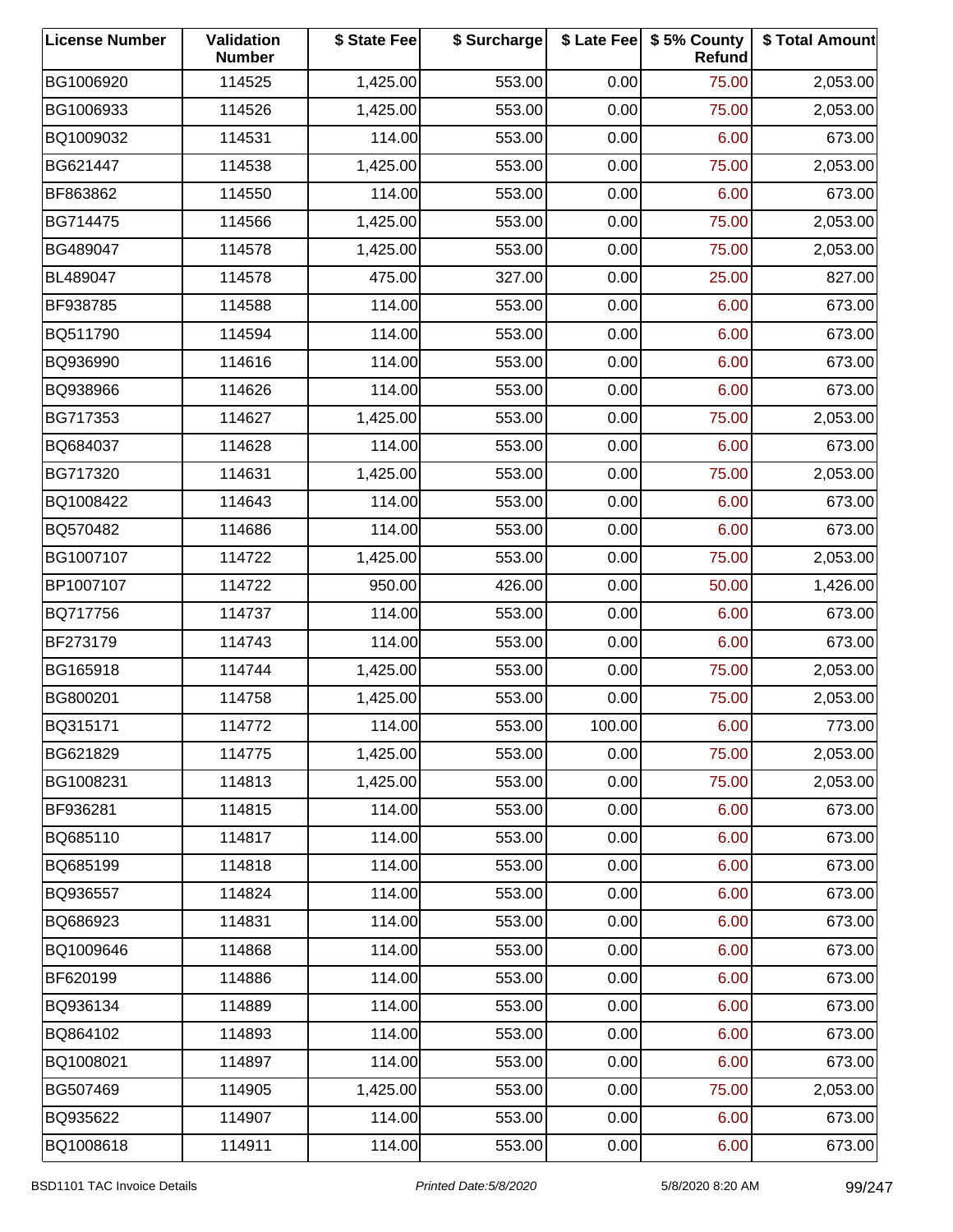| <b>License Number</b> | Validation<br><b>Number</b> | \$ State Fee | \$ Surcharge |        | \$ Late Fee   \$5% County<br>Refund | \$ Total Amount |
|-----------------------|-----------------------------|--------------|--------------|--------|-------------------------------------|-----------------|
| BQ715464              | 114913                      | 114.00       | 553.00       | 0.00   | 6.00                                | 673.00          |
| BG800580              | 114993                      | 1,425.00     | 553.00       | 0.00   | 75.00                               | 2,053.00        |
| BQ715118              | 114998                      | 114.00       | 553.00       | 0.00   | 6.00                                | 673.00          |
| BF717111              | 115062                      | 114.00       | 553.00       | 0.00   | 6.00                                | 673.00          |
| BQ511449              | 115087                      | 114.00       | 553.00       | 0.00   | 6.00                                | 673.00          |
| BQ294360              | 115098                      | 114.00       | 553.00       | 0.00   | 6.00                                | 673.00          |
| BQ685565              | 115099                      | 114.00       | 553.00       | 0.00   | 6.00                                | 673.00          |
| BG684088              | 115120                      | 1,425.00     | 553.00       | 0.00   | 75.00                               | 2,053.00        |
| BF252630              | 115208                      | 114.00       | 553.00       | 0.00   | 6.00                                | 673.00          |
| BG1007411             | 115213                      | 1,425.00     | 553.00       | 100.00 | 75.00                               | 2,153.00        |
| BG867688              | 115259                      | 1,425.00     | 553.00       | 0.00   | 75.00                               | 2,053.00        |
| BL867688              | 115259                      | 475.00       | 327.00       | 0.00   | 25.00                               | 827.00          |
| BG1008678             | 115284                      | 1,425.00     | 553.00       | 0.00   | 75.00                               | 2,053.00        |
| BQ468269              | 115291                      | 114.00       | 553.00       | 0.00   | 6.00                                | 673.00          |
| BG800044              | 115334                      | 1,425.00     | 553.00       | 0.00   | 75.00                               | 2,053.00        |
| BG446171              | 115339                      | 1,425.00     | 553.00       | 0.00   | 75.00                               | 2,053.00        |
| BF866984              | 115375                      | 114.00       | 553.00       | 0.00   | 6.00                                | 673.00          |
| BQ575676              | 115383                      | 114.00       | 553.00       | 0.00   | 6.00                                | 673.00          |
| BG465944              | 115387                      | 1,425.00     | 553.00       | 0.00   | 75.00                               | 2,053.00        |
| BG938469              | 115410                      | 1,425.00     | 553.00       | 0.00   | 75.00                               | 2,053.00        |
| BL938469              | 115410                      | 475.00       | 327.00       | 0.00   | 25.00                               | 827.00          |
| BF620477              | 115433                      | 114.00       | 553.00       | 0.00   | 6.00                                | 673.00          |
| BQ620207              | 115445                      | 114.00       | 553.00       | 0.00   | 6.00                                | 673.00          |
| BG572807              | 115462                      | 1,425.00     | 553.00       | 0.00   | 75.00                               | 2,053.00        |
| BF511505              | 115482                      | 114.00       | 553.00       | 0.00   | 6.00                                | 673.00          |
| BF252764              | 115501                      | 114.00       | 553.00       | 0.00   | 6.00                                | 673.00          |
| BF305815              | 115527                      | 114.00       | 553.00       | 0.00   | 6.00                                | 673.00          |
| BG650499              | 115568                      | 1,425.00     | 553.00       | 100.00 | 75.00                               | 2,153.00        |
| BF938226              | 115587                      | 114.00       | 553.00       | 0.00   | 6.00                                | 673.00          |
| BQ293878              | 115597                      | 114.00       | 553.00       | 100.00 | 6.00                                | 773.00          |
| BF294004              | 115610                      | 114.00       | 553.00       | 0.00   | 6.00                                | 673.00          |
| BF205370              | 115627                      | 114.00       | 553.00       | 0.00   | 6.00                                | 673.00          |
| BG939388              | 115647                      | 1,425.00     | 553.00       | 0.00   | 75.00                               | 2,053.00        |
| BG407876              | 115660                      | 1,425.00     | 553.00       | 0.00   | 75.00                               | 2,053.00        |
| BF165171              | 115664                      | 114.00       | 553.00       | 0.00   | 6.00                                | 673.00          |
| BF179397              | 115666                      | 114.00       | 553.00       | 0.00   | 6.00                                | 673.00          |
| BG204214              | 115675                      | 1,425.00     | 553.00       | 100.00 | 75.00                               | 2,153.00        |
| BQ939385              | 115701                      | 114.00       | 553.00       | 0.00   | 6.00                                | 673.00          |
| BQ1008234             | 115747                      | 114.00       | 553.00       | 0.00   | 6.00                                | 673.00          |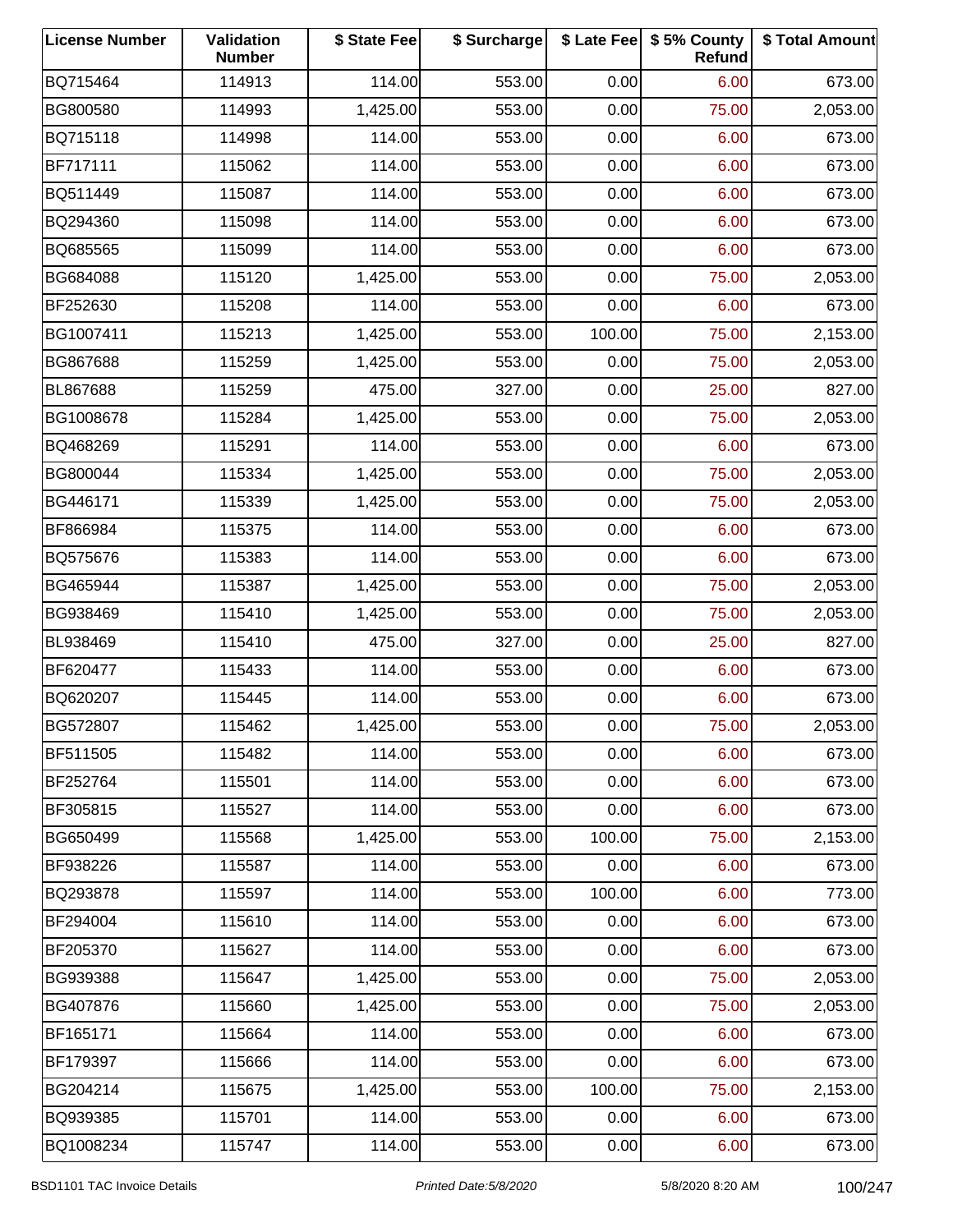| <b>License Number</b> | Validation<br><b>Number</b> | \$ State Fee | \$ Surcharge |        | \$ Late Fee   \$5% County<br>Refund | \$ Total Amount |
|-----------------------|-----------------------------|--------------|--------------|--------|-------------------------------------|-----------------|
| BQ935438              | 115749                      | 114.00       | 553.00       | 100.00 | 6.00                                | 773.00          |
| BQ688319              | 115764                      | 114.00       | 553.00       | 0.00   | 6.00                                | 673.00          |
| BG1008757             | 115789                      | 1,425.00     | 553.00       | 0.00   | 75.00                               | 2,053.00        |
| BL1008757             | 115789                      | 475.00       | 327.00       | 0.00   | 25.00                               | 827.00          |
| BQ655141              | 115810                      | 114.00       | 553.00       | 0.00   | 6.00                                | 673.00          |
| BG864596              | 115815                      | 1,425.00     | 553.00       | 0.00   | 75.00                               | 2,053.00        |
| BP864596              | 115815                      | 950.00       | 426.00       | 0.00   | 50.00                               | 1,426.00        |
| BQ466932              | 115838                      | 114.00       | 553.00       | 0.00   | 6.00                                | 673.00          |
| BQ488491              | 115842                      | 114.00       | 553.00       | 0.00   | 6.00                                | 673.00          |
| BE865464              | 115844                      | 1,425.00     | 553.00       | 0.00   | 75.00                               | 2,053.00        |
| BQ488488              | 115852                      | 114.00       | 553.00       | 0.00   | 6.00                                | 673.00          |
| BG935714              | 115853                      | 1,425.00     | 553.00       | 0.00   | 75.00                               | 2,053.00        |
| BF715715              | 115858                      | 114.00       | 553.00       | 0.00   | 6.00                                | 673.00          |
| BG865007              | 115865                      | 1,425.00     | 553.00       | 0.00   | 75.00                               | 2,053.00        |
| BL865007              | 115865                      | 475.00       | 327.00       | 0.00   | 25.00                               | 827.00          |
| BQ743547              | 115881                      | 114.00       | 553.00       | 0.00   | 6.00                                | 673.00          |
| BQ687790              | 115887                      | 114.00       | 553.00       | 0.00   | 6.00                                | 673.00          |
| BG489233              | 115892                      | 1,425.00     | 553.00       | 0.00   | 75.00                               | 2,053.00        |
| BF743776              | 115892                      | 114.00       | 553.00       | 0.00   | 6.00                                | 673.00          |
| BG935724              | 115906                      | 1,425.00     | 553.00       | 0.00   | 75.00                               | 2,053.00        |
| BF621336              | 115910                      | 114.00       | 553.00       | 0.00   | 6.00                                | 673.00          |
| BG273515              | 115912                      | 1,425.00     | 553.00       | 0.00   | 75.00                               | 2,053.00        |
| BQ489049              | 115927                      | 114.00       | 553.00       | 0.00   | 6.00                                | 673.00          |
| BG653178              | 115949                      | 1,425.00     | 553.00       | 0.00   | 75.00                               | 2,053.00        |
| BQ716231              | 115957                      | 114.00       | 553.00       | 0.00   | 6.00                                | 673.00          |
| BQ743369              | 115960                      | 114.00       | 553.00       | 0.00   | 6.00                                | 673.00          |
| BF743387              | 115968                      | 114.00       | 553.00       | 0.00   | 6.00                                | 673.00          |
| BQ799715              | 115969                      | 114.00       | 553.00       | 0.00   | 6.00                                | 673.00          |
| BQ716632              | 115973                      | 114.00       | 553.00       | 0.00   | 6.00                                | 673.00          |
| BQ653779              | 115977                      | 114.00       | 553.00       | 0.00   | 6.00                                | 673.00          |
| BQ800197              | 115979                      | 114.00       | 553.00       | 0.00   | 6.00                                | 673.00          |
| BQ305623              | 115982                      | 114.00       | 553.00       | 0.00   | 6.00                                | 673.00          |
| BQ744702              | 115984                      | 114.00       | 553.00       | 0.00   | 6.00                                | 673.00          |
| BQ744703              | 115984                      | 114.00       | 553.00       | 0.00   | 6.00                                | 673.00          |
| BQ745315              | 115984                      | 114.00       | 553.00       | 0.00   | 6.00                                | 673.00          |
| BQ867415              | 115984                      | 114.00       | 553.00       | 0.00   | 6.00                                | 673.00          |
| BQ686636              | 115986                      | 114.00       | 553.00       | 0.00   | 6.00                                | 673.00          |
| BF553969              | 115989                      | 114.00       | 553.00       | 0.00   | 6.00                                | 673.00          |
| BQ937031              | 115996                      | 114.00       | 553.00       | 0.00   | 6.00                                | 673.00          |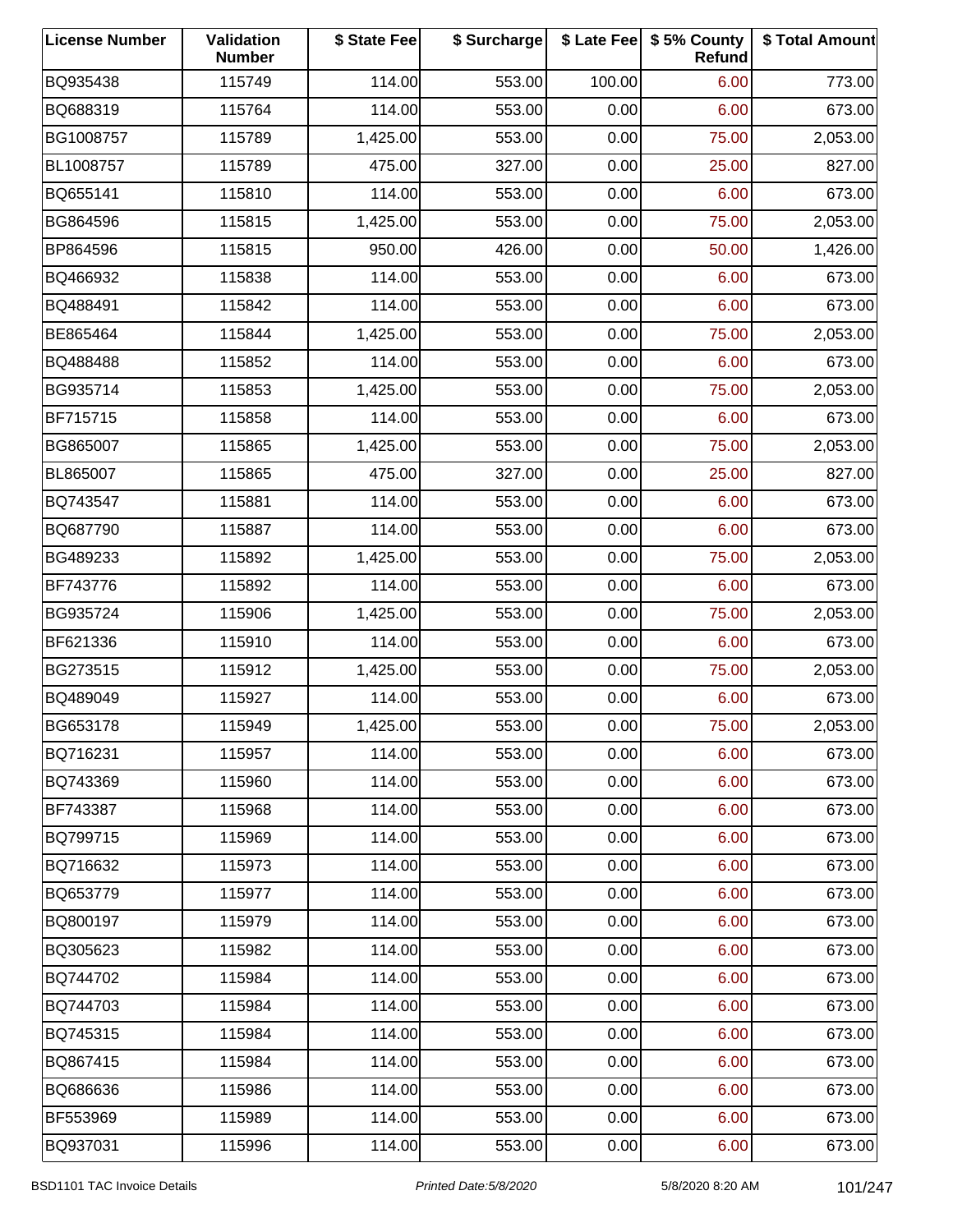| <b>License Number</b> | Validation<br><b>Number</b> | \$ State Fee | \$ Surcharge |        | \$ Late Fee   \$5% County<br>Refund | \$ Total Amount |
|-----------------------|-----------------------------|--------------|--------------|--------|-------------------------------------|-----------------|
| BG1008237             | 116022                      | 1,425.00     | 553.00       | 0.00   | 75.00                               | 2,053.00        |
| BF305299              | 116023                      | 114.00       | 553.00       | 0.00   | 6.00                                | 673.00          |
| BQ624357              | 116046                      | 114.00       | 553.00       | 0.00   | 6.00                                | 673.00          |
| BQ939856              | 116056                      | 114.00       | 553.00       | 0.00   | 6.00                                | 673.00          |
| BF446223              | 116061                      | 114.00       | 553.00       | 0.00   | 6.00                                | 673.00          |
| BF553062              | 116064                      | 114.00       | 553.00       | 0.00   | 6.00                                | 673.00          |
| BG742668              | 116065                      | 1,425.00     | 553.00       | 0.00   | 75.00                               | 2,053.00        |
| BL742668              | 116065                      | 475.00       | 327.00       | 0.00   | 25.00                               | 827.00          |
| BF574785              | 116086                      | 114.00       | 553.00       | 0.00   | 6.00                                | 673.00          |
| BQ468270              | 116100                      | 114.00       | 553.00       | 0.00   | 6.00                                | 673.00          |
| BQ936580              | 116103                      | 114.00       | 553.00       | 0.00   | 6.00                                | 673.00          |
| BF687017              | 116107                      | 114.00       | 553.00       | 0.00   | 6.00                                | 673.00          |
| BQ744364              | 116119                      | 114.00       | 553.00       | 0.00   | 6.00                                | 673.00          |
| BQ654698              | 116122                      | 114.00       | 553.00       | 0.00   | 6.00                                | 673.00          |
| BF316230              | 116124                      | 114.00       | 553.00       | 0.00   | 6.00                                | 673.00          |
| BQ866855              | 116130                      | 114.00       | 553.00       | 0.00   | 6.00                                | 673.00          |
| BQ939780              | 116134                      | 114.00       | 553.00       | 0.00   | 6.00                                | 673.00          |
| BG191784              | 116165                      | 1,425.00     | 553.00       | 0.00   | 75.00                               | 2,053.00        |
| BF800596              | 116171                      | 114.00       | 553.00       | 0.00   | 6.00                                | 673.00          |
| BQ1009282             | 116200                      | 114.00       | 553.00       | 0.00   | 6.00                                | 673.00          |
| BG936135              | 116202                      | 1,425.00     | 553.00       | 0.00   | 75.00                               | 2,053.00        |
| BL936135              | 116202                      | 475.00       | 327.00       | 0.00   | 25.00                               | 827.00          |
| BG306196              | 116225                      | 1,425.00     | 553.00       | 0.00   | 75.00                               | 2,053.00        |
| BQ745655              | 116265                      | 114.00       | 553.00       | 0.00   | 6.00                                | 673.00          |
| BQ868464              | 116280                      | 114.00       | 553.00       | 0.00   | 6.00                                | 673.00          |
| BG1008546             | 116306                      | 1,425.00     | 553.00       | 0.00   | 75.00                               | 2,053.00        |
| BG1009848             | 116313                      | 1,425.00     | 553.00       | 0.00   | 75.00                               | 2,053.00        |
| BG716433              | 116360                      | 1,425.00     | 553.00       | 0.00   | 75.00                               | 2,053.00        |
| BG575438              | 116361                      | 1,425.00     | 553.00       | 0.00   | 75.00                               | 2,053.00        |
| BL575438              | 116361                      | 475.00       | 327.00       | 0.00   | 25.00                               | 827.00          |
| BG1009449             | 116382                      | 1,425.00     | 553.00       | 0.00   | 75.00                               | 2,053.00        |
| BF230347              | 116435                      | 114.00       | 553.00       | 0.00   | 6.00                                | 673.00          |
| BQ316683              | 116452                      | 114.00       | 553.00       | 0.00   | 6.00                                | 673.00          |
| BG719197              | 116470                      | 1,425.00     | 553.00       | 0.00   | 75.00                               | 2,053.00        |
| BQ799735              | 116472                      | 114.00       | 553.00       | 0.00   | 6.00                                | 673.00          |
| BG241697              | 116473                      | 1,425.00     | 553.00       | 0.00   | 75.00                               | 2,053.00        |
| BF553258              | 116488                      | 114.00       | 553.00       | 100.00 | 6.00                                | 773.00          |
| BQ937092              | 116513                      | 114.00       | 553.00       | 0.00   | 6.00                                | 673.00          |
| BQ800056              | 116515                      | 114.00       | 553.00       | 0.00   | 6.00                                | 673.00          |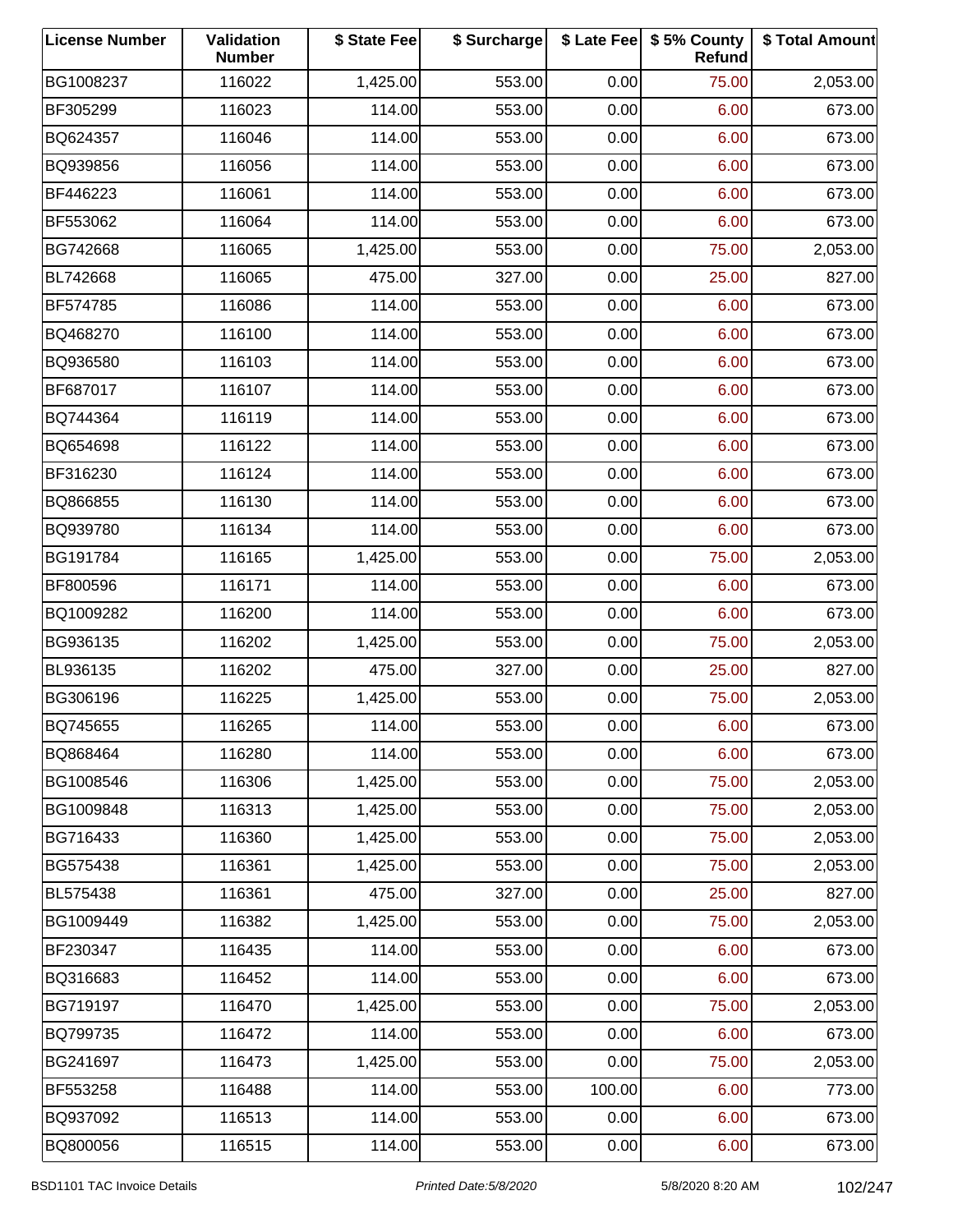| <b>License Number</b> | Validation<br><b>Number</b> | \$ State Fee | \$ Surcharge |        | \$ Late Fee   \$5% County<br>Refund | \$ Total Amount |
|-----------------------|-----------------------------|--------------|--------------|--------|-------------------------------------|-----------------|
| BQ689970              | 116527                      | 114.00       | 553.00       | 0.00   | 6.00                                | 673.00          |
| BQ621600              | 116530                      | 114.00       | 553.00       | 0.00   | 6.00                                | 673.00          |
| BE488332              | 116531                      | 1,425.00     | 553.00       | 100.00 | 75.00                               | 2,153.00        |
| BQ718160              | 116547                      | 114.00       | 553.00       | 0.00   | 6.00                                | 673.00          |
| BQ305421              | 116568                      | 114.00       | 553.00       | 100.00 | 6.00                                | 773.00          |
| BQ939662              | 116583                      | 114.00       | 553.00       | 0.00   | 6.00                                | 673.00          |
| BQ573800              | 116608                      | 114.00       | 553.00       | 0.00   | 6.00                                | 673.00          |
| BQ573801              | 116608                      | 114.00       | 553.00       | 0.00   | 6.00                                | 673.00          |
| BQ573802              | 116608                      | 114.00       | 553.00       | 0.00   | 6.00                                | 673.00          |
| BQ574100              | 116608                      | 114.00       | 553.00       | 0.00   | 6.00                                | 673.00          |
| BQ574150              | 116608                      | 114.00       | 553.00       | 0.00   | 6.00                                | 673.00          |
| BQ574151              | 116608                      | 114.00       | 553.00       | 0.00   | 6.00                                | 673.00          |
| BG936433              | 116614                      | 1,425.00     | 553.00       | 0.00   | 75.00                               | 2,053.00        |
| BQ1009227             | 116623                      | 114.00       | 553.00       | 0.00   | 6.00                                | 673.00          |
| BQ799734              | 116625                      | 114.00       | 553.00       | 0.00   | 6.00                                | 673.00          |
| BQ801378              | 116636                      | 114.00       | 553.00       | 0.00   | 6.00                                | 673.00          |
| BG803552              | 116658                      | 1,425.00     | 553.00       | 0.00   | 75.00                               | 2,053.00        |
| BQ938635              | 116684                      | 114.00       | 553.00       | 0.00   | 6.00                                | 673.00          |
| BG446795              | 116694                      | 1,425.00     | 553.00       | 0.00   | 75.00                               | 2,053.00        |
| BG1008667             | 116708                      | 1,425.00     | 553.00       | 0.00   | 75.00                               | 2,053.00        |
| BG621079              | 116709                      | 1,425.00     | 553.00       | 0.00   | 75.00                               | 2,053.00        |
| BQ746030              | 116711                      | 114.00       | 553.00       | 0.00   | 6.00                                | 673.00          |
| BF743550              | 116724                      | 114.00       | 553.00       | 0.00   | 6.00                                | 673.00          |
| BQ449034              | 116726                      | 114.00       | 553.00       | 0.00   | 6.00                                | 673.00          |
| BF531299              | 116746                      | 114.00       | 553.00       | 0.00   | 6.00                                | 673.00          |
| BI432657              | 116762                      | 38.00        | 278.00       | 0.00   | 2.00                                | 318.00          |
| BG1010789             | 116769                      | 1,425.00     | 553.00       | 0.00   | 75.00                               | 2,053.00        |
| BI574643              | 116771                      | 38.00        | 278.00       | 0.00   | 2.00                                | 318.00          |
| BQ936925              | 116772                      | 114.00       | 553.00       | 0.00   | 6.00                                | 673.00          |
| BG1009326             | 116787                      | 1,425.00     | 553.00       | 0.00   | 75.00                               | 2,053.00        |
| BF408467              | 116790                      | 114.00       | 553.00       | 0.00   | 6.00                                | 673.00          |
| BB574642              | 116792                      | 570.00       | 701.00       | 0.00   | 30.00                               | 1,301.00        |
| BQ556077              | 116794                      | 114.00       | 553.00       | 0.00   | 6.00                                | 673.00          |
| BC432656              | 116799                      | 142.50       | 701.00       | 0.00   | 7.50                                | 851.00          |
| BI820096              | 116804                      | 38.00        | 278.00       | 0.00   | 2.00                                | 318.00          |
| BQ620307              | 116805                      | 114.00       | 553.00       | 100.00 | 6.00                                | 773.00          |
| BC820093              | 116807                      | 142.50       | 701.00       | 0.00   | 7.50                                | 851.00          |
| BQ654575              | 116814                      | 114.00       | 553.00       | 0.00   | 6.00                                | 673.00          |
| BG467435              | 116870                      | 1,425.00     | 553.00       | 0.00   | 75.00                               | 2,053.00        |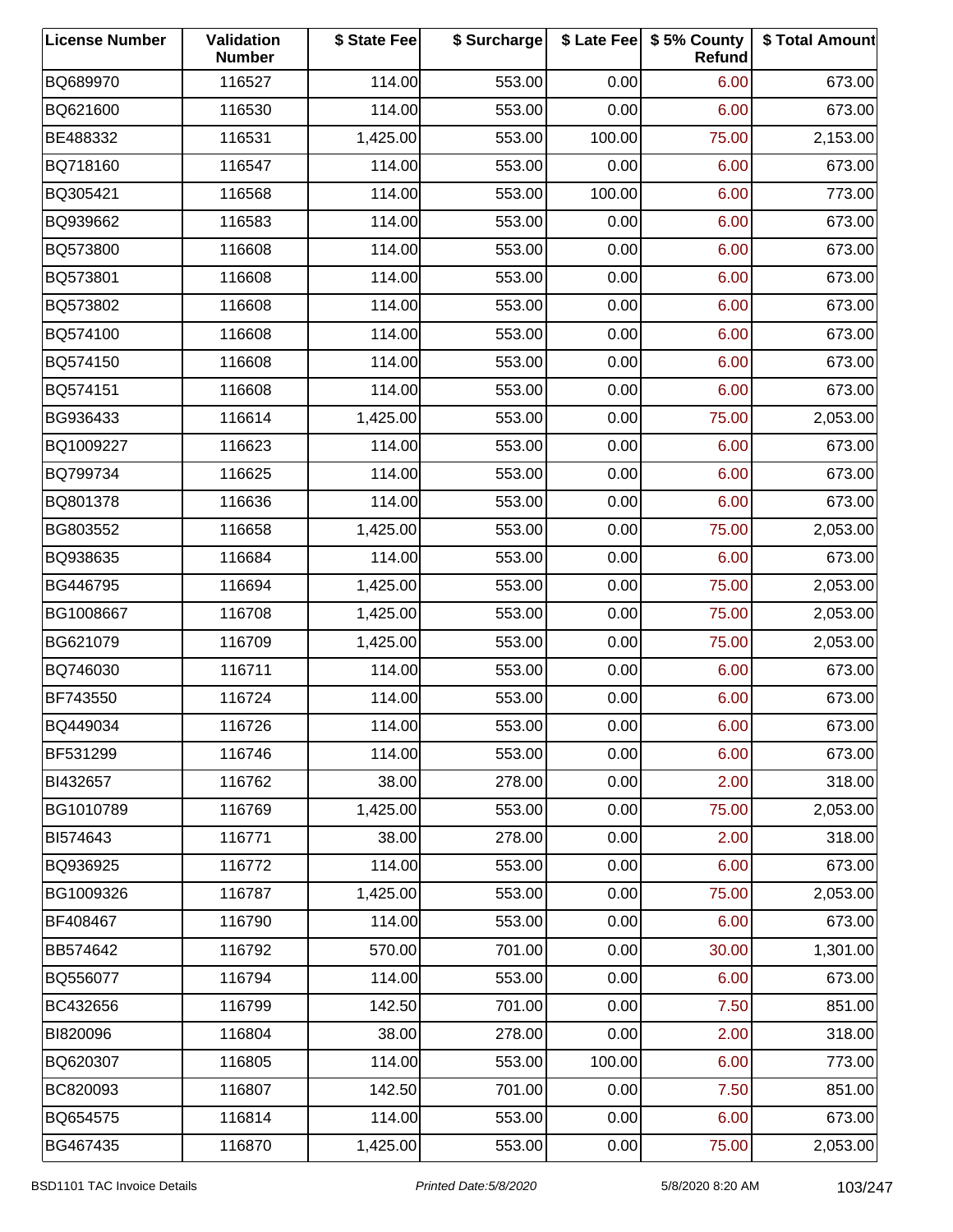| <b>License Number</b> | Validation<br><b>Number</b> | \$ State Fee | \$ Surcharge |        | \$ Late Fee   \$5% County<br>Refund | \$ Total Amount |
|-----------------------|-----------------------------|--------------|--------------|--------|-------------------------------------|-----------------|
| BQ686533              | 116879                      | 114.00       | 553.00       | 0.00   | 6.00                                | 673.00          |
| BF1008799             | 116896                      | 114.00       | 553.00       | 100.00 | 6.00                                | 773.00          |
| BQ746034              | 116899                      | 114.00       | 553.00       | 0.00   | 6.00                                | 673.00          |
| BG1010178             | 116905                      | 1,425.00     | 553.00       | 0.00   | 75.00                               | 2,053.00        |
| BL1010178             | 116905                      | 475.00       | 327.00       | 0.00   | 25.00                               | 827.00          |
| BQ939267              | 116914                      | 114.00       | 553.00       | 0.00   | 6.00                                | 673.00          |
| BG685726              | 116962                      | 1,425.00     | 553.00       | 0.00   | 75.00                               | 2,053.00        |
| BG937104              | 116969                      | 1,425.00     | 553.00       | 0.00   | 75.00                               | 2,053.00        |
| BL937104              | 116969                      | 475.00       | 327.00       | 0.00   | 25.00                               | 827.00          |
| BG446714              | 116999                      | 1,425.00     | 553.00       | 0.00   | 75.00                               | 2,053.00        |
| BL446714              | 116999                      | 475.00       | 327.00       | 0.00   | 25.00                               | 827.00          |
| BF512618              | 117048                      | 114.00       | 553.00       | 0.00   | 6.00                                | 673.00          |
| BG939839              | 117050                      | 1,425.00     | 553.00       | 0.00   | 75.00                               | 2,053.00        |
| BP939839              | 117050                      | 950.00       | 426.00       | 0.00   | 50.00                               | 1,426.00        |
| BE716246              | 117107                      | 1,425.00     | 553.00       | 100.00 | 75.00                               | 2,153.00        |
| BQ688191              | 117124                      | 114.00       | 553.00       | 0.00   | 6.00                                | 673.00          |
| BQ1009374             | 117147                      | 114.00       | 553.00       | 0.00   | 6.00                                | 673.00          |
| BQ938504              | 117148                      | 114.00       | 553.00       | 0.00   | 6.00                                | 673.00          |
| BQ938799              | 117152                      | 114.00       | 553.00       | 0.00   | 6.00                                | 673.00          |
| BQ655153              | 117153                      | 114.00       | 553.00       | 0.00   | 6.00                                | 673.00          |
| BF867226              | 117156                      | 114.00       | 553.00       | 0.00   | 6.00                                | 673.00          |
| BQ938923              | 117158                      | 114.00       | 553.00       | 0.00   | 6.00                                | 673.00          |
| BQ867296              | 117161                      | 114.00       | 553.00       | 0.00   | 6.00                                | 673.00          |
| BF428841              | 117162                      | 114.00       | 553.00       | 0.00   | 6.00                                | 673.00          |
| BQ688007              | 117163                      | 114.00       | 553.00       | 0.00   | 6.00                                | 673.00          |
| BQ687998              | 117164                      | 114.00       | 553.00       | 0.00   | 6.00                                | 673.00          |
| BQ623457              | 117165                      | 114.00       | 553.00       | 0.00   | 6.00                                | 673.00          |
| BQ939369              | 117180                      | 114.00       | 553.00       | 0.00   | 6.00                                | 673.00          |
| BF868084              | 117186                      | 114.00       | 553.00       | 0.00   | 6.00                                | 673.00          |
| BQ939525              | 117188                      | 114.00       | 553.00       | 0.00   | 6.00                                | 673.00          |
| BQ745351              | 117191                      | 114.00       | 553.00       | 0.00   | 6.00                                | 673.00          |
| BQ654686              | 117193                      | 114.00       | 553.00       | 0.00   | 6.00                                | 673.00          |
| BF429020              | 117194                      | 114.00       | 553.00       | 0.00   | 6.00                                | 673.00          |
| BF1011049             | 117197                      | 114.00       | 553.00       | 0.00   | 6.00                                | 673.00          |
| BF686491              | 117208                      | 114.00       | 553.00       | 0.00   | 6.00                                | 673.00          |
| BF717797              | 117223                      | 114.00       | 553.00       | 0.00   | 6.00                                | 673.00          |
| BG939355              | 117231                      | 1,425.00     | 553.00       | 0.00   | 75.00                               | 2,053.00        |
| BG511502              | 117244                      | 1,425.00     | 553.00       | 0.00   | 75.00                               | 2,053.00        |
| BF686012              | 117247                      | 114.00       | 553.00       | 0.00   | 6.00                                | 673.00          |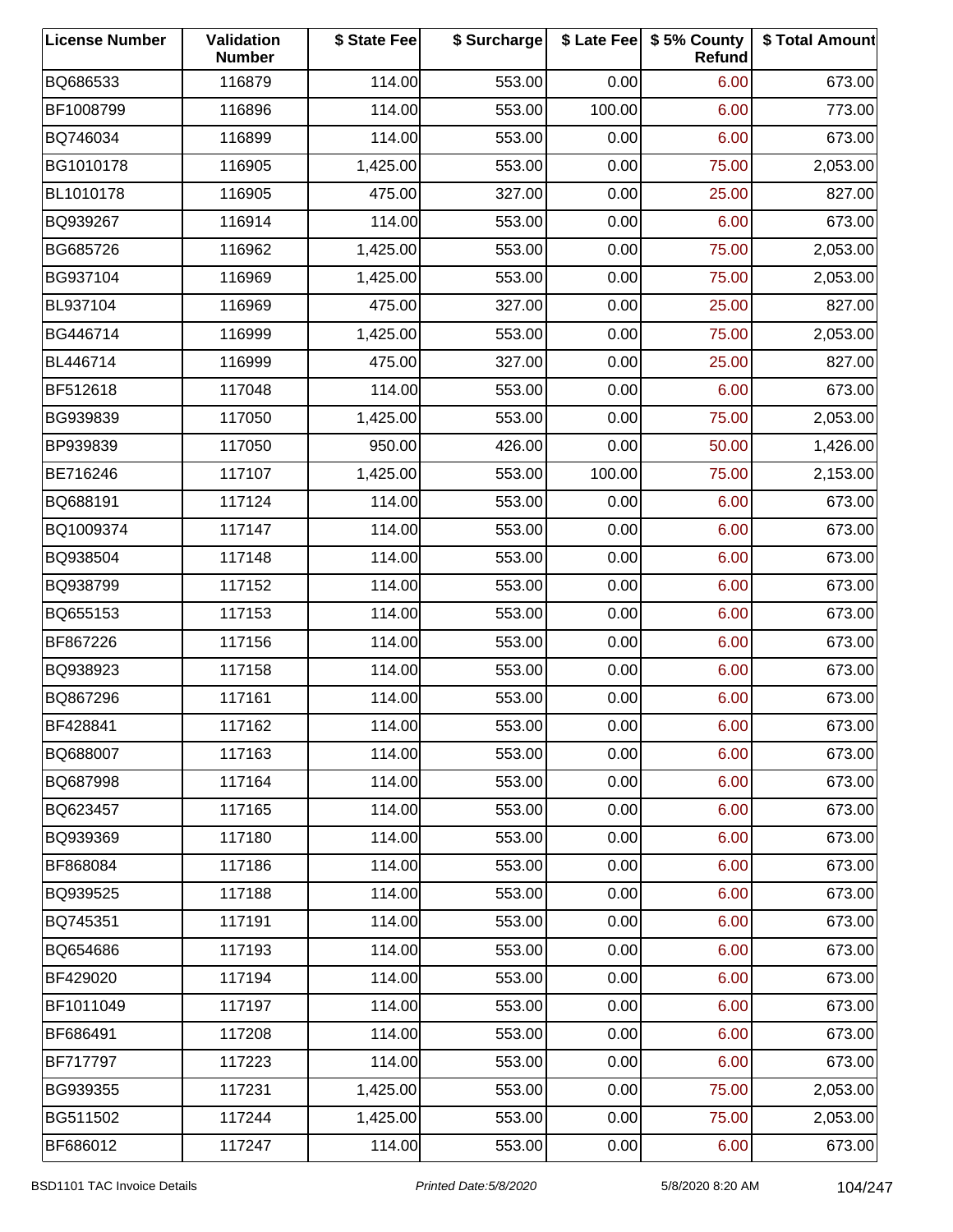| <b>License Number</b> | Validation<br><b>Number</b> | \$ State Fee | \$ Surcharge |        | \$ Late Fee   \$5% County<br>Refund | \$ Total Amount |
|-----------------------|-----------------------------|--------------|--------------|--------|-------------------------------------|-----------------|
| BG530848              | 117250                      | 1,425.00     | 553.00       | 0.00   | 75.00                               | 2,053.00        |
| BQ470549              | 117254                      | 114.00       | 553.00       | 0.00   | 6.00                                | 673.00          |
| BQ746258              | 117279                      | 114.00       | 553.00       | 0.00   | 6.00                                | 673.00          |
| BC685466              | 117329                      | 142.50       | 701.00       | 0.00   | 7.50                                | 851.00          |
| BI685467              | 117329                      | 38.00        | 278.00       | 0.00   | 2.00                                | 318.00          |
| BQ1009269             | 117347                      | 114.00       | 553.00       | 0.00   | 6.00                                | 673.00          |
| BG534127              | 117349                      | 1,425.00     | 553.00       | 0.00   | 75.00                               | 2,053.00        |
| BL534127              | 117349                      | 475.00       | 327.00       | 0.00   | 25.00                               | 827.00          |
| BE555570              | 117362                      | 1,425.00     | 553.00       | 0.00   | 75.00                               | 2,053.00        |
| BF1009425             | 117385                      | 114.00       | 553.00       | 100.00 | 6.00                                | 773.00          |
| BQ803184              | 117415                      | 114.00       | 553.00       | 0.00   | 6.00                                | 673.00          |
| BQ556078              | 117439                      | 114.00       | 553.00       | 0.00   | 6.00                                | 673.00          |
| BQ556079              | 117441                      | 114.00       | 553.00       | 0.00   | 6.00                                | 673.00          |
| BQ870189              | 117444                      | 114.00       | 553.00       | 0.00   | 6.00                                | 673.00          |
| BQ686569              | 117459                      | 114.00       | 553.00       | 0.00   | 6.00                                | 673.00          |
| BQ869019              | 117471                      | 114.00       | 553.00       | 0.00   | 6.00                                | 673.00          |
| BF576431              | 117485                      | 114.00       | 553.00       | 0.00   | 6.00                                | 673.00          |
| BQ576074              | 117487                      | 114.00       | 553.00       | 0.00   | 6.00                                | 673.00          |
| BF867022              | 117491                      | 114.00       | 553.00       | 0.00   | 6.00                                | 673.00          |
| BG575155              | 117493                      | 1,425.00     | 553.00       | 0.00   | 75.00                               | 2,053.00        |
| BF940673              | 117519                      | 114.00       | 553.00       | 0.00   | 6.00                                | 673.00          |
| BA295418              | 117524                      | 1,425.00     | 651.00       | 0.00   | 75.00                               | 2,151.00        |
| BQ263887              | 117532                      | 114.00       | 553.00       | 0.00   | 6.00                                | 673.00          |
| BG718151              | 117536                      | 1,425.00     | 553.00       | 0.00   | 75.00                               | 2,053.00        |
| BF576862              | 117546                      | 114.00       | 553.00       | 0.00   | 6.00                                | 673.00          |
| BQ868323              | 117608                      | 114.00       | 553.00       | 0.00   | 6.00                                | 673.00          |
| BF218482              | 117614                      | 114.00       | 553.00       | 0.00   | 6.00                                | 673.00          |
| BG449828              | 117619                      | 1,425.00     | 553.00       | 0.00   | 75.00                               | 2,053.00        |
| BQ745813              | 117653                      | 114.00       | 553.00       | 0.00   | 6.00                                | 673.00          |
| BQ577044              | 117673                      | 114.00       | 553.00       | 0.00   | 6.00                                | 673.00          |
| BQ577045              | 117673                      | 114.00       | 553.00       | 0.00   | 6.00                                | 673.00          |
| BQ577046              | 117673                      | 114.00       | 553.00       | 0.00   | 6.00                                | 673.00          |
| BI1011881             | 117677                      | 38.00        | 278.00       | 0.00   | 2.00                                | 318.00          |
| BG1012707             | 117678                      | 1,425.00     | 553.00       | 0.00   | 75.00                               | 2,053.00        |
| BG804141              | 117680                      | 1,425.00     | 553.00       | 0.00   | 75.00                               | 2,053.00        |
| BG866164              | 117696                      | 1,425.00     | 553.00       | 0.00   | 75.00                               | 2,053.00        |
| BQ657010              | 117725                      | 114.00       | 553.00       | 0.00   | 6.00                                | 673.00          |
| BF470656              | 117759                      | 114.00       | 553.00       | 0.00   | 6.00                                | 673.00          |
| BG800554              | 117782                      | 1,425.00     | 553.00       | 0.00   | 75.00                               | 2,053.00        |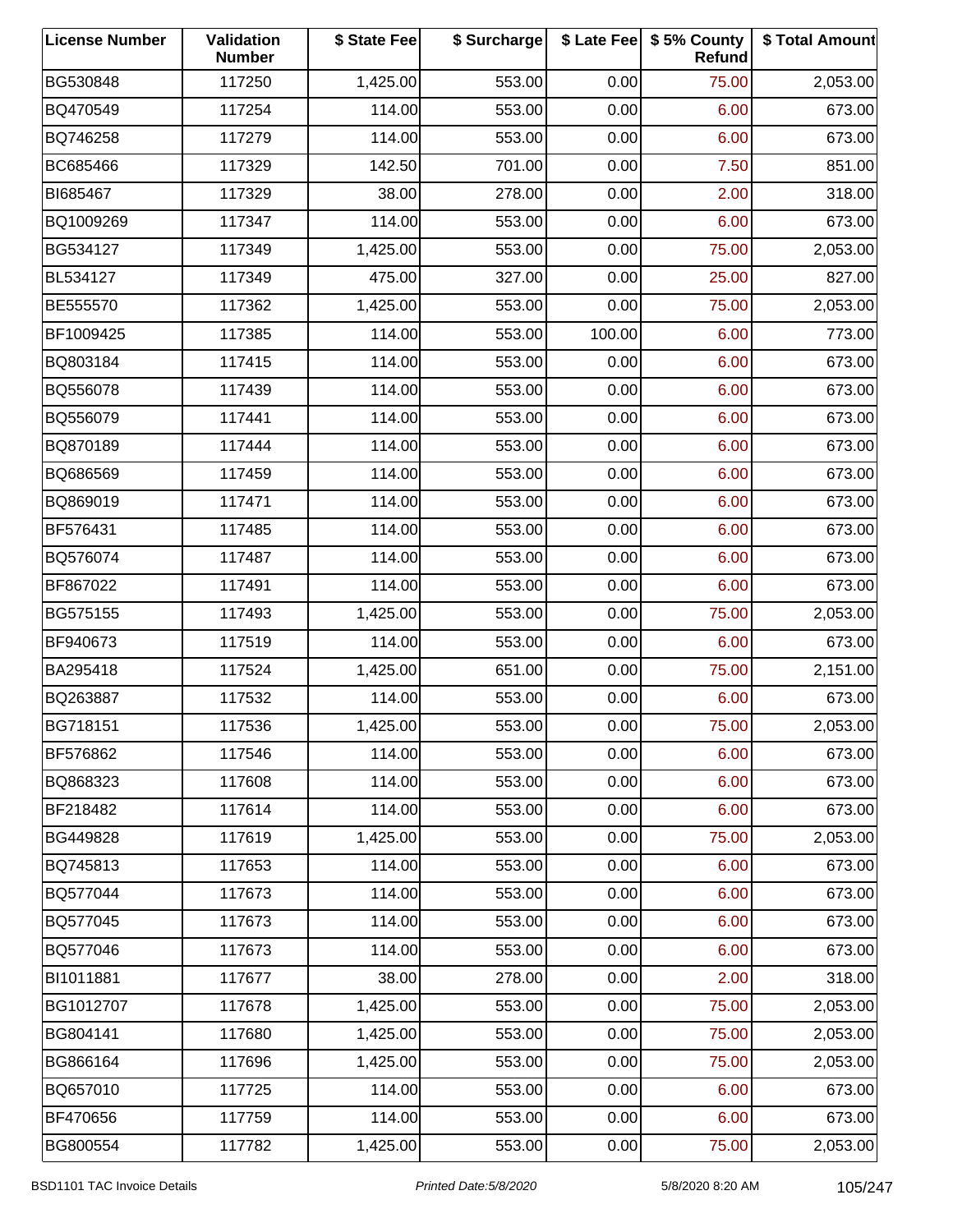| <b>License Number</b> | Validation<br><b>Number</b> | \$ State Fee | \$ Surcharge |        | \$ Late Fee   \$5% County<br>Refund | \$ Total Amount |
|-----------------------|-----------------------------|--------------|--------------|--------|-------------------------------------|-----------------|
| BL800554              | 117782                      | 475.00       | 327.00       | 0.00   | 25.00                               | 827.00          |
| BQ654090              | 117825                      | 114.00       | 553.00       | 0.00   | 6.00                                | 673.00          |
| BQ654263              | 117826                      | 114.00       | 553.00       | 0.00   | 6.00                                | 673.00          |
| BQ654260              | 117830                      | 114.00       | 553.00       | 0.00   | 6.00                                | 673.00          |
| BQ512590              | 117876                      | 114.00       | 553.00       | 0.00   | 6.00                                | 673.00          |
| BG690464              | 117880                      | 1,425.00     | 553.00       | 0.00   | 75.00                               | 2,053.00        |
| BF688634              | 117909                      | 114.00       | 553.00       | 0.00   | 6.00                                | 673.00          |
| BQ656284              | 117911                      | 114.00       | 553.00       | 0.00   | 6.00                                | 673.00          |
| BQ689819              | 117915                      | 114.00       | 553.00       | 0.00   | 6.00                                | 673.00          |
| BQ689909              | 117916                      | 114.00       | 553.00       | 0.00   | 6.00                                | 673.00          |
| BQ941157              | 117920                      | 114.00       | 553.00       | 0.00   | 6.00                                | 673.00          |
| BF575478              | 117927                      | 114.00       | 553.00       | 0.00   | 6.00                                | 673.00          |
| BQ686733              | 117955                      | 114.00       | 553.00       | 100.00 | 6.00                                | 773.00          |
| BF655070              | 117989                      | 114.00       | 553.00       | 0.00   | 6.00                                | 673.00          |
| BQ574747              | 118067                      | 114.00       | 553.00       | 0.00   | 6.00                                | 673.00          |
| BQ575255              | 118107                      | 114.00       | 553.00       | 0.00   | 6.00                                | 673.00          |
| BF655880              | 118139                      | 114.00       | 553.00       | 0.00   | 6.00                                | 673.00          |
| BF719819              | 118142                      | 114.00       | 553.00       | 0.00   | 6.00                                | 673.00          |
| BQ867227              | 118172                      | 114.00       | 553.00       | 0.00   | 6.00                                | 673.00          |
| BQ867311              | 118217                      | 114.00       | 553.00       | 0.00   | 6.00                                | 673.00          |
| BF689005              | 118228                      | 114.00       | 553.00       | 0.00   | 6.00                                | 673.00          |
| BQ868668              | 118231                      | 114.00       | 553.00       | 0.00   | 6.00                                | 673.00          |
| BQ868570              | 118240                      | 114.00       | 553.00       | 0.00   | 6.00                                | 673.00          |
| BF1011914             | 118244                      | 114.00       | 553.00       | 0.00   | 6.00                                | 673.00          |
| BF1013212             | 118247                      | 114.00       | 553.00       | 0.00   | 6.00                                | 673.00          |
| BQ718893              | 118249                      | 114.00       | 553.00       | 0.00   | 6.00                                | 673.00          |
| BQ716405              | 118250                      | 114.00       | 553.00       | 100.00 | 6.00                                | 773.00          |
| BQ718907              | 118251                      | 114.00       | 553.00       | 0.00   | 6.00                                | 673.00          |
| BQ940557              | 118253                      | 114.00       | 553.00       | 0.00   | 6.00                                | 673.00          |
| BF868945              | 118255                      | 114.00       | 553.00       | 0.00   | 6.00                                | 673.00          |
| BQ655426              | 118258                      | 114.00       | 553.00       | 0.00   | 6.00                                | 673.00          |
| BQ655534              | 118260                      | 114.00       | 553.00       | 0.00   | 6.00                                | 673.00          |
| BG428880              | 118270                      | 1,425.00     | 553.00       | 0.00   | 75.00                               | 2,053.00        |
| BL428880              | 118270                      | 475.00       | 327.00       | 0.00   | 25.00                               | 827.00          |
| BF655969              | 118278                      | 114.00       | 553.00       | 0.00   | 6.00                                | 673.00          |
| BG685713              | 118284                      | 1,425.00     | 553.00       | 100.00 | 75.00                               | 2,153.00        |
| BL685713              | 118284                      | 475.00       | 327.00       | 100.00 | 25.00                               | 927.00          |
| BF468678              | 118287                      | 114.00       | 553.00       | 0.00   | 6.00                                | 673.00          |
| BQ1011054             | 118288                      | 114.00       | 553.00       | 0.00   | 6.00                                | 673.00          |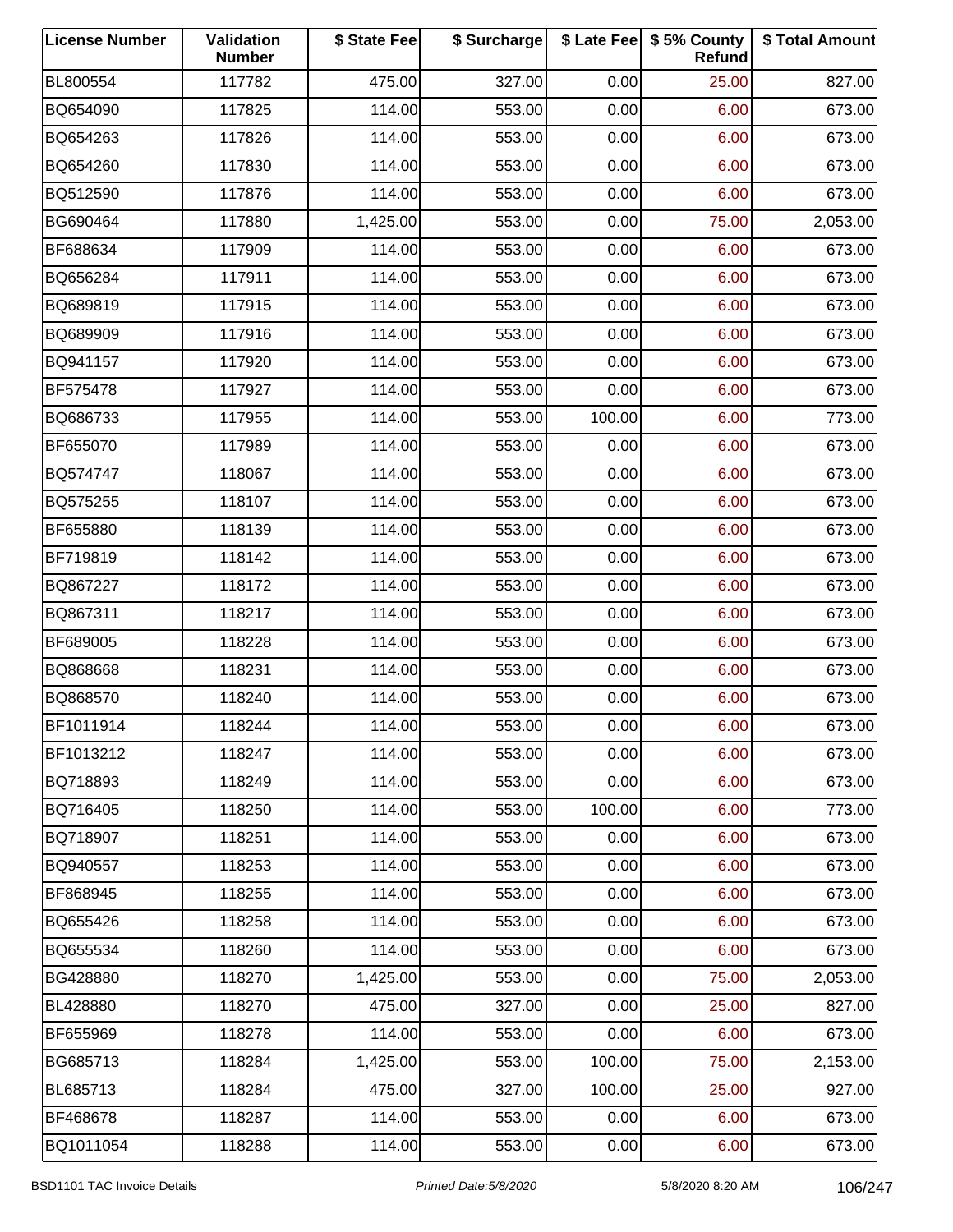| <b>License Number</b> | Validation<br><b>Number</b> | \$ State Fee | \$ Surcharge |      | \$ Late Fee   \$5% County<br>Refund | \$ Total Amount |
|-----------------------|-----------------------------|--------------|--------------|------|-------------------------------------|-----------------|
| BQ556525              | 118347                      | 114.00       | 553.00       | 0.00 | 6.00                                | 673.00          |
| BQ654783              | 118348                      | 114.00       | 553.00       | 0.00 | 6.00                                | 673.00          |
| BQ805028              | 118356                      | 114.00       | 553.00       | 0.00 | 6.00                                | 673.00          |
| BQ805573              | 118356                      | 114.00       | 553.00       | 0.00 | 6.00                                | 673.00          |
| BQ871127              | 118356                      | 114.00       | 553.00       | 0.00 | 6.00                                | 673.00          |
| BQ690661              | 118360                      | 114.00       | 553.00       | 0.00 | 6.00                                | 673.00          |
| BQ869413              | 118362                      | 114.00       | 553.00       | 0.00 | 6.00                                | 673.00          |
| BQ745814              | 118364                      | 114.00       | 553.00       | 0.00 | 6.00                                | 673.00          |
| BF940817              | 118366                      | 114.00       | 553.00       | 0.00 | 6.00                                | 673.00          |
| BQ940643              | 118375                      | 114.00       | 553.00       | 0.00 | 6.00                                | 673.00          |
| BF658579              | 118377                      | 114.00       | 553.00       | 0.00 | 6.00                                | 673.00          |
| BQ1012294             | 118378                      | 114.00       | 553.00       | 0.00 | 6.00                                | 673.00          |
| BQ746040              | 118379                      | 114.00       | 553.00       | 0.00 | 6.00                                | 673.00          |
| BQ869866              | 118382                      | 114.00       | 553.00       | 0.00 | 6.00                                | 673.00          |
| BQ577037              | 118389                      | 114.00       | 553.00       | 0.00 | 6.00                                | 673.00          |
| BQ577039              | 118389                      | 114.00       | 553.00       | 0.00 | 6.00                                | 673.00          |
| BQ577040              | 118389                      | 114.00       | 553.00       | 0.00 | 6.00                                | 673.00          |
| BQ577041              | 118389                      | 114.00       | 553.00       | 0.00 | 6.00                                | 673.00          |
| BQ577042              | 118389                      | 114.00       | 553.00       | 0.00 | 6.00                                | 673.00          |
| BQ938689              | 118397                      | 114.00       | 553.00       | 0.00 | 6.00                                | 673.00          |
| BG489942              | 118419                      | 1,425.00     | 553.00       | 0.00 | 75.00                               | 2,053.00        |
| BL489942              | 118419                      | 475.00       | 327.00       | 0.00 | 25.00                               | 827.00          |
| BF1011208             | 118443                      | 114.00       | 553.00       | 0.00 | 6.00                                | 673.00          |
| BQ656337              | 118451                      | 114.00       | 553.00       | 0.00 | 6.00                                | 673.00          |
| BQ804237              | 118458                      | 114.00       | 553.00       | 0.00 | 6.00                                | 673.00          |
| BQ869543              | 118461                      | 114.00       | 553.00       | 0.00 | 6.00                                | 673.00          |
| BQ942100              | 118474                      | 114.00       | 553.00       | 0.00 | 6.00                                | 673.00          |
| BQ1013017             | 118479                      | 114.00       | 553.00       | 0.00 | 6.00                                | 673.00          |
| BF869654              | 118483                      | 114.00       | 553.00       | 0.00 | 6.00                                | 673.00          |
| BQ870987              | 118493                      | 114.00       | 553.00       | 0.00 | 6.00                                | 673.00          |
| BF941680              | 118497                      | 114.00       | 553.00       | 0.00 | 6.00                                | 673.00          |
| BQ870507              | 118498                      | 114.00       | 553.00       | 0.00 | 6.00                                | 673.00          |
| BQ658073              | 118502                      | 114.00       | 553.00       | 0.00 | 6.00                                | 673.00          |
| BQ942381              | 118505                      | 114.00       | 553.00       | 0.00 | 6.00                                | 673.00          |
| BF942390              | 118509                      | 114.00       | 553.00       | 0.00 | 6.00                                | 673.00          |
| BG720443              | 118513                      | 1,425.00     | 553.00       | 0.00 | 75.00                               | 2,053.00        |
| BQ870602              | 118515                      | 114.00       | 553.00       | 0.00 | 6.00                                | 673.00          |
| BQ870606              | 118517                      | 114.00       | 553.00       | 0.00 | 6.00                                | 673.00          |
| BG746856              | 118523                      | 1,425.00     | 553.00       | 0.00 | 75.00                               | 2,053.00        |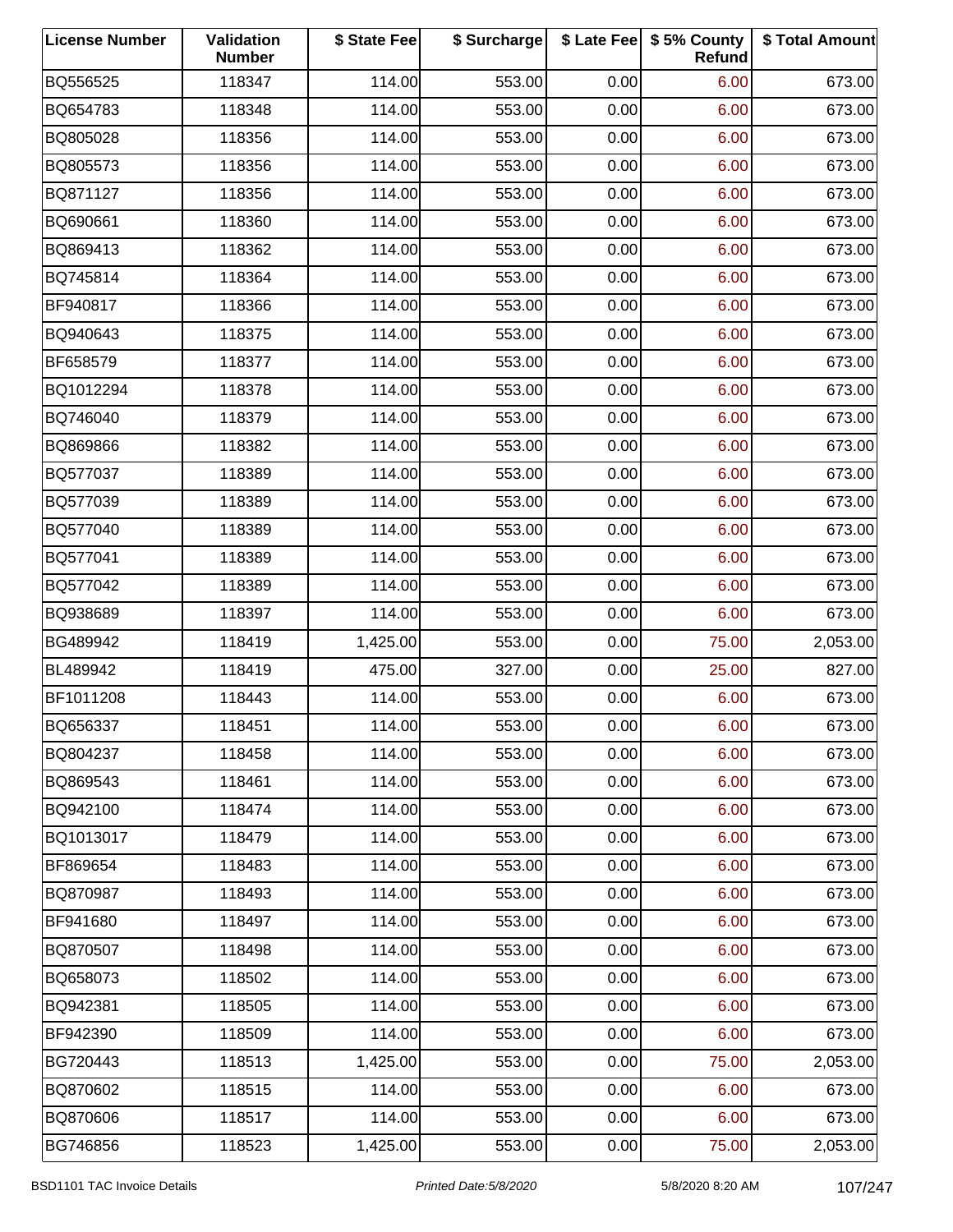| <b>License Number</b> | Validation<br><b>Number</b> | \$ State Fee | \$ Surcharge |        | \$ Late Fee   \$5% County<br>Refund | \$ Total Amount |
|-----------------------|-----------------------------|--------------|--------------|--------|-------------------------------------|-----------------|
| BF871013              | 118524                      | 114.00       | 553.00       | 0.00   | 6.00                                | 673.00          |
| BG1012943             | 118528                      | 1,425.00     | 553.00       | 0.00   | 75.00                               | 2,053.00        |
| BG622833              | 118538                      | 1,425.00     | 553.00       | 0.00   | 75.00                               | 2,053.00        |
| BQ431050              | 118567                      | 114.00       | 553.00       | 0.00   | 6.00                                | 673.00          |
| BG657641              | 118585                      | 1,425.00     | 553.00       | 0.00   | 75.00                               | 2,053.00        |
| BF512734              | 118597                      | 114.00       | 553.00       | 0.00   | 6.00                                | 673.00          |
| BF512732              | 118598                      | 114.00       | 553.00       | 0.00   | 6.00                                | 673.00          |
| BF512726              | 118601                      | 114.00       | 553.00       | 0.00   | 6.00                                | 673.00          |
| BQ554003              | 118609                      | 114.00       | 553.00       | 0.00   | 6.00                                | 673.00          |
| BF512728              | 118611                      | 114.00       | 553.00       | 0.00   | 6.00                                | 673.00          |
| BF431474              | 118663                      | 114.00       | 553.00       | 0.00   | 6.00                                | 673.00          |
| BQ263350              | 118668                      | 114.00       | 553.00       | 0.00   | 6.00                                | 673.00          |
| BF295683              | 118673                      | 114.00       | 553.00       | 0.00   | 6.00                                | 673.00          |
| BQ1010963             | 118691                      | 114.00       | 553.00       | 0.00   | 6.00                                | 673.00          |
| BQ1011097             | 118692                      | 114.00       | 553.00       | 0.00   | 6.00                                | 673.00          |
| BF745583              | 118695                      | 114.00       | 553.00       | 0.00   | 6.00                                | 673.00          |
| BF802138              | 118700                      | 114.00       | 553.00       | 0.00   | 6.00                                | 673.00          |
| BQ1013843             | 118722                      | 114.00       | 553.00       | 0.00   | 6.00                                | 673.00          |
| BF295083              | 118731                      | 114.00       | 553.00       | 0.00   | 6.00                                | 673.00          |
| BF1014411             | 118748                      | 114.00       | 553.00       | 0.00   | 6.00                                | 673.00          |
| BQ554625              | 118751                      | 114.00       | 553.00       | 0.00   | 6.00                                | 673.00          |
| BF1010780             | 118763                      | 114.00       | 553.00       | 0.00   | 6.00                                | 673.00          |
| BQ806197              | 118790                      | 114.00       | 553.00       | 0.00   | 6.00                                | 673.00          |
| BQ802751              | 118795                      | 114.00       | 553.00       | 0.00   | 6.00                                | 673.00          |
| BQ943615              | 118819                      | 114.00       | 553.00       | 0.00   | 6.00                                | 673.00          |
| BQ936985              | 118829                      | 114.00       | 553.00       | 100.00 | 6.00                                | 773.00          |
| BQ745954              | 118842                      | 114.00       | 553.00       | 0.00   | 6.00                                | 673.00          |
| BQ616620              | 118883                      | 114.00       | 553.00       | 0.00   | 6.00                                | 673.00          |
| BQ609078              | 118887                      | 114.00       | 553.00       | 0.00   | 6.00                                | 673.00          |
| BQ561919              | 118890                      | 114.00       | 553.00       | 0.00   | 6.00                                | 673.00          |
| BQ561917              | 118894                      | 114.00       | 553.00       | 0.00   | 6.00                                | 673.00          |
| BQ616397              | 118897                      | 114.00       | 553.00       | 0.00   | 6.00                                | 673.00          |
| BQ561918              | 118911                      | 114.00       | 553.00       | 0.00   | 6.00                                | 673.00          |
| BG306279              | 118923                      | 1,425.00     | 553.00       | 0.00   | 75.00                               | 2,053.00        |
| BQ517388              | 118931                      | 114.00       | 553.00       | 0.00   | 6.00                                | 673.00          |
| BQ561914              | 118932                      | 114.00       | 553.00       | 0.00   | 6.00                                | 673.00          |
| BQ522144              | 118933                      | 114.00       | 553.00       | 0.00   | 6.00                                | 673.00          |
| BQ522145              | 118934                      | 114.00       | 553.00       | 0.00   | 6.00                                | 673.00          |
| BQ543747              | 118977                      | 114.00       | 553.00       | 0.00   | 6.00                                | 673.00          |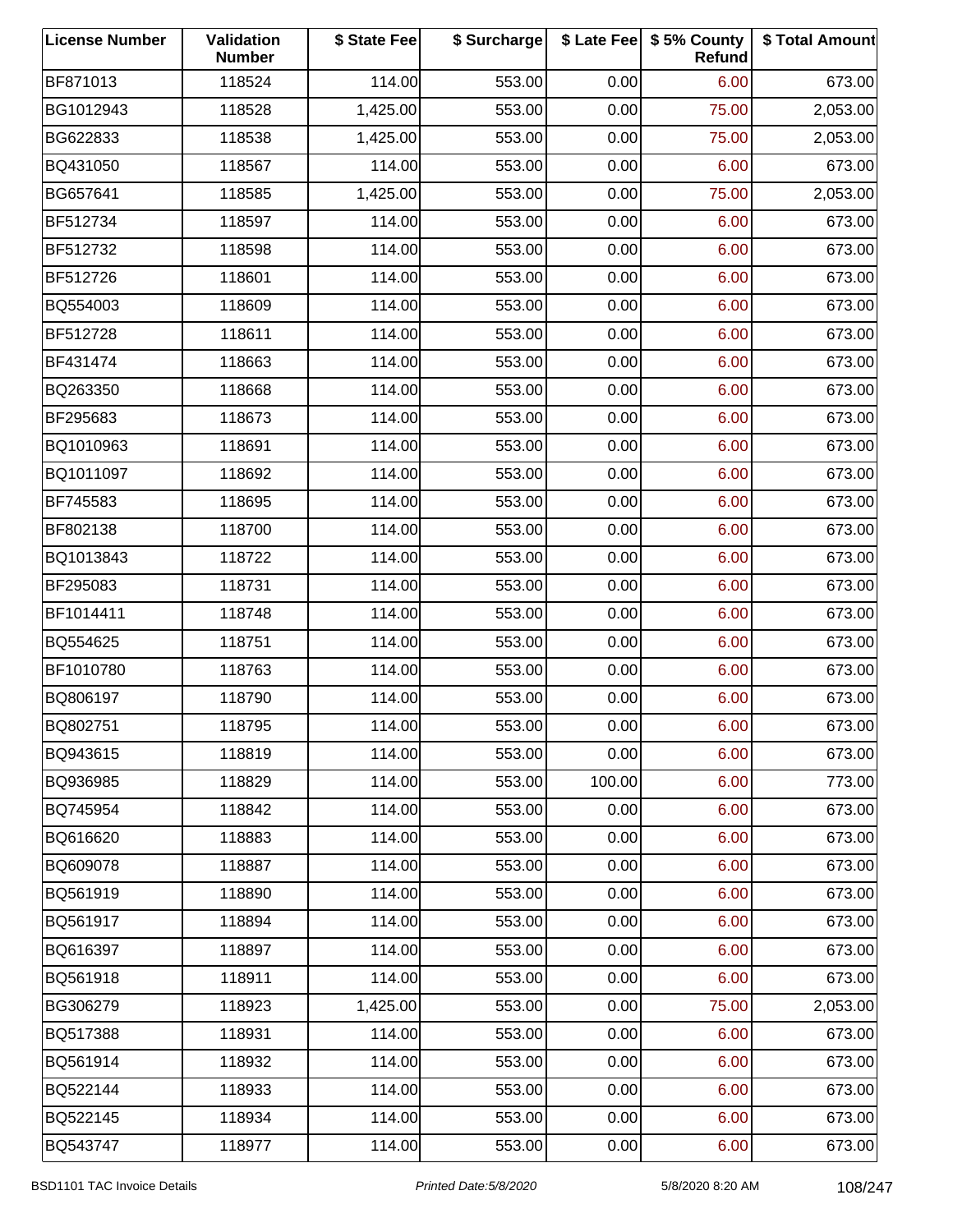| <b>License Number</b> | Validation<br><b>Number</b> | \$ State Fee | \$ Surcharge |        | \$ Late Fee   \$5% County<br>Refund | \$ Total Amount |
|-----------------------|-----------------------------|--------------|--------------|--------|-------------------------------------|-----------------|
| BQ573710              | 118980                      | 114.00       | 553.00       | 0.00   | 6.00                                | 673.00          |
| BQ561916              | 118981                      | 114.00       | 553.00       | 0.00   | 6.00                                | 673.00          |
| BQ618538              | 118993                      | 114.00       | 553.00       | 0.00   | 6.00                                | 673.00          |
| BQ632950              | 118994                      | 114.00       | 553.00       | 0.00   | 6.00                                | 673.00          |
| BQ632944              | 118997                      | 114.00       | 553.00       | 0.00   | 6.00                                | 673.00          |
| BQ641651              | 119001                      | 114.00       | 553.00       | 0.00   | 6.00                                | 673.00          |
| BQ701369              | 119096                      | 114.00       | 553.00       | 0.00   | 6.00                                | 673.00          |
| BQ665766              | 119103                      | 114.00       | 553.00       | 0.00   | 6.00                                | 673.00          |
| BQ495993              | 119108                      | 114.00       | 553.00       | 0.00   | 6.00                                | 673.00          |
| BQ697726              | 119143                      | 114.00       | 553.00       | 0.00   | 6.00                                | 673.00          |
| BQ869222              | 119166                      | 114.00       | 553.00       | 0.00   | 6.00                                | 673.00          |
| BQ868523              | 119768                      | 114.00       | 553.00       | 100.00 | 6.00                                | 773.00          |
| BQ1013654             | 121386                      | 114.00       | 553.00       | 100.00 | 6.00                                | 773.00          |
| BF717787              | 405446                      | 114.00       | 553.00       | 0.00   | 6.00                                | 673.00          |
| BG657587              | 405464                      | 1,425.00     | 553.00       | 0.00   | 75.00                               | 2,053.00        |
| BL657587              | 405464                      | 475.00       | 327.00       | 0.00   | 25.00                               | 827.00          |
| BF690964              | 405467                      | 114.00       | 553.00       | 0.00   | 6.00                                | 673.00          |
| BQ938930              | 405469                      | 114.00       | 553.00       | 0.00   | 6.00                                | 673.00          |
| BG746867              | 405475                      | 1,425.00     | 553.00       | 0.00   | 75.00                               | 2,053.00        |
| BF428380              | 405476                      | 114.00       | 553.00       | 0.00   | 6.00                                | 673.00          |
| BG219054              | 405479                      | 1,425.00     | 553.00       | 0.00   | 75.00                               | 2,053.00        |
| BL219054              | 405479                      | 475.00       | 327.00       | 0.00   | 25.00                               | 827.00          |
| BG935968              | 405480                      | 1,425.00     | 553.00       | 100.00 | 75.00                               | 2,153.00        |
| BF718820              | 405482                      | 114.00       | 553.00       | 0.00   | 6.00                                | 673.00          |
| BG1008024             | 405483                      | 1,425.00     | 553.00       | 100.00 | 75.00                               | 2,153.00        |
| BF511432              | 405484                      | 114.00       | 553.00       | 0.00   | 6.00                                | 673.00          |
| BF866162              | 405486                      | 114.00       | 553.00       | 0.00   | 6.00                                | 673.00          |
| BG511874              | 405490                      | 1,425.00     | 553.00       | 0.00   | 75.00                               | 2,053.00        |
| BL511874              | 405490                      | 475.00       | 327.00       | 0.00   | 25.00                               | 827.00          |
| BG1001656             | 506377                      | 1,425.00     | 553.00       | 0.00   | 75.00                               | 2,053.00        |
| BG1005736             | 506669                      | 1,425.00     | 553.00       | 0.00   | 75.00                               | 2,053.00        |
| BL1005736             | 506669                      | 475.00       | 327.00       | 0.00   | 25.00                               | 827.00          |
| BG1008127             | 506815                      | 1,425.00     | 553.00       | 0.00   | 75.00                               | 2,053.00        |
| BG712318              | 507411                      | 1,425.00     | 553.00       | 0.00   | 75.00                               | 2,053.00        |
| BL712318              | 507411                      | 475.00       | 327.00       | 0.00   | 25.00                               | 827.00          |
| BF177349              | 507894                      | 114.00       | 553.00       | 100.00 | 6.00                                | 773.00          |
| BF572010              | 507997                      | 114.00       | 553.00       | 0.00   | 6.00                                | 673.00          |
| BQ938841              | 508067                      | 114.00       | 553.00       | 0.00   | 6.00                                | 673.00          |
| BG620202              | 508075                      | 1,425.00     | 553.00       | 0.00   | 75.00                               | 2,053.00        |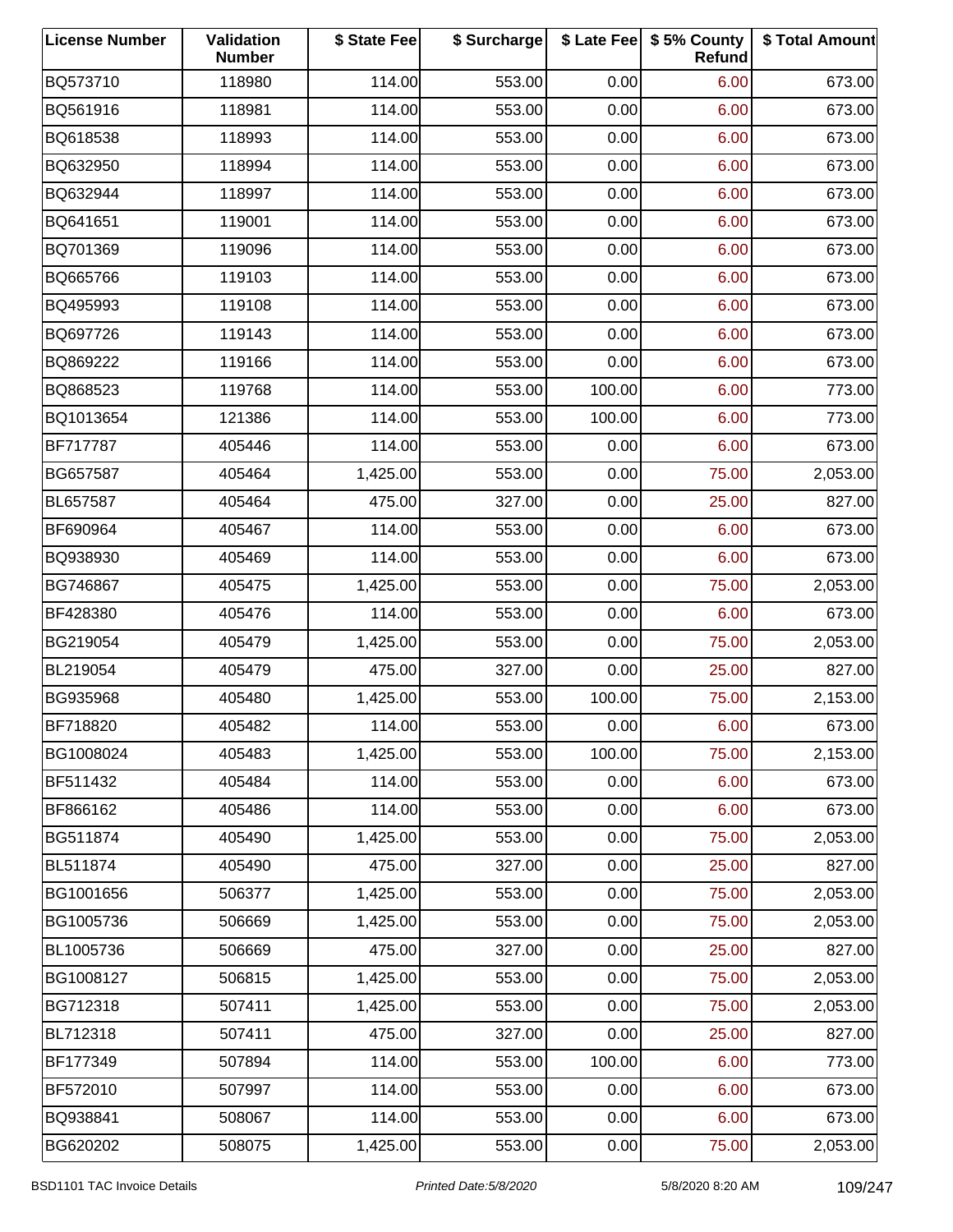| <b>License Number</b> | Validation<br><b>Number</b> | \$ State Fee | \$ Surcharge |        | \$ Late Fee   \$5% County<br>Refund | \$ Total Amount |
|-----------------------|-----------------------------|--------------|--------------|--------|-------------------------------------|-----------------|
| BL620202              | 508075                      | 475.00       | 327.00       | 0.00   | 25.00                               | 827.00          |
| BF864393              | 508087                      | 114.00       | 553.00       | 0.00   | 6.00                                | 673.00          |
| BF106710              | 508088                      | 114.00       | 553.00       | 0.00   | 6.00                                | 673.00          |
| BF270903              | 508295                      | 114.00       | 553.00       | 0.00   | 6.00                                | 673.00          |
| BF795891              | 508319                      | 114.00       | 553.00       | 0.00   | 6.00                                | 673.00          |
| BG164617              | 508331                      | 1,425.00     | 553.00       | 0.00   | 75.00                               | 2,053.00        |
| BG935013              | 508333                      | 1,425.00     | 553.00       | 0.00   | 75.00                               | 2,053.00        |
| BG283558              | 508334                      | 1,425.00     | 553.00       | 0.00   | 75.00                               | 2,053.00        |
| BL283558              | 508334                      | 475.00       | 327.00       | 0.00   | 25.00                               | 827.00          |
| BF551197              | 508343                      | 114.00       | 553.00       | 0.00   | 6.00                                | 673.00          |
| BG230136              | 508354                      | 1,425.00     | 553.00       | 0.00   | 75.00                               | 2,053.00        |
| BQ740571              | 508355                      | 114.00       | 553.00       | 100.00 | 6.00                                | 773.00          |
| BQ934224              | 508417                      | 114.00       | 553.00       | 0.00   | 6.00                                | 673.00          |
| BQ713636              | 508478                      | 114.00       | 553.00       | 0.00   | 6.00                                | 673.00          |
| BQ1006257             | 508479                      | 114.00       | 553.00       | 0.00   | 6.00                                | 673.00          |
| BQ653667              | 508492                      | 114.00       | 553.00       | 0.00   | 6.00                                | 673.00          |
| BF164614              | 508538                      | 114.00       | 553.00       | 0.00   | 6.00                                | 673.00          |
| BQ651971              | 508548                      | 114.00       | 553.00       | 0.00   | 6.00                                | 673.00          |
| BQ651972              | 508549                      | 114.00       | 553.00       | 0.00   | 6.00                                | 673.00          |
| BG684471              | 508550                      | 1,425.00     | 553.00       | 0.00   | 75.00                               | 2,053.00        |
| BQ488333              | 508551                      | 114.00       | 553.00       | 0.00   | 6.00                                | 673.00          |
| BQ446923              | 508552                      | 114.00       | 553.00       | 0.00   | 6.00                                | 673.00          |
| BQ465269              | 508553                      | 114.00       | 553.00       | 0.00   | 6.00                                | 673.00          |
| BQ866512              | 508583                      | 114.00       | 553.00       | 0.00   | 6.00                                | 673.00          |
| BF252230              | 508599                      | 114.00       | 553.00       | 0.00   | 6.00                                | 673.00          |
| BG1004326             | 508601                      | 1,425.00     | 553.00       | 100.00 | 75.00                               | 2,153.00        |
| BQ713864              | 508606                      | 114.00       | 553.00       | 0.00   | 6.00                                | 673.00          |
| BQ933703              | 508608                      | 114.00       | 553.00       | 0.00   | 6.00                                | 673.00          |
| BG551714              | 508609                      | 1,425.00     | 553.00       | 100.00 | 75.00                               | 2,153.00        |
| BL551714              | 508609                      | 475.00       | 327.00       | 100.00 | 25.00                               | 927.00          |
| BG572614              | 508613                      | 1,425.00     | 553.00       | 0.00   | 75.00                               | 2,053.00        |
| BL572614              | 508613                      | 475.00       | 327.00       | 0.00   | 25.00                               | 827.00          |
| BG531149              | 508614                      | 1,425.00     | 553.00       | 0.00   | 75.00                               | 2,053.00        |
| BL531149              | 508614                      | 475.00       | 327.00       | 0.00   | 25.00                               | 827.00          |
| BQ315423              | 508618                      | 114.00       | 553.00       | 0.00   | 6.00                                | 673.00          |
| BQ682726              | 508621                      | 114.00       | 553.00       | 0.00   | 6.00                                | 673.00          |
| BF933688              | 508653                      | 114.00       | 553.00       | 100.00 | 6.00                                | 773.00          |
| BQ682995              | 508714                      | 114.00       | 553.00       | 0.00   | 6.00                                | 673.00          |
| BQ864756              | 508716                      | 114.00       | 553.00       | 0.00   | 6.00                                | 673.00          |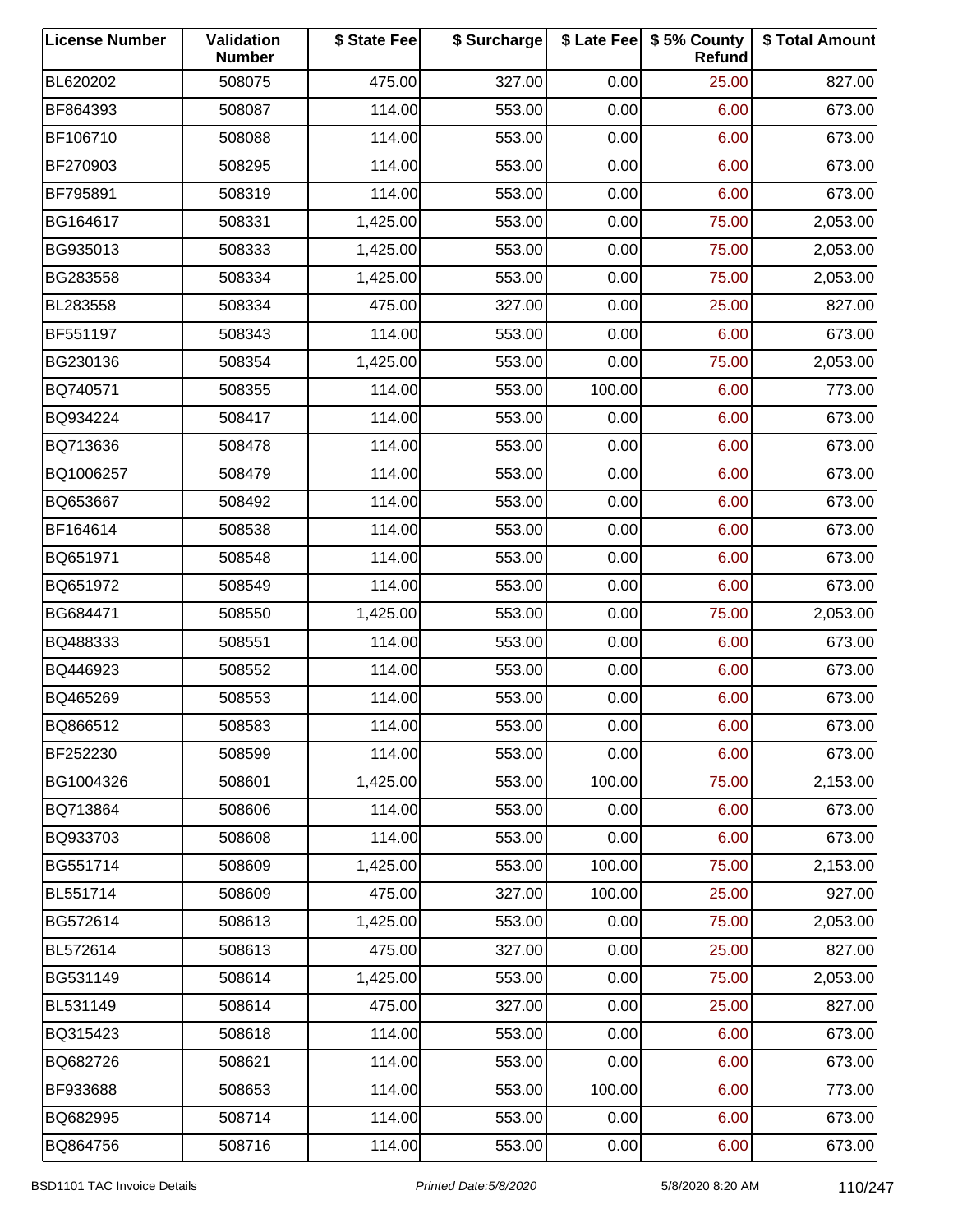| <b>License Number</b> | Validation<br><b>Number</b> | \$ State Fee | \$ Surcharge |        | \$ Late Fee   \$5% County<br>Refund | \$ Total Amount |
|-----------------------|-----------------------------|--------------|--------------|--------|-------------------------------------|-----------------|
| BF572509              | 508718                      | 114.00       | 553.00       | 0.00   | 6.00                                | 673.00          |
| BF933331              | 508725                      | 114.00       | 553.00       | 100.00 | 6.00                                | 773.00          |
| BF716520              | 508832                      | 114.00       | 553.00       | 0.00   | 6.00                                | 673.00          |
| BG510535              | 508930                      | 1,425.00     | 553.00       | 0.00   | 75.00                               | 2,053.00        |
| BG426254              | 508965                      | 1,425.00     | 553.00       | 0.00   | 75.00                               | 2,053.00        |
| BG938662              | 508967                      | 1,425.00     | 553.00       | 0.00   | 75.00                               | 2,053.00        |
| BQ650835              | 508968                      | 114.00       | 553.00       | 0.00   | 6.00                                | 673.00          |
| BQ447801              | 508972                      | 114.00       | 553.00       | 0.00   | 6.00                                | 673.00          |
| BQ552472              | 509066                      | 114.00       | 553.00       | 0.00   | 6.00                                | 673.00          |
| BQ552473              | 509067                      | 114.00       | 553.00       | 0.00   | 6.00                                | 673.00          |
| BG651825              | 509068                      | 1,425.00     | 553.00       | 0.00   | 75.00                               | 2,053.00        |
| BG715385              | 509089                      | 1,425.00     | 553.00       | 0.00   | 75.00                               | 2,053.00        |
| BQ468443              | 509091                      | 114.00       | 553.00       | 0.00   | 6.00                                | 673.00          |
| BG936741              | 509092                      | 1,425.00     | 553.00       | 0.00   | 75.00                               | 2,053.00        |
| BQ315854              | 509093                      | 114.00       | 553.00       | 0.00   | 6.00                                | 673.00          |
| BQ488895              | 509094                      | 114.00       | 553.00       | 0.00   | 6.00                                | 673.00          |
| BQ136373              | 509097                      | 114.00       | 553.00       | 0.00   | 6.00                                | 673.00          |
| BQ686649              | 509099                      | 114.00       | 553.00       | 0.00   | 6.00                                | 673.00          |
| BG305238              | 509101                      | 1,425.00     | 553.00       | 0.00   | 75.00                               | 2,053.00        |
| BL305238              | 509101                      | 475.00       | 327.00       | 0.00   | 25.00                               | 827.00          |
| BQ799639              | 509102                      | 114.00       | 553.00       | 0.00   | 6.00                                | 673.00          |
| BG936621              | 509103                      | 1,425.00     | 553.00       | 0.00   | 75.00                               | 2,053.00        |
| BG489502              | 509109                      | 1,425.00     | 553.00       | 0.00   | 75.00                               | 2,053.00        |
| BF271312              | 509120                      | 114.00       | 553.00       | 0.00   | 6.00                                | 673.00          |
| BF409767              | 509195                      | 114.00       | 553.00       | 0.00   | 6.00                                | 673.00          |
| BF1010146             | 509308                      | 114.00       | 553.00       | 0.00   | 6.00                                | 673.00          |
| BF283978              | 509309                      | 114.00       | 553.00       | 0.00   | 6.00                                | 673.00          |
| BF294099              | 509310                      | 114.00       | 553.00       | 0.00   | 6.00                                | 673.00          |
| BQ797910              | 509311                      | 114.00       | 553.00       | 0.00   | 6.00                                | 673.00          |
| BE651703              | 509312                      | 1,425.00     | 553.00       | 0.00   | 75.00                               | 2,053.00        |
| BF283872              | 509356                      | 114.00       | 553.00       | 0.00   | 6.00                                | 673.00          |
| BB305730              | 509411                      | 570.00       | 701.00       | 0.00   | 30.00                               | 1,301.00        |
| BI305731              | 509413                      | 38.00        | 278.00       | 0.00   | 2.00                                | 318.00          |
| BQ408406              | 509416                      | 114.00       | 553.00       | 0.00   | 6.00                                | 673.00          |
| BQ1008121             | 509418                      | 114.00       | 553.00       | 0.00   | 6.00                                | 673.00          |
| BQ803847              | 509544                      | 114.00       | 553.00       | 0.00   | 6.00                                | 673.00          |
| BQ804153              | 509562                      | 114.00       | 553.00       | 0.00   | 6.00                                | 673.00          |
| BQ804155              | 509568                      | 114.00       | 553.00       | 0.00   | 6.00                                | 673.00          |
| BQ1013709             | 509575                      | 114.00       | 553.00       | 0.00   | 6.00                                | 673.00          |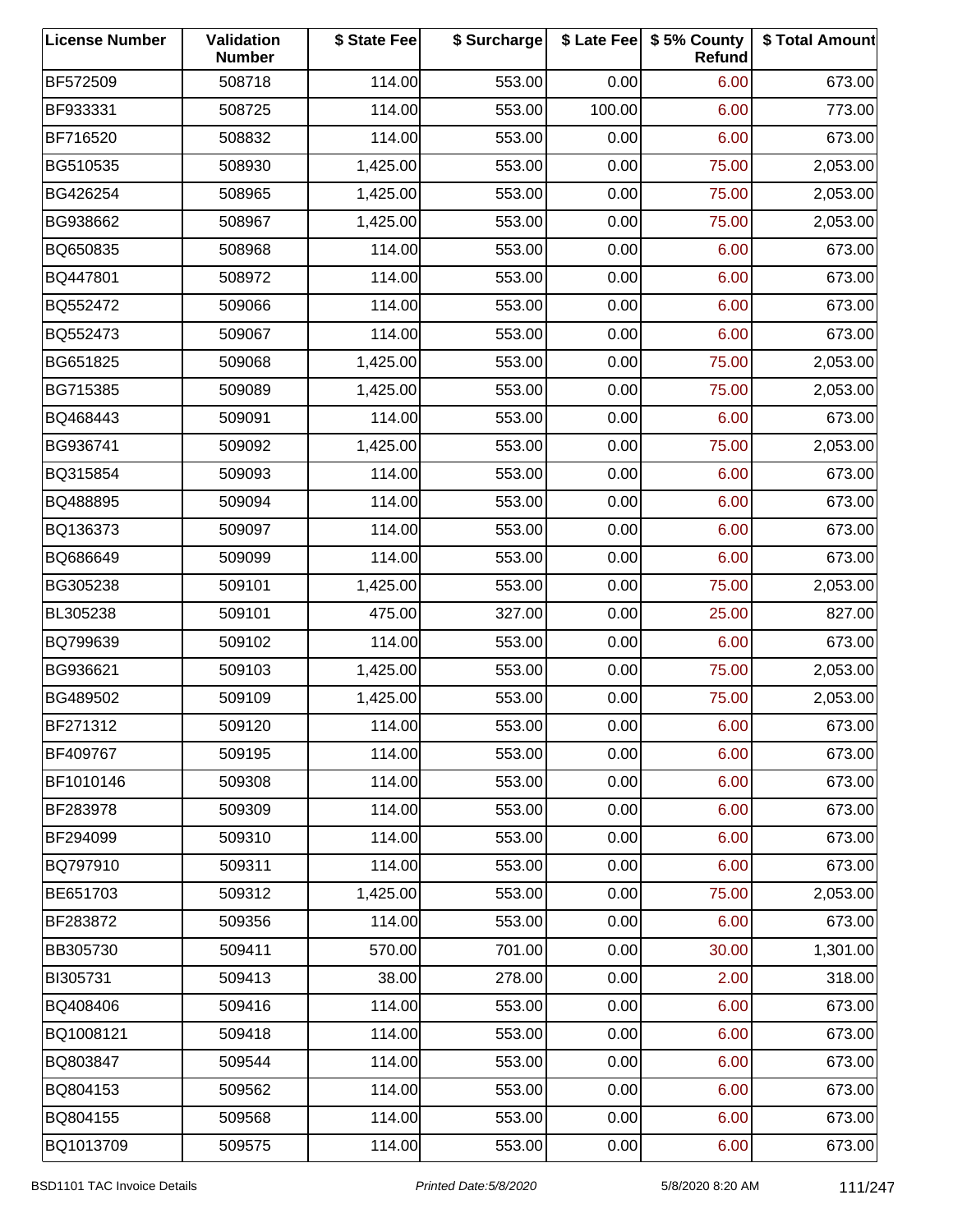| <b>License Number</b> | Validation<br><b>Number</b> | \$ State Fee | \$ Surcharge |        | \$ Late Fee   \$5% County<br>Refund | \$ Total Amount |
|-----------------------|-----------------------------|--------------|--------------|--------|-------------------------------------|-----------------|
| BQ803843              | 509576                      | 114.00       | 553.00       | 0.00   | 6.00                                | 673.00          |
| BQ1006114             | 509622                      | 114.00       | 553.00       | 100.00 | 6.00                                | 773.00          |
| BF165162              | 509627                      | 114.00       | 553.00       | 0.00   | 6.00                                | 673.00          |
| BG204985              | 509661                      | 1,425.00     | 553.00       | 0.00   | 75.00                               | 2,053.00        |
| BL204985              | 509661                      | 475.00       | 327.00       | 0.00   | 25.00                               | 827.00          |
| BF573152              | 509664                      | 114.00       | 553.00       | 0.00   | 6.00                                | 673.00          |
| BF800677              | 509665                      | 114.00       | 553.00       | 0.00   | 6.00                                | 673.00          |
| BQ935895              | 509668                      | 114.00       | 553.00       | 0.00   | 6.00                                | 673.00          |
| BG935655              | 509669                      | 1,425.00     | 553.00       | 0.00   | 75.00                               | 2,053.00        |
| BL935655              | 509669                      | 475.00       | 327.00       | 0.00   | 25.00                               | 827.00          |
| BG801235              | 509673                      | 1,425.00     | 553.00       | 0.00   | 75.00                               | 2,053.00        |
| BG620787              | 509674                      | 1,425.00     | 553.00       | 0.00   | 75.00                               | 2,053.00        |
| BQ512198              | 509842                      | 114.00       | 553.00       | 0.00   | 6.00                                | 673.00          |
| BQ532928              | 509846                      | 114.00       | 553.00       | 0.00   | 6.00                                | 673.00          |
| BQ316381              | 509847                      | 114.00       | 553.00       | 0.00   | 6.00                                | 673.00          |
| BQ575020              | 509848                      | 114.00       | 553.00       | 0.00   | 6.00                                | 673.00          |
| BQ272797              | 509850                      | 114.00       | 553.00       | 0.00   | 6.00                                | 673.00          |
| BQ409891              | 509855                      | 114.00       | 553.00       | 0.00   | 6.00                                | 673.00          |
| BQ652487              | 509857                      | 114.00       | 553.00       | 0.00   | 6.00                                | 673.00          |
| BG573332              | 509898                      | 1,425.00     | 553.00       | 0.00   | 75.00                               | 2,053.00        |
| BE1011061             | 509901                      | 1,425.00     | 553.00       | 0.00   | 75.00                               | 2,053.00        |
| BG304809              | 509904                      | 1,425.00     | 553.00       | 0.00   | 75.00                               | 2,053.00        |
| BG936734              | 509906                      | 1,425.00     | 553.00       | 0.00   | 75.00                               | 2,053.00        |
| BG936263              | 509910                      | 1,425.00     | 553.00       | 0.00   | 75.00                               | 2,053.00        |
| BQ122629              | 509992                      | 114.00       | 553.00       | 0.00   | 6.00                                | 673.00          |
| BQ122668              | 509994                      | 114.00       | 553.00       | 0.00   | 6.00                                | 673.00          |
| BQ122641              | 509995                      | 114.00       | 553.00       | 0.00   | 6.00                                | 673.00          |
| BQ122665              | 509996                      | 114.00       | 553.00       | 0.00   | 6.00                                | 673.00          |
| BQ122656              | 509997                      | 114.00       | 553.00       | 0.00   | 6.00                                | 673.00          |
| BQ867101              | 509999                      | 114.00       | 553.00       | 0.00   | 6.00                                | 673.00          |
| BG511265              | 510088                      | 1,425.00     | 553.00       | 0.00   | 75.00                               | 2,053.00        |
| BG622135              | 510199                      | 1,425.00     | 553.00       | 0.00   | 75.00                               | 2,053.00        |
| BL622135              | 510199                      | 475.00       | 327.00       | 0.00   | 25.00                               | 827.00          |
| BQ719066              | 510249                      | 114.00       | 553.00       | 0.00   | 6.00                                | 673.00          |
| BG1009849             | 510359                      | 1,425.00     | 553.00       | 0.00   | 75.00                               | 2,053.00        |
| BG448025              | 510433                      | 1,425.00     | 553.00       | 0.00   | 75.00                               | 2,053.00        |
| BF745153              | 510434                      | 114.00       | 553.00       | 0.00   | 6.00                                | 673.00          |
| BQ532775              | 510435                      | 114.00       | 553.00       | 0.00   | 6.00                                | 673.00          |
| BG512135              | 510436                      | 1,425.00     | 553.00       | 0.00   | 75.00                               | 2,053.00        |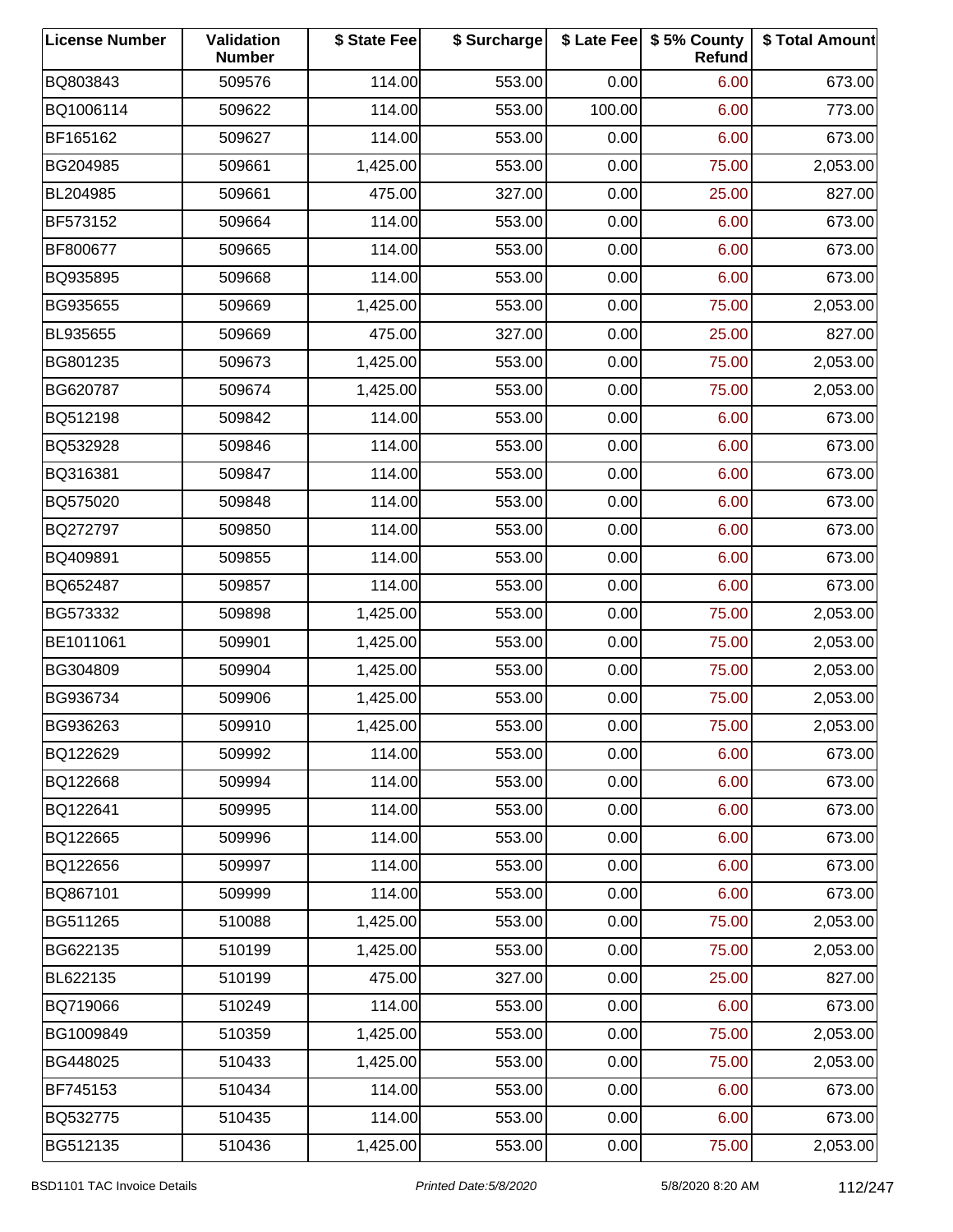| <b>License Number</b> | Validation<br><b>Number</b> | \$ State Fee | \$ Surcharge |          | \$ Late Fee   \$5% County<br><b>Refund</b> | \$ Total Amount |
|-----------------------|-----------------------------|--------------|--------------|----------|--------------------------------------------|-----------------|
| BQ625113              | 510446                      | 114.00       | 553.00       | 0.00     | 6.00                                       | 673.00          |
| BG937210              | 510447                      | 1,425.00     | 553.00       | 0.00     | 75.00                                      | 2,053.00        |
| BG316244              | 510461                      | 1,425.00     | 553.00       | 0.00     | 75.00                                      | 2,053.00        |
| BL316244              | 510461                      | 475.00       | 327.00       | 0.00     | 25.00                                      | 827.00          |
| BG938042              | 510464                      | 1,425.00     | 553.00       | 0.00     | 75.00                                      | 2,053.00        |
| BF555735              | 510465                      | 114.00       | 553.00       | 0.00     | 6.00                                       | 673.00          |
| BG555750              | 510466                      | 1,425.00     | 553.00       | 0.00     | 75.00                                      | 2,053.00        |
| BQ447890              | 510469                      | 114.00       | 553.00       | 0.00     | 6.00                                       | 673.00          |
| BQ554001              | 510471                      | 114.00       | 553.00       | 0.00     | 6.00                                       | 673.00          |
| BQ744375              | 510472                      | 114.00       | 553.00       | 0.00     | 6.00                                       | 673.00          |
| BG534047              | 510744                      | 1,425.00     | 553.00       | 0.00     | 75.00                                      | 2,053.00        |
| BQ470137              | 510745                      | 114.00       | 553.00       | 0.00     | 6.00                                       | 673.00          |
| BG745464              | 510747                      | 1,425.00     | 553.00       | 0.00     | 75.00                                      | 2,053.00        |
| BF871002              | 510916                      | 114.00       | 553.00       | 0.00     | 6.00                                       | 673.00          |
| BG941050              | 510945                      | 1,425.00     | 553.00       | 0.00     | 75.00                                      | 2,053.00        |
| BQ939851              | 510952                      | 114.00       | 553.00       | 0.00     | 6.00                                       | 673.00          |
| BQ1013379             | 510954                      | 114.00       | 553.00       | 0.00     | 6.00                                       | 673.00          |
| BQ1013659             | 510955                      | 114.00       | 553.00       | 0.00     | 6.00                                       | 673.00          |
| BQ689910              | 510956                      | 114.00       | 553.00       | 0.00     | 6.00                                       | 673.00          |
| BQ807335              | 510996                      | 114.00       | 553.00       | 0.00     | 6.00                                       | 673.00          |
| BQ1014665             | 511018                      | 114.00       | 553.00       | 0.00     | 6.00                                       | 673.00          |
| BF29290               | 511053                      | 114.00       | 553.00       | 0.00     | 6.00                                       | 673.00          |
| BQ470706              | 511055                      | 114.00       | 553.00       | 0.00     | 6.00                                       | 673.00          |
| BF293586              | 511068                      | 114.00       | 553.00       | 0.00     | 6.00                                       | 673.00          |
| BF745587              | 511069                      | 114.00       | 553.00       | 0.00     | 6.00                                       | 673.00          |
| BF68131               | 511085                      | 114.00       | 553.00       | 0.00     | 6.00                                       | 673.00          |
| BG1007818             | 511151                      | 1,425.00     | 553.00       | 0.00     | 75.00                                      | 2,053.00        |
| BF95282               | 511188                      | 114.00       | 553.00       | 0.00     | 6.00                                       | 673.00          |
| BQ1086868             | 511219                      | 114.00       | 553.00       | 0.00     | 6.00                                       | 673.00          |
| BF317554              | 511487                      | 114.00       | 553.00       | 0.00     | 6.00                                       | 673.00          |
| BF285401              | 511489                      | 114.00       | 553.00       | 0.00     | 6.00                                       | 673.00          |
| BG410042              | 512352                      | 1,425.00     | 553.00       | 0.00     | 75.00                                      | 2,053.00        |
| BL410042              | 512352                      | 475.00       | 327.00       | 0.00     | 25.00                                      | 827.00          |
| BQ149966              | 520539                      | 114.00       | 553.00       | 0.00     | 6.00                                       | 673.00          |
|                       | <b>Total</b>                | 338,114.50   | 372,840.00   | 3,200.00 | 17,795.50                                  | 731,950.00      |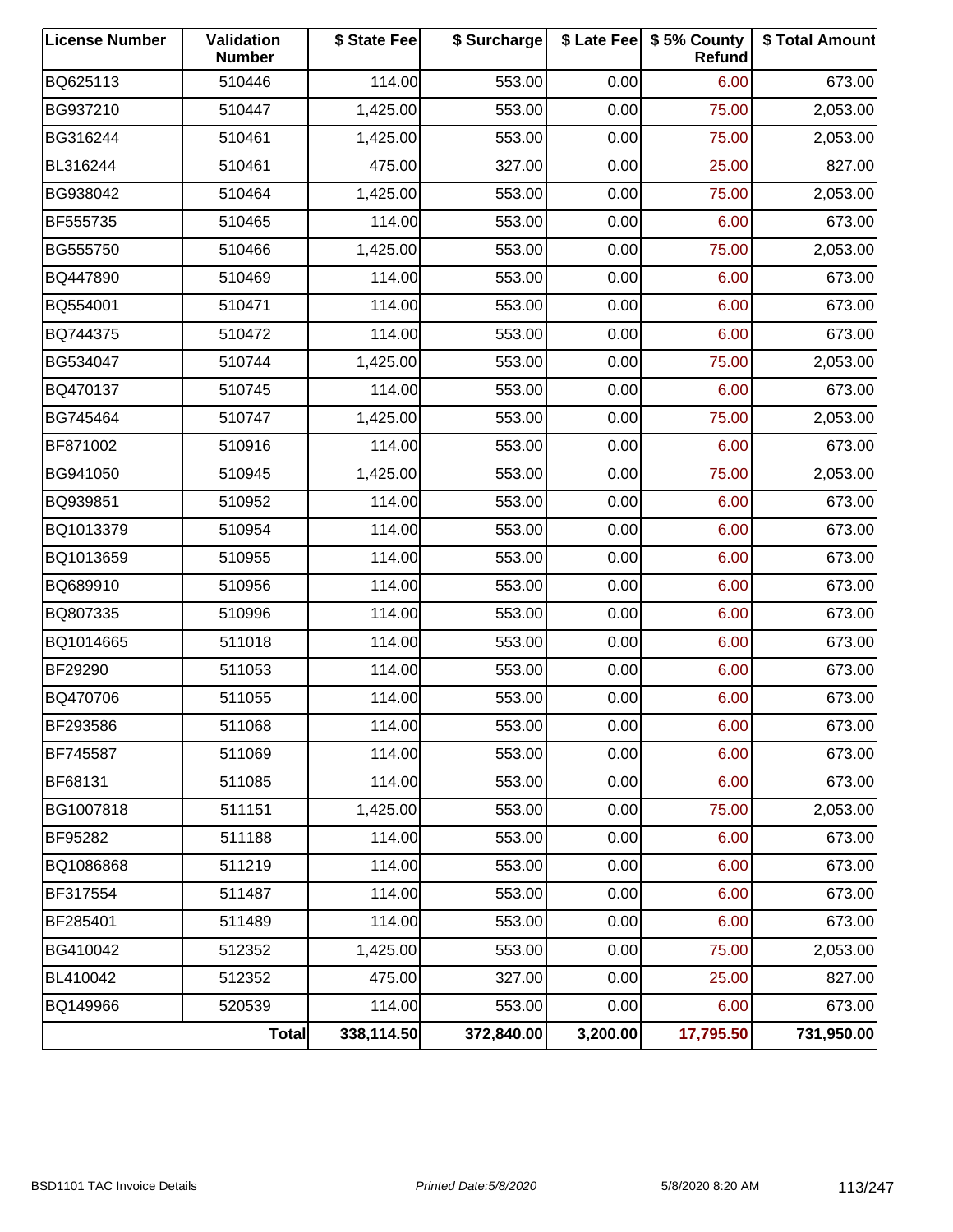

### **TAC To Be Invoiced Details Applications Approved during April 2020 County Harrison - 102**

| <b>License Number</b> | <b>Validation</b><br><b>Number</b> | \$ State Fee | \$ Surcharge | \$ Late Fee | \$5% County<br><b>Refund</b> | \$ Total Amount |
|-----------------------|------------------------------------|--------------|--------------|-------------|------------------------------|-----------------|
| BG1086453             | 5089                               | 332.50       | 553.00       | 0.00        | 17.50                        | 903.00          |
| BF1086900             | 5105                               | 114.00       | 553.00       | 0.00        | 6.00                         | 673.00          |
| BF1087285             | 5403                               | 114.00       | 553.00       | 0.00        | 6.00                         | 673.00          |
| BG743693              | 114458                             | 332.50       | 553.00       | 0.00        | 17.50                        | 903.00          |
| BF864162              | 114667                             | 114.00       | 553.00       | 0.00        | 6.00                         | 673.00          |
| BQ1006498             | 114720                             | 114.00       | 553.00       | 100.00      | 6.00                         | 773.00          |
| BQ942265              | 509552                             | 114.00       | 553.00       | 0.00        | 6.00                         | 673.00          |
|                       | <b>Total</b>                       | 1,235.00     | 3,871.00     | 100.00      | 65.00                        | 5,271.00        |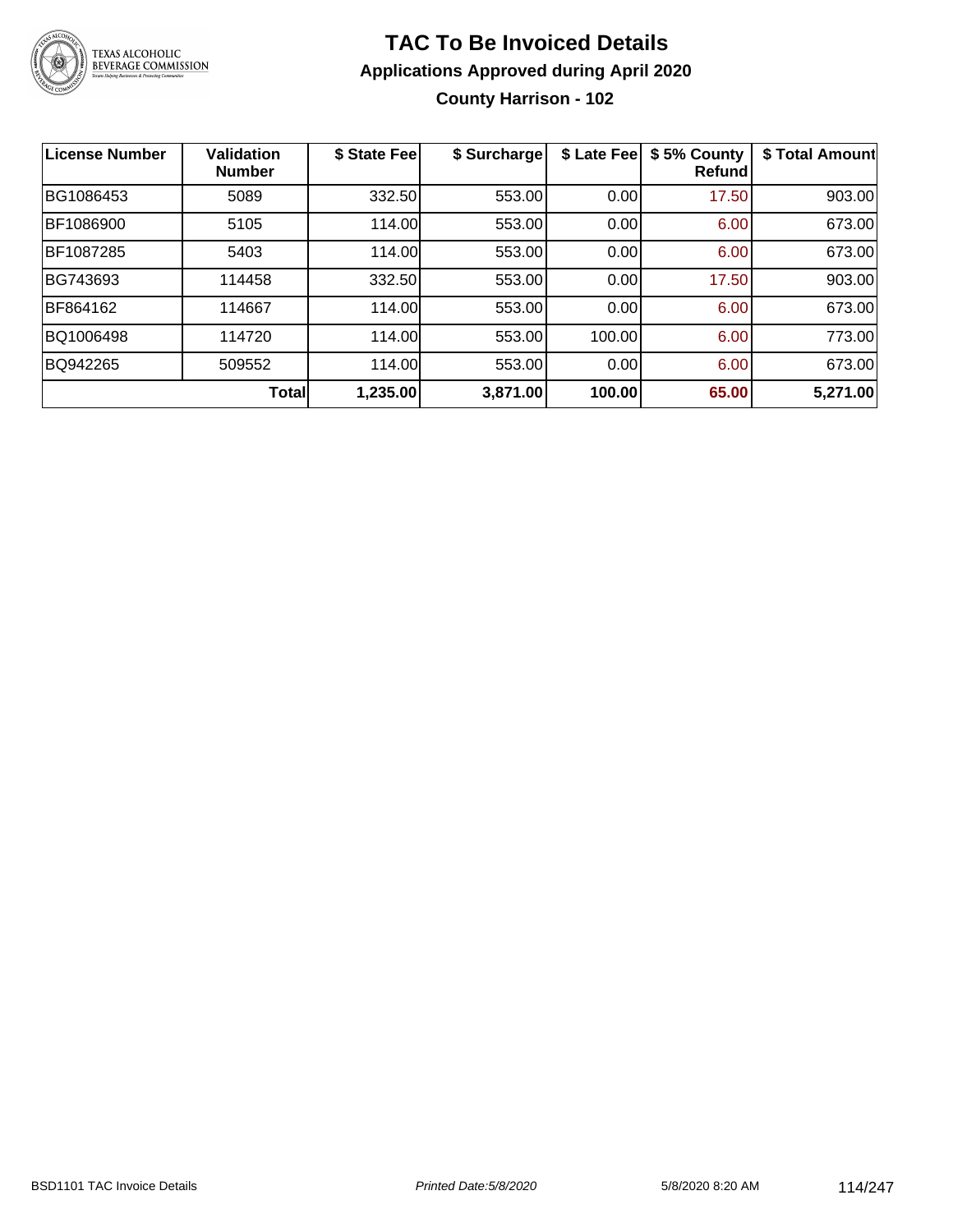

TEXAS ALCOHOLIC<br>BEVERAGE COMMISSION

### **TAC To Be Invoiced Details Applications Approved during April 2020 County Hays - 105**

| <b>License Number</b> | Validation<br><b>Number</b> | \$ State Fee | \$ Surcharge |      | \$ Late Fee   \$5% County<br><b>Refund</b> | \$ Total Amount |
|-----------------------|-----------------------------|--------------|--------------|------|--------------------------------------------|-----------------|
| BG1086029             | 4659                        | 332.50       | 553.00       | 0.00 | 17.50                                      | 903.00          |
| BG1086109             | 4769                        | 332.50       | 553.00       | 0.00 | 17.50                                      | 903.00          |
| BF1086285             | 5589                        | 114.00       | 553.00       | 0.00 | 6.00                                       | 673.00          |
| BQ1006918             | 112073                      | 114.00       | 553.00       | 0.00 | 6.00                                       | 673.00          |
| BG866009              | 114610                      | 332.50       | 553.00       | 0.00 | 17.50                                      | 903.00          |
| BA938679              | 115205                      | 1,425.00     | 651.00       | 0.00 | 75.00                                      | 2,151.00        |
| BG1010143             | 115292                      | 332.50       | 553.00       | 0.00 | 17.50                                      | 903.00          |
| BQ936212              | 115475                      | 114.00       | 553.00       | 0.00 | 6.00                                       | 673.00          |
| BG1010705             | 115649                      | 332.50       | 553.00       | 0.00 | 17.50                                      | 903.00          |
| BQ864411              | 115766                      | 114.00       | 553.00       | 0.00 | 6.00                                       | 673.00          |
| BG800840              | 116276                      | 332.50       | 553.00       | 0.00 | 17.50                                      | 903.00          |
| BQ623151              | 116455                      | 114.00       | 553.00       | 0.00 | 6.00                                       | 673.00          |
| BG869327              | 117007                      | 332.50       | 553.00       | 0.00 | 17.50                                      | 903.00          |
| BQ744386              | 117184                      | 114.00       | 553.00       | 0.00 | 6.00                                       | 673.00          |
| BG469457              | 117234                      | 332.50       | 553.00       | 0.00 | 17.50                                      | 903.00          |
| BG741881              | 117427                      | 332.50       | 553.00       | 0.00 | 17.50                                      | 903.00          |
| BG743611              | 117447                      | 332.50       | 553.00       | 0.00 | 17.50                                      | 903.00          |
| BG942019              | 117496                      | 332.50       | 553.00       | 0.00 | 17.50                                      | 903.00          |
| BG1011403             | 117560                      | 332.50       | 553.00       | 0.00 | 17.50                                      | 903.00          |
| BG1011008             | 118365                      | 332.50       | 553.00       | 0.00 | 17.50                                      | 903.00          |
| BQ806461              | 118680                      | 114.00       | 553.00       | 0.00 | 6.00                                       | 673.00          |
| BG240600              | 508416                      | 332.50       | 553.00       | 0.00 | 17.50                                      | 903.00          |
| BF179697              | 509076                      | 114.00       | 553.00       | 0.00 | 6.00                                       | 673.00          |
| BQ745605              | 510760                      | 114.00       | 553.00       | 0.00 | 6.00                                       | 673.00          |
|                       | Total                       | 7,106.00     | 13,370.00    | 0.00 | 374.00                                     | 20,850.00       |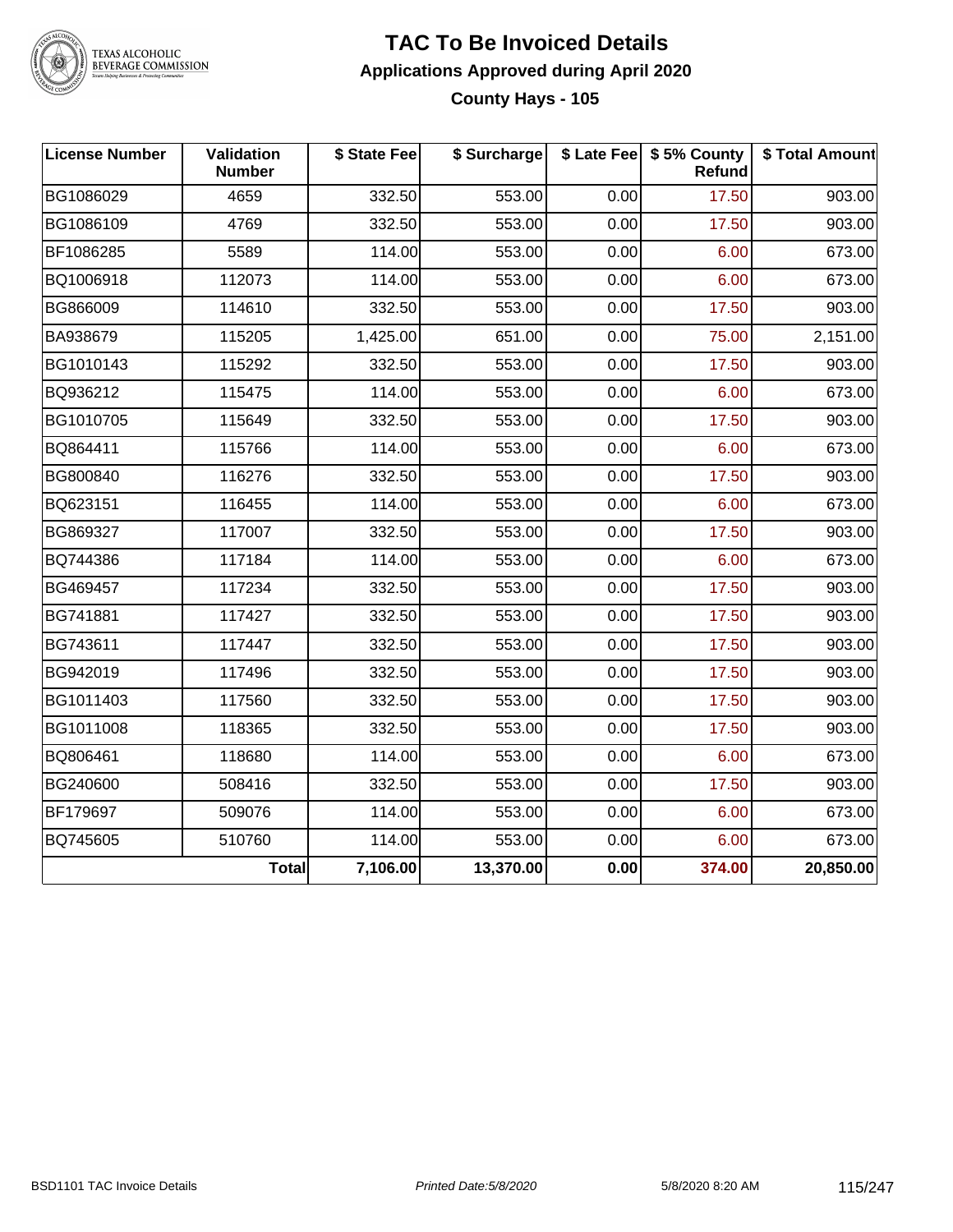

### **TAC To Be Invoiced Details Applications Approved during April 2020 County Henderson - 107**

| <b>License Number</b> | <b>Validation</b><br><b>Number</b> | \$ State Fee | \$ Surcharge | \$ Late Fee | \$5% County<br><b>Refund</b> | \$ Total Amount |
|-----------------------|------------------------------------|--------------|--------------|-------------|------------------------------|-----------------|
| BQ1086808             | 5150                               | 114.00       | 553.00       | 0.00        | 6.00                         | 673.00          |
| BQ743119              | 116861                             | 114.00       | 553.00       | 0.00        | 6.00                         | 673.00          |
| BF205739              | 117999                             | 114.00       | 553.00       | 0.00        | 6.00                         | 673.00          |
| <b>BG867888</b>       | 118012                             | 332.50       | 553.00       | 0.00        | 17.50                        | 903.00          |
| BQ942258              | 118281                             | 114.00       | 553.00       | 0.00        | 6.00                         | 673.00          |
| BQ720762              | 118754                             | 114.00       | 553.00       | 0.00        | 6.00                         | 673.00          |
| BQ942266              | 509545                             | 114.00       | 553.00       | 0.00        | 6.00                         | 673.00          |
|                       | <b>Total</b>                       | 1,016.50     | 3,871.00     | 0.00        | 53.50                        | 4,941.00        |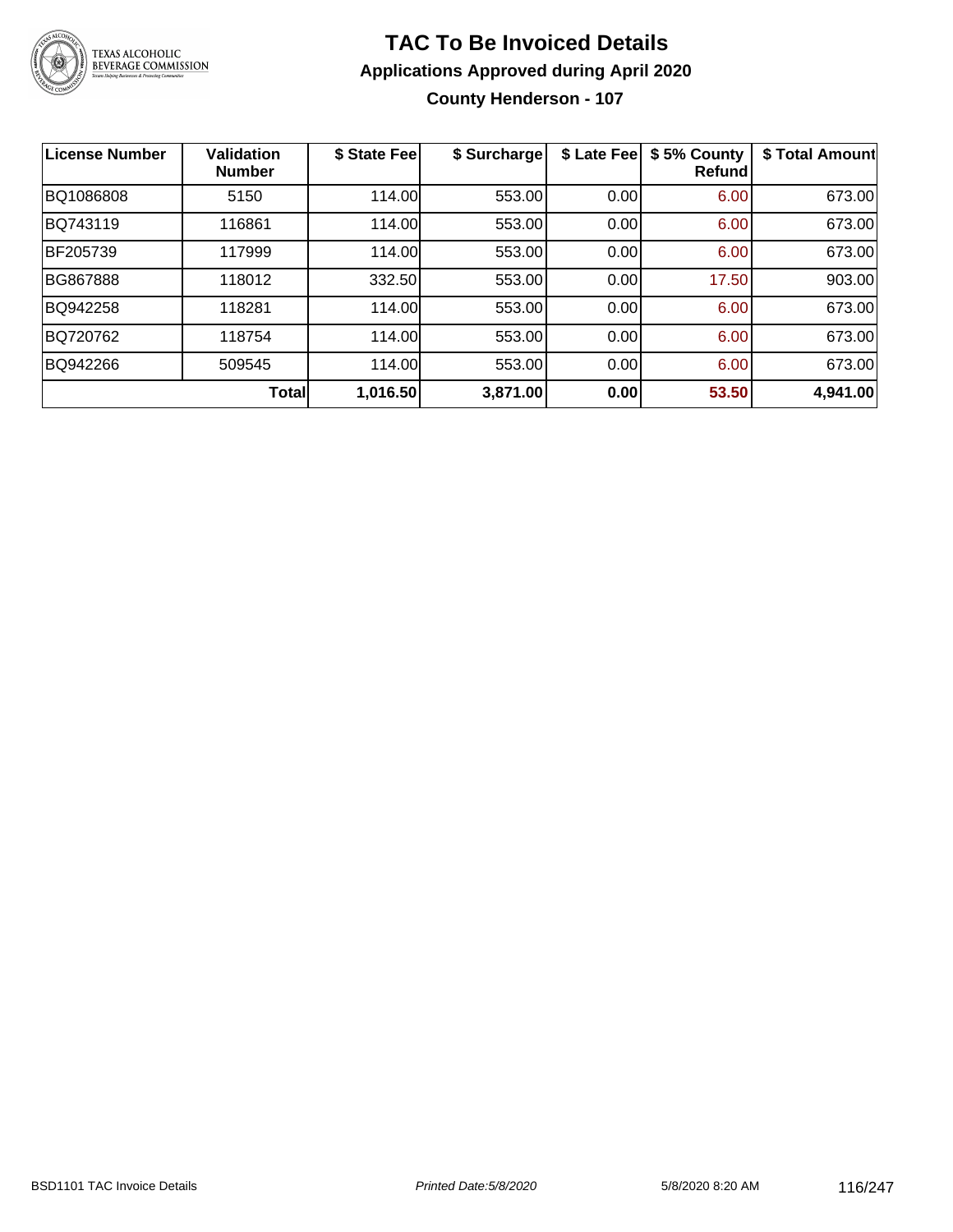

# TEXAS ALCOHOLIC<br>BEVERAGE COMMISSION

### **TAC To Be Invoiced Details Applications Approved during April 2020 County Hidalgo - 108**

| <b>License Number</b> | Validation<br><b>Number</b> | \$ State Fee | \$ Surcharge |      | \$ Late Fee   \$5% County<br>Refund | \$ Total Amount |
|-----------------------|-----------------------------|--------------|--------------|------|-------------------------------------|-----------------|
| BG1085356             | 4945                        | 332.50       | 553.00       | 0.00 | 17.50                               | 903.00          |
| BL1085356             | 4945                        | 475.00       | 327.00       | 0.00 | 25.00                               | 827.00          |
| BG1085837             | 4955                        | 332.50       | 553.00       | 0.00 | 17.50                               | 903.00          |
| BG1086921             | 5007                        | 332.50       | 553.00       | 0.00 | 17.50                               | 903.00          |
| BF1085369             | 5153                        | 114.00       | 553.00       | 0.00 | 6.00                                | 673.00          |
| BQ1086105             | 5409                        | 114.00       | 553.00       | 0.00 | 6.00                                | 673.00          |
| BQ1085579             | 5416                        | 114.00       | 553.00       | 0.00 | 6.00                                | 673.00          |
| BQ1085634             | 5459                        | 114.00       | 553.00       | 0.00 | 6.00                                | 673.00          |
| BQ1085659             | 5460                        | 114.00       | 553.00       | 0.00 | 6.00                                | 673.00          |
| BQ1085688             | 5461                        | 114.00       | 553.00       | 0.00 | 6.00                                | 673.00          |
| BQ1085587             | 5463                        | 114.00       | 553.00       | 0.00 | 6.00                                | 673.00          |
| BG1086281             | 5479                        | 332.50       | 553.00       | 0.00 | 17.50                               | 903.00          |
| BL1086281             | 5479                        | 475.00       | 327.00       | 0.00 | 25.00                               | 827.00          |
| BF1085547             | 5508                        | 114.00       | 553.00       | 0.00 | 6.00                                | 673.00          |
| BF1086274             | 5568                        | 114.00       | 553.00       | 0.00 | 6.00                                | 673.00          |
| BG1086550             | 5659                        | 332.50       | 553.00       | 0.00 | 17.50                               | 903.00          |
| BG1086282             | 5706                        | 332.50       | 553.00       | 0.00 | 17.50                               | 903.00          |
| BQ1087126             | 5742                        | 114.00       | 553.00       | 0.00 | 6.00                                | 673.00          |
| BQ1086935             | 5763                        | 114.00       | 553.00       | 0.00 | 6.00                                | 673.00          |
| BQ532312              | 113991                      | 114.00       | 553.00       | 0.00 | 6.00                                | 673.00          |
| BG1010266             | 114403                      | 332.50       | 553.00       | 0.00 | 17.50                               | 903.00          |
| BG1010416             | 114404                      | 332.50       | 553.00       | 0.00 | 17.50                               | 903.00          |
| BQ799481              | 114519                      | 114.00       | 553.00       | 0.00 | 6.00                                | 673.00          |
| BQ800907              | 114561                      | 114.00       | 553.00       | 0.00 | 6.00                                | 673.00          |
| BQ936469              | 114582                      | 114.00       | 553.00       | 0.00 | 6.00                                | 673.00          |
| BQ935994              | 114604                      | 114.00       | 553.00       | 0.00 | 6.00                                | 673.00          |
| BQ935992              | 114606                      | 114.00       | 553.00       | 0.00 | 6.00                                | 673.00          |
| BG801817              | 115244                      | 332.50       | 553.00       | 0.00 | 17.50                               | 903.00          |
| BL801817              | 115244                      | 475.00       | 327.00       | 0.00 | 25.00                               | 827.00          |
| BG427341              | 115285                      | 332.50       | 553.00       | 0.00 | 17.50                               | 903.00          |
| BQ686486              | 115321                      | 114.00       | 553.00       | 0.00 | 6.00                                | 673.00          |
| BG530477              | 115332                      | 332.50       | 553.00       | 0.00 | 17.50                               | 903.00          |
| BQ1010177             | 115415                      | 114.00       | 553.00       | 0.00 | 6.00                                | 673.00          |
| BF938919              | 115443                      | 114.00       | 553.00       | 0.00 | 6.00                                | 673.00          |
| BQ1011174             | 115487                      | 114.00       | 553.00       | 0.00 | 6.00                                | 673.00          |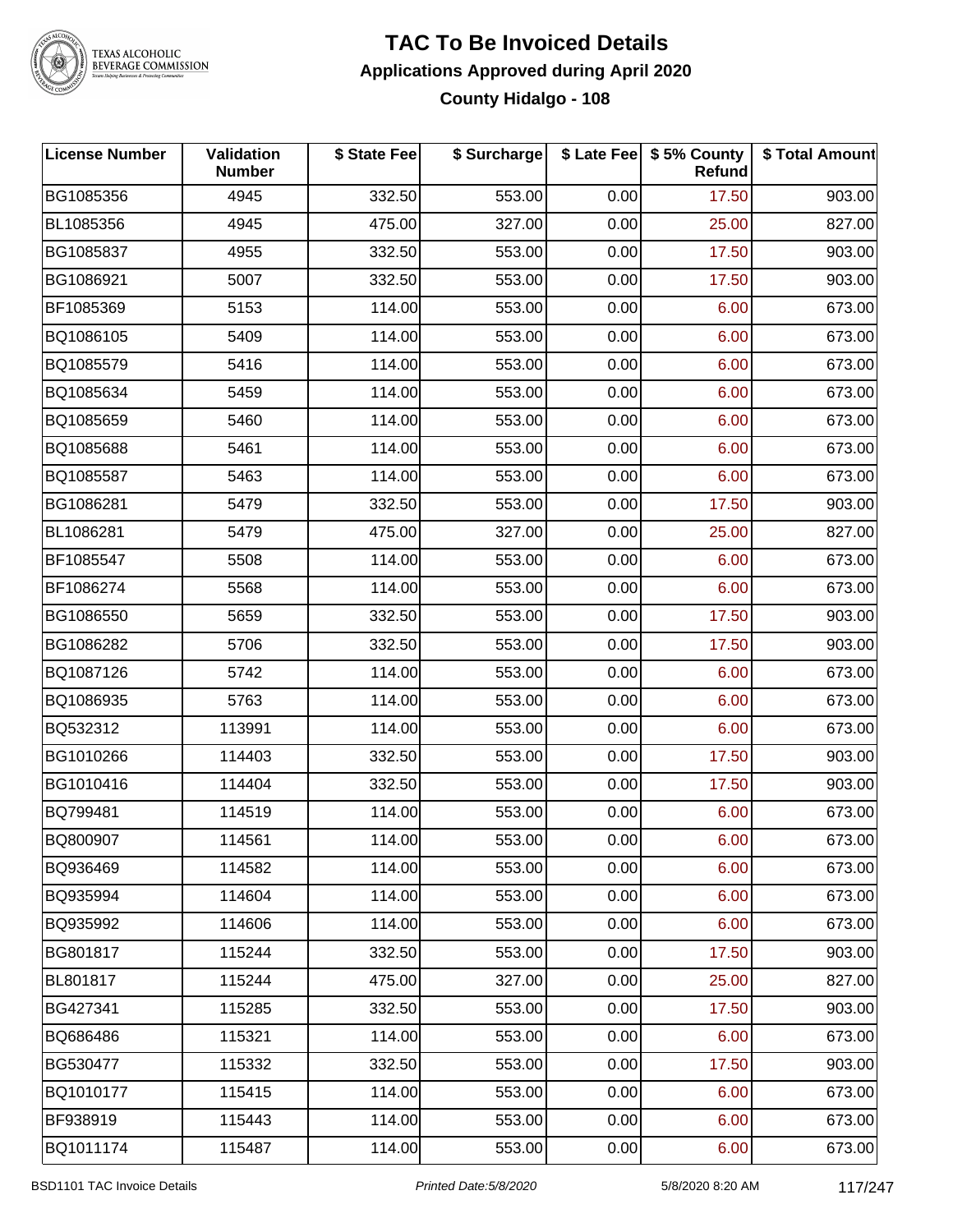| <b>License Number</b> | Validation<br><b>Number</b> | \$ State Fee | \$ Surcharge |        | \$ Late Fee   \$5% County<br>Refund | \$ Total Amount |
|-----------------------|-----------------------------|--------------|--------------|--------|-------------------------------------|-----------------|
| BF217931              | 115591                      | 114.00       | 553.00       | 0.00   | 6.00                                | 673.00          |
| BF800203              | 115626                      | 114.00       | 553.00       | 0.00   | 6.00                                | 673.00          |
| BQ799700              | 115881                      | 114.00       | 553.00       | 0.00   | 6.00                                | 673.00          |
| BG865189              | 115922                      | 332.50       | 553.00       | 0.00   | 17.50                               | 903.00          |
| BG937447              | 115923                      | 332.50       | 553.00       | 0.00   | 17.50                               | 903.00          |
| BG553234              | 116139                      | 332.50       | 553.00       | 0.00   | 17.50                               | 903.00          |
| BG553235              | 116140                      | 332.50       | 553.00       | 0.00   | 17.50                               | 903.00          |
| BQ1008759             | 116162                      | 114.00       | 553.00       | 0.00   | 6.00                                | 673.00          |
| BQ512189              | 116192                      | 114.00       | 553.00       | 0.00   | 6.00                                | 673.00          |
| BG685154              | 116319                      | 332.50       | 553.00       | 0.00   | 17.50                               | 903.00          |
| BL685154              | 116319                      | 475.00       | 327.00       | 0.00   | 25.00                               | 827.00          |
| BG802571              | 116380                      | 332.50       | 553.00       | 0.00   | 17.50                               | 903.00          |
| BL802571              | 116380                      | 475.00       | 327.00       | 0.00   | 25.00                               | 827.00          |
| BE180229              | 116672                      | 285.00       | 553.00       | 0.00   | 15.00                               | 853.00          |
| BQ865726              | 116912                      | 114.00       | 553.00       | 0.00   | 6.00                                | 673.00          |
| BQ1009600             | 116975                      | 114.00       | 553.00       | 0.00   | 6.00                                | 673.00          |
| BQ624833              | 117062                      | 114.00       | 553.00       | 0.00   | 6.00                                | 673.00          |
| BG1011821             | 117142                      | 332.50       | 553.00       | 0.00   | 17.50                               | 903.00          |
| BQ449057              | 117425                      | 114.00       | 553.00       | 0.00   | 6.00                                | 673.00          |
| BQ577823              | 117455                      | 114.00       | 553.00       | 0.00   | 6.00                                | 673.00          |
| BQ690598              | 117455                      | 114.00       | 553.00       | 0.00   | 6.00                                | 673.00          |
| BQ555112              | 117583                      | 114.00       | 553.00       | 0.00   | 6.00                                | 673.00          |
| BQ554629              | 117690                      | 114.00       | 553.00       | 0.00   | 6.00                                | 673.00          |
| BQ688188              | 117727                      | 114.00       | 553.00       | 0.00   | 6.00                                | 673.00          |
| BQ804753              | 118002                      | 114.00       | 553.00       | 0.00   | 6.00                                | 673.00          |
| BQ867249              | 118118                      | 114.00       | 553.00       | 0.00   | 6.00                                | 673.00          |
| BQ688572              | 118123                      | 114.00       | 553.00       | 0.00   | 6.00                                | 673.00          |
| BQ264443              | 118133                      | 114.00       | 553.00       | 0.00   | 6.00                                | 673.00          |
| BG745425              | 118140                      | 332.50       | 553.00       | 0.00   | 17.50                               | 903.00          |
| BQ556070              | 118339                      | 114.00       | 553.00       | 0.00   | 6.00                                | 673.00          |
| BQ577819              | 118356                      | 114.00       | 553.00       | 0.00   | 6.00                                | 673.00          |
| BQ626889              | 118356                      | 114.00       | 553.00       | 0.00   | 6.00                                | 673.00          |
| BQ719078              | 118389                      | 114.00       | 553.00       | 0.00   | 6.00                                | 673.00          |
| BQ802609              | 118674                      | 114.00       | 553.00       | 0.00   | 6.00                                | 673.00          |
| BG490926              | 118683                      | 332.50       | 553.00       | 0.00   | 17.50                               | 903.00          |
| BG654269              | 118814                      | 332.50       | 553.00       | 100.00 | 17.50                               | 1,003.00        |
| BQ1011125             | 118841                      | 114.00       | 553.00       | 0.00   | 6.00                                | 673.00          |
| BQ616446              | 118882                      | 114.00       | 553.00       | 0.00   | 6.00                                | 673.00          |
| BQ566896              | 118936                      | 114.00       | 553.00       | 0.00   | 6.00                                | 673.00          |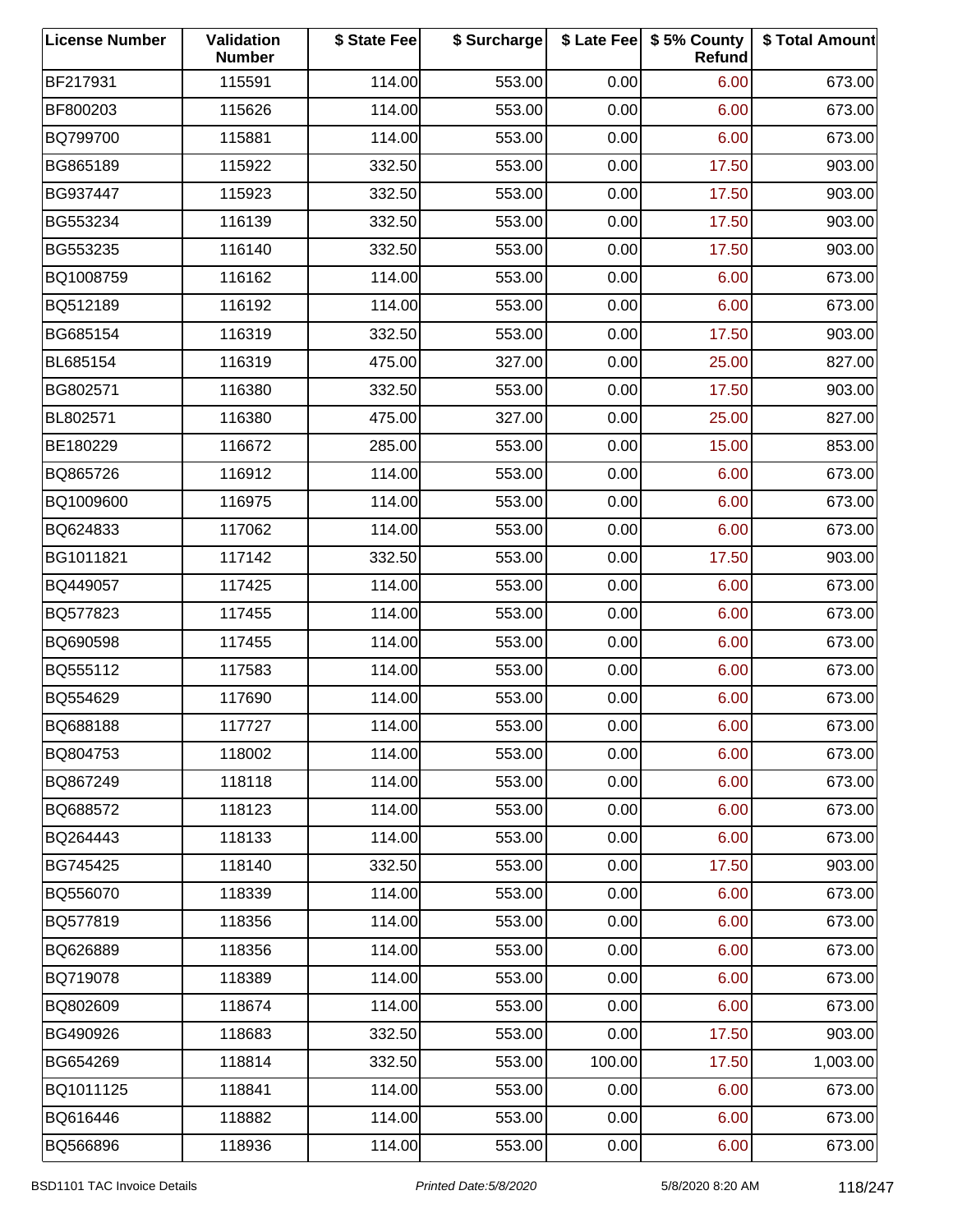| <b>License Number</b> | Validation<br><b>Number</b> | \$ State Fee | \$ Surcharge |        | \$ Late Fee   \$5% County<br>Refund | \$ Total Amount |
|-----------------------|-----------------------------|--------------|--------------|--------|-------------------------------------|-----------------|
| BQ637382              | 119018                      | 114.00       | 553.00       | 0.00   | 6.00                                | 673.00          |
| BQ637612              | 119094                      | 114.00       | 553.00       | 0.00   | 6.00                                | 673.00          |
| BQ688598              | 119166                      | 114.00       | 553.00       | 0.00   | 6.00                                | 673.00          |
| BQ515176              | 119643                      | 114.00       | 553.00       | 0.00   | 6.00                                | 673.00          |
| BG1004312             | 507491                      | 332.50       | 553.00       | 0.00   | 17.50                               | 903.00          |
| BQ801585              | 508051                      | 114.00       | 553.00       | 0.00   | 6.00                                | 673.00          |
| BQ801644              | 508052                      | 114.00       | 553.00       | 0.00   | 6.00                                | 673.00          |
| BQ801645              | 508055                      | 114.00       | 553.00       | 0.00   | 6.00                                | 673.00          |
| BF935510              | 508157                      | 114.00       | 553.00       | 0.00   | 6.00                                | 673.00          |
| BG796609              | 508483                      | 332.50       | 553.00       | 0.00   | 17.50                               | 903.00          |
| BQ742364              | 508575                      | 114.00       | 553.00       | 0.00   | 6.00                                | 673.00          |
| BG487506              | 508659                      | 332.50       | 553.00       | 0.00   | 17.50                               | 903.00          |
| BG685695              | 508660                      | 332.50       | 553.00       | 0.00   | 17.50                               | 903.00          |
| BQ1007070             | 508928                      | 114.00       | 553.00       | 0.00   | 6.00                                | 673.00          |
| BG509218              | 509072                      | 332.50       | 553.00       | 0.00   | 17.50                               | 903.00          |
| BG1008739             | 509443                      | 332.50       | 553.00       | 0.00   | 17.50                               | 903.00          |
| BL1008739             | 509443                      | 475.00       | 327.00       | 0.00   | 25.00                               | 827.00          |
| BG652968              | 509445                      | 332.50       | 553.00       | 0.00   | 17.50                               | 903.00          |
| BQ805011              | 509558                      | 114.00       | 553.00       | 0.00   | 6.00                                | 673.00          |
| BG936585              | 509712                      | 332.50       | 553.00       | 0.00   | 17.50                               | 903.00          |
| BG865312              | 509721                      | 332.50       | 553.00       | 0.00   | 17.50                               | 903.00          |
| BG512331              | 509909                      | 332.50       | 553.00       | 0.00   | 17.50                               | 903.00          |
| BL512331              | 509909                      | 475.00       | 327.00       | 0.00   | 25.00                               | 827.00          |
| BG865968              | 510252                      | 332.50       | 553.00       | 0.00   | 17.50                               | 903.00          |
| BL865968              | 510252                      | 475.00       | 327.00       | 0.00   | 25.00                               | 827.00          |
| BE305671              | 510389                      | 285.00       | 553.00       | 0.00   | 15.00                               | 853.00          |
| BE866006              | 510392                      | 285.00       | 553.00       | 0.00   | 15.00                               | 853.00          |
| BG490634              | 510812                      | 332.50       | 553.00       | 0.00   | 17.50                               | 903.00          |
| BQ871116              | 511012                      | 114.00       | 553.00       | 0.00   | 6.00                                | 673.00          |
| BG533284              | 511030                      | 332.50       | 553.00       | 0.00   | 17.50                               | 903.00          |
|                       | Total                       | 22,686.00    | 55,704.00    | 100.00 | 1,194.00                            | 79,684.00       |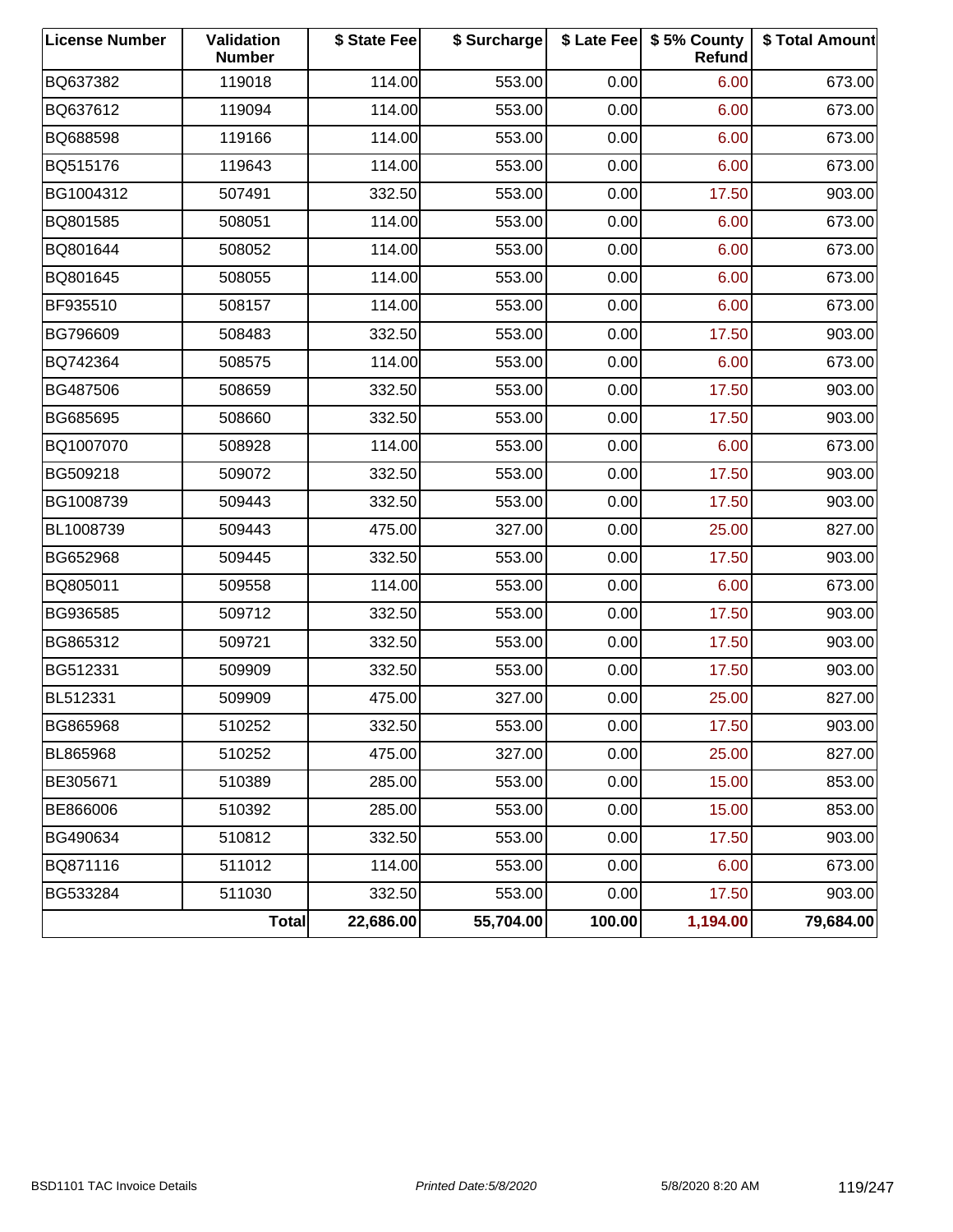

### **TAC To Be Invoiced Details Applications Approved during April 2020 County Hill - 109**

| <b>License Number</b> | <b>Validation</b><br><b>Number</b> | \$ State Fee | \$ Surcharge | \$ Late Fee | \$5% County<br>Refund | \$ Total Amount |
|-----------------------|------------------------------------|--------------|--------------|-------------|-----------------------|-----------------|
| BQ273600              | 114786                             | 114.00       | 553.00       | 0.00        | 6.00                  | 673.00          |
| BQ510838              | 115909                             | 114.00       | 553.00       | 0.00        | 6.00                  | 673.00          |
| BF1012089             | 118918                             | 114.00       | 553.00       | 0.00        | 6.00                  | 673.00          |
| BQ868178              | 507408                             | 114.00       | 553.00       | 0.00        | 6.00                  | 673.00          |
| BQ868174              | 507409                             | 114.00       | 553.00       | 0.00        | 6.00                  | 673.00          |
| BF937503              | 509608                             | 114.00       | 553.00       | 0.00        | 6.00                  | 673.00          |
|                       | <b>Total</b>                       | 684.00       | 3,318.00     | 0.00        | 36.00                 | 4,038.00        |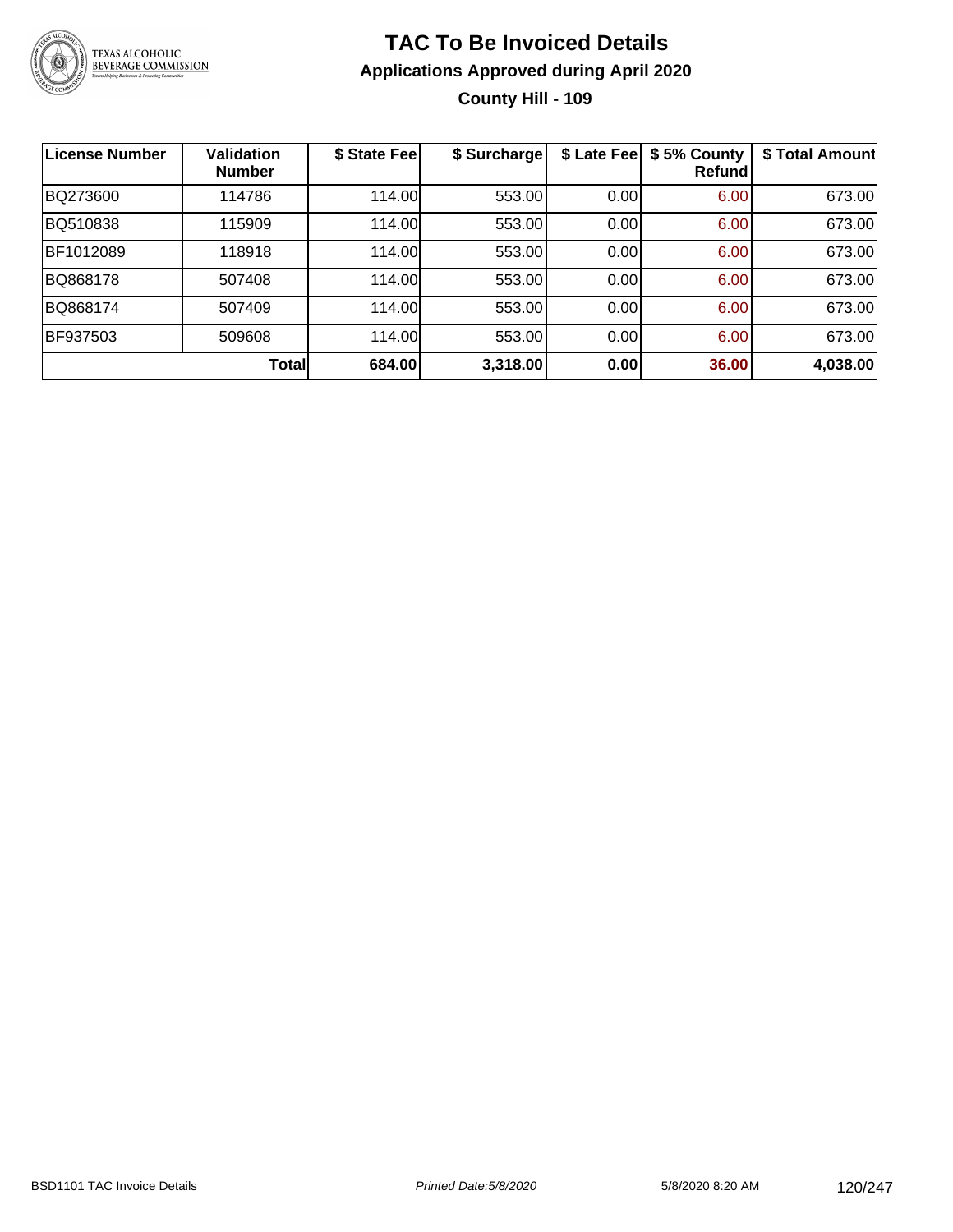

### **TAC To Be Invoiced Details Applications Approved during April 2020 County Hood - 111**

| <b>License Number</b> | <b>Validation</b><br><b>Number</b> | \$ State Fee | \$ Surcharge | \$ Late Fee | \$5% County<br>Refund | \$ Total Amount |
|-----------------------|------------------------------------|--------------|--------------|-------------|-----------------------|-----------------|
| BG935187              | 115015                             | 332.50       | 553.00       | 0.00        | 17.50                 | 903.00          |
| BQ555588              | 116712                             | 114.00       | 553.00       | 0.00        | 6.00                  | 673.00          |
| BQ868172              | 507407                             | 114.00       | 553.00       | 0.00        | 6.00                  | 673.00          |
| BQ868189              | 507407                             | 114.00       | 553.00       | 0.00        | 6.00                  | 673.00          |
| BQ868179              | 507409                             | 114.00       | 553.00       | 0.00        | 6.00                  | 673.00          |
| BQ656771              | 511034                             | 114.00       | 553.00       | 0.00        | 6.00                  | 673.00          |
|                       | Total                              | 902.50       | 3,318.00     | 0.00        | 47.50                 | 4,268.00        |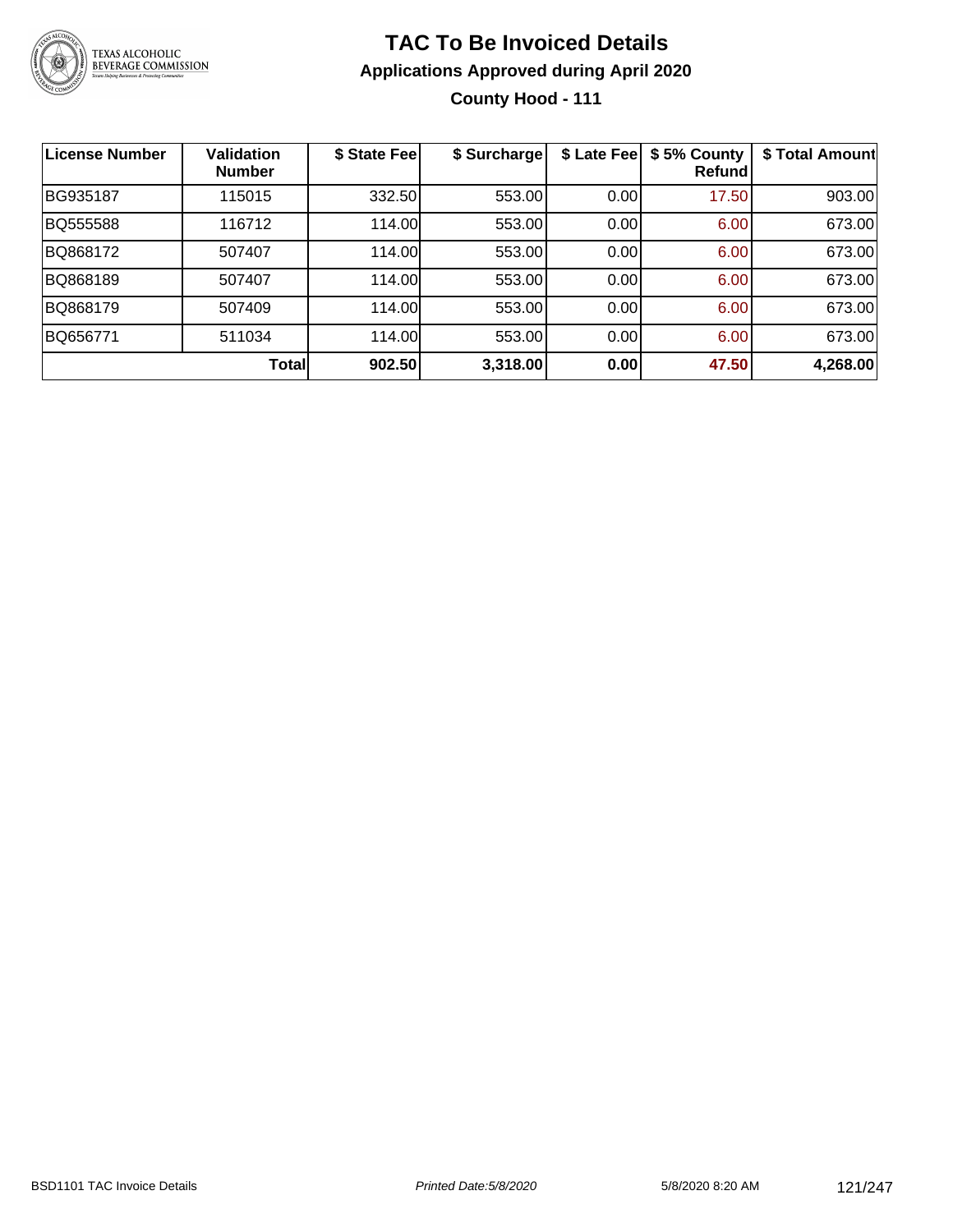

### **TAC To Be Invoiced Details Applications Approved during April 2020 County Hopkins - 112**

| ∣License Number | Validation<br><b>Number</b> | \$ State Fee | \$ Surcharge |      | \$ Late Fee   \$5% County<br>Refundl | \$ Total Amount |
|-----------------|-----------------------------|--------------|--------------|------|--------------------------------------|-----------------|
| <b>BF934711</b> | 113913                      | 114.00L      | 553.00       | 0.00 | 6.00                                 | 673.00          |
| BG935220        | 115253                      | 332.50       | 553.00       | 0.00 | 17.50                                | 903.00          |
| BG939226        | 116166                      | 332.50       | 553.00       | 0.00 | 17.50                                | 903.00          |
|                 | <b>Total</b>                | 779.00       | 1,659.00     | 0.00 | 41.00                                | 2,479.00        |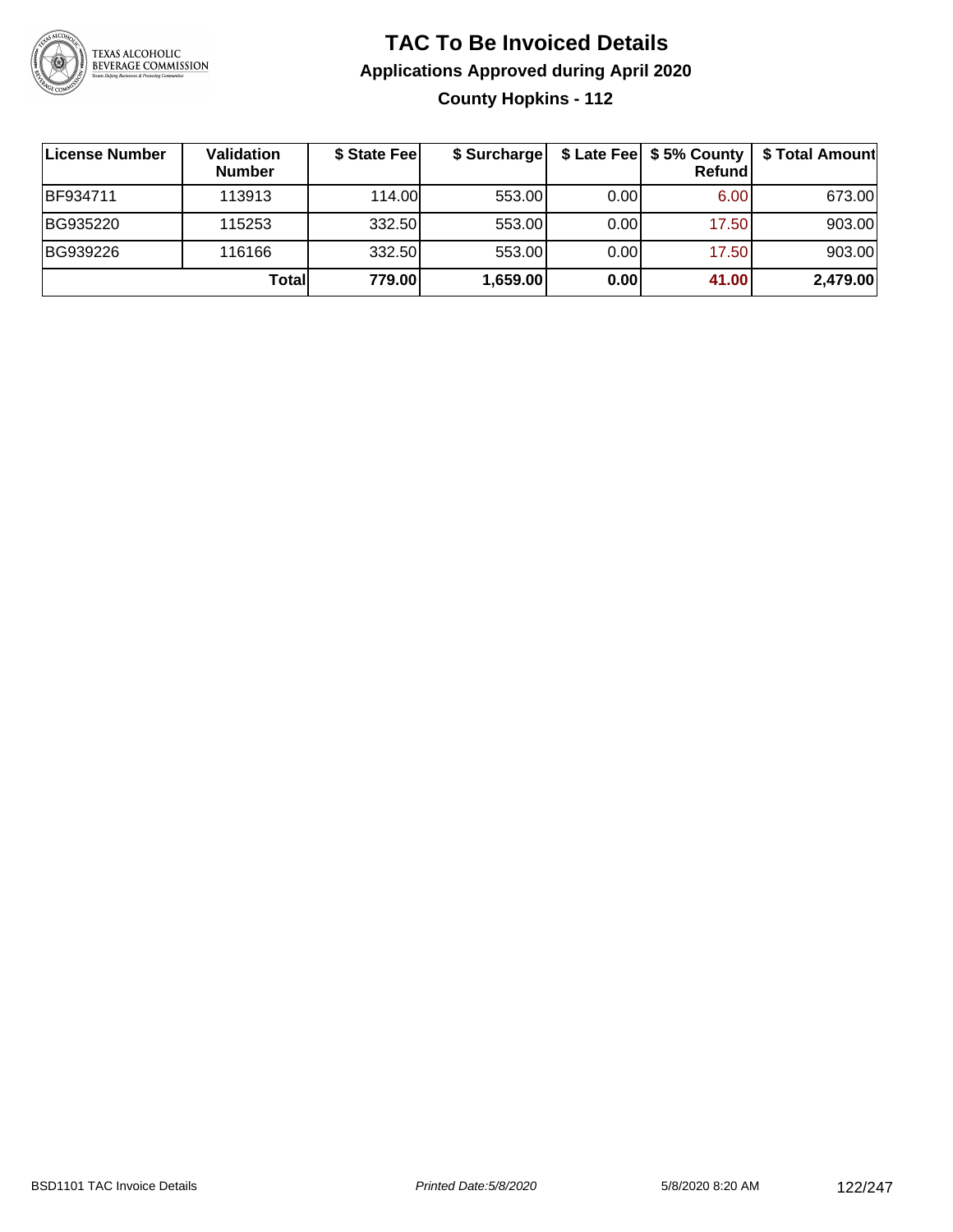

### **TAC To Be Invoiced Details Applications Approved during April 2020 County Houston - 113**

| <b>License Number</b> | Validation<br><b>Number</b> | \$ State Fee | \$ Surcharge |      | \$ Late Fee   \$5% County<br>Refundl | \$ Total Amount |
|-----------------------|-----------------------------|--------------|--------------|------|--------------------------------------|-----------------|
| BQ1087448             | 5655                        | 114.00L      | 553.00       | 0.00 | 6.00                                 | 673.00          |
| BQ1087153             | 5667                        | 114.00       | 553.00       | 0.00 | 6.00                                 | 673.00          |
| BF1008662             | 114541                      | 114.00       | 553.00       | 0.00 | 6.00                                 | 673.00          |
| BQ937485              | 116050                      | 114.00       | 553.00       | 0.00 | 6.00                                 | 673.00          |
|                       | Totall                      | 456.00       | 2,212.00     | 0.00 | 24.00                                | 2,692.00        |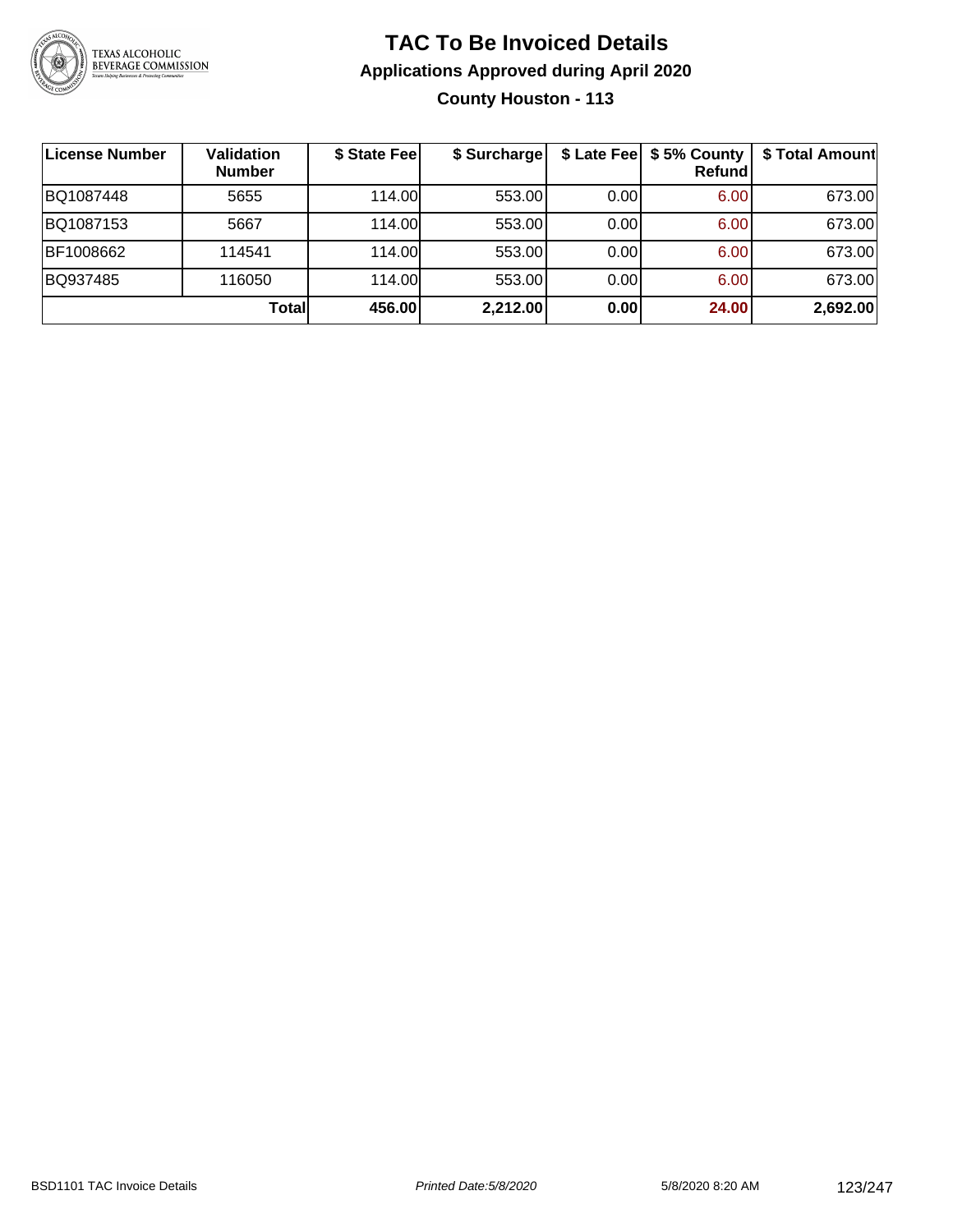

### **TAC To Be Invoiced Details Applications Approved during April 2020 County Howard - 114**

| <b>License Number</b> | <b>Validation</b><br><b>Number</b> | \$ State Fee | \$ Surcharge | \$ Late Fee | \$5% County<br>Refundl | \$ Total Amount |
|-----------------------|------------------------------------|--------------|--------------|-------------|------------------------|-----------------|
| BF713547              | 113241                             | 114.00       | 553.00       | 0.00        | 6.00                   | 673.00          |
| BQ870190              | 118084                             | 114.00       | 553.00       | 0.00        | 6.00                   | 673.00          |
| BQ411351              | 118156                             | 114.00       | 553.00       | 0.00        | 6.00                   | 673.00          |
| BQ411352              | 118156                             | 114.00       | 553.00       | 0.00        | 6.00                   | 673.00          |
| BQ411353              | 118156                             | 114.00       | 553.00       | 0.00        | 6.00                   | 673.00          |
| BQ411357              | 118156                             | 114.00       | 553.00       | 0.00        | 6.00                   | 673.00          |
| BQ411358              | 118156                             | 114.00       | 553.00       | 0.00        | 6.00                   | 673.00          |
|                       | Total                              | 798.00       | 3,871.00     | 0.00        | 42.00                  | 4,711.00        |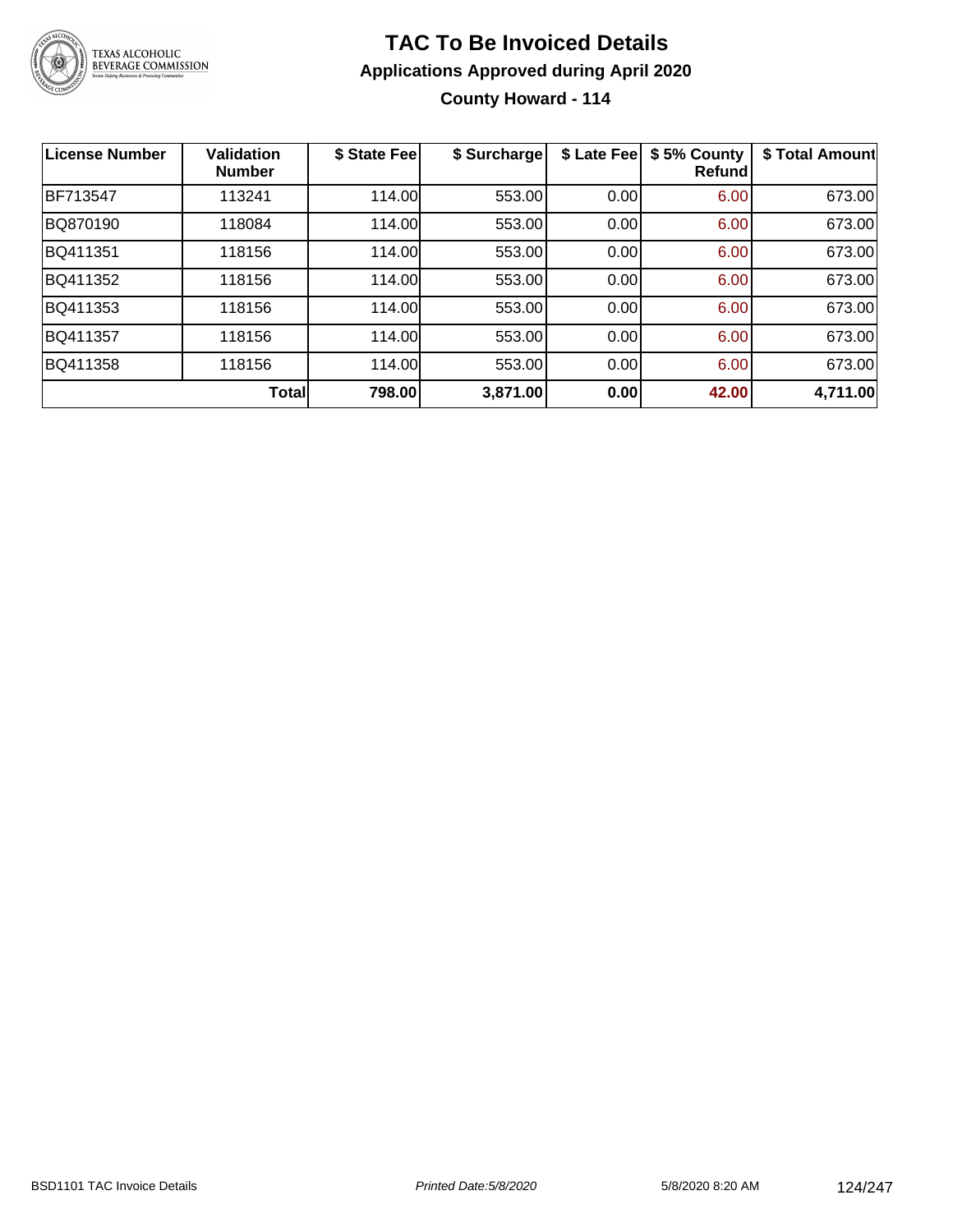

### **TAC To Be Invoiced Details Applications Approved during April 2020 County Hudspeth - 115**

| License Number | <b>Validation</b><br><b>Number</b> | \$ State Feel |          |       | <b>Refund</b> | \$ Surcharge   \$ Late Fee   \$5% County   \$ Total Amount |
|----------------|------------------------------------|---------------|----------|-------|---------------|------------------------------------------------------------|
| BQ743600       | 117224                             | 114.00        | 553.00   | 0.001 | 6.00          | 673.00                                                     |
| BQ491848       | 118628                             | 114.00        | 553.00   | 0.00  | 6.00          | 673.00                                                     |
|                | Totall                             | 228.00        | 1,106.00 | 0.00  | 12.00         | 1,346.00                                                   |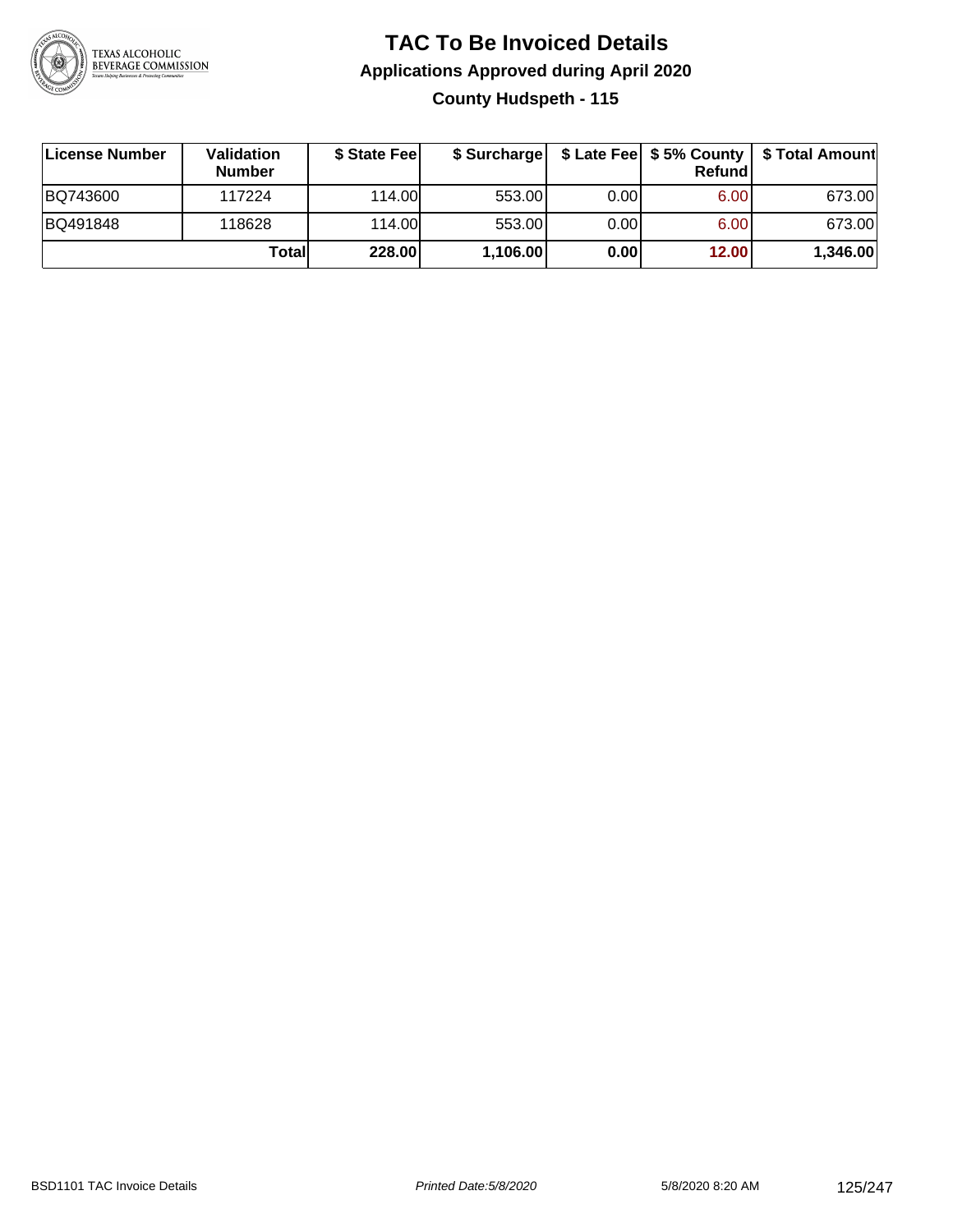

### **TAC To Be Invoiced Details Applications Approved during April 2020 County Hunt - 116**

| <b>License Number</b> | Validation<br><b>Number</b> | \$ State Fee | \$ Surcharge | \$ Late Fee | \$5% County<br>Refundl | \$ Total Amount |
|-----------------------|-----------------------------|--------------|--------------|-------------|------------------------|-----------------|
| BG622778              | 116646                      | 332.50       | 553.00       | 0.00        | 17.50                  | 903.00          |
| <b>BC33858</b>        | 117329                      | 142.50       | 701.00       | 0.00        | 7.50                   | 851.00          |
| BI34388               | 117329                      | 38.00        | 278.00       | 0.00        | 2.00                   | 318.00          |
| BQ940725              | 117510                      | 114.00       | 553.00       | 0.00        | 6.00                   | 673.00          |
| BQ942383              | 509555                      | 114.00       | 553.00       | 0.00        | 6.00                   | 673.00          |
|                       | Total                       | 741.00       | 2,638.00     | 0.00        | 39.00                  | 3,418.00        |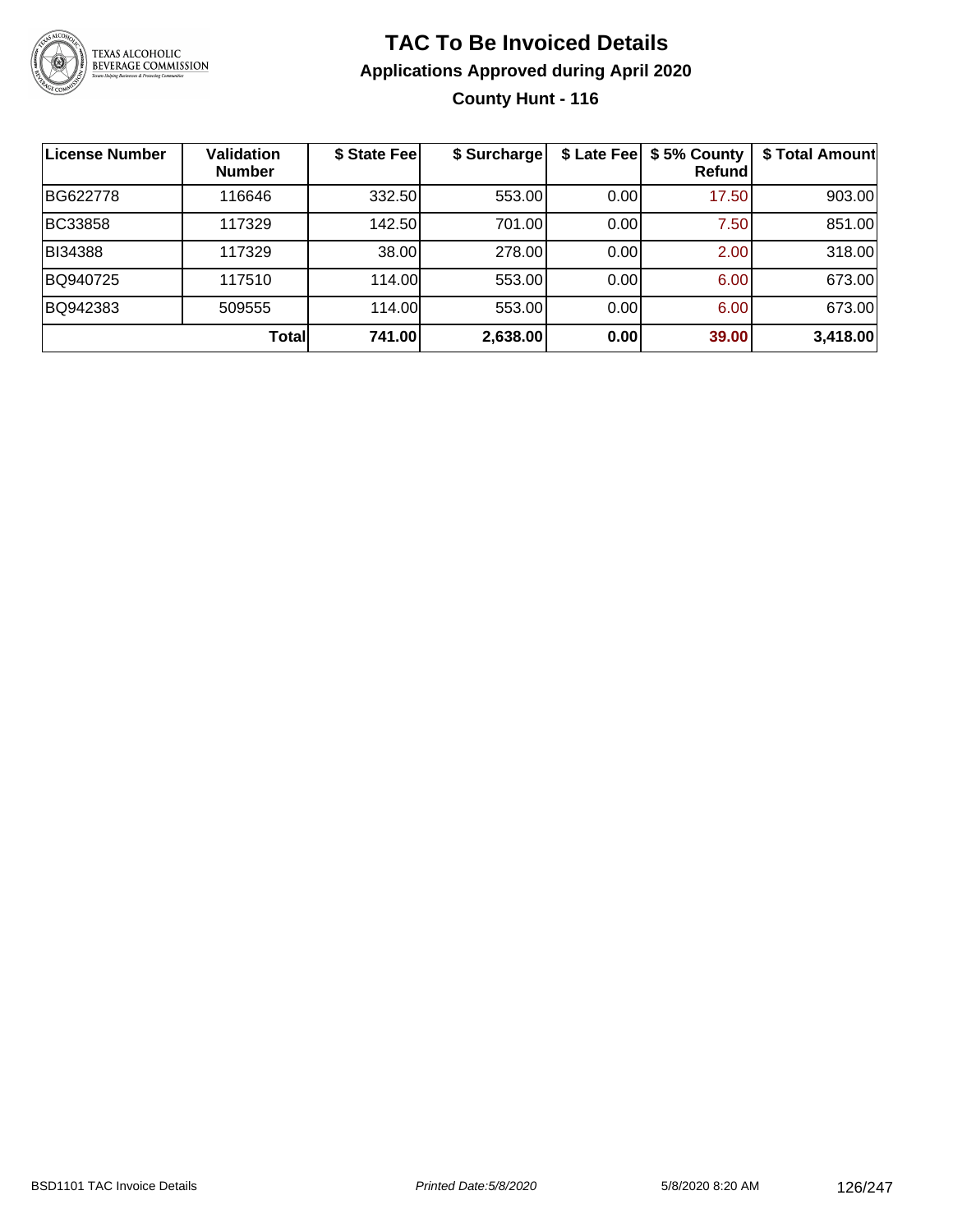

### **TAC To Be Invoiced Details Applications Approved during April 2020 County Hutchinson - 117**

| License Number | <b>Validation</b><br><b>Number</b> | \$ State Feel | \$ Surcharge |      | Refund | \$ Late Fee   \$5% County   \$ Total Amount |
|----------------|------------------------------------|---------------|--------------|------|--------|---------------------------------------------|
| BG508970       | 116041                             | 332.50        | 553.00       | 0.00 | 17.50  | 903.00                                      |
| BQ802231       | 116269                             | 114.00L       | 553.00       | 0.00 | 6.00   | 673.00                                      |
|                | Totall                             | 446.50        | 1,106.00     | 0.00 | 23.50  | 1,576.00                                    |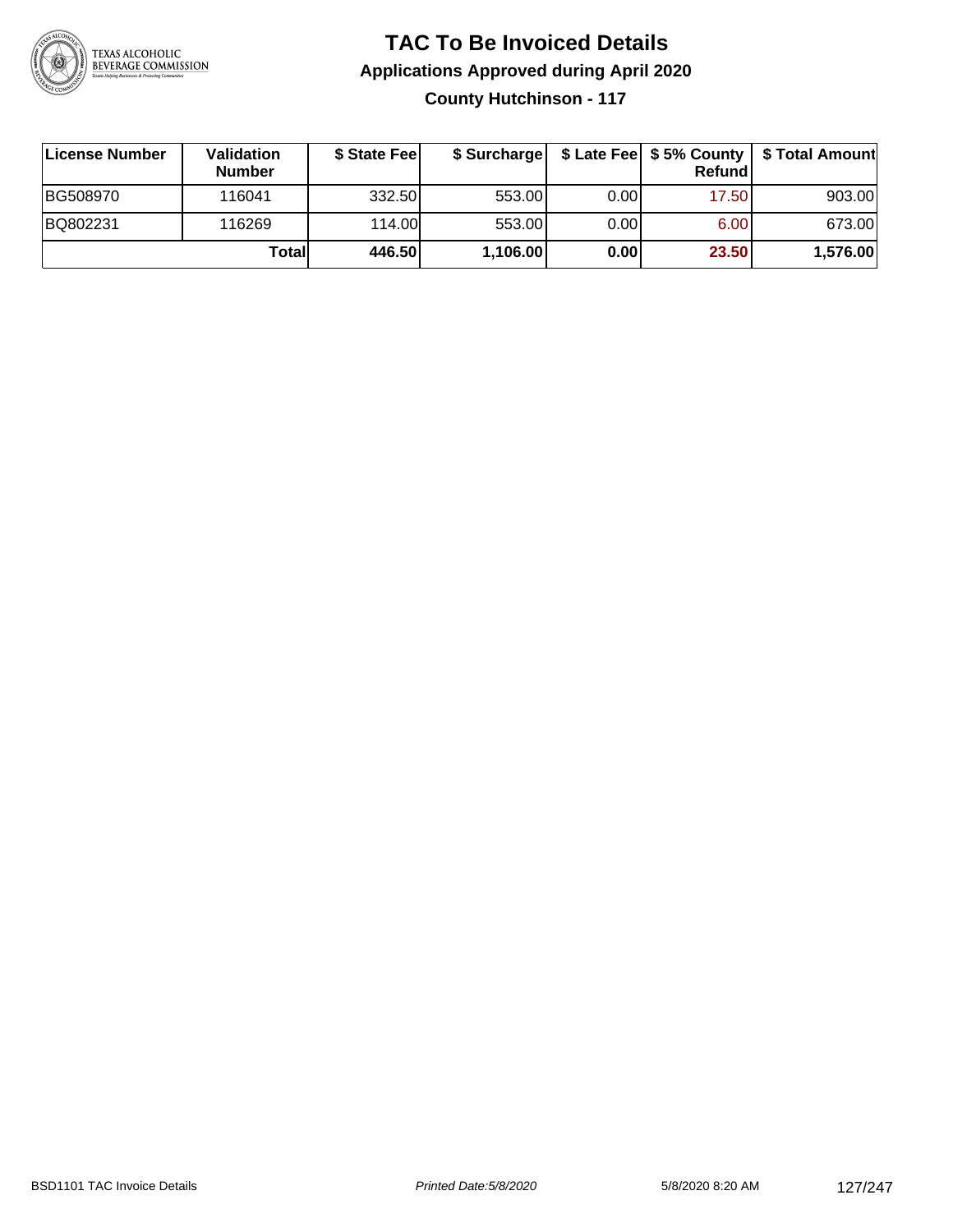

### **TAC To Be Invoiced Details Applications Approved during April 2020 County Irion - 118**

| License Number  | Validation<br><b>Number</b> | \$ State Fee  |        |      | Refund | \$ Surcharge   \$ Late Fee   \$5% County   \$ Total Amount |
|-----------------|-----------------------------|---------------|--------|------|--------|------------------------------------------------------------|
| <b>BF940783</b> | 116609                      | 114.00        | 553.00 | 0.00 | 6.00   | 673.00                                                     |
|                 | Totall                      | <b>114.00</b> | 553.00 | 0.00 | 6.00   | 673.00                                                     |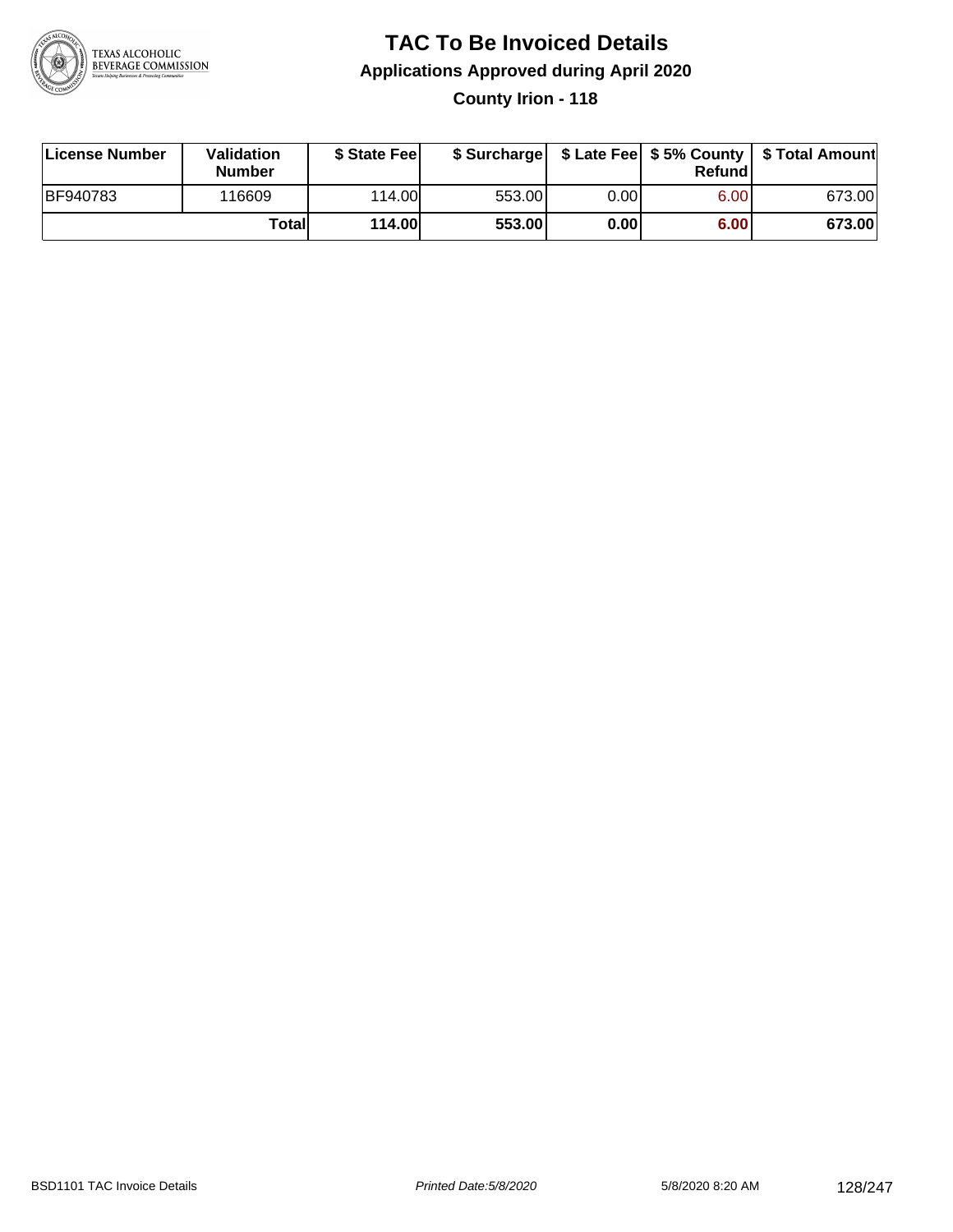

### **TAC To Be Invoiced Details Applications Approved during April 2020 County Jackson - 120**

| License Number | Validation<br><b>Number</b> | \$ State Fee | \$ Surcharge |      | \$ Late Fee   \$5% County<br>Refundl | \$ Total Amount |
|----------------|-----------------------------|--------------|--------------|------|--------------------------------------|-----------------|
| BQ1008806      | 116362                      | 114.00       | 553.00       | 0.00 | 6.00                                 | 673.00          |
| BE717330       | 509000                      | 285.00       | 553.00       | 0.00 | 15.00                                | 853.00          |
| BL717330       | 509000                      | 475.00       | 327.00       | 0.00 | 25.00                                | 827.00          |
|                | Total                       | 874.00       | 1,433.00     | 0.00 | 46.00                                | 2,353.00        |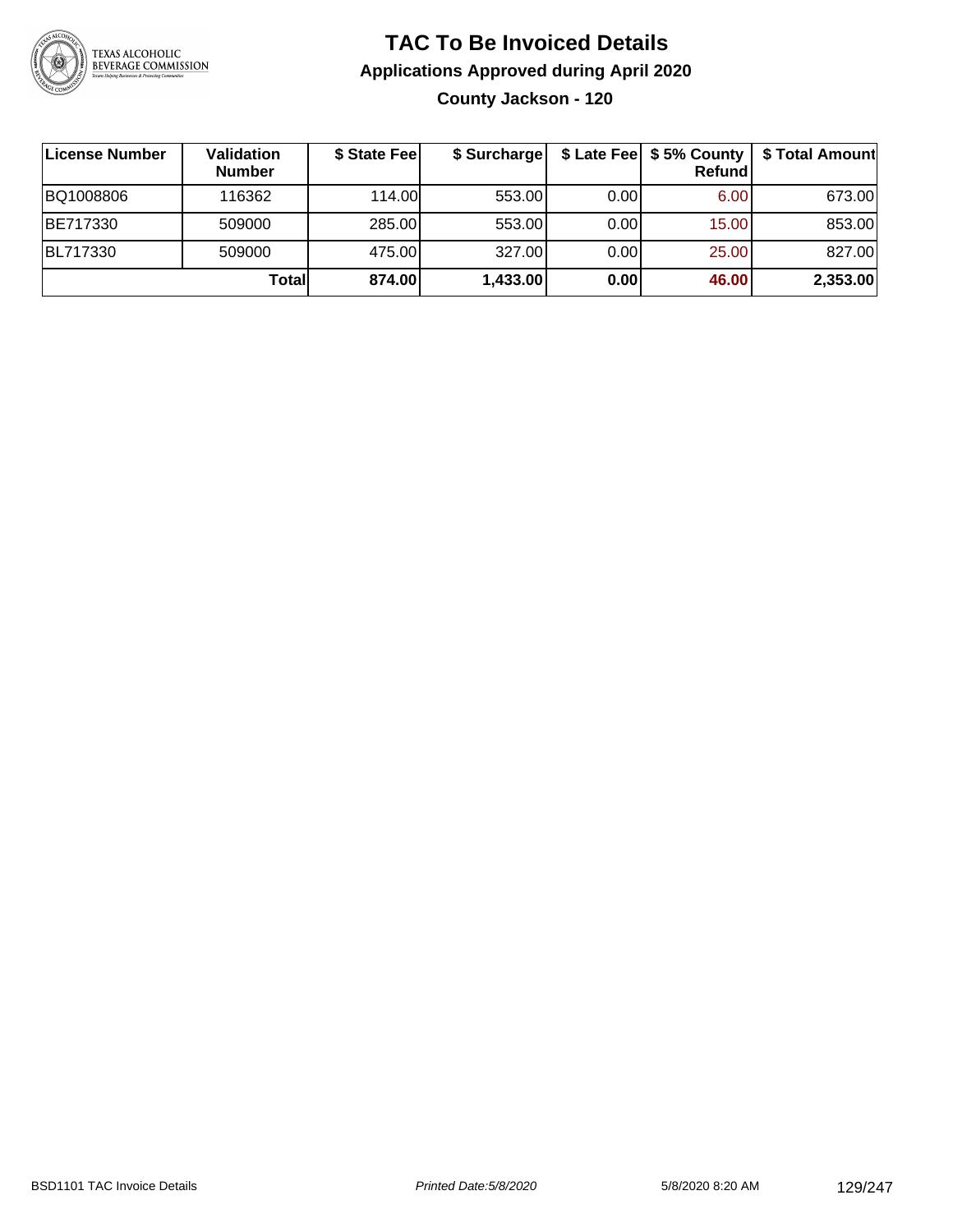

### **TAC To Be Invoiced Details Applications Approved during April 2020**

**County Jasper - 121**

| License Number | <b>Validation</b><br><b>Number</b> | \$ State Fee | \$ Surcharge |       | \$ Late Fee   \$5% County<br>Refundl | \$ Total Amount |
|----------------|------------------------------------|--------------|--------------|-------|--------------------------------------|-----------------|
| BQ799284       | 114856                             | 114.00       | 553.00       | 0.00  | 6.00                                 | 673.00          |
| BQ864400       | 115346                             | 114.00       | 553.00       | 0.00  | 6.00                                 | 673.00          |
| BQ864864       | 115347                             | 114.00       | 553.00       | 0.00  | 6.00                                 | 673.00          |
| BQ717332       | 115966                             | 114.00       | 553.00       | 0.001 | 6.00                                 | 673.00          |
| BQ731081       | 520656                             | 114.00       | 553.00       | 0.001 | 6.00                                 | 673.00          |
|                | Totall                             | 570.00       | 2,765.00     | 0.00  | 30.00                                | 3,365.00        |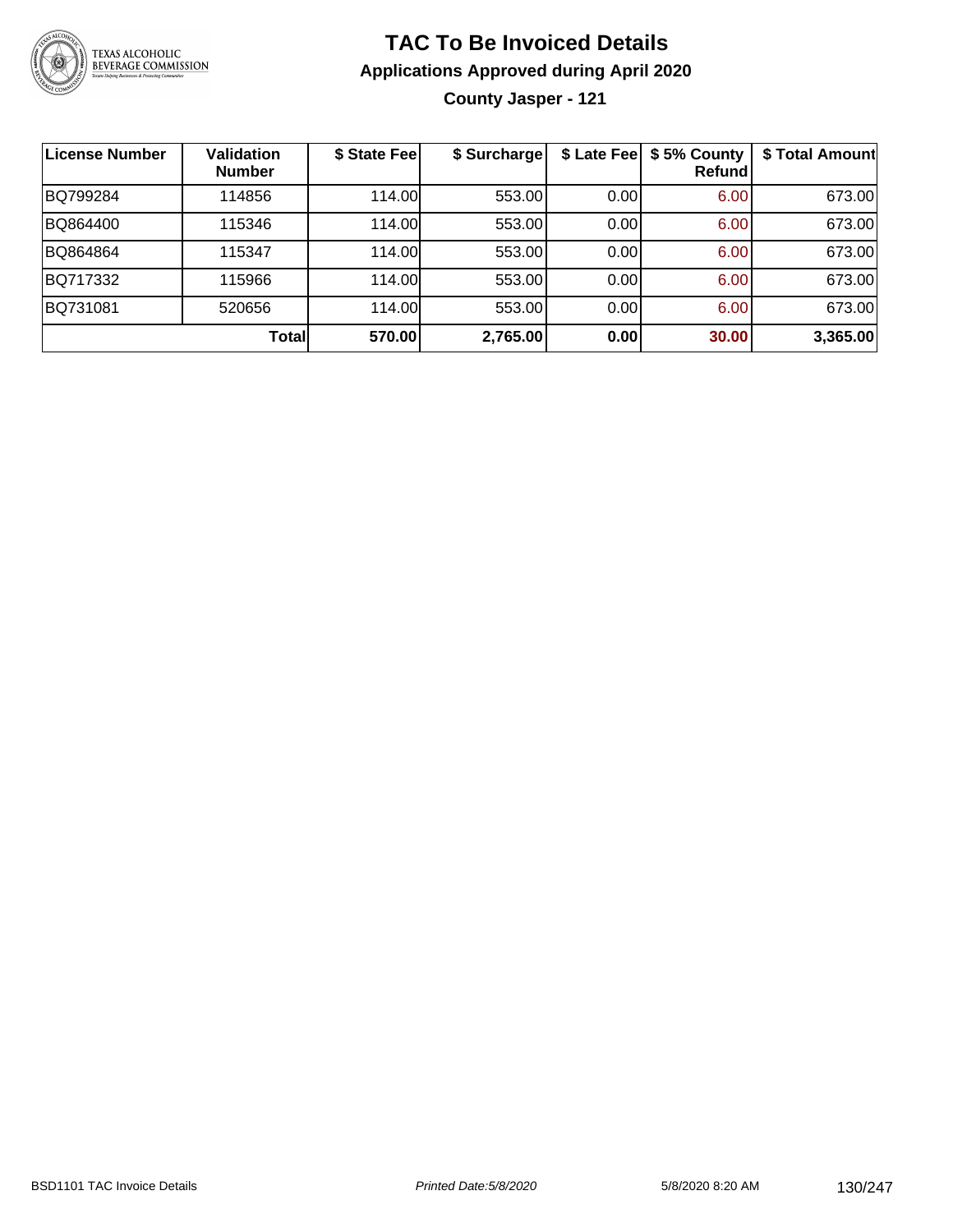

## **TAC To Be Invoiced Details Applications Approved during April 2020**

**County Jeff Davis - 122**

| License Number | <b>Validation</b><br><b>Number</b> | \$ State Feel |        |      | Refundl | \$ Surcharge   \$ Late Fee   \$5% County   \$ Total Amount |
|----------------|------------------------------------|---------------|--------|------|---------|------------------------------------------------------------|
| BQ686478       | 114782                             | 114.00L       | 553.00 | 0.00 | 6.00    | 673.00                                                     |
|                | Totall                             | <b>114.00</b> | 553.00 | 0.00 | 6.00    | 673.00                                                     |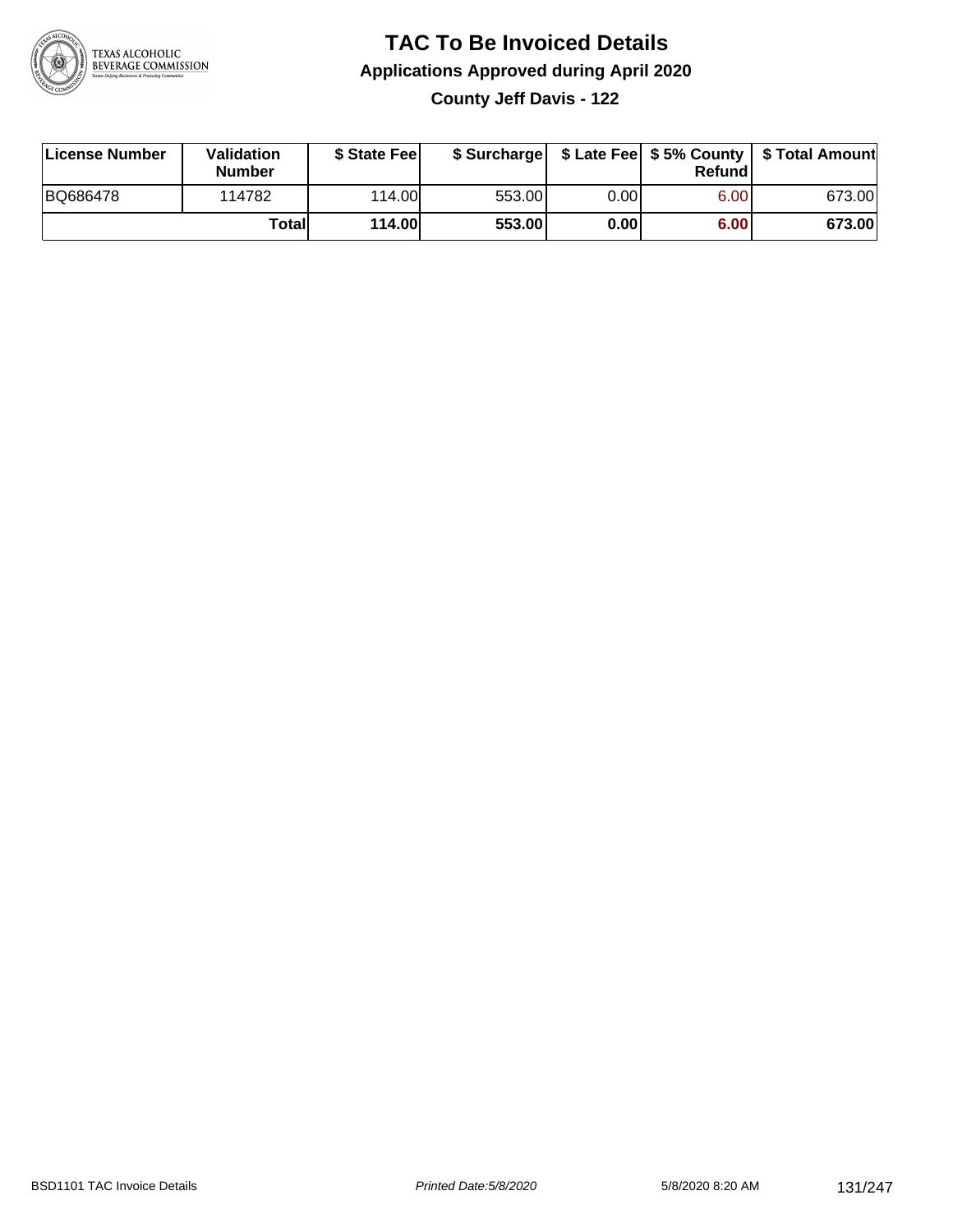

# TEXAS ALCOHOLIC<br>BEVERAGE COMMISSION

### **TAC To Be Invoiced Details Applications Approved during April 2020 County Jefferson - 123**

| <b>License Number</b> | Validation<br><b>Number</b> | \$ State Fee | \$ Surcharge |        | \$ Late Fee   \$5% County<br>Refund | \$ Total Amount |
|-----------------------|-----------------------------|--------------|--------------|--------|-------------------------------------|-----------------|
| BG1086495             | 4950                        | 332.50       | 553.00       | 0.00   | 17.50                               | 903.00          |
| BF715630              | 113568                      | 114.00       | 553.00       | 0.00   | 6.00                                | 673.00          |
| BF136311              | 114071                      | 114.00       | 553.00       | 0.00   | 6.00                                | 673.00          |
| BF866890              | 114450                      | 114.00       | 553.00       | 0.00   | 6.00                                | 673.00          |
| BF716817              | 114832                      | 114.00       | 553.00       | 0.00   | 6.00                                | 673.00          |
| BF574945              | 114892                      | 114.00       | 553.00       | 0.00   | 6.00                                | 673.00          |
| BG864873              | 114908                      | 332.50       | 553.00       | 0.00   | 17.50                               | 903.00          |
| BF713720              | 115209                      | 114.00       | 553.00       | 100.00 | 6.00                                | 773.00          |
| BG315894              | 115431                      | 332.50       | 553.00       | 0.00   | 17.50                               | 903.00          |
| BF1009671             | 115465                      | 114.00       | 553.00       | 0.00   | 6.00                                | 673.00          |
| BF938160              | 115543                      | 114.00       | 553.00       | 0.00   | 6.00                                | 673.00          |
| BQ295090              | 115786                      | 114.00       | 553.00       | 0.00   | 6.00                                | 673.00          |
| BF192089              | 115868                      | 114.00       | 553.00       | 0.00   | 6.00                                | 673.00          |
| BF192090              | 115871                      | 114.00       | 553.00       | 0.00   | 6.00                                | 673.00          |
| BF192109              | 115875                      | 114.00       | 553.00       | 0.00   | 6.00                                | 673.00          |
| BQ866606              | 116146                      | 114.00       | 553.00       | 0.00   | 6.00                                | 673.00          |
| BQ718825              | 116149                      | 114.00       | 553.00       | 0.00   | 6.00                                | 673.00          |
| BG803020              | 116377                      | 332.50       | 553.00       | 0.00   | 17.50                               | 903.00          |
| BF866881              | 116392                      | 114.00       | 553.00       | 0.00   | 6.00                                | 673.00          |
| BF685169              | 116467                      | 114.00       | 553.00       | 100.00 | 6.00                                | 773.00          |
| BQ622747              | 116547                      | 114.00       | 553.00       | 0.00   | 6.00                                | 673.00          |
| BF803076              | 116701                      | 114.00       | 553.00       | 0.00   | 6.00                                | 673.00          |
| BG744106              | 116844                      | 332.50       | 553.00       | 0.00   | 17.50                               | 903.00          |
| BQ510733              | 116857                      | 114.00       | 553.00       | 100.00 | 6.00                                | 773.00          |
| BF512101              | 116863                      | 114.00       | 553.00       | 0.00   | 6.00                                | 673.00          |
| BQ263936              | 116866                      | 114.00       | 553.00       | 0.00   | 6.00                                | 673.00          |
| BQ802826              | 116868                      | 114.00       | 553.00       | 0.00   | 6.00                                | 673.00          |
| <b>BB4529</b>         | 116885                      | 570.00       | 701.00       | 0.00   | 30.00                               | 1,301.00        |
| BI4530                | 116886                      | 38.00        | 278.00       | 0.00   | 2.00                                | 318.00          |
| BF689392              | 117065                      | 114.00       | 553.00       | 0.00   | 6.00                                | 673.00          |
| BG533094              | 117730                      | 332.50       | 553.00       | 0.00   | 17.50                               | 903.00          |
| BF746586              | 117779                      | 114.00       | 553.00       | 0.00   | 6.00                                | 673.00          |
| BQ656106              | 117853                      | 114.00       | 553.00       | 0.00   | 6.00                                | 673.00          |
| BQ295331              | 117854                      | 114.00       | 553.00       | 0.00   | 6.00                                | 673.00          |
| BF513851              | 118085                      | 114.00       | 553.00       | 0.00   | 6.00                                | 673.00          |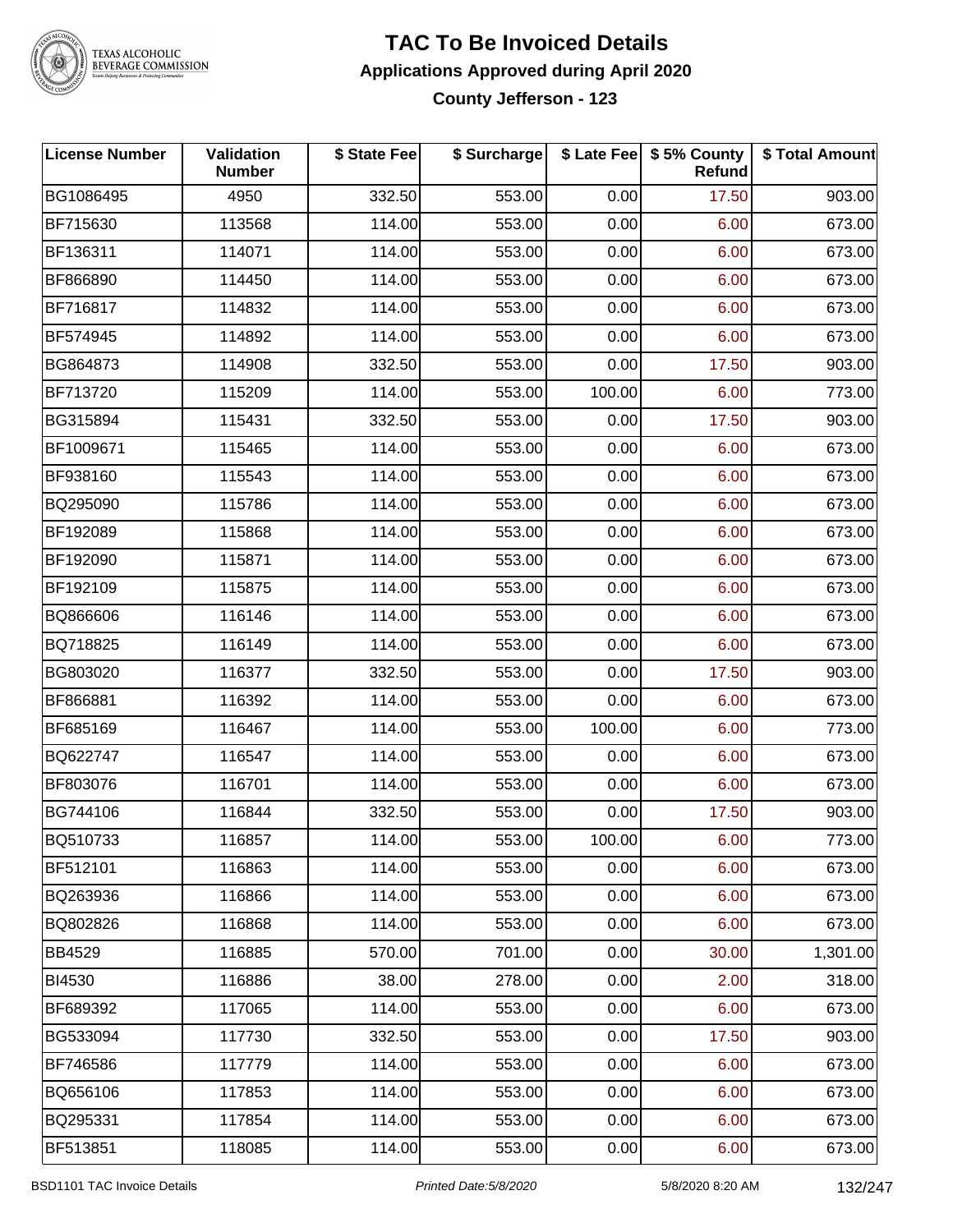| <b>License Number</b> | Validation<br><b>Number</b> | \$ State Fee | \$ Surcharge |        | \$ Late Fee   \$5% County<br>Refund | \$ Total Amount |
|-----------------------|-----------------------------|--------------|--------------|--------|-------------------------------------|-----------------|
| BF866626              | 118114                      | 114.00       | 553.00       | 0.00   | 6.00                                | 673.00          |
| BQ657327              | 118120                      | 114.00       | 553.00       | 0.00   | 6.00                                | 673.00          |
| BF513085              | 118124                      | 114.00       | 553.00       | 0.00   | 6.00                                | 673.00          |
| BF577693              | 118127                      | 114.00       | 553.00       | 0.00   | 6.00                                | 673.00          |
| BQ940730              | 118205                      | 114.00       | 553.00       | 0.00   | 6.00                                | 673.00          |
| BG938964              | 118261                      | 332.50       | 553.00       | 0.00   | 17.50                               | 903.00          |
| BQ564655              | 118439                      | 114.00       | 553.00       | 0.00   | 6.00                                | 673.00          |
| BF296317              | 118480                      | 114.00       | 553.00       | 0.00   | 6.00                                | 673.00          |
| BF690961              | 118491                      | 114.00       | 553.00       | 0.00   | 6.00                                | 673.00          |
| BF690229              | 118616                      | 114.00       | 553.00       | 0.00   | 6.00                                | 673.00          |
| BG296116              | 118658                      | 332.50       | 553.00       | 0.00   | 17.50                               | 903.00          |
| BF577221              | 118725                      | 114.00       | 553.00       | 0.00   | 6.00                                | 673.00          |
| BG867405              | 118752                      | 332.50       | 553.00       | 0.00   | 17.50                               | 903.00          |
| BQ564657              | 118979                      | 114.00       | 553.00       | 0.00   | 6.00                                | 673.00          |
| BF426400              | 508155                      | 114.00       | 553.00       | 0.00   | 6.00                                | 673.00          |
| BF862777              | 508488                      | 114.00       | 553.00       | 0.00   | 6.00                                | 673.00          |
| BQ178839              | 508607                      | 114.00       | 553.00       | 0.00   | 6.00                                | 673.00          |
| BQ489693              | 509061                      | 114.00       | 553.00       | 0.00   | 6.00                                | 673.00          |
| <b>BF52481</b>        | 509063                      | 114.00       | 553.00       | 0.00   | 6.00                                | 673.00          |
| BF52482               | 509856                      | 114.00       | 553.00       | 0.00   | 6.00                                | 673.00          |
| BG937257              | 510094                      | 332.50       | 553.00       | 0.00   | 17.50                               | 903.00          |
| BE243738              | 511115                      | 285.00       | 553.00       | 0.00   | 15.00                               | 853.00          |
| BG243487              | 511869                      | 332.50       | 553.00       | 0.00   | 17.50                               | 903.00          |
|                       | <b>Total</b>                | 9,566.50     | 31,947.00    | 300.00 | 503.50                              | 42,317.00       |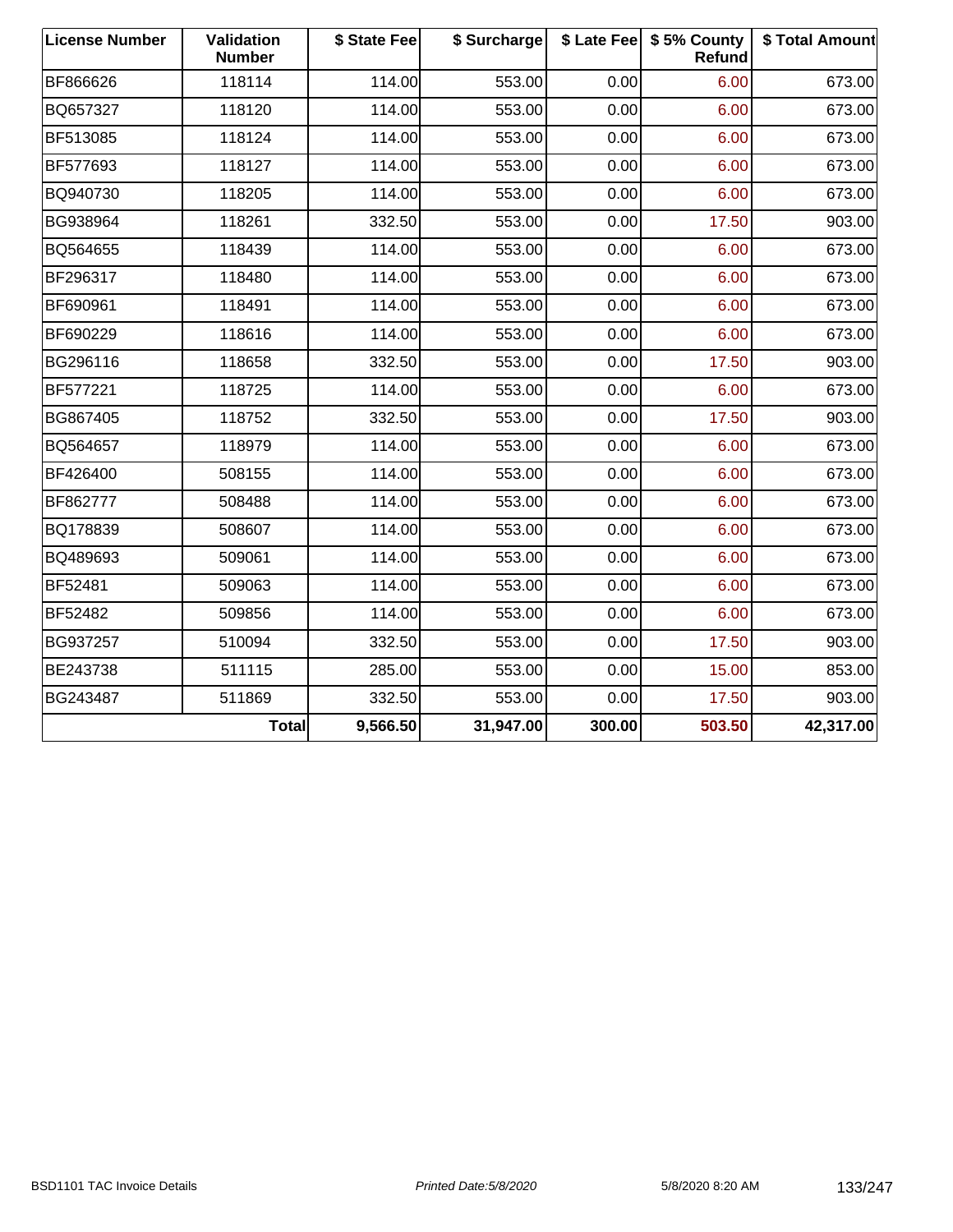

### **TAC To Be Invoiced Details Applications Approved during April 2020 County Jim Hogg - 124**

| License Number | Validation<br><b>Number</b> | \$ State Feel |        |      | Refund | \$ Surcharge   \$ Late Fee   \$5% County   \$ Total Amount |
|----------------|-----------------------------|---------------|--------|------|--------|------------------------------------------------------------|
| BG935718       | 508494                      | 332.50l       | 553.00 | 0.00 | 17.50  | 903.00                                                     |
|                | Totall                      | 332.50        | 553.00 | 0.00 | 17.50  | 903.00                                                     |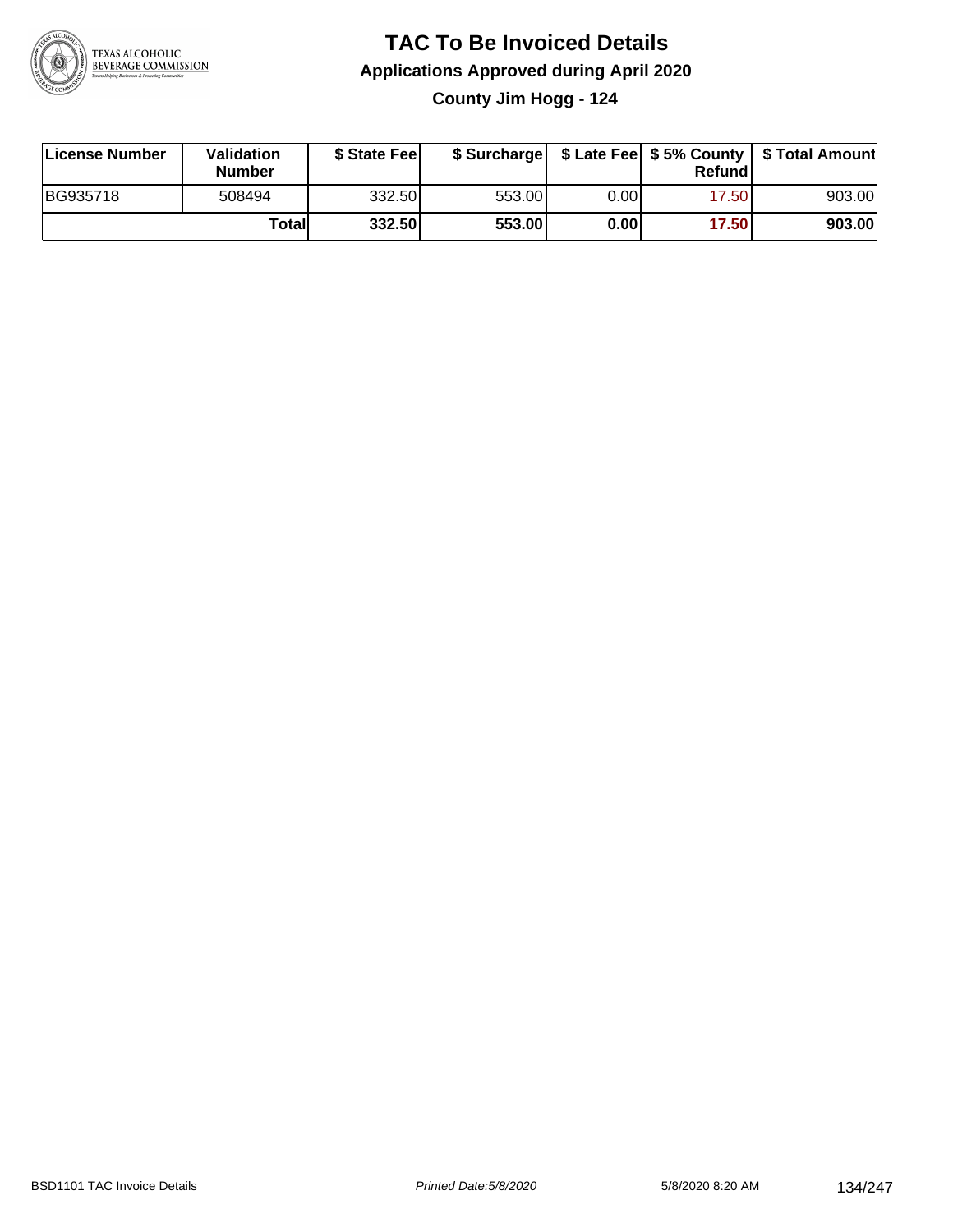

## **TAC To Be Invoiced Details Applications Approved during April 2020**

**County Jim Wells - 125**

| <b>License Number</b> | <b>Validation</b><br><b>Number</b> | \$ State Fee | \$ Surcharge | \$ Late Fee | \$5% County<br><b>Refund</b> | \$ Total Amount |
|-----------------------|------------------------------------|--------------|--------------|-------------|------------------------------|-----------------|
| BG1086331             | 5284                               | 332.50       | 553.00       | 0.00        | 17.50                        | 903.00          |
| BG1087424             | 5928                               | 332.50       | 553.00       | 0.00        | 17.50                        | 903.00          |
| BL1087424             | 5928                               | 475.00       | 327.00       | 0.00        | 25.00                        | 827.00          |
| BQ554586              | 115624                             | 114.00       | 553.00       | 0.00        | 6.00                         | 673.00          |
| BQ218284              | 116825                             | 114.00       | 553.00       | 0.00        | 6.00                         | 673.00          |
| <b>BQ576068</b>       | 117458                             | 114.00       | 553.00       | 0.00        | 6.00                         | 673.00          |
| BQ1010336             | 405447                             | 114.00       | 553.00       | 0.00        | 6.00                         | 673.00          |
| BG934937              | 508501                             | 332.50       | 553.00       | 0.00        | 17.50                        | 903.00          |
| BG1007132             | 509202                             | 332.50       | 553.00       | 100.00      | 17.50                        | 1,003.00        |
| BG937901              | 510254                             | 332.50       | 553.00       | 0.00        | 17.50                        | 903.00          |
|                       | Total                              | 2,593.50     | 5,304.00     | 100.00      | 136.50                       | 8,134.00        |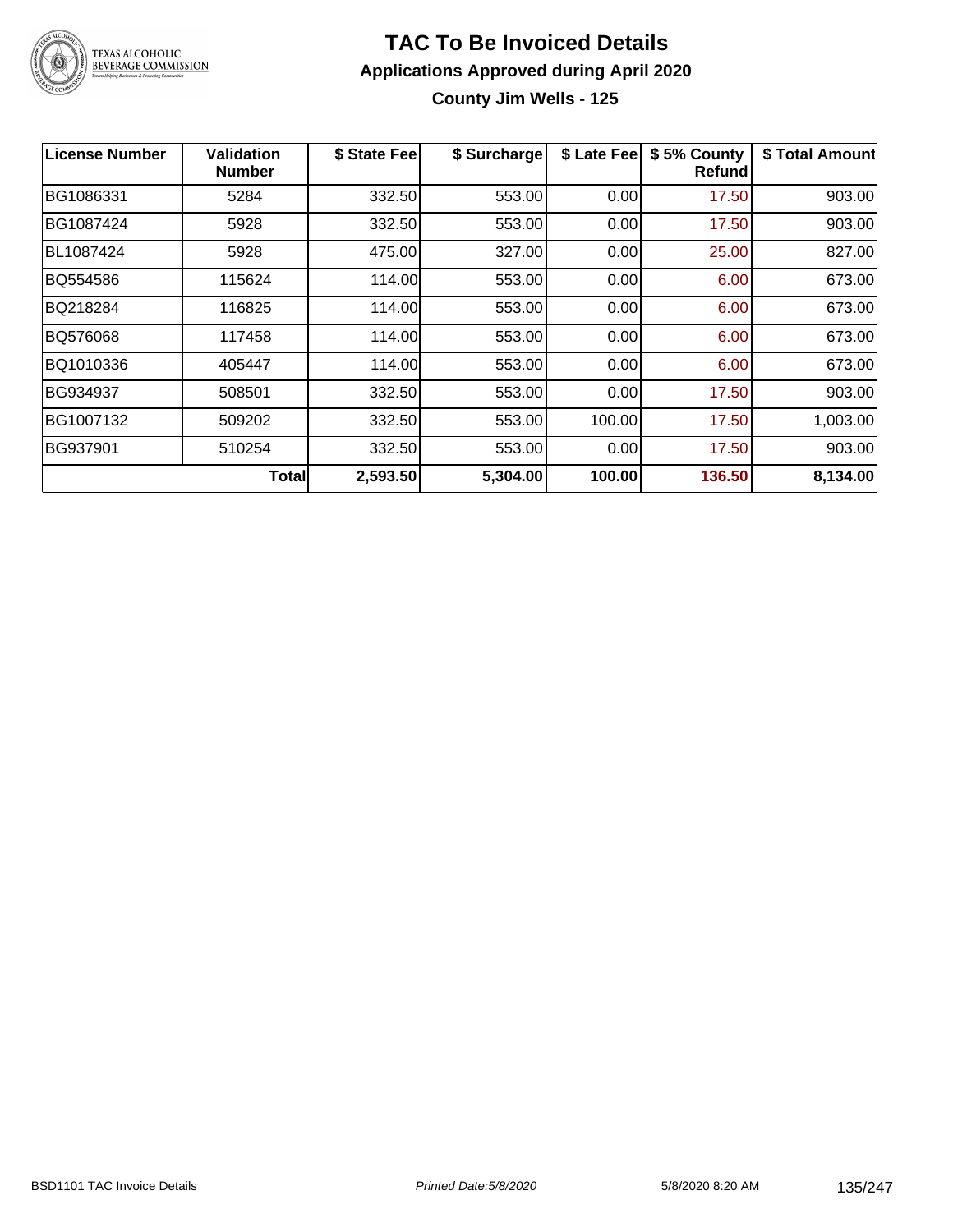

### **TAC To Be Invoiced Details Applications Approved during April 2020 County Johnson - 126**

| <b>License Number</b> | <b>Validation</b><br><b>Number</b> | \$ State Fee | \$ Surcharge | \$ Late Fee | \$5% County<br>Refundl | \$ Total Amount |
|-----------------------|------------------------------------|--------------|--------------|-------------|------------------------|-----------------|
| BQ1086118             | 4767                               | 114.00       | 553.00       | 0.00        | 6.00                   | 673.00          |
| BQ796518              | 114193                             | 114.00       | 553.00       | 100.00      | 6.00                   | 773.00          |
| BG935399              | 115250                             | 332.50       | 553.00       | 0.00        | 17.50                  | 903.00          |
| BQ867934              | 116012                             | 114.00       | 553.00       | 0.00        | 6.00                   | 673.00          |
| BQ651551              | 119116                             | 114.00       | 553.00       | 0.00        | 6.00                   | 673.00          |
| BQ868194              | 507474                             | 114.00       | 553.00       | 0.00        | 6.00                   | 673.00          |
| <b>BF797984</b>       | 508012                             | 114.00       | 553.00       | 0.00        | 6.00                   | 673.00          |
|                       | <b>Total</b>                       | 1,016.50     | 3,871.00     | 100.00      | 53.50                  | 5,041.00        |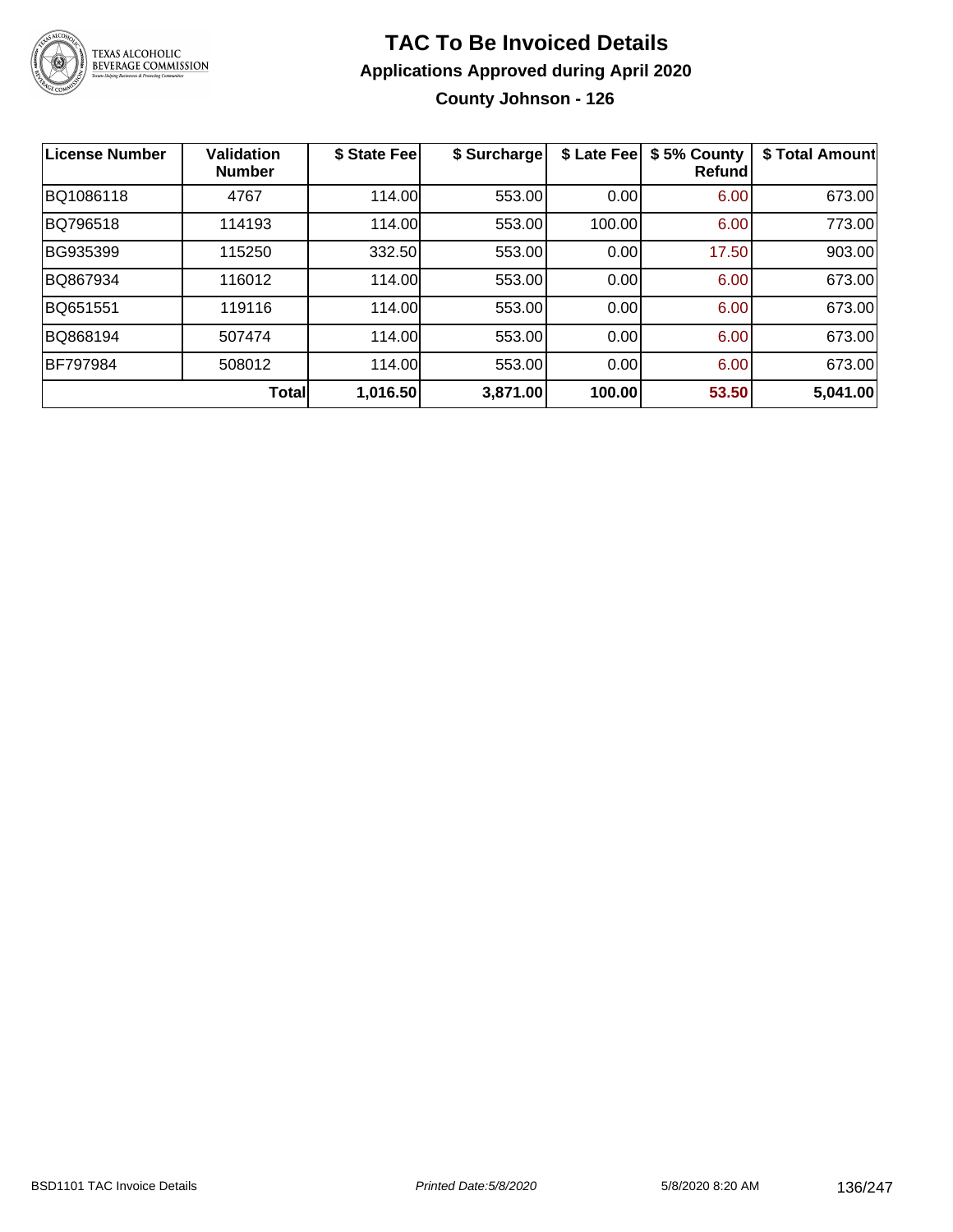

### **TAC To Be Invoiced Details Applications Approved during April 2020**

**County Jones - 127**

| License Number | <b>Validation</b><br><b>Number</b> | \$ State Feel |        |      | Refundl | \$ Surcharge   \$ Late Fee   \$5% County   \$ Total Amount |
|----------------|------------------------------------|---------------|--------|------|---------|------------------------------------------------------------|
| BF868310       | 116721                             | 114.00L       | 553.00 | 0.00 | 6.00    | 673.00                                                     |
|                | Totall                             | <b>114.00</b> | 553.00 | 0.00 | 6.00    | 673.00                                                     |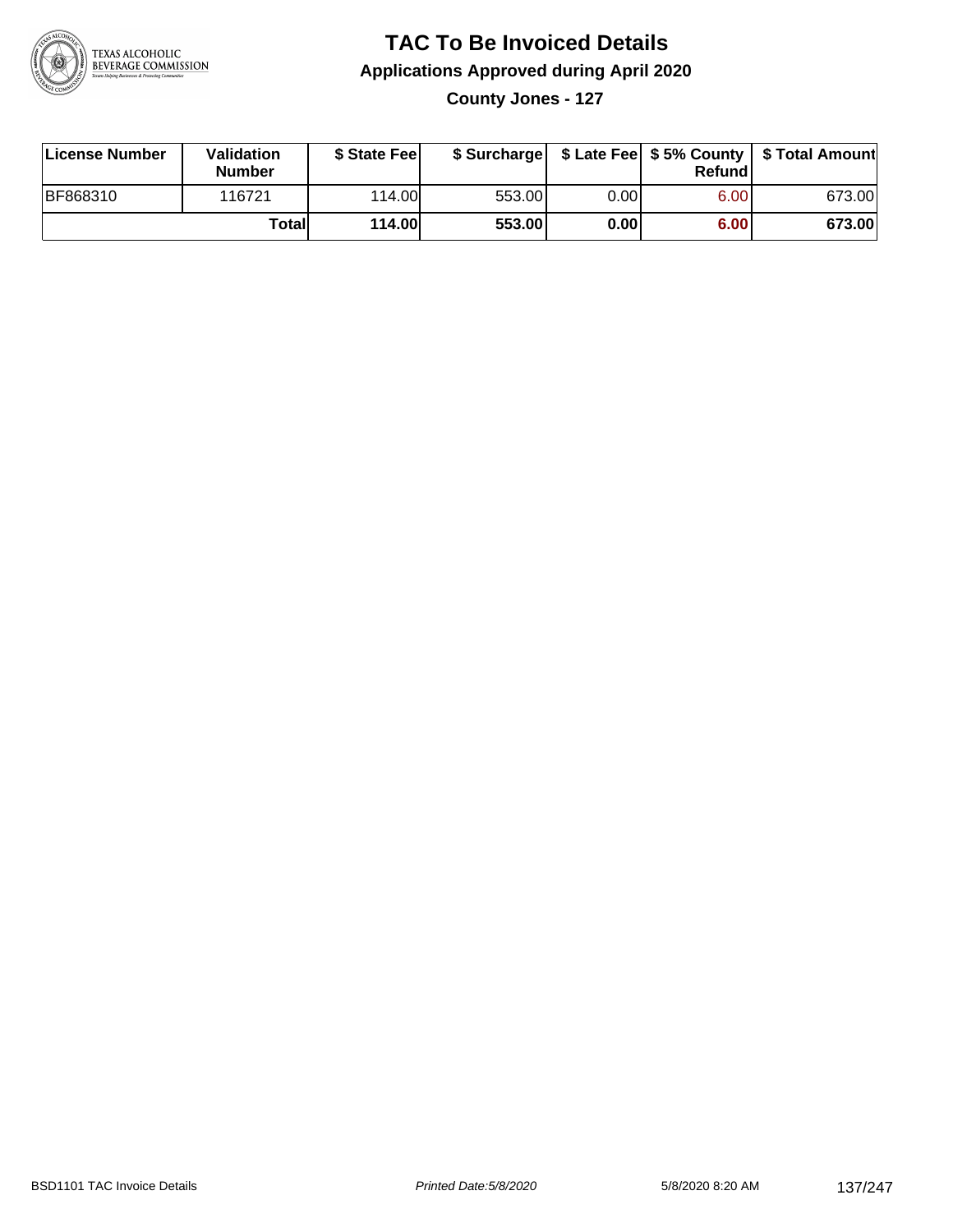

### **TAC To Be Invoiced Details Applications Approved during April 2020 County Karnes - 128**

| License Number  | Validation<br><b>Number</b> | \$ State Feel | \$ Surcharge |      | Refund | \$ Late Fee   \$5% County   \$ Total Amount |
|-----------------|-----------------------------|---------------|--------------|------|--------|---------------------------------------------|
| <b>BF217183</b> | 116503                      | 114.00L       | 553.00       | 0.00 | 6.00   | 673.00                                      |
| BQ869372        | 116789                      | 114.00L       | 553.00       | 0.00 | 6.00   | 673.00                                      |
| BG469769        | 117446                      | 332.50        | 553.00       | 0.00 | 17.50  | 903.00                                      |
|                 | Total                       | 560.50        | 1,659.00     | 0.00 | 29.50  | 2,249.00                                    |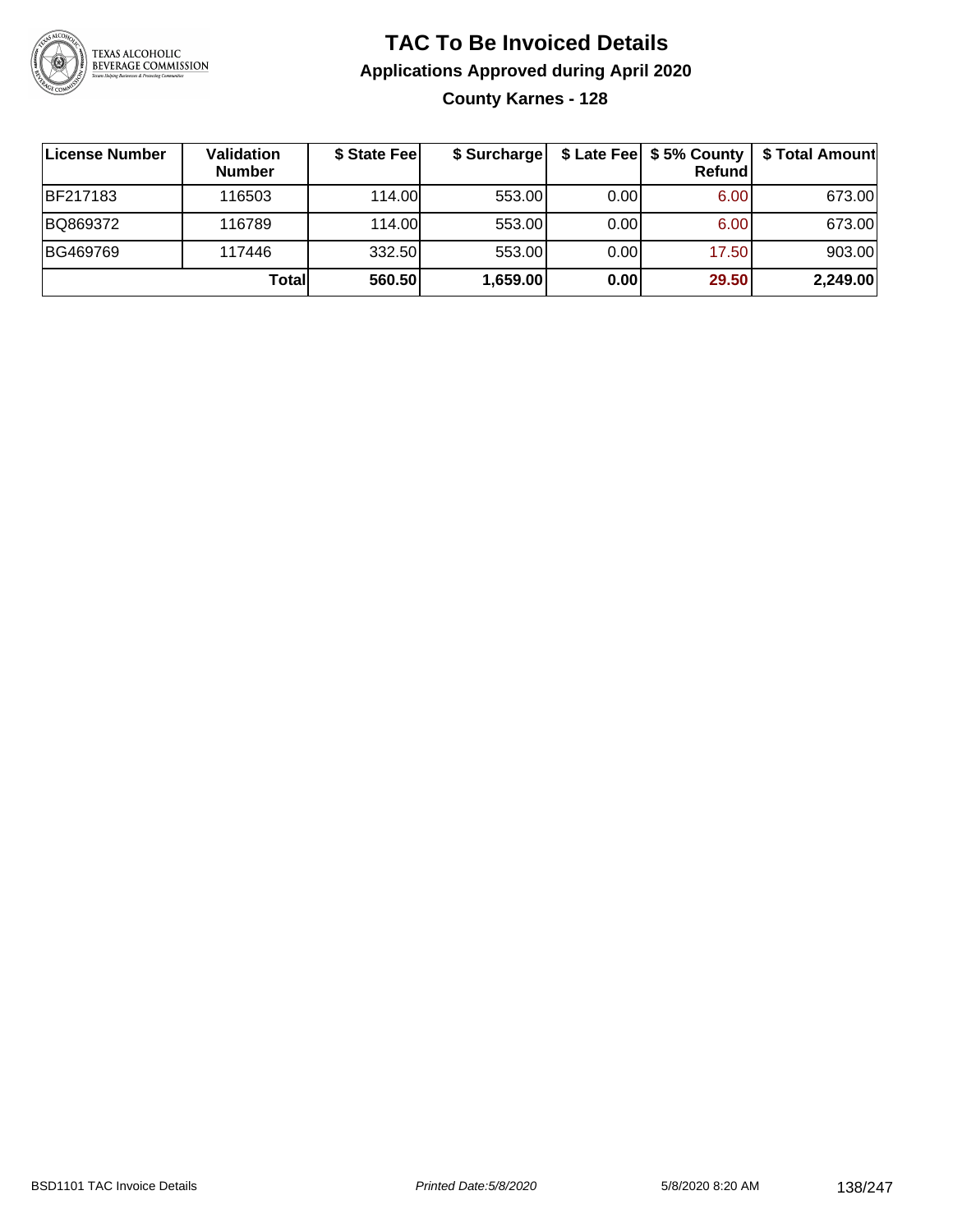

### **TAC To Be Invoiced Details Applications Approved during April 2020 County Kaufman - 129**

| <b>License Number</b> | <b>Validation</b><br><b>Number</b> | \$ State Fee | \$ Surcharge | \$ Late Fee | \$5% County<br><b>Refund</b> | \$ Total Amount |
|-----------------------|------------------------------------|--------------|--------------|-------------|------------------------------|-----------------|
| BF1085452             | 4761                               | 114.00       | 553.00       | 0.00        | 6.00                         | 673.00          |
| BF1085971             | 4889                               | 114.00       | 553.00       | 0.00        | 6.00                         | 673.00          |
| BG1087452             | 5917                               | 332.50       | 553.00       | 0.00        | 17.50                        | 903.00          |
| BF316468              | 115427                             | 114.00       | 553.00       | 0.00        | 6.00                         | 673.00          |
| BQ1009172             | 115936                             | 114.00       | 553.00       | 0.00        | 6.00                         | 673.00          |
| BQ941867              | 117610                             | 114.00       | 553.00       | 0.00        | 6.00                         | 673.00          |
| BQ866849              | 118269                             | 114.00       | 553.00       | 0.00        | 6.00                         | 673.00          |
| BQ869174              | 509660                             | 114.00       | 553.00       | 0.00        | 6.00                         | 673.00          |
|                       | <b>Total</b>                       | 1,130.50     | 4,424.00     | 0.00        | 59.50                        | 5,614.00        |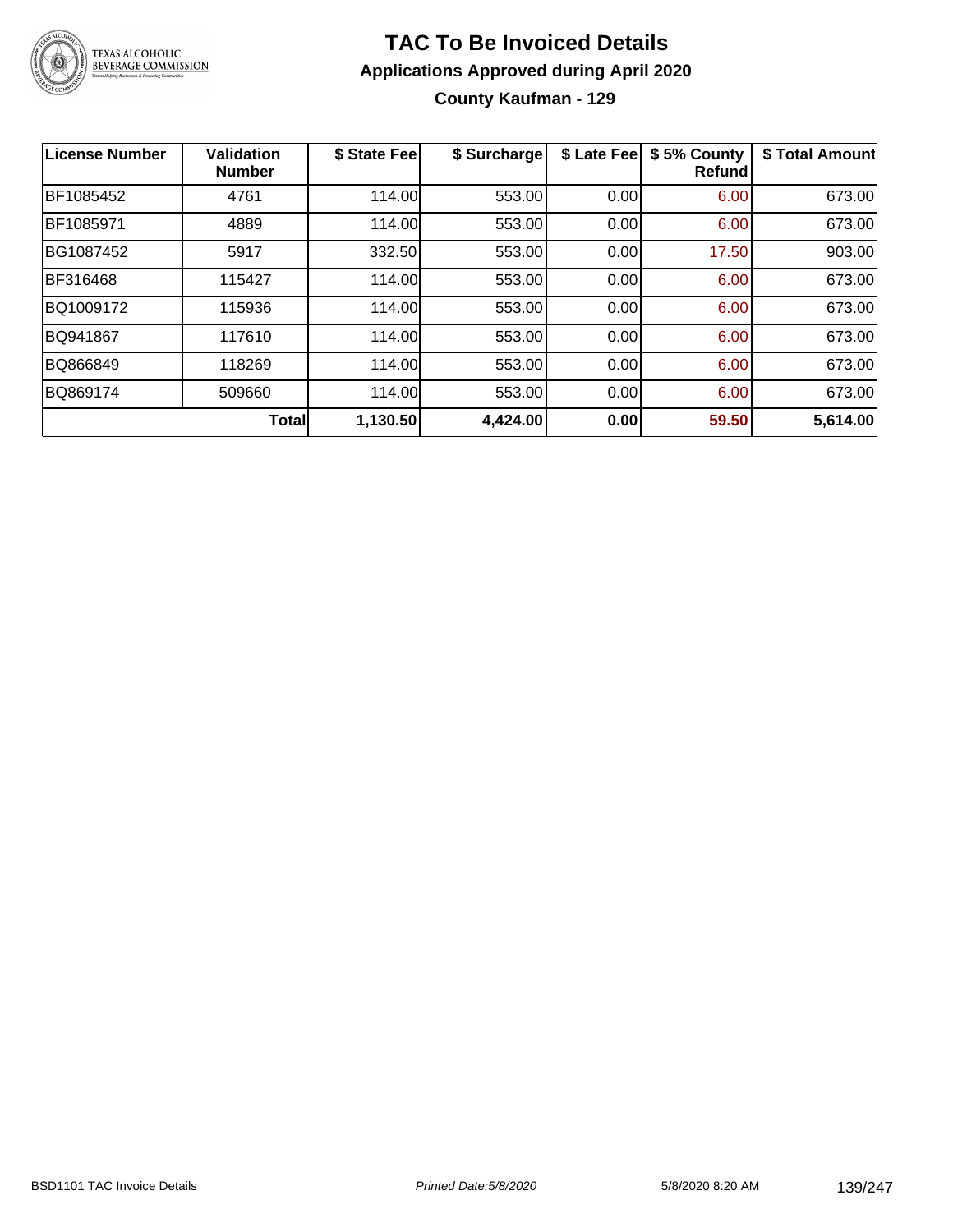

### **TAC To Be Invoiced Details Applications Approved during April 2020 County Kendall - 130**

| License Number | Validation<br><b>Number</b> | \$ State Fee | \$ Surcharge |      | \$ Late Fee   \$5% County  <br><b>Refund</b> | \$ Total Amount |
|----------------|-----------------------------|--------------|--------------|------|----------------------------------------------|-----------------|
| BQ1010693      | 114749                      | 114.00       | 553.00       | 0.00 | 6.00                                         | 673.00          |
| BG685571       | 114766                      | 332.50       | 553.00       | 0.00 | 17.50                                        | 903.00          |
| BG305841       | 116052                      | 332.50       | 553.00       | 0.00 | 17.50                                        | 903.00          |
| BG534309       | 117702                      | 332.50       | 553.00       | 0.00 | 17.50                                        | 903.00          |
|                | Totall                      | 1,111.50     | 2,212.00     | 0.00 | 58.50                                        | 3,382.00        |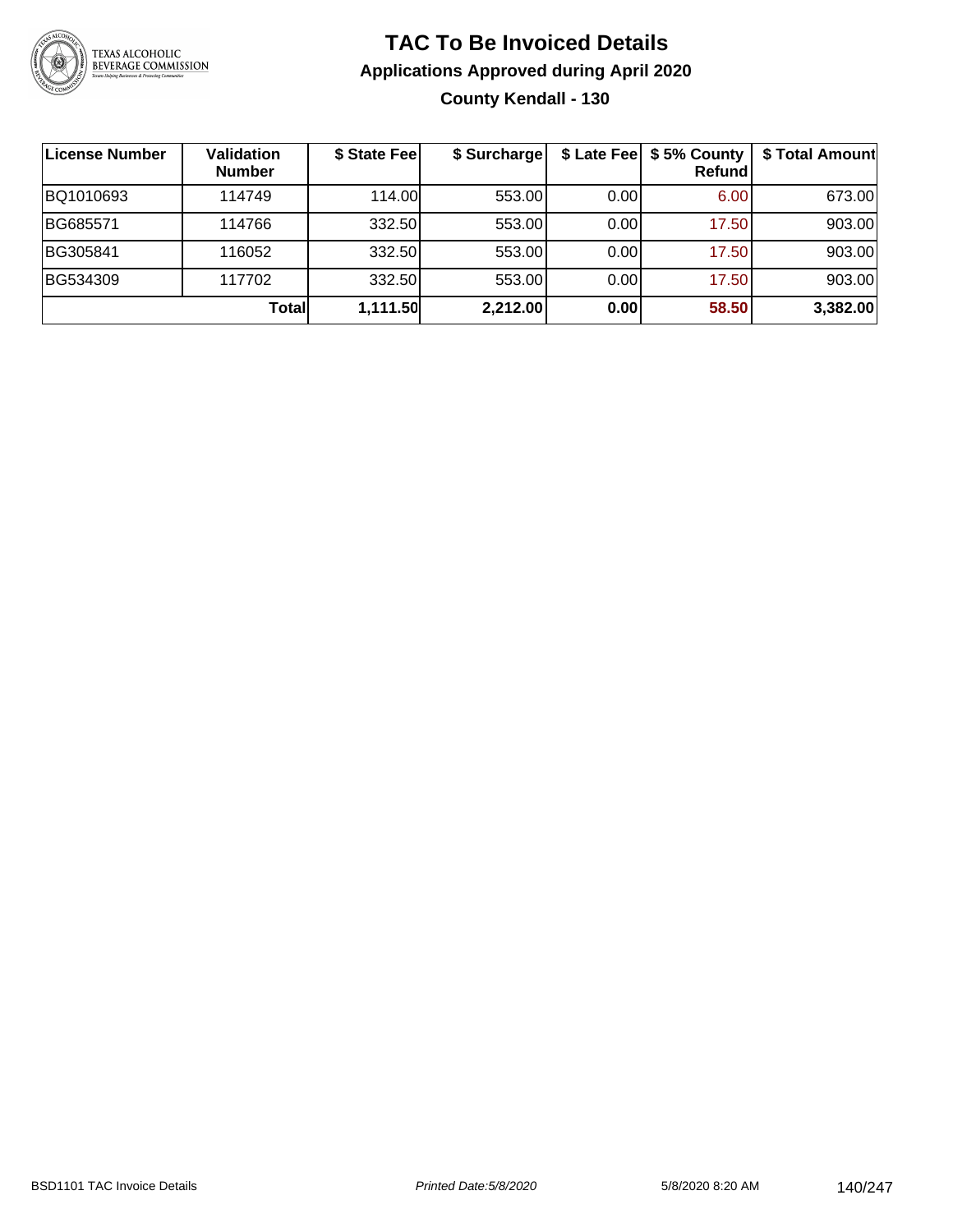

TEXAS ALCOHOLIC<br>BEVERAGE COMMISSION

### **TAC To Be Invoiced Details Applications Approved during April 2020 County Kerr - 133**

| <b>License Number</b> | Validation<br><b>Number</b> | \$ State Fee | \$ Surcharge |        | \$ Late Fee   \$5% County  <br>Refund | \$ Total Amount |
|-----------------------|-----------------------------|--------------|--------------|--------|---------------------------------------|-----------------|
| BF552737              | 113862                      | 114.00       | 553.00       | 0.00   | 6.00                                  | 673.00          |
| BF653292              | 114591                      | 114.00       | 553.00       | 0.00   | 6.00                                  | 673.00          |
| BQ653701              | 114591                      | 114.00       | 553.00       | 0.00   | 6.00                                  | 673.00          |
| BQ653780              | 114591                      | 114.00       | 553.00       | 0.00   | 6.00                                  | 673.00          |
| BQ653786              | 114591                      | 114.00       | 553.00       | 0.00   | 6.00                                  | 673.00          |
| BQ653787              | 114591                      | 114.00       | 553.00       | 0.00   | 6.00                                  | 673.00          |
| BQ653788              | 114591                      | 114.00       | 553.00       | 0.00   | 6.00                                  | 673.00          |
| BQ653789              | 114591                      | 114.00       | 553.00       | 0.00   | 6.00                                  | 673.00          |
| BQ654032              | 114591                      | 114.00       | 553.00       | 0.00   | 6.00                                  | 673.00          |
| BQ654092              | 114591                      | 114.00       | 553.00       | 0.00   | 6.00                                  | 673.00          |
| BQ654094              | 114591                      | 114.00       | 553.00       | 0.00   | 6.00                                  | 673.00          |
| BQ654095              | 114591                      | 114.00       | 553.00       | 0.00   | 6.00                                  | 673.00          |
| BC504013              | 117329                      | 142.50       | 701.00       | 0.00   | 7.50                                  | 851.00          |
| BI504014              | 117329                      | 38.00        | 278.00       | 0.00   | 2.00                                  | 318.00          |
| BQ870932              | 118356                      | 114.00       | 553.00       | 0.00   | 6.00                                  | 673.00          |
| BQ870934              | 118356                      | 114.00       | 553.00       | 0.00   | 6.00                                  | 673.00          |
| BQ871341              | 118790                      | 114.00       | 553.00       | 0.00   | 6.00                                  | 673.00          |
| BE720614              | 119241                      | 285.00       | 553.00       | 0.00   | 15.00                                 | 853.00          |
| BQ746834              | 121254                      | 114.00       | 553.00       | 100.00 | 6.00                                  | 773.00          |
| BG1009710             | 508729                      | 332.50       | 553.00       | 0.00   | 17.50                                 | 903.00          |
| BG283215              | 508815                      | 332.50       | 553.00       | 0.00   | 17.50                                 | 903.00          |
| BG576773              | 510390                      | 332.50       | 553.00       | 0.00   | 17.50                                 | 903.00          |
|                       | Total                       | 3,287.00     | 12,039.00    | 100.00 | 173.00                                | 15,599.00       |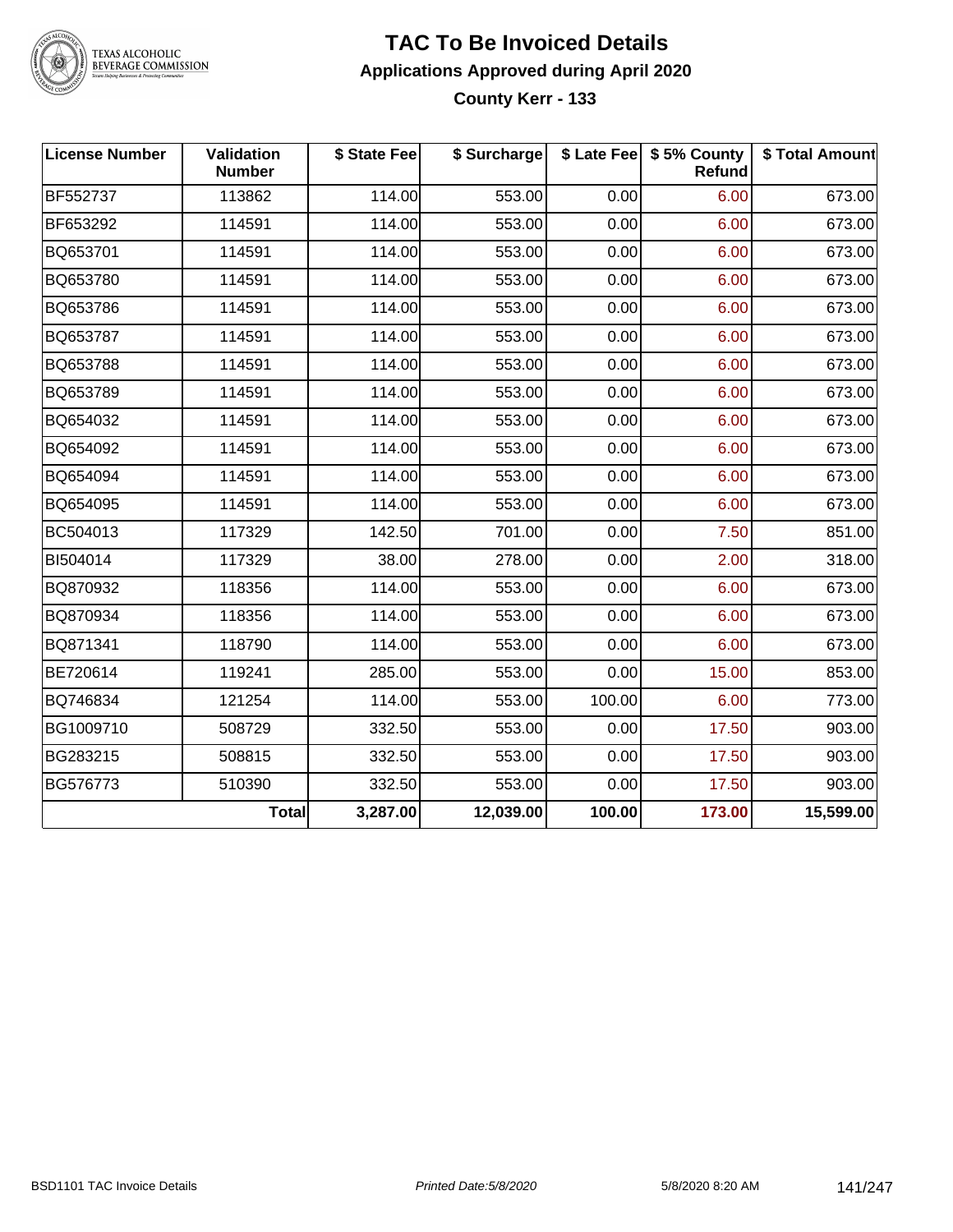

### **TAC To Be Invoiced Details Applications Approved during April 2020 County Kimble - 134**

| License Number | Validation<br><b>Number</b> | \$ State Fee | \$ Surcharge |      | $$$ Late Fee $$5%$ County<br>Refund | \$ Total Amount |
|----------------|-----------------------------|--------------|--------------|------|-------------------------------------|-----------------|
| BQ490104       | 116533                      | 114.00L      | 553.00       | 0.00 | 6.00                                | 673.00          |
| BF208038       | 119161                      | 114.00L      | 553.00       | 0.00 | 6.00                                | 673.00          |
| BF873471       | 120548                      | 114.00L      | 553.00       | 0.00 | 6.00                                | 673.00          |
|                | Totall                      | 342.00       | 1,659.00     | 0.00 | 18.00                               | 2,019.00        |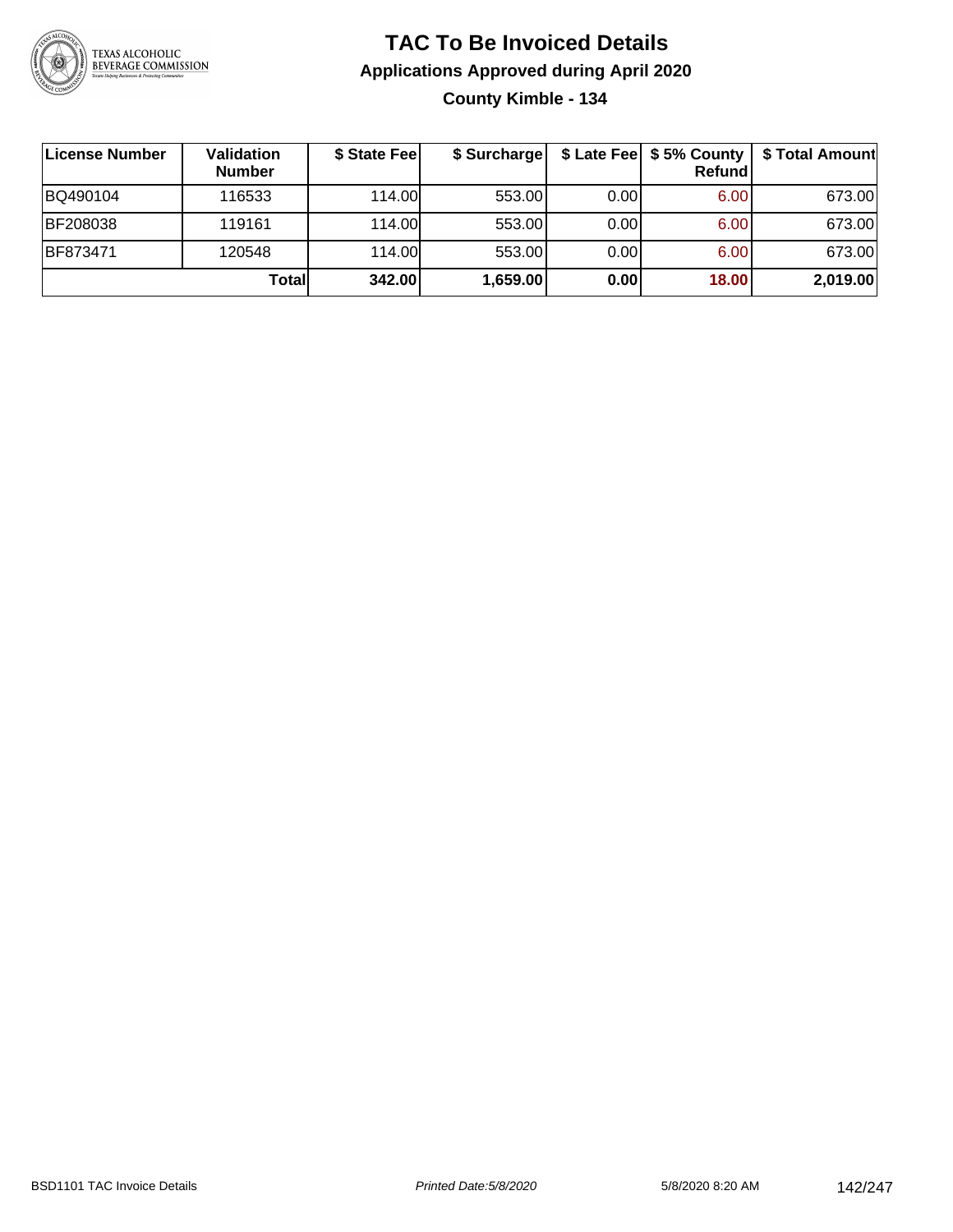

### **TAC To Be Invoiced Details Applications Approved during April 2020 County Kleberg - 137**

| License Number | <b>Validation</b><br><b>Number</b> | \$ State Fee | \$ Surcharge | \$ Late Fee | \$5% County<br><b>Refund</b> | \$ Total Amount |
|----------------|------------------------------------|--------------|--------------|-------------|------------------------------|-----------------|
| BF1086287      | 5101                               | 114.00       | 553.00       | 0.00        | 6.00                         | 673.00          |
| BG1087072      | 5166                               | 332.50       | 553.00       | 0.00        | 17.50                        | 903.00          |
| BQ1086727      | 5664                               | 114.00       | 553.00       | 0.00        | 6.00                         | 673.00          |
| BG865963       | 114229                             | 332.50       | 553.00       | 0.00        | 17.50                        | 903.00          |
| BQ621831       | 114509                             | 114.00       | 553.00       | 0.00        | 6.00                         | 673.00          |
| BQ205428       | 114699                             | 114.00       | 553.00       | 0.00        | 6.00                         | 673.00          |
| BQ575259       | 115506                             | 114.00       | 553.00       | 0.00        | 6.00                         | 673.00          |
| BG742964       | 117667                             | 332.50       | 553.00       | 100.00      | 17.50                        | 1,003.00        |
| BG1010682      | 118607                             | 332.50       | 553.00       | 100.00      | 17.50                        | 1,003.00        |
| BQ937895       | 510468                             | 114.00       | 553.00       | 0.00        | 6.00                         | 673.00          |
|                | <b>Total</b>                       | 2,014.00     | 5,530.00     | 200.00      | 106.00                       | 7,850.00        |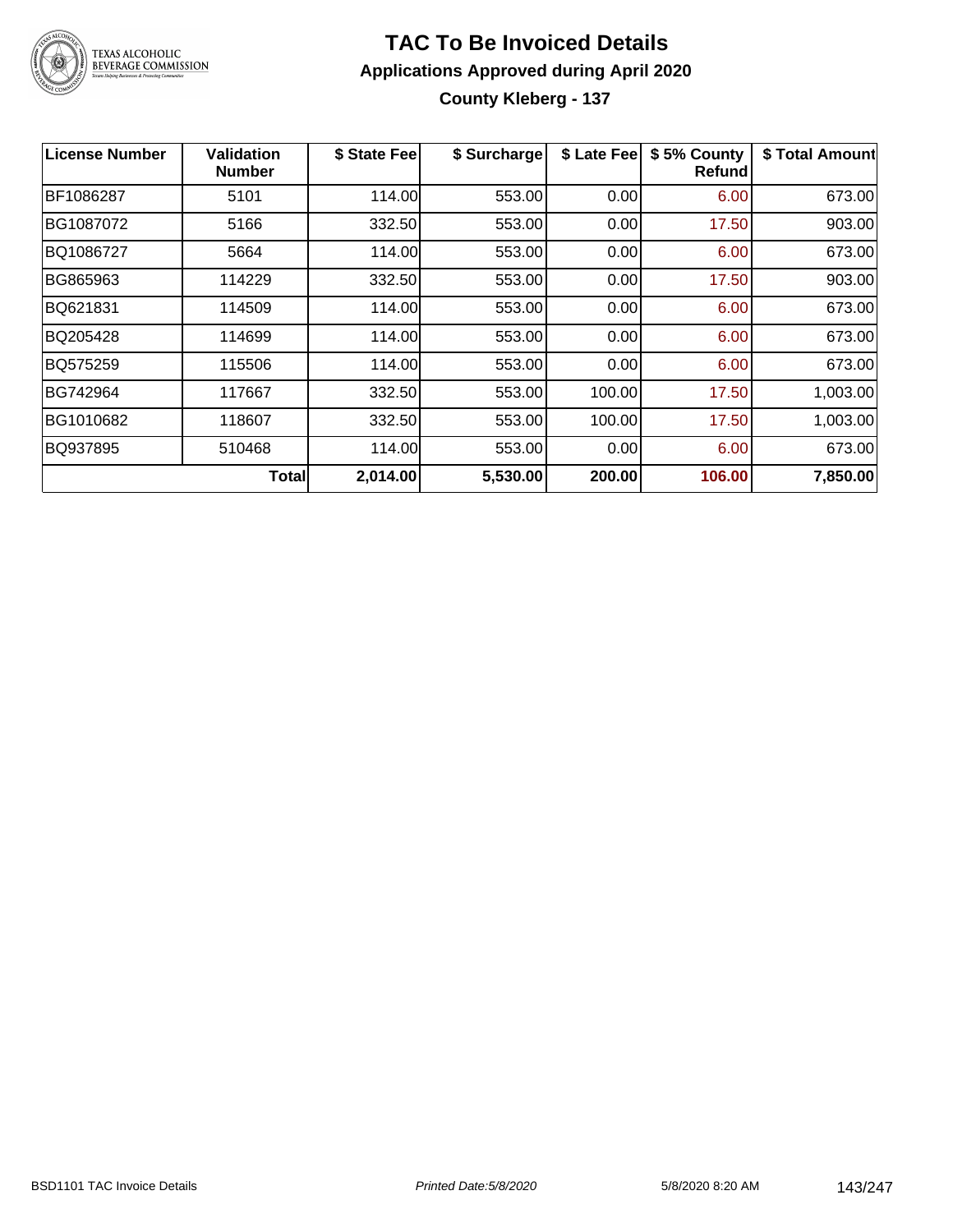

### **TAC To Be Invoiced Details Applications Approved during April 2020 County Knox - 138**

| License Number  | Validation<br><b>Number</b> | \$ State Fee  |        |      | Refund | \$ Surcharge   \$ Late Fee   \$5% County   \$ Total Amount |
|-----------------|-----------------------------|---------------|--------|------|--------|------------------------------------------------------------|
| <b>BF626892</b> | 118862                      | 114.00        | 553.00 | 0.00 | 6.00   | 673.00                                                     |
|                 | Totall                      | <b>114.00</b> | 553.00 | 0.00 | 6.00   | 673.00                                                     |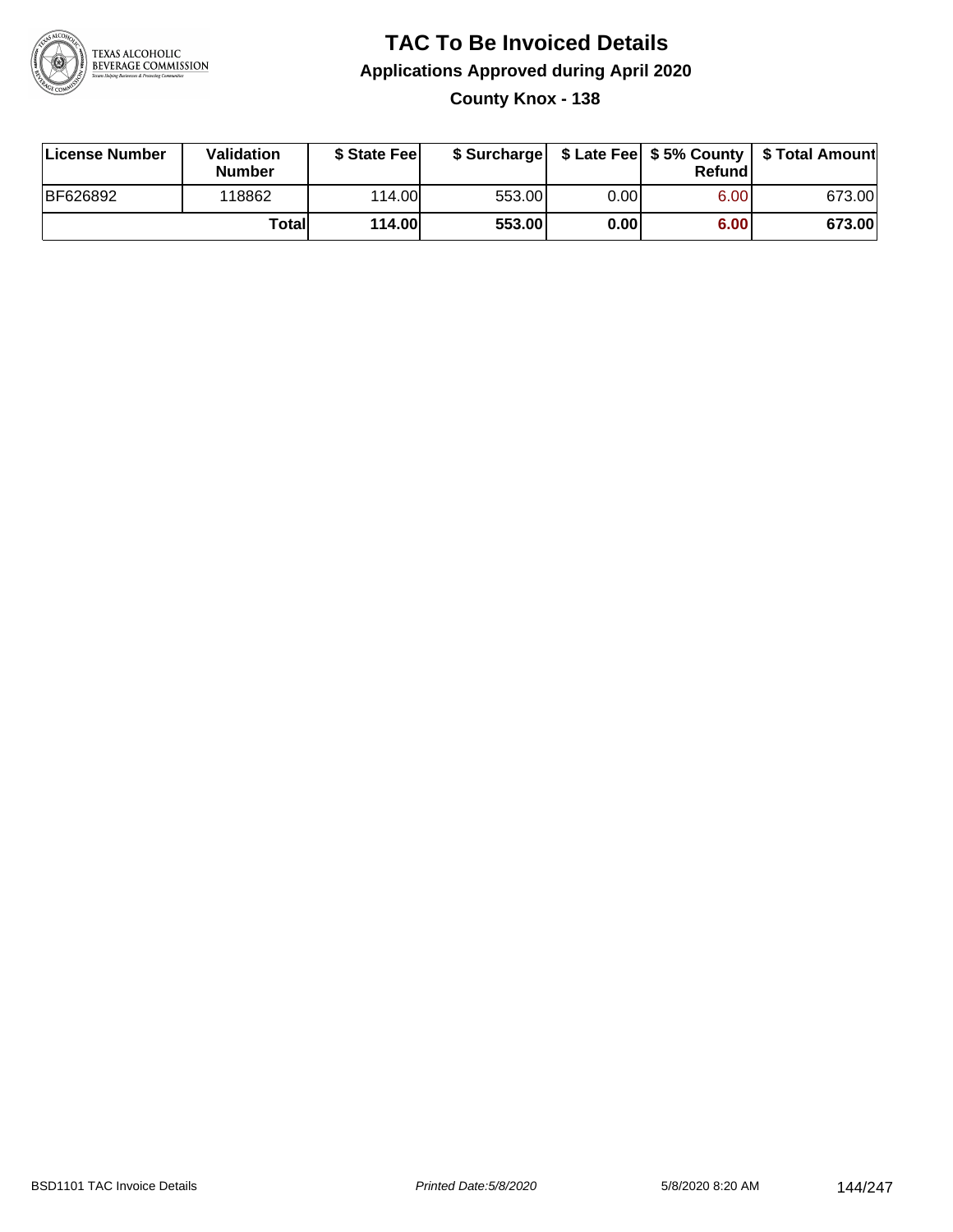

**County Lamar - 139**

| License Number | <b>Validation</b><br><b>Number</b> | \$ State Fee | \$ Surcharge |       | Refundl | \$ Late Fee   \$5% County   \$ Total Amount |
|----------------|------------------------------------|--------------|--------------|-------|---------|---------------------------------------------|
| BQ1087151      | 5238                               | 114.00       | 553.00       | 0.001 | 6.00    | 673.00                                      |
| BQ868227       | 115564                             | 114.00       | 553.00       | 0.001 | 6.00    | 673.00                                      |
|                | Totall                             | 228.00       | 1,106.00     | 0.00  | 12.00   | 1,346.00                                    |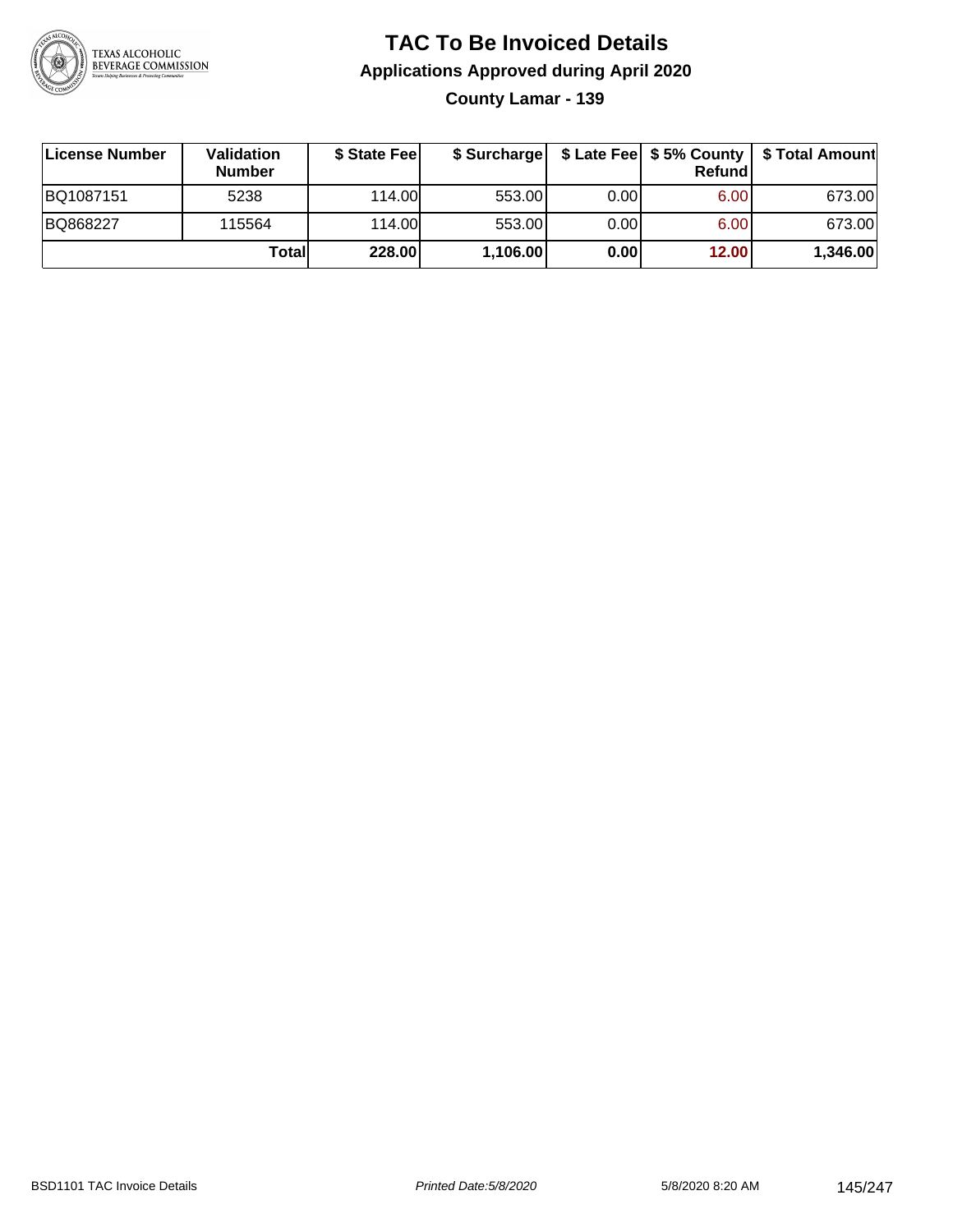

### **TAC To Be Invoiced Details Applications Approved during April 2020 County Lamb - 140**

**License Number Validation Number \$ State Fee \$ Surcharge \$ Late Fee \$ 5% County Refund \$ Total Amount** BQ1085792 5097 114.00 553.00 0.00 6.00 673.00 BF622450 114397 114.00 553.00 0.00 6.00 673.00 BQ1086345 511220 114.00 553.00 0.00 6.00 673.00 **Total 342.00 1,659.00 0.00 18.00 2,019.00**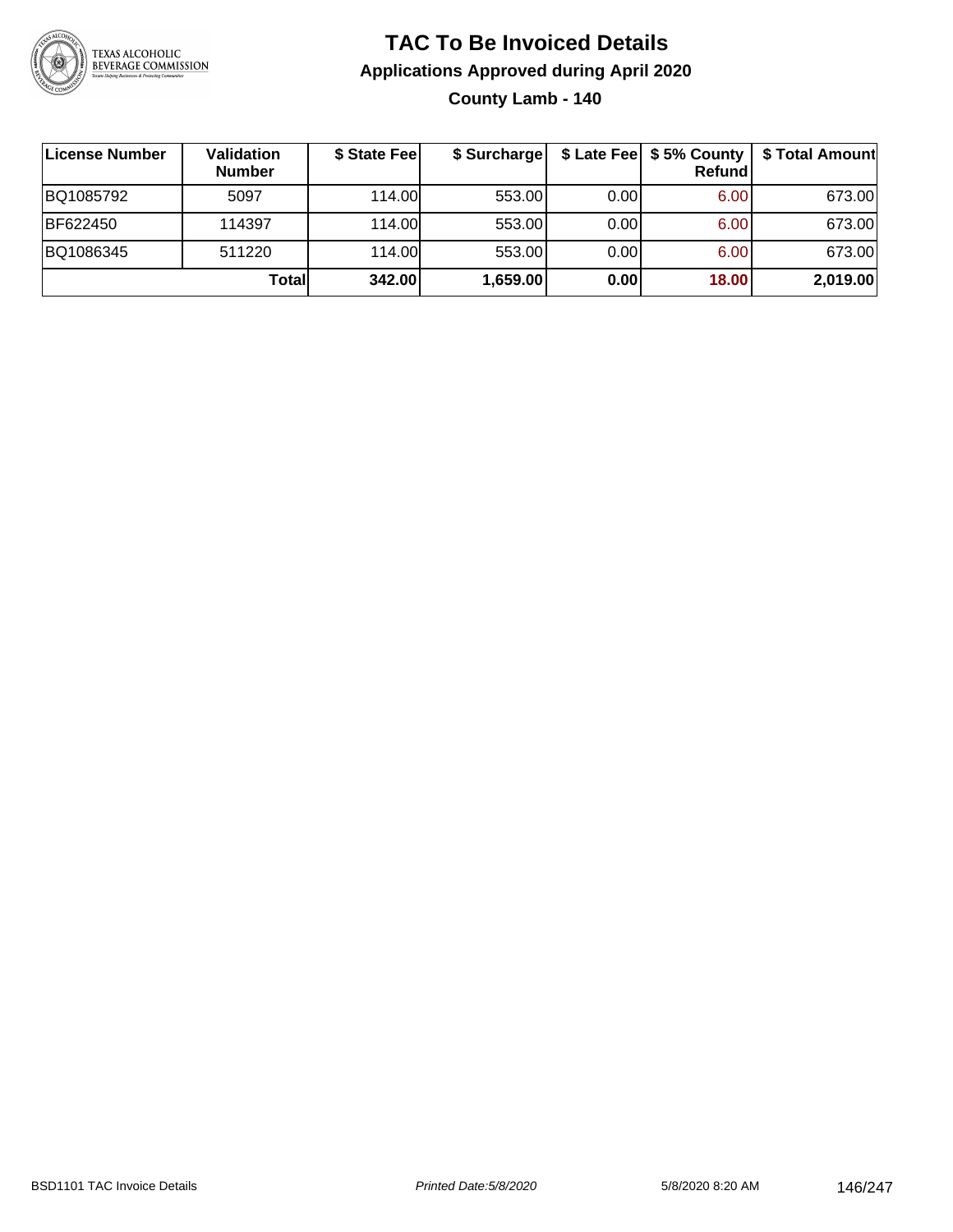

**County Lampasas - 141**

| License Number | <b>Validation</b><br><b>Number</b> | \$ State Fee  | \$ Surcharge |       | Refundl |        |
|----------------|------------------------------------|---------------|--------------|-------|---------|--------|
| BF721680       | 119182                             | 114.00L       | 553.00       | 0.001 | 6.00    | 673.00 |
|                | Totall                             | <b>114.00</b> | 553.00       | 0.00  | 6.00    | 673.00 |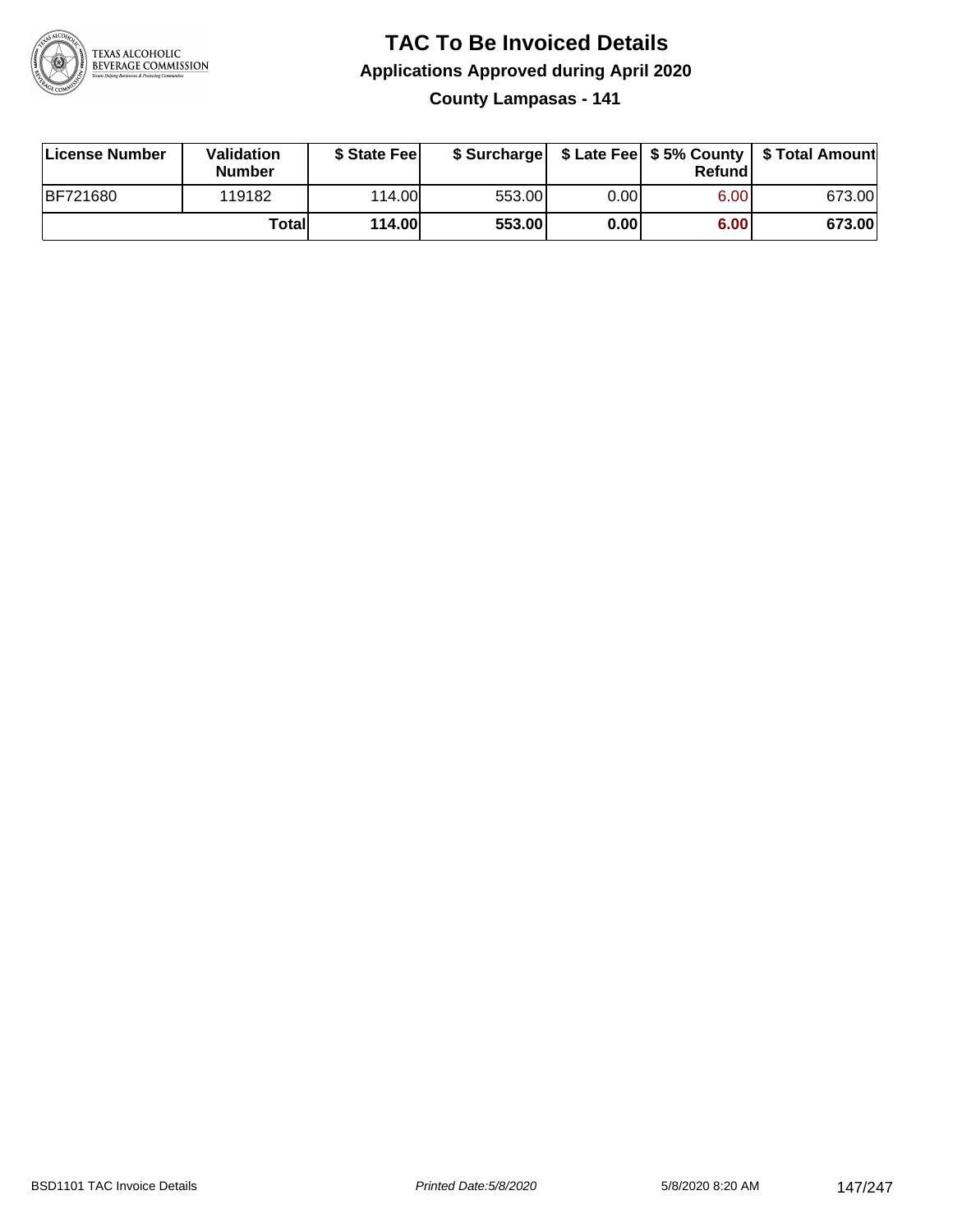

**County La Salle - 142**

| License Number | <b>Validation</b><br><b>Number</b> | \$ State Feel |          |      | Refundl | \$ Surcharge   \$ Late Fee   \$5% County   \$ Total Amount |
|----------------|------------------------------------|---------------|----------|------|---------|------------------------------------------------------------|
| BQ716606       | 116418                             | 114.00L       | 553.00   | 0.00 | 6.00    | 673.00                                                     |
| BF244742       | 120389                             | 114.00L       | 553.00   | 0.00 | 6.00    | 673.00                                                     |
|                | Totall                             | 228.00        | 1,106.00 | 0.00 | 12.00   | 1,346.00                                                   |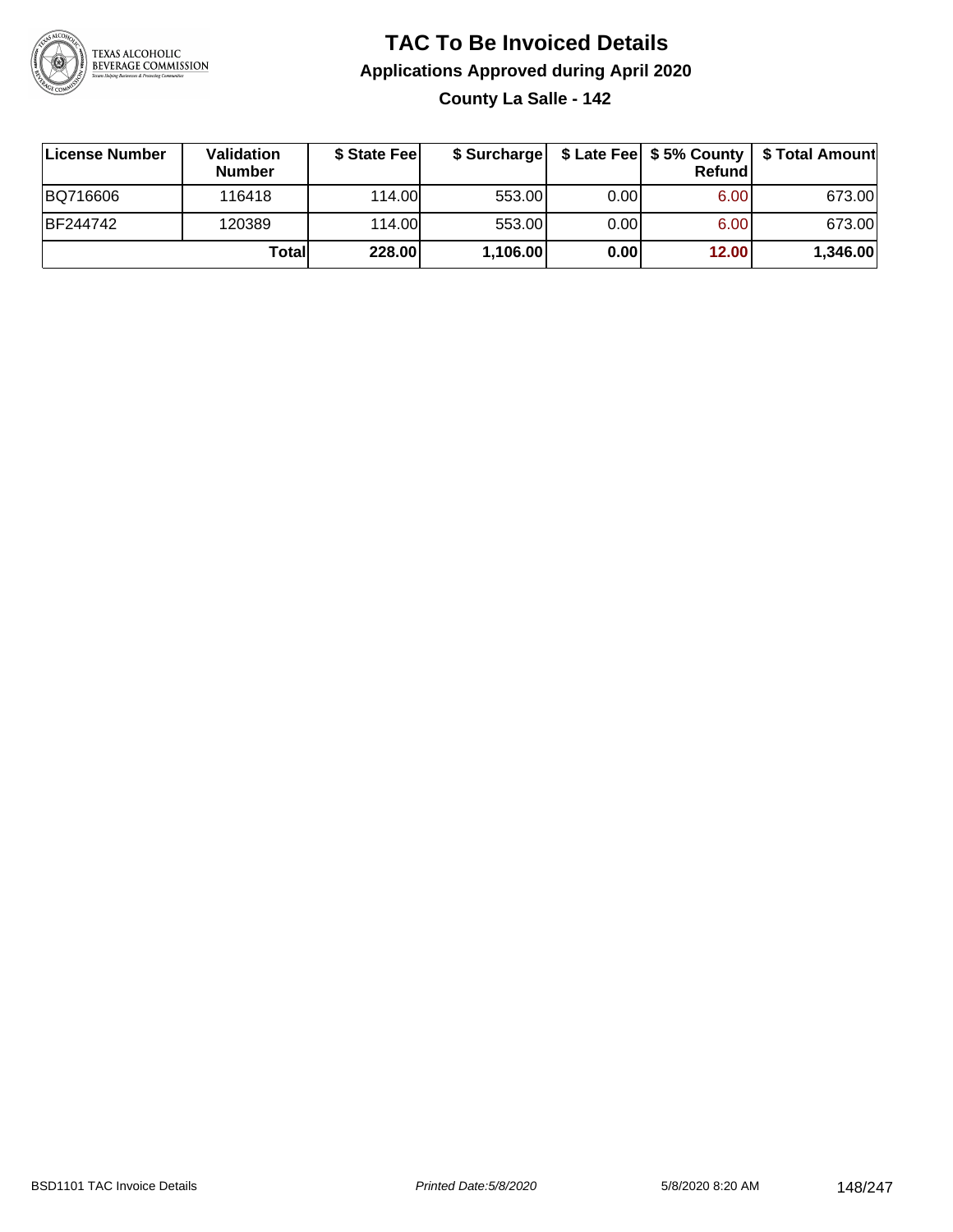

### **TAC To Be Invoiced Details Applications Approved during April 2020 County Lavaca - 143**

| License Number  | <b>Validation</b><br><b>Number</b> | \$ State Fee | \$ Surcharge |      | \$ Late Fee   \$5% County<br><b>Refund</b> | \$ Total Amount |
|-----------------|------------------------------------|--------------|--------------|------|--------------------------------------------|-----------------|
| <b>BB489081</b> | 114500                             | 570.00       | 701.00       | 0.00 | 30.00                                      | 1,301.00        |
| BG409843        | 115578                             | 332.50       | 553.00       | 0.00 | 17.50                                      | 903.00          |
| BF936361        | 115772                             | 114.00       | 553.00       | 0.00 | 6.00                                       | 673.00          |
| BG243300        | 118044                             | 332.50       | 553.00       | 0.00 | 17.50                                      | 903.00          |
| BQ867362        | 118063                             | 114.00       | 553.00       | 0.00 | 6.00                                       | 673.00          |
|                 | <b>Total</b>                       | 1,463.00     | 2,913.00     | 0.00 | 77.00                                      | 4,453.00        |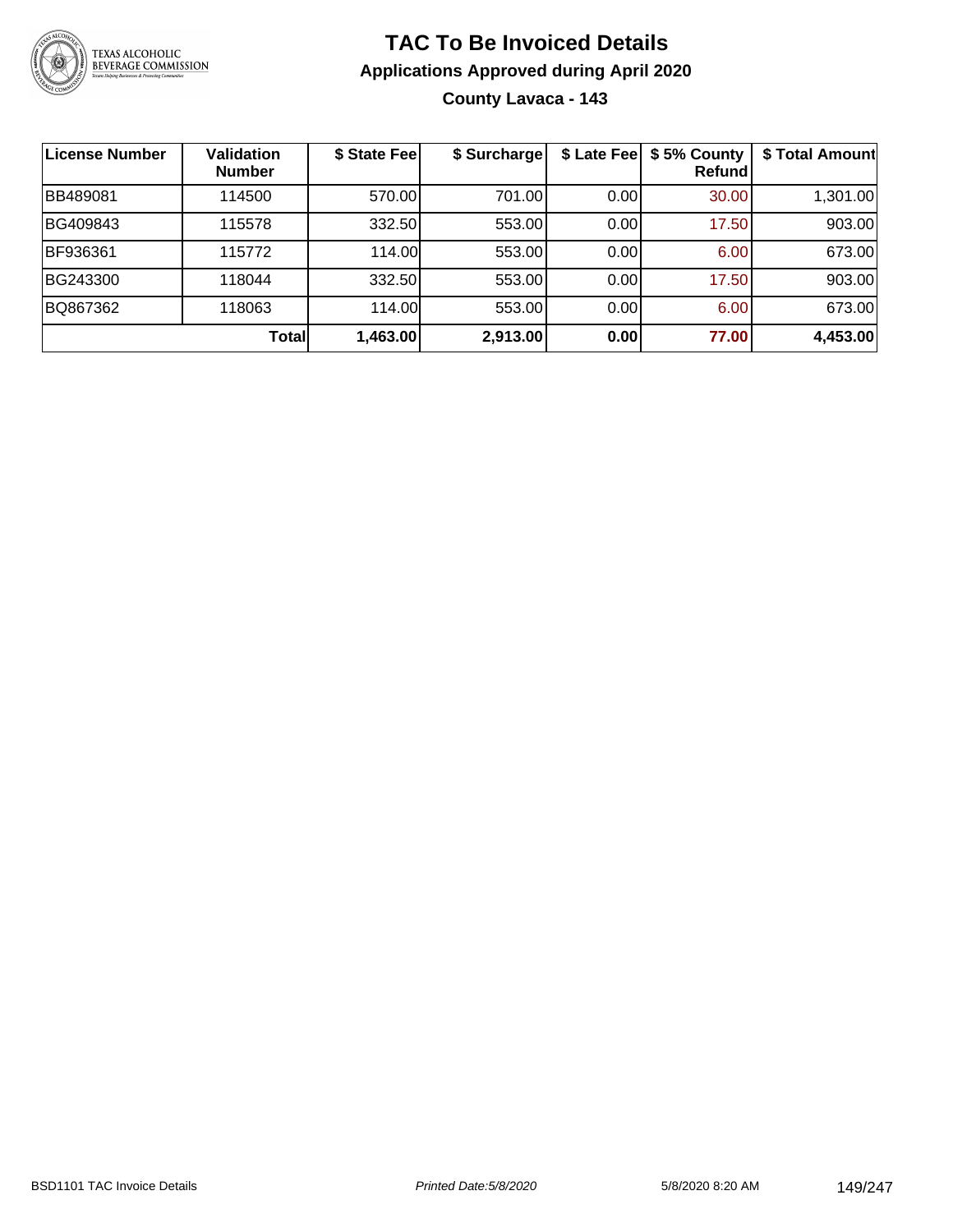

**County Lee - 144**

| License Number | Validation<br><b>Number</b> | \$ State Fee | \$ Surcharge |      | \$ Late Fee   \$5% County  <br>Refundl | \$ Total Amount |
|----------------|-----------------------------|--------------|--------------|------|----------------------------------------|-----------------|
| BF801571       | 115507                      | 114.00       | 553.00       | 0.00 | 6.00                                   | 673.00          |
| BQ1011605      | 115901                      | 114.00L      | 553.00       | 0.00 | 6.00                                   | 673.00          |
| BQ937035       | 115903                      | 114.00       | 553.00       | 0.00 | 6.00                                   | 673.00          |
| BG938816       | 118145                      | 332.50       | 553.00       | 0.00 | 17.50                                  | 903.00          |
|                | Totall                      | 674.50       | 2,212.00     | 0.00 | 35.50                                  | 2,922.00        |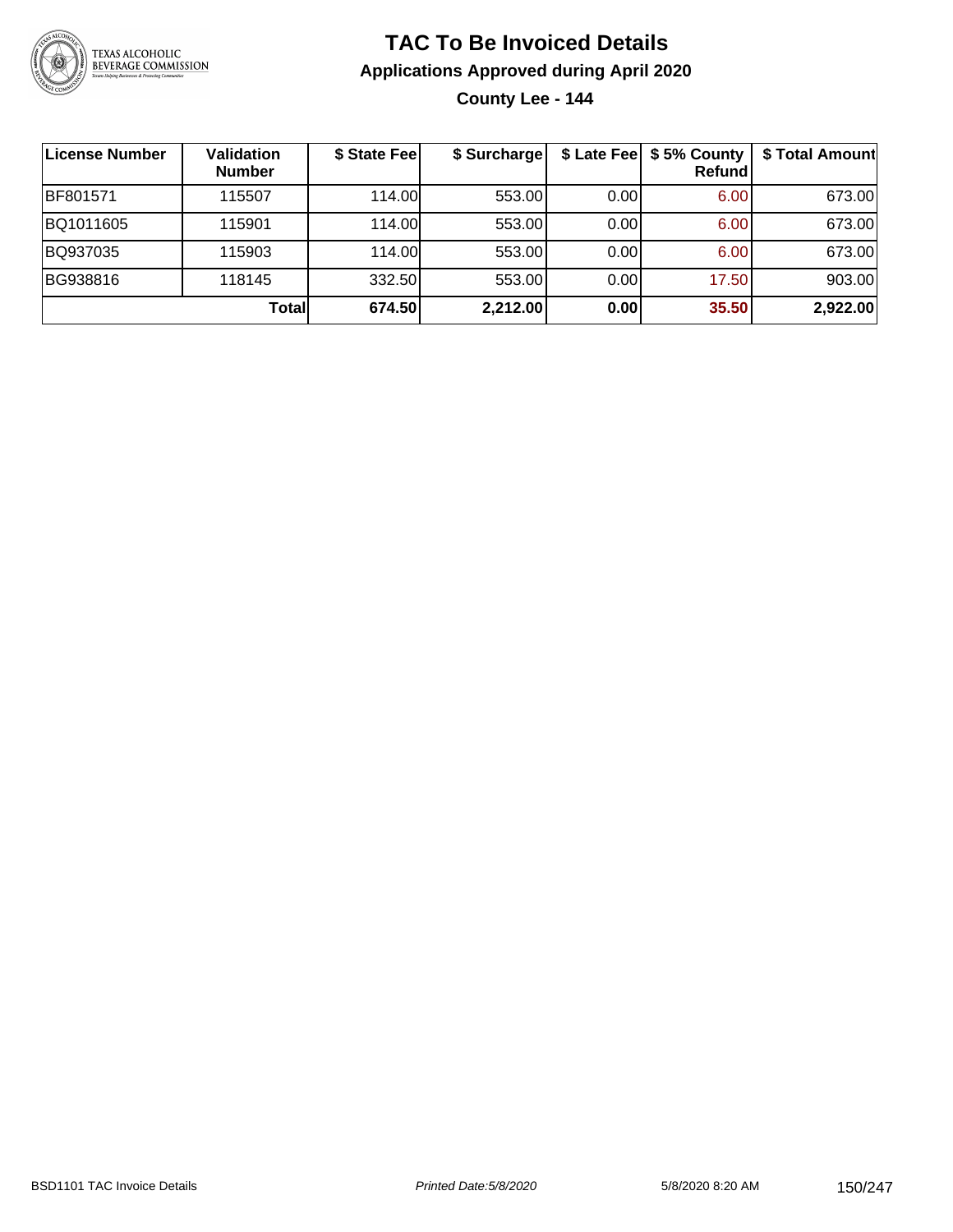

### **TAC To Be Invoiced Details Applications Approved during April 2020 County Leon - 145**

| License Number  | Validation<br><b>Number</b> | \$ State Feel |          |       | <b>Refund</b> | \$ Surcharge   \$ Late Fee   \$5% County   \$ Total Amount |
|-----------------|-----------------------------|---------------|----------|-------|---------------|------------------------------------------------------------|
| <b>BF718154</b> | 117360                      | 114.00        | 553.00   | 0.001 | 6.00          | 673.00                                                     |
| <b>BF718797</b> | 118059                      | 114.00        | 553.00   | 0.00  | 6.00          | 673.00                                                     |
|                 | Totall                      | 228.00        | 1,106.00 | 0.00  | 12.00         | 1,346.00                                                   |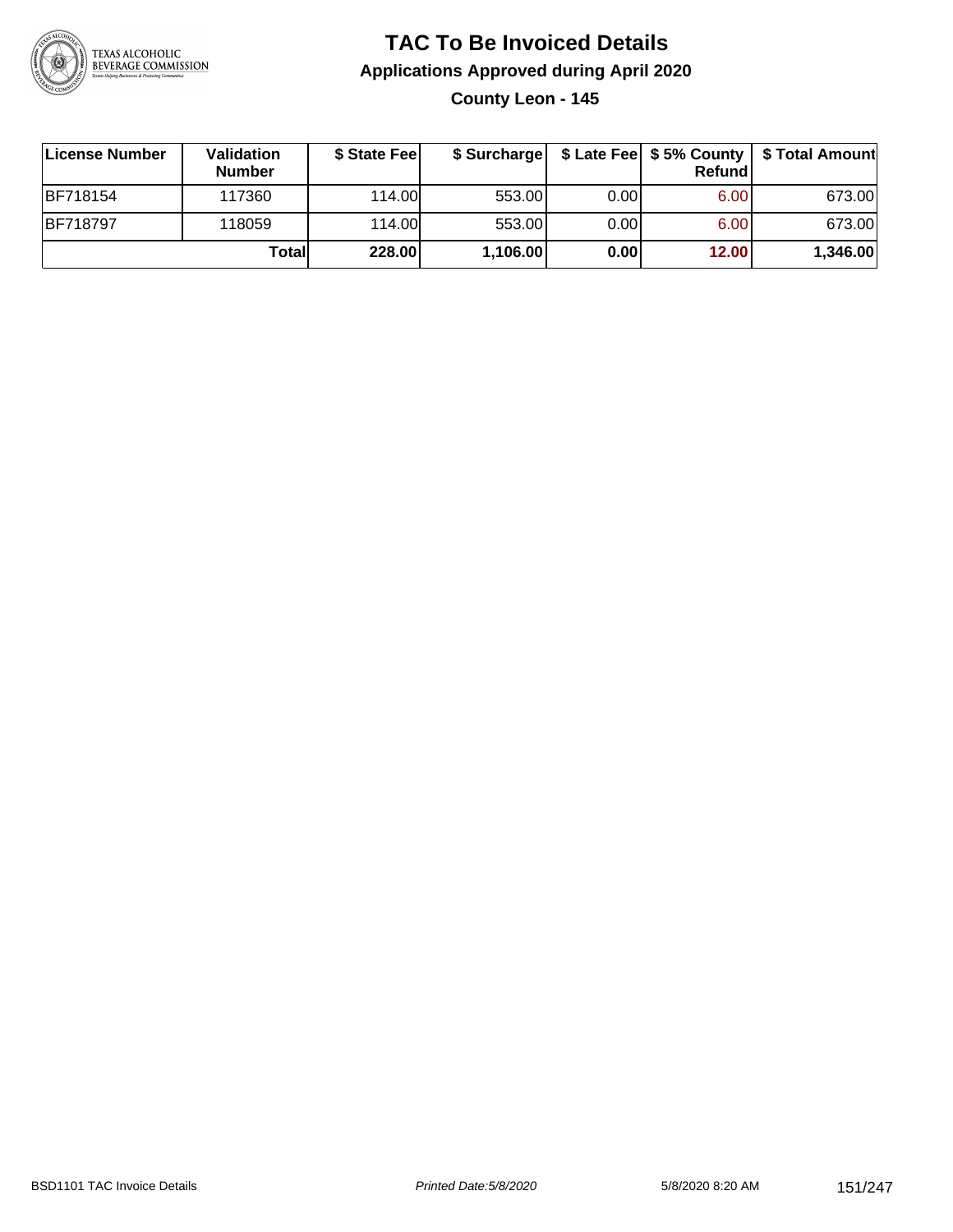

### **TAC To Be Invoiced Details Applications Approved during April 2020 County Liberty - 146**

| <b>License Number</b> | <b>Validation</b><br><b>Number</b> | \$ State Fee | \$ Surcharge | \$ Late Fee | \$5% County<br><b>Refund</b> | \$ Total Amount |
|-----------------------|------------------------------------|--------------|--------------|-------------|------------------------------|-----------------|
| BQ1085791             | 5515                               | 114.00       | 553.00       | 0.00        | 6.00                         | 673.00          |
| BF716697              | 114279                             | 114.00       | 553.00       | 0.00        | 6.00                         | 673.00          |
| BF192330              | 115499                             | 114.00       | 553.00       | 0.00        | 6.00                         | 673.00          |
| BG937362              | 116715                             | 332.50       | 553.00       | 0.00        | 17.50                        | 903.00          |
| BL937362              | 116715                             | 475.00       | 327.00       | 0.00        | 25.00                        | 827.00          |
| BQ799708              | 116773                             | 114.00       | 553.00       | 0.00        | 6.00                         | 673.00          |
| BQ621607              | 116964                             | 114.00       | 553.00       | 0.00        | 6.00                         | 673.00          |
| BQ939548              | 117183                             | 114.00       | 553.00       | 0.00        | 6.00                         | 673.00          |
| BQ653923              | 117371                             | 114.00       | 553.00       | 0.00        | 6.00                         | 673.00          |
| BF868099              | 118108                             | 114.00       | 553.00       | 0.00        | 6.00                         | 673.00          |
| BQ658087              | 118121                             | 114.00       | 553.00       | 0.00        | 6.00                         | 673.00          |
| BG942529              | 118445                             | 332.50       | 553.00       | 0.00        | 17.50                        | 903.00          |
| BQ937662              | 510255                             | 114.00       | 553.00       | 0.00        | 6.00                         | 673.00          |
|                       | <b>Total</b>                       | 2,280.00     | 6,963.00     | 0.00        | 120.00                       | 9,363.00        |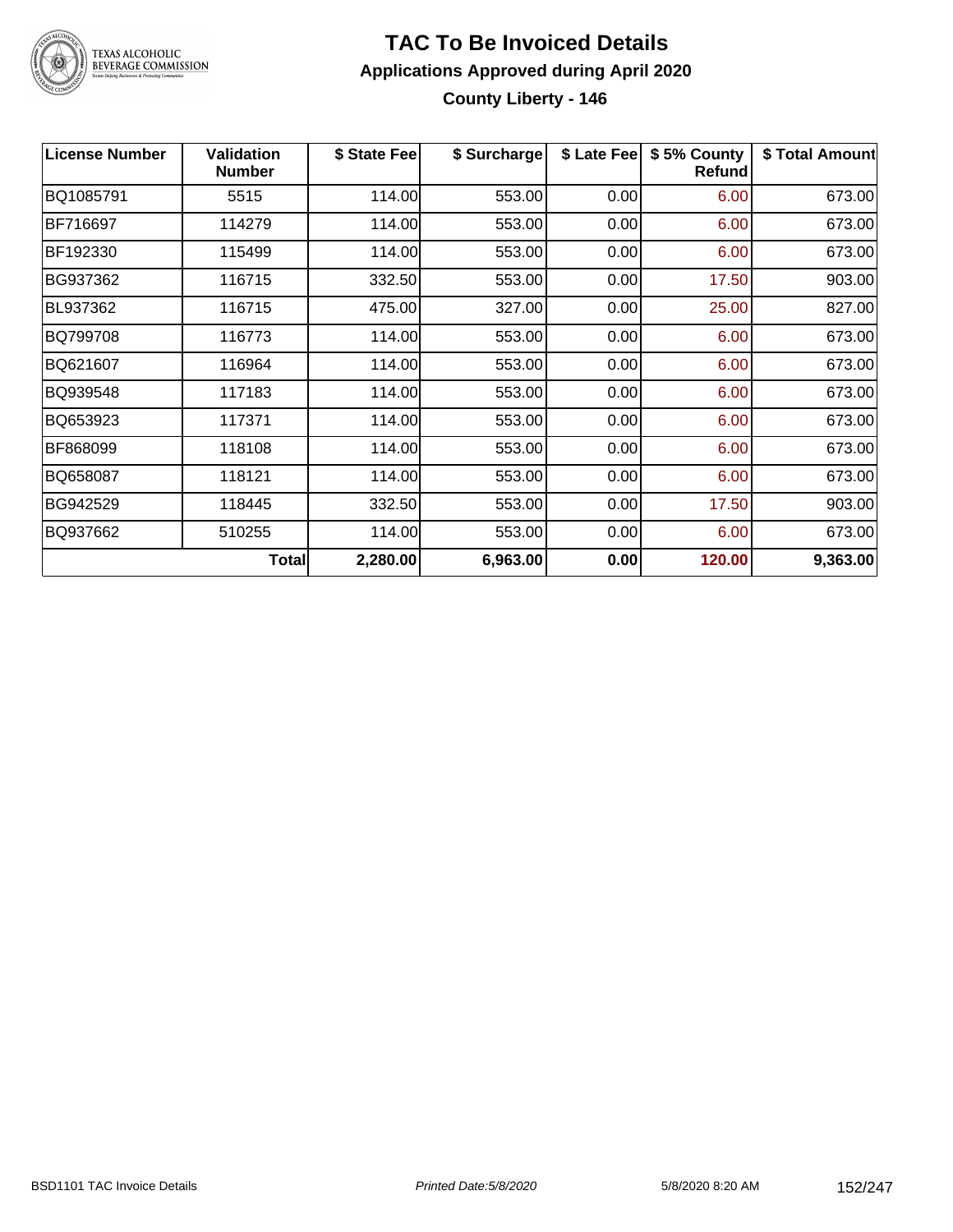

#### **TAC To Be Invoiced Details Applications Approved during April 2020 County Limestone - 147**

**License Number Validation Number \$ State Fee \$ Surcharge \$ Late Fee \$ 5% County Refund \$ Total Amount** BQ1086437 5134 114.00 553.00 0.00 6.00 673.00 BG800430 | 114418 | 332.50| 553.00| 0.00| 17.50| 903.00 BG620197 | 114688 | 332.50| 553.00| 0.00| 17.50| 903.00 BQ797987 | 114980 | 114.00| 553.00| 0.00| 6.00| 673.00 BQ797996 | 114983 | 114.00| 553.00| 0.00| 6.00| 673.00 BQ797998 114984 114.00 553.00 0.00 6.00 673.00 BG408453 | 116412 | 332.50| 553.00| 0.00| 17.50| 903.00 BG654087 | 117626 | 332.50| 553.00| 0.00| 17.50| 903.00 BQ445703 508491 114.00 553.00 0.00 6.00 673.00 BG166282 | 509907 | 332.50| 553.00| 0.00| 17.50| 903.00 **Total 2,232.50 5,530.00 0.00 117.50 7,880.00**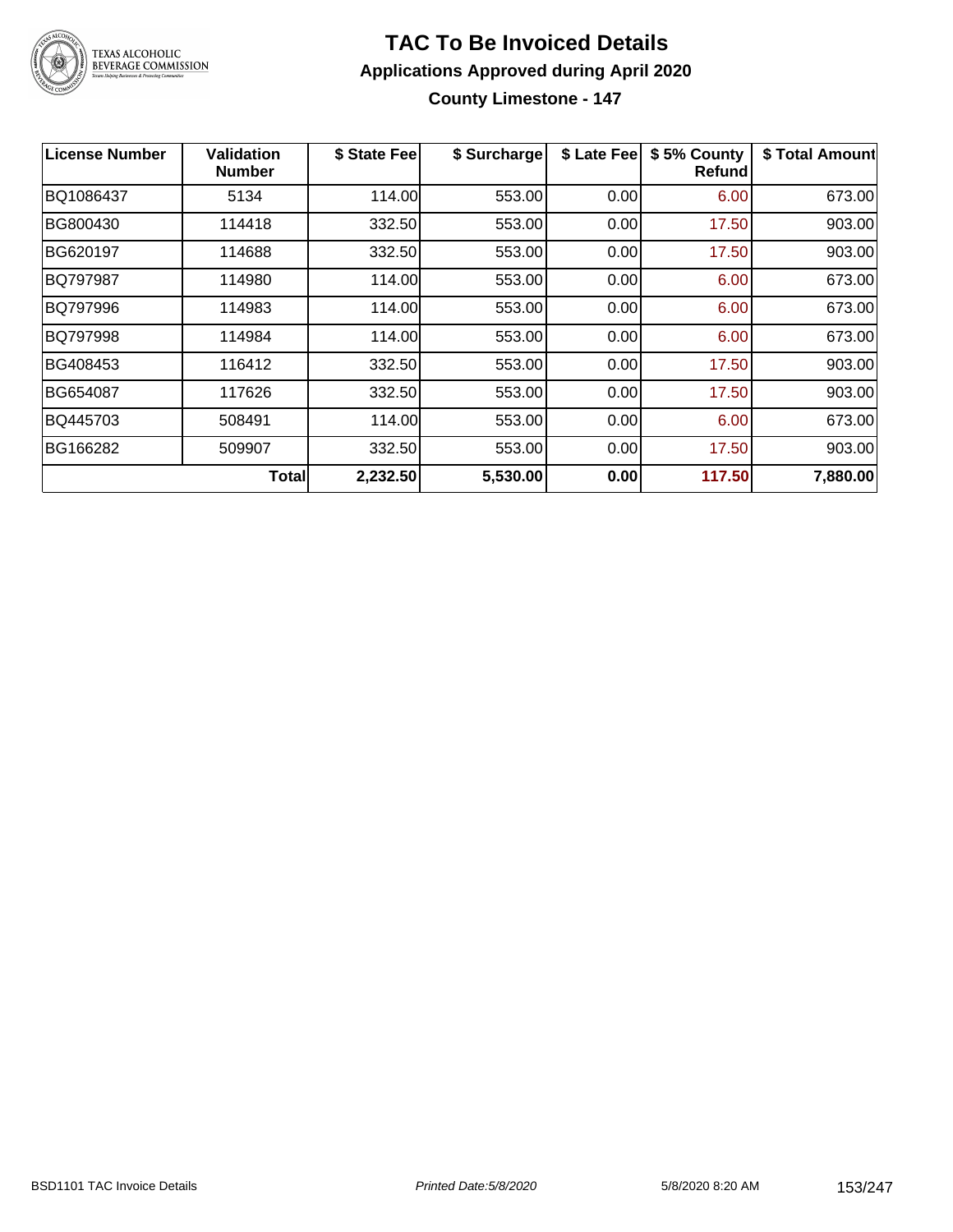

**County Live Oak - 149**

| License Number  | <b>Validation</b><br><b>Number</b> | \$ State Fee | \$ Surcharge | \$ Late Fee | \$5% County<br>Refundl | \$ Total Amount |
|-----------------|------------------------------------|--------------|--------------|-------------|------------------------|-----------------|
| BQ1087463       | 5304                               | 114.00       | 553.00       | 0.00        | 6.00                   | 673.00          |
| BF305356        | 114490                             | 114.00L      | 553.00       | 0.00        | 6.00                   | 673.00          |
| <b>BF717387</b> | 114633                             | 114.00       | 553.00       | 0.00        | 6.00                   | 673.00          |
| BQ867761        | 114798                             | 114.00       | 553.00       | 0.00        | 6.00                   | 673.00          |
| BQ553850        | 115506                             | 114.00       | 553.00       | 0.00        | 6.00                   | 673.00          |
|                 | Totall                             | 570.00       | 2,765.00     | 0.00        | 30.00                  | 3,365.00        |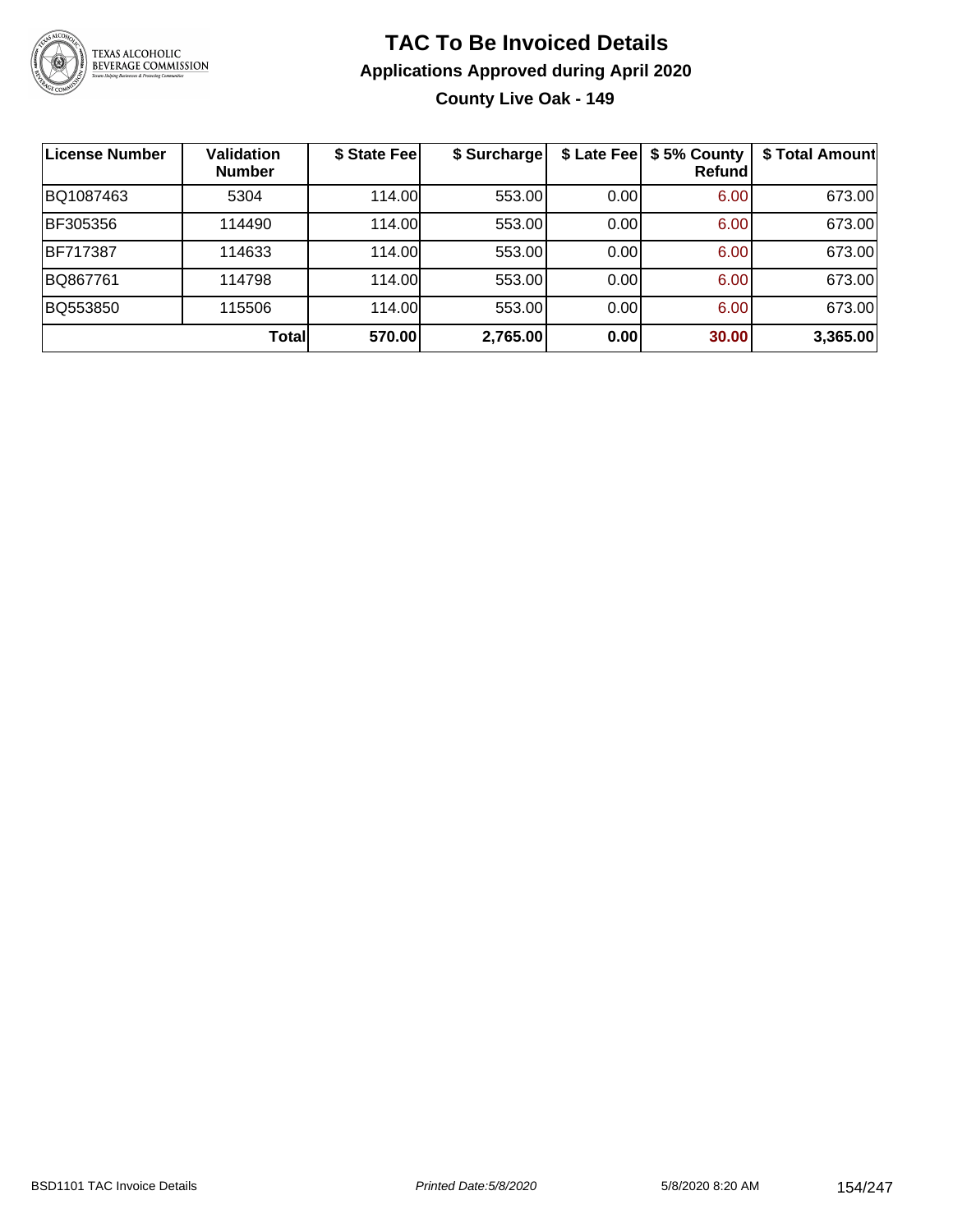

### **TAC To Be Invoiced Details Applications Approved during April 2020 County Llano - 150**

| <b>License Number</b> | <b>Validation</b><br><b>Number</b> | \$ State Fee | \$ Surcharge | \$ Late Fee | \$5% County<br>Refundl | \$ Total Amount |
|-----------------------|------------------------------------|--------------|--------------|-------------|------------------------|-----------------|
| BQ938831              | 115539                             | 114.00       | 553.00       | 0.00        | 6.00                   | 673.00          |
| BC276863              | 117329                             | 142.50       | 701.00       | 0.00        | 7.50                   | 851.00          |
| BI276864              | 117329                             | 38.00        | 278.00       | 0.00        | 2.00                   | 318.00          |
| BQ870995              | 118084                             | 114.00       | 553.00       | 0.00        | 6.00                   | 673.00          |
| BF470237              | 118772                             | 114.00       | 553.00       | 0.00        | 6.00                   | 673.00          |
| BE53711               | 405492                             | 285.00       | 553.00       | 0.00        | 15.00                  | 853.00          |
|                       | <b>Total</b>                       | 807.50       | 3,191.00     | 0.00        | 42.50                  | 4,041.00        |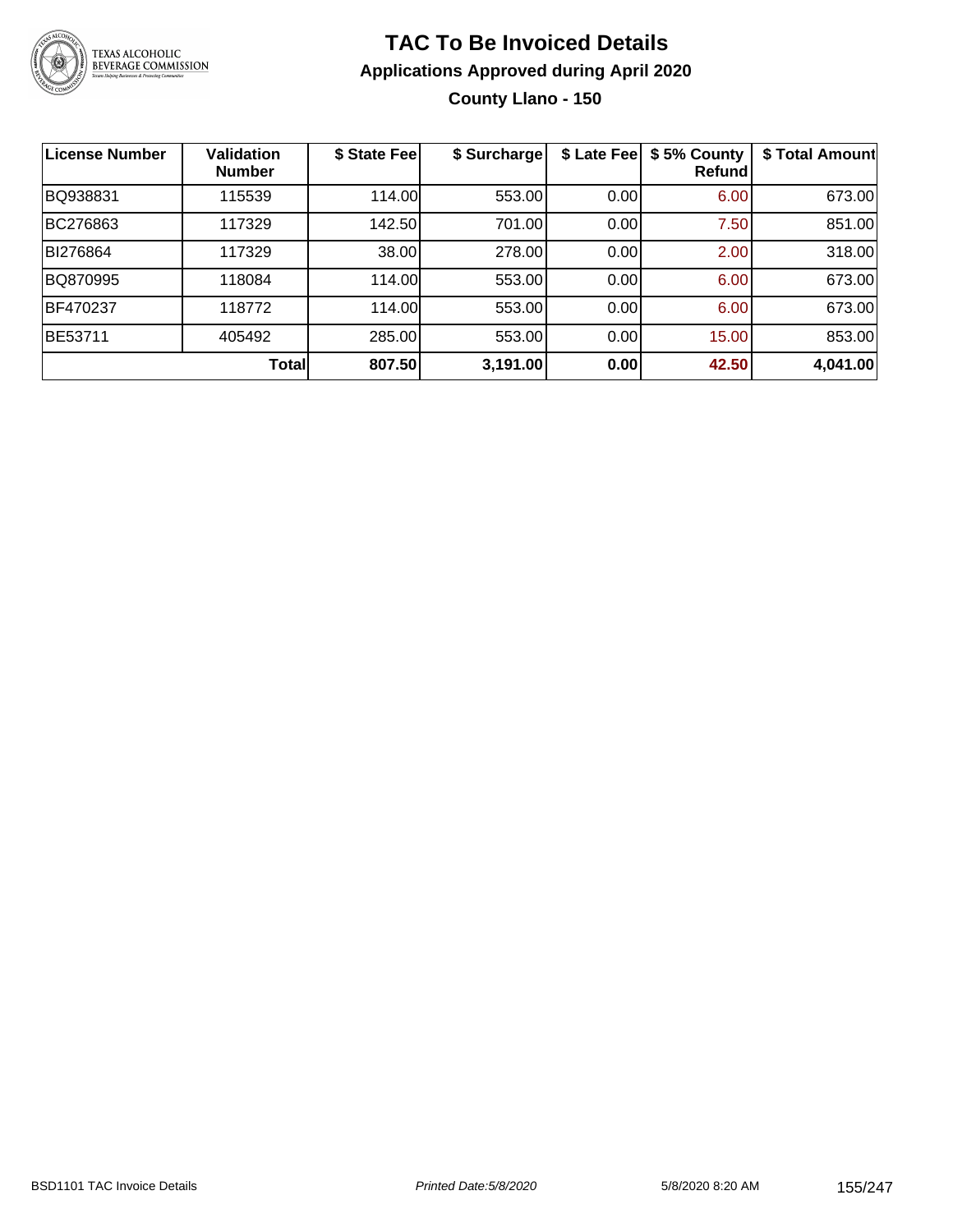

### **TAC To Be Invoiced Details Applications Approved during April 2020 County Lubbock - 152**

| <b>License Number</b> | <b>Validation</b><br><b>Number</b> | \$ State Fee | \$ Surcharge | \$ Late Fee | \$5% County<br><b>Refund</b> | \$ Total Amount |
|-----------------------|------------------------------------|--------------|--------------|-------------|------------------------------|-----------------|
| BG1086151             | 5669                               | 332.50       | 553.00       | 0.00        | 17.50                        | 903.00          |
| BQ742217              | 114480                             | 114.00       | 553.00       | 0.00        | 6.00                         | 673.00          |
| BQ742216              | 114482                             | 114.00       | 553.00       | 0.00        | 6.00                         | 673.00          |
| BB510565              | 115617                             | 570.00       | 701.00       | 0.00        | 30.00                        | 1,301.00        |
| BI510566              | 115617                             | 38.00        | 278.00       | 0.00        | 2.00                         | 318.00          |
| BQ744602              | 115984                             | 114.00       | 553.00       | 0.00        | 6.00                         | 673.00          |
| BQ744603              | 115984                             | 114.00       | 553.00       | 0.00        | 6.00                         | 673.00          |
| BQ802220              | 116269                             | 114.00       | 553.00       | 0.00        | 6.00                         | 673.00          |
| BF214616              | 118741                             | 114.00       | 553.00       | 0.00        | 6.00                         | 673.00          |
| BC201282              | 507982                             | 142.50       | 701.00       | 0.00        | 7.50                         | 851.00          |
| BI201283              | 507982                             | 38.00        | 278.00       | 0.00        | 2.00                         | 318.00          |
| BQ864428              | 508554                             | 114.00       | 553.00       | 0.00        | 6.00                         | 673.00          |
| BF868972              | 509700                             | 114.00       | 553.00       | 0.00        | 6.00                         | 673.00          |
| BQ654332              | 509725                             | 114.00       | 553.00       | 0.00        | 6.00                         | 673.00          |
|                       | <b>Total</b>                       | 2,147.00     | 7,488.00     | 0.00        | 113.00                       | 9,748.00        |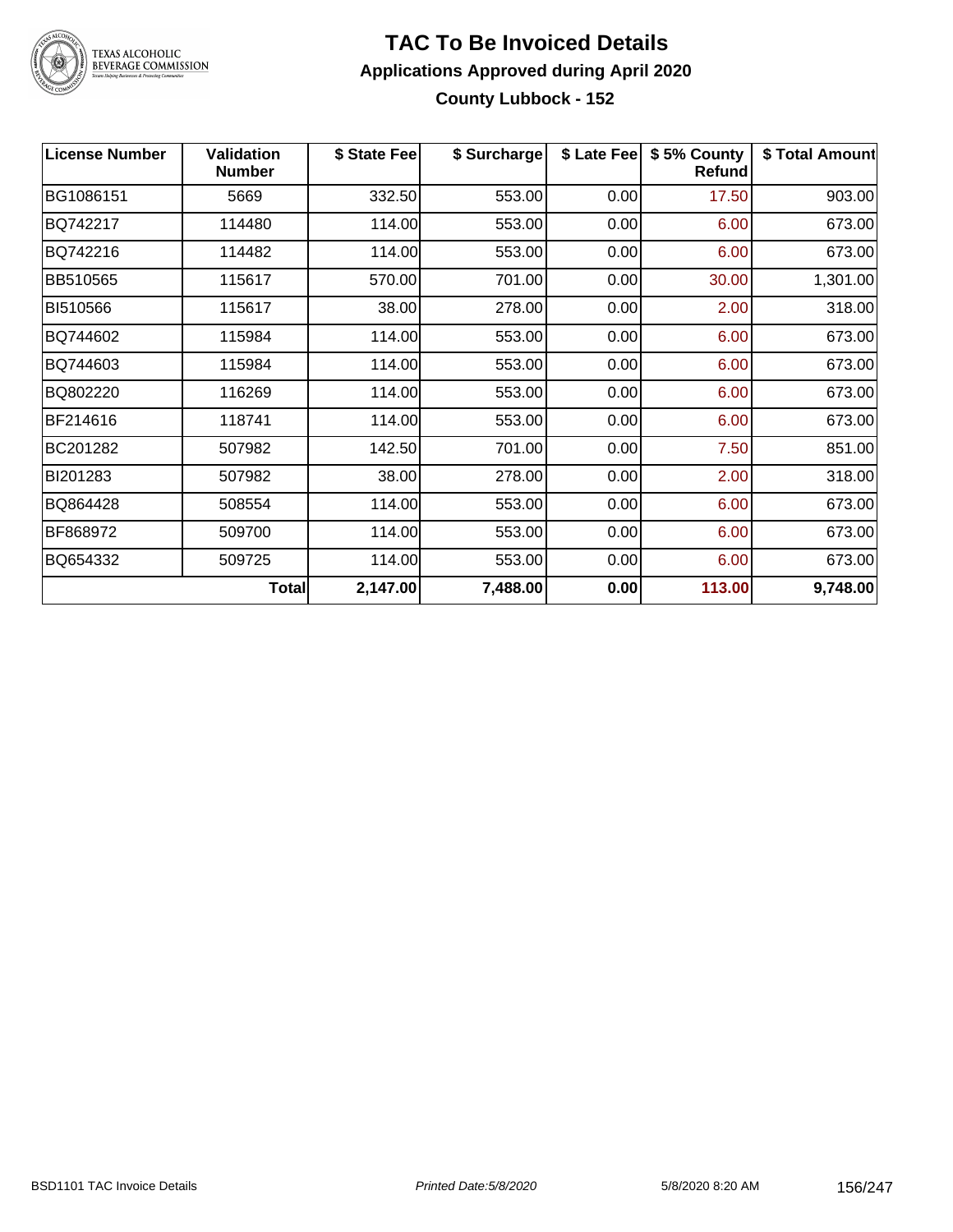

# TEXAS ALCOHOLIC<br>BEVERAGE COMMISSION

#### **TAC To Be Invoiced Details Applications Approved during April 2020 County McLennan - 155**

| <b>License Number</b> | Validation<br><b>Number</b> | \$ State Fee | \$ Surcharge |        | \$ Late Fee   \$5% County<br>Refund | \$ Total Amount |
|-----------------------|-----------------------------|--------------|--------------|--------|-------------------------------------|-----------------|
| BG1085389             | 4571                        | 332.50       | 553.00       | 0.00   | 17.50                               | 903.00          |
| BF1086207             | 4577                        | 114.00       | 553.00       | 0.00   | 6.00                                | 673.00          |
| BG1085377             | 4883                        | 332.50       | 553.00       | 0.00   | 17.50                               | 903.00          |
| BF1009042             | 114202                      | 114.00       | 553.00       | 0.00   | 6.00                                | 673.00          |
| BQ937369              | 114617                      | 114.00       | 553.00       | 0.00   | 6.00                                | 673.00          |
| BQ938419              | 114621                      | 114.00       | 553.00       | 0.00   | 6.00                                | 673.00          |
| BQ797994              | 114982                      | 114.00       | 553.00       | 0.00   | 6.00                                | 673.00          |
| BG652452              | 115012                      | 332.50       | 553.00       | 0.00   | 17.50                               | 903.00          |
| BG798403              | 115145                      | 332.50       | 553.00       | 0.00   | 17.50                               | 903.00          |
| BQ744851              | 115760                      | 114.00       | 553.00       | 0.00   | 6.00                                | 673.00          |
| BG108756              | 115782                      | 332.50       | 553.00       | 0.00   | 17.50                               | 903.00          |
| BG488510              | 115799                      | 332.50       | 553.00       | 0.00   | 17.50                               | 903.00          |
| BQ801385              | 116141                      | 114.00       | 553.00       | 0.00   | 6.00                                | 673.00          |
| BF745733              | 116215                      | 114.00       | 553.00       | 0.00   | 6.00                                | 673.00          |
| BQ1011528             | 116270                      | 114.00       | 553.00       | 0.00   | 6.00                                | 673.00          |
| BQ688585              | 116706                      | 114.00       | 553.00       | 0.00   | 6.00                                | 673.00          |
| BG745960              | 116925                      | 332.50       | 553.00       | 0.00   | 17.50                               | 903.00          |
| BC605722              | 117329                      | 142.50       | 701.00       | 0.00   | 7.50                                | 851.00          |
| BI605723              | 117329                      | 38.00        | 278.00       | 0.00   | 2.00                                | 318.00          |
| BG800416              | 117345                      | 332.50       | 553.00       | 0.00   | 17.50                               | 903.00          |
| BG1009400             | 117434                      | 332.50       | 553.00       | 100.00 | 17.50                               | 1,003.00        |
| BG205838              | 117762                      | 332.50       | 553.00       | 0.00   | 17.50                               | 903.00          |
| BG938737              | 117930                      | 332.50       | 553.00       | 0.00   | 17.50                               | 903.00          |
| BF448947              | 118092                      | 114.00       | 553.00       | 0.00   | 6.00                                | 673.00          |
| BQ804727              | 118395                      | 114.00       | 553.00       | 0.00   | 6.00                                | 673.00          |
| BQ804733              | 118395                      | 114.00       | 553.00       | 0.00   | 6.00                                | 673.00          |
| BQ569327              | 118943                      | 114.00       | 553.00       | 0.00   | 6.00                                | 673.00          |
| BG945605              | 120127                      | 332.50       | 553.00       | 0.00   | 17.50                               | 903.00          |
| BQ801393              | 508037                      | 114.00       | 553.00       | 0.00   | 6.00                                | 673.00          |
| BF802282              | 508049                      | 114.00       | 553.00       | 0.00   | 6.00                                | 673.00          |
| BQ742176              | 508335                      | 114.00       | 553.00       | 0.00   | 6.00                                | 673.00          |
| BQ867097              | 508582                      | 114.00       | 553.00       | 0.00   | 6.00                                | 673.00          |
| BQ1012812             | 509201                      | 114.00       | 553.00       | 0.00   | 6.00                                | 673.00          |
| BF744548              | 510443                      | 114.00       | 553.00       | 0.00   | 6.00                                | 673.00          |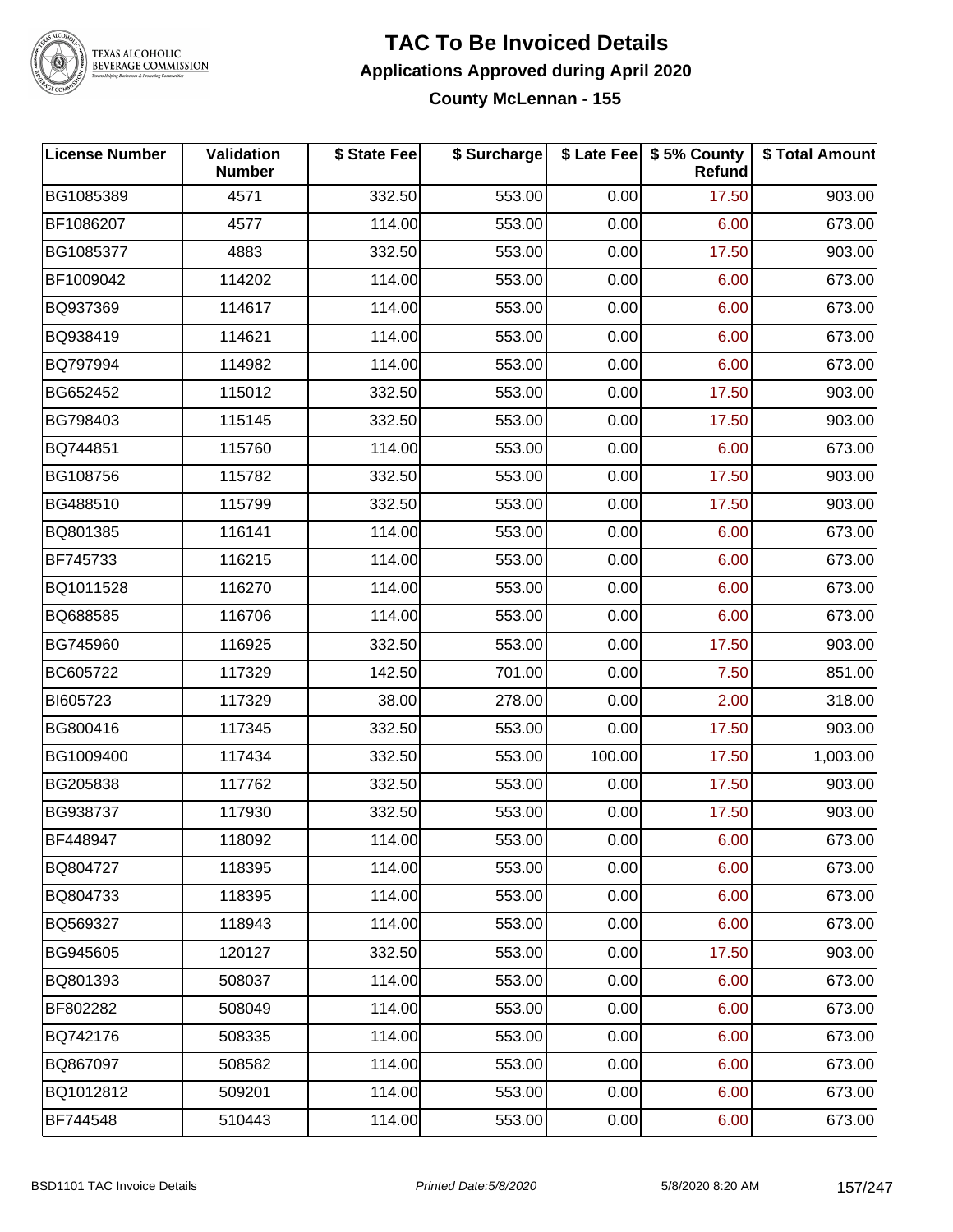| License Number | <b>Validation</b><br><b>Number</b> | \$ State Fee | \$ Surcharge |        | Refundl           | \$ Late Fee   \$5% County   \$ Total Amount |
|----------------|------------------------------------|--------------|--------------|--------|-------------------|---------------------------------------------|
| BF871547       | 511013                             | 114.00L      | 553.00       | 0.00   | 6.00 <sub>1</sub> | 673.00                                      |
|                | Totall                             | 6,564.50     | 19,228.00    | 100.00 | 345.50            | 26,238.00                                   |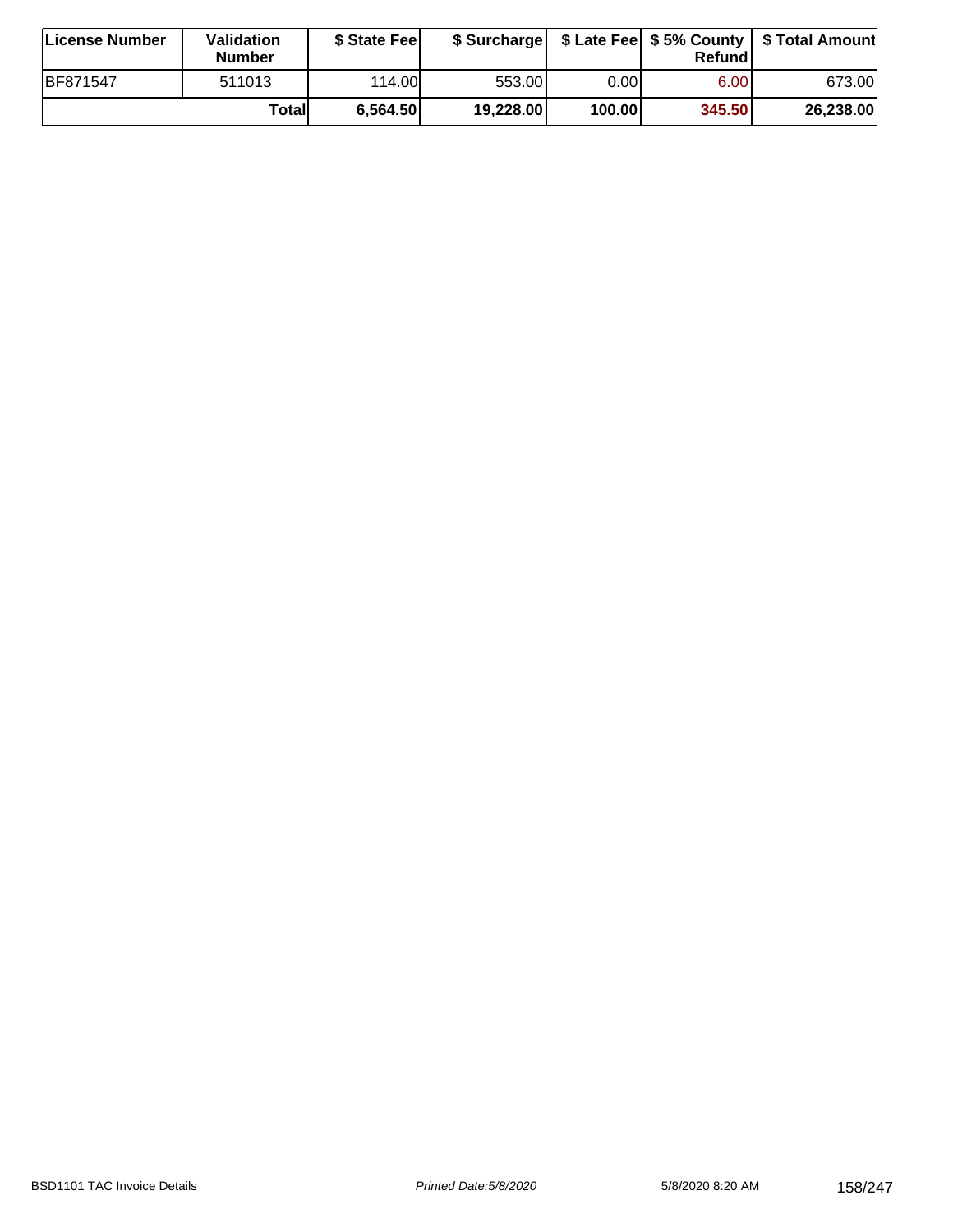

### **TAC To Be Invoiced Details Applications Approved during April 2020 County McMullen - 156**

| License Number | Validation<br><b>Number</b> | \$ State Fee | \$ Surcharge |      | Refundl | \$ Late Fee   \$5% County   \$ Total Amount |
|----------------|-----------------------------|--------------|--------------|------|---------|---------------------------------------------|
| BQ805038       | 405495                      | 114.00       | 553.00       | 0.00 | 6.00    | 673.00                                      |
|                | Totall                      | 114.00       | 553.00       | 0.00 | 6.00    | 673.00                                      |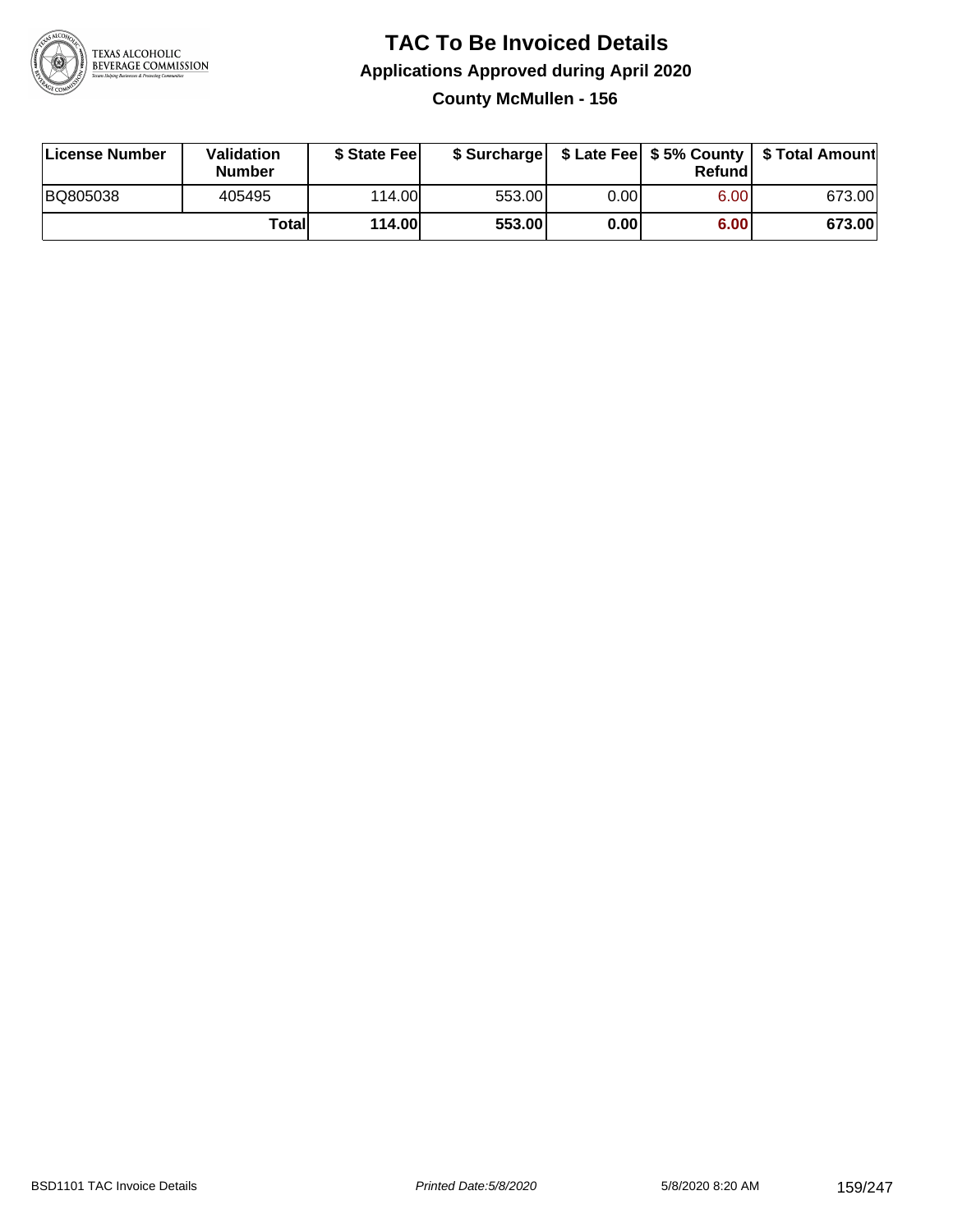

### **TAC To Be Invoiced Details Applications Approved during April 2020 County Madison - 157**

| License Number | Validation<br><b>Number</b> | \$ State Fee |          |      | Refundl | \$ Surcharge   \$ Late Fee   \$5% County   \$ Total Amount |
|----------------|-----------------------------|--------------|----------|------|---------|------------------------------------------------------------|
| BQ1086277      | 5418                        | 114.00L      | 553.00   | 0.00 | 6.00    | 673.00                                                     |
| BQ938041       | 114645                      | 114.00L      | 553.00   | 0.00 | 6.00    | 673.00                                                     |
|                | Totall                      | 228.00       | 1,106.00 | 0.00 | 12.00   | 1,346.00                                                   |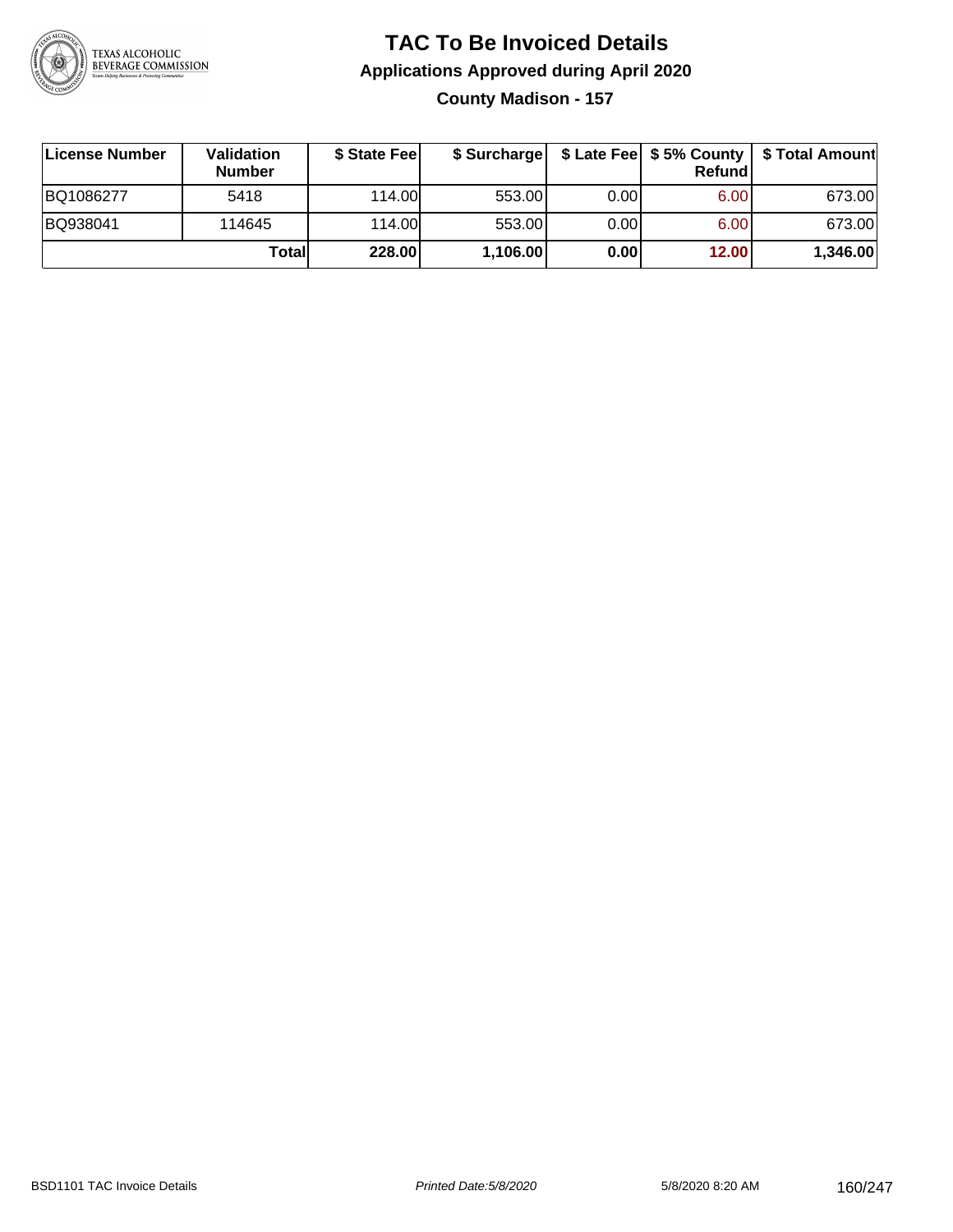

### **TAC To Be Invoiced Details Applications Approved during April 2020 County Marion - 158**

| License Number | Validation<br>Number | \$ State Feel |        |      | Refund | \$ Surcharge   \$ Late Fee   \$5% County   \$ Total Amount |
|----------------|----------------------|---------------|--------|------|--------|------------------------------------------------------------|
| BQ1086703      | 5702                 | 114.00        | 553.00 | 0.00 | 6.00   | 673.00                                                     |
|                | Totall               | <b>114.00</b> | 553.00 | 0.00 | 6.00   | 673.00                                                     |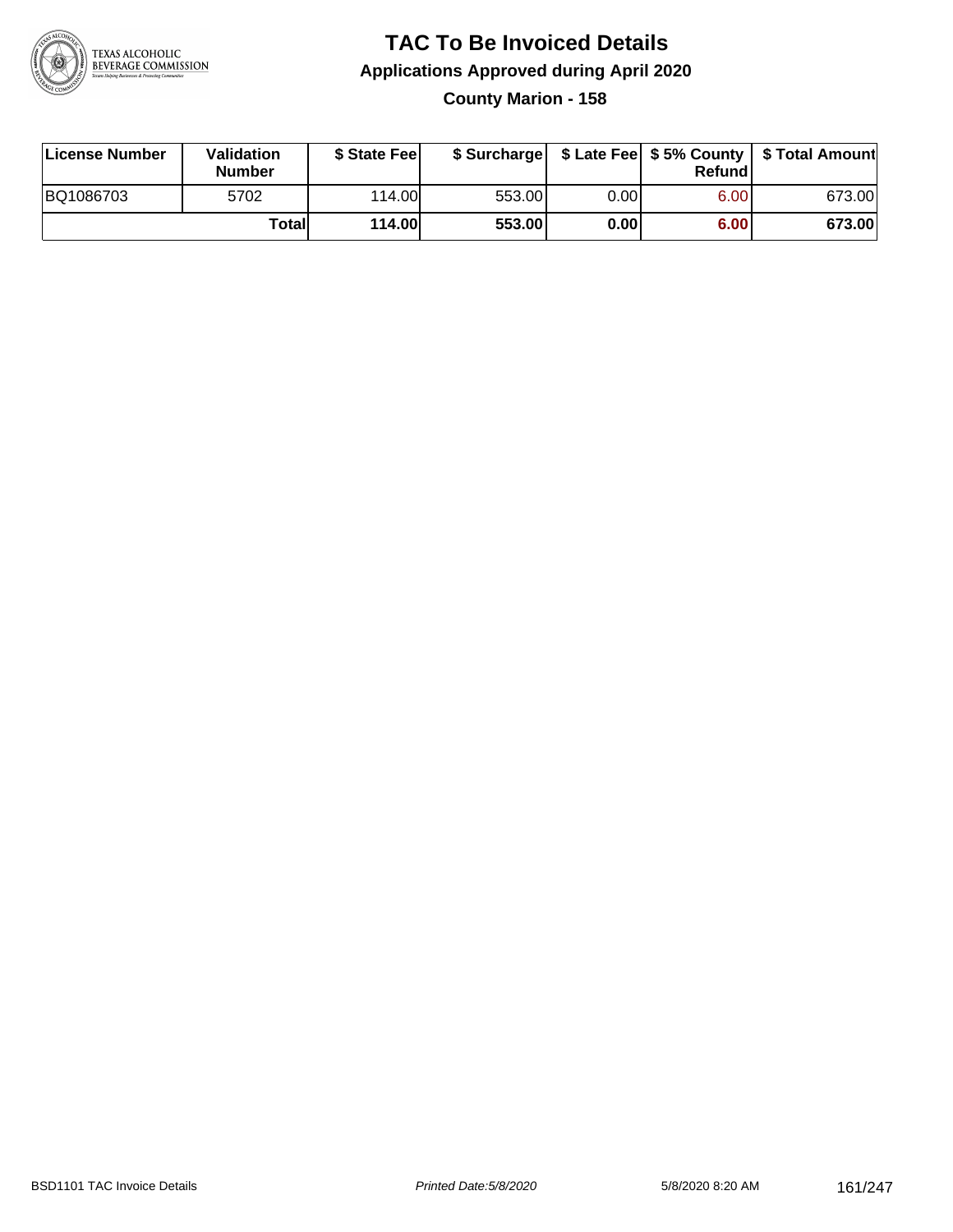

# TEXAS ALCOHOLIC<br>BEVERAGE COMMISSION

#### **TAC To Be Invoiced Details Applications Approved during April 2020 County Matagorda - 161**

| <b>License Number</b> | <b>Validation</b><br><b>Number</b> | \$ State Fee | \$ Surcharge |      | \$ Late Fee   \$5% County<br><b>Refund</b> | \$ Total Amount |
|-----------------------|------------------------------------|--------------|--------------|------|--------------------------------------------|-----------------|
| BF573687              | 114763                             | 114.00       | 553.00       | 0.00 | 6.00                                       | 673.00          |
| BF574061              | 114764                             | 114.00       | 553.00       | 0.00 | 6.00                                       | 673.00          |
| BQ798375              | 115137                             | 114.00       | 553.00       | 0.00 | 6.00                                       | 673.00          |
| BQ685821              | 115138                             | 114.00       | 553.00       | 0.00 | 6.00                                       | 673.00          |
| BF1008372             | 115720                             | 114.00       | 553.00       | 0.00 | 6.00                                       | 673.00          |
| BQ569010              | 116420                             | 114.00       | 553.00       | 0.00 | 6.00                                       | 673.00          |
| BG1008801             | 116577                             | 332.50       | 553.00       | 0.00 | 17.50                                      | 903.00          |
| BQ657248              | 116786                             | 114.00       | 553.00       | 0.00 | 6.00                                       | 673.00          |
| BQ1010848             | 117198                             | 114.00       | 553.00       | 0.00 | 6.00                                       | 673.00          |
| BG512107              | 117882                             | 332.50       | 553.00       | 0.00 | 17.50                                      | 903.00          |
| BL512107              | 117882                             | 475.00       | 327.00       | 0.00 | 25.00                                      | 827.00          |
| BG429477              | 118350                             | 332.50       | 553.00       | 0.00 | 17.50                                      | 903.00          |
| BL429477              | 118350                             | 475.00       | 327.00       | 0.00 | 25.00                                      | 827.00          |
| BG657538              | 118771                             | 332.50       | 553.00       | 0.00 | 17.50                                      | 903.00          |
| BQ1011767             | 510754                             | 114.00       | 553.00       | 0.00 | 6.00                                       | 673.00          |
| BQ945241              | 511016                             | 114.00       | 553.00       | 0.00 | 6.00                                       | 673.00          |
|                       | <b>Total</b>                       | 3,420.00     | 8,396.00     | 0.00 | 180.00                                     | 11,996.00       |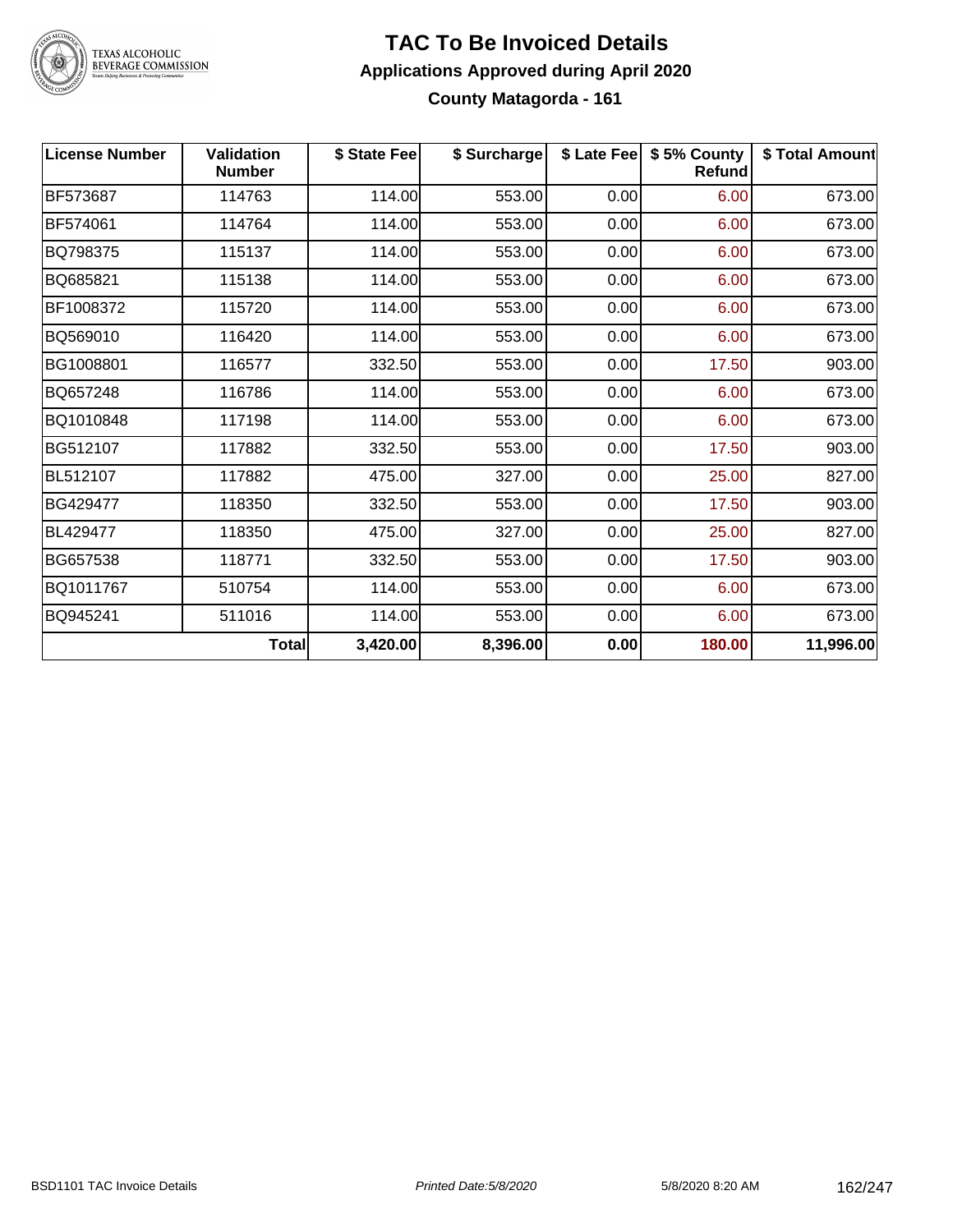

### **TAC To Be Invoiced Details Applications Approved during April 2020 County Maverick - 162**

| <b>License Number</b> | <b>Validation</b><br><b>Number</b> | \$ State Fee | \$ Surcharge | \$ Late Fee | \$5% County<br><b>Refund</b> | \$ Total Amount |
|-----------------------|------------------------------------|--------------|--------------|-------------|------------------------------|-----------------|
| BG798831              | 115461                             | 332.50       | 553.00       | 0.00        | 17.50                        | 903.00          |
| BL798831              | 115461                             | 475.00       | 327.00       | 0.00        | 25.00                        | 827.00          |
| BQ531843              | 115804                             | 114.00       | 553.00       | 0.00        | 6.00                         | 673.00          |
| BQ939964              | 116752                             | 114.00       | 553.00       | 0.00        | 6.00                         | 673.00          |
| BQ316622              | 117059                             | 114.00       | 553.00       | 0.00        | 6.00                         | 673.00          |
| BQ744076              | 117391                             | 114.00       | 553.00       | 0.00        | 6.00                         | 673.00          |
| BQ801228              | 508063                             | 114.00       | 553.00       | 0.00        | 6.00                         | 673.00          |
| BQ1011550             | 509574                             | 114.00       | 553.00       | 0.00        | 6.00                         | 673.00          |
|                       | <b>Total</b>                       | 1,491.50     | 4,198.00     | 0.00        | 78.50                        | 5,768.00        |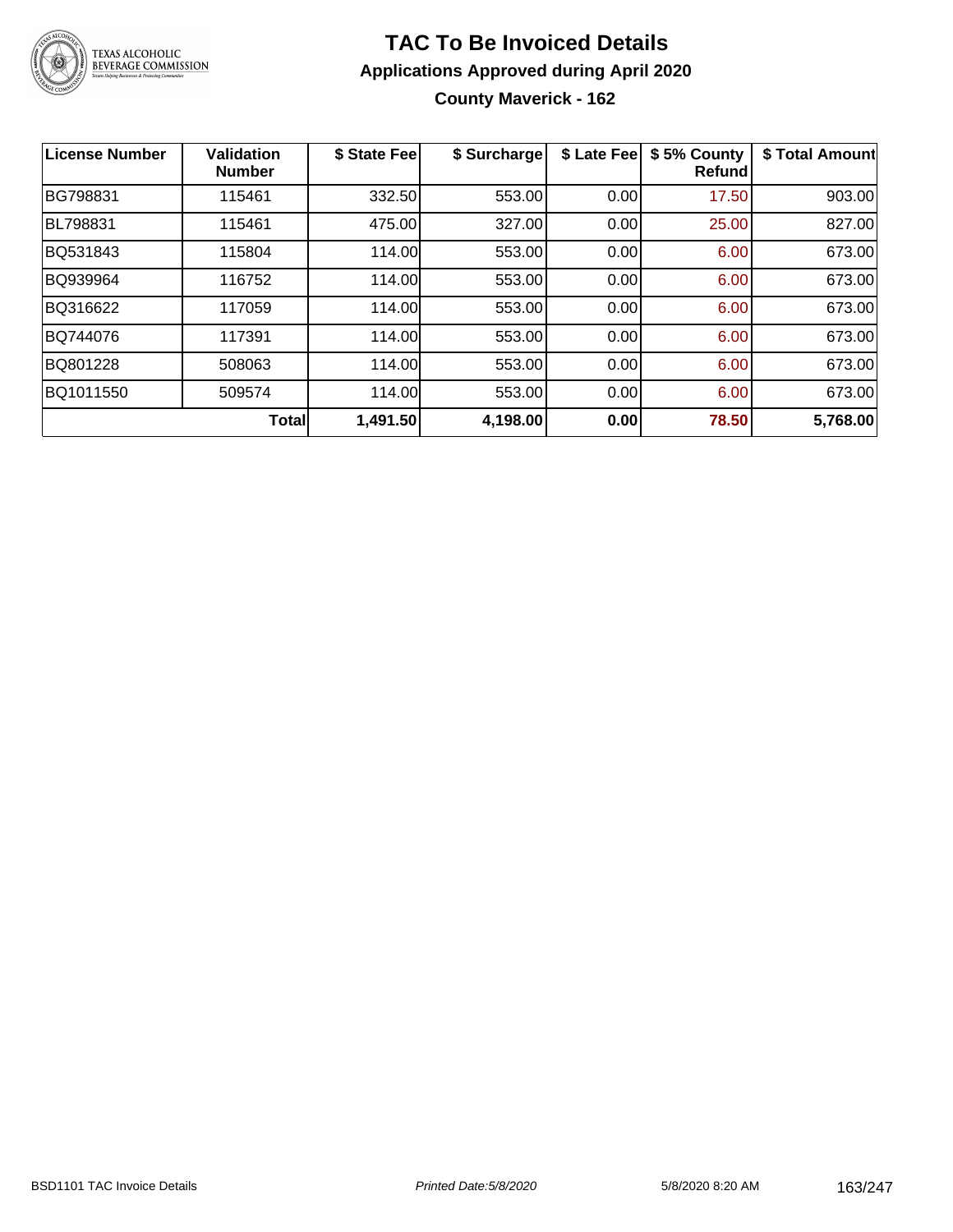

### **TAC To Be Invoiced Details Applications Approved during April 2020 County Medina - 163**

| <b>License Number</b> | <b>Validation</b><br><b>Number</b> | \$ State Fee | \$ Surcharge | \$ Late Fee | \$5% County<br><b>Refund</b> | \$ Total Amount |
|-----------------------|------------------------------------|--------------|--------------|-------------|------------------------------|-----------------|
| BG1085515             | 4417                               | 332.50       | 553.00       | 0.00        | 17.50                        | 903.00          |
| BG1087238             | 5714                               | 332.50       | 553.00       | 0.00        | 17.50                        | 903.00          |
| BL1087238             | 5714                               | 475.00       | 327.00       | 0.00        | 25.00                        | 827.00          |
| BG1008753             | 115315                             | 332.50       | 553.00       | 0.00        | 17.50                        | 903.00          |
| BP1008753             | 115315                             | 950.00       | 426.00       | 0.00        | 50.00                        | 1,426.00        |
| BG507942              | 116732                             | 332.50       | 553.00       | 0.00        | 17.50                        | 903.00          |
| BG575206              | 117030                             | 332.50       | 553.00       | 0.00        | 17.50                        | 903.00          |
| BQ744351              | 117859                             | 114.00       | 553.00       | 0.00        | 6.00                         | 673.00          |
| BQ658742              | 118349                             | 114.00       | 553.00       | 0.00        | 6.00                         | 673.00          |
| BQ1010005             | 508973                             | 114.00       | 553.00       | 0.00        | 6.00                         | 673.00          |
| BG936602              | 509620                             | 332.50       | 553.00       | 0.00        | 17.50                        | 903.00          |
|                       | <b>Total</b>                       | 3,762.00     | 5,730.00     | 0.00        | 198.00                       | 9,690.00        |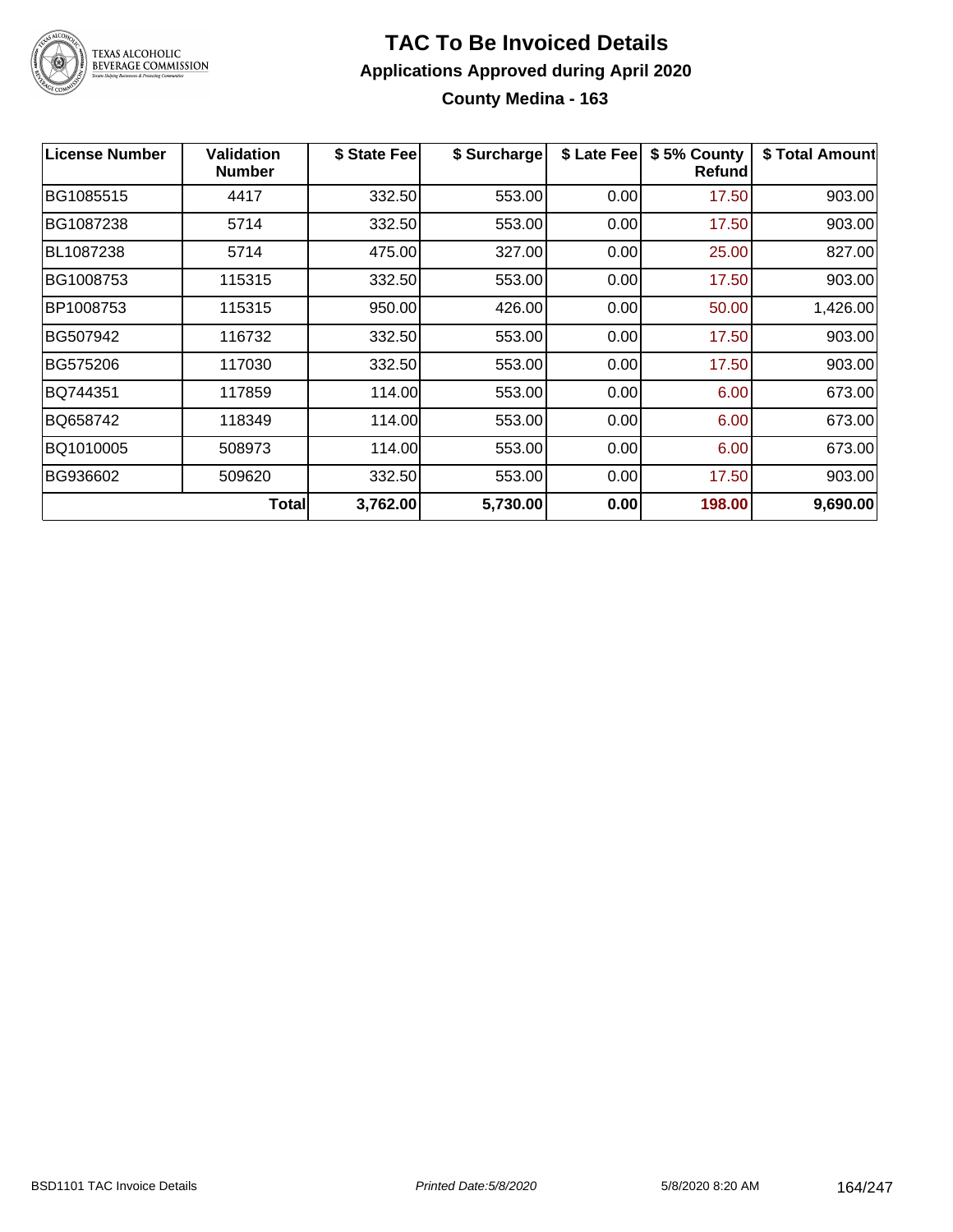

# TEXAS ALCOHOLIC<br>BEVERAGE COMMISSION

#### **TAC To Be Invoiced Details Applications Approved during April 2020 County Midland - 165**

| <b>License Number</b> | Validation<br><b>Number</b> | \$ State Fee | \$ Surcharge |        | \$ Late Fee   \$5% County<br><b>Refund</b> | \$ Total Amount |
|-----------------------|-----------------------------|--------------|--------------|--------|--------------------------------------------|-----------------|
| BQ1086384             | 5303                        | 114.00       | 553.00       | 0.00   | 6.00                                       | 673.00          |
| BQ1086382             | 5357                        | 114.00       | 553.00       | 0.00   | 6.00                                       | 673.00          |
| BQ1085600             | 5525                        | 114.00       | 553.00       | 0.00   | 6.00                                       | 673.00          |
| BF1087271             | 5731                        | 114.00       | 553.00       | 0.00   | 6.00                                       | 673.00          |
| BF866277              | 113584                      | 114.00       | 553.00       | 0.00   | 6.00                                       | 673.00          |
| BG934832              | 114651                      | 332.50       | 553.00       | 0.00   | 17.50                                      | 903.00          |
| BG687170              | 115254                      | 332.50       | 553.00       | 0.00   | 17.50                                      | 903.00          |
| BQ655654              | 115539                      | 114.00       | 553.00       | 0.00   | 6.00                                       | 673.00          |
| BQ283905              | 115573                      | 114.00       | 553.00       | 0.00   | 6.00                                       | 673.00          |
| BQ802234              | 116269                      | 114.00       | 553.00       | 0.00   | 6.00                                       | 673.00          |
| BQ868051              | 116776                      | 114.00       | 553.00       | 0.00   | 6.00                                       | 673.00          |
| BQ206190              | 117571                      | 114.00       | 553.00       | 0.00   | 6.00                                       | 673.00          |
| BG512204              | 117661                      | 332.50       | 553.00       | 0.00   | 17.50                                      | 903.00          |
| BQ868146              | 117972                      | 114.00       | 553.00       | 0.00   | 6.00                                       | 673.00          |
| BQ868147              | 117972                      | 114.00       | 553.00       | 0.00   | 6.00                                       | 673.00          |
| BQ869178              | 117972                      | 114.00       | 553.00       | 0.00   | 6.00                                       | 673.00          |
| BG805375              | 118015                      | 332.50       | 553.00       | 0.00   | 17.50                                      | 903.00          |
| BQ805579              | 118084                      | 114.00       | 553.00       | 0.00   | 6.00                                       | 673.00          |
| BQ870872              | 118084                      | 114.00       | 553.00       | 0.00   | 6.00                                       | 673.00          |
| BQ411131              | 118156                      | 114.00       | 553.00       | 0.00   | 6.00                                       | 673.00          |
| BQ411136              | 118156                      | 114.00       | 553.00       | 0.00   | 6.00                                       | 673.00          |
| BQ411137              | 118156                      | 114.00       | 553.00       | 0.00   | 6.00                                       | 673.00          |
| BQ411138              | 118156                      | 114.00       | 553.00       | 0.00   | 6.00                                       | 673.00          |
| BQ411139              | 118156                      | 114.00       | 553.00       | 0.00   | 6.00                                       | 673.00          |
| BQ411143              | 118156                      | 114.00       | 553.00       | 0.00   | 6.00                                       | 673.00          |
| BQ411145              | 118156                      | 114.00       | 553.00       | 0.00   | 6.00                                       | 673.00          |
| BQ411146              | 118156                      | 114.00       | 553.00       | 0.00   | 6.00                                       | 673.00          |
| BQ411147              | 118156                      | 114.00       | 553.00       | 0.00   | 6.00                                       | 673.00          |
| BQ411148              | 118156                      | 114.00       | 553.00       | 0.00   | 6.00                                       | 673.00          |
| BG717841              | 118273                      | 332.50       | 553.00       | 0.00   | 17.50                                      | 903.00          |
| BG491232              | 118512                      | 332.50       | 553.00       | 0.00   | 17.50                                      | 903.00          |
| BL491232              | 118512                      | 475.00       | 327.00       | 0.00   | 25.00                                      | 827.00          |
| BQ802774              | 509560                      | 114.00       | 553.00       | 0.00   | 6.00                                       | 673.00          |
| BG283502              | 510086                      | 332.50       | 553.00       | 100.00 | 17.50                                      | 1,003.00        |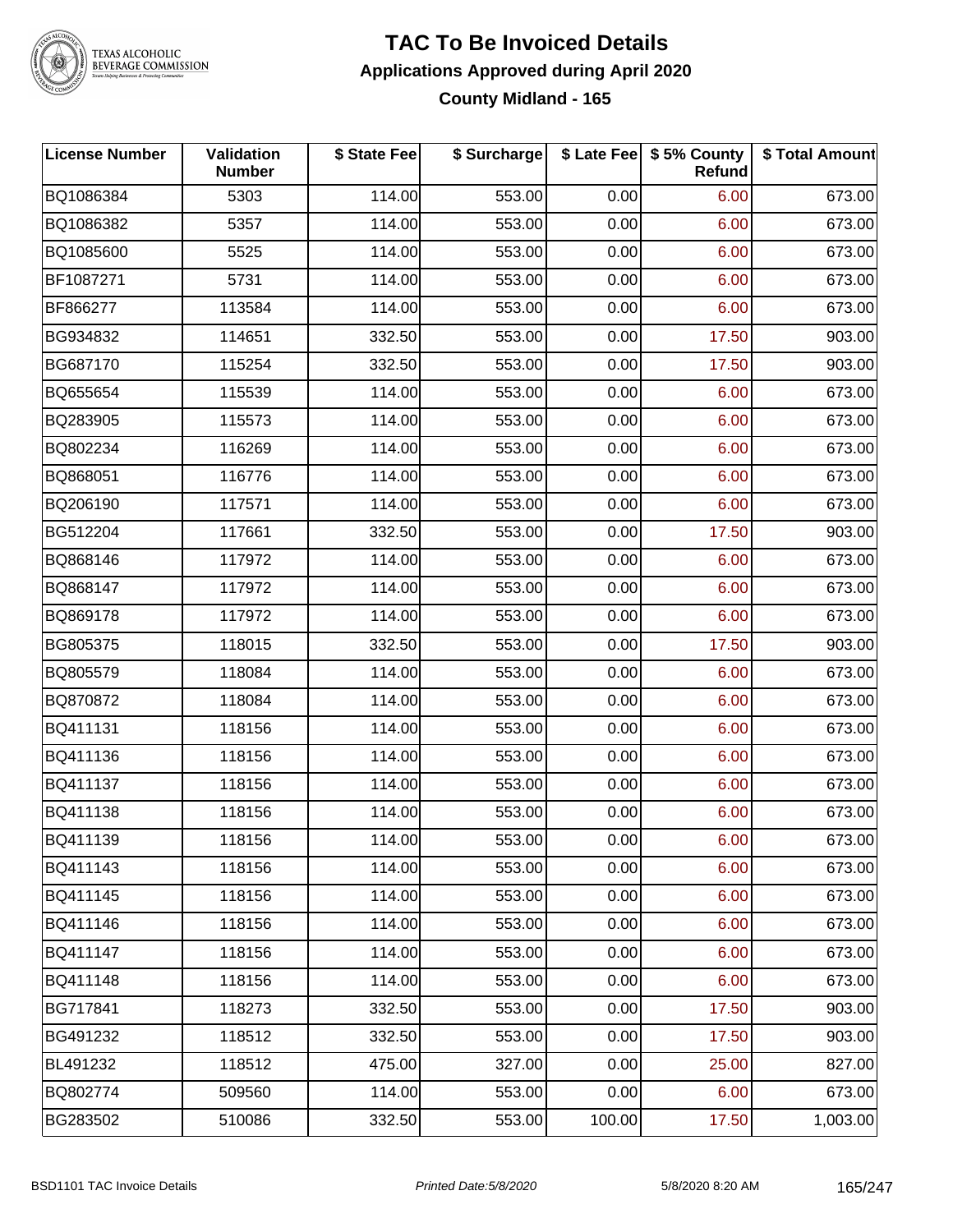| ∣License Number | <b>Validation</b><br><b>Number</b> | \$ State Fee |           |        | Refundl | \$ Surcharge   \$ Late Fee   \$5% County   \$ Total Amount |
|-----------------|------------------------------------|--------------|-----------|--------|---------|------------------------------------------------------------|
| BG305171        | 510452                             | 332.501      | 553.00I   | 100.00 | 17.50   | 1.003.00                                                   |
|                 | Totall                             | 6,099.00     | 19,129.00 | 200.00 | 321.00  | 25,749.00                                                  |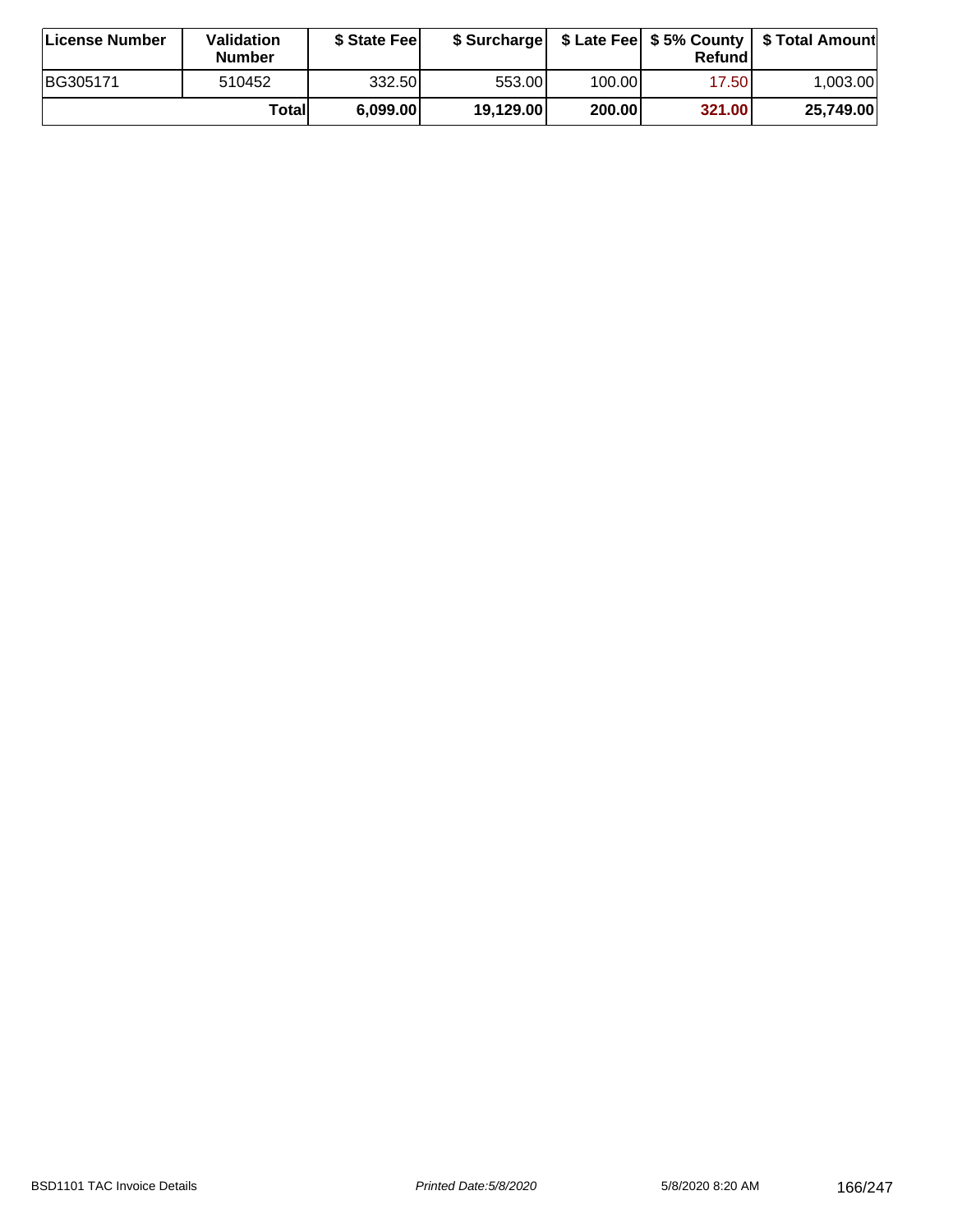

**County Milam - 166**

| ∣License Number | <b>Validation</b><br><b>Number</b> | \$ State Fee | \$ Surcharge |       | Refundl | \$ Late Fee   \$5% County   \$ Total Amount |
|-----------------|------------------------------------|--------------|--------------|-------|---------|---------------------------------------------|
| BG1086372       | 4770                               | 332.50       | 553.00       | 0.001 | 17.50   | 903.00                                      |
| BF316087        | 116984                             | 114.00       | 553.00       | 0.001 | 6.00    | 673.00                                      |
|                 | Totall                             | 446.50       | 1,106.00     | 0.00  | 23.50   | 1,576.00                                    |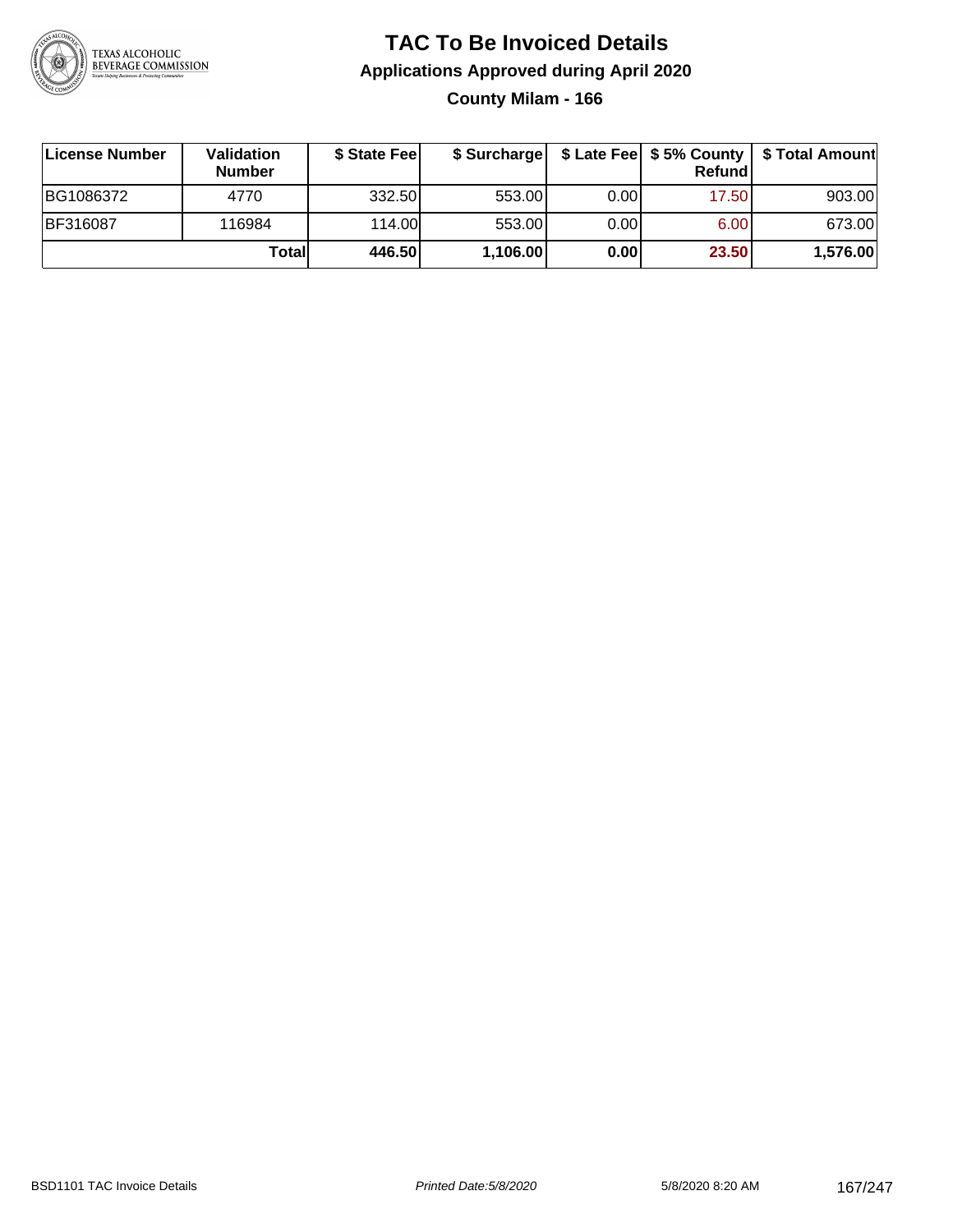

### **TAC To Be Invoiced Details Applications Approved during April 2020 County Mills - 167**

| License Number | Validation<br>Number | \$ State Fee |        |      | Refundl | \$ Surcharge   \$ Late Fee   \$5% County   \$ Total Amount |
|----------------|----------------------|--------------|--------|------|---------|------------------------------------------------------------|
| BG1007187      | 114447               | 332.50       | 553.00 | 0.00 | 17.50   | 903.00                                                     |
|                | Totall               | 332.50       | 553.00 | 0.00 | 17.50   | 903.00                                                     |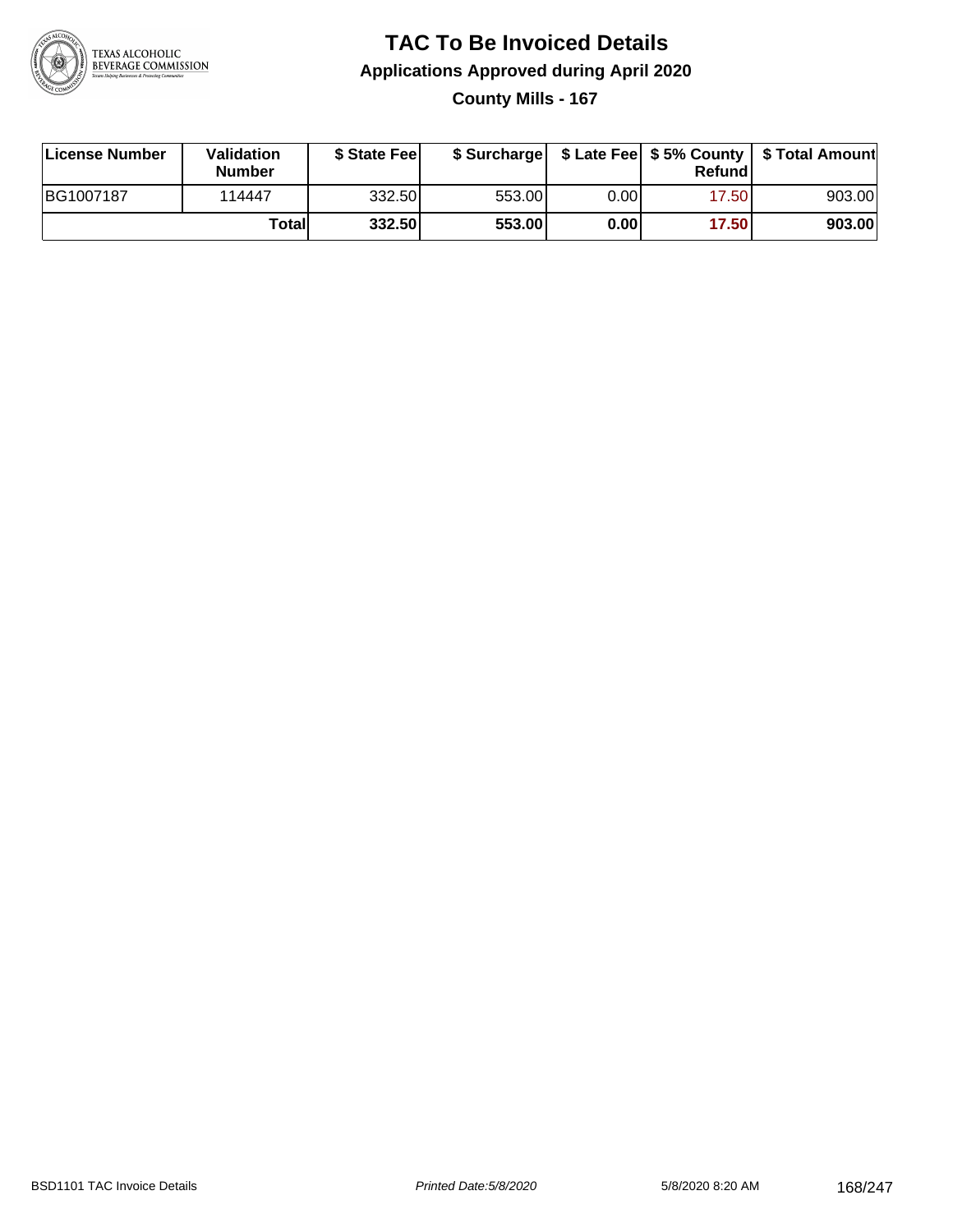

### **TAC To Be Invoiced Details Applications Approved during April 2020 County Mitchell - 168**

| License Number | Validation<br><b>Number</b> | \$ State Fee | \$ Surcharge |      | $$$ Late Fee $$5%$ County<br><b>Refund</b> | \$ Total Amount |
|----------------|-----------------------------|--------------|--------------|------|--------------------------------------------|-----------------|
| BG685167       | 114154                      | 332.50       | 553.00       | 0.00 | 17.50                                      | 903.00          |
| BQ717388       | 115539                      | 114.00       | 553.00       | 0.00 | 6.00                                       | 673.00          |
| BG655504       | 118613                      | 332.50       | 553.00       | 0.00 | 17.50                                      | 903.00          |
|                | Total                       | 779.00       | 1,659.00     | 0.00 | 41.00                                      | 2,479.00        |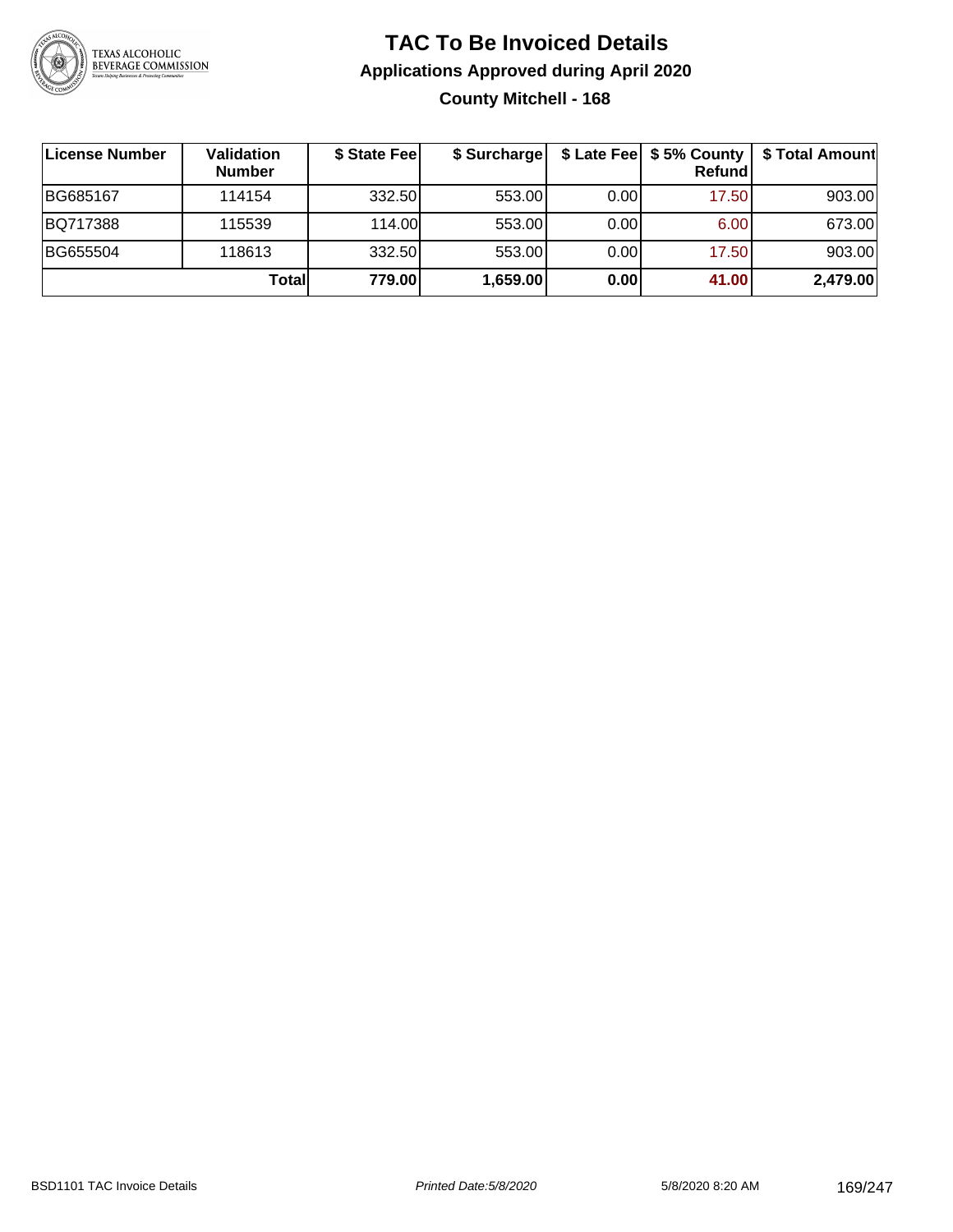

### **TAC To Be Invoiced Details Applications Approved during April 2020 County Montague - 169**

| License Number | <b>Validation</b><br><b>Number</b> | \$ State Feel |          |       | Refund | \$ Surcharge   \$ Late Fee   \$5% County   \$ Total Amount |
|----------------|------------------------------------|---------------|----------|-------|--------|------------------------------------------------------------|
| BF801672       | 117849                             | 114.00L       | 553.00   | 0.001 | 6.00   | 673.00                                                     |
| BF796123       | 508495                             | 114.00        | 553.00   | 0.001 | 6.00   | 673.00                                                     |
|                | Totall                             | 228.00        | 1,106.00 | 0.00  | 12.00  | 1,346.00                                                   |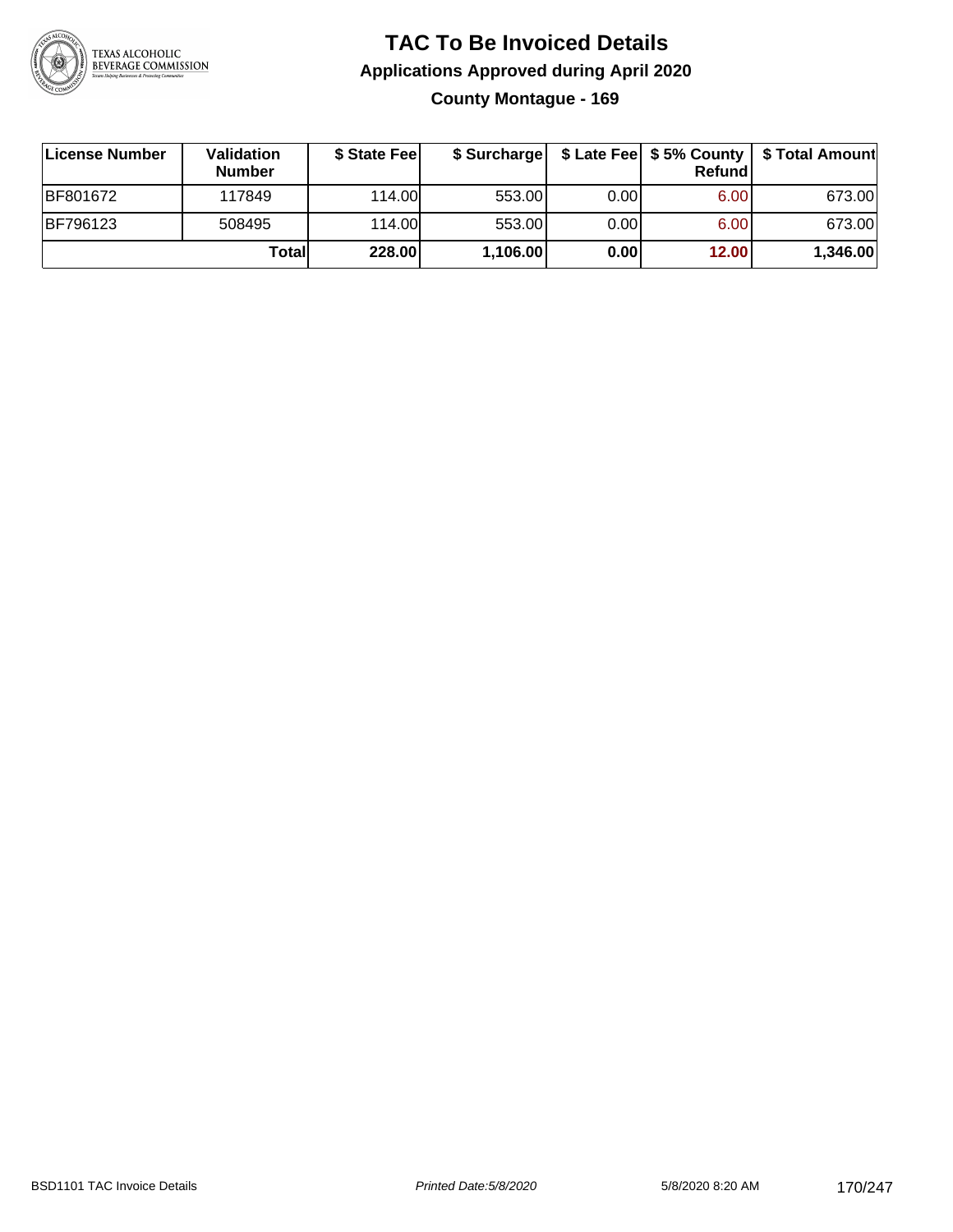

# TEXAS ALCOHOLIC<br>BEVERAGE COMMISSION

#### **TAC To Be Invoiced Details Applications Approved during April 2020 County Montgomery - 170**

| License Number | Validation<br><b>Number</b> | \$ State Fee | \$ Surcharge |      | \$ Late Fee   \$5% County<br><b>Refund</b> | \$ Total Amount |
|----------------|-----------------------------|--------------|--------------|------|--------------------------------------------|-----------------|
| BF1085623      | 4351                        | 114.00       | 553.00       | 0.00 | 6.00                                       | 673.00          |
| BG1085799      | 4903                        | 332.50       | 553.00       | 0.00 | 17.50                                      | 903.00          |
| BG1087161      | 5128                        | 332.50       | 553.00       | 0.00 | 17.50                                      | 903.00          |
| BG1086496      | 5189                        | 332.50       | 553.00       | 0.00 | 17.50                                      | 903.00          |
| BG1087323      | 5398                        | 332.50       | 553.00       | 0.00 | 17.50                                      | 903.00          |
| BG1085691      | 5510                        | 332.50       | 553.00       | 0.00 | 17.50                                      | 903.00          |
| BF1086299      | 5710                        | 114.00       | 553.00       | 0.00 | 6.00                                       | 673.00          |
| BF1086239      | 5711                        | 114.00       | 553.00       | 0.00 | 6.00                                       | 673.00          |
| BF935857       | 114123                      | 114.00       | 553.00       | 0.00 | 6.00                                       | 673.00          |
| BG1008232      | 114456                      | 332.50       | 553.00       | 0.00 | 17.50                                      | 903.00          |
| BQ865238       | 114867                      | 114.00       | 553.00       | 0.00 | 6.00                                       | 673.00          |
| BQ864337       | 114895                      | 114.00       | 553.00       | 0.00 | 6.00                                       | 673.00          |
| BG716810       | 115037                      | 332.50       | 553.00       | 0.00 | 17.50                                      | 903.00          |
| BQ252366       | 115148                      | 114.00       | 553.00       | 0.00 | 6.00                                       | 673.00          |
| BF684632       | 115150                      | 114.00       | 553.00       | 0.00 | 6.00                                       | 673.00          |
| BQ802123       | 115646                      | 114.00       | 553.00       | 0.00 | 6.00                                       | 673.00          |
| BQ621216       | 115881                      | 114.00       | 553.00       | 0.00 | 6.00                                       | 673.00          |
| BG1011173      | 116059                      | 332.50       | 553.00       | 0.00 | 17.50                                      | 903.00          |
| BF315740       | 116565                      | 114.00       | 553.00       | 0.00 | 6.00                                       | 673.00          |
| BG621289       | 116758                      | 332.50       | 553.00       | 0.00 | 17.50                                      | 903.00          |
| BI232151       | 116768                      | 38.00        | 278.00       | 0.00 | 2.00                                       | 318.00          |
| BC232150       | 116795                      | 142.50       | 701.00       | 0.00 | 7.50                                       | 851.00          |
| BG866267       | 116930                      | 332.50       | 553.00       | 0.00 | 17.50                                      | 903.00          |
| BP866267       | 116930                      | 950.00       | 426.00       | 0.00 | 50.00                                      | 1,426.00        |
| BQ623137       | 117157                      | 114.00       | 553.00       | 0.00 | 6.00                                       | 673.00          |
| BF802126       | 117174                      | 114.00       | 553.00       | 0.00 | 6.00                                       | 673.00          |
| BQ802132       | 117177                      | 114.00       | 553.00       | 0.00 | 6.00                                       | 673.00          |
| BG1011129      | 117227                      | 332.50       | 553.00       | 0.00 | 17.50                                      | 903.00          |
| BG1009451      | 117407                      | 332.50       | 553.00       | 0.00 | 17.50                                      | 903.00          |
| BL1009451      | 117407                      | 475.00       | 327.00       | 0.00 | 25.00                                      | 827.00          |
| BG243404       | 117433                      | 332.50       | 553.00       | 0.00 | 17.50                                      | 903.00          |
| BQ720186       | 117711                      | 114.00       | 553.00       | 0.00 | 6.00                                       | 673.00          |
| BQ746218       | 117811                      | 114.00       | 553.00       | 0.00 | 6.00                                       | 673.00          |
| BG937894       | 117951                      | 332.50       | 553.00       | 0.00 | 17.50                                      | 903.00          |
| BQ1011122      | 118219                      | 114.00       | 553.00       | 0.00 | 6.00                                       | 673.00          |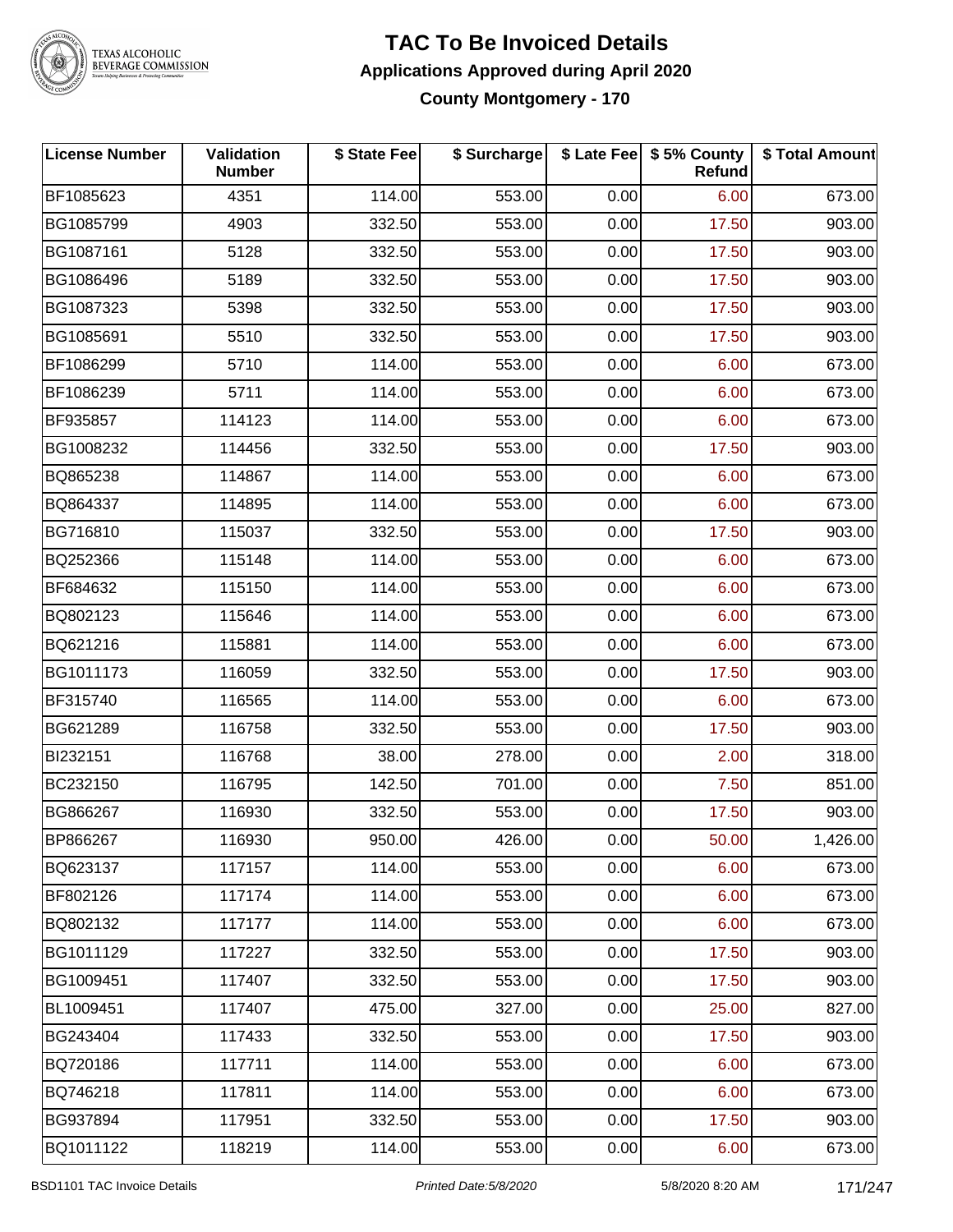| <b>License Number</b> | <b>Validation</b><br><b>Number</b> | \$ State Fee | \$ Surcharge |        | \$ Late Fee   \$5% County<br>Refund | \$ Total Amount |
|-----------------------|------------------------------------|--------------|--------------|--------|-------------------------------------|-----------------|
| BQ804202              | 118446                             | 114.00       | 553.00       | 0.00   | 6.00                                | 673.00          |
| BQ564871              | 118450                             | 114.00       | 553.00       | 0.00   | 6.00                                | 673.00          |
| BQ719434              | 118459                             | 114.00       | 553.00       | 0.00   | 6.00                                | 673.00          |
| BF1011003             | 118869                             | 114.00       | 553.00       | 0.00   | 6.00                                | 673.00          |
| BQ564872              | 118905                             | 114.00       | 553.00       | 0.00   | 6.00                                | 673.00          |
| BQ681238              | 119140                             | 114.00       | 553.00       | 0.00   | 6.00                                | 673.00          |
| BG241839              | 508486                             | 332.50       | 553.00       | 0.00   | 17.50                               | 903.00          |
| BL241839              | 508486                             | 475.00       | 327.00       | 0.00   | 25.00                               | 827.00          |
| BF289466              | 508490                             | 114.00       | 553.00       | 0.00   | 6.00                                | 673.00          |
| BQ865540              | 508581                             | 114.00       | 553.00       | 0.00   | 6.00                                | 673.00          |
| BQ937393              | 508585                             | 114.00       | 553.00       | 0.00   | 6.00                                | 673.00          |
| BG1007657             | 508734                             | 332.50       | 553.00       | 0.00   | 17.50                               | 903.00          |
| BQ937368              | 508971                             | 114.00       | 553.00       | 0.00   | 6.00                                | 673.00          |
| BQ574861              | 509100                             | 114.00       | 553.00       | 0.00   | 6.00                                | 673.00          |
| BQ869001              | 509351                             | 114.00       | 553.00       | 0.00   | 6.00                                | 673.00          |
| BG715405              | 509667                             | 332.50       | 553.00       | 0.00   | 17.50                               | 903.00          |
| BG217808              | 509783                             | 332.50       | 553.00       | 100.00 | 17.50                               | 1,003.00        |
| BQ654651              | 509785                             | 114.00       | 553.00       | 0.00   | 6.00                                | 673.00          |
| BF865382              | 509852                             | 114.00       | 553.00       | 0.00   | 6.00                                | 673.00          |
| BQ1010684             | 510001                             | 114.00       | 553.00       | 0.00   | 6.00                                | 673.00          |
| BG576370              | 510457                             | 332.50       | 553.00       | 0.00   | 17.50                               | 903.00          |
| BQ450010              | 511091                             | 114.00       | 553.00       | 0.00   | 6.00                                | 673.00          |
| BQ1087319             | 511218                             | 114.00       | 553.00       | 0.00   | 6.00                                | 673.00          |
|                       | Total                              | 12,274.00    | 31,368.00    | 100.00 | 646.00                              | 44,388.00       |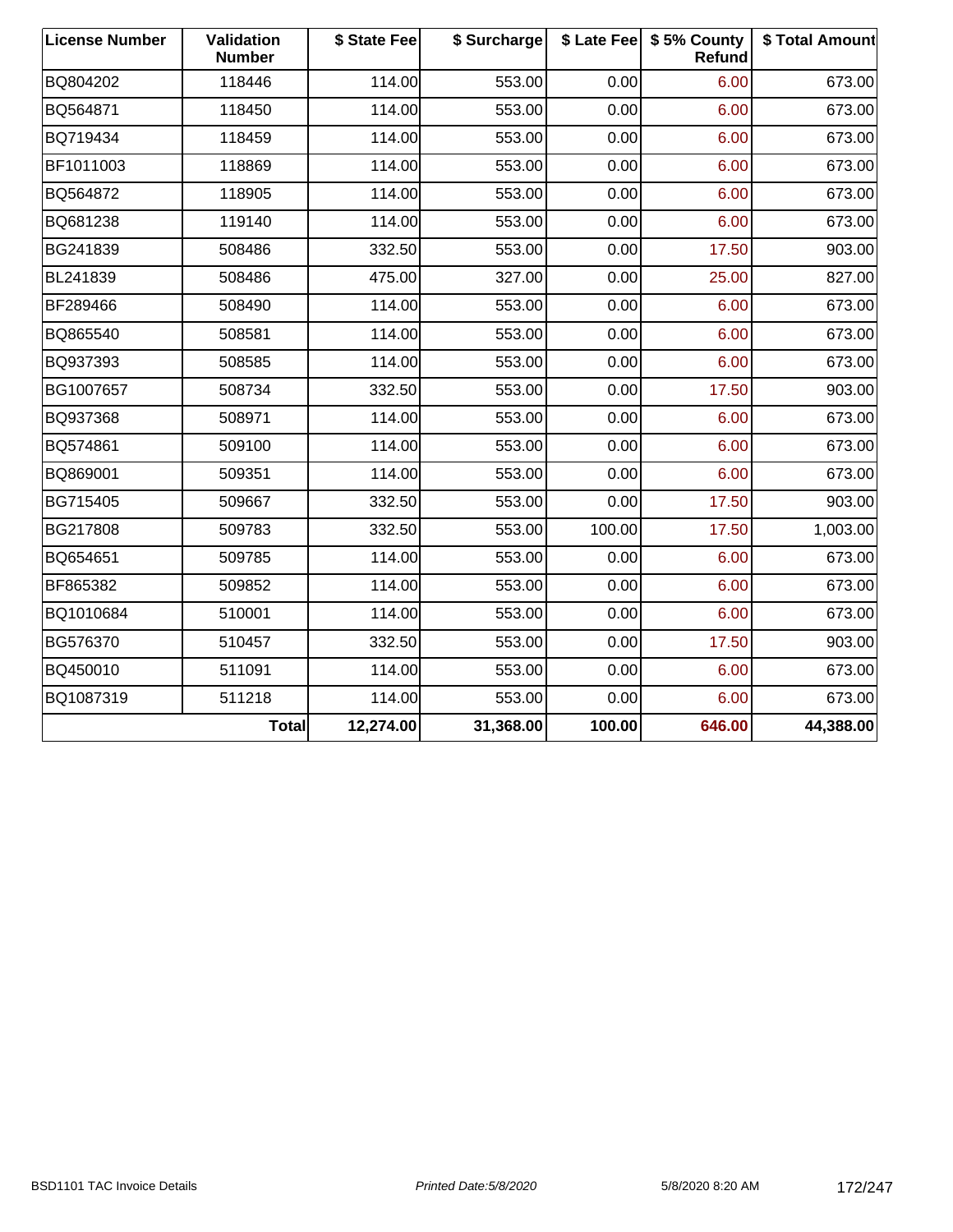

### **TAC To Be Invoiced Details Applications Approved during April 2020 County Moore - 171**

| License Number | Validation<br><b>Number</b> | \$ State Feel |        |      | Refund | \$ Surcharge   \$ Late Fee   \$5% County   \$ Total Amount |
|----------------|-----------------------------|---------------|--------|------|--------|------------------------------------------------------------|
| BQ554619       | 118321                      | 114.00        | 553.00 | 0.00 | 6.00   | 673.00                                                     |
|                | Totall                      | 114.00        | 553.00 | 0.00 | 6.00   | 673.00                                                     |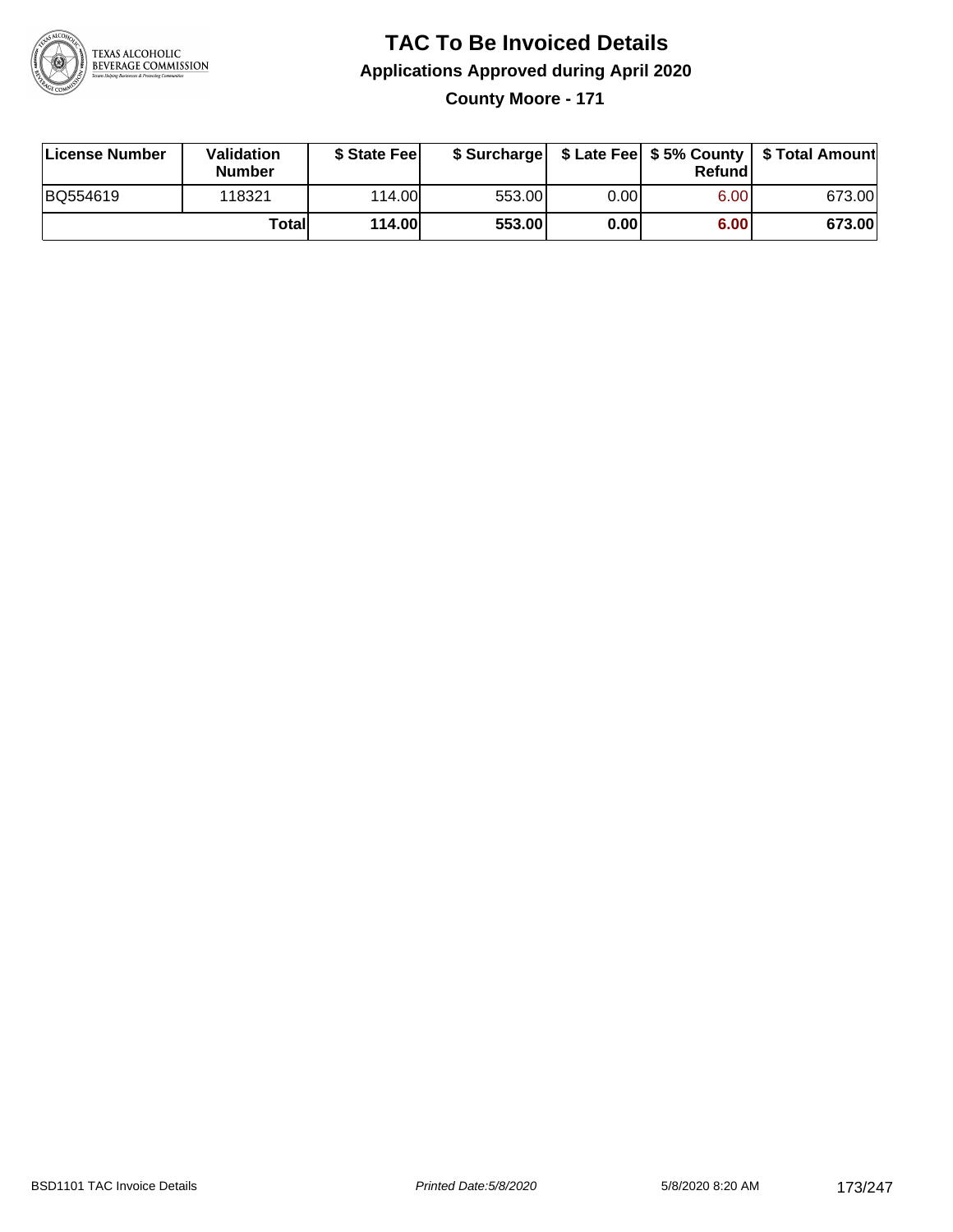

### **TAC To Be Invoiced Details Applications Approved during April 2020 County Morris - 172**

| License Number | <b>Validation</b><br><b>Number</b> | \$ State Feel |        |      | Refund | \$ Surcharge   \$ Late Fee   \$5% County   \$ Total Amount |
|----------------|------------------------------------|---------------|--------|------|--------|------------------------------------------------------------|
| BQ871294       | 510994                             | 114.00L       | 553.00 | 0.00 | 6.00   | 673.00                                                     |
|                | Totall                             | <b>114.00</b> | 553.00 | 0.00 | 6.00   | 673.00                                                     |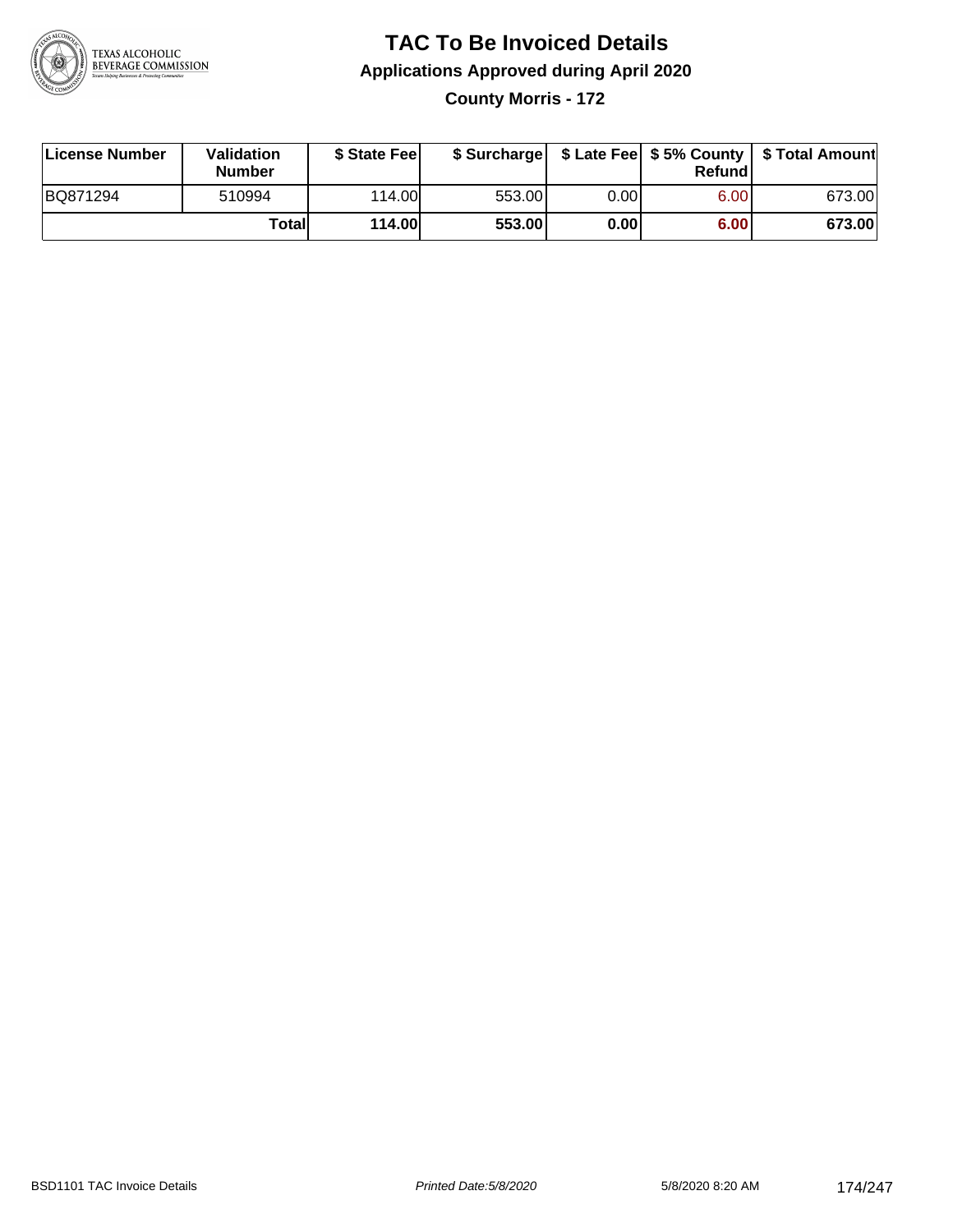

#### **TAC To Be Invoiced Details Applications Approved during April 2020 County Nacogdoches - 174**

**License Number Validation Number \$ State Fee \$ Surcharge \$ Late Fee \$ 5% County Refund \$ Total Amount** BQ1086915 5467 114.00 553.00 0.00 6.00 673.00 BF935908 | 113653 | 114.00| 553.00| 0.00| 6.00| 673.00 BF801400 115743 114.00 553.00 0.00 6.00 673.00 BF623723 | 115958 | 114.00| 553.00| 0.00| 6.00| 673.00 BF936628 116493 114.00 553.00 0.00 6.00 673.00 BQ867935 116840 114.00 553.00 0.00 6.00 673.00 BC13833 | 116926 | 142.50| 701.00| 0.00| 7.50| 851.00 BI53348 116926 38.00 278.00 0.00 2.00 318.00 BQ317020 117370 114.00 553.00 0.00 6.00 673.00 BF1012000 117879 114.00 553.00 0.00 6.00 673.00 BQ1011890 118242 114.00 553.00 0.00 6.00 673.00 BQ430179 | 118380 | 114.00| 553.00| 0.00| 6.00| 673.00 BQ466025 | 508616 | 114.00| 553.00| 0.00| 6.00| 673.00 **Total 1,434.50 7,062.00 0.00 75.50 8,572.00**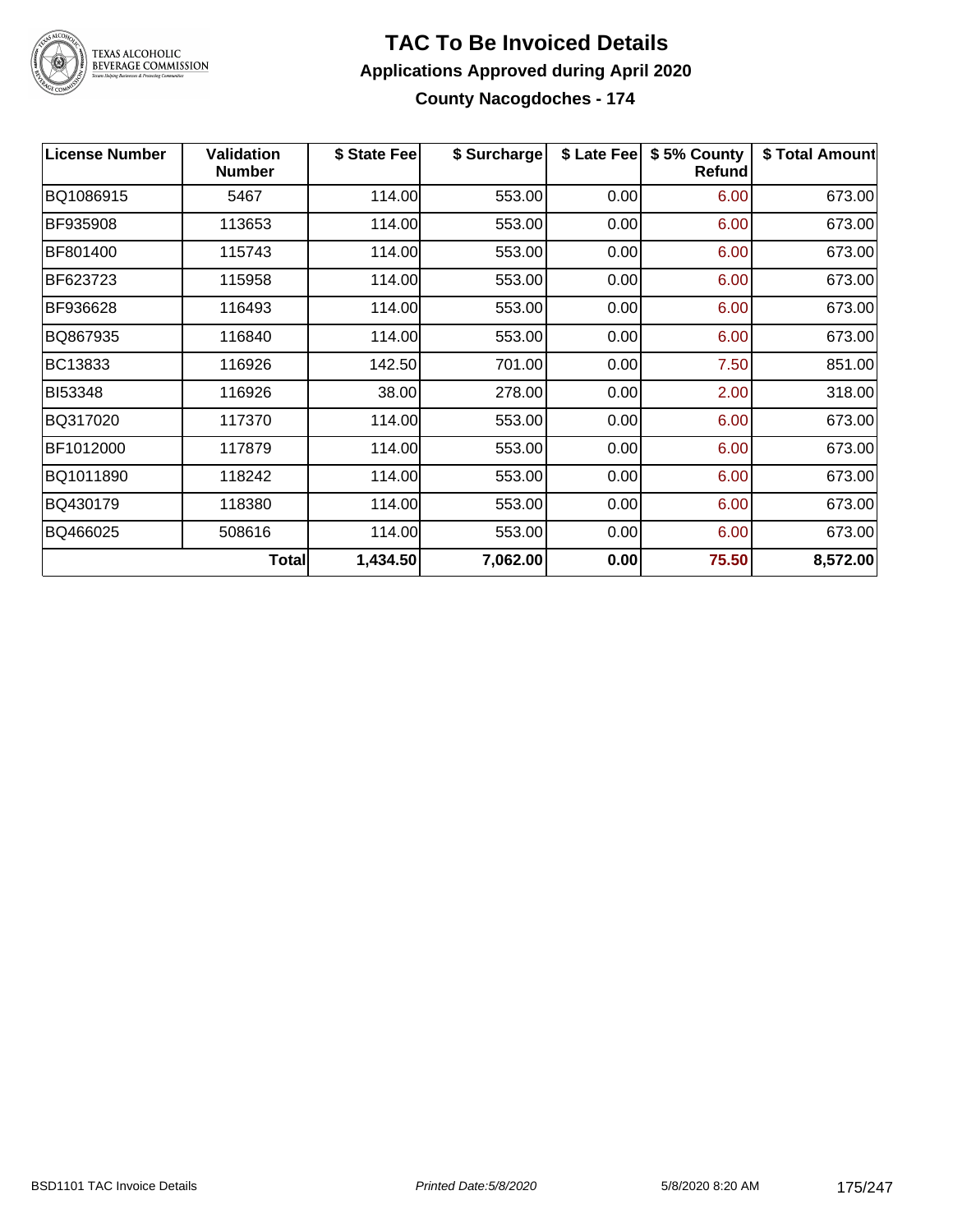

### **TAC To Be Invoiced Details Applications Approved during April 2020 County Navarro - 175**

| <b>License Number</b> | <b>Validation</b><br><b>Number</b> | \$ State Fee | \$ Surcharge |      | \$ Late Fee   \$5% County<br>Refundl | \$ Total Amount |
|-----------------------|------------------------------------|--------------|--------------|------|--------------------------------------|-----------------|
| BG1011119             | 115493                             | 332.50       | 553.00       | 0.00 | 17.50                                | 903.00          |
| <b>BF717217</b>       | 115602                             | 114.00       | 553.00       | 0.00 | 6.00                                 | 673.00          |
| BF717270              | 115606                             | 114.00       | 553.00       | 0.00 | 6.00                                 | 673.00          |
| BQ578212              | 118462                             | 114.00       | 553.00       | 0.00 | 6.00                                 | 673.00          |
| BQ1009679             | 509526                             | 114.00       | 553.00       | 0.00 | 6.00                                 | 673.00          |
|                       | Total                              | 788.50       | 2,765.00     | 0.00 | 41.50                                | 3,595.00        |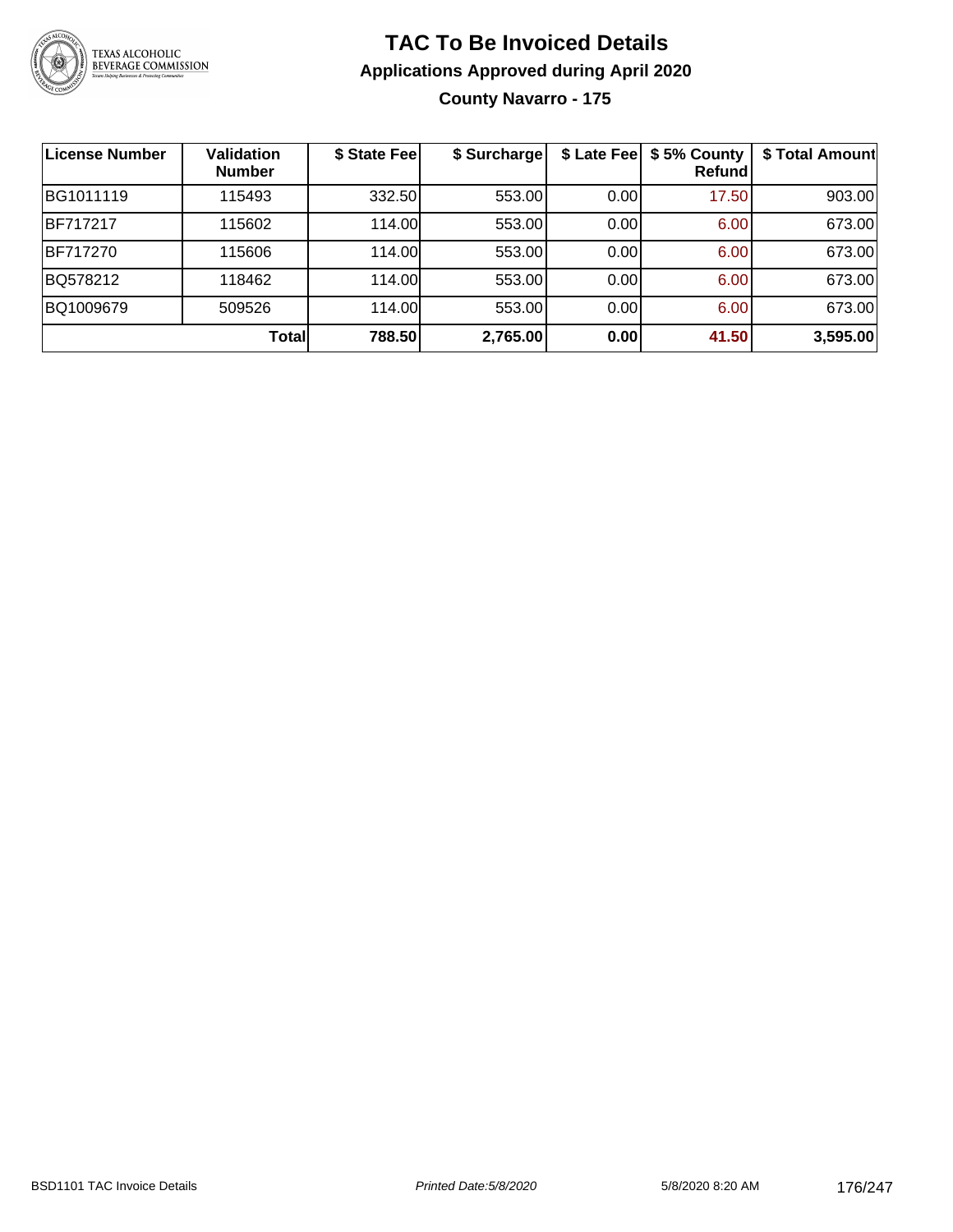

### **TAC To Be Invoiced Details Applications Approved during April 2020 County Newton - 176**

| License Number | <b>Validation</b><br><b>Number</b> | \$ State Fee | \$ Surcharge |      | \$ Late Fee   \$5% County<br><b>Refund</b> | \$ Total Amount |
|----------------|------------------------------------|--------------|--------------|------|--------------------------------------------|-----------------|
| BF448803       | 115953                             | 114.00       | 553.00       | 0.00 | 6.00                                       | 673.00          |
| BF448805       | 115961                             | 114.00L      | 553.00       | 0.00 | 6.00                                       | 673.00          |
| BF625301       | 118488                             | 114.00       | 553.00       | 0.00 | 6.00                                       | 673.00          |
| BF1012346      | 118500                             | 114.00L      | 553.00       | 0.00 | 6.00                                       | 673.00          |
|                | Totall                             | 456.00       | 2,212.00     | 0.00 | 24.00                                      | 2,692.00        |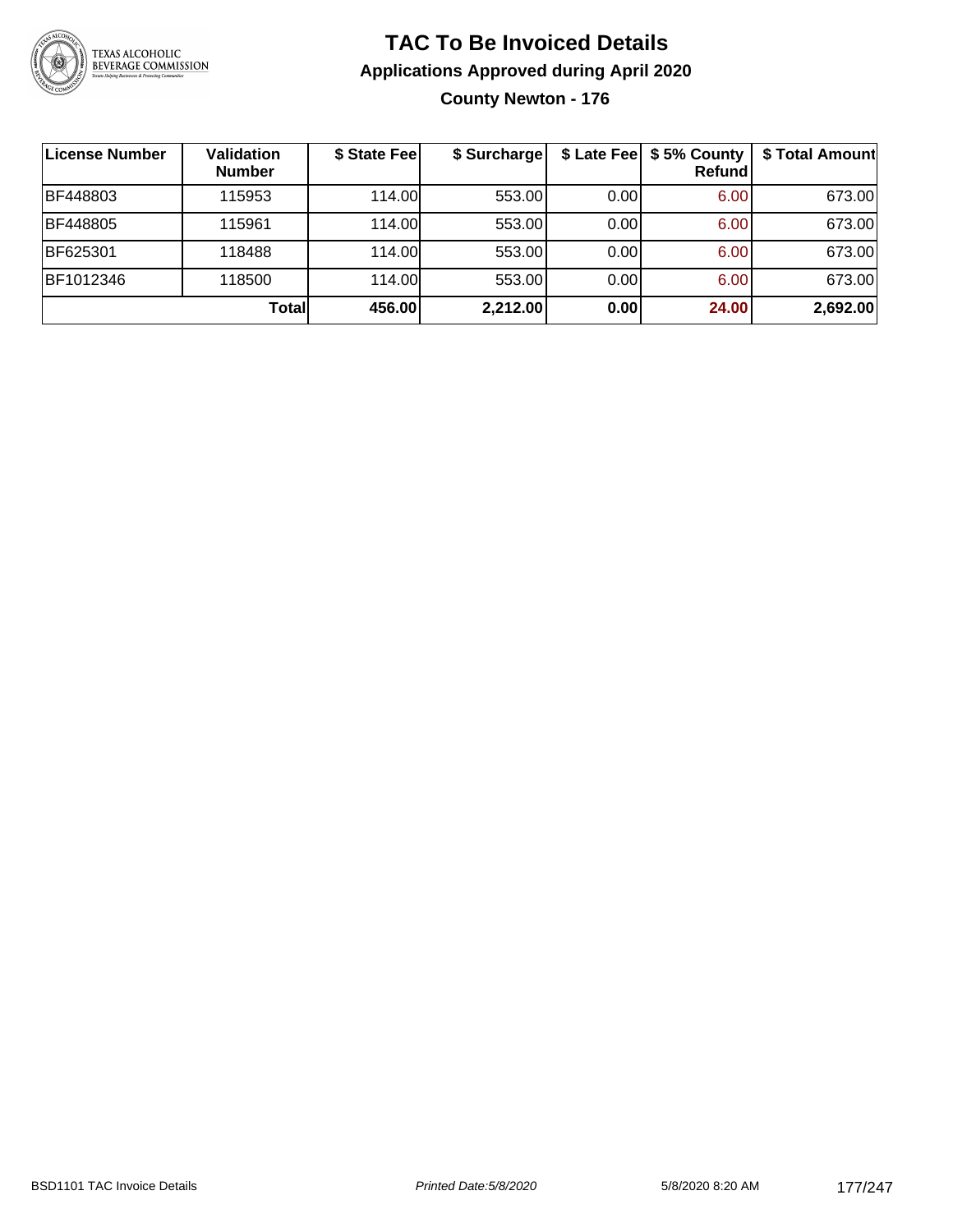

**County Nolan - 177**

| ∣License Number | Validation<br><b>Number</b> | \$ State Fee | \$ Surcharge |      | \$ Late Fee   \$5% County  <br><b>Refund</b> | \$ Total Amount |
|-----------------|-----------------------------|--------------|--------------|------|----------------------------------------------|-----------------|
| BQ859987        | 108582                      | 114.00       | 553.00       | 0.00 | 6.00                                         | 673.00          |
| BF865005        | 113806                      | 114.00       | 553.00       | 0.00 | 6.00                                         | 673.00          |
| BF744096        | 114262                      | 114.00L      | 553.00       | 0.00 | 6.00                                         | 673.00          |
| BQ802236        | 116269                      | 114.00L      | 553.00       | 0.00 | 6.00                                         | 673.00          |
|                 | Total                       | 456.00       | 2,212.00     | 0.00 | 24.00                                        | 2,692.00        |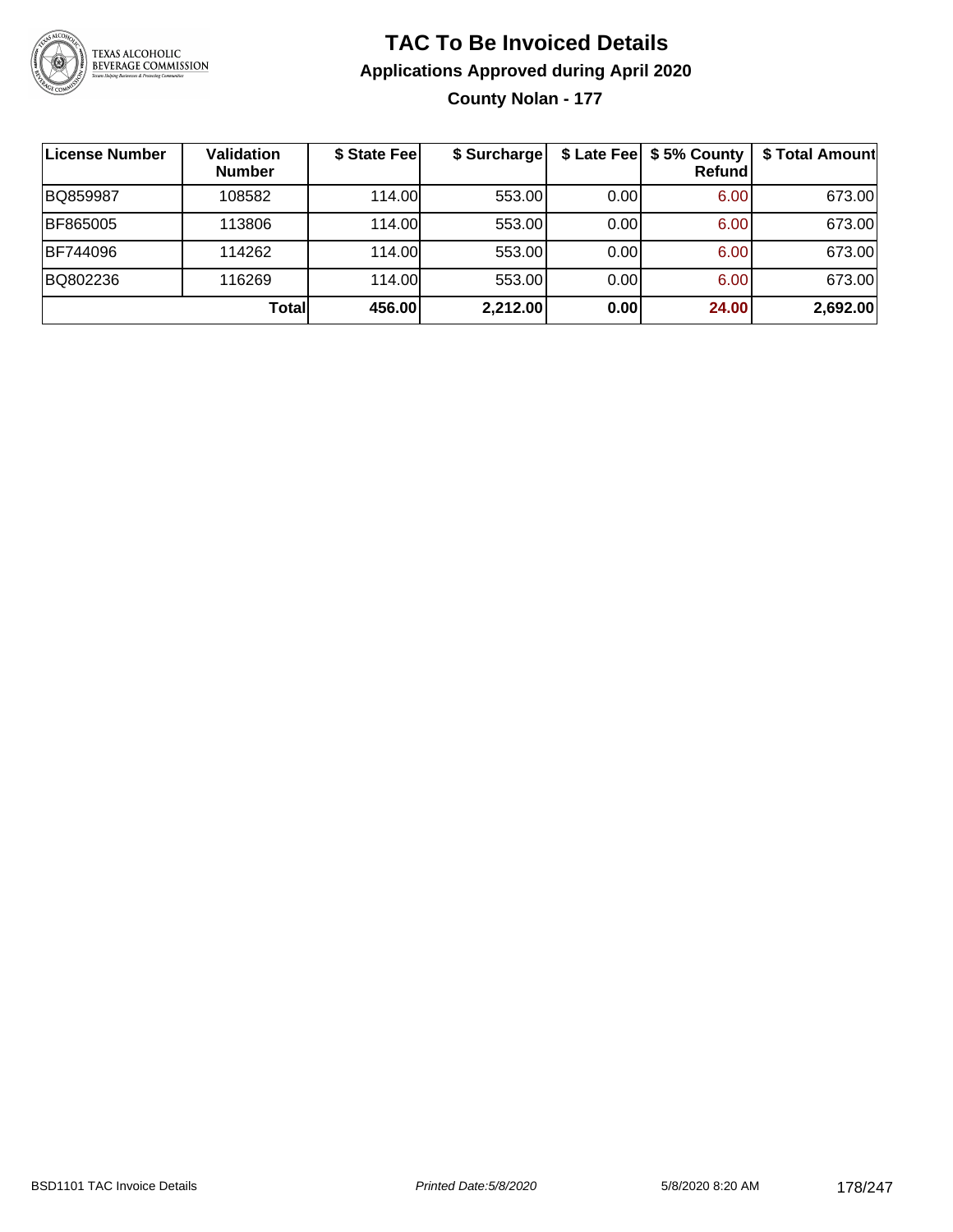

TEXAS ALCOHOLIC<br>BEVERAGE COMMISSION

#### **TAC To Be Invoiced Details Applications Approved during April 2020 County Nueces - 178**

| <b>License Number</b> | Validation<br><b>Number</b> | \$ State Fee | \$ Surcharge |        | \$ Late Fee \$ 5% County<br>Refund | \$ Total Amount |
|-----------------------|-----------------------------|--------------|--------------|--------|------------------------------------|-----------------|
| BG1085716             | 4799                        | 332.50       | 553.00       | 0.00   | 17.50                              | 903.00          |
| BQ1086218             | 5292                        | 114.00       | 553.00       | 0.00   | 6.00                               | 673.00          |
| BQ1086697             | 5453                        | 114.00       | 553.00       | 0.00   | 6.00                               | 673.00          |
| BG1087177             | 5848                        | 332.50       | 553.00       | 0.00   | 17.50                              | 903.00          |
| BB64798               | 112122                      | 570.00       | 701.00       | 0.00   | 30.00                              | 1,301.00        |
| BI64799               | 112122                      | 38.00        | 278.00       | 0.00   | 2.00                               | 318.00          |
| BG510293              | 114312                      | 332.50       | 553.00       | 0.00   | 17.50                              | 903.00          |
| BQ865039              | 114581                      | 114.00       | 553.00       | 0.00   | 6.00                               | 673.00          |
| BG530631              | 114635                      | 332.50       | 553.00       | 0.00   | 17.50                              | 903.00          |
| BG573717              | 114703                      | 332.50       | 553.00       | 0.00   | 17.50                              | 903.00          |
| BQ530366              | 114729                      | 114.00       | 553.00       | 0.00   | 6.00                               | 673.00          |
| BG1010768             | 114790                      | 332.50       | 553.00       | 0.00   | 17.50                              | 903.00          |
| BG936459              | 114941                      | 332.50       | 553.00       | 0.00   | 17.50                              | 903.00          |
| BP936459              | 114941                      | 950.00       | 426.00       | 0.00   | 50.00                              | 1,426.00        |
| BG714885              | 114973                      | 332.50       | 553.00       | 0.00   | 17.50                              | 903.00          |
| BQ800551              | 115070                      | 114.00       | 553.00       | 0.00   | 6.00                               | 673.00          |
| BG620263              | 115094                      | 332.50       | 553.00       | 0.00   | 17.50                              | 903.00          |
| BL620263              | 115094                      | 475.00       | 327.00       | 0.00   | 25.00                              | 827.00          |
| BG407261              | 115114                      | 332.50       | 553.00       | 0.00   | 17.50                              | 903.00          |
| BQ938395              | 115477                      | 114.00       | 553.00       | 0.00   | 6.00                               | 673.00          |
| BG510302              | 115590                      | 332.50       | 553.00       | 0.00   | 17.50                              | 903.00          |
| BG241558              | 115687                      | 332.50       | 553.00       | 0.00   | 17.50                              | 903.00          |
| BQ468110              | 115697                      | 114.00       | 553.00       | 0.00   | 6.00                               | 673.00          |
| BQ576911              | 116083                      | 114.00       | 553.00       | 0.00   | 6.00                               | 673.00          |
| BG935893              | 116267                      | 332.50       | 553.00       | 100.00 | 17.50                              | 1,003.00        |
| BQ489854              | 116547                      | 114.00       | 553.00       | 0.00   | 6.00                               | 673.00          |
| BQ867694              | 116547                      | 114.00       | 553.00       | 0.00   | 6.00                               | 673.00          |
| BQ551722              | 116634                      | 114.00       | 553.00       | 0.00   | 6.00                               | 673.00          |
| BQ743036              | 116740                      | 114.00       | 553.00       | 100.00 | 6.00                               | 773.00          |
| BG316243              | 116749                      | 332.50       | 553.00       | 0.00   | 17.50                              | 903.00          |
| BQ427818              | 116835                      | 114.00       | 553.00       | 0.00   | 6.00                               | 673.00          |
| BF745429              | 116873                      | 114.00       | 553.00       | 0.00   | 6.00                               | 673.00          |
| BG653916              | 117116                      | 332.50       | 553.00       | 0.00   | 17.50                              | 903.00          |
| BQ868959              | 117435                      | 114.00       | 553.00       | 0.00   | 6.00                               | 673.00          |
| BG490445              | 117537                      | 332.50       | 553.00       | 0.00   | 17.50                              | 903.00          |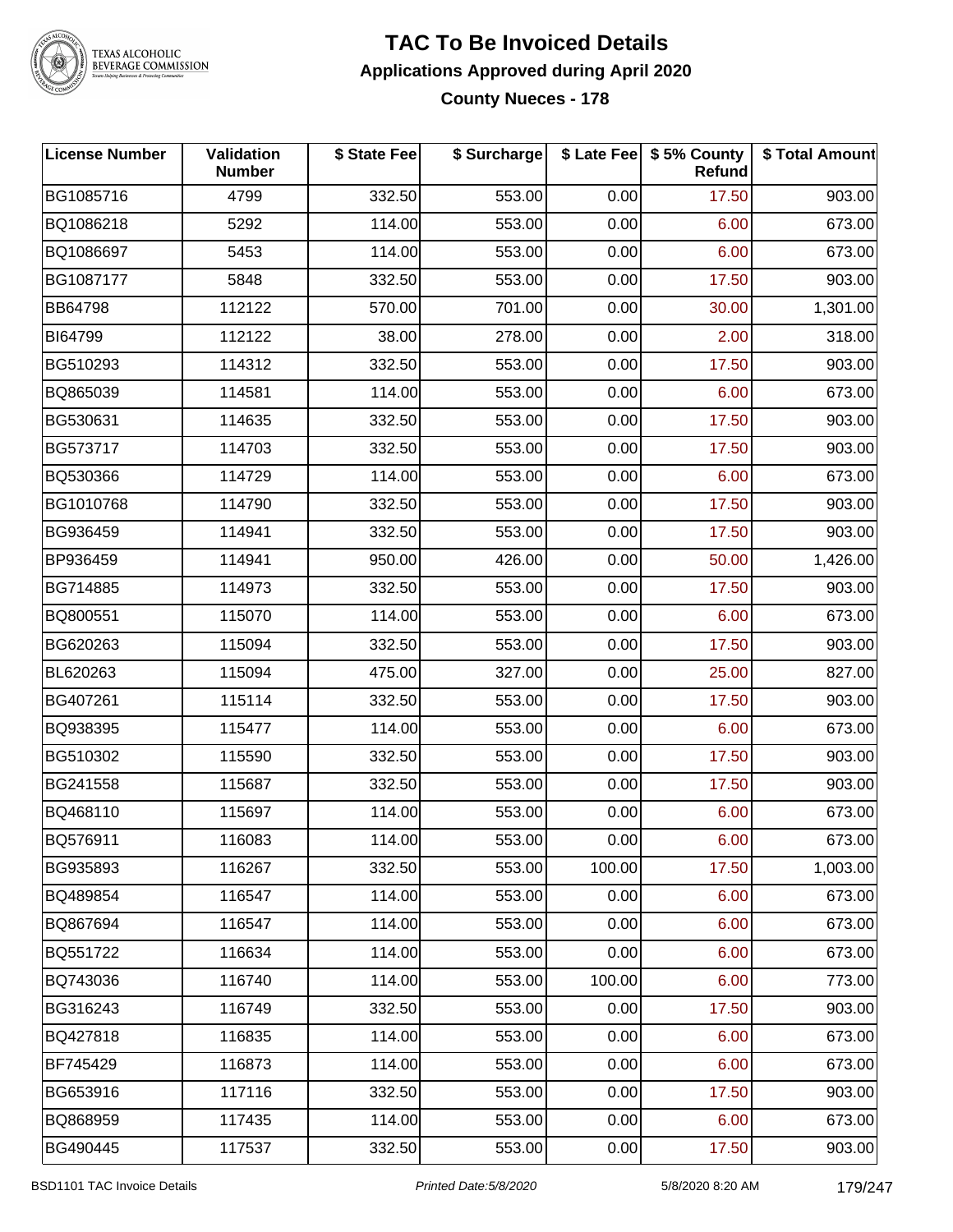| <b>License Number</b> | Validation<br><b>Number</b> | \$ State Fee | \$ Surcharge |        | \$ Late Fee   \$5% County<br>Refund | \$ Total Amount |
|-----------------------|-----------------------------|--------------|--------------|--------|-------------------------------------|-----------------|
| BQ870512              | 117668                      | 114.00       | 553.00       | 0.00   | 6.00                                | 673.00          |
| BQ802566              | 117673                      | 114.00       | 553.00       | 0.00   | 6.00                                | 673.00          |
| BQ427453              | 117800                      | 114.00       | 553.00       | 100.00 | 6.00                                | 773.00          |
| BG531672              | 117835                      | 332.50       | 553.00       | 0.00   | 17.50                               | 903.00          |
| BQ654495              | 117925                      | 114.00       | 553.00       | 0.00   | 6.00                                | 673.00          |
| BG658511              | 118043                      | 332.50       | 553.00       | 0.00   | 17.50                               | 903.00          |
| BF869901              | 118299                      | 114.00       | 553.00       | 0.00   | 6.00                                | 673.00          |
| BG194432              | 118322                      | 332.50       | 553.00       | 0.00   | 17.50                               | 903.00          |
| BQ869030              | 118389                      | 114.00       | 553.00       | 0.00   | 6.00                                | 673.00          |
| BQ1013330             | 118471                      | 114.00       | 553.00       | 0.00   | 6.00                                | 673.00          |
| BQ1013280             | 118472                      | 114.00       | 553.00       | 0.00   | 6.00                                | 673.00          |
| BQ1013281             | 118475                      | 114.00       | 553.00       | 0.00   | 6.00                                | 673.00          |
| BQ1013285             | 118476                      | 114.00       | 553.00       | 0.00   | 6.00                                | 673.00          |
| BG870739              | 118734                      | 332.50       | 553.00       | 0.00   | 17.50                               | 903.00          |
| BQ656895              | 118806                      | 114.00       | 553.00       | 0.00   | 6.00                                | 673.00          |
| BG316242              | 118889                      | 332.50       | 553.00       | 0.00   | 17.50                               | 903.00          |
| BQ939044              | 508836                      | 114.00       | 553.00       | 0.00   | 6.00                                | 673.00          |
| BG652113              | 509431                      | 332.50       | 553.00       | 0.00   | 17.50                               | 903.00          |
| BG862813              | 509681                      | 332.50       | 553.00       | 100.00 | 17.50                               | 1,003.00        |
| BF868027              | 509707                      | 114.00       | 553.00       | 0.00   | 6.00                                | 673.00          |
| BG716680              | 509727                      | 332.50       | 553.00       | 0.00   | 17.50                               | 903.00          |
| BG657534              | 510451                      | 332.50       | 553.00       | 0.00   | 17.50                               | 903.00          |
| BQ305442              | 510911                      | 114.00       | 553.00       | 100.00 | 6.00                                | 773.00          |
| BG1010469             | 510912                      | 332.50       | 553.00       | 0.00   | 17.50                               | 903.00          |
|                       | <b>Total</b>                | 13,984.00    | 32,147.00    | 500.00 | 736.00                              | 47,367.00       |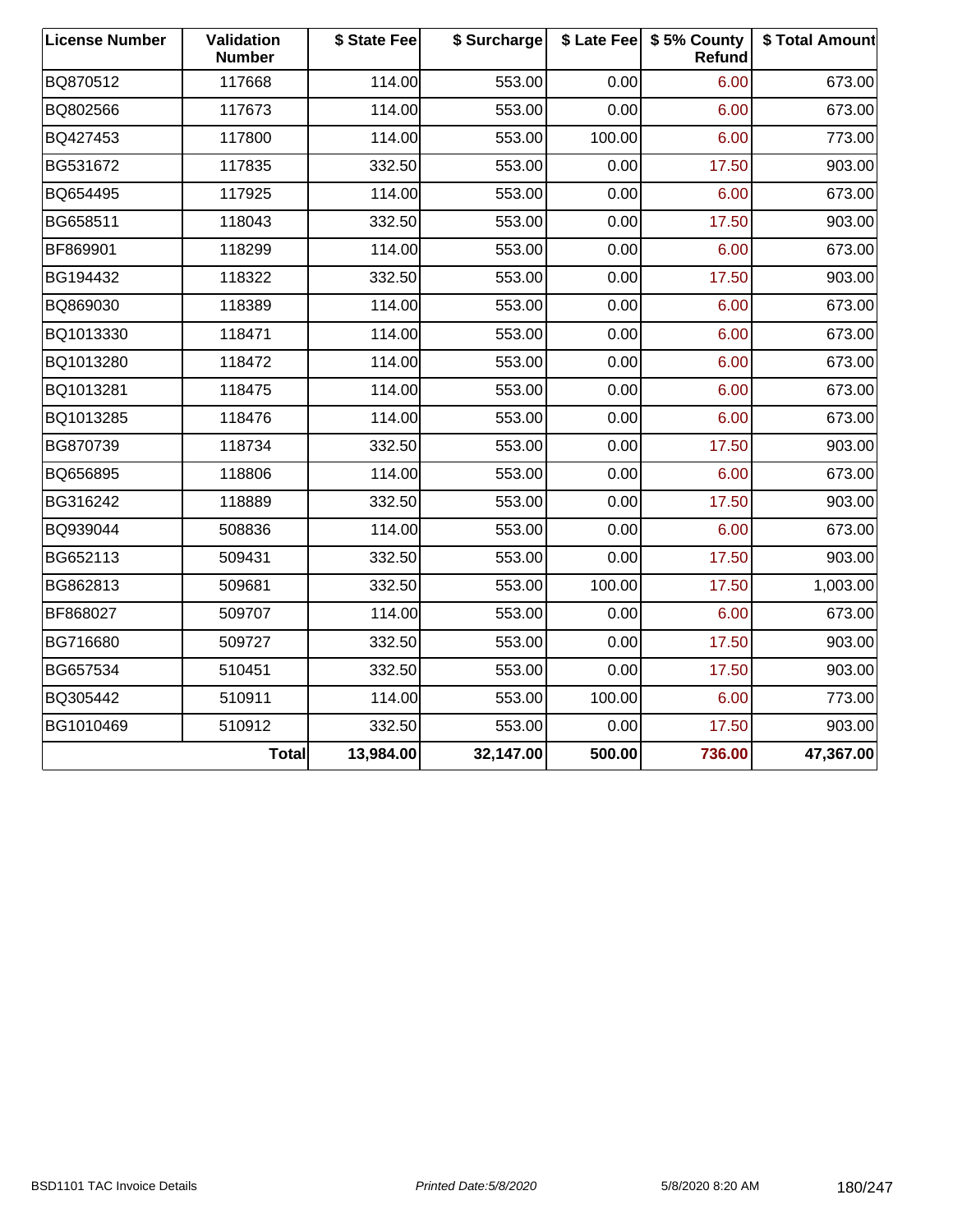

#### **TAC To Be Invoiced Details Applications Approved during April 2020 County Orange - 181**

| <b>License Number</b> | <b>Validation</b><br><b>Number</b> | \$ State Fee | \$ Surcharge |      | \$ Late Fee   \$5% County<br>Refund | \$ Total Amount |
|-----------------------|------------------------------------|--------------|--------------|------|-------------------------------------|-----------------|
| BF937097              | 113836                             | 114.00       | 553.00       | 0.00 | 6.00                                | 673.00          |
| BG1085487             | 114648                             | 332.50       | 553.00       | 0.00 | 17.50                               | 903.00          |
| BF1009440             | 115350                             | 114.00       | 553.00       | 0.00 | 6.00                                | 673.00          |
| BQ718660              | 115839                             | 114.00       | 553.00       | 0.00 | 6.00                                | 673.00          |
| BF936770              | 116841                             | 114.00       | 553.00       | 0.00 | 6.00                                | 673.00          |
| BQ1009707             | 117373                             | 114.00       | 553.00       | 0.00 | 6.00                                | 673.00          |
| BF284823              | 117489                             | 114.00       | 553.00       | 0.00 | 6.00                                | 673.00          |
| BQ576765              | 117673                             | 114.00       | 553.00       | 0.00 | 6.00                                | 673.00          |
| BG1009801             | 117981                             | 332.50       | 553.00       | 0.00 | 17.50                               | 903.00          |
| BF805689              | 118104                             | 114.00       | 553.00       | 0.00 | 6.00                                | 673.00          |
| BQ745753              | 118389                             | 114.00       | 553.00       | 0.00 | 6.00                                | 673.00          |
| BQ798293              | 508420                             | 114.00       | 553.00       | 0.00 | 6.00                                | 673.00          |
| BG68509               | 509115                             | 332.50       | 553.00       | 0.00 | 17.50                               | 903.00          |
| BQ803876              | 509556                             | 114.00       | 553.00       | 0.00 | 6.00                                | 673.00          |
| BQ803874              | 509567                             | 114.00       | 553.00       | 0.00 | 6.00                                | 673.00          |
| BQ870768              | 509570                             | 114.00       | 553.00       | 0.00 | 6.00                                | 673.00          |
| BQ122653              | 509998                             | 114.00       | 553.00       | 0.00 | 6.00                                | 673.00          |
| BQ513132              | 511033                             | 114.00       | 553.00       | 0.00 | 6.00                                | 673.00          |
|                       | <b>Total</b>                       | 2,707.50     | 9,954.00     | 0.00 | 142.50                              | 12,804.00       |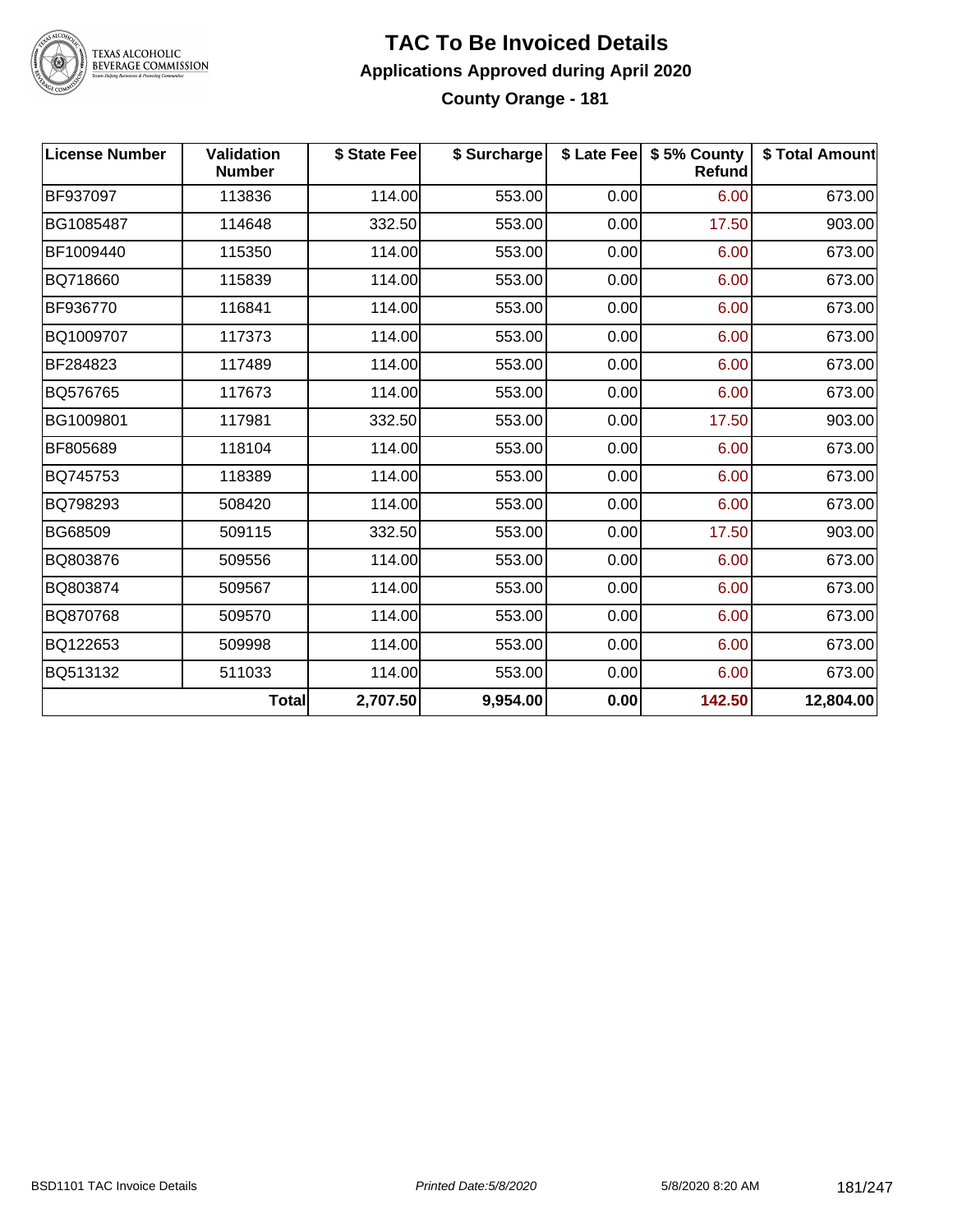

### **TAC To Be Invoiced Details Applications Approved during April 2020 County Palo Pinto - 182**

| License Number | <b>Validation</b><br><b>Number</b> | \$ State Fee | \$ Surcharge | \$ Late Fee | \$5% County<br>Refundl | \$ Total Amount |
|----------------|------------------------------------|--------------|--------------|-------------|------------------------|-----------------|
| BE292732       | 107299                             | 285.00       | 553.00       | 0.00        | 15.00                  | 853.00          |
| BF682534       | 112021                             | 114.00       | 553.00       | 0.00        | 6.00                   | 673.00          |
| BF743435       | 113856                             | 114.00       | 553.00       | 0.00        | 6.00                   | 673.00          |
| BQ531873       | 116363                             | 114.00       | 553.00       | 0.00        | 6.00                   | 673.00          |
| BF938971       | 118603                             | 114.00       | 553.00       | 0.00        | 6.00                   | 673.00          |
|                | Total                              | 741.00       | 2,765.00     | 0.00        | 39.00                  | 3,545.00        |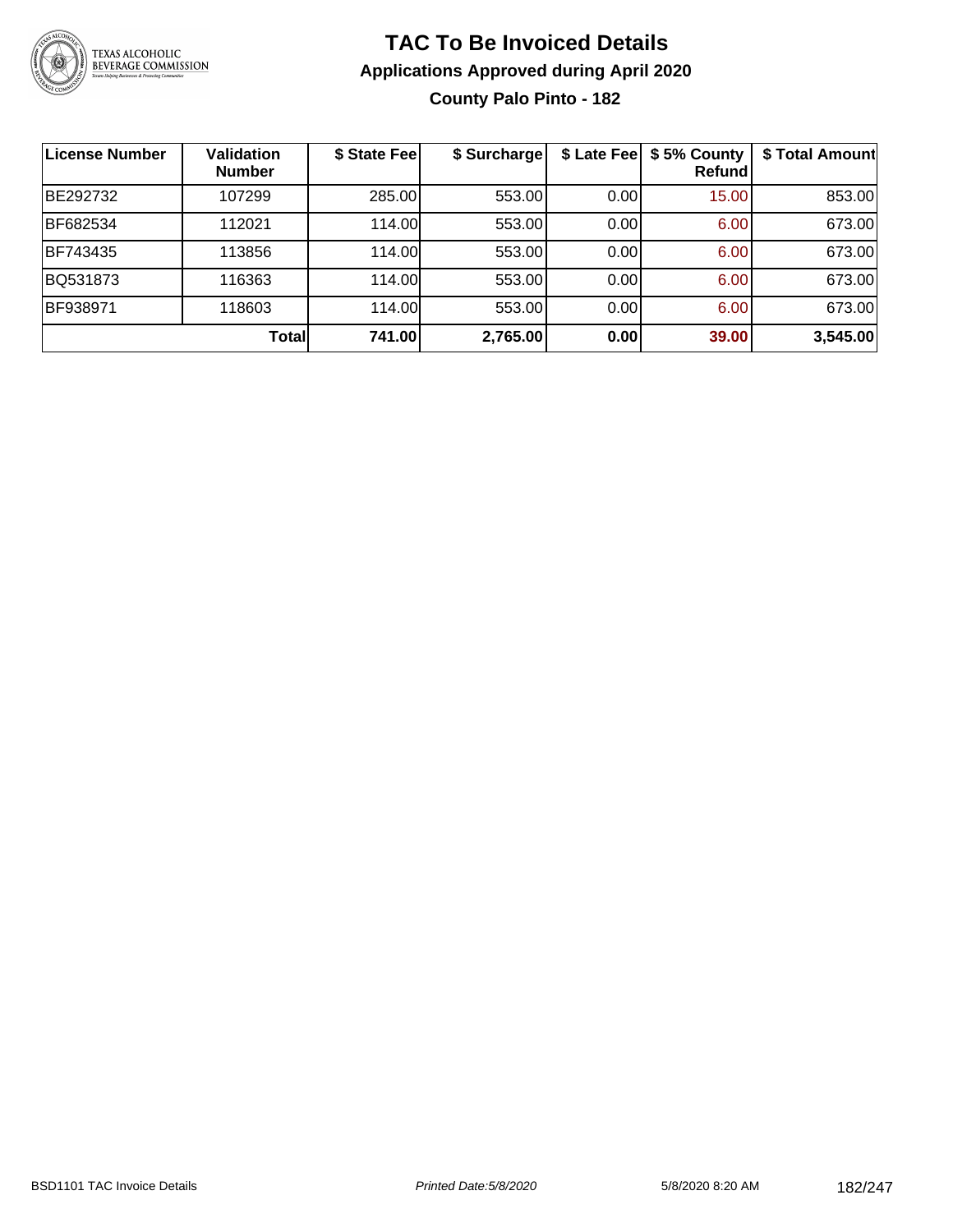

### **TAC To Be Invoiced Details Applications Approved during April 2020 County Panola - 183**

| License Number | Validation<br><b>Number</b> | \$ State Feel |        |       | Refundl | \$ Surcharge   \$ Late Fee   \$5% County   \$ Total Amount |
|----------------|-----------------------------|---------------|--------|-------|---------|------------------------------------------------------------|
| BQ867508       | 117679                      | 114.00L       | 553.00 | 0.001 | 6.00    | 673.00                                                     |
|                | Totall                      | <b>114.00</b> | 553.00 | 0.00  | 6.00    | 673.00                                                     |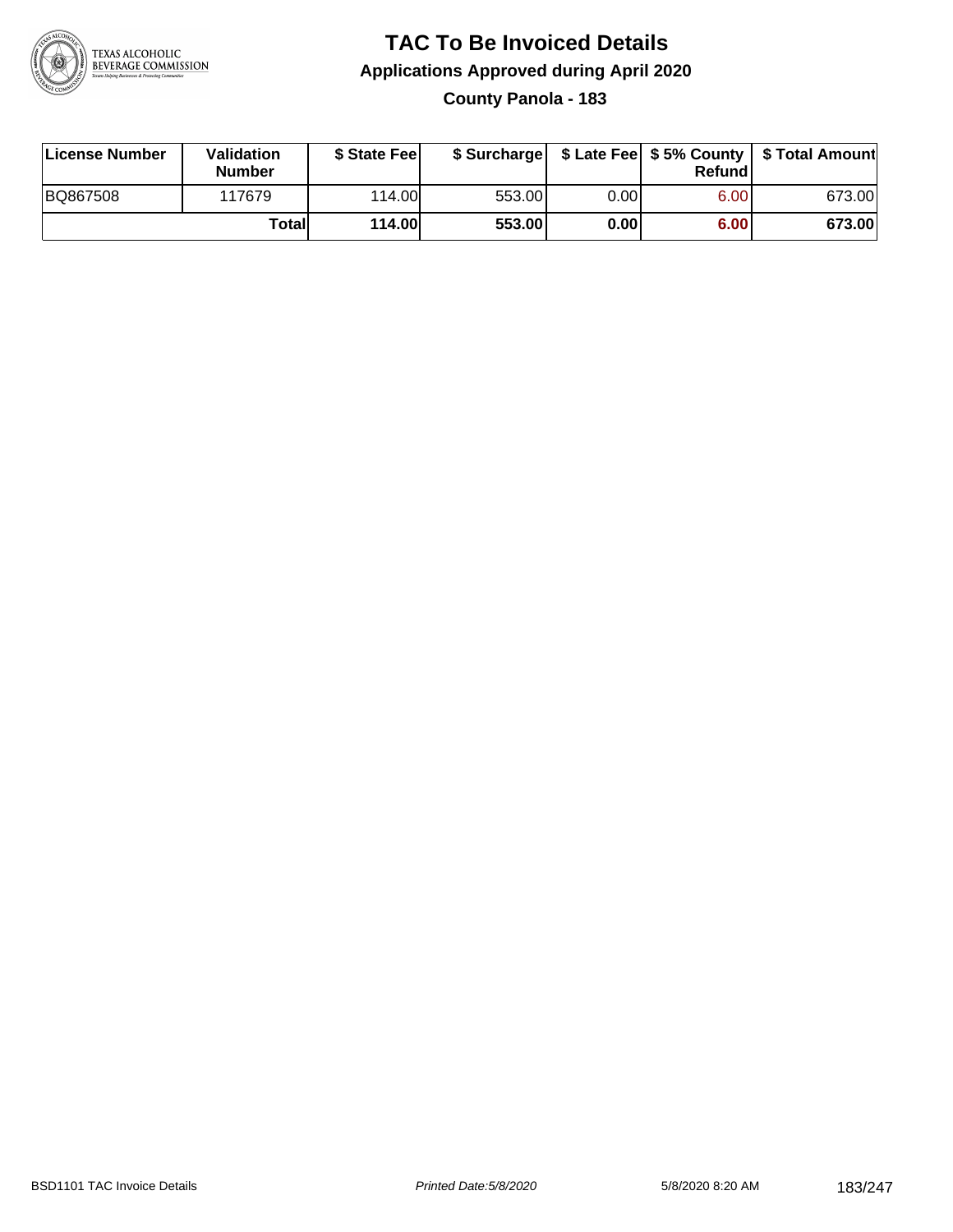

#### **TAC To Be Invoiced Details Applications Approved during April 2020 County Parker - 184**

| <b>License Number</b> | <b>Validation</b><br><b>Number</b> | \$ State Fee | \$ Surcharge | \$ Late Fee | \$5% County<br><b>Refund</b> | \$ Total Amount |
|-----------------------|------------------------------------|--------------|--------------|-------------|------------------------------|-----------------|
| BF1086796             | 5162                               | 114.00       | 553.00       | 0.00        | 6.00                         | 673.00          |
| BQ1009588             | 117109                             | 114.00       | 553.00       | 0.00        | 6.00                         | 673.00          |
| BQ1009584             | 117110                             | 114.00       | 553.00       | 0.00        | 6.00                         | 673.00          |
| BC722918              | 117329                             | 142.50       | 701.00       | 0.00        | 7.50                         | 851.00          |
| BI722919              | 117329                             | 38.00        | 278.00       | 0.00        | 2.00                         | 318.00          |
| BQ719478              | 117457                             | 114.00       | 553.00       | 0.00        | 6.00                         | 673.00          |
| BQ719816              | 117564                             | 114.00       | 553.00       | 0.00        | 6.00                         | 673.00          |
| BQ940475              | 117721                             | 114.00       | 553.00       | 0.00        | 6.00                         | 673.00          |
| BQ941849              | 118083                             | 114.00       | 553.00       | 0.00        | 6.00                         | 673.00          |
| BQ721951              | 118985                             | 114.00       | 553.00       | 0.00        | 6.00                         | 673.00          |
| BQ941482              | 509861                             | 114.00       | 553.00       | 0.00        | 6.00                         | 673.00          |
| BQ937942              | 510004                             | 114.00       | 553.00       | 0.00        | 6.00                         | 673.00          |
| BQ871620              | 511010                             | 114.00       | 553.00       | 0.00        | 6.00                         | 673.00          |
|                       | Total                              | 1,434.50     | 7,062.00     | 0.00        | 75.50                        | 8,572.00        |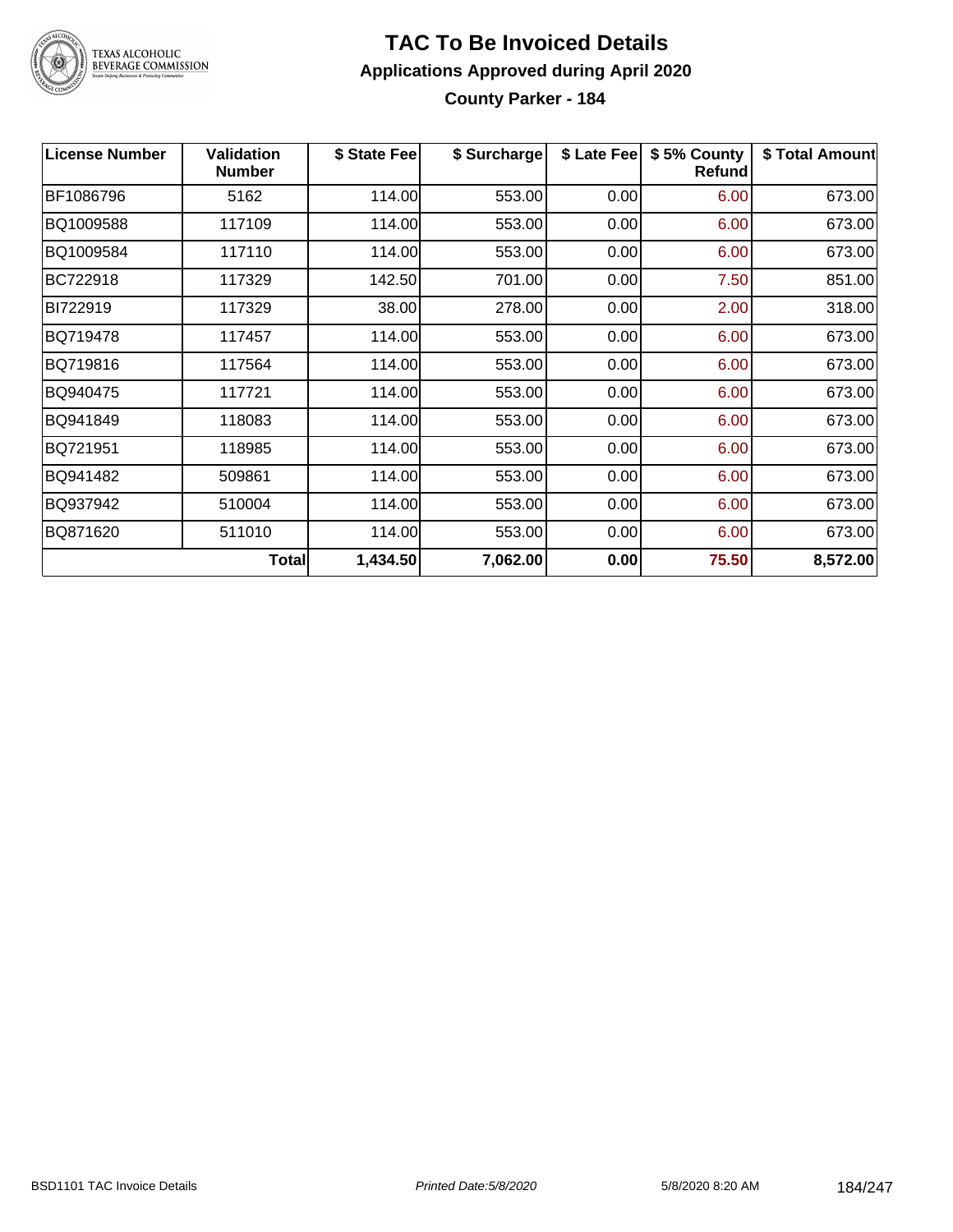

### **TAC To Be Invoiced Details Applications Approved during April 2020 County Pecos - 186**

| License Number | Validation<br><b>Number</b> | \$ State Fee | \$ Surcharge |       | \$ Late Fee   \$5% County  <br>Refund | \$ Total Amount |
|----------------|-----------------------------|--------------|--------------|-------|---------------------------------------|-----------------|
| BG1086120      | 4575                        | 332.50       | 553.00       | 0.001 | 17.50                                 | 903.00          |
| BQ865340       | 115573                      | 114.00       | 553.00       | 0.00  | 6.00                                  | 673.00          |
| BQ687176       | 116243                      | 114.00       | 553.00       | 0.00  | 6.00                                  | 673.00          |
|                | Totall                      | 560.50       | 1,659.00     | 0.00  | 29.50                                 | 2,249.00        |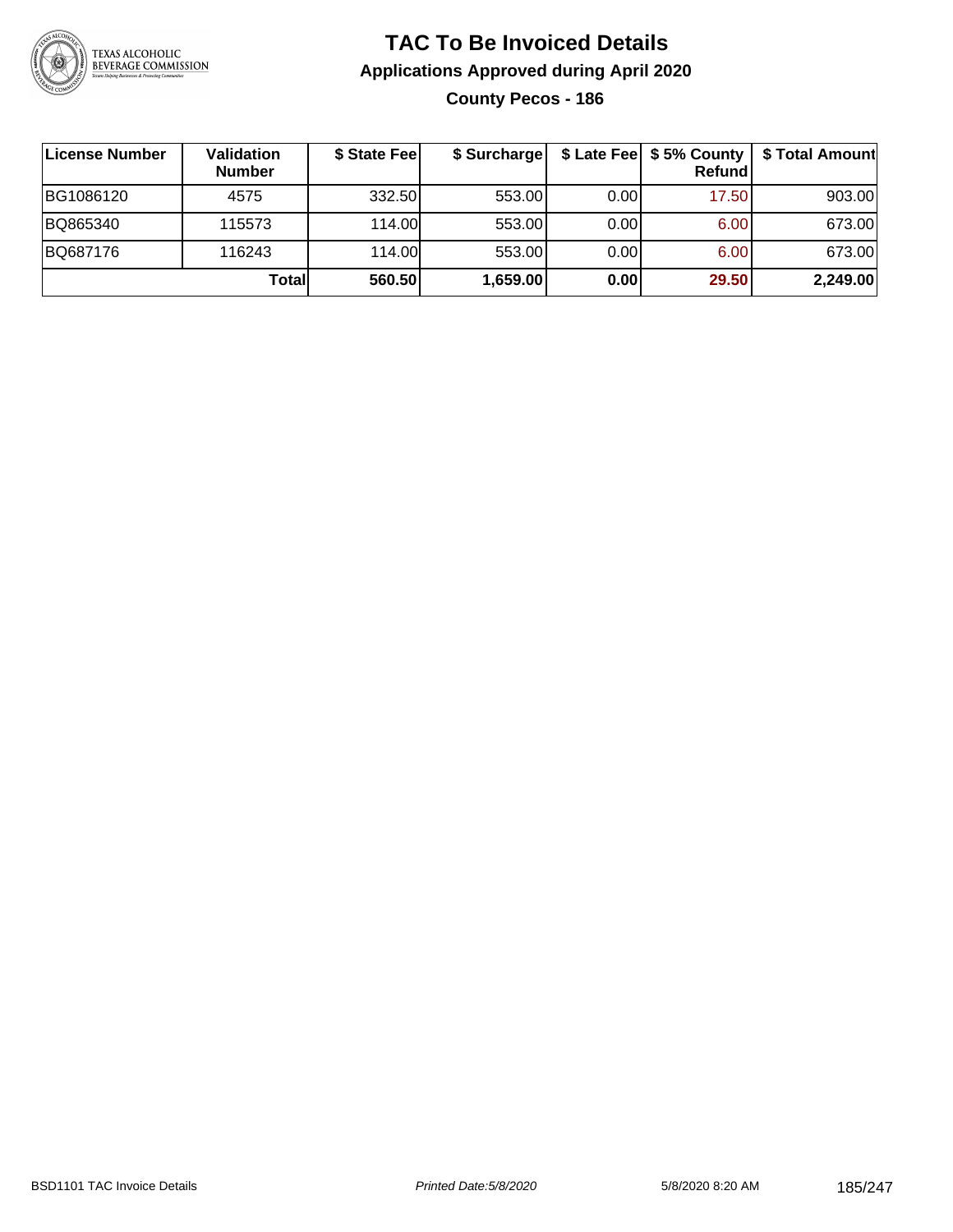

### **TAC To Be Invoiced Details Applications Approved during April 2020 County Polk - 187**

| License Number | Validation<br><b>Number</b> | \$ State Fee |          |      | Refund            | \$ Surcharge   \$ Late Fee   \$5% County   \$ Total Amount |
|----------------|-----------------------------|--------------|----------|------|-------------------|------------------------------------------------------------|
| BQ868138       | 116831                      | 114.00       | 553.00   | 0.00 | 6.00 <sub>1</sub> | 673.00                                                     |
| BQ871667       | 511011                      | 114.00       | 553.00   | 0.00 | 6.00 <sub>1</sub> | 673.00                                                     |
|                | Totall                      | 228.00       | 1,106.00 | 0.00 | 12.00             | 1,346.00                                                   |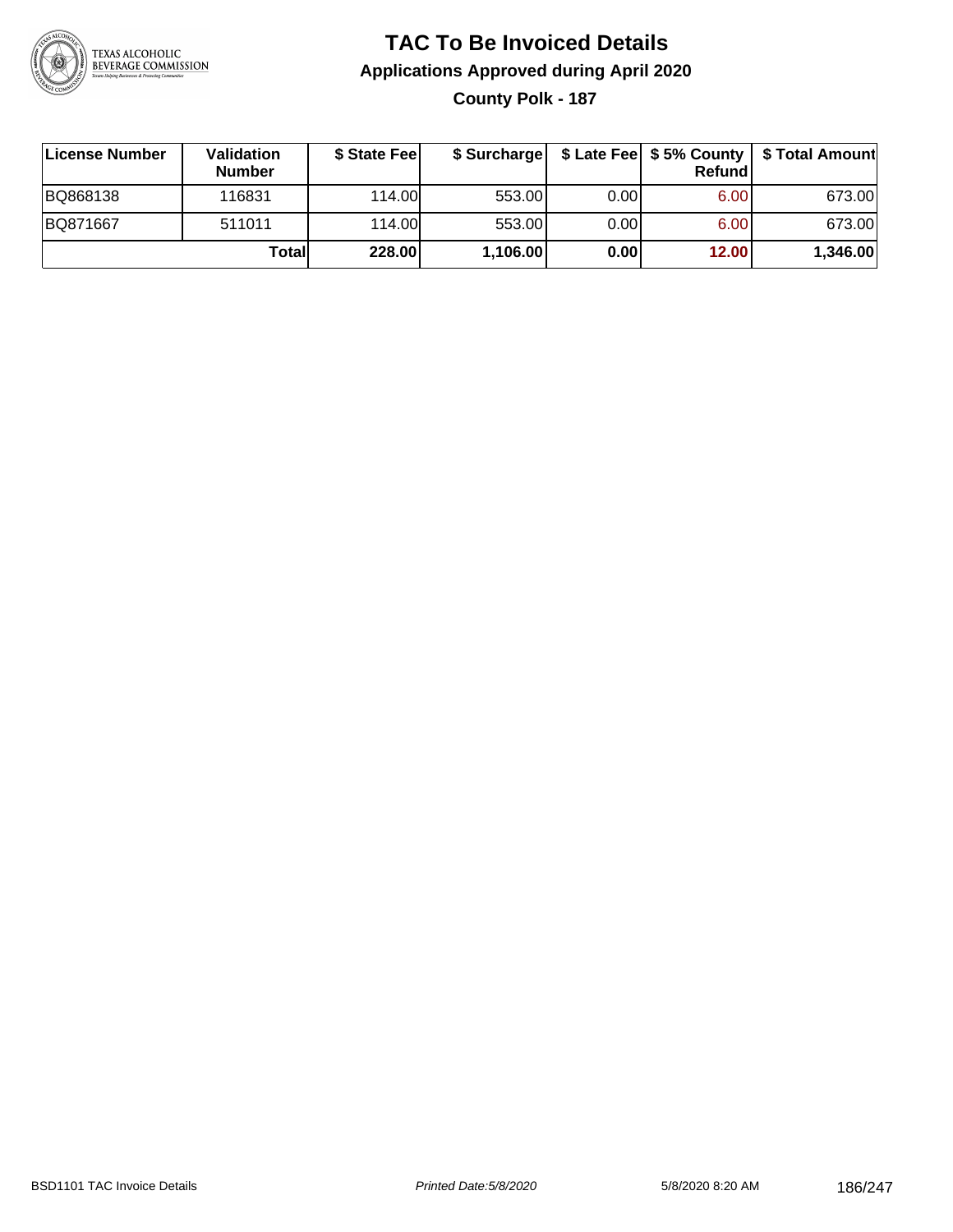

#### **TAC To Be Invoiced Details Applications Approved during April 2020 County Potter - 188**

| <b>License Number</b> | Validation<br><b>Number</b> | \$ State Fee | \$ Surcharge |        | \$ Late Fee   \$5% County<br>Refund | \$ Total Amount |
|-----------------------|-----------------------------|--------------|--------------|--------|-------------------------------------|-----------------|
| BF1085731             | 4823                        | 114.00       | 553.00       | 0.00   | 6.00                                | 673.00          |
| BG1086770             | 5800                        | 332.50       | 553.00       | 0.00   | 17.50                               | 903.00          |
| BQ744748              | 115257                      | 114.00       | 553.00       | 0.00   | 6.00                                | 673.00          |
| BG488271              | 115361                      | 332.50       | 553.00       | 0.00   | 17.50                               | 903.00          |
| BL488271              | 115361                      | 475.00       | 327.00       | 0.00   | 25.00                               | 827.00          |
| BG743774              | 115474                      | 332.50       | 553.00       | 0.00   | 17.50                               | 903.00          |
| BG305664              | 115704                      | 332.50       | 553.00       | 0.00   | 17.50                               | 903.00          |
| BQ802217              | 116269                      | 114.00       | 553.00       | 0.00   | 6.00                                | 673.00          |
| BQ802246              | 116270                      | 114.00       | 553.00       | 0.00   | 6.00                                | 673.00          |
| BF689642              | 116476                      | 114.00       | 553.00       | 0.00   | 6.00                                | 673.00          |
| BG686863              | 116501                      | 332.50       | 553.00       | 0.00   | 17.50                               | 903.00          |
| BG1010949             | 117538                      | 332.50       | 553.00       | 0.00   | 17.50                               | 903.00          |
| BQ939070              | 118191                      | 114.00       | 553.00       | 0.00   | 6.00                                | 673.00          |
| BQ295087              | 118269                      | 114.00       | 553.00       | 0.00   | 6.00                                | 673.00          |
| BF471490              | 118304                      | 114.00       | 553.00       | 0.00   | 6.00                                | 673.00          |
| BF553954              | 118707                      | 114.00       | 553.00       | 0.00   | 6.00                                | 673.00          |
| BG1007976             | 509421                      | 332.50       | 553.00       | 100.00 | 17.50                               | 1,003.00        |
| BG867099              | 509422                      | 332.50       | 553.00       | 0.00   | 17.50                               | 903.00          |
| BG490229              | 510065                      | 332.50       | 553.00       | 0.00   | 17.50                               | 903.00          |
| BQ806829              | 511003                      | 114.00       | 553.00       | 0.00   | 6.00                                | 673.00          |
|                       | <b>Total</b>                | 4,607.50     | 10,834.00    | 100.00 | 242.50                              | 15,784.00       |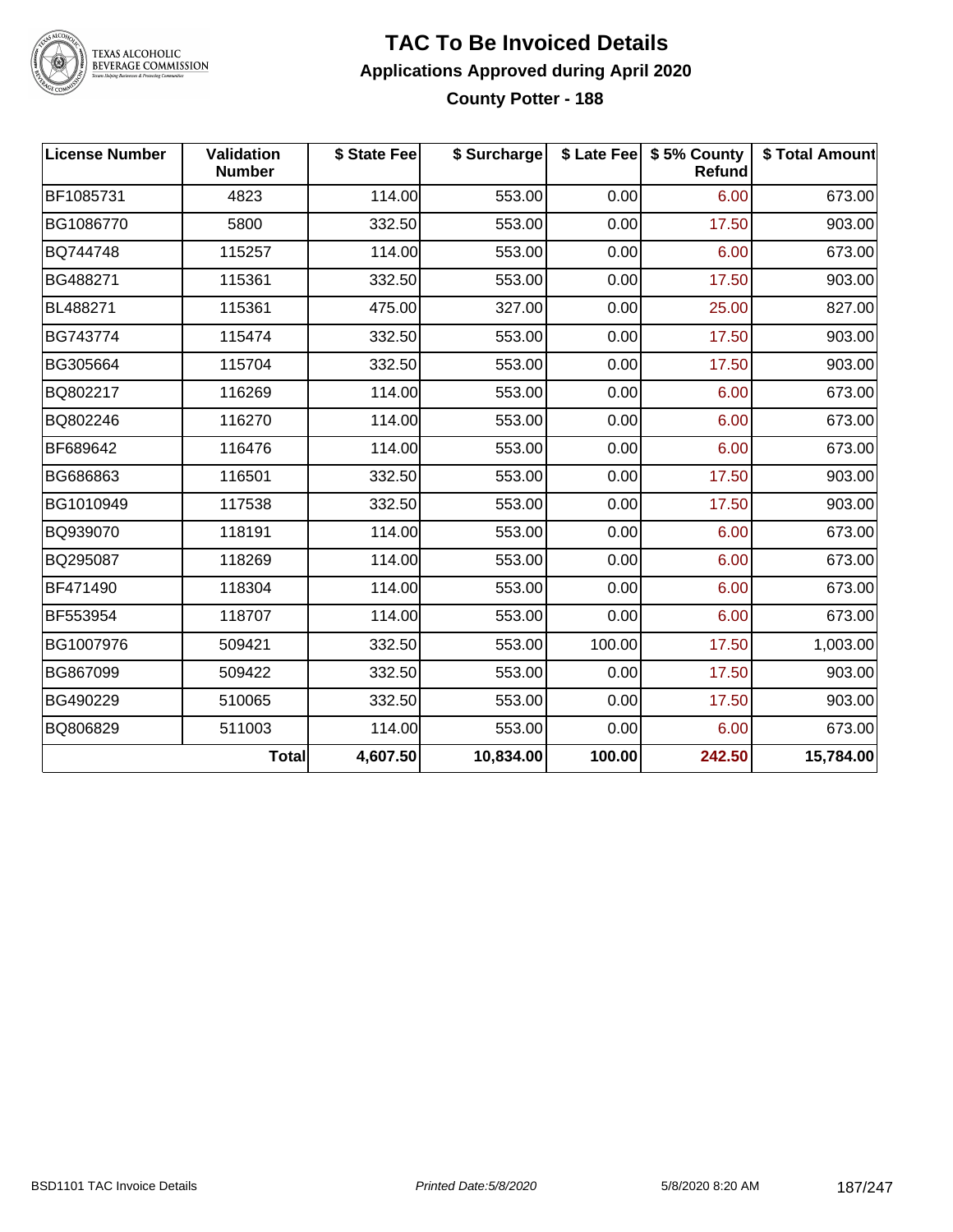

### **TAC To Be Invoiced Details Applications Approved during April 2020 County Presidio - 189**

| License Number | <b>Validation</b><br><b>Number</b> | \$ State Fee | \$ Surcharge |      | \$ Late Fee   \$5% County<br>Refundl | \$ Total Amount |
|----------------|------------------------------------|--------------|--------------|------|--------------------------------------|-----------------|
| BG1085559      | 4342                               | 332.50       | 553.00       | 0.00 | 17.50                                | 903.00          |
| BQ686519       | 114782                             | 114.00       | 553.00       | 0.00 | 6.00                                 | 673.00          |
| BQ865345       | 115539                             | 114.00       | 553.00       | 0.00 | 6.00                                 | 673.00          |
| BG284721       | 118009                             | 332.50       | 553.00       | 0.00 | 17.50                                | 903.00          |
|                | Totall                             | 893.00       | 2,212.00     | 0.00 | 47.00                                | 3,152.00        |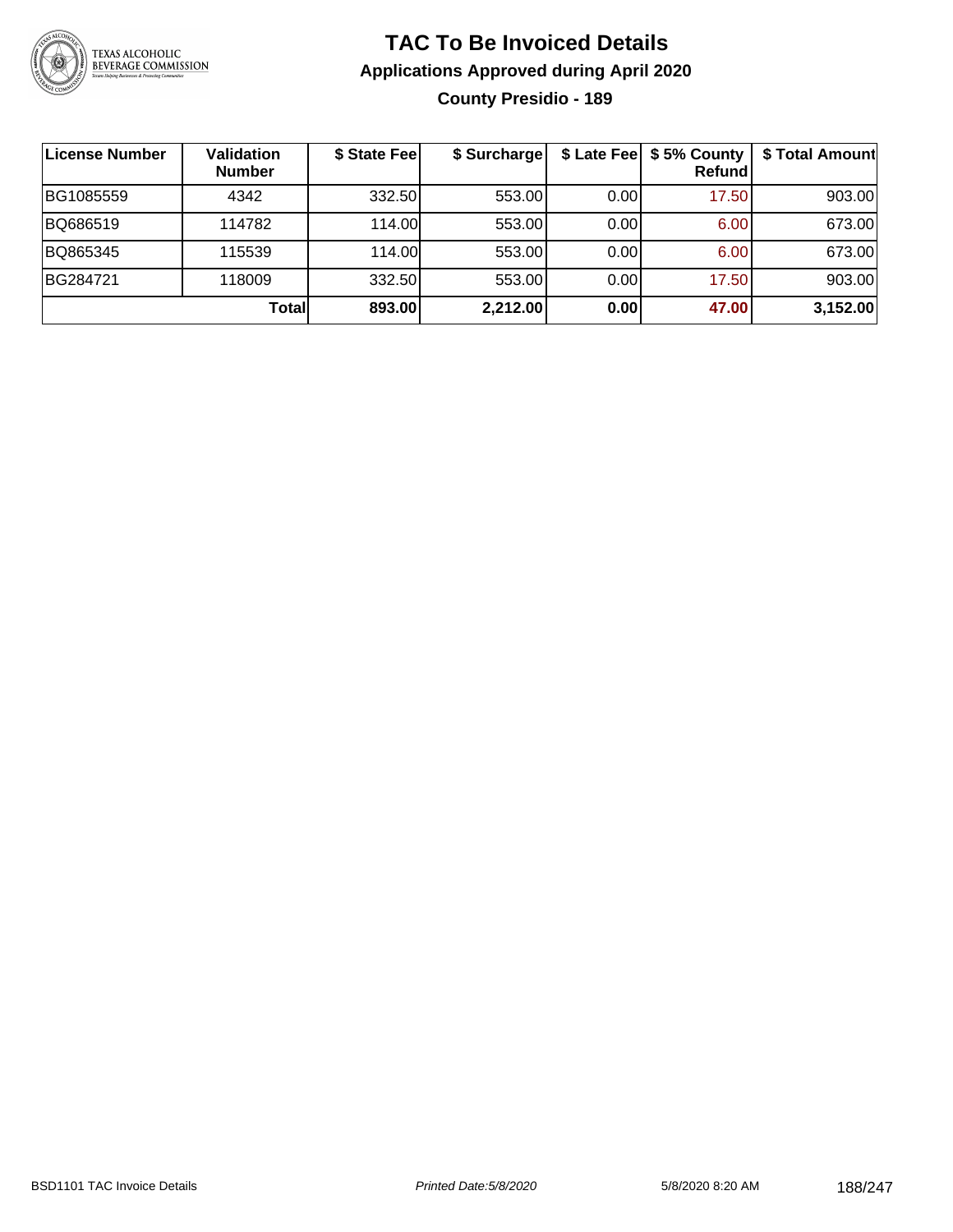

# **TAC To Be Invoiced Details Applications Approved during April 2020**

**County Rains - 190**

| License Number | Validation<br><b>Number</b> | \$ State Feel | \$ Surcharge |      | Refundl | \$ Late Fee   \$5% County   \$ Total Amount |
|----------------|-----------------------------|---------------|--------------|------|---------|---------------------------------------------|
| BF1008809      | 115060                      | 114.00        | 553.00       | 0.00 | 6.00    | 673.00                                      |
|                | Totall                      | 114.00        | 553.00       | 0.00 | 6.00    | 673.00                                      |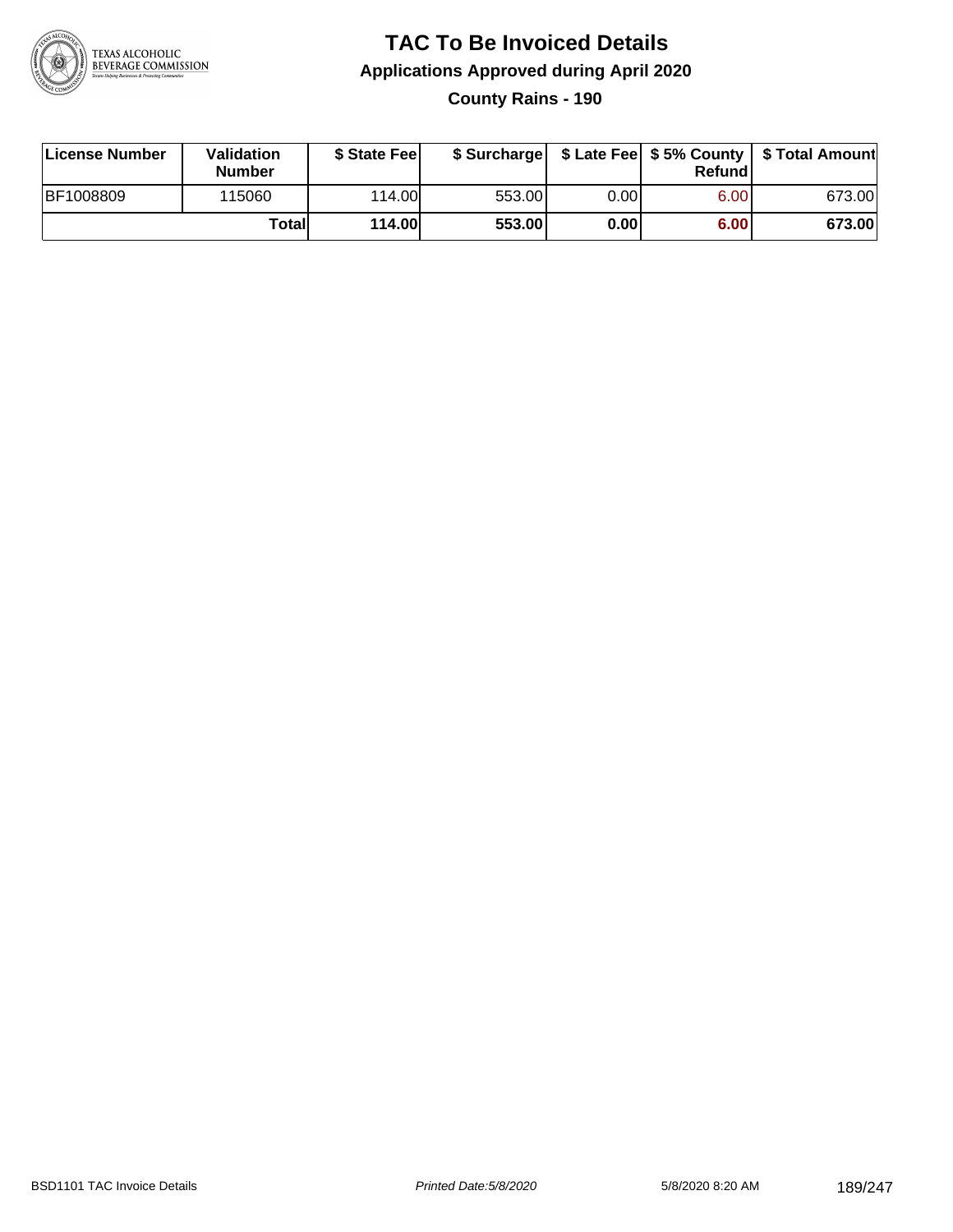

### **TAC To Be Invoiced Details Applications Approved during April 2020 County Randall - 191**

| <b>License Number</b> | <b>Validation</b><br><b>Number</b> | \$ State Fee | \$ Surcharge | \$ Late Fee | \$5% County<br><b>Refund</b> | \$ Total Amount |
|-----------------------|------------------------------------|--------------|--------------|-------------|------------------------------|-----------------|
| BF1085888             | 4820                               | 114.00       | 553.00       | 0.00        | 6.00                         | 673.00          |
| BG1087356             | 5161                               | 332.50       | 553.00       | 0.00        | 17.50                        | 903.00          |
| BQ744614              | 115108                             | 114.00       | 553.00       | 0.00        | 6.00                         | 673.00          |
| BQ555172              | 116037                             | 114.00       | 553.00       | 0.00        | 6.00                         | 673.00          |
| BQ802222              | 116269                             | 114.00       | 553.00       | 0.00        | 6.00                         | 673.00          |
| BQ802224              | 116269                             | 114.00       | 553.00       | 0.00        | 6.00                         | 673.00          |
| BQ295807              | 116818                             | 114.00       | 553.00       | 0.00        | 6.00                         | 673.00          |
| BG467690              | 117268                             | 332.50       | 553.00       | 0.00        | 17.50                        | 903.00          |
| BQ295086              | 118269                             | 114.00       | 553.00       | 0.00        | 6.00                         | 673.00          |
| BQ492124              | 118399                             | 114.00       | 553.00       | 0.00        | 6.00                         | 673.00          |
| BG801792              | 118845                             | 332.50       | 553.00       | 0.00        | 17.50                        | 903.00          |
| BG1004925             | 511870                             | 332.50       | 553.00       | 100.00      | 17.50                        | 1,003.00        |
| BG985926              | 516122                             | 332.50       | 553.00       | 0.00        | 17.50                        | 903.00          |
|                       | <b>Total</b>                       | 2,574.50     | 7,189.00     | 100.00      | 135.50                       | 9,999.00        |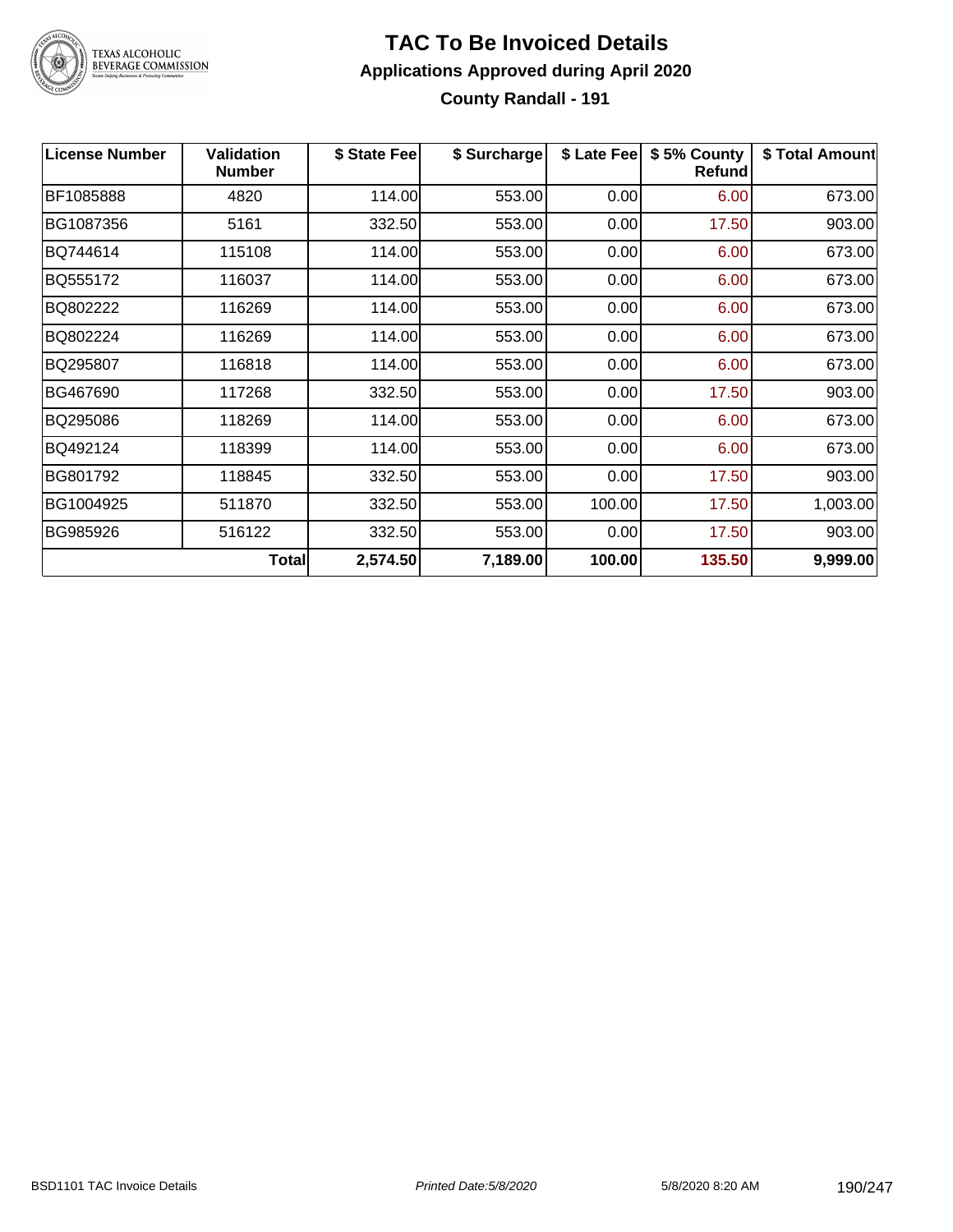

### **TAC To Be Invoiced Details Applications Approved during April 2020 County Real - 193**

| License Number | Validation<br><b>Number</b> | \$ State Feel | \$ Surcharge |      | Refundl | \$ Late Fee   \$5% County   \$ Total Amount |
|----------------|-----------------------------|---------------|--------------|------|---------|---------------------------------------------|
| BF866729       | 116968                      | 114.00L       | 553.00       | 0.00 | 6.00    | 673.00                                      |
| BG1009476      | 116994                      | 332.50        | 553.00       | 0.00 | 17.50   | 903.00                                      |
|                | Totall                      | 446.50        | 1,106.00     | 0.00 | 23.50   | 1,576.00                                    |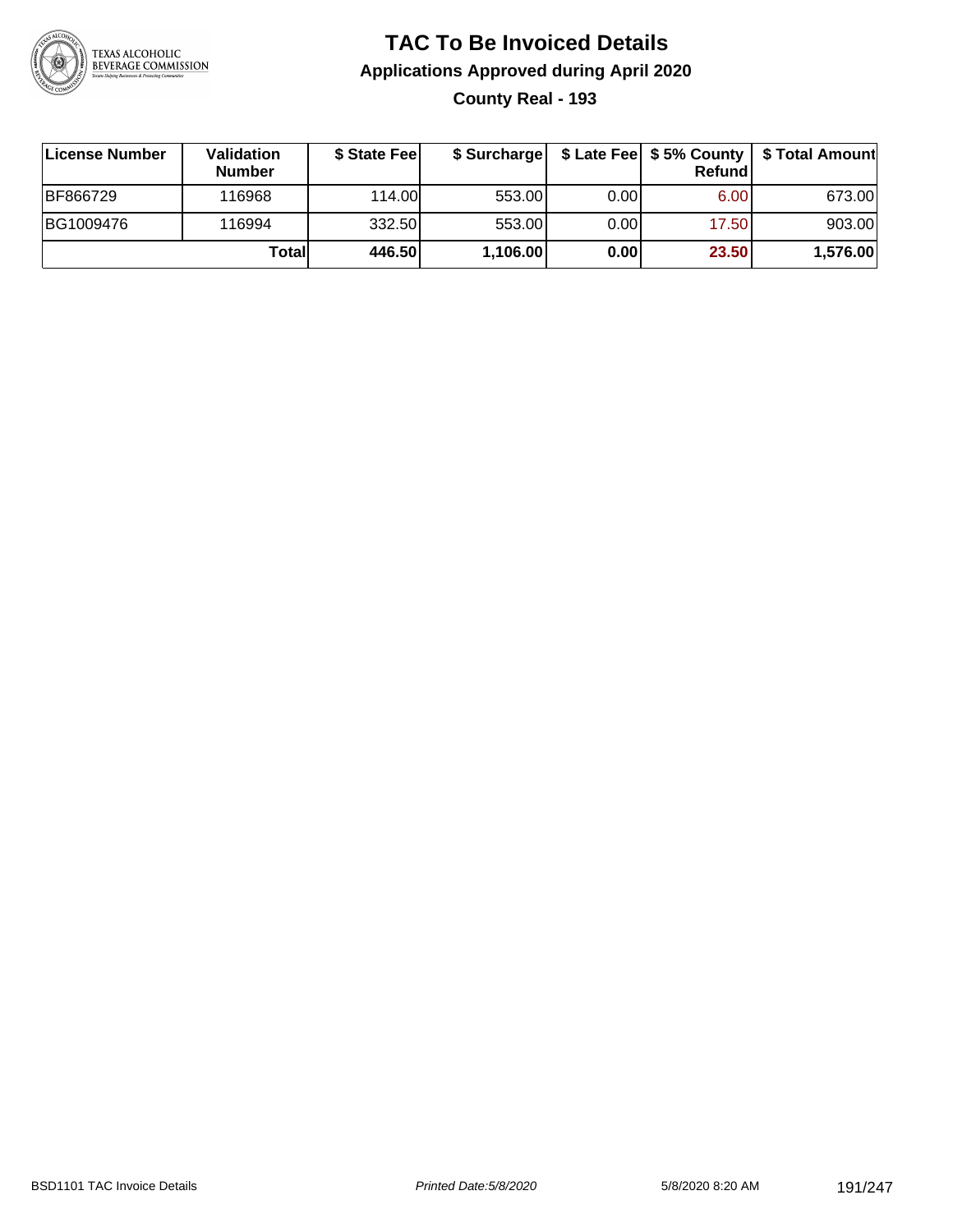

### **TAC To Be Invoiced Details Applications Approved during April 2020 County Reeves - 195**

| License Number | Validation<br><b>Number</b> | \$ State Fee |        |      | Refund | \$ Surcharge   \$ Late Fee   \$5% County   \$ Total Amount |
|----------------|-----------------------------|--------------|--------|------|--------|------------------------------------------------------------|
| BG509442       | 115266                      | 332.50       | 553.00 | 0.00 | 17.50  | 903.00                                                     |
|                | Total                       | 332.50       | 553.00 | 0.00 | 17.50  | 903.00                                                     |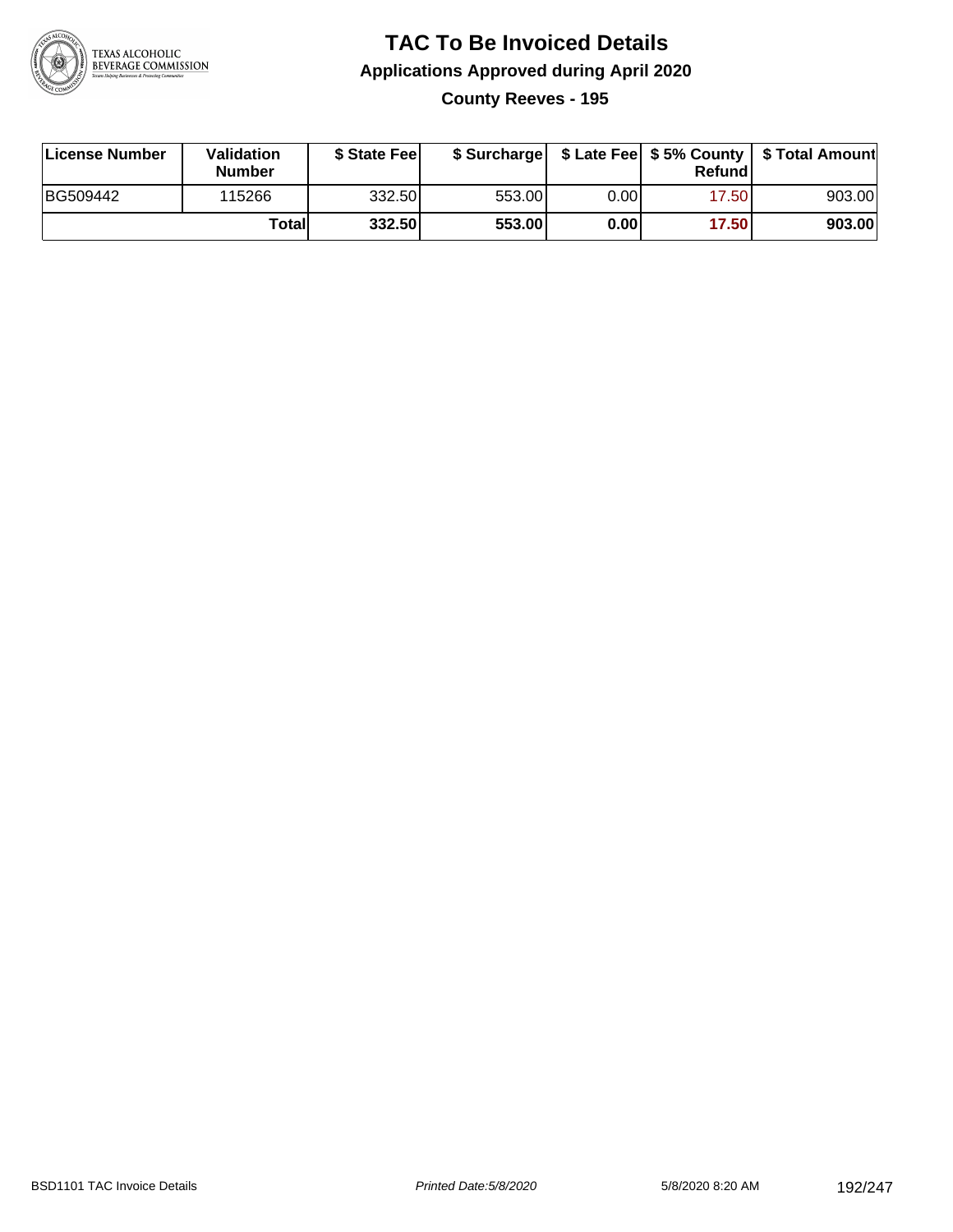

## **TAC To Be Invoiced Details Applications Approved during April 2020 County Refugio - 196**

| License Number | <b>Validation</b><br><b>Number</b> | \$ State Fee | \$ Surcharge |      | \$ Late Fee   \$5% County<br><b>Refund</b> | \$ Total Amount |
|----------------|------------------------------------|--------------|--------------|------|--------------------------------------------|-----------------|
| BQ1086688      | 5765                               | 114.00       | 553.00       | 0.00 | 6.00                                       | 673.00          |
| BG217847       | 115293                             | 332.50       | 553.00       | 0.00 | 17.50                                      | 903.00          |
| BG306024       | 115577                             | 332.50       | 553.00       | 0.00 | 17.50                                      | 903.00          |
| BG942028       | 118686                             | 332.50       | 553.00       | 0.00 | 17.50                                      | 903.00          |
| BQ868961       | 508837                             | 114.00       | 553.00       | 0.00 | 6.00                                       | 673.00          |
|                | Total                              | 1,225.50     | 2,765.00     | 0.00 | 64.50                                      | 4,055.00        |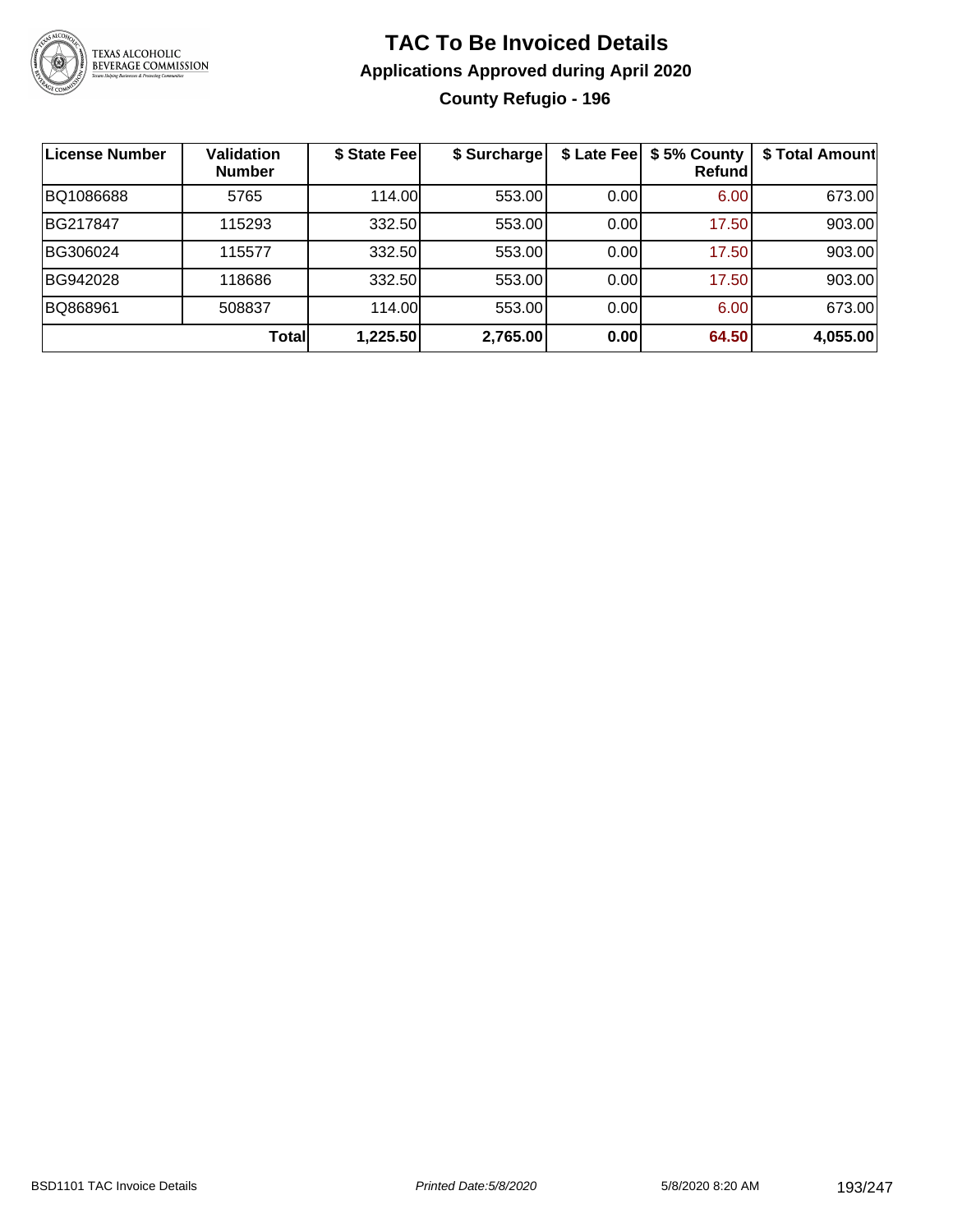

### **TAC To Be Invoiced Details Applications Approved during April 2020 County Robertson - 198**

| <b>License Number</b> | <b>Validation</b><br><b>Number</b> | \$ State Fee | \$ Surcharge | \$ Late Fee | \$5% County<br>Refund | \$ Total Amount |
|-----------------------|------------------------------------|--------------|--------------|-------------|-----------------------|-----------------|
| BG1085979             | 4832                               | 332.50       | 553.00       | 0.00        | 17.50                 | 903.00          |
| <b>BE554687</b>       | 115861                             | 285.00       | 553.00       | 0.00        | 15.00                 | 853.00          |
| BQ744181              | 116104                             | 114.00       | 553.00       | 0.00        | 6.00                  | 673.00          |
| BF554024              | 116920                             | 114.00       | 553.00       | 0.00        | 6.00                  | 673.00          |
| BE232406              | 118815                             | 285.00       | 553.00       | 0.00        | 15.00                 | 853.00          |
| BF682280              | 509716                             | 114.00       | 553.00       | 100.00      | 6.00                  | 773.00          |
|                       | <b>Total</b>                       | 1,244.50     | 3,318.00     | 100.00      | 65.50                 | 4,728.00        |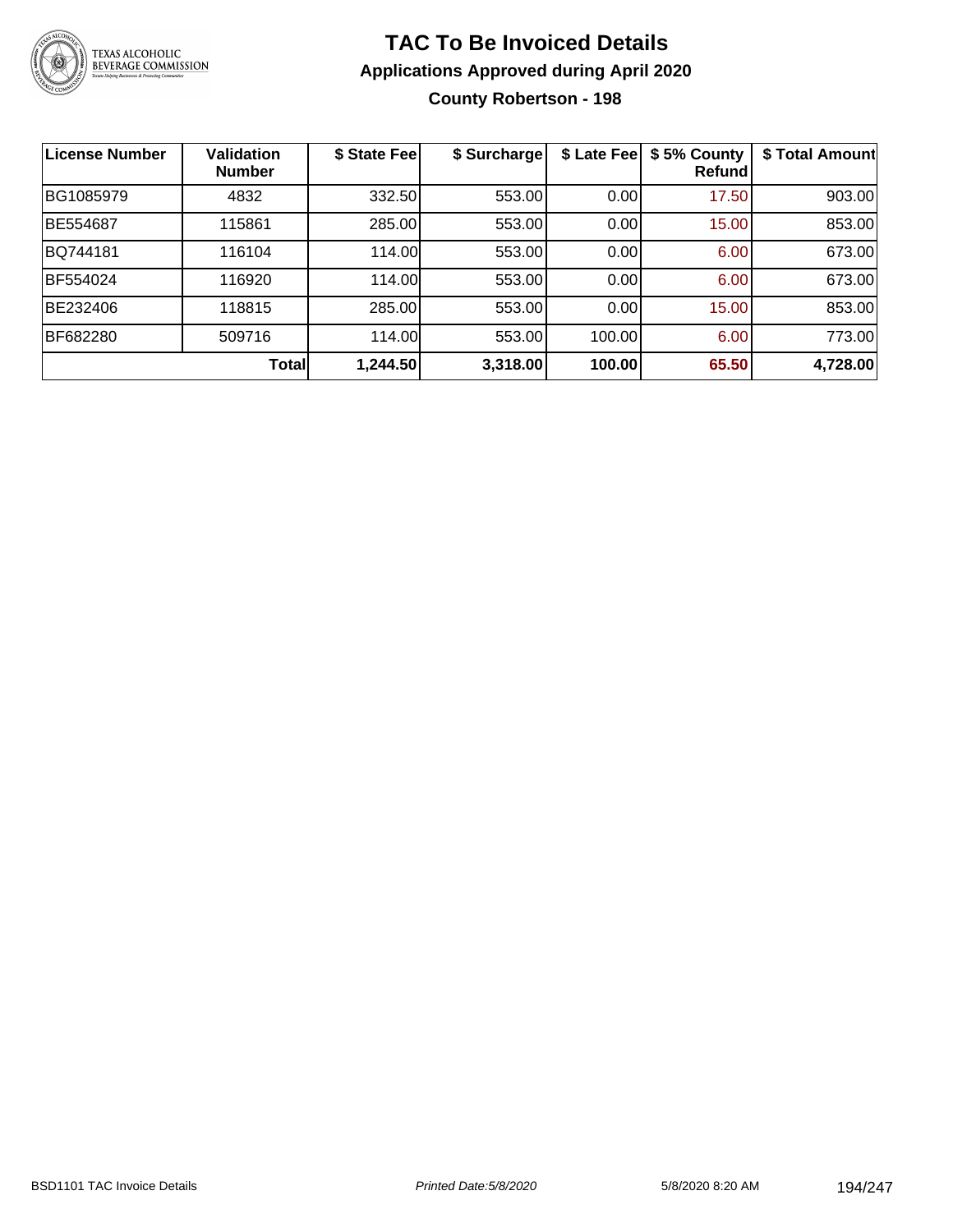

#### **TAC To Be Invoiced Details Applications Approved during April 2020 County Rockwall - 199**

| <b>License Number</b> | <b>Validation</b><br><b>Number</b> | \$ State Fee | \$ Surcharge |        | \$ Late Fee   \$5% County<br><b>Refund</b> | \$ Total Amount |
|-----------------------|------------------------------------|--------------|--------------|--------|--------------------------------------------|-----------------|
| BF1086472             | 5010                               | 114.00       | 553.00       | 0.00   | 6.00                                       | 673.00          |
| BF1086441             | 5011                               | 114.00       | 553.00       | 0.00   | 6.00                                       | 673.00          |
| BG1006978             | 114051                             | 332.50       | 553.00       | 0.00   | 17.50                                      | 903.00          |
| BQ866641              | 114483                             | 114.00       | 553.00       | 0.00   | 6.00                                       | 673.00          |
| BQ937689              | 114618                             | 114.00       | 553.00       | 0.00   | 6.00                                       | 673.00          |
| BQ685352              | 116857                             | 114.00       | 553.00       | 100.00 | 6.00                                       | 773.00          |
| BQ685422              | 116857                             | 114.00       | 553.00       | 100.00 | 6.00                                       | 773.00          |
| BG1009272             | 117145                             | 332.50       | 553.00       | 0.00   | 17.50                                      | 903.00          |
| BQ744787              | 117437                             | 114.00       | 553.00       | 0.00   | 6.00                                       | 673.00          |
| BQ1011781             | 118234                             | 114.00       | 553.00       | 0.00   | 6.00                                       | 673.00          |
| BQ691257              | 118356                             | 114.00       | 553.00       | 0.00   | 6.00                                       | 673.00          |
| BQ1014057             | 118761                             | 114.00       | 553.00       | 0.00   | 6.00                                       | 673.00          |
| BQ693582              | 119106                             | 114.00       | 553.00       | 0.00   | 6.00                                       | 673.00          |
| BG1086446             | 511216                             | 332.50       | 553.00       | 0.00   | 17.50                                      | 903.00          |
| BL1086446             | 511216                             | 475.00       | 327.00       | 0.00   | 25.00                                      | 827.00          |
|                       | <b>Total</b>                       | 2,726.50     | 8,069.00     | 200.00 | 143.50                                     | 11,139.00       |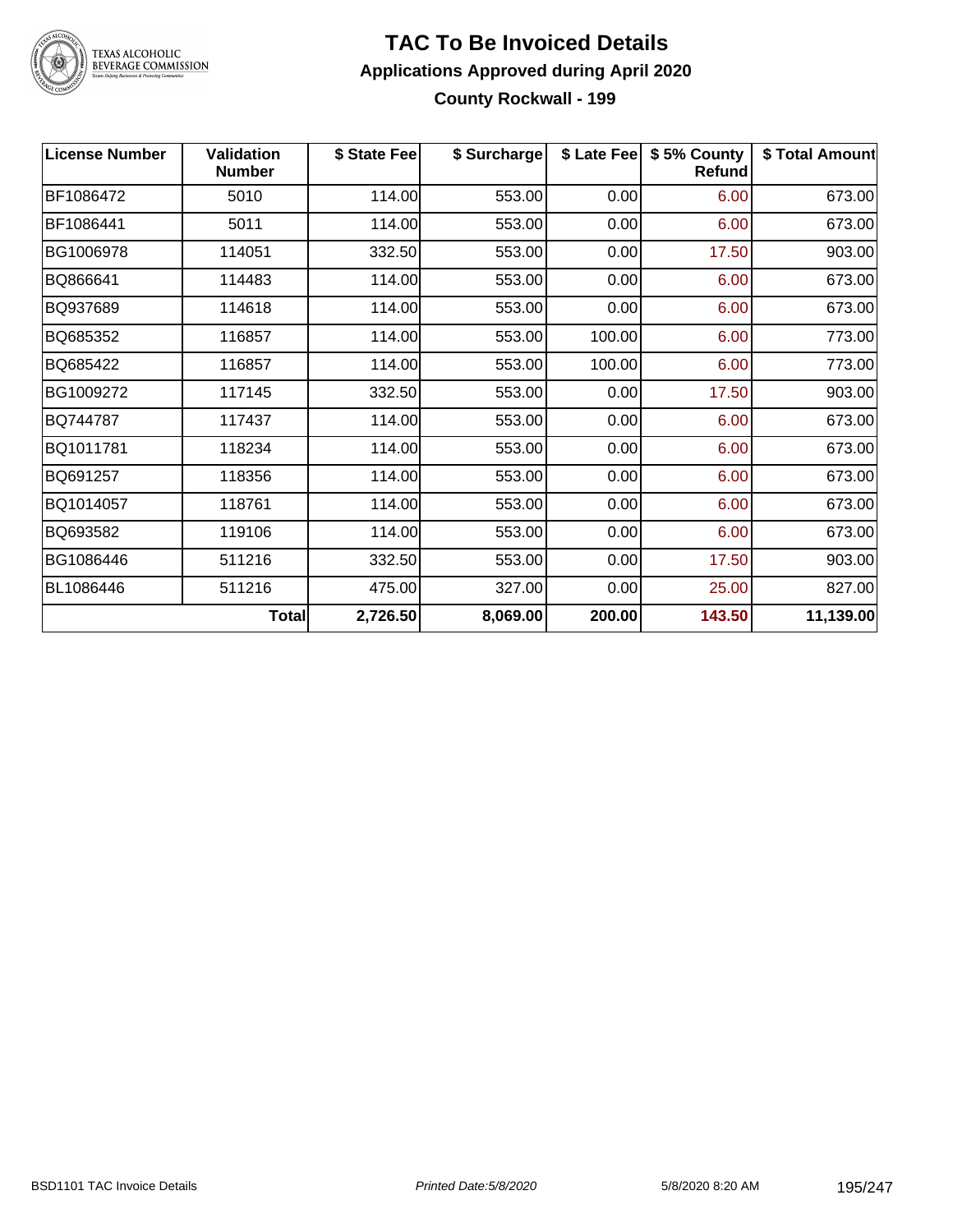

### **TAC To Be Invoiced Details Applications Approved during April 2020 County Runnels - 200**

| <b>License Number</b> | Validation<br><b>Number</b> | \$ State Fee |        |      | Refund | \$ Surcharge   \$ Late Fee   \$5% County   \$ Total Amount |
|-----------------------|-----------------------------|--------------|--------|------|--------|------------------------------------------------------------|
| BQ262848              | 115643                      | 114.00       | 553.00 | 0.00 | 6.00   | 673.00                                                     |
|                       | Totall                      | 114.00       | 553.00 | 0.00 | 6.00   | 673.00                                                     |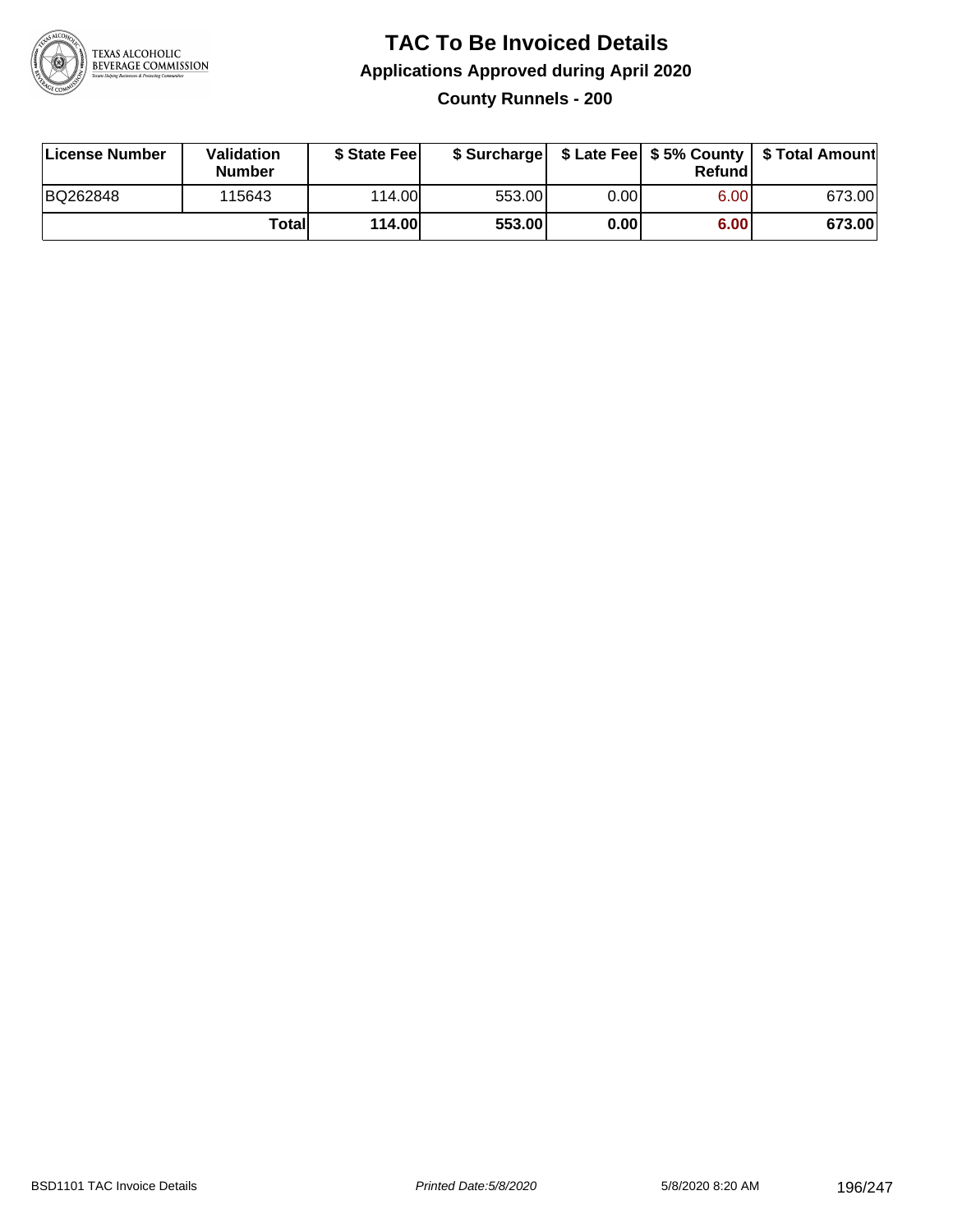

### **TAC To Be Invoiced Details Applications Approved during April 2020 County Rusk - 201**

| License Number | Validation<br><b>Number</b> | \$ State Fee | \$ Surcharge |        | \$ Late Fee   \$5% County<br>Refund | \$ Total Amount |
|----------------|-----------------------------|--------------|--------------|--------|-------------------------------------|-----------------|
| BQ1006260      | 115221                      | 114.00       | 553.00       | 100.00 | 6.00                                | 773.00          |
| BQ801593       | 115984                      | 114.00       | 553.00       | 0.00   | 6.00                                | 673.00          |
| BQ802860       | 117673                      | 114.00       | 553.00       | 0.00   | 6.00                                | 673.00          |
|                | Totall                      | 342.00       | 1,659.00     | 100.00 | 18.00                               | 2,119.00        |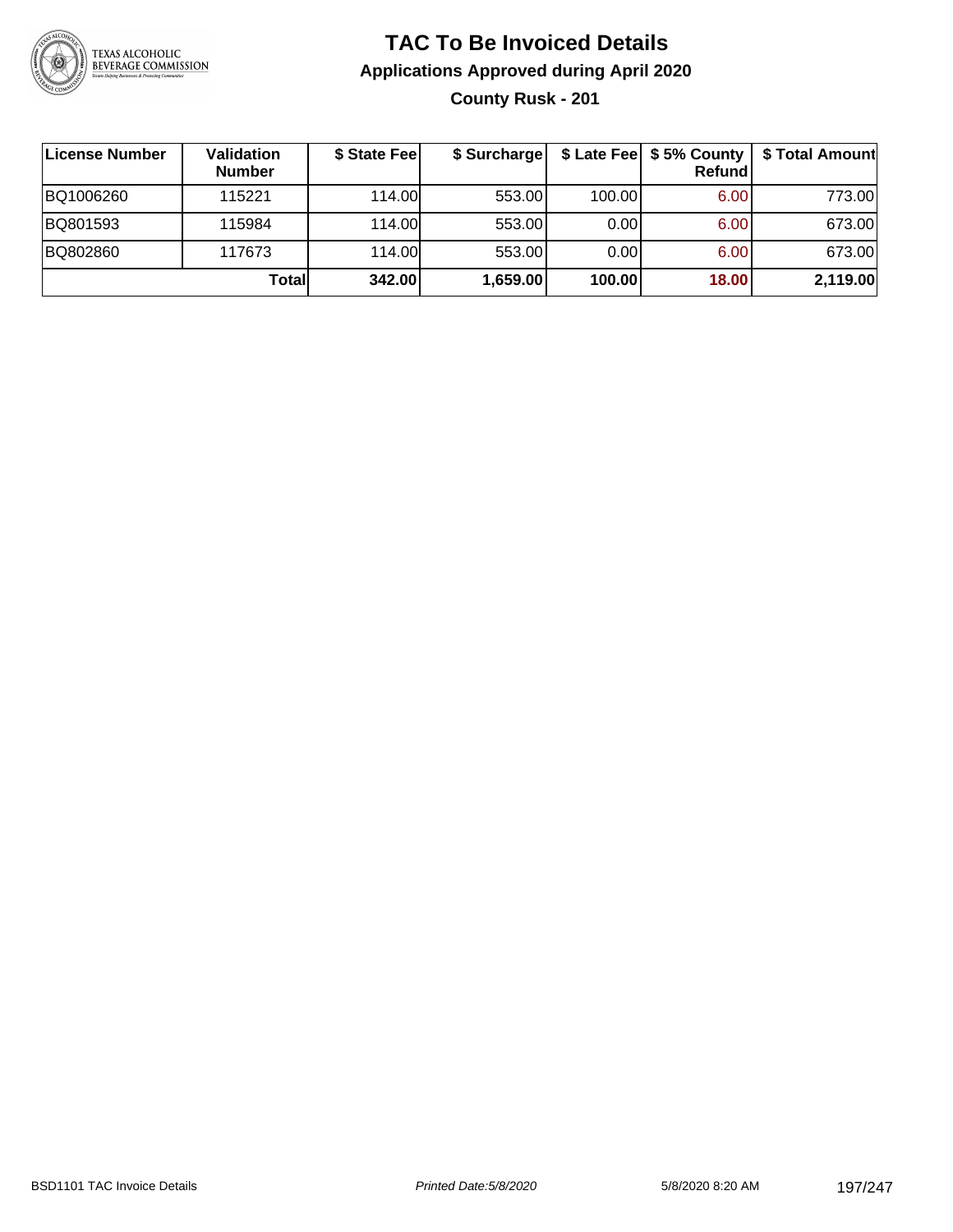

### **TAC To Be Invoiced Details Applications Approved during April 2020 County Sabine - 202**

| License Number | Validation<br><b>Number</b> | \$ State Fee |        |      | Refundl | \$ Surcharge   \$ Late Fee   \$5% County   \$ Total Amount |
|----------------|-----------------------------|--------------|--------|------|---------|------------------------------------------------------------|
| BQ865182       | 115348                      | 114.00       | 553.00 | 0.00 | 6.00    | 673.00                                                     |
|                | Totall                      | 114.00       | 553.00 | 0.00 | 6.00    | 673.00                                                     |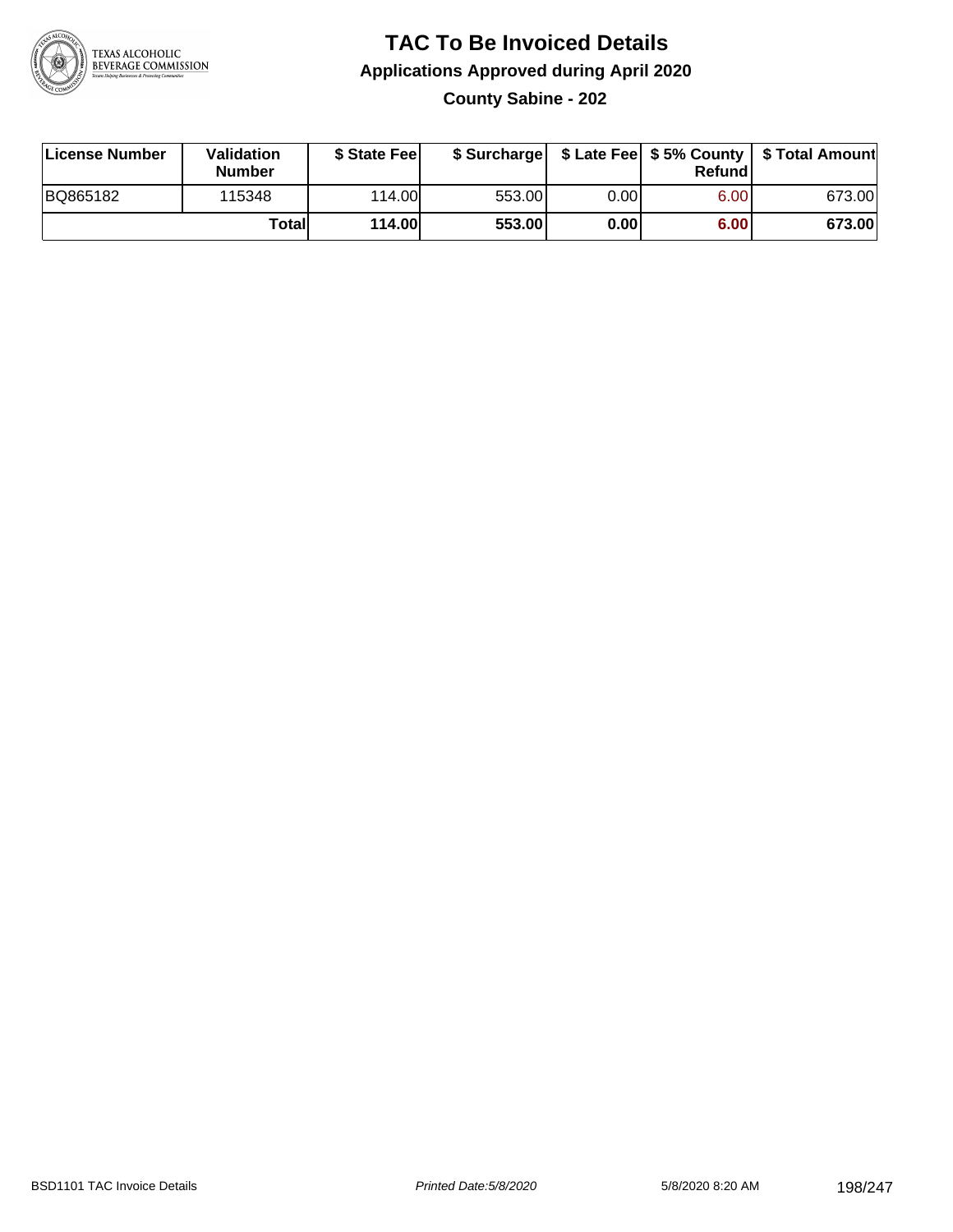

### **TAC To Be Invoiced Details Applications Approved during April 2020 County San Jacinto - 204**

| License Number | <b>Validation</b><br><b>Number</b> | \$ State Fee | \$ Surcharge |      | \$ Late Fee   \$5% County<br><b>Refund</b> | \$ Total Amount |
|----------------|------------------------------------|--------------|--------------|------|--------------------------------------------|-----------------|
| BQ1085766      | 5470                               | 114.00L      | 553.00       | 0.00 | 6.00                                       | 673.00          |
| BF938309       | 115703                             | 114.00       | 553.00       | 0.00 | 6.00                                       | 673.00          |
| BG935379       | 508332                             | 332.50       | 553.00       | 0.00 | 17.50                                      | 903.00          |
| BQ1009416      | 509853                             | 114.00       | 553.00       | 0.00 | 6.00                                       | 673.00          |
|                | Totall                             | 674.50       | 2,212.00     | 0.00 | 35.50                                      | 2,922.00        |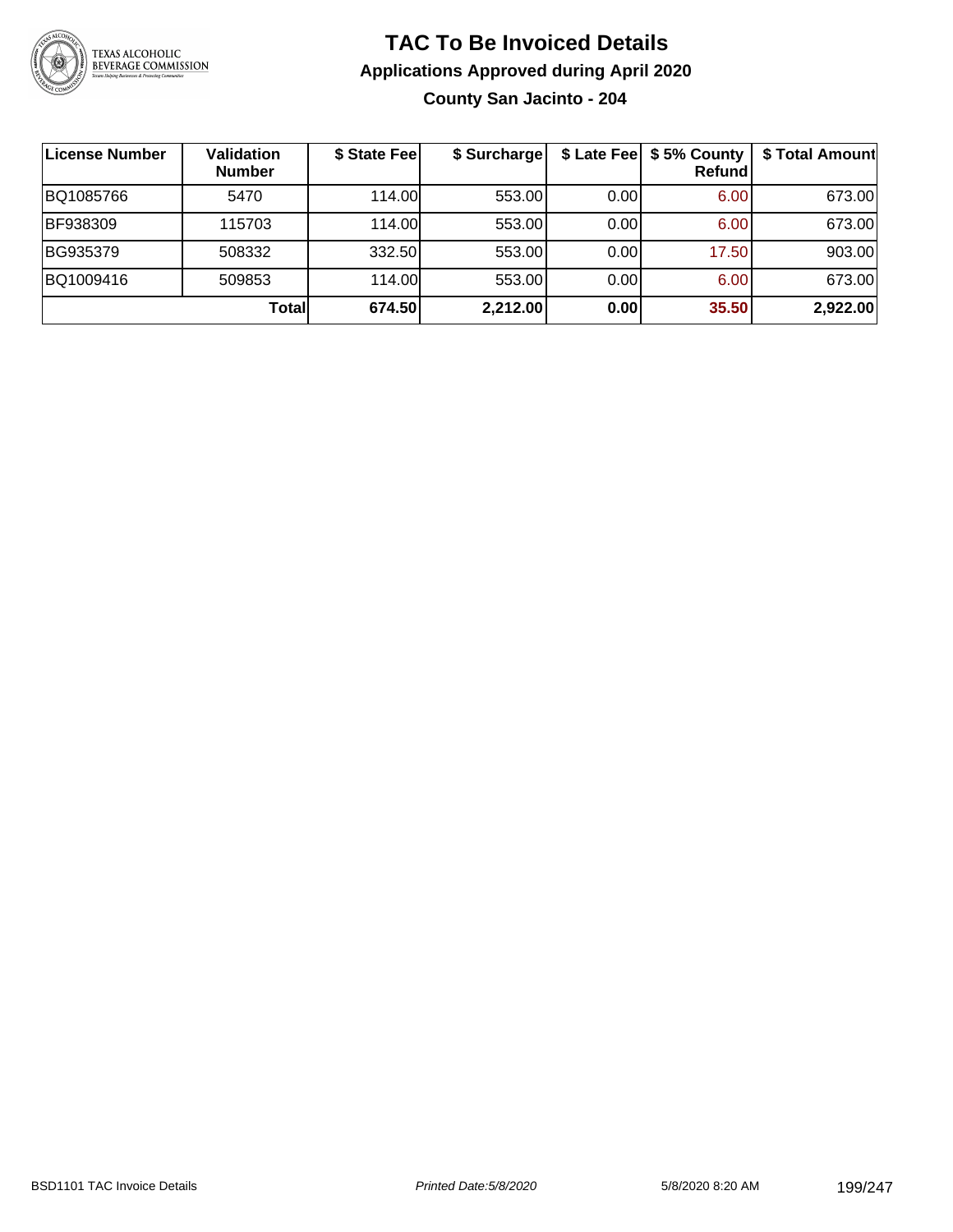

### **TAC To Be Invoiced Details Applications Approved during April 2020 County San Patricio - 205**

| License Number | <b>Validation</b><br><b>Number</b> | \$ State Fee | \$ Surcharge |       | \$ Late Fee   \$5% County<br>Refund | \$ Total Amount |
|----------------|------------------------------------|--------------|--------------|-------|-------------------------------------|-----------------|
| BG1009482      | 114136                             | 332.50       | 553.00       | 0.00  | 17.50                               | 903.00          |
| BP1009482      | 114136                             | 950.00       | 426.00       | 0.001 | 50.00                               | 1,426.00        |
| BQ863557       | 114712                             | 114.00       | 553.00       | 0.00  | 6.00                                | 673.00          |
| BQ684095       | 114846                             | 114.00       | 553.00       | 0.00  | 6.00                                | 673.00          |
| BQ1013328      | 118470                             | 114.00L      | 553.00       | 0.00  | 6.00                                | 673.00          |
|                | Total                              | 1,624.50     | 2,638.00     | 0.00  | 85.50                               | 4,348.00        |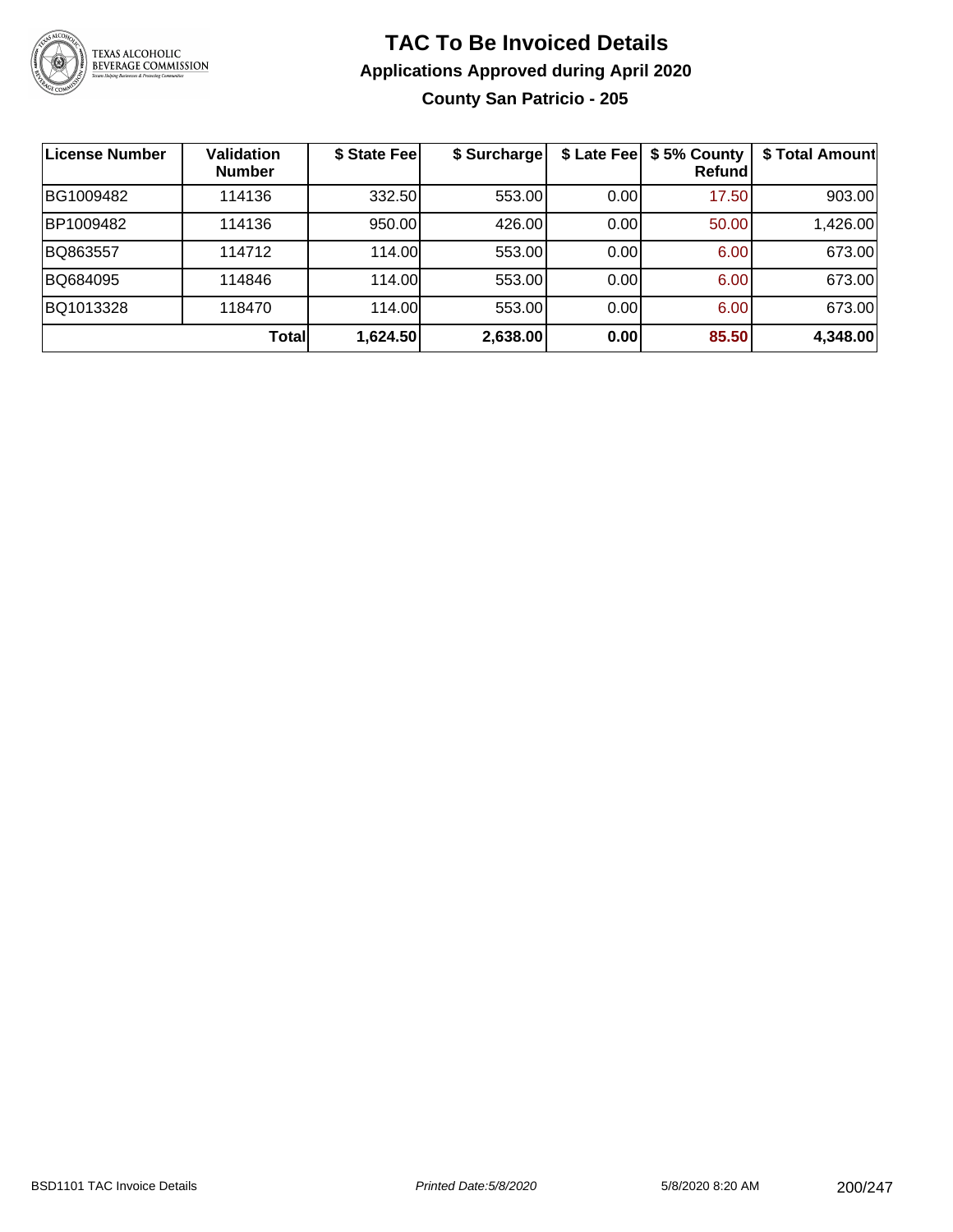

### **TAC To Be Invoiced Details Applications Approved during April 2020 County San Saba - 206**

| License Number | Validation<br><b>Number</b> | \$ State Fee |        |      | Refundl | \$ Surcharge   \$ Late Fee   \$5% County   \$ Total Amount |
|----------------|-----------------------------|--------------|--------|------|---------|------------------------------------------------------------|
| BQ1009475      | 510077                      | 114.00       | 553.00 | 0.00 | 6.00    | 673.00                                                     |
|                | Totall                      | 114.00       | 553.00 | 0.00 | 6.00    | 673.00                                                     |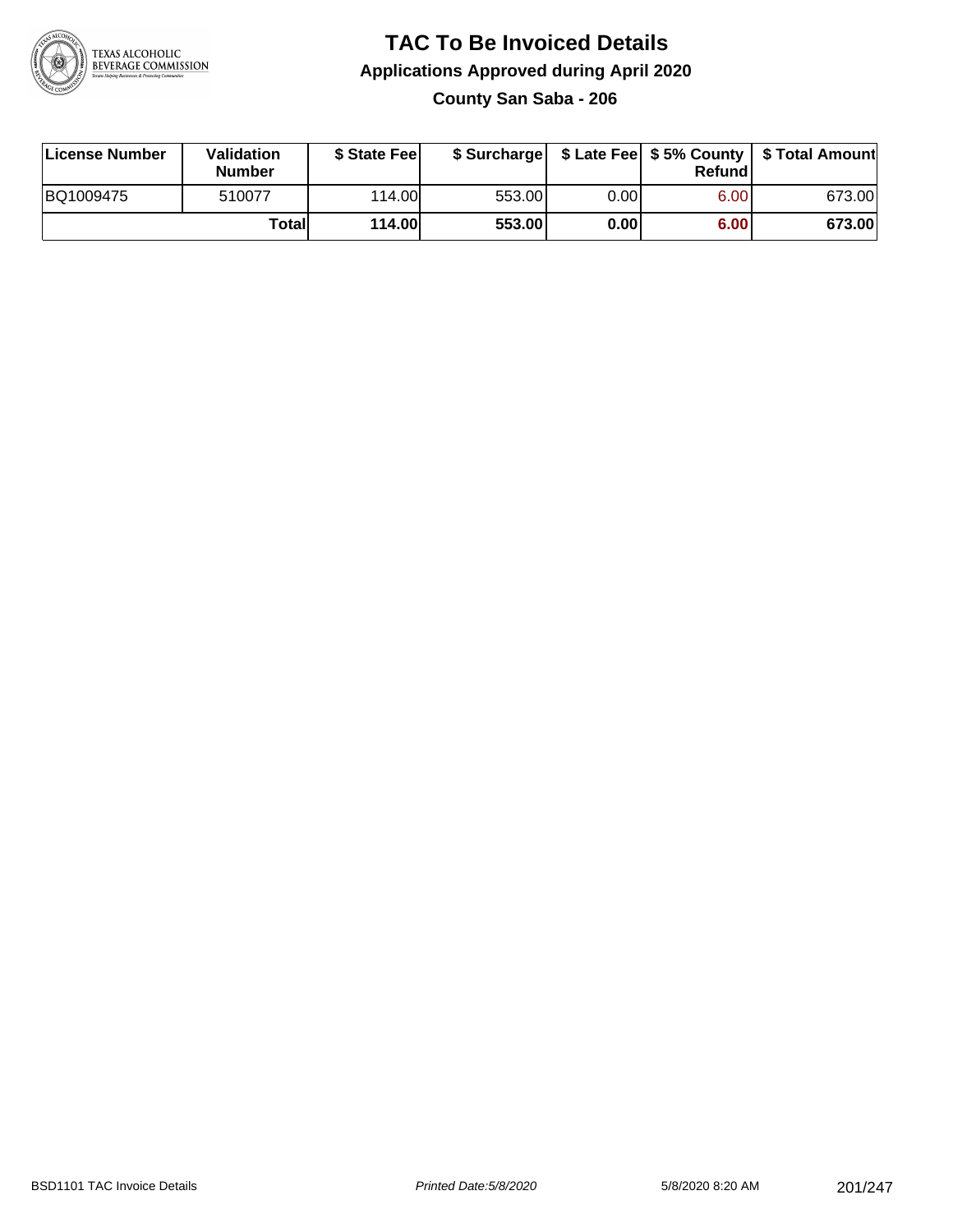

## **TAC To Be Invoiced Details Applications Approved during April 2020 County Scurry - 208**

| <b>License Number</b> | <b>Validation</b><br><b>Number</b> | \$ State Fee | \$ Surcharge |      | \$ Late Fee   \$5% County<br><b>Refund</b> | \$ Total Amount |
|-----------------------|------------------------------------|--------------|--------------|------|--------------------------------------------|-----------------|
| BQ577013              | 116408                             | 114.00       | 553.00       | 0.00 | 6.00                                       | 673.00          |
| BQ941524              | 117397                             | 114.00       | 553.00       | 0.00 | 6.00                                       | 673.00          |
| BQ576491              | 117845                             | 114.00       | 553.00       | 0.00 | 6.00                                       | 673.00          |
| BQ576909              | 118084                             | 114.00       | 553.00       | 0.00 | 6.00                                       | 673.00          |
| BQ718162              | 118542                             | 114.00       | 553.00       | 0.00 | 6.00                                       | 673.00          |
|                       | Total                              | 570.00       | 2,765.00     | 0.00 | 30.00                                      | 3,365.00        |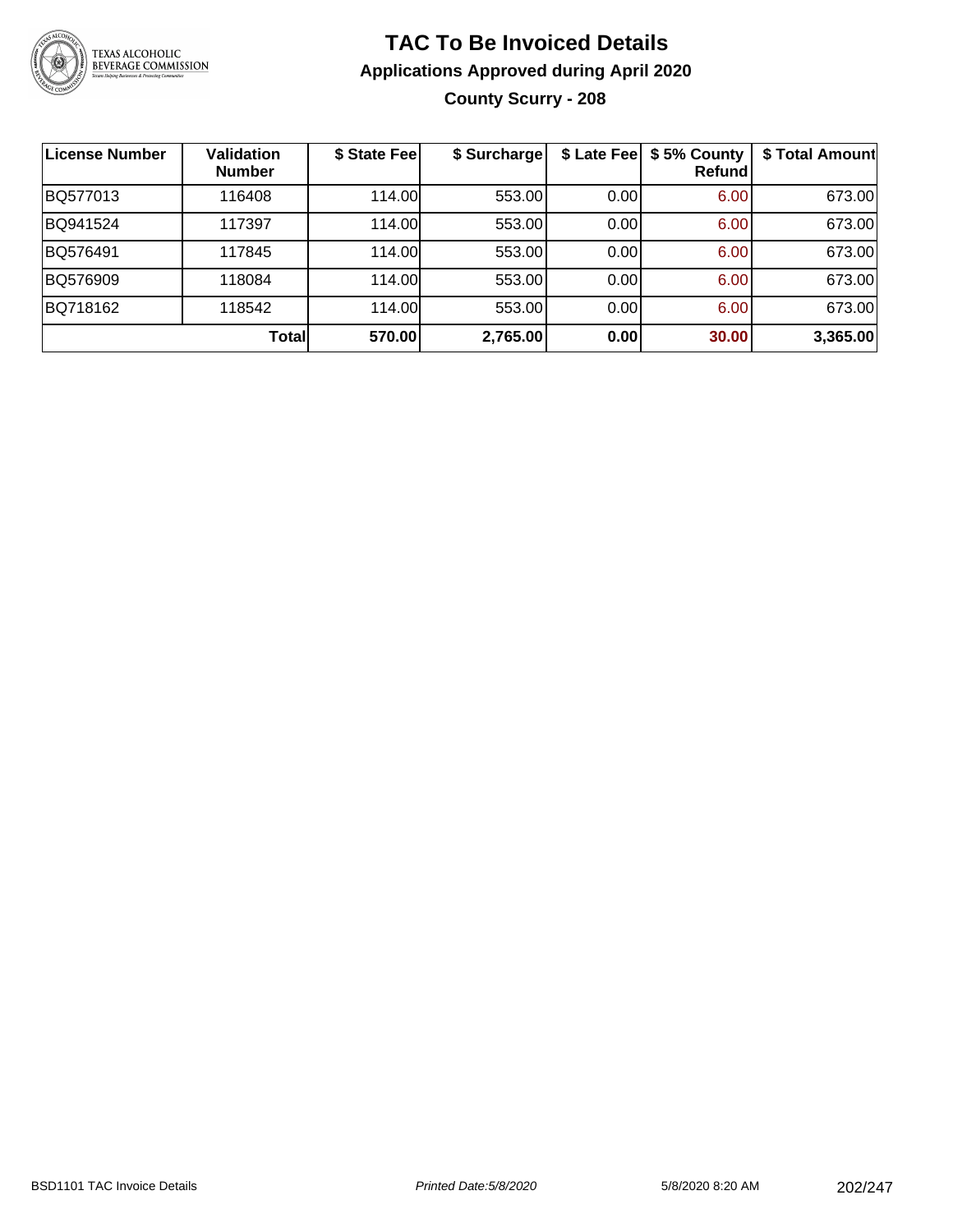

#### **TAC To Be Invoiced Details Applications Approved during April 2020 County Smith - 212**

| <b>License Number</b> | <b>Validation</b><br><b>Number</b> | \$ State Fee | \$ Surcharge | \$ Late Fee | \$5% County<br><b>Refund</b> | \$ Total Amount |
|-----------------------|------------------------------------|--------------|--------------|-------------|------------------------------|-----------------|
| BG1086204             | 5236                               | 332.50       | 553.00       | 0.00        | 17.50                        | 903.00          |
| BQ1086908             | 5524                               | 114.00       | 553.00       | 0.00        | 6.00                         | 673.00          |
| BQ1008804             | 114601                             | 114.00       | 553.00       | 0.00        | 6.00                         | 673.00          |
| BQ936427              | 114607                             | 114.00       | 553.00       | 0.00        | 6.00                         | 673.00          |
| BB1008241             | 114966                             | 570.00       | 701.00       | 0.00        | 30.00                        | 1,301.00        |
| BI1008242             | 114968                             | 38.00        | 278.00       | 0.00        | 2.00                         | 318.00          |
| BJ1008242             | 114968                             | 38.00        | 202.00       | 0.00        | 2.00                         | 242.00          |
| BG1010170             | 115403                             | 332.50       | 553.00       | 0.00        | 17.50                        | 903.00          |
| BQ867690              | 115491                             | 114.00       | 553.00       | 0.00        | 6.00                         | 673.00          |
| BQ864085              | 115502                             | 114.00       | 553.00       | 0.00        | 6.00                         | 673.00          |
| BQ1011141             | 116270                             | 114.00       | 553.00       | 0.00        | 6.00                         | 673.00          |
| BQ869842              | 116913                             | 114.00       | 553.00       | 0.00        | 6.00                         | 673.00          |
| BG941245              | 117176                             | 332.50       | 553.00       | 0.00        | 17.50                        | 903.00          |
| BQ938516              | 118229                             | 114.00       | 553.00       | 0.00        | 6.00                         | 673.00          |
|                       | <b>Total</b>                       | 2,555.50     | 7,264.00     | 0.00        | 134.50                       | 9,954.00        |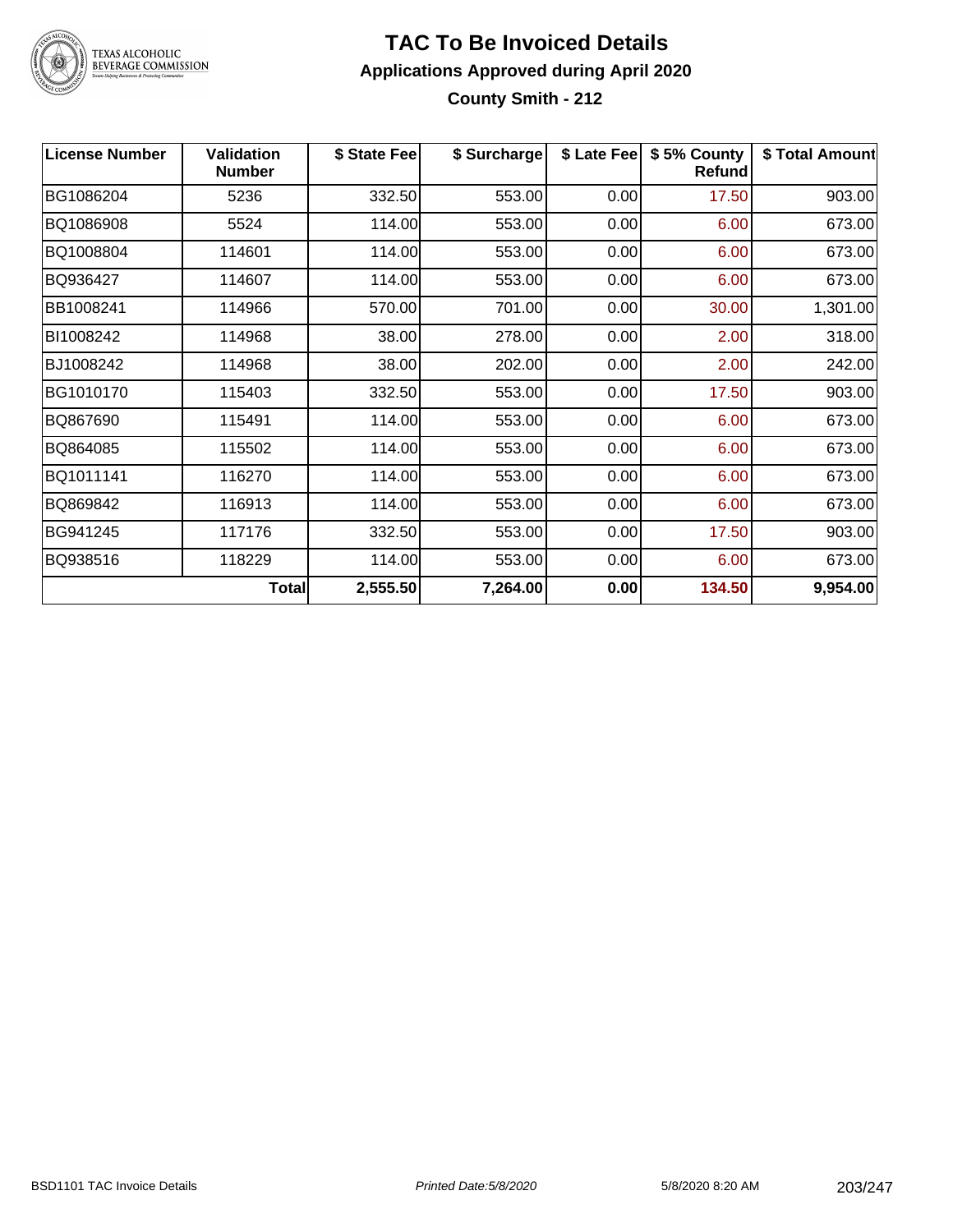

### **TAC To Be Invoiced Details Applications Approved during April 2020 County Somervell - 213**

| License Number | <b>Validation</b><br><b>Number</b> | \$ State Fee | \$ Surcharge |      | \$ Late Fee   \$5% County<br><b>Refund</b> | \$ Total Amount |
|----------------|------------------------------------|--------------|--------------|------|--------------------------------------------|-----------------|
| BF1086524      | 5092                               | 114.00       | 553.00       | 0.00 | 6.00                                       | 673.00          |
| BQ1009575      | 114978                             | 114.00L      | 553.00       | 0.00 | 6.00                                       | 673.00          |
| BQ868170       | 507408                             | 114.00       | 553.00       | 0.00 | 6.00                                       | 673.00          |
| BQ937147       | 509086                             | 114.00L      | 553.00       | 0.00 | 6.00                                       | 673.00          |
|                | Totall                             | 456.00       | 2,212.00     | 0.00 | 24.00                                      | 2,692.00        |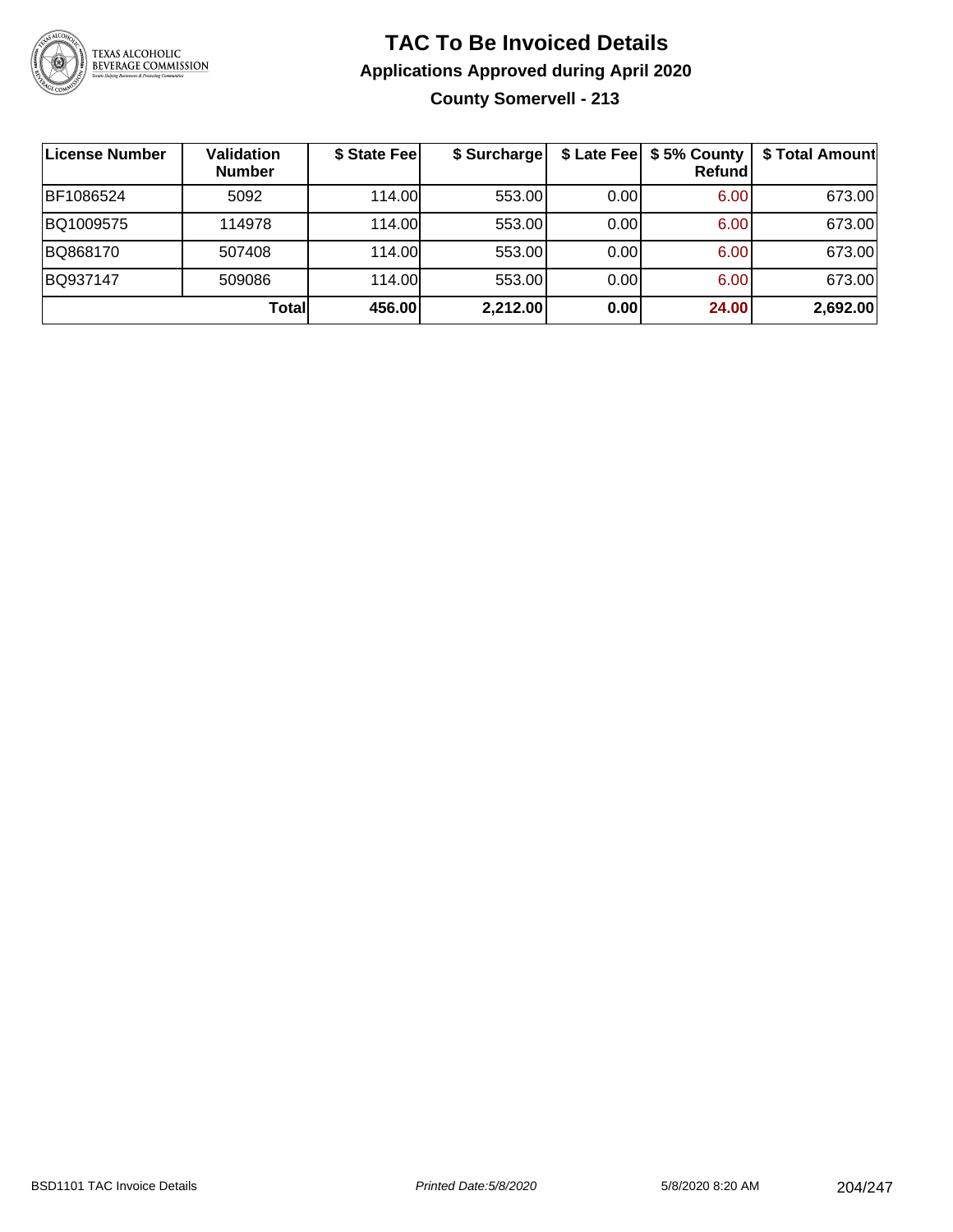

#### **TAC To Be Invoiced Details Applications Approved during April 2020 County Starr - 214**

| <b>License Number</b> | Validation<br><b>Number</b> | \$ State Fee | \$ Surcharge |        | \$ Late Fee   \$5% County<br>Refund | \$ Total Amount |
|-----------------------|-----------------------------|--------------|--------------|--------|-------------------------------------|-----------------|
| BG1086081             | 5031                        | 332.50       | 553.00       | 0.00   | 17.50                               | 903.00          |
| BL1086081             | 5031                        | 475.00       | 327.00       | 0.00   | 25.00                               | 827.00          |
| BQ510925              | 114510                      | 114.00       | 553.00       | 0.00   | 6.00                                | 673.00          |
| BQ686148              | 114512                      | 114.00       | 553.00       | 0.00   | 6.00                                | 673.00          |
| BQ512188              | 114788                      | 114.00       | 553.00       | 0.00   | 6.00                                | 673.00          |
| BQ315233              | 115336                      | 114.00       | 553.00       | 0.00   | 6.00                                | 673.00          |
| BQ868535              | 115506                      | 114.00       | 553.00       | 0.00   | 6.00                                | 673.00          |
| BQ937164              | 115594                      | 114.00       | 553.00       | 0.00   | 6.00                                | 673.00          |
| BQ294571              | 115684                      | 114.00       | 553.00       | 0.00   | 6.00                                | 673.00          |
| BQ939365              | 115714                      | 114.00       | 553.00       | 0.00   | 6.00                                | 673.00          |
| BE448496              | 116552                      | 285.00       | 553.00       | 0.00   | 15.00                               | 853.00          |
| BQ657285              | 117390                      | 114.00       | 553.00       | 0.00   | 6.00                                | 673.00          |
| BG1013132             | 118179                      | 332.50       | 553.00       | 0.00   | 17.50                               | 903.00          |
| BQ691160              | 118216                      | 114.00       | 553.00       | 0.00   | 6.00                                | 673.00          |
| BG1012377             | 118358                      | 332.50       | 553.00       | 0.00   | 17.50                               | 903.00          |
| BQ627155              | 118790                      | 114.00       | 553.00       | 0.00   | 6.00                                | 673.00          |
| BQ285048              | 119166                      | 114.00       | 553.00       | 0.00   | 6.00                                | 673.00          |
| BQ864901              | 508929                      | 114.00       | 553.00       | 0.00   | 6.00                                | 673.00          |
| BQ273335              | 509710                      | 114.00       | 553.00       | 0.00   | 6.00                                | 673.00          |
| BQ467593              | 510388                      | 114.00       | 553.00       | 100.00 | 6.00                                | 773.00          |
| BG684082              | 510810                      | 332.50       | 553.00       | 100.00 | 17.50                               | 1,003.00        |
| BQ806711              | 511002                      | 114.00       | 553.00       | 0.00   | 6.00                                | 673.00          |
|                       | <b>Total</b>                | 3,914.00     | 11,940.00    | 200.00 | 206.00                              | 16,260.00       |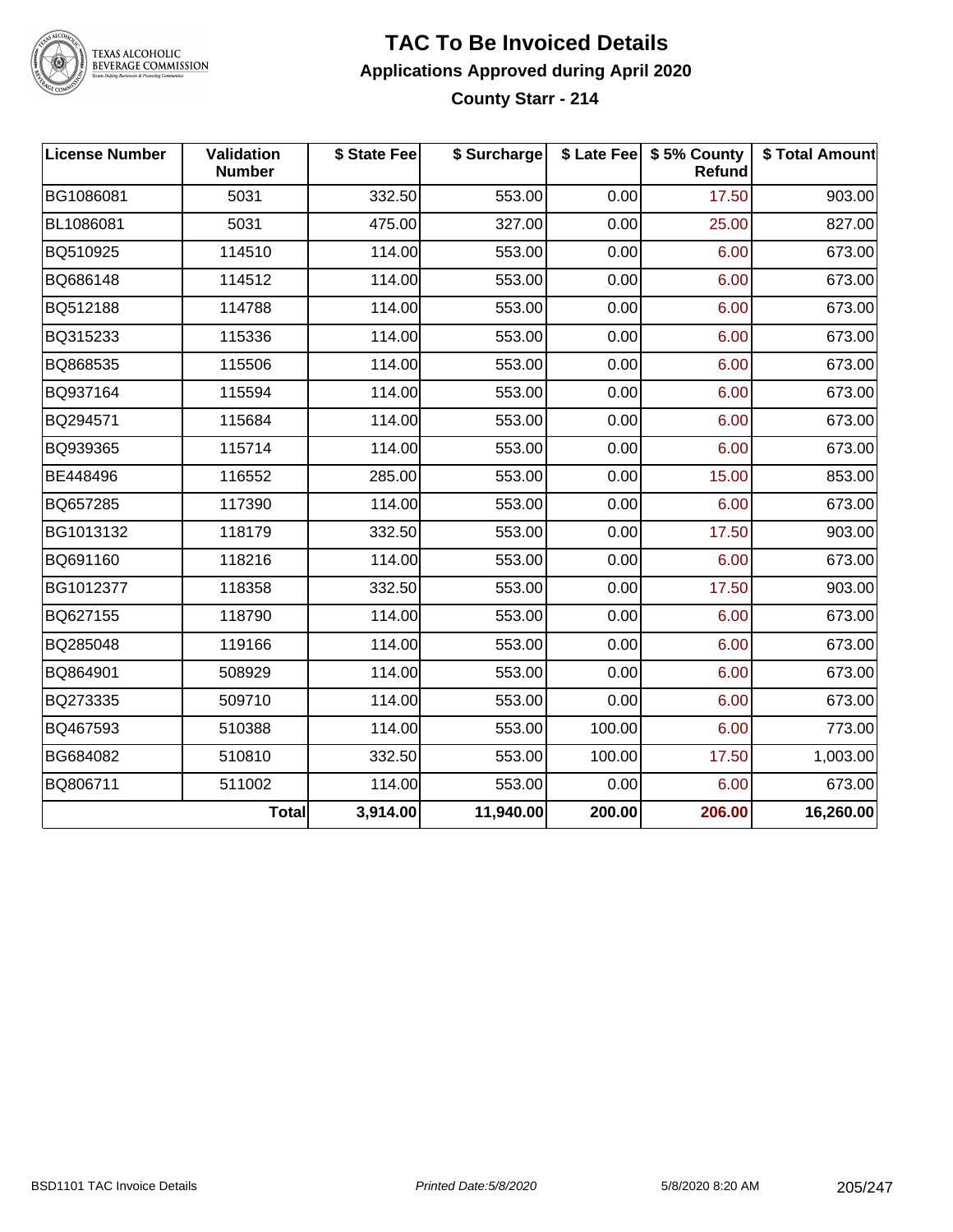

### **TAC To Be Invoiced Details Applications Approved during April 2020 County Sutton - 218**

| License Number | Validation<br><b>Number</b> | \$ State Fee |          |        | Refundl | \$ Surcharge   \$ Late Fee   \$5% County   \$ Total Amount |
|----------------|-----------------------------|--------------|----------|--------|---------|------------------------------------------------------------|
| BQ937635       | 117785                      | 114.00       | 553.00   | 100.00 | 6.00    | 773.00                                                     |
| BQ870492       | 118084                      | 114.00       | 553.00   | 0.00   | 6.00    | 673.00                                                     |
|                | Totall                      | 228.00       | 1,106.00 | 100.00 | 12.00   | 1,446.00                                                   |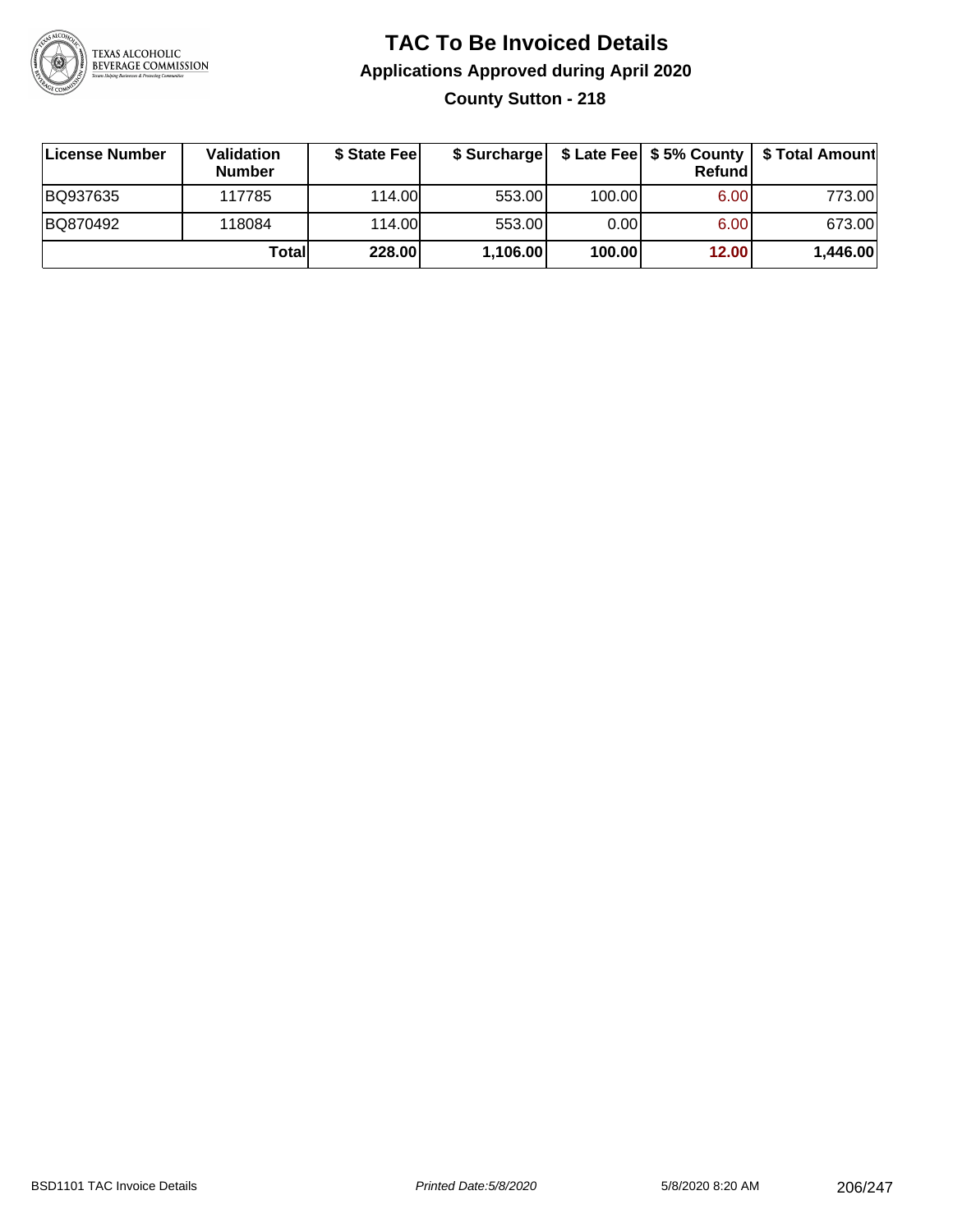

### **TAC To Be Invoiced Details Applications Approved during April 2020 County Swisher - 219**

| License Number  | Validation<br><b>Number</b> | \$ State Fee |        |       | Refundl | \$ Surcharge   \$ Late Fee   \$5% County   \$ Total Amount |
|-----------------|-----------------------------|--------------|--------|-------|---------|------------------------------------------------------------|
| <b>BF796308</b> | 113709                      | 114.00       | 553.00 | 0.001 | 6.00    | 673.00                                                     |
|                 | Totall                      | 114.00       | 553.00 | 0.00  | 6.00    | 673.00                                                     |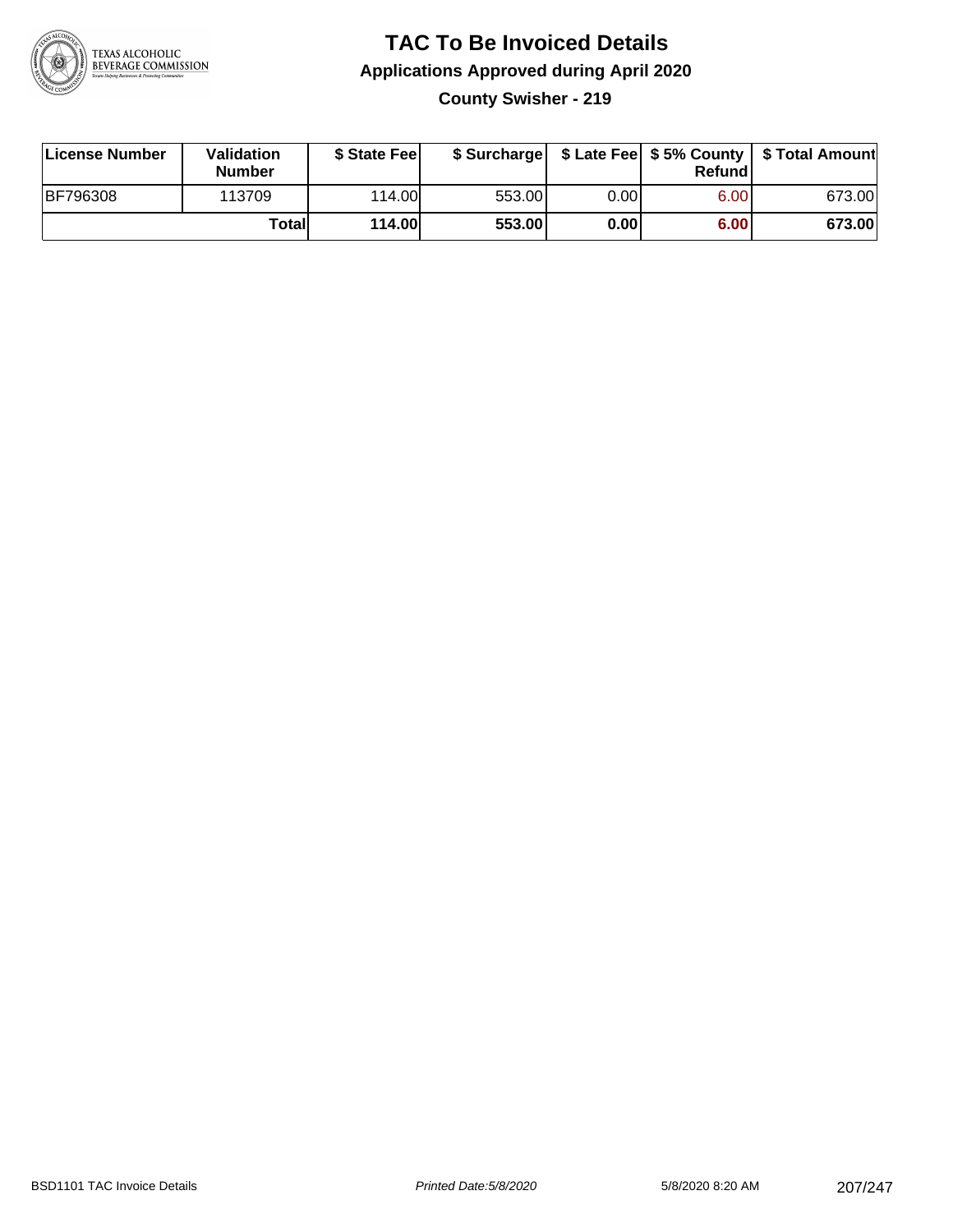

#### **TAC To Be Invoiced Details Applications Approved during April 2020 County Tarrant - 220**

| <b>License Number</b> | Validation<br><b>Number</b> | \$ State Fee | \$ Surcharge |        | \$ Late Fee \$ 5% County<br>Refund | \$ Total Amount |
|-----------------------|-----------------------------|--------------|--------------|--------|------------------------------------|-----------------|
| BQ1086059             | 4650                        | 114.00       | 553.00       | 0.00   | 6.00                               | 673.00          |
| BF1086209             | 4822                        | 114.00       | 553.00       | 0.00   | 6.00                               | 673.00          |
| BF1086999             | 4980                        | 114.00       | 553.00       | 0.00   | 6.00                               | 673.00          |
| BQ1085445             | 5000                        | 114.00       | 553.00       | 0.00   | 6.00                               | 673.00          |
| BF1086668             | 5016                        | 114.00       | 553.00       | 0.00   | 6.00                               | 673.00          |
| BF1086475             | 5017                        | 114.00       | 553.00       | 0.00   | 6.00                               | 673.00          |
| BQ1085395             | 5327                        | 114.00       | 553.00       | 0.00   | 6.00                               | 673.00          |
| BA1087440             | 5376                        | 1,425.00     | 651.00       | 0.00   | 75.00                              | 2,151.00        |
| BQ1086920             | 5529                        | 114.00       | 553.00       | 0.00   | 6.00                               | 673.00          |
| BF1086923             | 5564                        | 114.00       | 553.00       | 0.00   | 6.00                               | 673.00          |
| BQ1087462             | 5751                        | 114.00       | 553.00       | 0.00   | 6.00                               | 673.00          |
| BG1086573             | 5755                        | 1,900.00     | 553.00       | 0.00   | 100.00                             | 2,553.00        |
| BL1086573             | 5755                        | 475.00       | 327.00       | 0.00   | 25.00                              | 827.00          |
| BF1087005             | 5786                        | 114.00       | 553.00       | 0.00   | 6.00                               | 673.00          |
| BG1087442             | 5932                        | 1,900.00     | 553.00       | 0.00   | 100.00                             | 2,553.00        |
| BL1087442             | 5932                        | 475.00       | 327.00       | 0.00   | 25.00                              | 827.00          |
| BF466719              | 113571                      | 114.00       | 553.00       | 0.00   | 6.00                               | 673.00          |
| BF866376              | 114054                      | 114.00       | 553.00       | 0.00   | 6.00                               | 673.00          |
| BF744140              | 114055                      | 114.00       | 553.00       | 0.00   | 6.00                               | 673.00          |
| BG932681              | 114111                      | 1,425.00     | 553.00       | 100.00 | 75.00                              | 2,153.00        |
| BL932681              | 114111                      | 475.00       | 327.00       | 100.00 | 25.00                              | 927.00          |
| BG1004801             | 114115                      | 1,425.00     | 553.00       | 100.00 | 75.00                              | 2,153.00        |
| BF489497              | 114210                      | 114.00       | 553.00       | 0.00   | 6.00                               | 673.00          |
| BF934930              | 114250                      | 114.00       | 553.00       | 0.00   | 6.00                               | 673.00          |
| BQ742709              | 114483                      | 114.00       | 553.00       | 0.00   | 6.00                               | 673.00          |
| BF935077              | 114501                      | 114.00       | 553.00       | 0.00   | 6.00                               | 673.00          |
| BQ619731              | 114675                      | 114.00       | 553.00       | 0.00   | 6.00                               | 673.00          |
| BG934077              | 114680                      | 1,425.00     | 553.00       | 100.00 | 75.00                              | 2,153.00        |
| BL934077              | 114680                      | 475.00       | 327.00       | 100.00 | 25.00                              | 927.00          |
| BF686793              | 114740                      | 114.00       | 553.00       | 0.00   | 6.00                               | 673.00          |
| BQ651524              | 114774                      | 114.00       | 553.00       | 0.00   | 6.00                               | 673.00          |
| BQ800968              | 114776                      | 114.00       | 553.00       | 0.00   | 6.00                               | 673.00          |
| BG865592              | 114964                      | 1,425.00     | 553.00       | 0.00   | 75.00                              | 2,053.00        |
| BQ937215              | 114996                      | 114.00       | 553.00       | 0.00   | 6.00                               | 673.00          |
| BQ717774              | 115011                      | 114.00       | 553.00       | 0.00   | 6.00                               | 673.00          |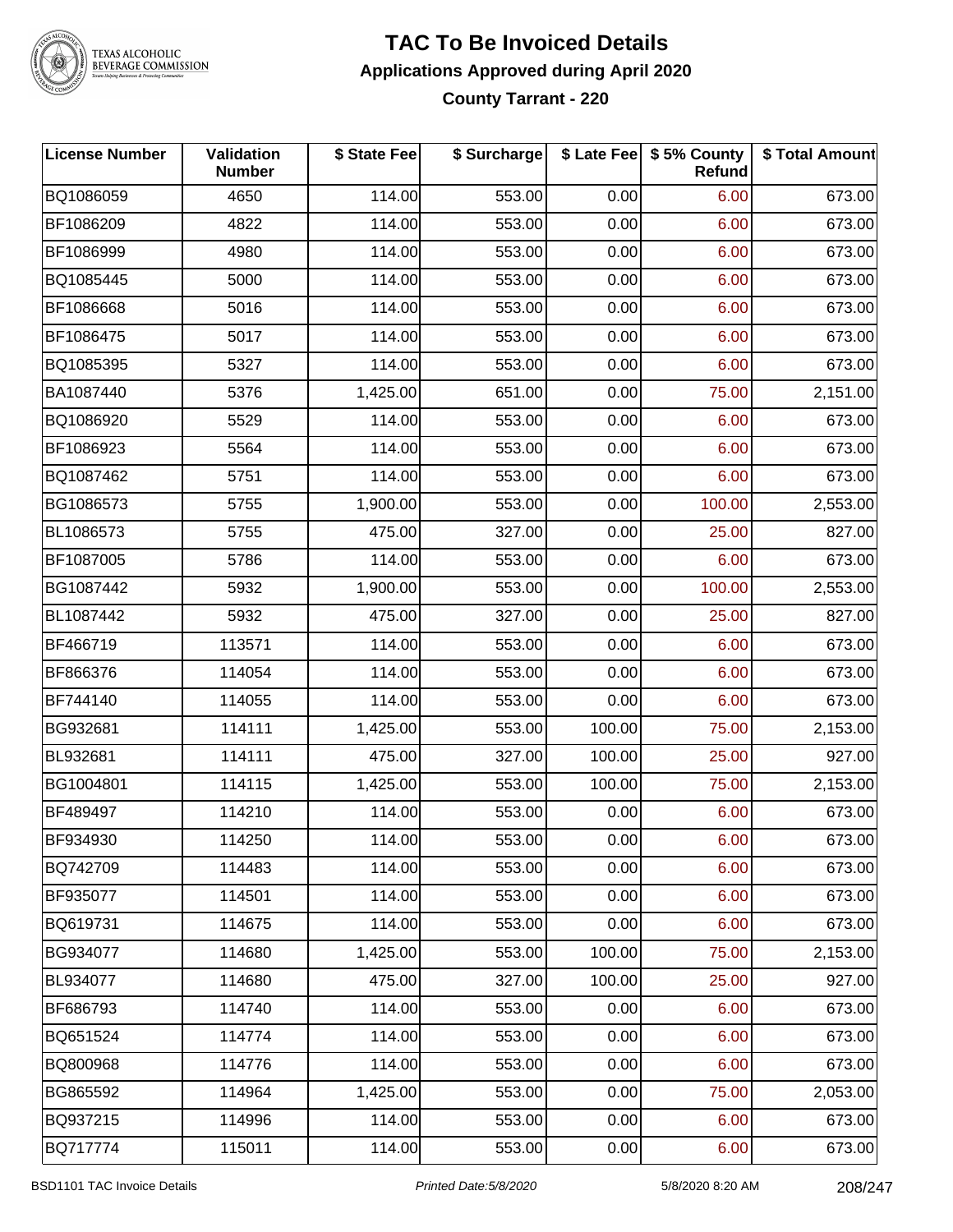| <b>License Number</b> | Validation<br><b>Number</b> | \$ State Fee | \$ Surcharge |      | \$ Late Fee   \$5% County<br>Refund | \$ Total Amount |
|-----------------------|-----------------------------|--------------|--------------|------|-------------------------------------|-----------------|
| BI622582              | 115168                      | 38.00        | 278.00       | 0.00 | 2.00                                | 318.00          |
| BQ242205              | 115187                      | 114.00       | 553.00       | 0.00 | 6.00                                | 673.00          |
| BG1007539             | 115217                      | 1,425.00     | 553.00       | 0.00 | 75.00                               | 2,053.00        |
| BL1007539             | 115217                      | 475.00       | 327.00       | 0.00 | 25.00                               | 827.00          |
| BQ744632              | 115226                      | 114.00       | 553.00       | 0.00 | 6.00                                | 673.00          |
| BQ554859              | 115228                      | 114.00       | 553.00       | 0.00 | 6.00                                | 673.00          |
| BQ800854              | 115276                      | 114.00       | 553.00       | 0.00 | 6.00                                | 673.00          |
| BQ937038              | 115354                      | 114.00       | 553.00       | 0.00 | 6.00                                | 673.00          |
| BF575876              | 115355                      | 114.00       | 553.00       | 0.00 | 6.00                                | 673.00          |
| BQ864880              | 115454                      | 114.00       | 553.00       | 0.00 | 6.00                                | 673.00          |
| BQ864950              | 115454                      | 114.00       | 553.00       | 0.00 | 6.00                                | 673.00          |
| BQ867893              | 115469                      | 114.00       | 553.00       | 0.00 | 6.00                                | 673.00          |
| BF799485              | 115497                      | 114.00       | 553.00       | 0.00 | 6.00                                | 673.00          |
| BQ687000              | 115525                      | 114.00       | 553.00       | 0.00 | 6.00                                | 673.00          |
| BG305899              | 115558                      | 1,425.00     | 553.00       | 0.00 | 75.00                               | 2,053.00        |
| BQ936415              | 115571                      | 114.00       | 553.00       | 0.00 | 6.00                                | 673.00          |
| BQ801824              | 115710                      | 114.00       | 553.00       | 0.00 | 6.00                                | 673.00          |
| BE686735              | 115723                      | 1,425.00     | 553.00       | 0.00 | 75.00                               | 2,053.00        |
| BQ745011              | 115781                      | 114.00       | 553.00       | 0.00 | 6.00                                | 673.00          |
| BF446492              | 115820                      | 114.00       | 553.00       | 0.00 | 6.00                                | 673.00          |
| BQ745417              | 115827                      | 114.00       | 553.00       | 0.00 | 6.00                                | 673.00          |
| BQ936694              | 115890                      | 114.00       | 553.00       | 0.00 | 6.00                                | 673.00          |
| BG656111              | 115952                      | 1,425.00     | 553.00       | 0.00 | 75.00                               | 2,053.00        |
| BG866781              | 115965                      | 1,425.00     | 553.00       | 0.00 | 75.00                               | 2,053.00        |
| BL866781              | 115965                      | 475.00       | 327.00       | 0.00 | 25.00                               | 827.00          |
| BQ744634              | 115984                      | 114.00       | 553.00       | 0.00 | 6.00                                | 673.00          |
| BQ866618              | 116021                      | 114.00       | 553.00       | 0.00 | 6.00                                | 673.00          |
| BF283620              | 116040                      | 114.00       | 553.00       | 0.00 | 6.00                                | 673.00          |
| BQ576965              | 116145                      | 114.00       | 553.00       | 0.00 | 6.00                                | 673.00          |
| BQ745411              | 116218                      | 114.00       | 553.00       | 0.00 | 6.00                                | 673.00          |
| BQ527766              | 116222                      | 114.00       | 553.00       | 0.00 | 6.00                                | 673.00          |
| BQ527765              | 116223                      | 114.00       | 553.00       | 0.00 | 6.00                                | 673.00          |
| BQ940098              | 116235                      | 114.00       | 553.00       | 0.00 | 6.00                                | 673.00          |
| BA1010807             | 116289                      | 1,425.00     | 651.00       | 0.00 | 75.00                               | 2,151.00        |
| BQ745623              | 116312                      | 114.00       | 553.00       | 0.00 | 6.00                                | 673.00          |
| BC1033514             | 116536                      | 142.50       | 701.00       | 0.00 | 7.50                                | 851.00          |
| BQ407298              | 116547                      | 114.00       | 553.00       | 0.00 | 6.00                                | 673.00          |
| BQ744788              | 116547                      | 114.00       | 553.00       | 0.00 | 6.00                                | 673.00          |
| BF743633              | 116585                      | 114.00       | 553.00       | 0.00 | 6.00                                | 673.00          |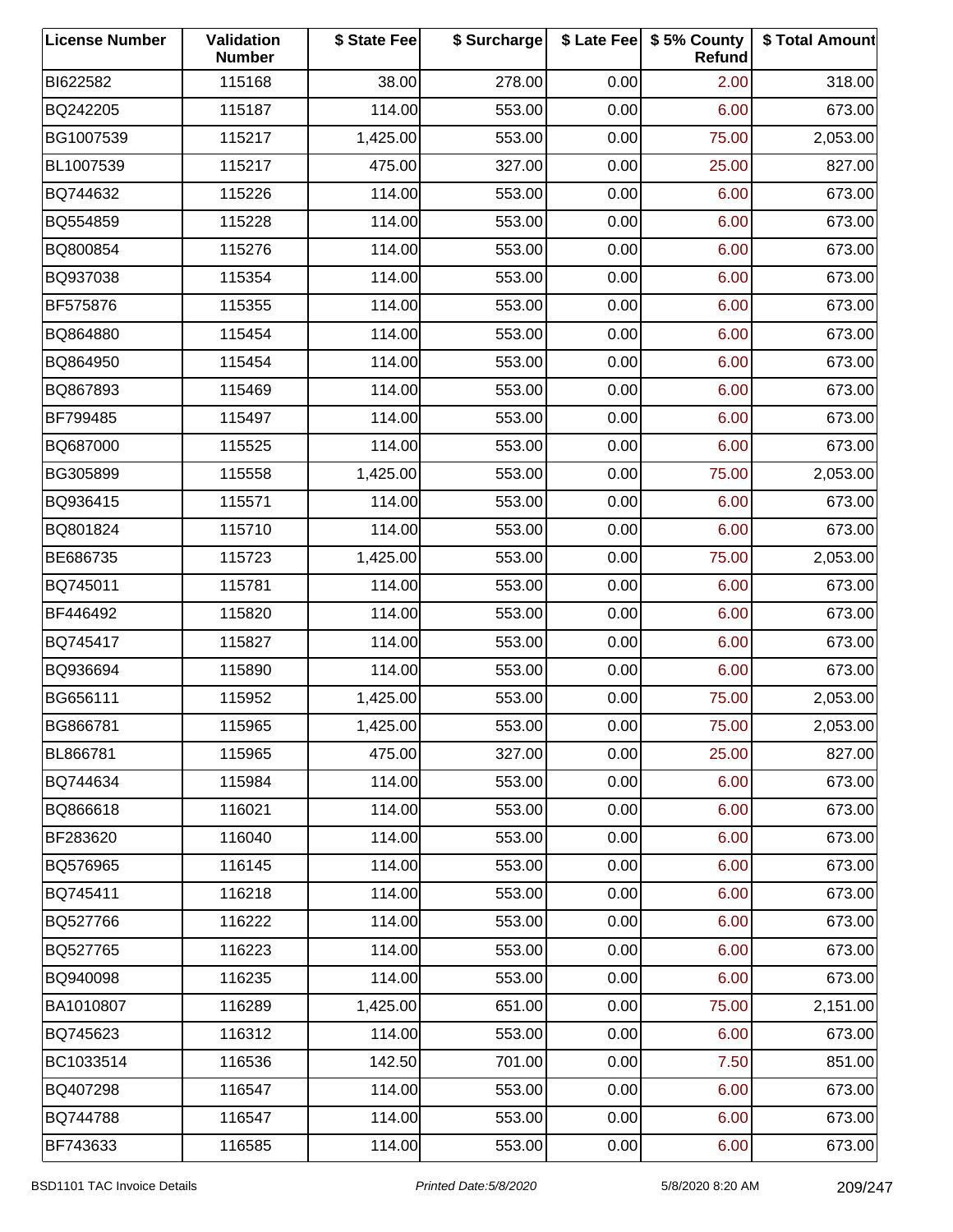| <b>License Number</b> | Validation<br><b>Number</b> | \$ State Fee | \$ Surcharge |        | \$ Late Fee   \$5% County<br>Refund | \$ Total Amount |
|-----------------------|-----------------------------|--------------|--------------|--------|-------------------------------------|-----------------|
| BQ939203              | 116606                      | 114.00       | 553.00       | 0.00   | 6.00                                | 673.00          |
| BG938818              | 116640                      | 1,425.00     | 553.00       | 0.00   | 75.00                               | 2,053.00        |
| BG1011212             | 116642                      | 1,425.00     | 553.00       | 0.00   | 75.00                               | 2,053.00        |
| BQ490787              | 116648                      | 114.00       | 553.00       | 0.00   | 6.00                                | 673.00          |
| BQ577215              | 116648                      | 114.00       | 553.00       | 0.00   | 6.00                                | 673.00          |
| BQ577216              | 116648                      | 114.00       | 553.00       | 0.00   | 6.00                                | 673.00          |
| BQ577229              | 116648                      | 114.00       | 553.00       | 0.00   | 6.00                                | 673.00          |
| BQ577230              | 116648                      | 114.00       | 553.00       | 0.00   | 6.00                                | 673.00          |
| BQ869152              | 116725                      | 114.00       | 553.00       | 0.00   | 6.00                                | 673.00          |
| BQ719366              | 116738                      | 114.00       | 553.00       | 0.00   | 6.00                                | 673.00          |
| BQ745949              | 116738                      | 114.00       | 553.00       | 0.00   | 6.00                                | 673.00          |
| BQ1012407             | 116738                      | 114.00       | 553.00       | 0.00   | 6.00                                | 673.00          |
| BQ941196              | 116782                      | 114.00       | 553.00       | 0.00   | 6.00                                | 673.00          |
| BQ746185              | 116806                      | 114.00       | 553.00       | 0.00   | 6.00                                | 673.00          |
| BQ719294              | 116812                      | 114.00       | 553.00       | 0.00   | 6.00                                | 673.00          |
| BF621444              | 116869                      | 114.00       | 553.00       | 0.00   | 6.00                                | 673.00          |
| BG1012230             | 116932                      | 1,425.00     | 553.00       | 0.00   | 75.00                               | 2,053.00        |
| BQ553341              | 116966                      | 114.00       | 553.00       | 100.00 | 6.00                                | 773.00          |
| BF554449              | 117006                      | 114.00       | 553.00       | 0.00   | 6.00                                | 673.00          |
| BF869652              | 117210                      | 114.00       | 553.00       | 0.00   | 6.00                                | 673.00          |
| BQ940727              | 117220                      | 114.00       | 553.00       | 0.00   | 6.00                                | 673.00          |
| BB25801               | 117329                      | 570.00       | 701.00       | 0.00   | 30.00                               | 1,301.00        |
| BI95838               | 117329                      | 38.00        | 278.00       | 0.00   | 2.00                                | 318.00          |
| BF306513              | 117351                      | 114.00       | 553.00       | 0.00   | 6.00                                | 673.00          |
| BG938475              | 117352                      | 1,425.00     | 553.00       | 0.00   | 75.00                               | 2,053.00        |
| BF941035              | 117355                      | 114.00       | 553.00       | 0.00   | 6.00                                | 673.00          |
| BQ577598              | 117356                      | 114.00       | 553.00       | 0.00   | 6.00                                | 673.00          |
| BQ804735              | 117375                      | 114.00       | 553.00       | 0.00   | 6.00                                | 673.00          |
| BQ1012894             | 117438                      | 114.00       | 553.00       | 0.00   | 6.00                                | 673.00          |
| BQ621884              | 117459                      | 114.00       | 553.00       | 0.00   | 6.00                                | 673.00          |
| BF867407              | 117547                      | 114.00       | 553.00       | 0.00   | 6.00                                | 673.00          |
| BF867387              | 117551                      | 114.00       | 553.00       | 0.00   | 6.00                                | 673.00          |
| BF868753              | 117555                      | 114.00       | 553.00       | 0.00   | 6.00                                | 673.00          |
| BF1011251             | 117565                      | 114.00       | 553.00       | 0.00   | 6.00                                | 673.00          |
| BG868287              | 117581                      | 1,425.00     | 553.00       | 0.00   | 75.00                               | 2,053.00        |
| BQ687997              | 117584                      | 114.00       | 553.00       | 0.00   | 6.00                                | 673.00          |
| BQ1012879             | 117597                      | 114.00       | 553.00       | 0.00   | 6.00                                | 673.00          |
| BQ803038              | 117913                      | 114.00       | 553.00       | 0.00   | 6.00                                | 673.00          |
| BQ625463              | 117932                      | 114.00       | 553.00       | 0.00   | 6.00                                | 673.00          |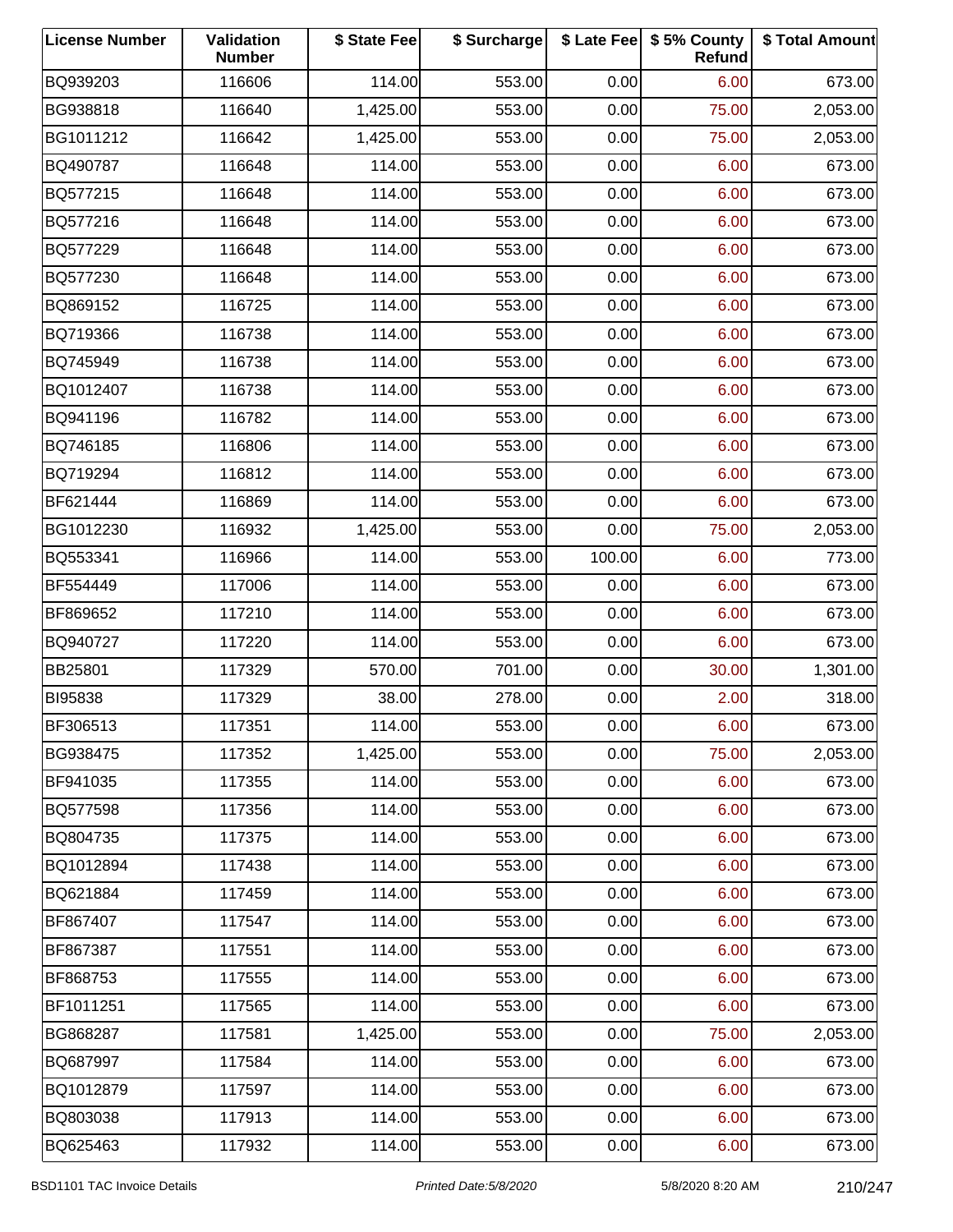| <b>License Number</b> | Validation<br><b>Number</b> | \$ State Fee | \$ Surcharge |        | \$ Late Fee   \$5% County<br>Refund | \$ Total Amount |
|-----------------------|-----------------------------|--------------|--------------|--------|-------------------------------------|-----------------|
| BQ937948              | 117983                      | 114.00       | 553.00       | 0.00   | 6.00                                | 673.00          |
| BQ938410              | 117983                      | 114.00       | 553.00       | 0.00   | 6.00                                | 673.00          |
| BQ938633              | 118006                      | 114.00       | 553.00       | 0.00   | 6.00                                | 673.00          |
| BF657611              | 118016                      | 114.00       | 553.00       | 0.00   | 6.00                                | 673.00          |
| BQ577469              | 118019                      | 114.00       | 553.00       | 0.00   | 6.00                                | 673.00          |
| BQ802102              | 118031                      | 114.00       | 553.00       | 0.00   | 6.00                                | 673.00          |
| BQ803570              | 118032                      | 114.00       | 553.00       | 0.00   | 6.00                                | 673.00          |
| BQ802854              | 118033                      | 114.00       | 553.00       | 0.00   | 6.00                                | 673.00          |
| BQ942408              | 118036                      | 114.00       | 553.00       | 0.00   | 6.00                                | 673.00          |
| BQ577719              | 118042                      | 114.00       | 553.00       | 0.00   | 6.00                                | 673.00          |
| BF866655              | 118062                      | 114.00       | 553.00       | 0.00   | 6.00                                | 673.00          |
| BQ805710              | 118068                      | 114.00       | 553.00       | 0.00   | 6.00                                | 673.00          |
| BQ870749              | 118237                      | 114.00       | 553.00       | 0.00   | 6.00                                | 673.00          |
| BQ803098              | 118303                      | 114.00       | 553.00       | 0.00   | 6.00                                | 673.00          |
| BG1010288             | 118371                      | 1,425.00     | 553.00       | 0.00   | 75.00                               | 2,053.00        |
| BQ611540              | 118452                      | 114.00       | 553.00       | 0.00   | 6.00                                | 673.00          |
| BF450909              | 118522                      | 114.00       | 553.00       | 0.00   | 6.00                                | 673.00          |
| BQ576525              | 118530                      | 114.00       | 553.00       | 0.00   | 6.00                                | 673.00          |
| BQ870411              | 118571                      | 114.00       | 553.00       | 0.00   | 6.00                                | 673.00          |
| BQ691847              | 118790                      | 114.00       | 553.00       | 0.00   | 6.00                                | 673.00          |
| BQ806452              | 118790                      | 114.00       | 553.00       | 0.00   | 6.00                                | 673.00          |
| BQ805291              | 118824                      | 114.00       | 553.00       | 0.00   | 6.00                                | 673.00          |
| BF1010922             | 118851                      | 114.00       | 553.00       | 0.00   | 6.00                                | 673.00          |
| BE1014790             | 118877                      | 1,425.00     | 553.00       | 0.00   | 75.00                               | 2,053.00        |
| BQ580006              | 118885                      | 114.00       | 553.00       | 0.00   | 6.00                                | 673.00          |
| BQ579246              | 118928                      | 114.00       | 553.00       | 0.00   | 6.00                                | 673.00          |
| BQ569526              | 118929                      | 114.00       | 553.00       | 0.00   | 6.00                                | 673.00          |
| BQ564656              | 118939                      | 114.00       | 553.00       | 0.00   | 6.00                                | 673.00          |
| BQ614948              | 118948                      | 114.00       | 553.00       | 0.00   | 6.00                                | 673.00          |
| BQ541804              | 118953                      | 114.00       | 553.00       | 0.00   | 6.00                                | 673.00          |
| BQ579245              | 118956                      | 114.00       | 553.00       | 0.00   | 6.00                                | 673.00          |
| BQ609739              | 118988                      | 114.00       | 553.00       | 0.00   | 6.00                                | 673.00          |
| BQ609734              | 118990                      | 114.00       | 553.00       | 0.00   | 6.00                                | 673.00          |
| BQ943151              | 118999                      | 114.00       | 553.00       | 0.00   | 6.00                                | 673.00          |
| BQ748007              | 119002                      | 114.00       | 553.00       | 0.00   | 6.00                                | 673.00          |
| BQ481219              | 119100                      | 114.00       | 553.00       | 0.00   | 6.00                                | 673.00          |
| BQ695986              | 119146                      | 114.00       | 553.00       | 0.00   | 6.00                                | 673.00          |
| BG686925              | 119329                      | 1,425.00     | 553.00       | 100.00 | 75.00                               | 2,153.00        |
| BG943308              | 120275                      | 1,425.00     | 553.00       | 0.00   | 75.00                               | 2,053.00        |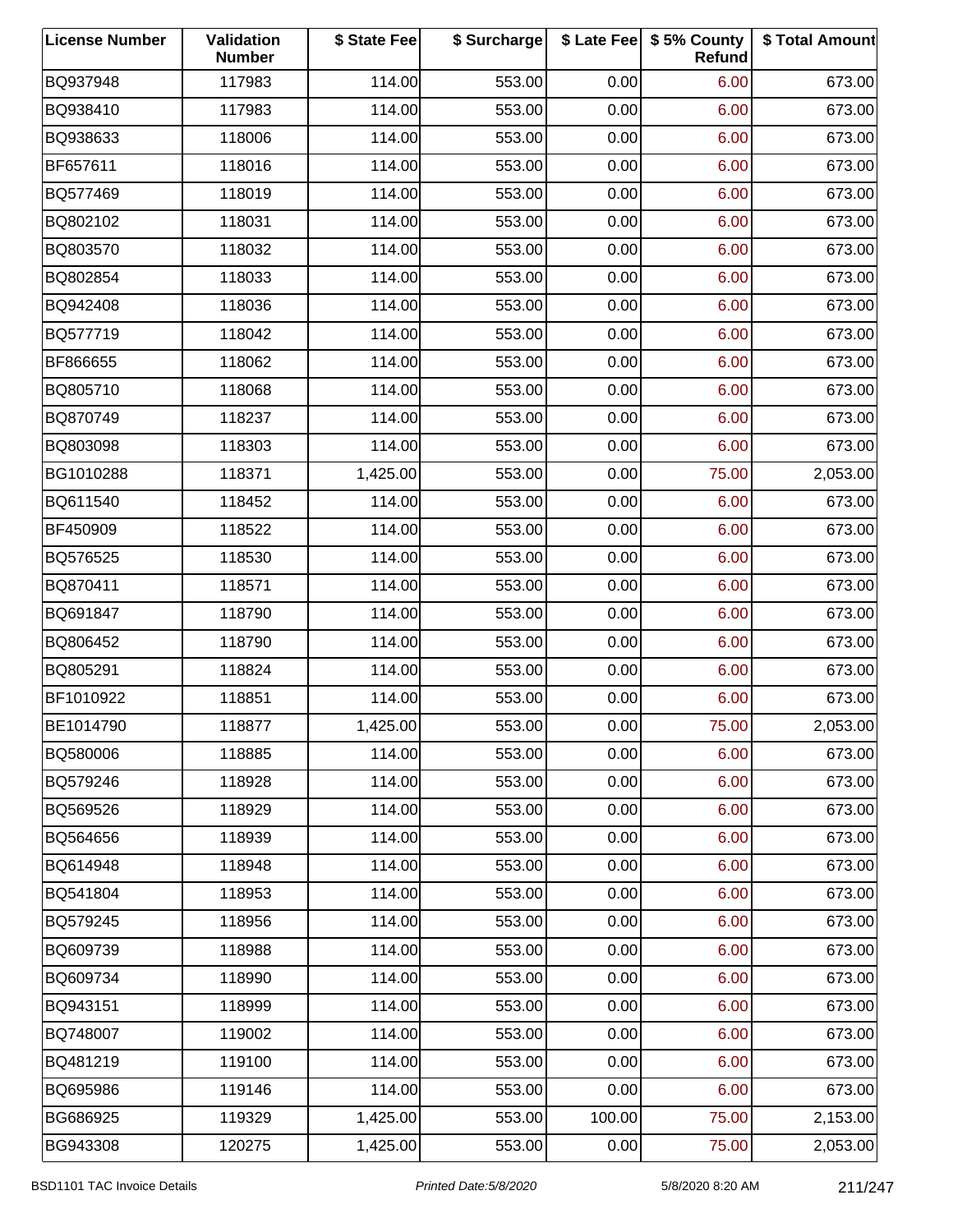| <b>License Number</b> | Validation<br><b>Number</b> | \$ State Fee | \$ Surcharge |        | \$ Late Fee   \$5% County<br>Refund | \$ Total Amount |
|-----------------------|-----------------------------|--------------|--------------|--------|-------------------------------------|-----------------|
| BF1010873             | 405453                      | 114.00       | 553.00       | 0.00   | 6.00                                | 673.00          |
| BF305817              | 405456                      | 114.00       | 553.00       | 0.00   | 6.00                                | 673.00          |
| BF717785              | 405459                      | 114.00       | 553.00       | 0.00   | 6.00                                | 673.00          |
| BF1008531             | 508010                      | 114.00       | 553.00       | 0.00   | 6.00                                | 673.00          |
| BQ801060              | 508040                      | 114.00       | 553.00       | 0.00   | 6.00                                | 673.00          |
| BQ801059              | 508050                      | 114.00       | 553.00       | 0.00   | 6.00                                | 673.00          |
| BQ800855              | 508064                      | 114.00       | 553.00       | 0.00   | 6.00                                | 673.00          |
| BQ741325              | 508474                      | 114.00       | 553.00       | 100.00 | 6.00                                | 773.00          |
| BQ688565              | 508541                      | 114.00       | 553.00       | 0.00   | 6.00                                | 673.00          |
| BQ574096              | 508624                      | 114.00       | 553.00       | 0.00   | 6.00                                | 673.00          |
| BG401426              | 508663                      | 1,425.00     | 553.00       | 0.00   | 75.00                               | 2,053.00        |
| BL401426              | 508663                      | 475.00       | 327.00       | 0.00   | 25.00                               | 827.00          |
| BF620138              | 509002                      | 114.00       | 553.00       | 0.00   | 6.00                                | 673.00          |
| BQ742834              | 509082                      | 114.00       | 553.00       | 0.00   | 6.00                                | 673.00          |
| BA939611              | 509087                      | 1,425.00     | 651.00       | 0.00   | 75.00                               | 2,151.00        |
| BQ800395              | 509113                      | 114.00       | 553.00       | 0.00   | 6.00                                | 673.00          |
| BG798327              | 509199                      | 1,425.00     | 553.00       | 0.00   | 75.00                               | 2,053.00        |
| <b>BG799886</b>       | 509425                      | 1,425.00     | 553.00       | 0.00   | 75.00                               | 2,053.00        |
| BG936124              | 509436                      | 1,425.00     | 553.00       | 0.00   | 75.00                               | 2,053.00        |
| BL936124              | 509436                      | 475.00       | 327.00       | 0.00   | 25.00                               | 827.00          |
| BQ804087              | 509557                      | 114.00       | 553.00       | 0.00   | 6.00                                | 673.00          |
| BF686169              | 509624                      | 114.00       | 553.00       | 0.00   | 6.00                                | 673.00          |
| BG315322              | 509632                      | 1,425.00     | 553.00       | 0.00   | 75.00                               | 2,053.00        |
| BL315322              | 509632                      | 475.00       | 327.00       | 0.00   | 25.00                               | 827.00          |
| BG292329              | 509778                      | 1,425.00     | 553.00       | 0.00   | 75.00                               | 2,053.00        |
| BQ938935              | 509843                      | 114.00       | 553.00       | 0.00   | 6.00                                | 673.00          |
| BQ938921              | 509844                      | 114.00       | 553.00       | 0.00   | 6.00                                | 673.00          |
| BQ510805              | 509870                      | 114.00       | 553.00       | 0.00   | 6.00                                | 673.00          |
| BF866121              | 510174                      | 114.00       | 553.00       | 0.00   | 6.00                                | 673.00          |
| BQ1011131             | 510438                      | 114.00       | 553.00       | 0.00   | 6.00                                | 673.00          |
| BG938526              | 510612                      | 1,425.00     | 553.00       | 0.00   | 75.00                               | 2,053.00        |
| BF687532              | 510615                      | 114.00       | 553.00       | 0.00   | 6.00                                | 673.00          |
| BQ491541              | 510946                      | 114.00       | 553.00       | 0.00   | 6.00                                | 673.00          |
| BQ577599              | 510948                      | 114.00       | 553.00       | 0.00   | 6.00                                | 673.00          |
| BQ808943              | 511006                      | 114.00       | 553.00       | 0.00   | 6.00                                | 673.00          |
| BA1086202             | 511250                      | 1,425.00     | 651.00       | 0.00   | 75.00                               | 2,151.00        |
| BQ578603              | 512356                      | 114.00       | 553.00       | 0.00   | 6.00                                | 673.00          |
|                       | Total                       | 66,718.50    | 102,621.00   | 800.00 | 3,511.50                            | 173,651.00      |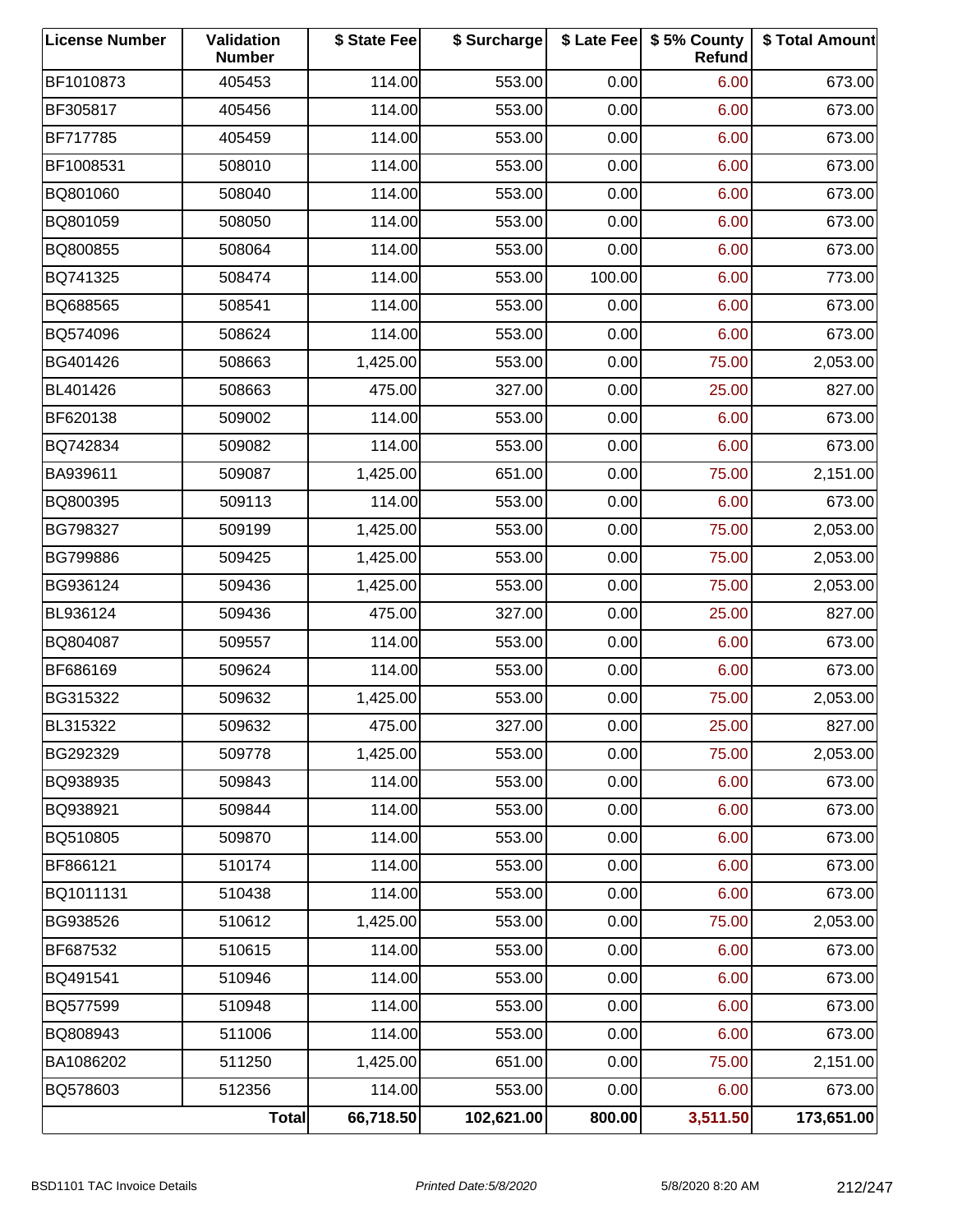

#### **TAC To Be Invoiced Details Applications Approved during April 2020 County Taylor - 221**

| <b>License Number</b> | <b>Validation</b><br><b>Number</b> | \$ State Fee | \$ Surcharge | \$ Late Fee | \$5% County<br><b>Refund</b> | \$ Total Amount |
|-----------------------|------------------------------------|--------------|--------------|-------------|------------------------------|-----------------|
| BQ744641              | 114750                             | 114.00       | 553.00       | 0.00        | 6.00                         | 673.00          |
| BG867343              | 114937                             | 332.50       | 553.00       | 0.00        | 17.50                        | 903.00          |
| BG935658              | 115492                             | 332.50       | 553.00       | 0.00        | 17.50                        | 903.00          |
| BQ716211              | 115539                             | 114.00       | 553.00       | 0.00        | 6.00                         | 673.00          |
| BQ716446              | 115539                             | 114.00       | 553.00       | 0.00        | 6.00                         | 673.00          |
| BG1008749             | 115716                             | 332.50       | 553.00       | 0.00        | 17.50                        | 903.00          |
| BG940200              | 116580                             | 332.50       | 553.00       | 0.00        | 17.50                        | 903.00          |
| BG624429              | 116779                             | 332.50       | 553.00       | 0.00        | 17.50                        | 903.00          |
| BG1009085             | 116785                             | 332.50       | 553.00       | 0.00        | 17.50                        | 903.00          |
| BC132658              | 117329                             | 142.50       | 701.00       | 0.00        | 7.50                         | 851.00          |
| BI132659              | 117329                             | 38.00        | 278.00       | 0.00        | 2.00                         | 318.00          |
| BG936691              | 117501                             | 332.50       | 553.00       | 0.00        | 17.50                        | 903.00          |
| BQ868452              | 117972                             | 114.00       | 553.00       | 0.00        | 6.00                         | 673.00          |
|                       | Total                              | 2,964.00     | 7,062.00     | 0.00        | 156.00                       | 10,182.00       |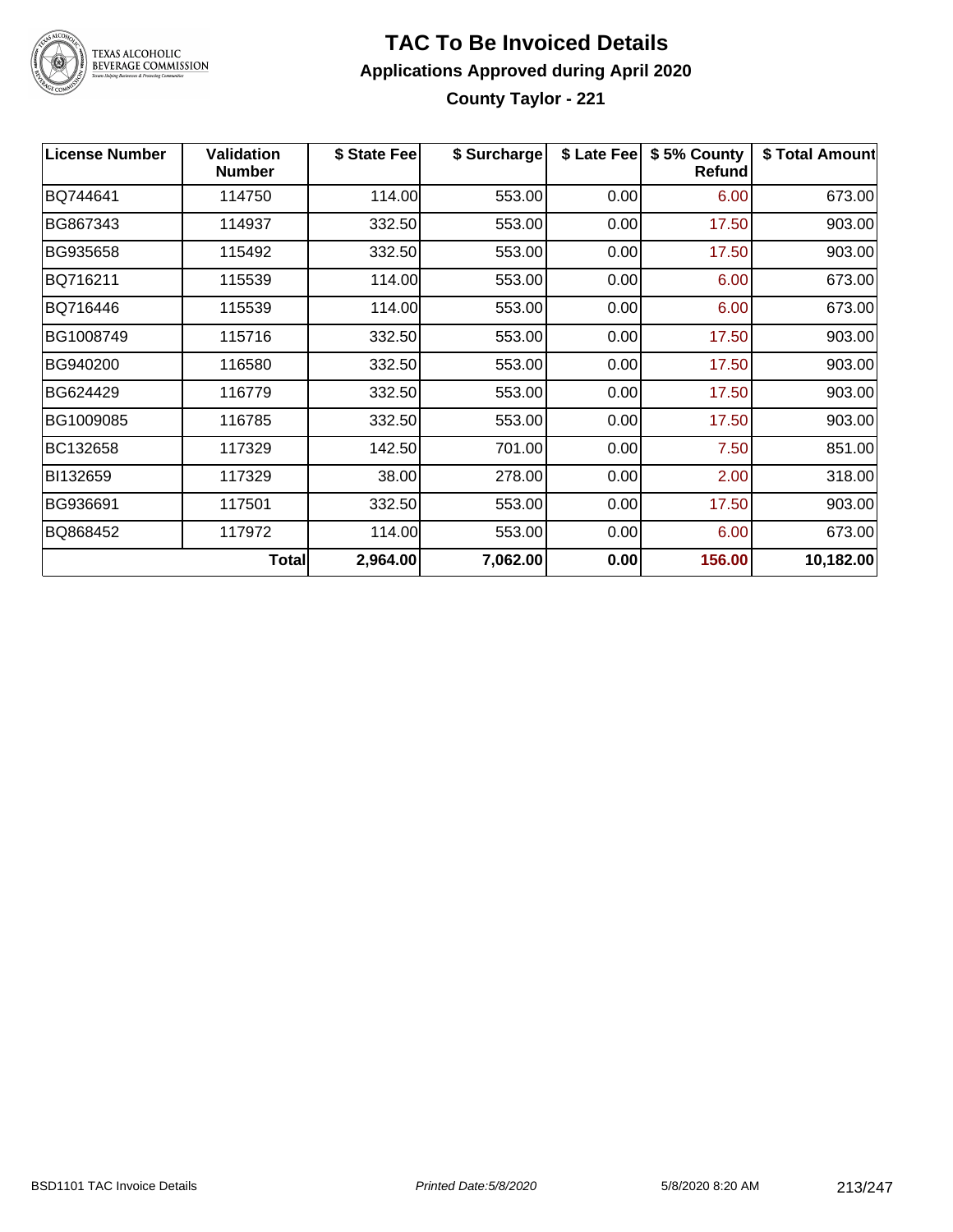

### **TAC To Be Invoiced Details Applications Approved during April 2020 County Terry - 223**

| License Number | Validation<br><b>Number</b> | \$ State Feel |        |      | Refundl | \$ Surcharge   \$ Late Fee   \$5% County   \$ Total Amount |
|----------------|-----------------------------|---------------|--------|------|---------|------------------------------------------------------------|
| BQ802480       | 116269                      | 114.00L       | 553.00 | 0.00 | 6.00    | 673.00                                                     |
|                | Total                       | 114.00        | 553.00 | 0.00 | 6.00    | 673.00                                                     |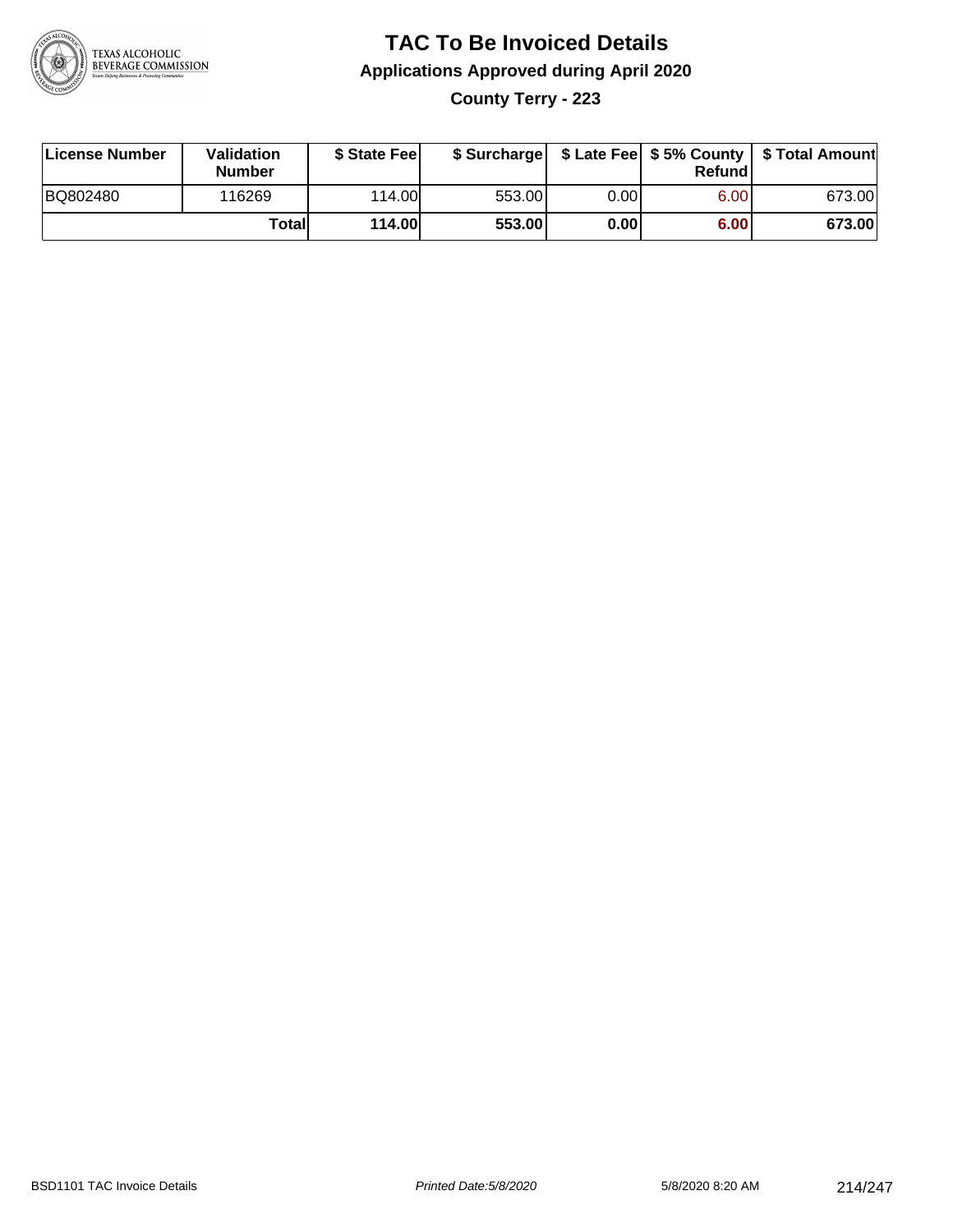

### **TAC To Be Invoiced Details Applications Approved during April 2020 County Titus - 225**

| License Number | <b>Validation</b><br><b>Number</b> | \$ State Feel |        |       | Refund | \$ Surcharge   \$ Late Fee   \$5% County   \$ Total Amount |
|----------------|------------------------------------|---------------|--------|-------|--------|------------------------------------------------------------|
| BF868457       | 116728                             | 114.00        | 553.00 | 0.001 | 6.00   | 673.00                                                     |
|                | Totall                             | 114.00        | 553.00 | 0.00  | 6.00   | 673.00                                                     |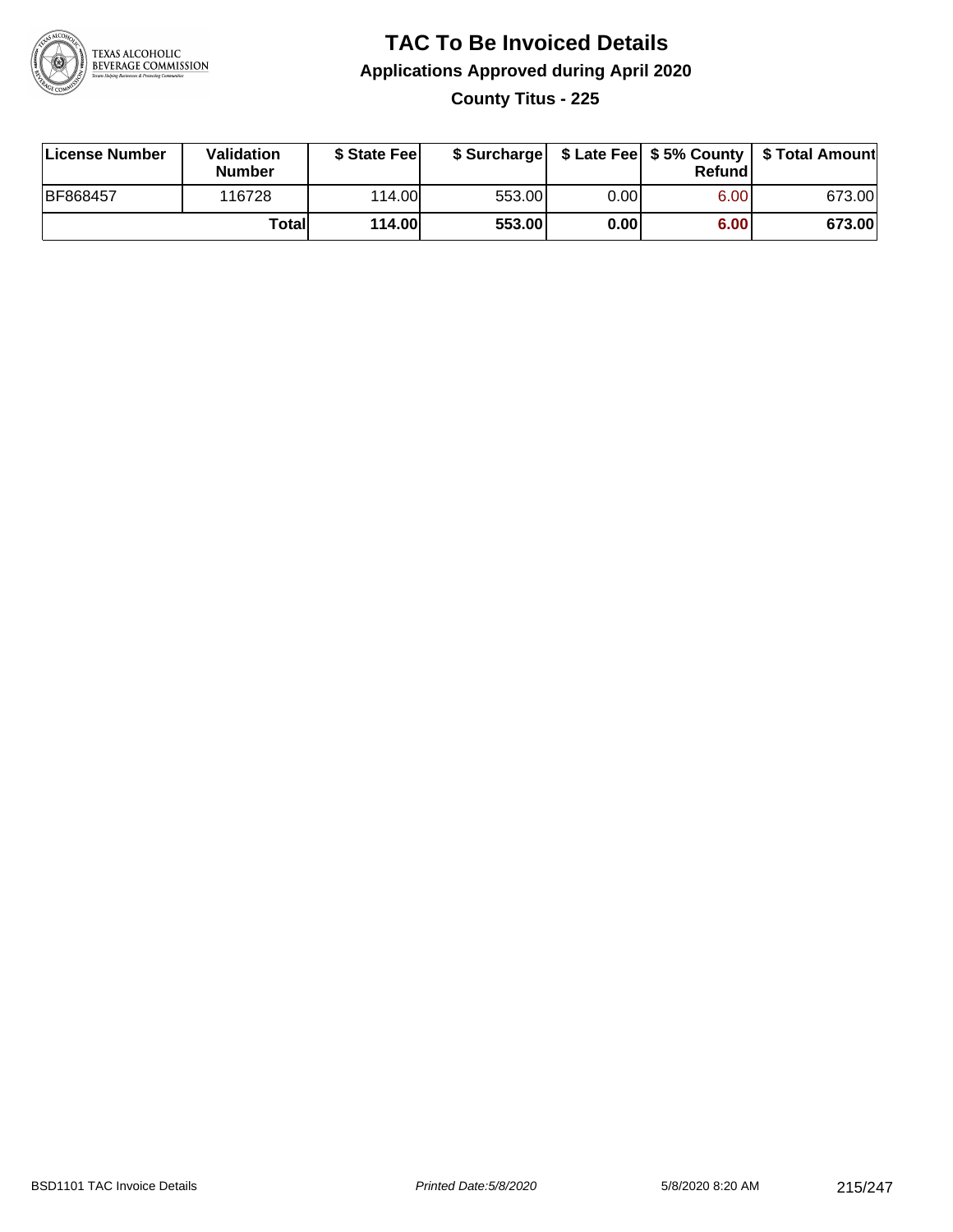

#### **TAC To Be Invoiced Details Applications Approved during April 2020 County Tom Green - 226**

| <b>License Number</b> | <b>Validation</b><br><b>Number</b> | \$ State Fee | \$ Surcharge |      | \$ Late Fee   \$5% County<br><b>Refund</b> | \$ Total Amount |
|-----------------------|------------------------------------|--------------|--------------|------|--------------------------------------------|-----------------|
| BQ1087383             | 5072                               | 114.00       | 553.00       | 0.00 | 6.00                                       | 673.00          |
| BF1008108             | 114924                             | 114.00       | 553.00       | 0.00 | 6.00                                       | 673.00          |
| BG1009538             | 115190                             | 332.50       | 553.00       | 0.00 | 17.50                                      | 903.00          |
| BG1010050             | 117189                             | 332.50       | 553.00       | 0.00 | 17.50                                      | 903.00          |
| BL1010050             | 117189                             | 475.00       | 327.00       | 0.00 | 25.00                                      | 827.00          |
| BE717825              | 117418                             | 285.00       | 553.00       | 0.00 | 15.00                                      | 853.00          |
| BG658306              | 117652                             | 332.50       | 553.00       | 0.00 | 17.50                                      | 903.00          |
| BQ601556              | 118448                             | 114.00       | 553.00       | 0.00 | 6.00                                       | 673.00          |
| BQ939818              | 119166                             | 114.00       | 553.00       | 0.00 | 6.00                                       | 673.00          |
| BC314911              | 507983                             | 142.50       | 701.00       | 0.00 | 7.50                                       | 851.00          |
| BI314912              | 507983                             | 38.00        | 278.00       | 0.00 | 2.00                                       | 318.00          |
| BQ940699              | 509572                             | 114.00       | 553.00       | 0.00 | 6.00                                       | 673.00          |
| BQ686268              | 509767                             | 114.00       | 553.00       | 0.00 | 6.00                                       | 673.00          |
| BF510961              | 510809                             | 114.00       | 553.00       | 0.00 | 6.00                                       | 673.00          |
| BQ806848              | 511004                             | 114.00       | 553.00       | 0.00 | 6.00                                       | 673.00          |
| BG576490              | 511868                             | 332.50       | 553.00       | 0.00 | 17.50                                      | 903.00          |
|                       | <b>Total</b>                       | 3,182.50     | 8,495.00     | 0.00 | 167.50                                     | 11,845.00       |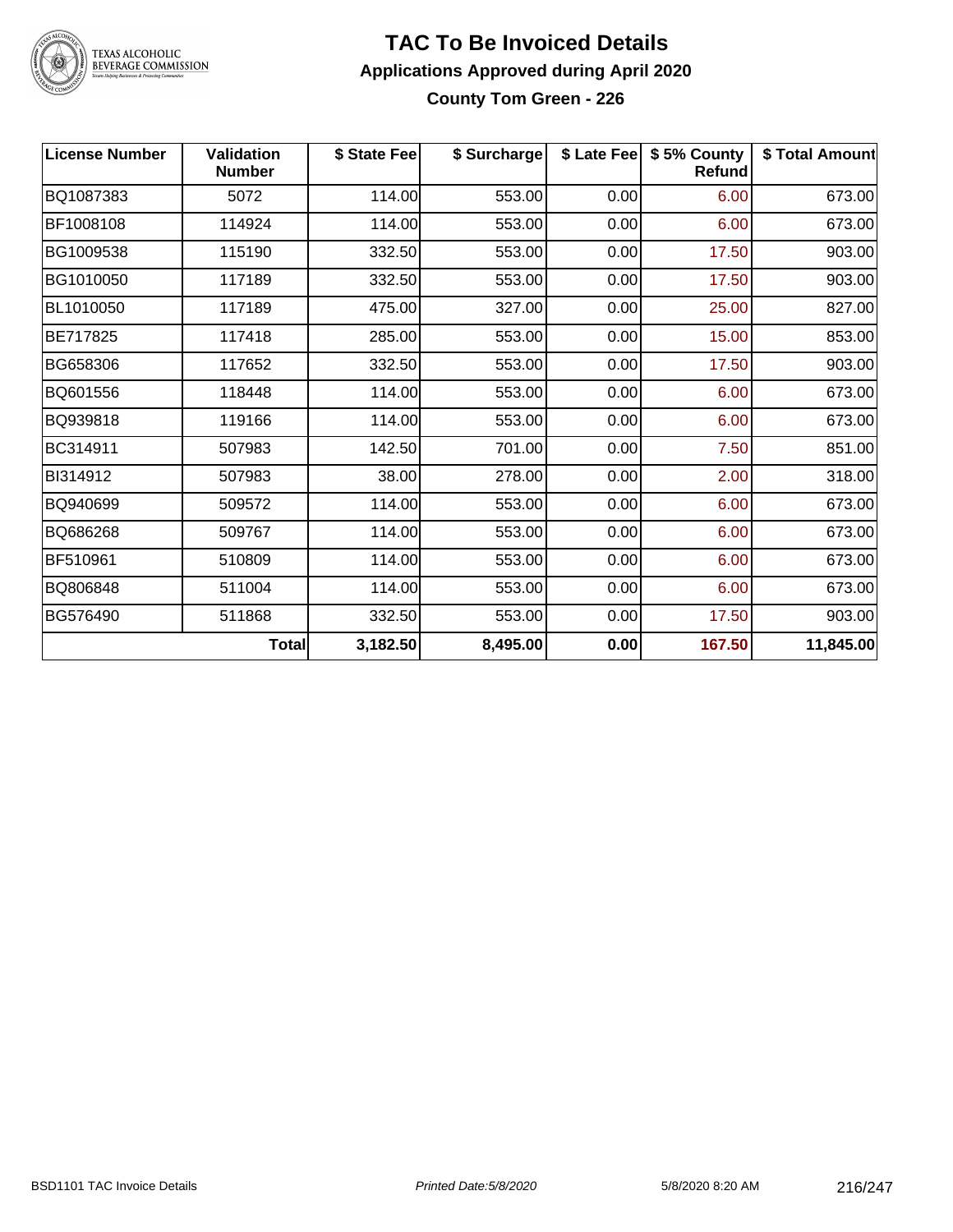

#### **TEXAS ALCOHOLIC BEVERAGE COMMISSION**

#### **TAC To Be Invoiced Details Applications Approved during April 2020 County Travis - 227**

**License Number Validation Number \$ State Fee \$ Surcharge \$ Late Fee \$ 5% County Refund \$ Total Amount** BG1085384 | 4289 | 332.50| 553.00| 0.00| 17.50| 903.00 BG1085797 4779 332.50 553.00 0.00 17.50 903.00 BF1087199 4944 114.00 553.00 0.00 6.00 673.00 BQ1086392 5145 114.00 553.00 0.00 6.00 673.00 BQ1085676 5185 114.00 553.00 0.00 6.00 673.00 BG1086488 | 5308 | 332.50| 553.00| 0.00| 17.50| 903.00 BQ1085478 5329 114.00 553.00 0.00 6.00 673.00 BQ1086445 5502 114.00 553.00 0.00 6.00 673.00 BQ1086457 5503 114.00 553.00 0.00 6.00 673.00 BA1085854 5590 8,122.50 651.00 0.00 427.50 9,201.00 BQ1086292 5697 114.00 553.00 0.00 6.00 673.00 BQ552042 114022 114.00 553.00 0.00 6.00 673.00 BG1010111 114209 332.50 553.00 0.00 17.50 903.00 BG937326 | 114252 | 332.50| 553.00| 0.00| 17.50| 903.00 BF654528 114320 114.00 553.00 0.00 6.00 673.00 BG936392 | 114430 | 332.50| 553.00| 0.00| 17.50| 903.00 BQ715065 | 114484 | 114.00| 553.00| 0.00| 6.00| 673.00 BG1007706 | 114569 | 332.50| 553.00| 0.00| 17.50| 903.00 BQ532362 114580 114.00 553.00 0.00 6.00 673.00 BB485622 114620 570.00 701.00 0.00 30.00 1,301.00 BI485623 | 114622 | 38.00| 278.00| 0.00| 2.00| 318.00 BG933627 114641 332.50 553.00 100.00 17.50 1,003.00 BG865754 | 114663 | 332.50| 553.00| 0.00| 17.50| 903.00 BQ937152 114664 114.00 553.00 0.00 6.00 673.00 BF508268 114735 114.00 553.00 0.00 6.00 673.00 BQ685386 114777 114.00 553.00 0.00 6.00 673.00 BG743414 114827 332.50 553.00 0.00 17.50 903.00 BQ468328 114830 114.00 553.00 0.00 6.00 673.00 BQ1008888 | 114835 | 114.00| 553.00| 0.00| 6.00| 673.00 BG866567 | 114853 | 332.50| 553.00| 0.00| 17.50| 903.00 BQ936206 | 114865 | 114.00| 553.00| 0.00| 6.00| 673.00 BG655004 114880 332.50 553.00 0.00 17.50 903.00 BG428700 | 114883 | 332.50| 553.00| 0.00| 17.50| 903.00 BL428700 114883 475.00 327.00 0.00 25.00 827.00 BF937391 | 114899 | 114.00| 553.00| 0.00| 6.00| 673.00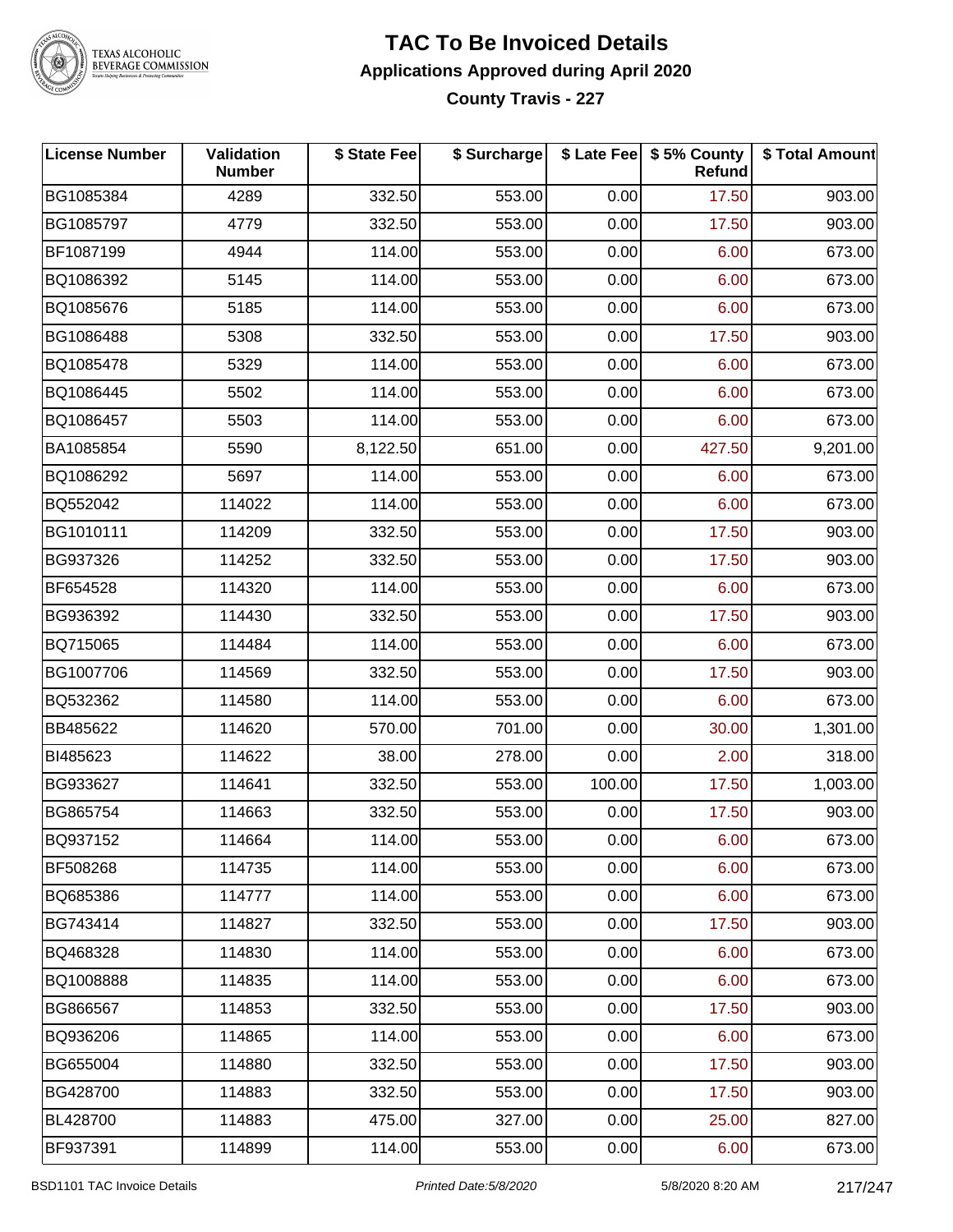| <b>License Number</b> | Validation<br><b>Number</b> | \$ State Fee | \$ Surcharge |      | \$ Late Fee   \$5% County<br>Refund | \$ Total Amount |
|-----------------------|-----------------------------|--------------|--------------|------|-------------------------------------|-----------------|
| BF798387              | 114902                      | 114.00       | 553.00       | 0.00 | 6.00                                | 673.00          |
| BQ489376              | 114977                      | 114.00       | 553.00       | 0.00 | 6.00                                | 673.00          |
| BQ554005              | 114997                      | 114.00       | 553.00       | 0.00 | 6.00                                | 673.00          |
| BQ744541              | 115011                      | 114.00       | 553.00       | 0.00 | 6.00                                | 673.00          |
| BQ532352              | 115030                      | 114.00       | 553.00       | 0.00 | 6.00                                | 673.00          |
| BG621605              | 115116                      | 332.50       | 553.00       | 0.00 | 17.50                               | 903.00          |
| BG801300              | 115135                      | 332.50       | 553.00       | 0.00 | 17.50                               | 903.00          |
| BQ409058              | 115279                      | 114.00       | 553.00       | 0.00 | 6.00                                | 673.00          |
| BQ800579              | 115287                      | 114.00       | 553.00       | 0.00 | 6.00                                | 673.00          |
| BQ685704              | 115435                      | 114.00       | 553.00       | 0.00 | 6.00                                | 673.00          |
| BG1008017             | 115436                      | 332.50       | 553.00       | 0.00 | 17.50                               | 903.00          |
| BF448157              | 115452                      | 114.00       | 553.00       | 0.00 | 6.00                                | 673.00          |
| BQ935435              | 115460                      | 114.00       | 553.00       | 0.00 | 6.00                                | 673.00          |
| BF574160              | 115463                      | 114.00       | 553.00       | 0.00 | 6.00                                | 673.00          |
| BQ939436              | 115509                      | 114.00       | 553.00       | 0.00 | 6.00                                | 673.00          |
| BQ939709              | 115510                      | 114.00       | 553.00       | 0.00 | 6.00                                | 673.00          |
| BQ868220              | 115520                      | 114.00       | 553.00       | 0.00 | 6.00                                | 673.00          |
| BG1008850             | 115696                      | 332.50       | 553.00       | 0.00 | 17.50                               | 903.00          |
| BQ468126              | 115762                      | 114.00       | 553.00       | 0.00 | 6.00                                | 673.00          |
| BQ718001              | 115768                      | 114.00       | 553.00       | 0.00 | 6.00                                | 673.00          |
| BG447077              | 115814                      | 332.50       | 553.00       | 0.00 | 17.50                               | 903.00          |
| BQ531679              | 115816                      | 114.00       | 553.00       | 0.00 | 6.00                                | 673.00          |
| BQ532967              | 115847                      | 114.00       | 553.00       | 0.00 | 6.00                                | 673.00          |
| BQ686433              | 115881                      | 114.00       | 553.00       | 0.00 | 6.00                                | 673.00          |
| BQ936003              | 115899                      | 114.00       | 553.00       | 0.00 | 6.00                                | 673.00          |
| BG938932              | 115924                      | 332.50       | 553.00       | 0.00 | 17.50                               | 903.00          |
| BG1009241             | 115929                      | 332.50       | 553.00       | 0.00 | 17.50                               | 903.00          |
| BG744779              | 115931                      | 332.50       | 553.00       | 0.00 | 17.50                               | 903.00          |
| BQ467648              | 116036                      | 114.00       | 553.00       | 0.00 | 6.00                                | 673.00          |
| BQ575856              | 116072                      | 114.00       | 553.00       | 0.00 | 6.00                                | 673.00          |
| BQ868720              | 116083                      | 114.00       | 553.00       | 0.00 | 6.00                                | 673.00          |
| BQ489007              | 116138                      | 114.00       | 553.00       | 0.00 | 6.00                                | 673.00          |
| BQ867418              | 116224                      | 114.00       | 553.00       | 0.00 | 6.00                                | 673.00          |
| BF624328              | 116261                      | 114.00       | 553.00       | 0.00 | 6.00                                | 673.00          |
| BG937767              | 116317                      | 332.50       | 553.00       | 0.00 | 17.50                               | 903.00          |
| BQ718900              | 116391                      | 114.00       | 553.00       | 0.00 | 6.00                                | 673.00          |
| BG810328              | 116406                      | 332.50       | 553.00       | 0.00 | 17.50                               | 903.00          |
| BQ689907              | 116598                      | 114.00       | 553.00       | 0.00 | 6.00                                | 673.00          |
| BQ690308              | 116738                      | 114.00       | 553.00       | 0.00 | 6.00                                | 673.00          |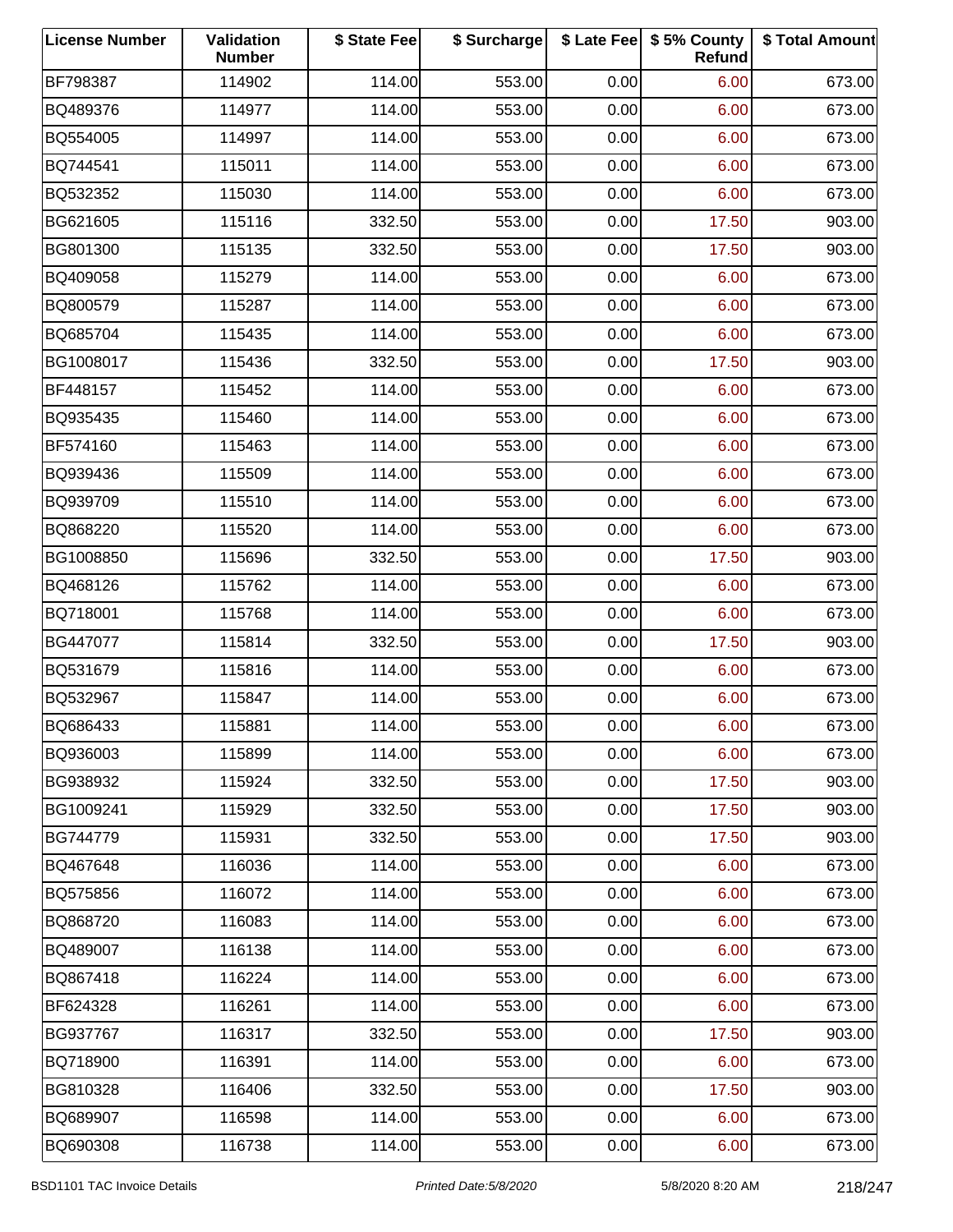| <b>License Number</b> | Validation<br><b>Number</b> | \$ State Fee | \$ Surcharge |      | \$ Late Fee   \$5% County<br>Refund | \$ Total Amount |
|-----------------------|-----------------------------|--------------|--------------|------|-------------------------------------|-----------------|
| BQ869532              | 116738                      | 114.00       | 553.00       | 0.00 | 6.00                                | 673.00          |
| BQ554525              | 116808                      | 114.00       | 553.00       | 0.00 | 6.00                                | 673.00          |
| BQ745745              | 116823                      | 114.00       | 553.00       | 0.00 | 6.00                                | 673.00          |
| BF284477              | 116852                      | 114.00       | 553.00       | 0.00 | 6.00                                | 673.00          |
| BG576777              | 116949                      | 332.50       | 553.00       | 0.00 | 17.50                               | 903.00          |
| BF205741              | 117040                      | 114.00       | 553.00       | 0.00 | 6.00                                | 673.00          |
| BQ939024              | 117051                      | 114.00       | 553.00       | 0.00 | 6.00                                | 673.00          |
| BG231587              | 117052                      | 332.50       | 553.00       | 0.00 | 17.50                               | 903.00          |
| BG468824              | 117094                      | 332.50       | 553.00       | 0.00 | 17.50                               | 903.00          |
| BQ938648              | 117103                      | 114.00       | 553.00       | 0.00 | 6.00                                | 673.00          |
| BQ1011321             | 117108                      | 114.00       | 553.00       | 0.00 | 6.00                                | 673.00          |
| BG409231              | 117136                      | 332.50       | 553.00       | 0.00 | 17.50                               | 903.00          |
| BQ803088              | 117140                      | 114.00       | 553.00       | 0.00 | 6.00                                | 673.00          |
| BQ938802              | 117169                      | 114.00       | 553.00       | 0.00 | 6.00                                | 673.00          |
| BQ746269              | 117218                      | 114.00       | 553.00       | 0.00 | 6.00                                | 673.00          |
| BF511208              | 117251                      | 114.00       | 553.00       | 0.00 | 6.00                                | 673.00          |
| BI940196              | 117272                      | 38.00        | 278.00       | 0.00 | 2.00                                | 318.00          |
| BJ940196              | 117272                      | 38.00        | 202.00       | 0.00 | 2.00                                | 242.00          |
| BG445977              | 117285                      | 332.50       | 553.00       | 0.00 | 17.50                               | 903.00          |
| BL445977              | 117285                      | 475.00       | 327.00       | 0.00 | 25.00                               | 827.00          |
| BP445977              | 117285                      | 950.00       | 426.00       | 0.00 | 50.00                               | 1,426.00        |
| BC685459              | 117329                      | 142.50       | 701.00       | 0.00 | 7.50                                | 851.00          |
| BI685460              | 117329                      | 38.00        | 278.00       | 0.00 | 2.00                                | 318.00          |
| BF656191              | 117332                      | 114.00       | 553.00       | 0.00 | 6.00                                | 673.00          |
| BQ429657              | 117368                      | 114.00       | 553.00       | 0.00 | 6.00                                | 673.00          |
| BG231695              | 117408                      | 332.50       | 553.00       | 0.00 | 17.50                               | 903.00          |
| BL231695              | 117408                      | 475.00       | 327.00       | 0.00 | 25.00                               | 827.00          |
| BQ941687              | 117455                      | 114.00       | 553.00       | 0.00 | 6.00                                | 673.00          |
| BF430578              | 117477                      | 114.00       | 553.00       | 0.00 | 6.00                                | 673.00          |
| BQ803455              | 117492                      | 114.00       | 553.00       | 0.00 | 6.00                                | 673.00          |
| BG576001              | 117542                      | 332.50       | 553.00       | 0.00 | 17.50                               | 903.00          |
| BG625196              | 117620                      | 332.50       | 553.00       | 0.00 | 17.50                               | 903.00          |
| BG490322              | 117660                      | 332.50       | 553.00       | 0.00 | 17.50                               | 903.00          |
| BQ295584              | 117673                      | 114.00       | 553.00       | 0.00 | 6.00                                | 673.00          |
| BF719443              | 117781                      | 114.00       | 553.00       | 0.00 | 6.00                                | 673.00          |
| BB866427              | 117783                      | 570.00       | 701.00       | 0.00 | 30.00                               | 1,301.00        |
| BG866731              | 117822                      | 332.50       | 553.00       | 0.00 | 17.50                               | 903.00          |
| BP866731              | 117822                      | 950.00       | 426.00       | 0.00 | 50.00                               | 1,426.00        |
| BG941978              | 117856                      | 332.50       | 553.00       | 0.00 | 17.50                               | 903.00          |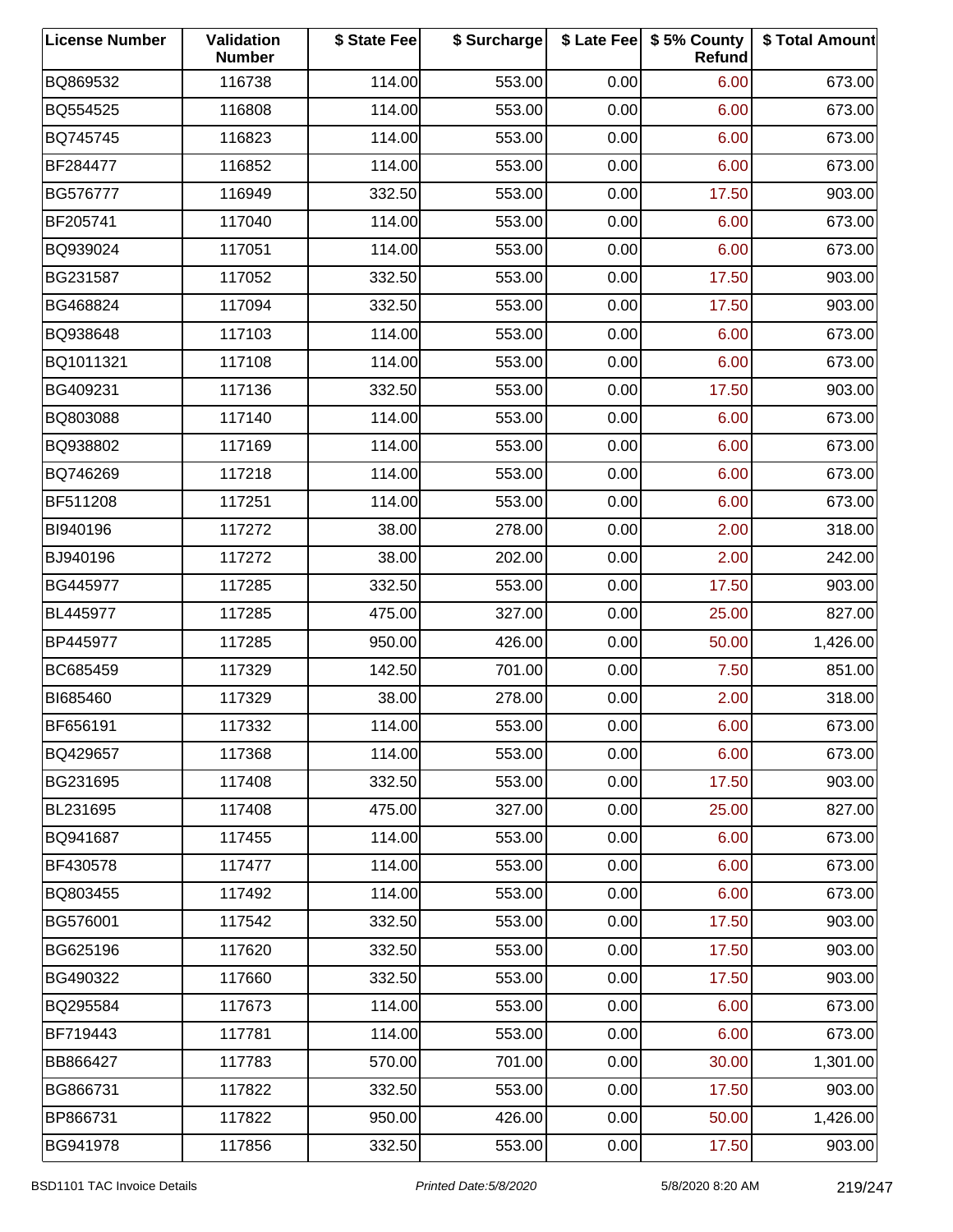| <b>License Number</b> | Validation<br><b>Number</b> | \$ State Fee | \$ Surcharge |        | \$ Late Fee   \$5% County<br>Refund | \$ Total Amount |
|-----------------------|-----------------------------|--------------|--------------|--------|-------------------------------------|-----------------|
| BQ657430              | 117868                      | 114.00       | 553.00       | 0.00   | 6.00                                | 673.00          |
| BF448688              | 117935                      | 114.00       | 553.00       | 0.00   | 6.00                                | 673.00          |
| BF513285              | 117935                      | 114.00       | 553.00       | 0.00   | 6.00                                | 673.00          |
| BF513290              | 117935                      | 114.00       | 553.00       | 0.00   | 6.00                                | 673.00          |
| BF513294              | 117935                      | 114.00       | 553.00       | 0.00   | 6.00                                | 673.00          |
| BF513300              | 117935                      | 114.00       | 553.00       | 0.00   | 6.00                                | 673.00          |
| BF554897              | 117935                      | 114.00       | 553.00       | 0.00   | 6.00                                | 673.00          |
| BF624257              | 117935                      | 114.00       | 553.00       | 0.00   | 6.00                                | 673.00          |
| BF805055              | 117935                      | 114.00       | 553.00       | 0.00   | 6.00                                | 673.00          |
| BI866428              | 117941                      | 38.00        | 278.00       | 0.00   | 2.00                                | 318.00          |
| BG654217              | 117993                      | 332.50       | 553.00       | 100.00 | 17.50                               | 1,003.00        |
| BQ720000              | 117994                      | 114.00       | 553.00       | 0.00   | 6.00                                | 673.00          |
| BQ940151              | 117996                      | 114.00       | 553.00       | 0.00   | 6.00                                | 673.00          |
| BF512809              | 118010                      | 114.00       | 553.00       | 0.00   | 6.00                                | 673.00          |
| BQ307094              | 118037                      | 114.00       | 553.00       | 0.00   | 6.00                                | 673.00          |
| BQ307095              | 118038                      | 114.00       | 553.00       | 0.00   | 6.00                                | 673.00          |
| BQ450493              | 118058                      | 114.00       | 553.00       | 0.00   | 6.00                                | 673.00          |
| BG306716              | 118090                      | 332.50       | 553.00       | 0.00   | 17.50                               | 903.00          |
| BG804047              | 118098                      | 332.50       | 553.00       | 0.00   | 17.50                               | 903.00          |
| BF533315              | 118294                      | 114.00       | 553.00       | 0.00   | 6.00                                | 673.00          |
| BF491073              | 118402                      | 114.00       | 553.00       | 0.00   | 6.00                                | 673.00          |
| BF746098              | 118416                      | 114.00       | 553.00       | 0.00   | 6.00                                | 673.00          |
| BF805693              | 118420                      | 114.00       | 553.00       | 0.00   | 6.00                                | 673.00          |
| BQ629204              | 118437                      | 114.00       | 553.00       | 0.00   | 6.00                                | 673.00          |
| BQ563933              | 118438                      | 114.00       | 553.00       | 0.00   | 6.00                                | 673.00          |
| BQ805970              | 118577                      | 114.00       | 553.00       | 0.00   | 6.00                                | 673.00          |
| BQ806120              | 118577                      | 114.00       | 553.00       | 0.00   | 6.00                                | 673.00          |
| BQ806289              | 118581                      | 114.00       | 553.00       | 0.00   | 6.00                                | 673.00          |
| BQ806301              | 118581                      | 114.00       | 553.00       | 0.00   | 6.00                                | 673.00          |
| BQ806459              | 118680                      | 114.00       | 553.00       | 0.00   | 6.00                                | 673.00          |
| BQ806462              | 118680                      | 114.00       | 553.00       | 0.00   | 6.00                                | 673.00          |
| BQ806463              | 118680                      | 114.00       | 553.00       | 0.00   | 6.00                                | 673.00          |
| BQ806465              | 118680                      | 114.00       | 553.00       | 0.00   | 6.00                                | 673.00          |
| BQ1010544             | 118681                      | 114.00       | 553.00       | 100.00 | 6.00                                | 773.00          |
| BG533803              | 118726                      | 332.50       | 553.00       | 0.00   | 17.50                               | 903.00          |
| BQ806564              | 118756                      | 114.00       | 553.00       | 0.00   | 6.00                                | 673.00          |
| BQ806567              | 118756                      | 114.00       | 553.00       | 0.00   | 6.00                                | 673.00          |
| BQ806572              | 118756                      | 114.00       | 553.00       | 0.00   | 6.00                                | 673.00          |
| BG941491              | 118781                      | 332.50       | 553.00       | 0.00   | 17.50                               | 903.00          |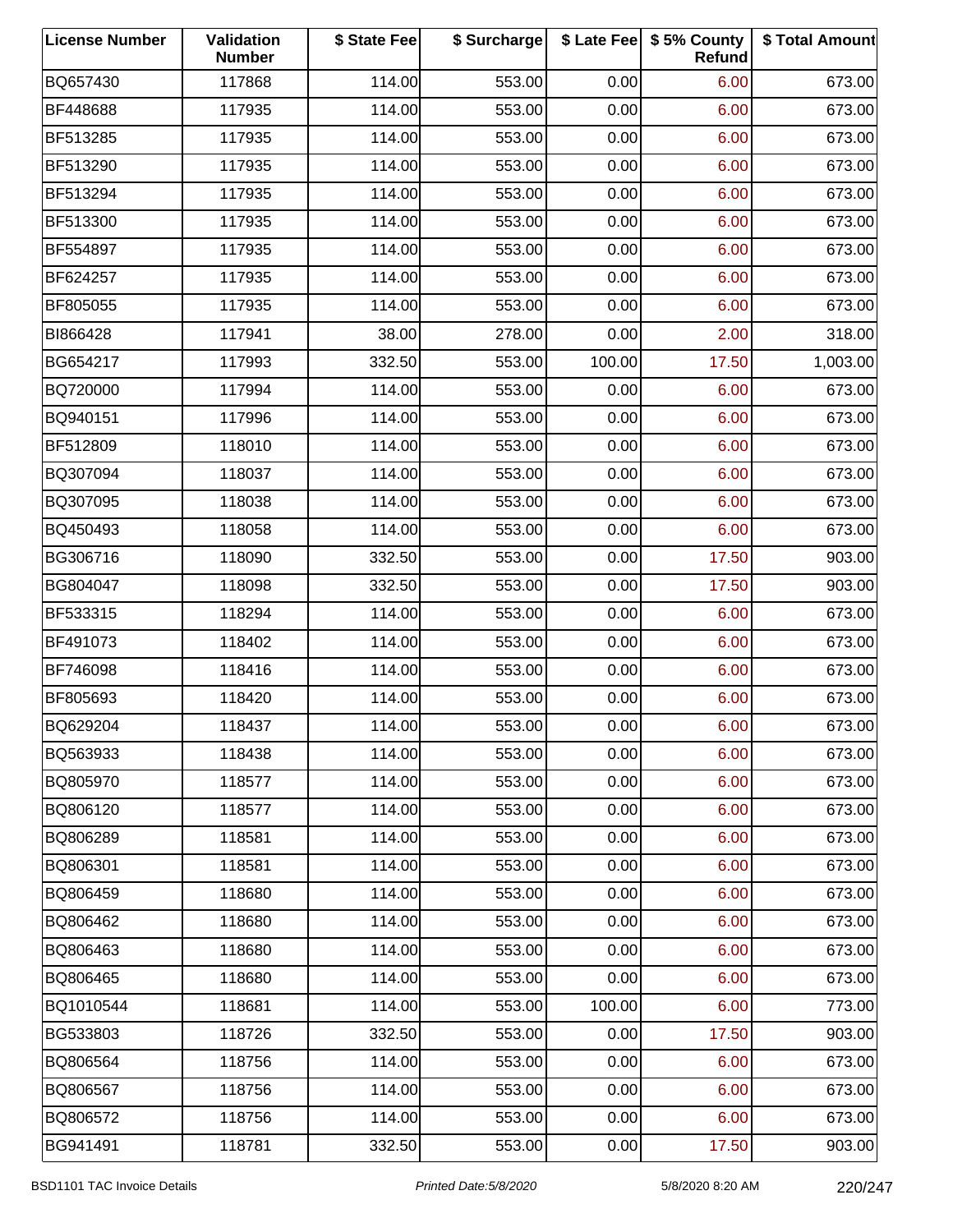| <b>License Number</b> | Validation<br><b>Number</b> | \$ State Fee | \$ Surcharge |        | \$ Late Fee   \$5% County<br><b>Refund</b> | \$ Total Amount |
|-----------------------|-----------------------------|--------------|--------------|--------|--------------------------------------------|-----------------|
| BQ1014845             | 118790                      | 114.00       | 553.00       | 0.00   | 6.00                                       | 673.00          |
| BQ1014853             | 118790                      | 114.00       | 553.00       | 0.00   | 6.00                                       | 673.00          |
| BQ656898              | 118806                      | 114.00       | 553.00       | 0.00   | 6.00                                       | 673.00          |
| BG747720              | 118837                      | 332.50       | 553.00       | 0.00   | 17.50                                      | 903.00          |
| BQ612117              | 118902                      | 114.00       | 553.00       | 0.00   | 6.00                                       | 673.00          |
| BG942583              | 118926                      | 332.50       | 553.00       | 0.00   | 17.50                                      | 903.00          |
| BQ563931              | 118950                      | 114.00       | 553.00       | 0.00   | 6.00                                       | 673.00          |
| BQ610658              | 118983                      | 114.00       | 553.00       | 0.00   | 6.00                                       | 673.00          |
| BQ703443              | 119095                      | 114.00       | 553.00       | 0.00   | 6.00                                       | 673.00          |
| BQ670518              | 119128                      | 114.00       | 553.00       | 0.00   | 6.00                                       | 673.00          |
| BG534912              | 119521                      | 332.50       | 553.00       | 0.00   | 17.50                                      | 903.00          |
| BF690690              | 405465                      | 114.00       | 553.00       | 0.00   | 6.00                                       | 673.00          |
| BG789523              | 505358                      | 332.50       | 553.00       | 100.00 | 17.50                                      | 1,003.00        |
| BG1006937             | 508414                      | 332.50       | 553.00       | 0.00   | 17.50                                      | 903.00          |
| BL1006937             | 508414                      | 475.00       | 327.00       | 0.00   | 25.00                                      | 827.00          |
| BG1008833             | 508500                      | 332.50       | 553.00       | 0.00   | 17.50                                      | 903.00          |
| BQ400730              | 508572                      | 114.00       | 553.00       | 0.00   | 6.00                                       | 673.00          |
| BQ743936              | 508579                      | 114.00       | 553.00       | 0.00   | 6.00                                       | 673.00          |
| BQ716214              | 508931                      | 114.00       | 553.00       | 0.00   | 6.00                                       | 673.00          |
| BQ488779              | 508932                      | 114.00       | 553.00       | 0.00   | 6.00                                       | 673.00          |
| BQ716216              | 508933                      | 114.00       | 553.00       | 0.00   | 6.00                                       | 673.00          |
| BQ1008827             | 508934                      | 114.00       | 553.00       | 0.00   | 6.00                                       | 673.00          |
| BQ804376              | 509566                      | 114.00       | 553.00       | 0.00   | 6.00                                       | 673.00          |
| BG720515              | 509607                      | 332.50       | 553.00       | 0.00   | 17.50                                      | 903.00          |
| BF428074              | 509616                      | 114.00       | 553.00       | 0.00   | 6.00                                       | 673.00          |
| BG573764              | 509623                      | 332.50       | 553.00       | 0.00   | 17.50                                      | 903.00          |
| BG933614              | 509765                      | 332.50       | 553.00       | 0.00   | 17.50                                      | 903.00          |
| BG1009522             | 509834                      | 332.50       | 553.00       | 0.00   | 17.50                                      | 903.00          |
| BG687878              | 510005                      | 332.50       | 553.00       | 0.00   | 17.50                                      | 903.00          |
| BQ716798              | 510192                      | 114.00       | 553.00       | 0.00   | 6.00                                       | 673.00          |
| BF655423              | 510194                      | 114.00       | 553.00       | 0.00   | 6.00                                       | 673.00          |
| BF940719              | 510361                      | 114.00       | 553.00       | 0.00   | 6.00                                       | 673.00          |
| BG554238              | 510439                      | 332.50       | 553.00       | 0.00   | 17.50                                      | 903.00          |
| BG717651              | 510440                      | 332.50       | 553.00       | 0.00   | 17.50                                      | 903.00          |
| BG512040              | 510441                      | 332.50       | 553.00       | 0.00   | 17.50                                      | 903.00          |
| BQ512505              | 510761                      | 114.00       | 553.00       | 0.00   | 6.00                                       | 673.00          |
| BQ872389              | 510995                      | 114.00       | 553.00       | 0.00   | 6.00                                       | 673.00          |
| BQ578191              | 511086                      | 114.00       | 553.00       | 0.00   | 6.00                                       | 673.00          |
|                       | <b>Total</b>                | 44,925.50    | 103,003.00   | 400.00 | 2,364.50                                   | 150,693.00      |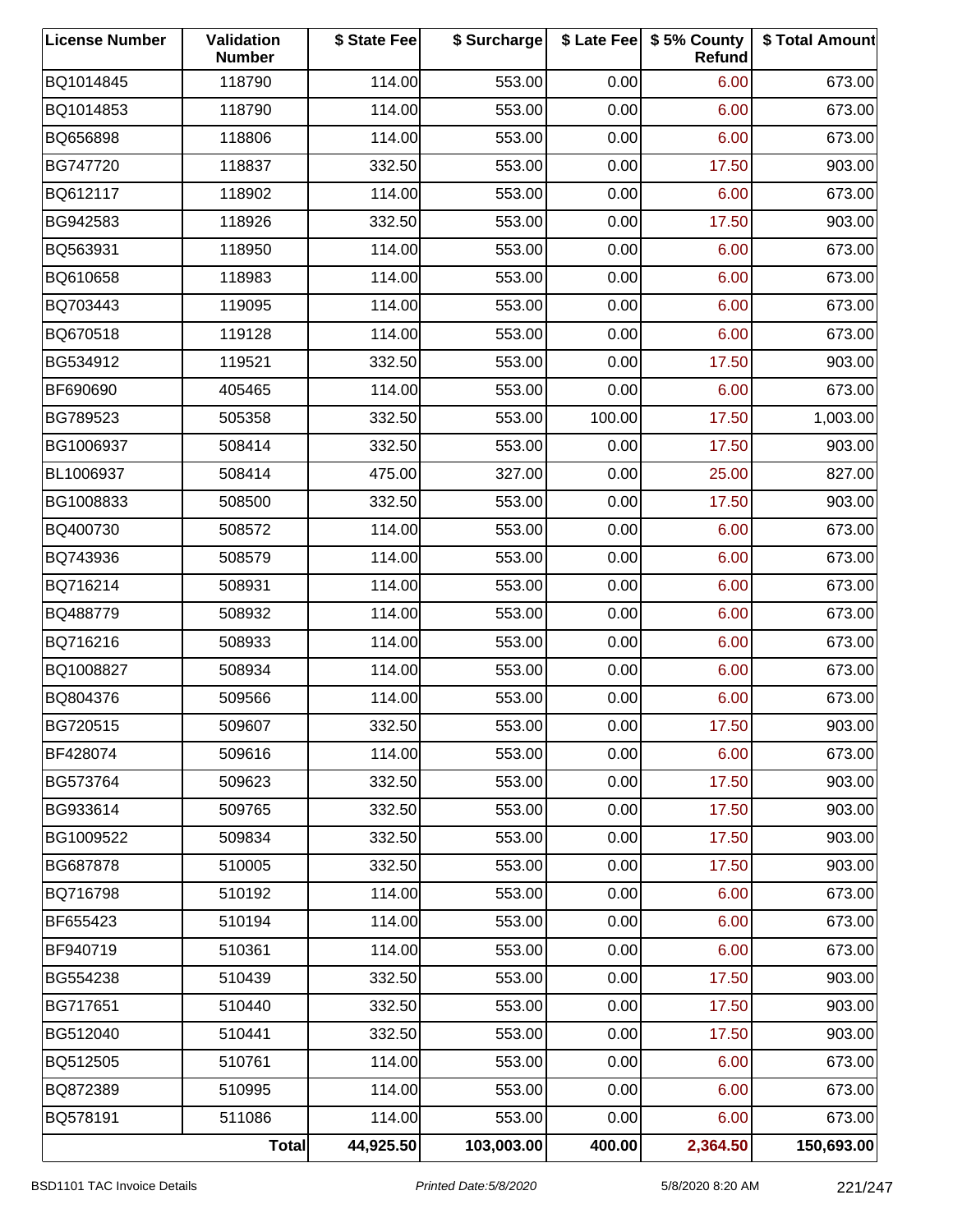

### **TAC To Be Invoiced Details Applications Approved during April 2020 County Tyler - 229**

| ∣License Number | Validation<br><b>Number</b> | \$ State Feel | \$ Surcharge |      | Refund | \$ Late Fee   \$5% County   \$ Total Amount |
|-----------------|-----------------------------|---------------|--------------|------|--------|---------------------------------------------|
| BQ802871        | 115963                      | 114.00L       | 553.00       | 0.00 | 6.00   | 673.00                                      |
| BQ802844        | 509540                      | 114.00        | 553.00       | 0.00 | 6.00   | 673.00                                      |
|                 | Totall                      | 228.00        | 1,106.00     | 0.00 | 12.00  | 1,346.00                                    |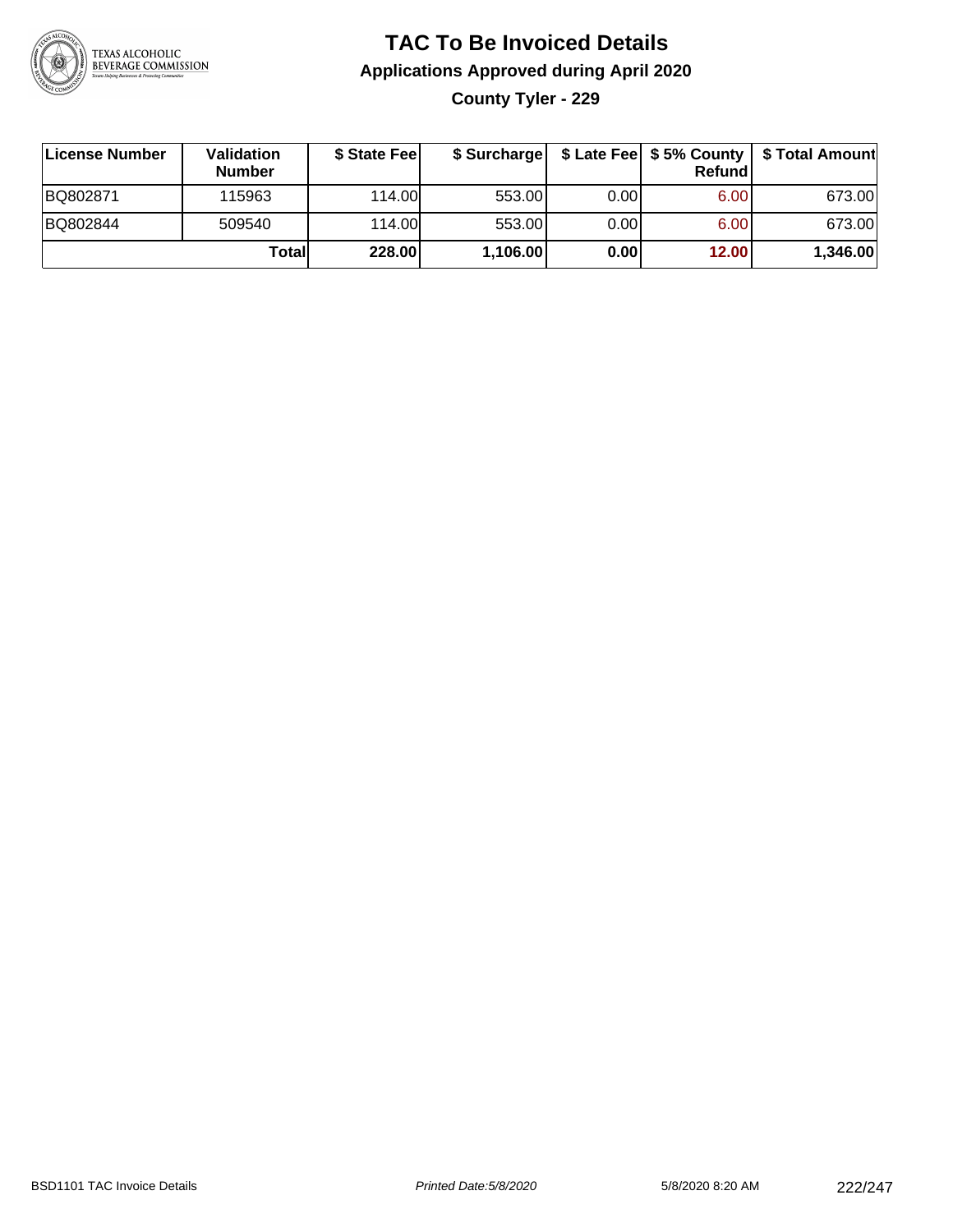

### **TAC To Be Invoiced Details Applications Approved during April 2020 County Upshur - 230**

| <b>License Number</b> | Validation<br><b>Number</b> | \$ State Fee | \$ Surcharge |      | Refundl | \$ Late Fee   \$5% County   \$ Total Amount |
|-----------------------|-----------------------------|--------------|--------------|------|---------|---------------------------------------------|
| BQ1085338             | 5424                        | 114.00L      | 553.00       | 0.00 | 6.00    | 673.00                                      |
| BQ937707              | 115503                      | 114.00       | 553.00       | 0.00 | 6.00    | 673.00                                      |
|                       | Totall                      | 228.00       | 1,106.00     | 0.00 | 12.00   | 1,346.00                                    |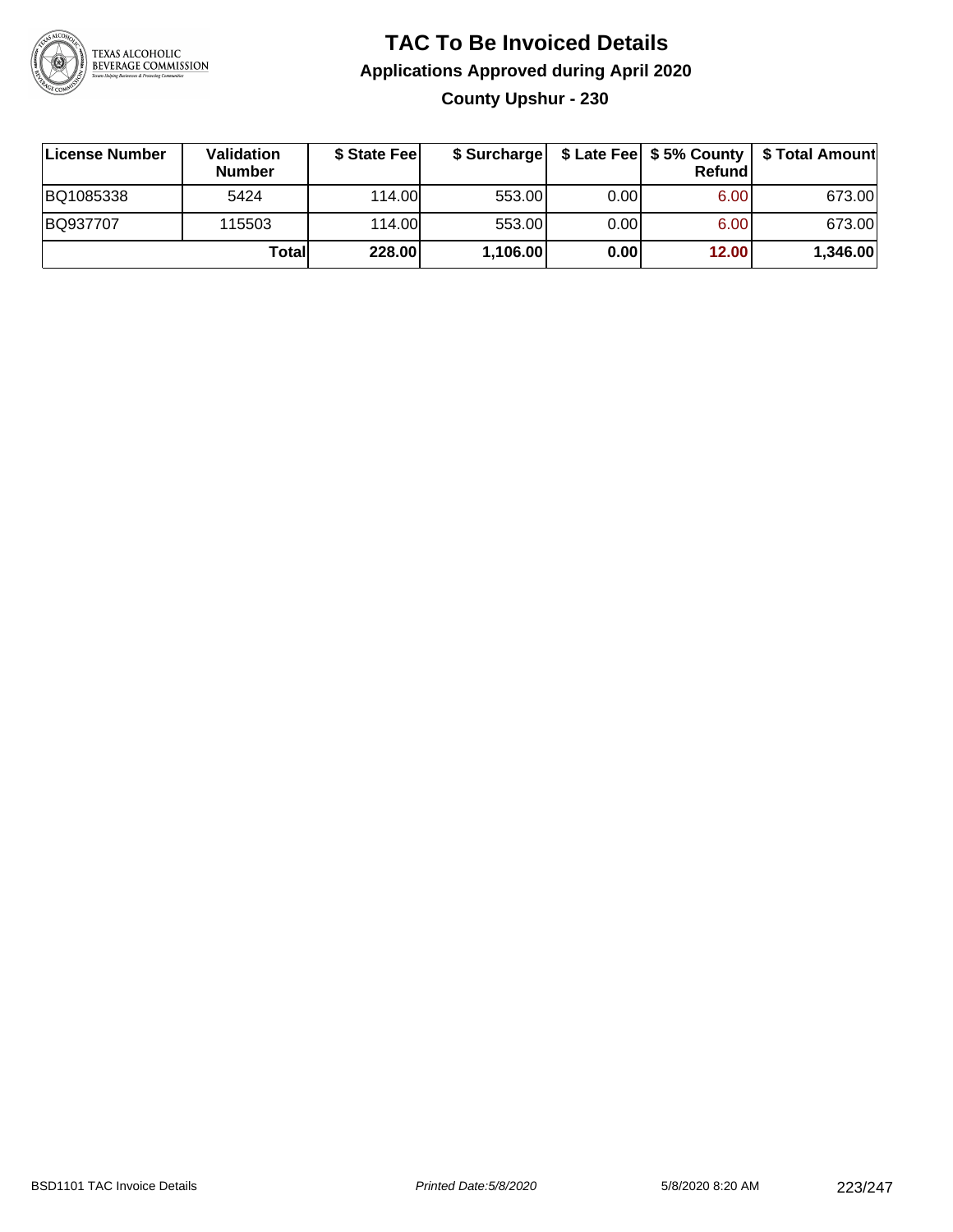

### **TAC To Be Invoiced Details Applications Approved during April 2020 County Upton - 231**

| License Number | Validation<br><b>Number</b> | \$ State Fee |        |      | Refund | \$ Surcharge   \$ Late Fee   \$5% County   \$ Total Amount |
|----------------|-----------------------------|--------------|--------|------|--------|------------------------------------------------------------|
| BG532881       | 511032                      | 332.50       | 553.00 | 0.00 | 17.50  | 903.00                                                     |
|                | Totall                      | 332.50       | 553.00 | 0.00 | 17.50  | 903.00                                                     |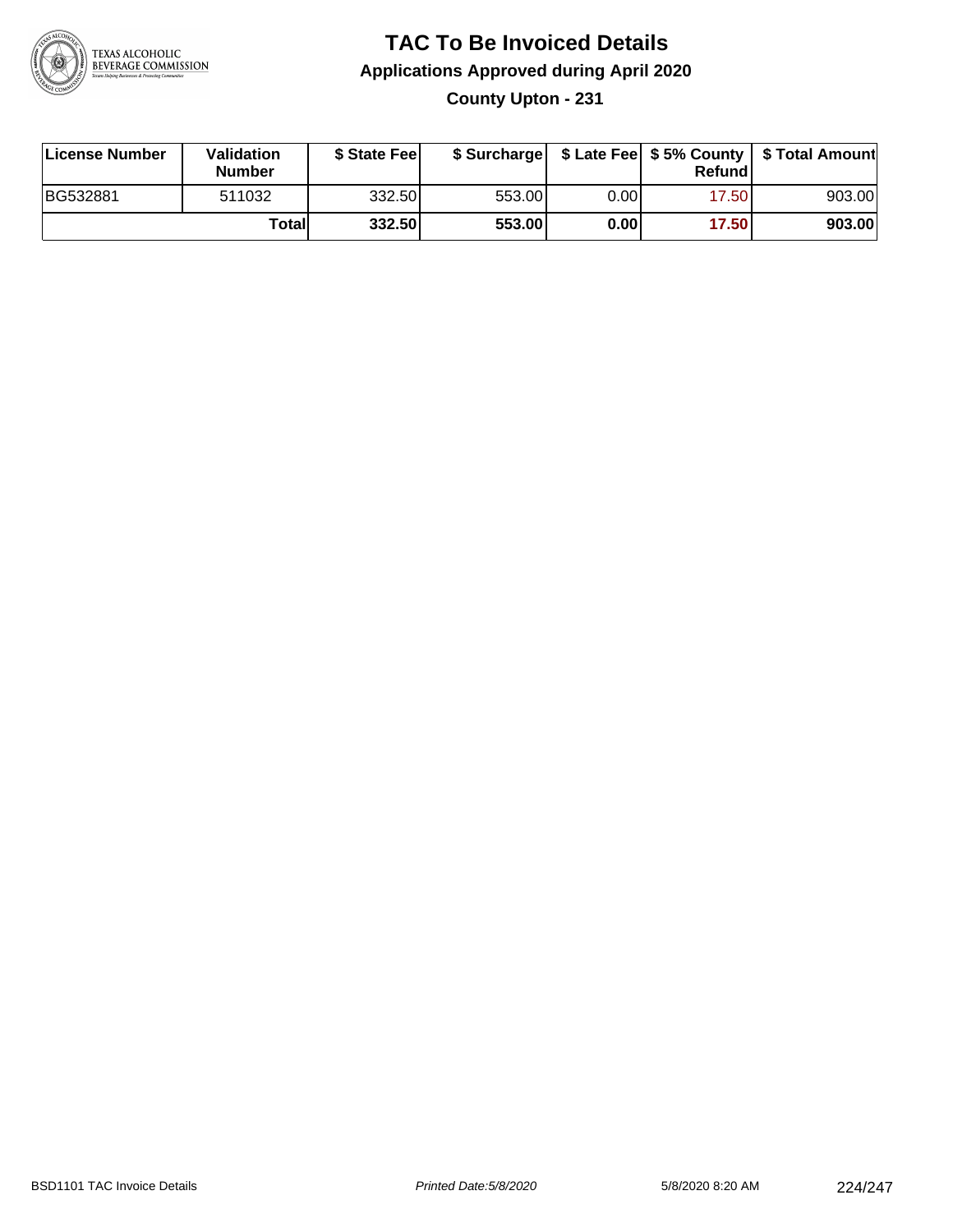

### **TAC To Be Invoiced Details Applications Approved during April 2020 County Uvalde - 232**

| <b>License Number</b> | <b>Validation</b><br><b>Number</b> | \$ State Fee | \$ Surcharge | \$ Late Fee | \$5% County<br><b>Refund</b> | \$ Total Amount |
|-----------------------|------------------------------------|--------------|--------------|-------------|------------------------------|-----------------|
| BQ801262              | 115011                             | 114.00       | 553.00       | 0.00        | 6.00                         | 673.00          |
| <b>BF79509</b>        | 115406                             | 114.00       | 553.00       | 0.00        | 6.00                         | 673.00          |
| BF430002              | 117579                             | 114.00       | 553.00       | 0.00        | 6.00                         | 673.00          |
| BG489487              | 118045                             | 332.50       | 553.00       | 0.00        | 17.50                        | 903.00          |
| BG801584              | 118313                             | 332.50       | 553.00       | 0.00        | 17.50                        | 903.00          |
| BG509319              | 508707                             | 332.50       | 553.00       | 0.00        | 17.50                        | 903.00          |
| BL509319              | 508707                             | 475.00       | 327.00       | 0.00        | 25.00                        | 827.00          |
|                       | Total                              | 1,814.50     | 3,645.00     | 0.00        | 95.50                        | 5,555.00        |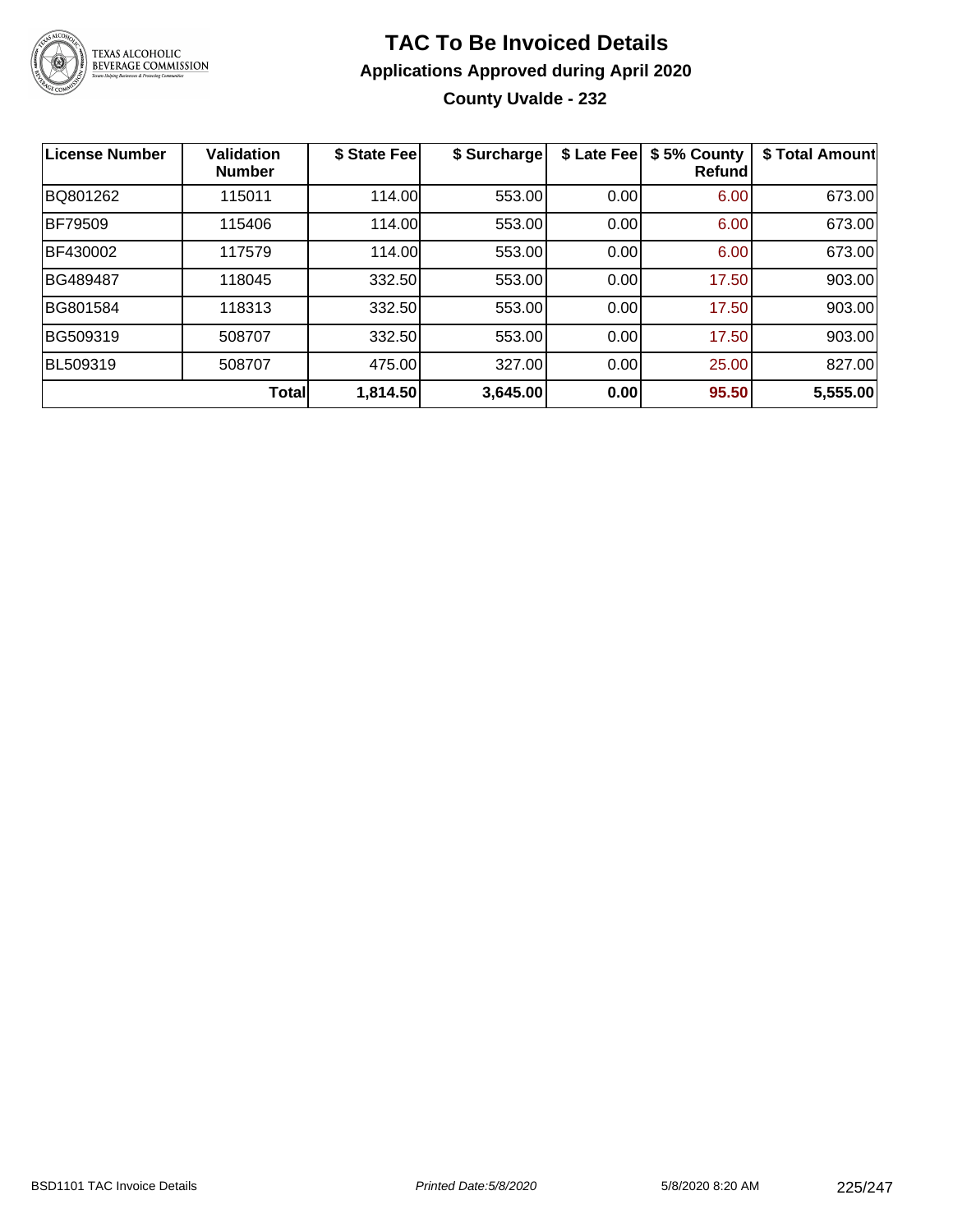

### **TAC To Be Invoiced Details Applications Approved during April 2020 County Val Verde - 233**

| <b>License Number</b> | Validation<br><b>Number</b> | \$ State Fee | \$ Surcharge | \$ Late Fee | \$5% County<br>Refund | \$ Total Amount |
|-----------------------|-----------------------------|--------------|--------------|-------------|-----------------------|-----------------|
| BQ1086941             | 5356                        | 114.00       | 553.00       | 0.00        | 6.00                  | 673.00          |
| BF1086459             | 5727                        | 114.00       | 553.00       | 0.00        | 6.00                  | 673.00          |
| BQ744142              | 116035                      | 114.00       | 553.00       | 0.00        | 6.00                  | 673.00          |
| BQ870221              | 117455                      | 114.00       | 553.00       | 0.00        | 6.00                  | 673.00          |
| BQ870385              | 117455                      | 114.00       | 553.00       | 0.00        | 6.00                  | 673.00          |
| BQ533618              | 117682                      | 114.00       | 553.00       | 0.00        | 6.00                  | 673.00          |
| BQ305983              | 117770                      | 114.00       | 553.00       | 0.00        | 6.00                  | 673.00          |
| <b>BB571818</b>       | 508290                      | 570.00       | 701.00       | 0.00        | 30.00                 | 1,301.00        |
| BI571819              | 508290                      | 38.00        | 278.00       | 0.00        | 2.00                  | 318.00          |
| BE721124              | 512447                      | 285.00       | 553.00       | 0.00        | 15.00                 | 853.00          |
|                       | Total∣                      | 1,691.00     | 5,403.00     | 0.00        | 89.00                 | 7,183.00        |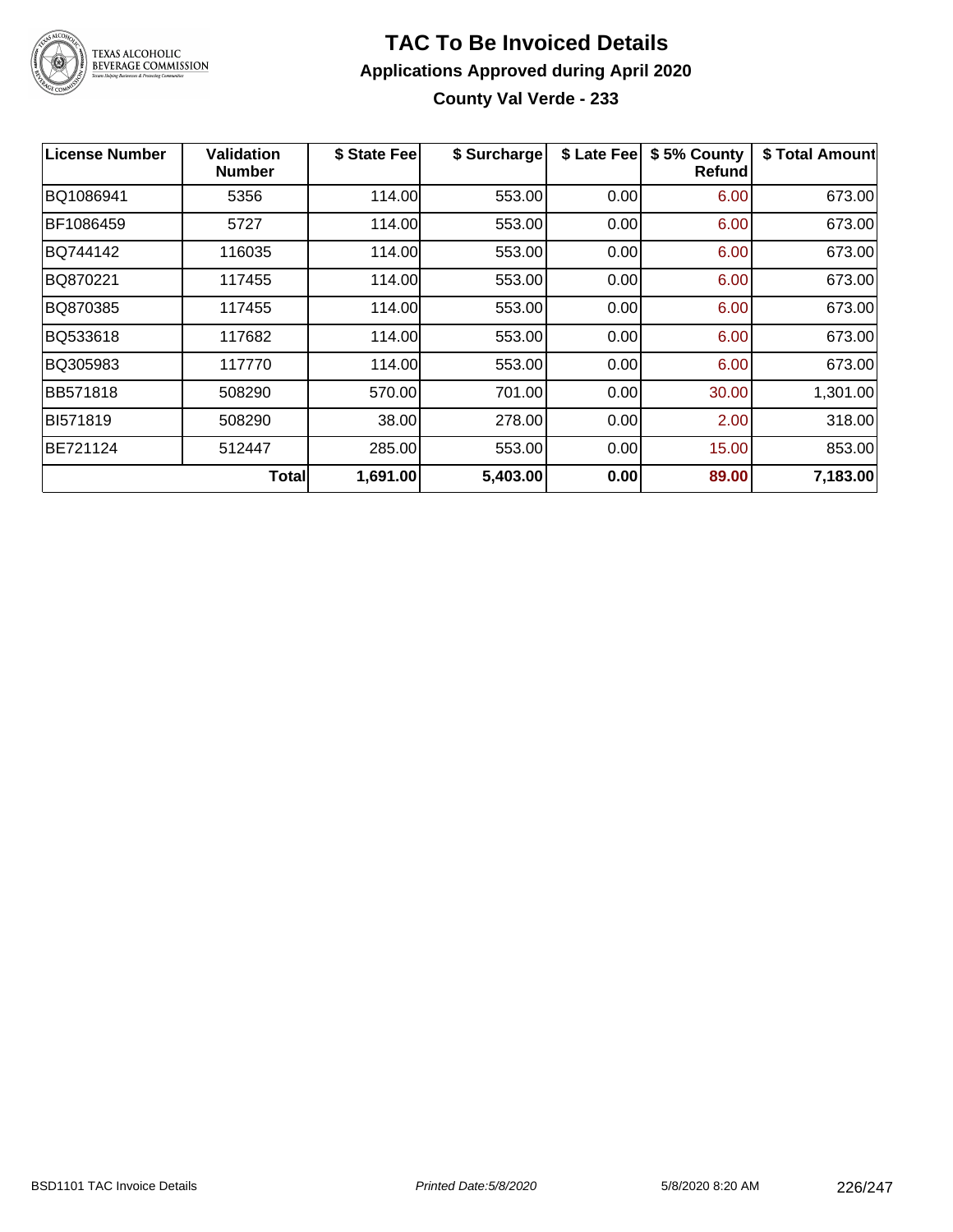

### **TAC To Be Invoiced Details Applications Approved during April 2020 County Victoria - 235**

| <b>License Number</b> | Validation<br><b>Number</b> | \$ State Fee | \$ Surcharge | \$ Late Fee | \$5% County<br><b>Refund</b> | \$ Total Amount |
|-----------------------|-----------------------------|--------------|--------------|-------------|------------------------------|-----------------|
| BF283747              | 115033                      | 114.00       | 553.00       | 0.00        | 6.00                         | 673.00          |
| BG742851              | 115948                      | 332.50       | 553.00       | 0.00        | 17.50                        | 903.00          |
| BQ1009543             | 116095                      | 114.00       | 553.00       | 0.00        | 6.00                         | 673.00          |
| BI1012281             | 116364                      | 38.00        | 278.00       | 0.00        | 2.00                         | 318.00          |
| BB1012288             | 116367                      | 570.00       | 701.00       | 0.00        | 30.00                        | 1,301.00        |
| BF716095              | 116435                      | 114.00       | 553.00       | 0.00        | 6.00                         | 673.00          |
| BG467680              | 116680                      | 332.50       | 553.00       | 0.00        | 17.50                        | 903.00          |
| BL467680              | 116680                      | 475.00       | 327.00       | 0.00        | 25.00                        | 827.00          |
| BQ800683              | 117995                      | 114.00       | 553.00       | 0.00        | 6.00                         | 673.00          |
| BG624629              | 118073                      | 332.50       | 553.00       | 0.00        | 17.50                        | 903.00          |
| BE305989              | 118184                      | 285.00       | 553.00       | 0.00        | 15.00                        | 853.00          |
| BQ631834              | 118888                      | 114.00       | 553.00       | 0.00        | 6.00                         | 673.00          |
| BQ948770              | 517134                      | 114.00       | 553.00       | 100.00      | 6.00                         | 773.00          |
|                       | Total                       | 3,049.50     | 6,836.00     | 100.00      | 160.50                       | 10,146.00       |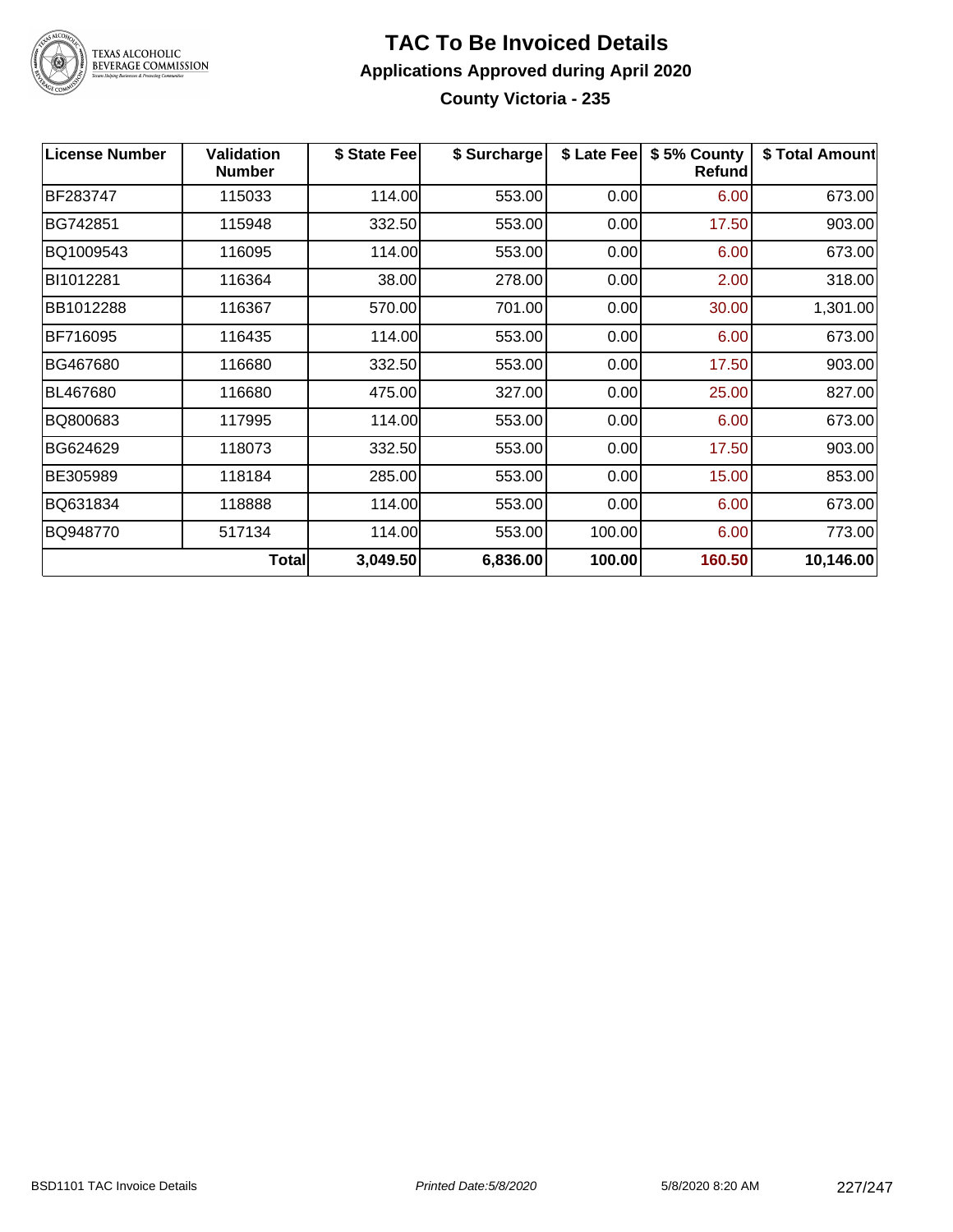

### **TAC To Be Invoiced Details Applications Approved during April 2020 County Walker - 236**

| <b>License Number</b> | Validation<br><b>Number</b> | \$ State Fee | \$ Surcharge | \$ Late Fee | \$5% County<br>Refund | \$ Total Amount |
|-----------------------|-----------------------------|--------------|--------------|-------------|-----------------------|-----------------|
| BQ1085964             | 4437                        | 114.00       | 553.00       | 0.00        | 6.00                  | 673.00          |
| BQ447551              | 115881                      | 114.00       | 553.00       | 0.00        | 6.00                  | 673.00          |
| BQ865240              | 116049                      | 114.00       | 553.00       | 0.00        | 6.00                  | 673.00          |
| BQ654570              | 116102                      | 114.00       | 553.00       | 0.00        | 6.00                  | 673.00          |
| BQ690823              | 117517                      | 114.00       | 553.00       | 0.00        | 6.00                  | 673.00          |
| BQ724023              | 119098                      | 114.00       | 553.00       | 0.00        | 6.00                  | 673.00          |
| BQ1008946             | 508732                      | 114.00       | 553.00       | 0.00        | 6.00                  | 673.00          |
| BQ1009117             | 508733                      | 114.00       | 553.00       | 0.00        | 6.00                  | 673.00          |
| BG865693              | 509872                      | 332.50       | 553.00       | 0.00        | 17.50                 | 903.00          |
| BQ805778              | 511008                      | 114.00       | 553.00       | 0.00        | 6.00                  | 673.00          |
|                       | Total∣                      | 1,358.50     | 5,530.00     | 0.00        | 71.50                 | 6,960.00        |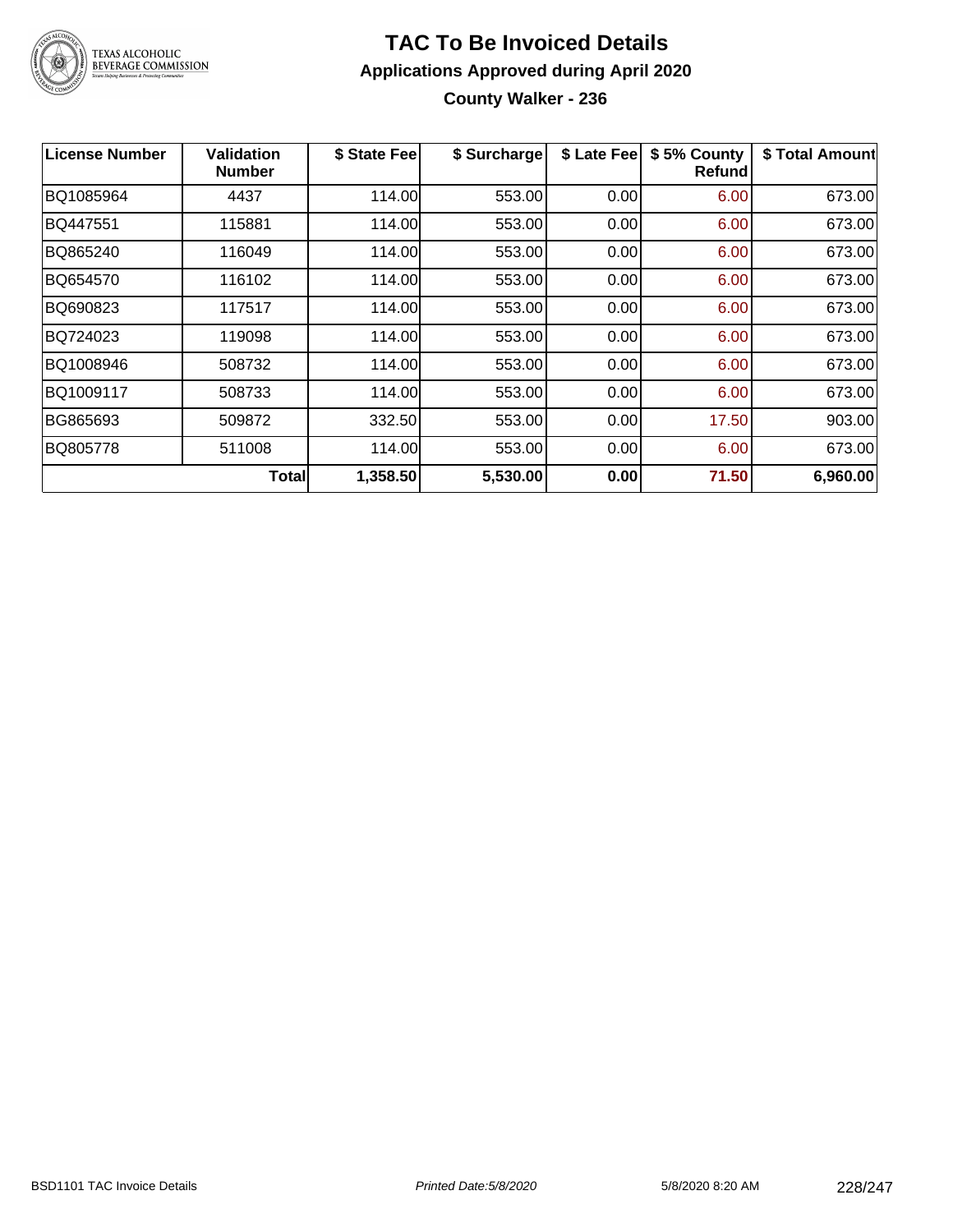

TEXAS ALCOHOLIC<br>BEVERAGE COMMISSION

### **TAC To Be Invoiced Details Applications Approved during April 2020 County Waller - 237**

**License Number Validation Number \$ State Fee \$ Surcharge \$ Late Fee \$ 5% County Refund \$ Total Amount** BF939401 | 115306 | 114.00| 553.00| 0.00| 6.00| 673.00 BQ1009990 116089 114.00 553.00 0.00 6.00 673.00 BQ938334 116118 114.00 553.00 0.00 6.00 673.00 BQ744383 116523 114.00 553.00 0.00 6.00 673.00 BF511321 | 117300 | 114.00| 553.00| 0.00| 6.00| 673.00 BG229937 | 117513 | 332.50| 553.00| 100.00| 17.50| 1,003.00 BQ940576 | 118256 | 114.00| 553.00| 0.00| 6.00| 673.00 BG654958 | 118547 | 332.50| 553.00| 0.00| 17.50| 903.00 BG1010333 120208 332.50 553.00 0.00 17.50 903.00 BF554300 | 510360 | 114.00| 553.00| 0.00| 6.00| 673.00 BQ872394 511015 114.00 553.00 0.00 6.00 673.00 BQ945047 511017 114.00 553.00 0.00 6.00 673.00 **Total 2,023.50 6,636.00 100.00 106.50 8,866.00**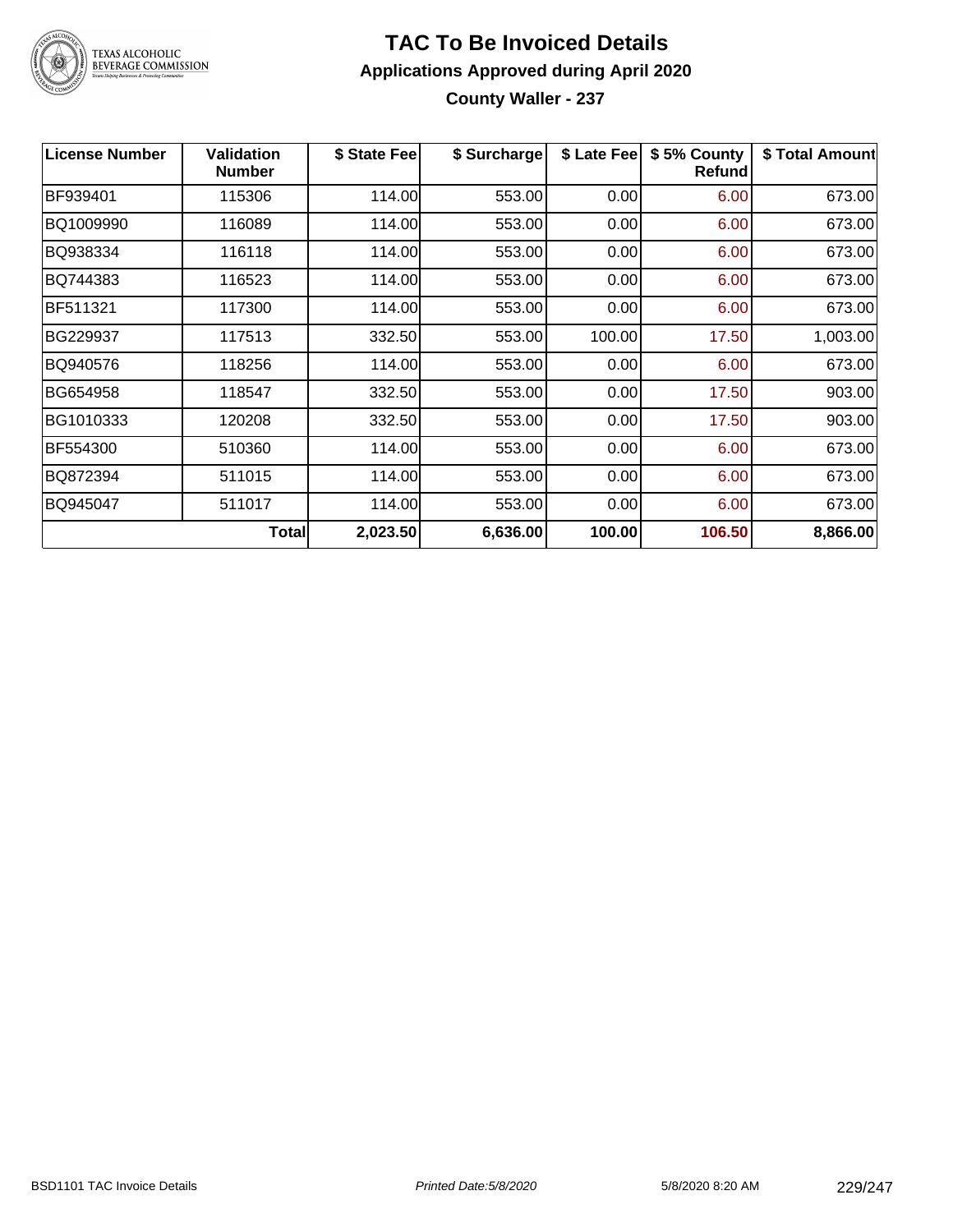

### **TAC To Be Invoiced Details Applications Approved during April 2020 County Ward - 238**

| <b>∣License Number</b> | <b>Validation</b><br><b>Number</b> | \$ State Fee |          |      | <b>Refund</b> | \$ Surcharge   \$ Late Fee   \$5% County   \$ Total Amount |
|------------------------|------------------------------------|--------------|----------|------|---------------|------------------------------------------------------------|
| BG867349               | 115177                             | 332.50       | 553.00   | 0.00 | 17.50         | 903.00                                                     |
| BQ205901               | 117571                             | 114.00       | 553.00   | 0.00 | 6.00          | 673.00                                                     |
|                        | Totall                             | 446.50       | 1,106.00 | 0.00 | 23.50         | 1,576.00                                                   |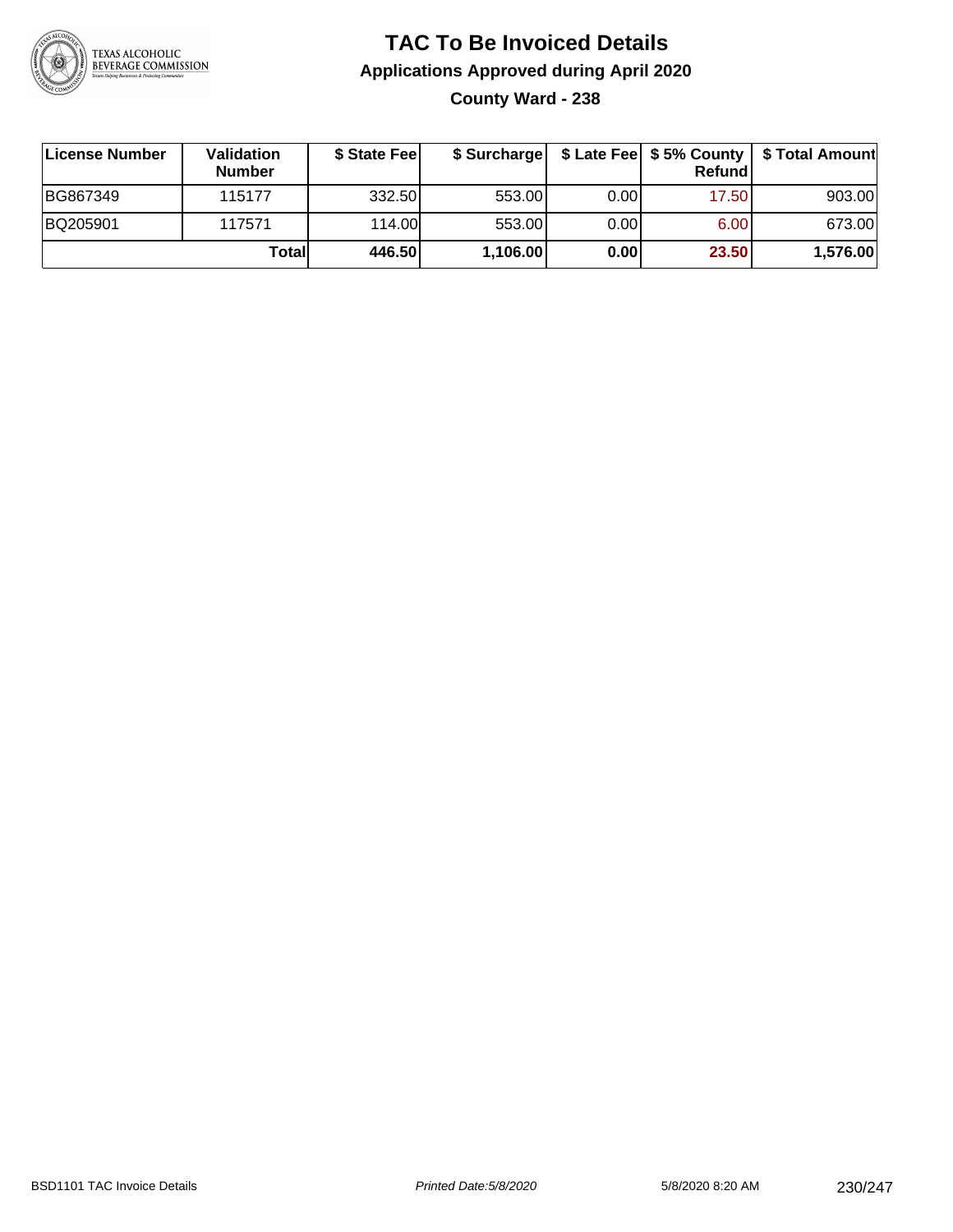

### **TAC To Be Invoiced Details Applications Approved during April 2020 County Washington - 239**

| <b>License Number</b> | <b>Validation</b><br><b>Number</b> | \$ State Fee | \$ Surcharge | \$ Late Fee | \$5% County<br><b>Refund</b> | \$ Total Amount |
|-----------------------|------------------------------------|--------------|--------------|-------------|------------------------------|-----------------|
| BQ1086123             | 5310                               | 114.00       | 553.00       | 0.00        | 6.00                         | 673.00          |
| BQ1086450             | 5739                               | 114.00       | 553.00       | 0.00        | 6.00                         | 673.00          |
| BG686006              | 114293                             | 332.50       | 553.00       | 0.00        | 17.50                        | 903.00          |
| BG220071              | 118095                             | 332.50       | 553.00       | 0.00        | 17.50                        | 903.00          |
| BE285552              | 118463                             | 285.00       | 553.00       | 0.00        | 15.00                        | 853.00          |
| BG791325              | 508419                             | 332.50       | 553.00       | 0.00        | 17.50                        | 903.00          |
| BQ1009516             | 510251                             | 114.00       | 553.00       | 0.00        | 6.00                         | 673.00          |
|                       | Total                              | 1,624.50     | 3,871.00     | 0.00        | 85.50                        | 5,581.00        |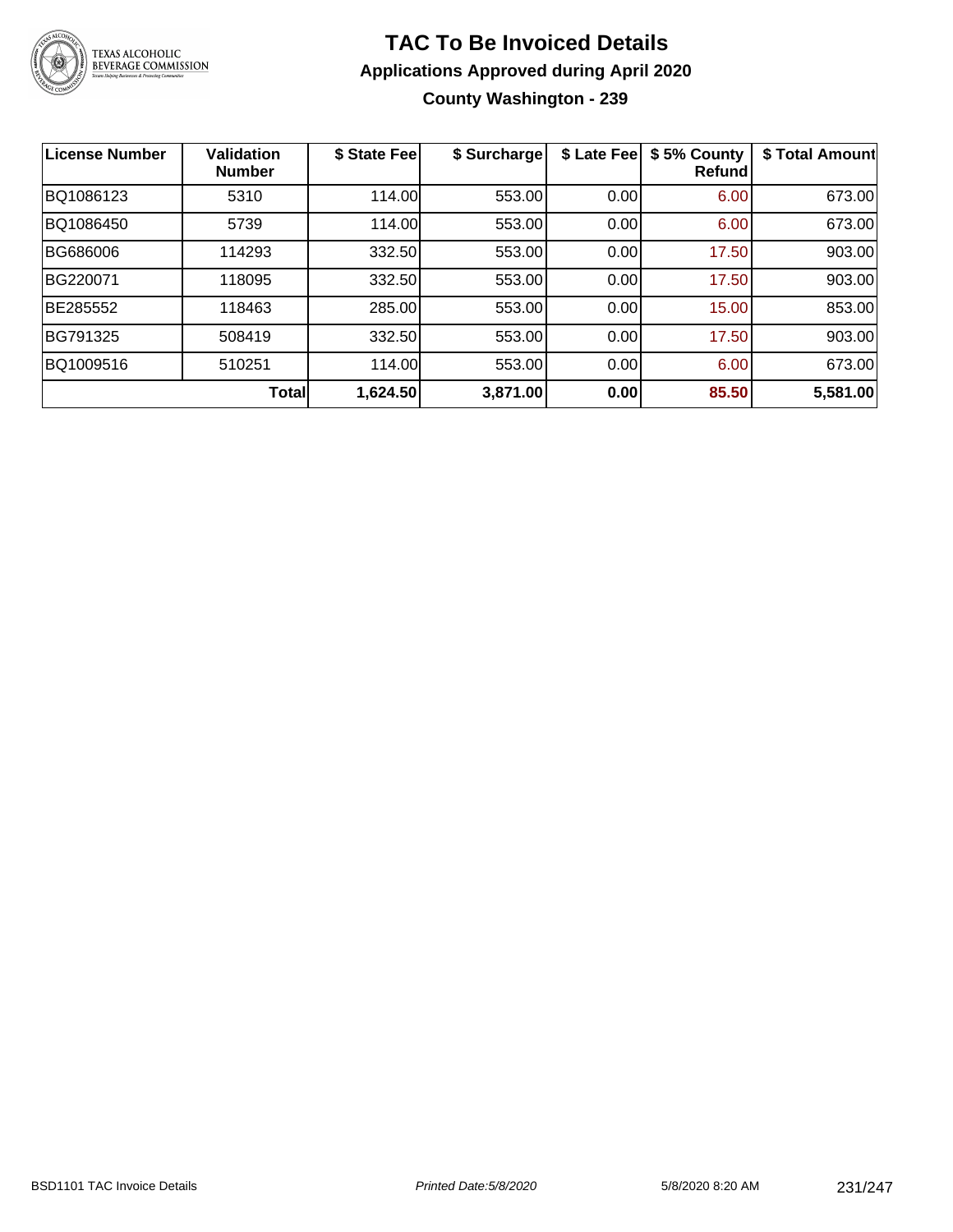

TEXAS ALCOHOLIC<br>BEVERAGE COMMISSION

### **TAC To Be Invoiced Details Applications Approved during April 2020 County Webb - 240**

| <b>License Number</b> | Validation<br><b>Number</b> | \$ State Fee | \$ Surcharge |        | \$ Late Fee   \$5% County<br>Refund | \$ Total Amount |
|-----------------------|-----------------------------|--------------|--------------|--------|-------------------------------------|-----------------|
| BG1085617             | 5203                        | 332.50       | 553.00       | 0.00   | 17.50                               | 903.00          |
| BF1086197             | 5554                        | 114.00       | 553.00       | 0.00   | 6.00                                | 673.00          |
| BG1086371             | 5595                        | 332.50       | 553.00       | 0.00   | 17.50                               | 903.00          |
| BG1086661             | 5640                        | 332.50       | 553.00       | 0.00   | 17.50                               | 903.00          |
| BQ799275              | 114552                      | 114.00       | 553.00       | 0.00   | 6.00                                | 673.00          |
| BQ1005781             | 114812                      | 114.00       | 553.00       | 100.00 | 6.00                                | 773.00          |
| BQ316025              | 115438                      | 114.00       | 553.00       | 0.00   | 6.00                                | 673.00          |
| BQ230691              | 115480                      | 114.00       | 553.00       | 0.00   | 6.00                                | 673.00          |
| BF448074              | 115545                      | 114.00       | 553.00       | 0.00   | 6.00                                | 673.00          |
| BQ800485              | 116044                      | 114.00       | 553.00       | 0.00   | 6.00                                | 673.00          |
| BQ491003              | 116083                      | 114.00       | 553.00       | 0.00   | 6.00                                | 673.00          |
| BQ574182              | 116403                      | 114.00       | 553.00       | 0.00   | 6.00                                | 673.00          |
| BQ865188              | 116586                      | 114.00       | 553.00       | 0.00   | 6.00                                | 673.00          |
| BG801323              | 116673                      | 332.50       | 553.00       | 0.00   | 17.50                               | 903.00          |
| BQ718180              | 117364                      | 114.00       | 553.00       | 0.00   | 6.00                                | 673.00          |
| BE137404              | 118168                      | 285.00       | 553.00       | 0.00   | 15.00                               | 853.00          |
| BG448246              | 118539                      | 332.50       | 553.00       | 0.00   | 17.50                               | 903.00          |
| BG1014281             | 118675                      | 332.50       | 553.00       | 0.00   | 17.50                               | 903.00          |
| BG1014273             | 118676                      | 332.50       | 553.00       | 0.00   | 17.50                               | 903.00          |
| BG1014284             | 118677                      | 332.50       | 553.00       | 0.00   | 17.50                               | 903.00          |
| BQ628591              | 118996                      | 114.00       | 553.00       | 0.00   | 6.00                                | 673.00          |
| BF286437              | 120380                      | 114.00       | 553.00       | 0.00   | 6.00                                | 673.00          |
| BQ942015              | 405463                      | 114.00       | 553.00       | 0.00   | 6.00                                | 673.00          |
| BG409291              | 509426                      | 332.50       | 553.00       | 0.00   | 17.50                               | 903.00          |
|                       | <b>Total</b>                | 4,873.50     | 13,272.00    | 100.00 | 256.50                              | 18,502.00       |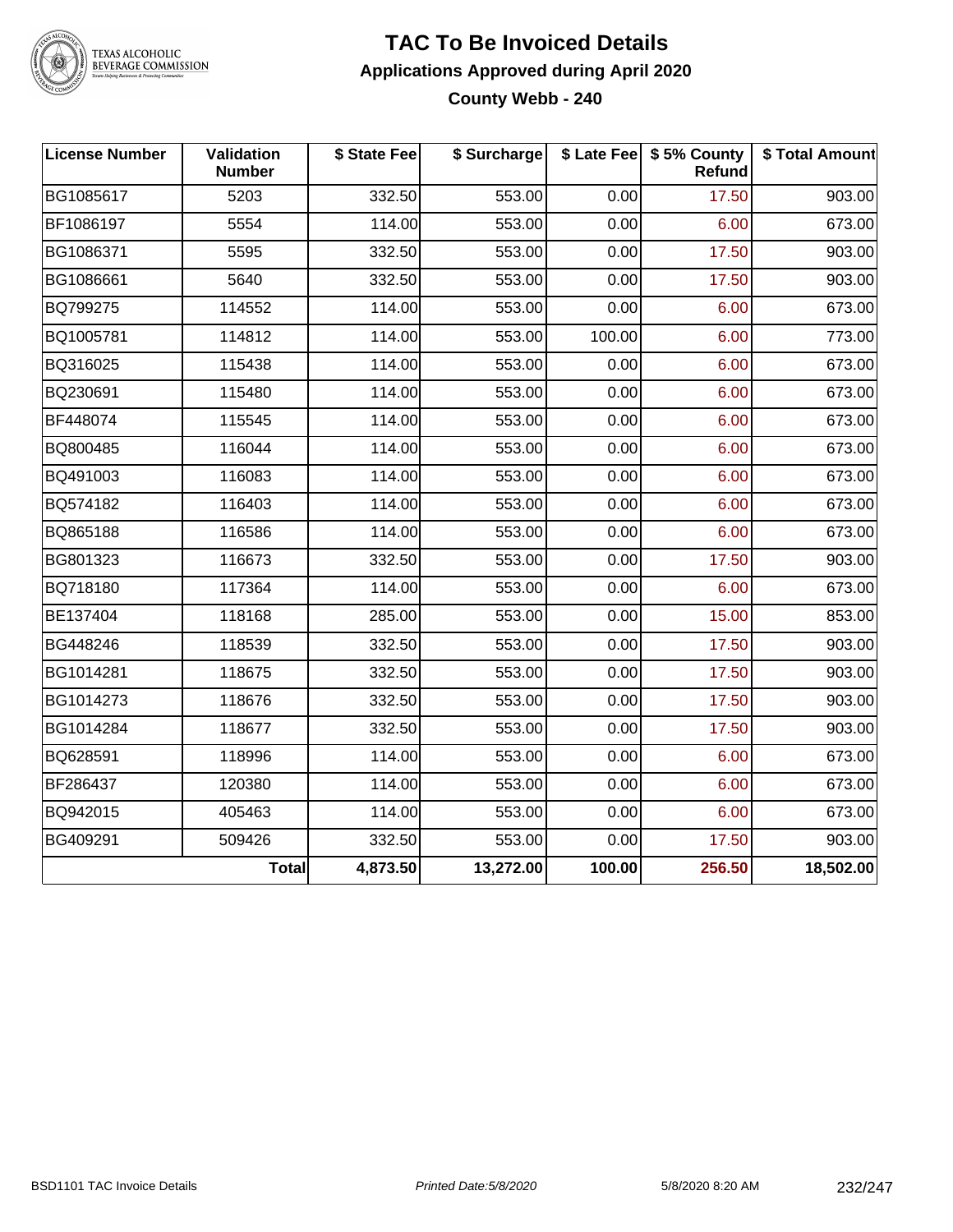

### **TAC To Be Invoiced Details Applications Approved during April 2020 County Wharton - 241**

| <b>License Number</b> | <b>Validation</b><br><b>Number</b> | \$ State Fee | \$ Surcharge | \$ Late Fee | \$5% County<br>Refund | \$ Total Amount |
|-----------------------|------------------------------------|--------------|--------------|-------------|-----------------------|-----------------|
| BQ1085664             | 5514                               | 114.00       | 553.00       | 0.00        | 6.00                  | 673.00          |
| BF40233               | 114129                             | 114.00       | 553.00       | 0.00        | 6.00                  | 673.00          |
| BG620556              | 114761                             | 332.50       | 553.00       | 0.00        | 17.50                 | 903.00          |
| BG253362              | 115267                             | 332.50       | 553.00       | 0.00        | 17.50                 | 903.00          |
| BQ446891              | 117557                             | 114.00       | 553.00       | 0.00        | 6.00                  | 673.00          |
| BQ295593              | 117593                             | 114.00       | 553.00       | 0.00        | 6.00                  | 673.00          |
| BG939039              | 117736                             | 332.50       | 553.00       | 0.00        | 17.50                 | 903.00          |
| BE233592              | 511092                             | 285.00       | 553.00       | 0.00        | 15.00                 | 853.00          |
|                       | Total                              | 1,738.50     | 4,424.00     | 0.00        | 91.50                 | 6,254.00        |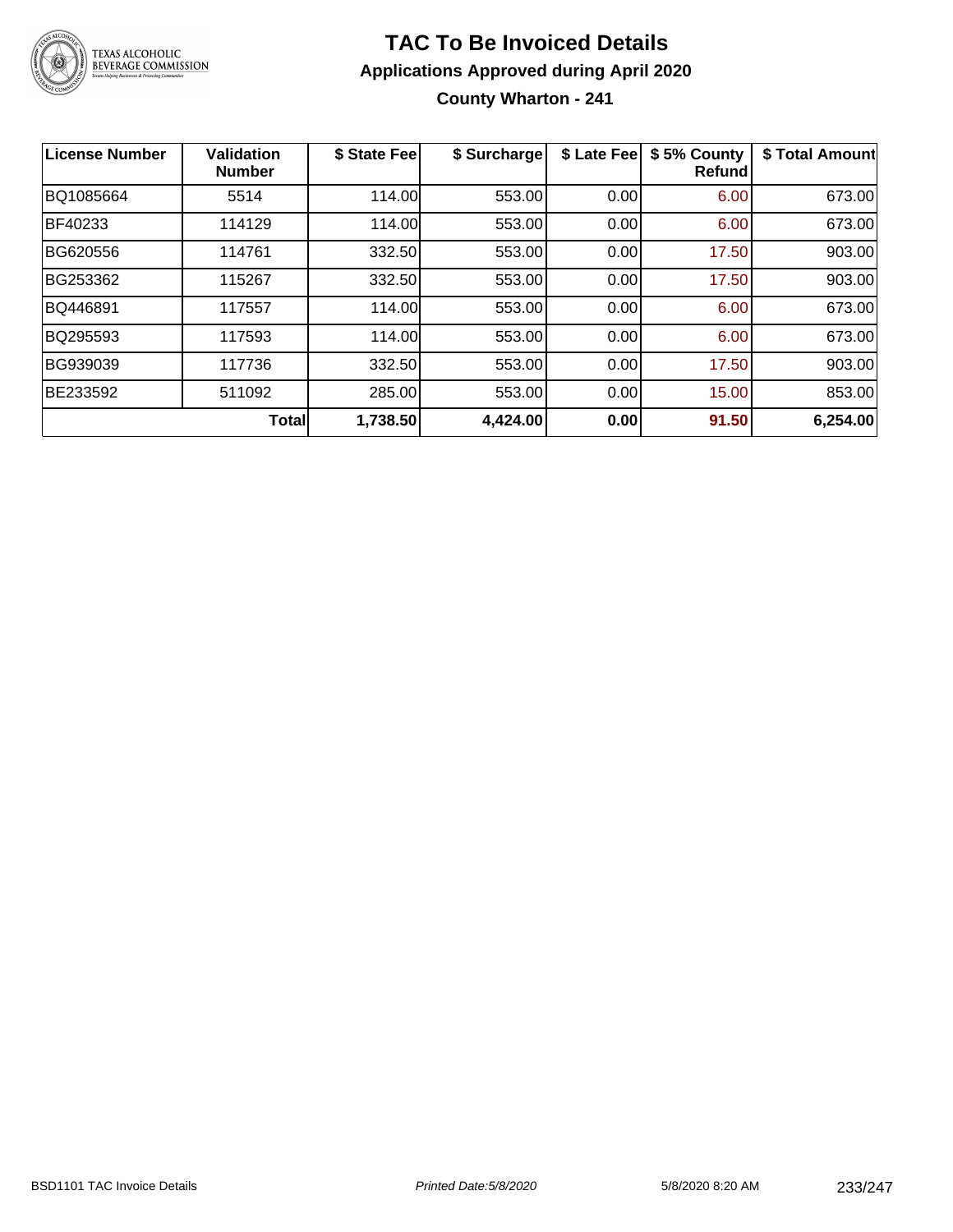

### **TAC To Be Invoiced Details Applications Approved during April 2020 County Wheeler - 242**

| License Number | Validation<br><b>Number</b> | \$ State Fee  |        |      | Refund | \$ Surcharge   \$ Late Fee   \$5% County   \$ Total Amount |
|----------------|-----------------------------|---------------|--------|------|--------|------------------------------------------------------------|
| BQ802235       | 116269                      | 114.00        | 553.00 | 0.00 | 6.00   | 673.00                                                     |
|                | Totall                      | <b>114.00</b> | 553.00 | 0.00 | 6.00   | 673.00                                                     |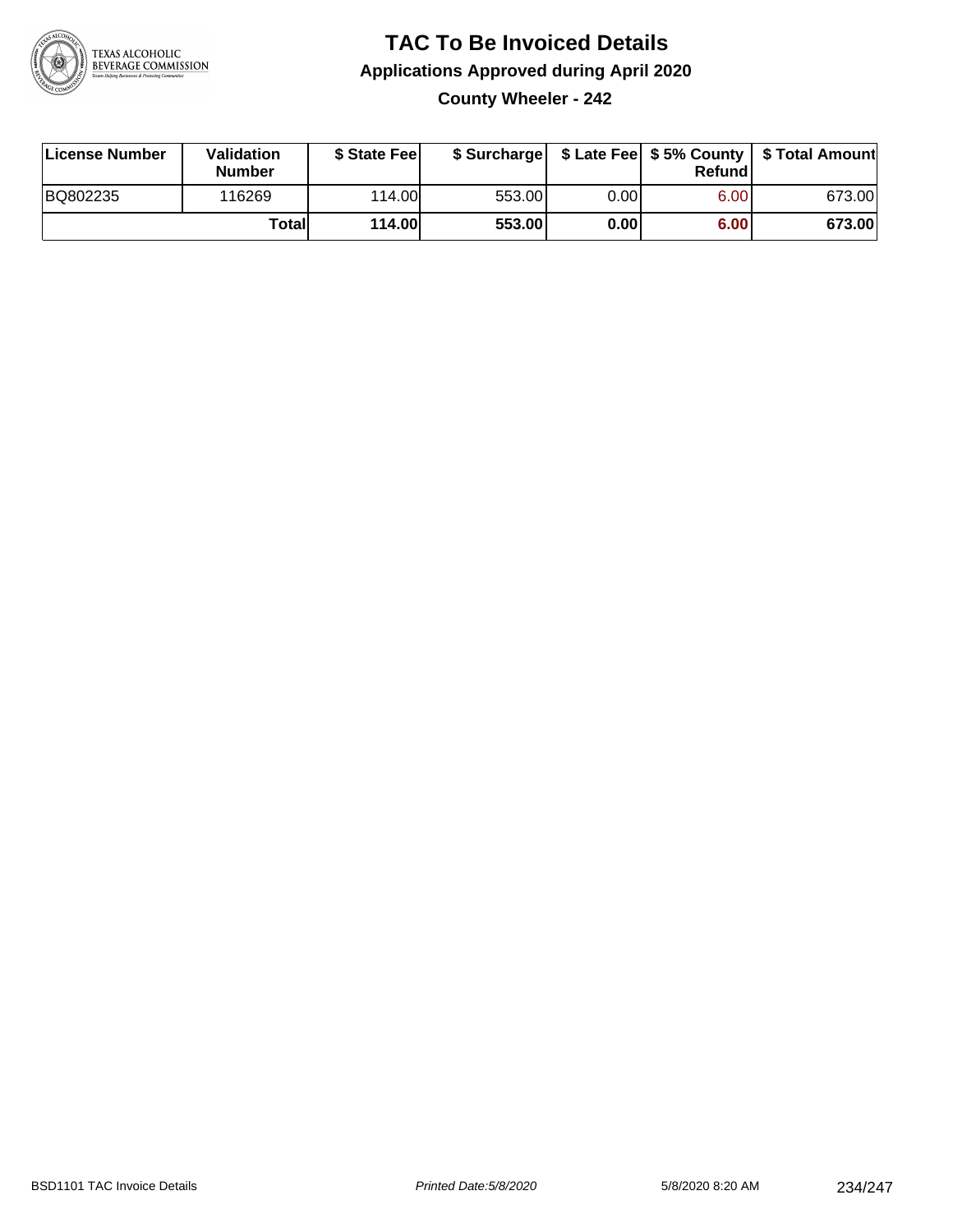

### TEXAS ALCOHOLIC<br>BEVERAGE COMMISSION

### **TAC To Be Invoiced Details Applications Approved during April 2020 County Wichita - 243**

| <b>License Number</b> | <b>Validation</b><br><b>Number</b> | \$ State Fee | \$ Surcharge | \$ Late Fee | \$5% County<br>Refund | \$ Total Amount |
|-----------------------|------------------------------------|--------------|--------------|-------------|-----------------------|-----------------|
| BF1085375             | 4792                               | 114.00       | 553.00       | 0.00        | 6.00                  | 673.00          |
| BF651725              | 114102                             | 114.00       | 553.00       | 0.00        | 6.00                  | 673.00          |
| BG230252              | 115357                             | 332.50       | 553.00       | 0.00        | 17.50                 | 903.00          |
| BQ689561              | 116755                             | 114.00       | 553.00       | 0.00        | 6.00                  | 673.00          |
| BQ166516              | 117077                             | 114.00       | 553.00       | 0.00        | 6.00                  | 673.00          |
| BG743615              | 117357                             | 332.50       | 553.00       | 0.00        | 17.50                 | 903.00          |
| BG1010420             | 117456                             | 332.50       | 553.00       | 0.00        | 17.50                 | 903.00          |
| BQ490498              | 117673                             | 114.00       | 553.00       | 0.00        | 6.00                  | 673.00          |
| BF534013              | 118298                             | 114.00       | 553.00       | 0.00        | 6.00                  | 673.00          |
| BF623934              | 118306                             | 114.00       | 553.00       | 0.00        | 6.00                  | 673.00          |
| BQ566741              | 118435                             | 114.00       | 553.00       | 0.00        | 6.00                  | 673.00          |
| BQ469280              | 119166                             | 114.00       | 553.00       | 0.00        | 6.00                  | 673.00          |
| BQ469281              | 119166                             | 114.00       | 553.00       | 0.00        | 6.00                  | 673.00          |
|                       | Total                              | 2,137.50     | 7,189.00     | 0.00        | 112.50                | 9,439.00        |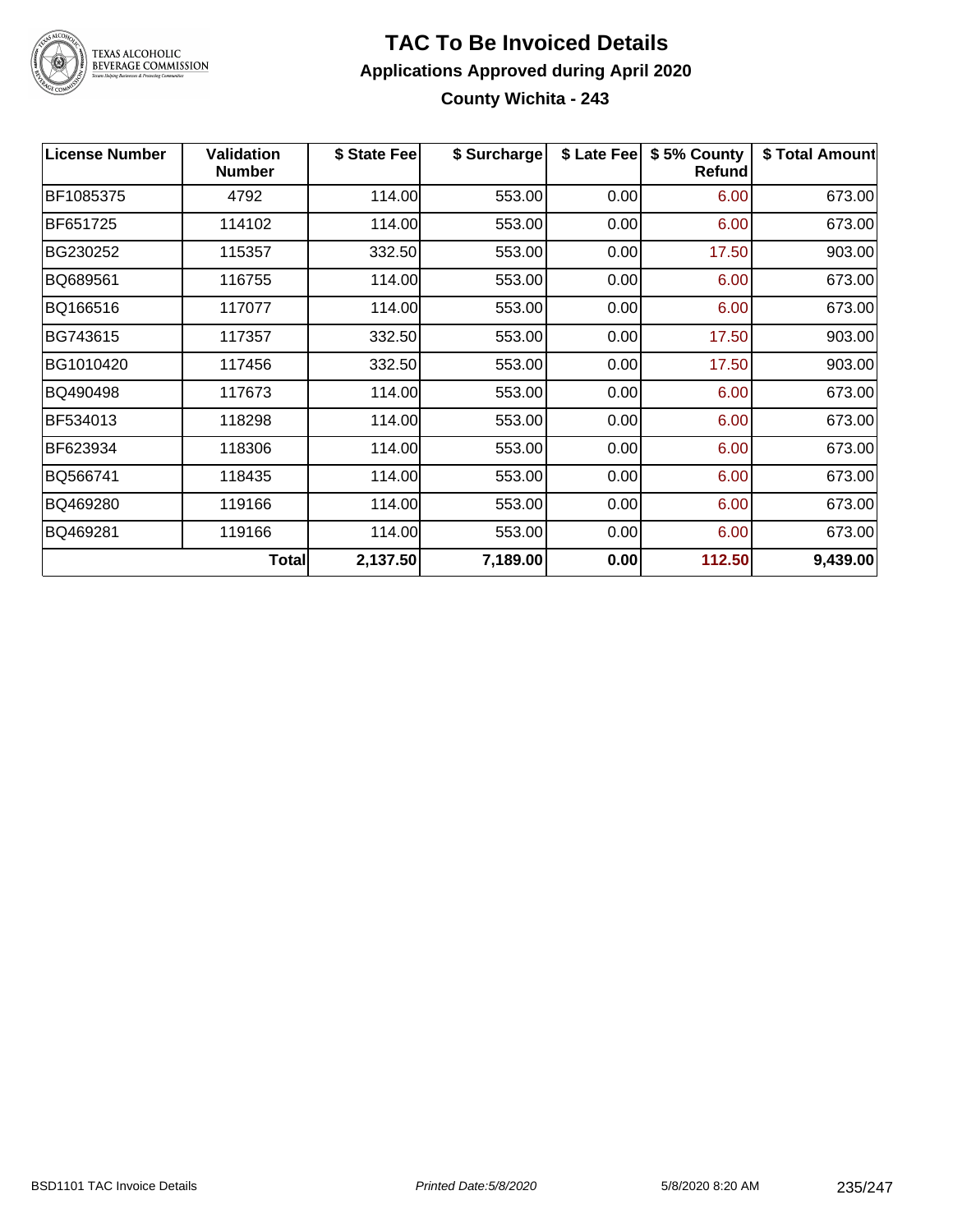

### **TAC To Be Invoiced Details Applications Approved during April 2020 County Wilbarger - 244**

| License Number | Validation<br><b>Number</b> | \$ State Fee | \$ Surcharge |      | $$$ Late Fee $$$ 5% County $ $<br><b>Refund</b> | \$ Total Amount |
|----------------|-----------------------------|--------------|--------------|------|-------------------------------------------------|-----------------|
| BF684529       | 114392                      | 114.00L      | 553.00       | 0.00 | 6.00                                            | 673.00          |
| BQ574744       | 115562                      | 114.00L      | 553.00       | 0.00 | 6.00                                            | 673.00          |
| BQ802207       | 116270                      | 114.00L      | 553.00       | 0.00 | 6.00                                            | 673.00          |
|                | Totall                      | 342.00       | 1,659.00     | 0.00 | 18.00                                           | 2,019.00        |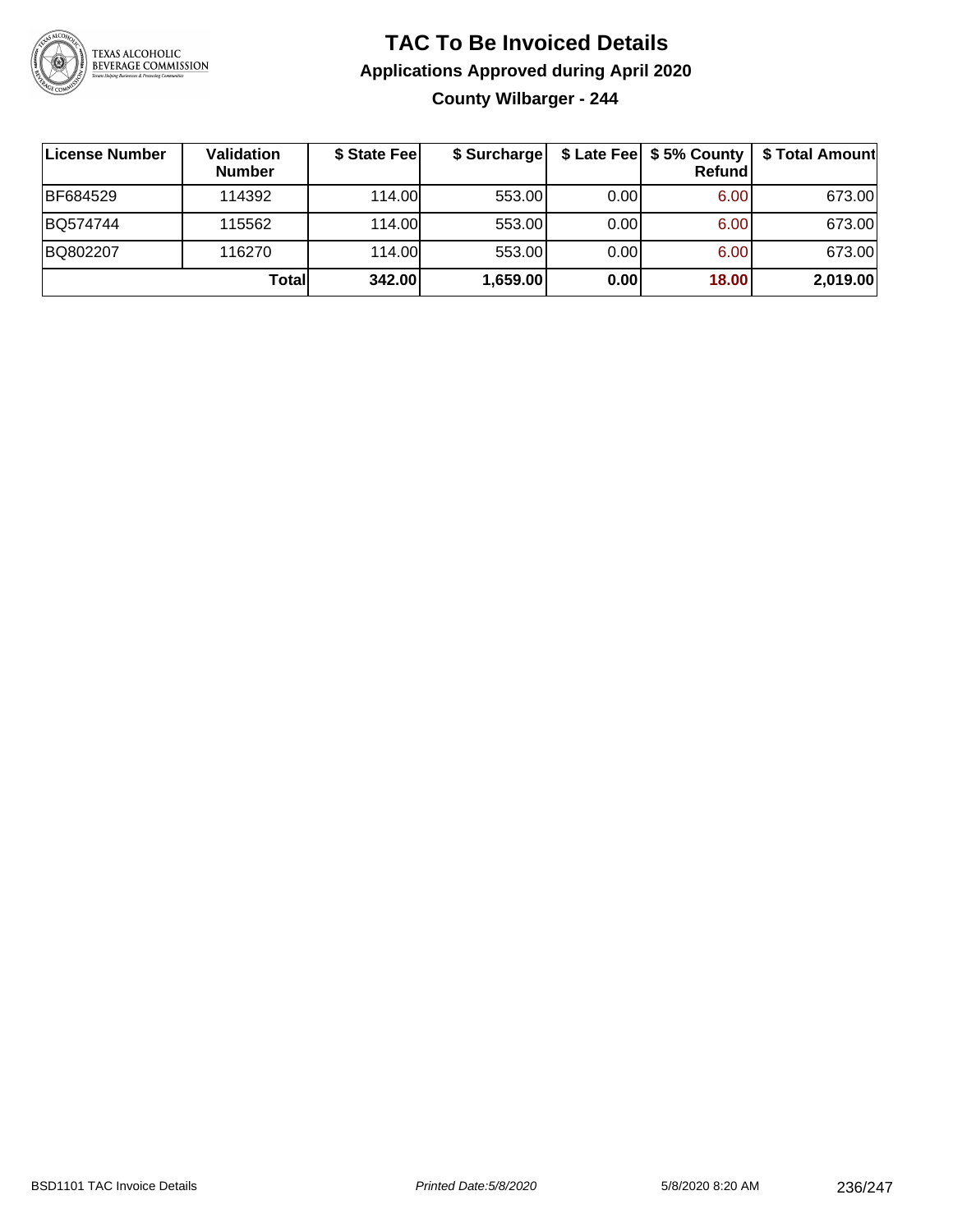

### **TAC To Be Invoiced Details Applications Approved during April 2020 County Willacy - 245**

| License Number | <b>Validation</b><br><b>Number</b> | \$ State Fee | \$ Surcharge |      | \$ Late Fee   \$5% County<br><b>Refund</b> | \$ Total Amount |
|----------------|------------------------------------|--------------|--------------|------|--------------------------------------------|-----------------|
| BG1010956      | 114800                             | 332.50       | 553.00       | 0.00 | 17.50                                      | 903.00          |
| BG253920       | 117453                             | 332.50       | 553.00       | 0.00 | 17.50                                      | 903.00          |
| BQ264090       | 118276                             | 114.00       | 553.00       | 0.00 | 6.00                                       | 673.00          |
| BQ804109       | 509554                             | 114.00L      | 553.00       | 0.00 | 6.00                                       | 673.00          |
|                | Totall                             | 893.00       | 2,212.00     | 0.00 | 47.00                                      | 3,152.00        |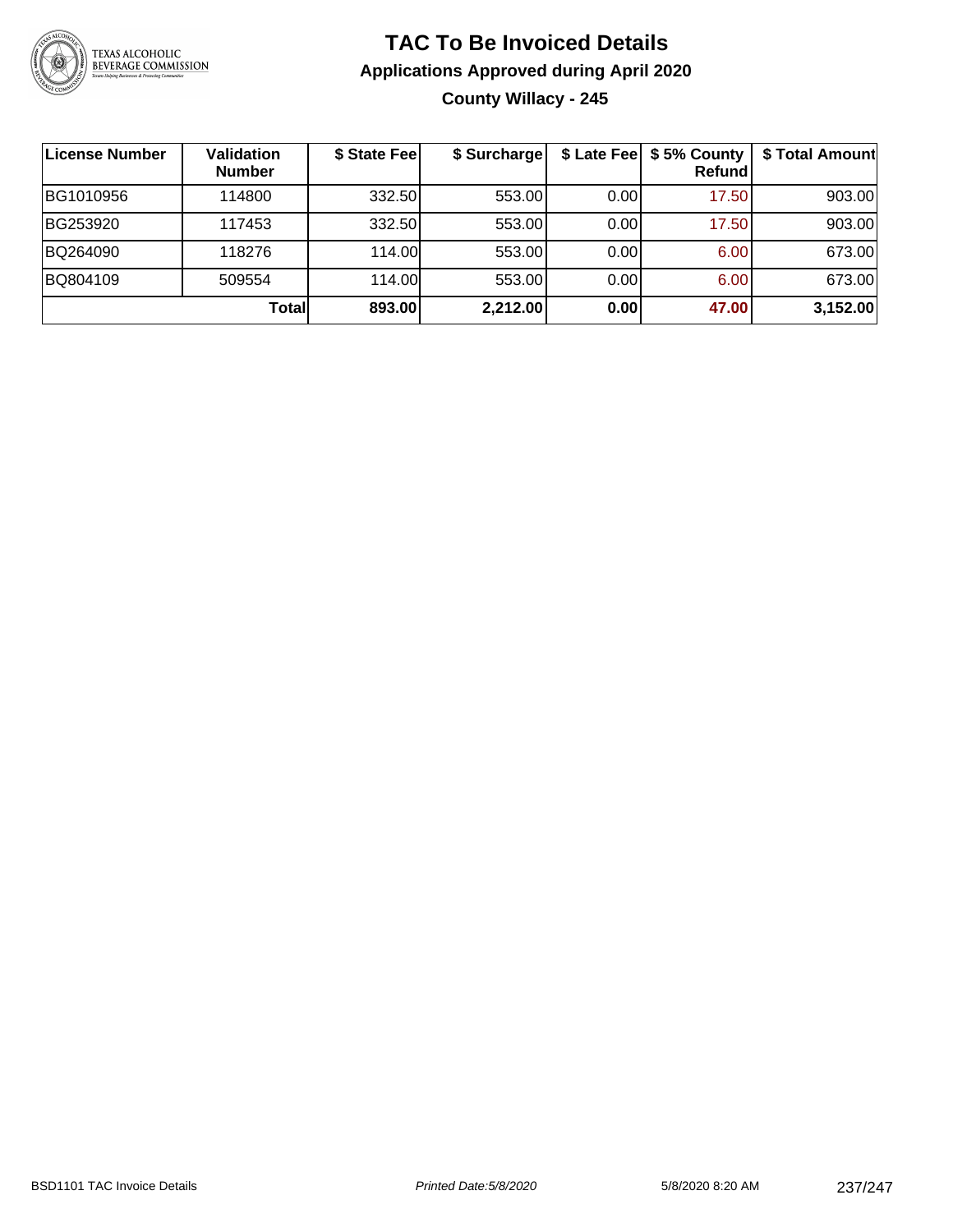

# TEXAS ALCOHOLIC<br>BEVERAGE COMMISSION

### **TAC To Be Invoiced Details Applications Approved during April 2020 County Williamson - 246**

| <b>License Number</b> | Validation<br><b>Number</b> | \$ State Fee | \$ Surcharge |        | \$ Late Fee   \$5% County<br><b>Refund</b> | \$ Total Amount |
|-----------------------|-----------------------------|--------------|--------------|--------|--------------------------------------------|-----------------|
| BQ1085695             | 4762                        | 114.00       | 553.00       | 0.00   | 6.00                                       | 673.00          |
| BG1085620             | 4768                        | 332.50       | 553.00       | 0.00   | 17.50                                      | 903.00          |
| BF1085713             | 4942                        | 114.00       | 553.00       | 0.00   | 6.00                                       | 673.00          |
| BF1086303             | 5154                        | 114.00       | 553.00       | 0.00   | 6.00                                       | 673.00          |
| BQ1087354             | 5286                        | 114.00       | 553.00       | 0.00   | 6.00                                       | 673.00          |
| BG1007575             | 114141                      | 332.50       | 553.00       | 0.00   | 17.50                                      | 903.00          |
| BG468505              | 114247                      | 332.50       | 553.00       | 0.00   | 17.50                                      | 903.00          |
| BF1008929             | 114420                      | 114.00       | 553.00       | 0.00   | 6.00                                       | 673.00          |
| BG936008              | 114656                      | 332.50       | 553.00       | 0.00   | 17.50                                      | 903.00          |
| BP936008              | 114656                      | 950.00       | 426.00       | 0.00   | 50.00                                      | 1,426.00        |
| BG866797              | 114958                      | 332.50       | 553.00       | 0.00   | 17.50                                      | 903.00          |
| BG744275              | 115390                      | 332.50       | 553.00       | 0.00   | 17.50                                      | 903.00          |
| BF532738              | 115417                      | 114.00       | 553.00       | 0.00   | 6.00                                       | 673.00          |
| BF622379              | 115452                      | 114.00       | 553.00       | 0.00   | 6.00                                       | 673.00          |
| BQ686436              | 115654                      | 114.00       | 553.00       | 0.00   | 6.00                                       | 673.00          |
| BQ686431              | 115881                      | 114.00       | 553.00       | 0.00   | 6.00                                       | 673.00          |
| BF315989              | 116175                      | 114.00       | 553.00       | 0.00   | 6.00                                       | 673.00          |
| BG653145              | 116415                      | 332.50       | 553.00       | 0.00   | 17.50                                      | 903.00          |
| BG1012134             | 116821                      | 332.50       | 553.00       | 0.00   | 17.50                                      | 903.00          |
| BG1008843             | 116882                      | 332.50       | 553.00       | 100.00 | 17.50                                      | 1,003.00        |
| BQ686640              | 116928                      | 114.00       | 553.00       | 0.00   | 6.00                                       | 673.00          |
| BG1010757             | 116980                      | 332.50       | 553.00       | 0.00   | 17.50                                      | 903.00          |
| BF718470              | 117017                      | 114.00       | 553.00       | 0.00   | 6.00                                       | 673.00          |
| BQ746592              | 117455                      | 114.00       | 553.00       | 0.00   | 6.00                                       | 673.00          |
| BF513273              | 117935                      | 114.00       | 553.00       | 0.00   | 6.00                                       | 673.00          |
| BF513277              | 117935                      | 114.00       | 553.00       | 0.00   | 6.00                                       | 673.00          |
| BF513281              | 117935                      | 114.00       | 553.00       | 0.00   | 6.00                                       | 673.00          |
| BF656554              | 117935                      | 114.00       | 553.00       | 0.00   | 6.00                                       | 673.00          |
| BQ718618              | 118351                      | 114.00       | 553.00       | 0.00   | 6.00                                       | 673.00          |
| BQ870646              | 118356                      | 114.00       | 553.00       | 0.00   | 6.00                                       | 673.00          |
| BQ943178              | 118356                      | 114.00       | 553.00       | 0.00   | 6.00                                       | 673.00          |
| BQ943179              | 118356                      | 114.00       | 553.00       | 0.00   | 6.00                                       | 673.00          |
| BQ806288              | 118581                      | 114.00       | 553.00       | 0.00   | 6.00                                       | 673.00          |
| BQ806290              | 118581                      | 114.00       | 553.00       | 0.00   | 6.00                                       | 673.00          |
| BQ806293              | 118581                      | 114.00       | 553.00       | 0.00   | 6.00                                       | 673.00          |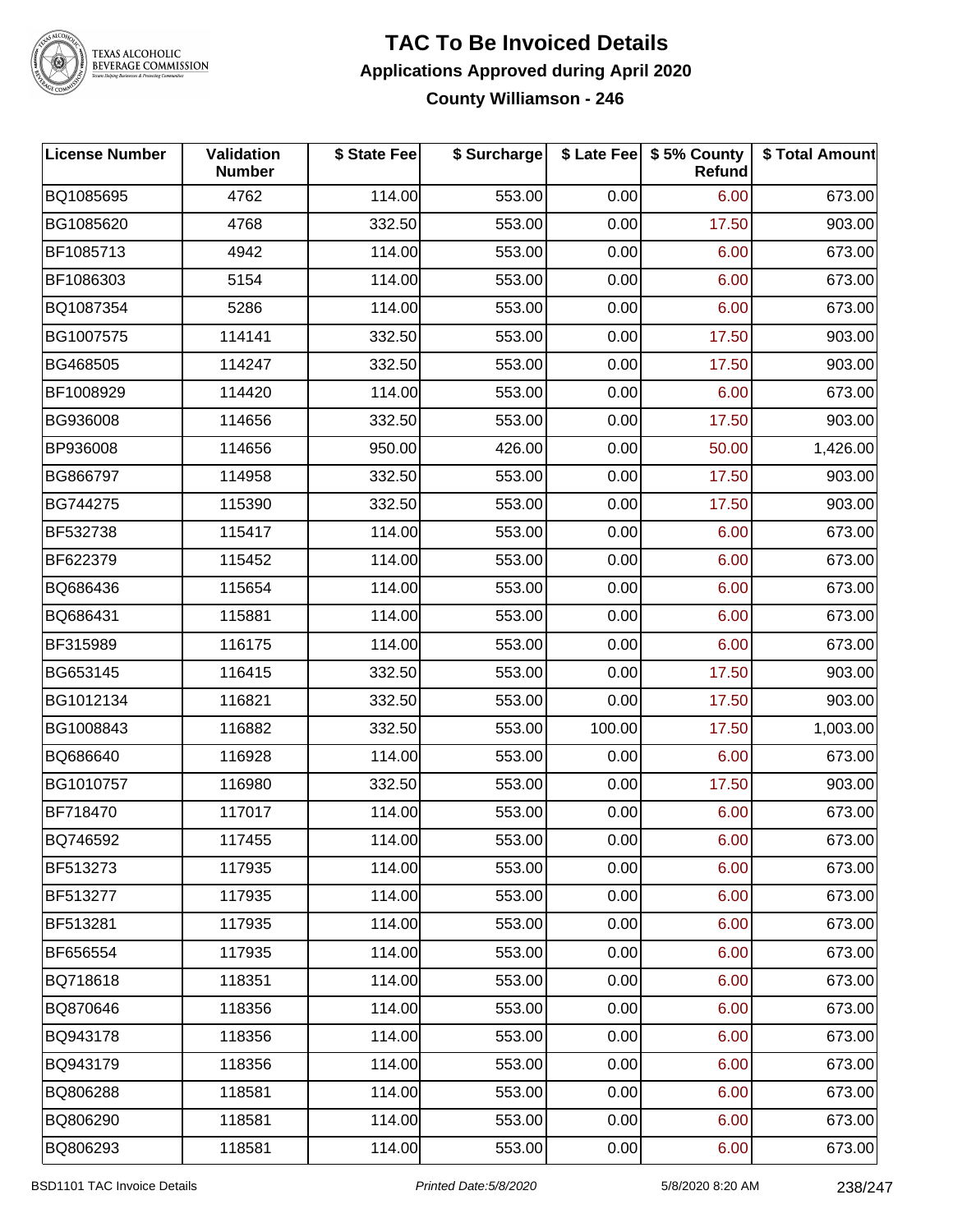| <b>License Number</b> | <b>Validation</b><br><b>Number</b> | \$ State Fee | \$ Surcharge | \$ Late Fee | \$5% County<br>Refund | \$ Total Amount |
|-----------------------|------------------------------------|--------------|--------------|-------------|-----------------------|-----------------|
| BQ806295              | 118581                             | 114.00       | 553.00       | 0.00        | 6.00                  | 673.00          |
| BQ806297              | 118581                             | 114.00       | 553.00       | 0.00        | 6.00                  | 673.00          |
| BG625280              | 118647                             | 332.50       | 553.00       | 0.00        | 17.50                 | 903.00          |
| BQ563932              | 118903                             | 114.00       | 553.00       | 0.00        | 6.00                  | 673.00          |
| BG659039              | 118917                             | 332.50       | 553.00       | 0.00        | 17.50                 | 903.00          |
| BQ539571              | 118958                             | 114.00       | 553.00       | 0.00        | 6.00                  | 673.00          |
| BQ609994              | 118987                             | 114.00       | 553.00       | 0.00        | 6.00                  | 673.00          |
| BQ670502              | 119134                             | 114.00       | 553.00       | 0.00        | 6.00                  | 673.00          |
| BQ402312              | 508573                             | 114.00       | 553.00       | 0.00        | 6.00                  | 673.00          |
| BQ936204              | 508584                             | 114.00       | 553.00       | 0.00        | 6.00                  | 673.00          |
| BQ621652              | 508994                             | 114.00       | 553.00       | 0.00        | 6.00                  | 673.00          |
| BG1010441             | 510608                             | 332.50       | 553.00       | 0.00        | 17.50                 | 903.00          |
| BQ315960              | 510957                             | 114.00       | 553.00       | 0.00        | 6.00                  | 673.00          |
|                       | <b>Total</b>                       | 9,148.50     | 26,417.00    | 100.00      | 481.50                | 36,147.00       |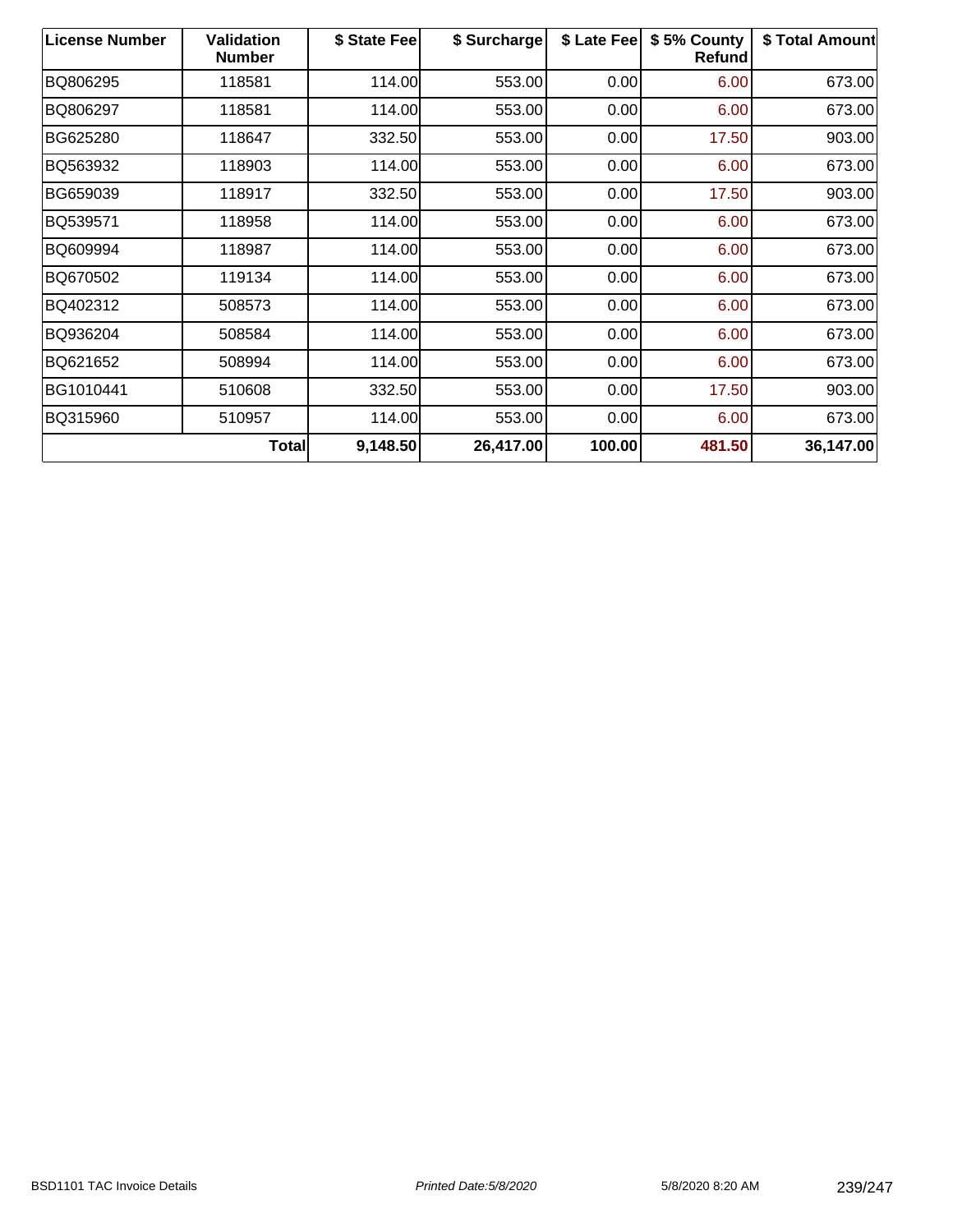

### **TAC To Be Invoiced Details Applications Approved during April 2020 County Wilson - 247**

| <b>License Number</b> | <b>Validation</b><br><b>Number</b> | \$ State Fee | \$ Surcharge | \$ Late Fee | \$5% County<br><b>Refund</b> | \$ Total Amount |
|-----------------------|------------------------------------|--------------|--------------|-------------|------------------------------|-----------------|
| BQ509413              | 114727                             | 114.00       | 553.00       | 0.00        | 6.00                         | 673.00          |
| BQ801994              | 115636                             | 114.00       | 553.00       | 0.00        | 6.00                         | 673.00          |
| BG305909              | 116951                             | 332.50       | 553.00       | 0.00        | 17.50                        | 903.00          |
| BF217190              | 117125                             | 114.00       | 553.00       | 0.00        | 6.00                         | 673.00          |
| BG273721              | 118113                             | 332.50       | 553.00       | 0.00        | 17.50                        | 903.00          |
| BG430394              | 118602                             | 332.50       | 553.00       | 0.00        | 17.50                        | 903.00          |
| BQ1010337             | 510098                             | 114.00       | 553.00       | 0.00        | 6.00                         | 673.00          |
|                       | <b>Total</b>                       | 1,453.50     | 3,871.00     | 0.00        | 76.50                        | 5,401.00        |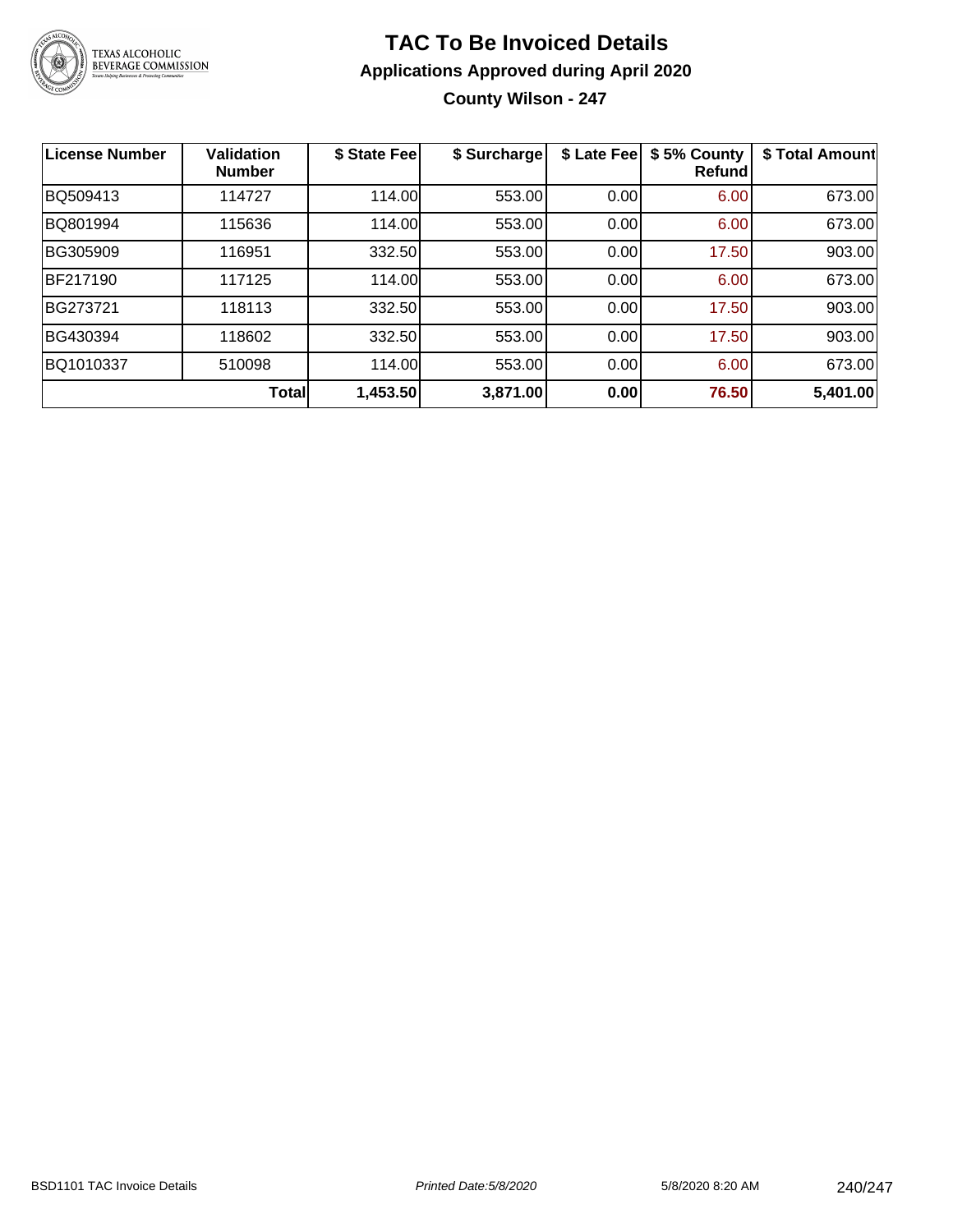

### **TAC To Be Invoiced Details Applications Approved during April 2020 County Winkler - 248**

| License Number | Validation<br><b>Number</b> | \$ State Fee | \$ Surcharge |      | \$ Late Fee   \$5% County<br>Refund | \$ Total Amount |
|----------------|-----------------------------|--------------|--------------|------|-------------------------------------|-----------------|
| BG866331       | 115495                      | 332.50       | 553.00       | 0.00 | 17.50                               | 903.00          |
| BQ939093       | 115539                      | 114.00       | 553.00       | 0.00 | 6.00                                | 673.00          |
| BG719070       | 118843                      | 332.50       | 553.00       | 0.00 | 17.50                               | 903.00          |
|                | Totall                      | 779.00       | 1,659.00     | 0.00 | 41.00                               | 2,479.00        |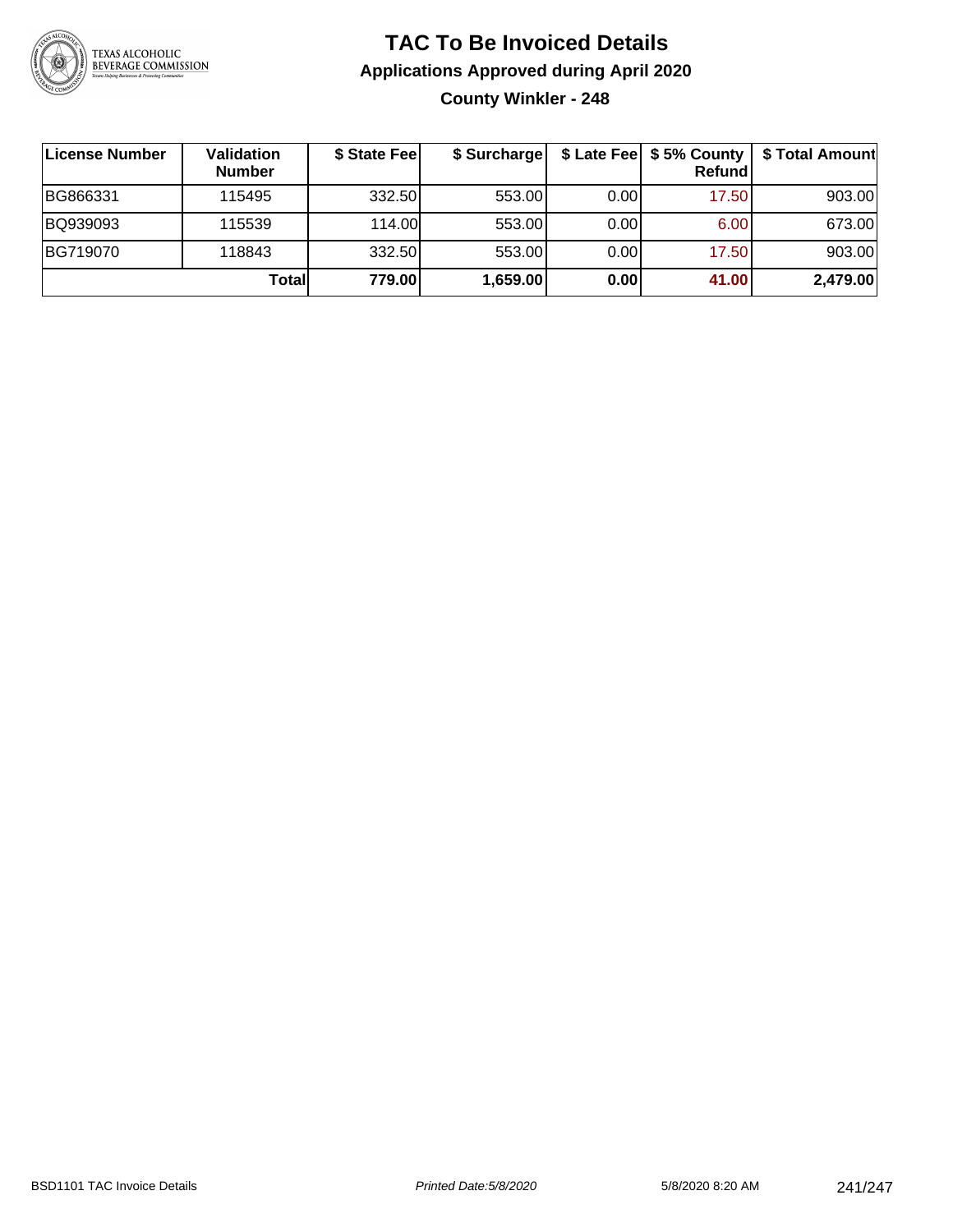

### **TAC To Be Invoiced Details Applications Approved during April 2020 County Wise - 249**

| <b>License Number</b> | <b>Validation</b><br><b>Number</b> | \$ State Fee | \$ Surcharge |      | \$ Late Fee   \$5% County<br>Refund | \$ Total Amount |
|-----------------------|------------------------------------|--------------|--------------|------|-------------------------------------|-----------------|
| BQ1009518             | 114137                             | 114.00       | 553.00       | 0.00 | 6.00                                | 673.00          |
| BF622781              | 114738                             | 114.00       | 553.00       | 0.00 | 6.00                                | 673.00          |
| BF622786              | 114738                             | 114.00       | 553.00       | 0.00 | 6.00                                | 673.00          |
| BF685535              | 116032                             | 114.00       | 553.00       | 0.00 | 6.00                                | 673.00          |
| BQ717769              | 118025                             | 114.00       | 553.00       | 0.00 | 6.00                                | 673.00          |
|                       | Total                              | 570.00       | 2,765.00     | 0.00 | 30.00                               | 3,365.00        |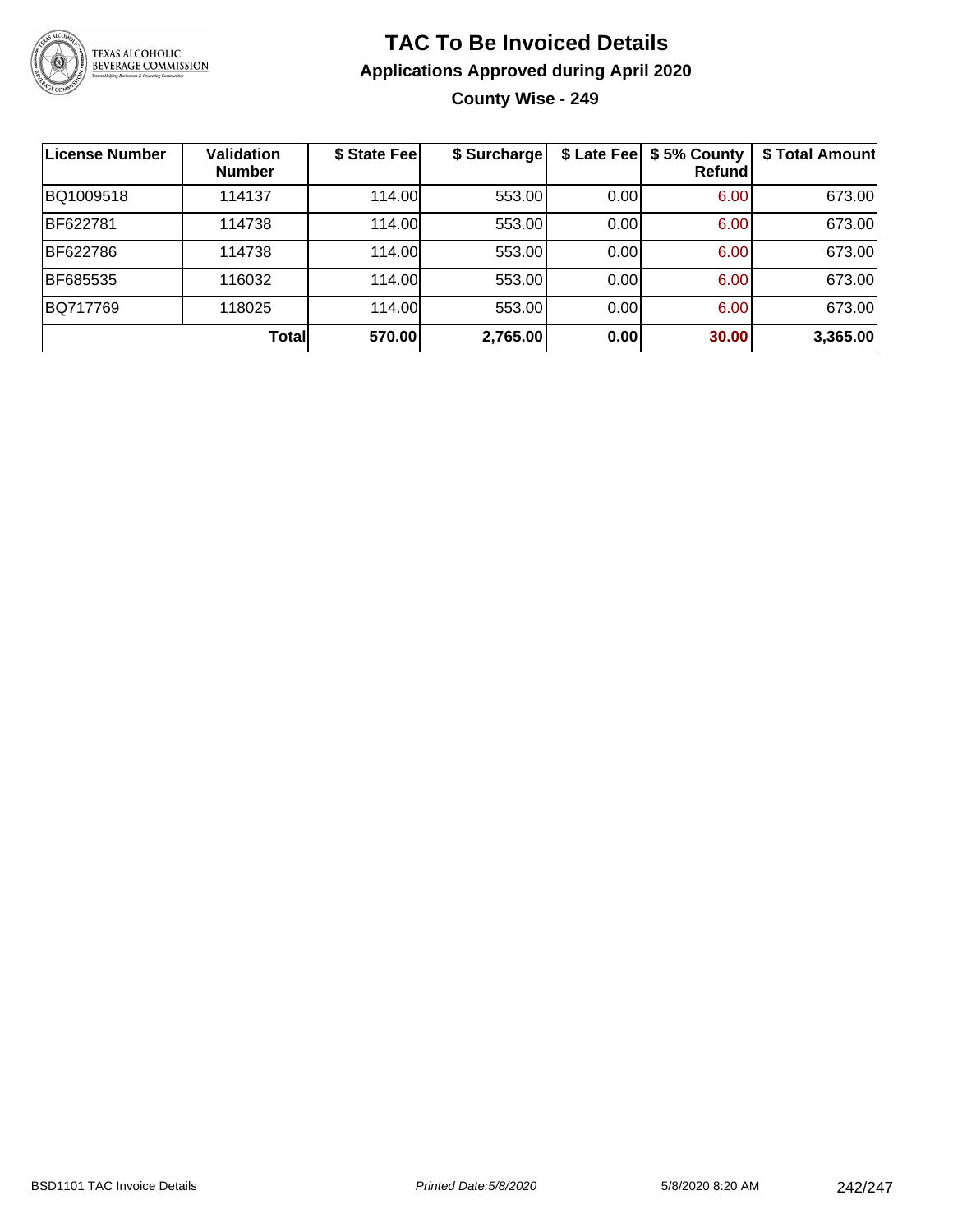

### **TAC To Be Invoiced Details Applications Approved during April 2020 County Wood - 250**

| License Number | Validation<br><b>Number</b> | \$ State Fee | \$ Surcharge |      | $$$ Late Fee $$5%$ County<br><b>Refund</b> | \$ Total Amount |
|----------------|-----------------------------|--------------|--------------|------|--------------------------------------------|-----------------|
| BQ866263       | 115019                      | 114.00L      | 553.00       | 0.00 | 6.00                                       | 673.00          |
| BQ868139       | 116720                      | 114.00L      | 553.00       | 0.00 | 6.00                                       | 673.00          |
| BQ870728       | 509541                      | 114.00L      | 553.00       | 0.00 | 6.00                                       | 673.00          |
|                | Totall                      | 342.00       | 1,659.00     | 0.00 | 18.00                                      | 2,019.00        |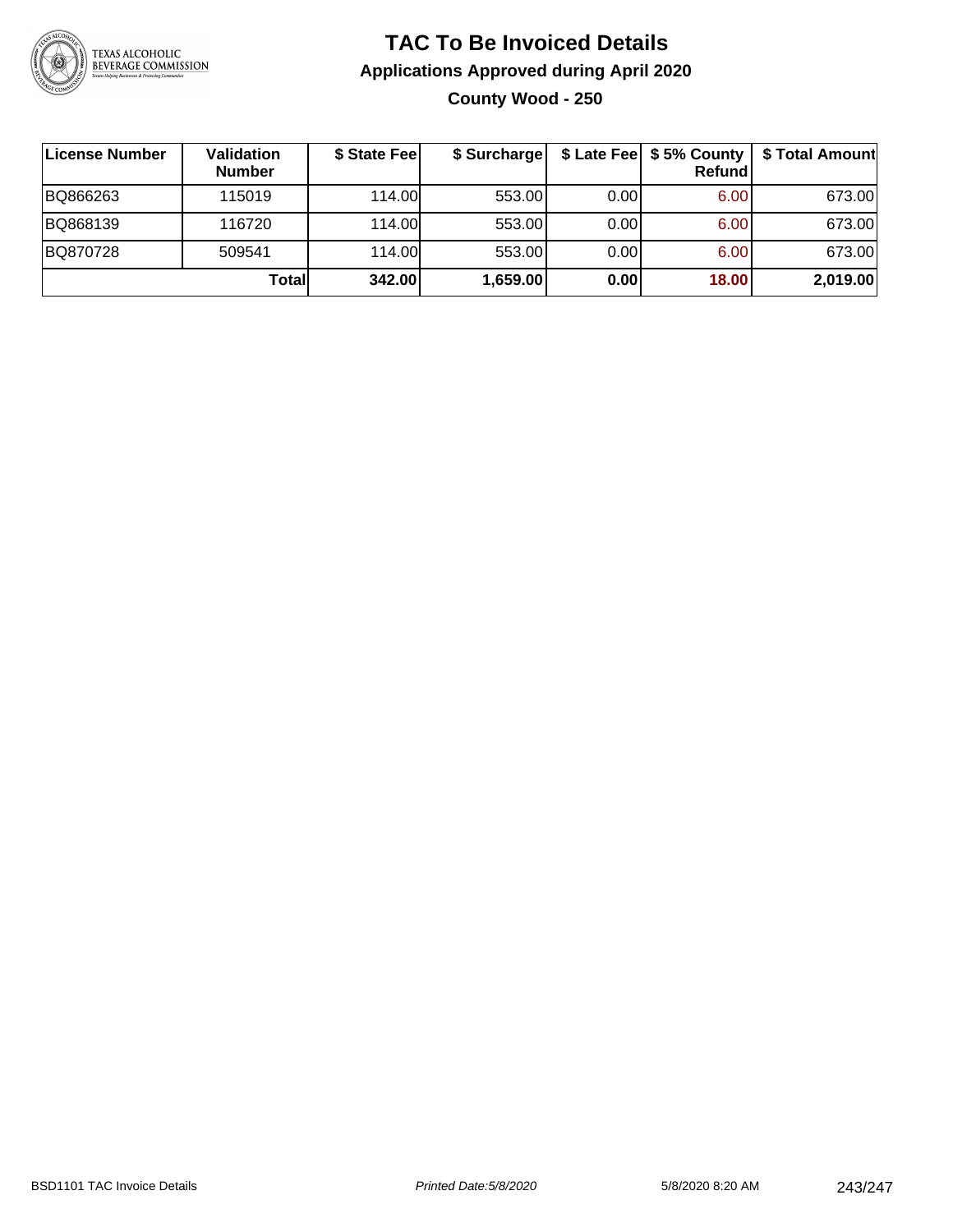

### **TAC To Be Invoiced Details Applications Approved during April 2020**

**County Yoakum - 251**

| License Number | Validation<br><b>Number</b> | \$ State Fee | \$ Surcharge |       | Refundl           | \$ Late Fee   \$5% County   \$ Total Amount |
|----------------|-----------------------------|--------------|--------------|-------|-------------------|---------------------------------------------|
| BQ936169       | 116242                      | 114.00       | 553.00       | 0.00  | 6.00 <sub>1</sub> | 673.00                                      |
| BQ936999       | 116891                      | 114.00       | 553.00       | 0.001 | 6.00              | 673.00                                      |
|                | Totall                      | 228.00       | 1,106.00     | 0.00  | 12.00             | 1,346.00                                    |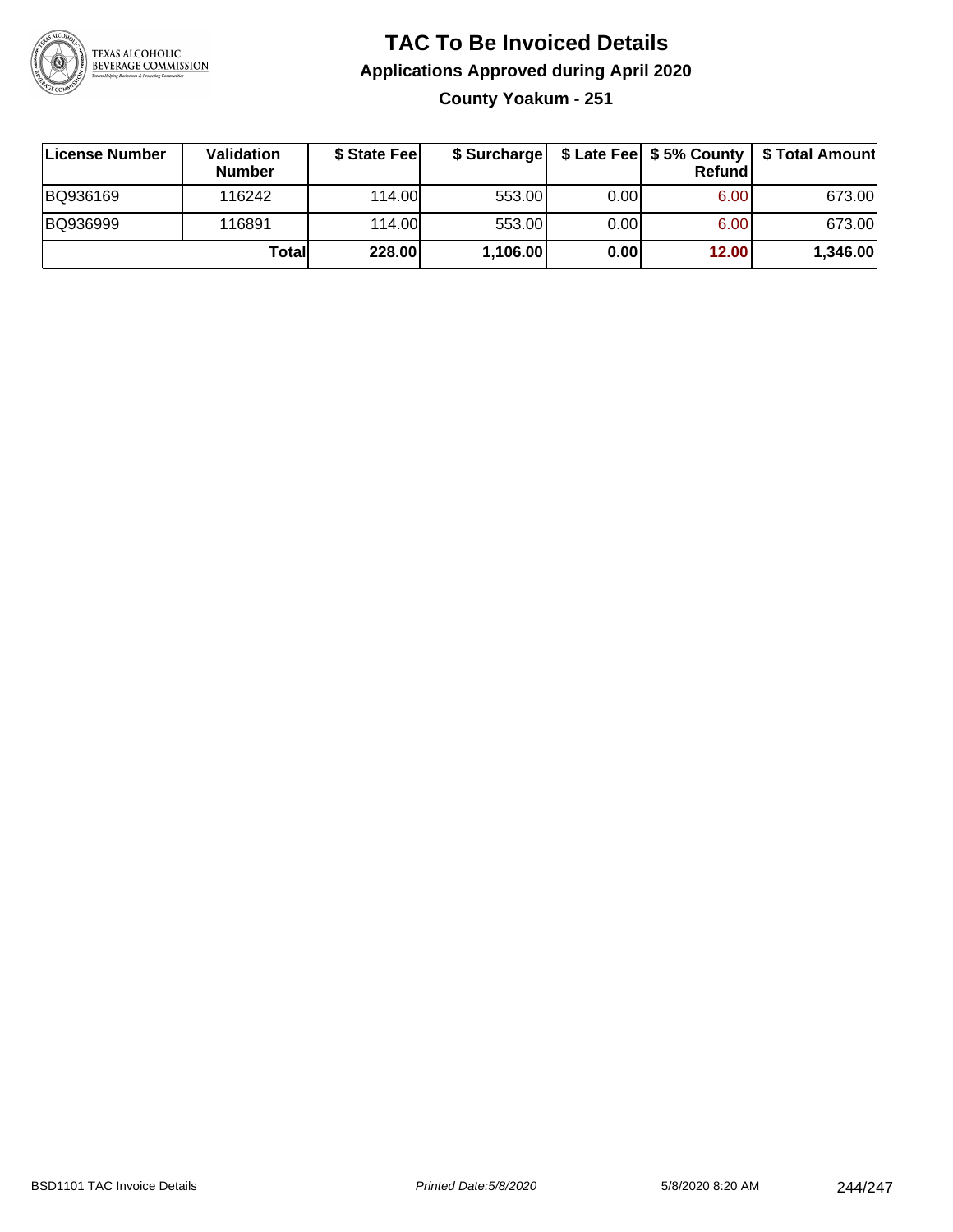

### **TAC To Be Invoiced Details Applications Approved during April 2020 County Zapata - 253**

| <b>License Number</b> | <b>Validation</b><br><b>Number</b> | \$ State Fee | \$ Surcharge |      | \$ Late Fee   \$5% County<br>Refund | \$ Total Amount |
|-----------------------|------------------------------------|--------------|--------------|------|-------------------------------------|-----------------|
| BF1086506             | 4090                               | 114.00       | 553.00       | 0.00 | 6.00                                | 673.00          |
| BQ1087425             | 5666                               | 114.00       | 553.00       | 0.00 | 6.00                                | 673.00          |
| BQ295202              | 116883                             | 114.00       | 553.00       | 0.00 | 6.00                                | 673.00          |
| BQ1011451             | 117673                             | 114.00       | 553.00       | 0.00 | 6.00                                | 673.00          |
| BQ805831              | 510999                             | 114.00       | 553.00       | 0.00 | 6.00                                | 673.00          |
|                       | Total                              | 570.00       | 2,765.00     | 0.00 | 30.00                               | 3,365.00        |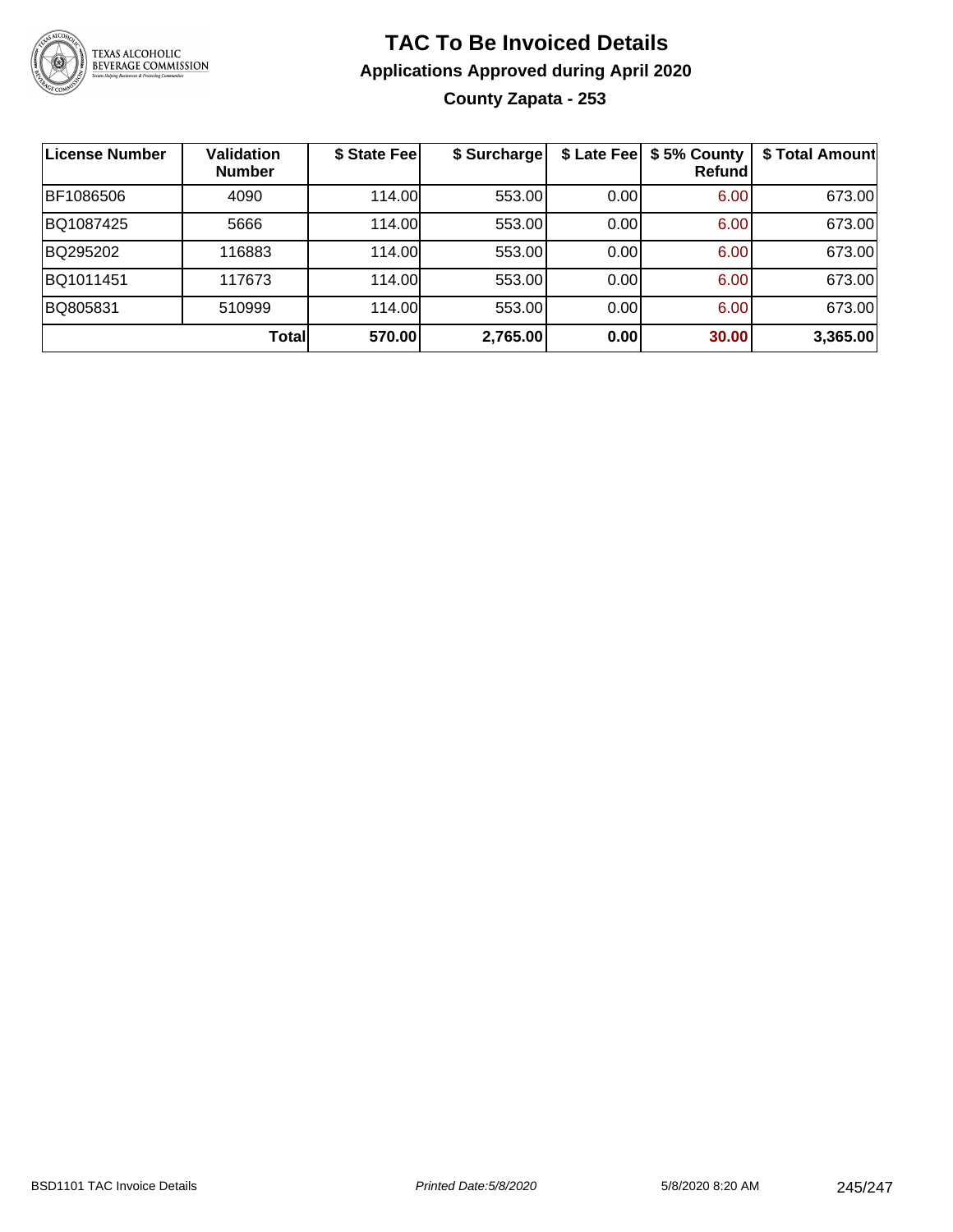

# **TAC To Be Invoiced Details Applications Approved during April 2020**

**County Zavala - 254**

| License Number | Validation<br><b>Number</b> | \$ State Feel |        |      | Refundl | \$ Surcharge   \$ Late Fee   \$5% County   \$ Total Amount |
|----------------|-----------------------------|---------------|--------|------|---------|------------------------------------------------------------|
| BQ870279       | 118590                      | 114.00        | 553.00 | 0.00 | 6.00    | 673.00                                                     |
|                | Totall                      | <b>114.00</b> | 553.00 | 0.00 | 6.00    | 673.00                                                     |